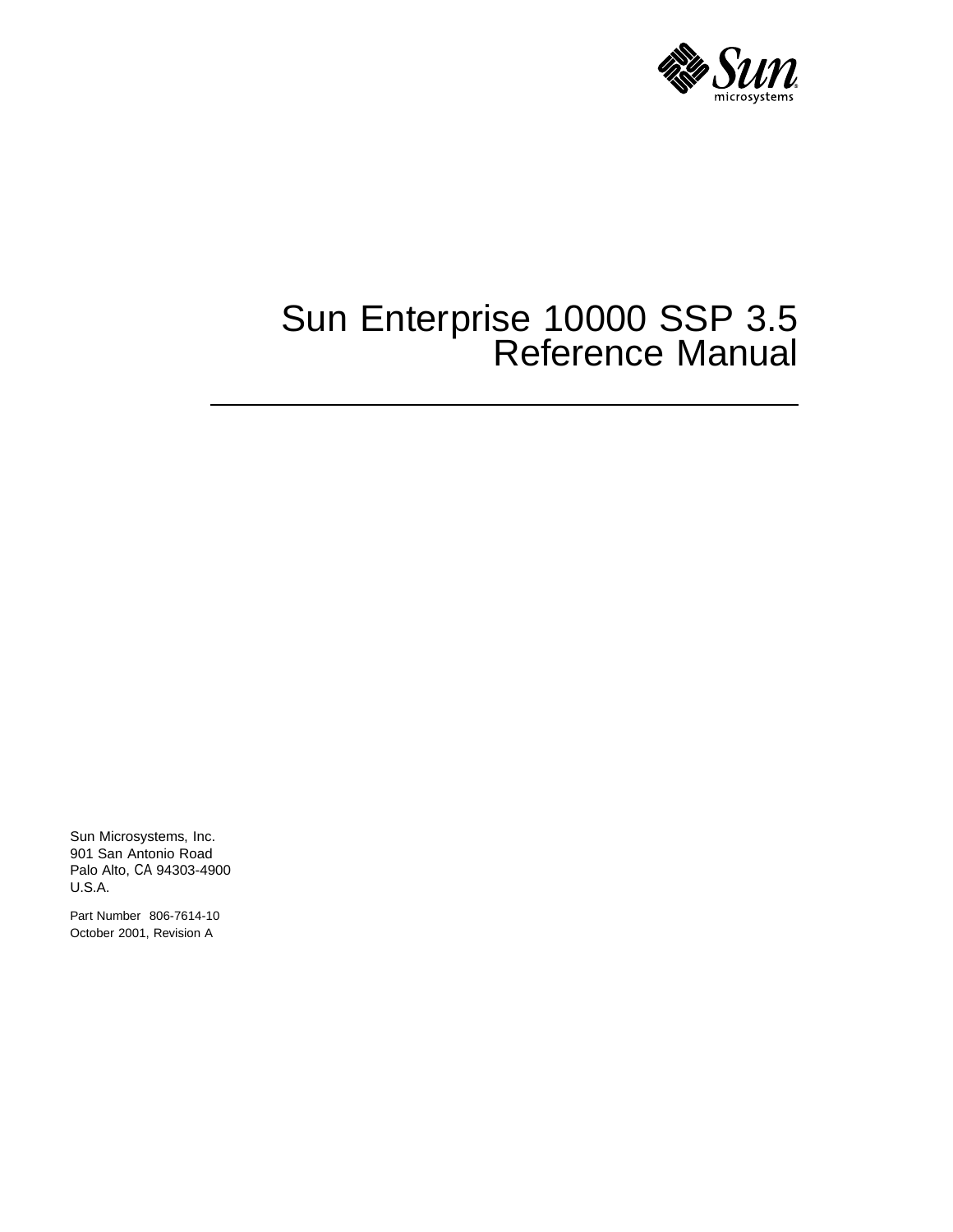Copyright 2001 Sun Microsystems, Inc. 901 San Antonio Road, Palo Alto, California 94303-4900 U.S.A. All rights reserved.

This product or document is protected by copyright and distributed under licenses restricting its use, copying, distribution, and decompilation. No part of this product or document may be reproduced in any form by any means without prior written authorization of Sun and its licensors, if any. Third-party software, including font technology, is copyrighted and licensed from Sun suppliers.

Parts of the product may be derived from Berkeley BSD systems, licensed from the University of California. UNIX is a registered trademark in the U.S. and other countries, exclusively licensed through X/Open Company, Ltd.

Sun, Sun Microsystems, the Sun logo, docs.sun.com, AnswerBook, AnswerBook2, and Solaris are trademarks, registered trademarks, or service marks of Sun Microsystems, Inc. in the U.S. and other countries. All SPARC trademarks are used under license and are trademarks or registered trademarks of SPARC International, Inc. in the U.S. and other countries. Products bearing SPARC trademarks are based upon an architecture developed by Sun Microsystems, Inc.

The OPEN LOOK and Sun™ Graphical User Interface was developed by Sun Microsystems, Inc. for its users and licensees. Sun acknowledges the pioneering efforts of Xerox in researching and developing the concept of visual or graphical user interfaces for the<br>computer industry. Sun holds a non-exclusive license from Xerox to the Xerox Graphical U licensees who implement OPEN LOOK GUIs and otherwise comply with Sun's written license agreements.

Federal Acquisitions: Commercial Software–Government Users Subject to Standard License Terms and Conditions. DOCUMENTATION IS PROVIDED "AS IS" AND ALL EXPRESS OR IMPLIED CONDITIONS, REPRESENTATIONS AND WARRANTIES, INCLUDING ANY IMPLIED WARRANTY OF MERCHANTABILITY, FITNESS FOR A PARTICULAR PURPOSE OR NON-INFRINGEMENT, ARE DISCLAIMED, EXCEPT TO THE EXTENT THAT SUCH DISCLAIMERS ARE HELD TO BE LEGALLY INVALID.

Copyright 2001 Sun Microsystems, Inc. 901 San Antonio Road, Palo Alto, Californie 94303-4900 Etats-Unis. Tous droits réservés.

Ce produit ou document est protégé par un copyright et distribué avec des licences qui en restreignent l'utilisation, la copie, la distribution, et la décompilation. Aucune partie de ce produit ou document ne peut être reproduite sous aucune forme, par quelque moyen que ce soit, sans l'autorisation préalable et écrite de Sun et de ses bailleurs de licence, s'il y en a. Le logiciel détenu par des tiers, et qui comprend la technologie relative aux polices de caractères, est protégé par un copyright et licencié par des fournisseurs de Sun.

Des parties de ce produit pourront être dérivées du système Berkeley BSD licenciés par l'Université de Californie. UNIX est une marque<br>déposée aux Etats-Unis et dans d'autres pays et licenciée exclusivement par X/Open Comp

Sun, Sun Microsystems, le logo Sun, docs.sun.com, AnswerBook, AnswerBook2, et Solaris sont des marques de fabrique ou des marques déposées, ou marques de service, de Sun Microsystems, Inc. aux Etats-Unis et dans d'autres pays. Toutes les marques SPARC sont utilisées<br>sous licence et sont des marques de fabrique ou des marques déposées de SPARC Interna Les produits portant les marques SPARC sont basés sur une architecture développée par Sun Microsystems, Inc.

L'interface d'utilisation graphique OPEN LOOK et Sun™ a été développée par Sun Microsystems, Inc. pour ses utilisateurs et licenciés.<br>Sun reconnaît les efforts de pionniers de Xerox pour la recherche et le développement d graphique pour l'industrie de l'informatique. Sun détient une licence non exclusive de Xerox sur l'interface d'utilisation graphique Xerox, cette licence couvrant également les licenciés de Sun qui mettent en place l'interface d'utilisation graphique OPEN LOOK et qui en outre se conforment aux licences écrites de Sun.

CETTE PUBLICATION EST FOURNIE "EN L'ETAT" ET AUCUNE GARANTIE, EXPRESSE OU IMPLICITE, N'EST ACCORDEE, Y COMPRIS DES GARANTIES CONCERNANT LA VALEUR MARCHANDE, L'APTITUDE DE LA PUBLICATION A REPONDRE A UNE UTILISATION PARTICULIERE, OU LE FAIT QU'ELLE NE SOIT PAS CONTREFAISANTE DE PRODUIT DE TIERS. CE DENI DE GARANTIE NE S'APPLIQUERAIT PAS, DANS LA MESURE OU IL SERAIT TENU JURIDIQUEMENT NUL ET NON AVENU.



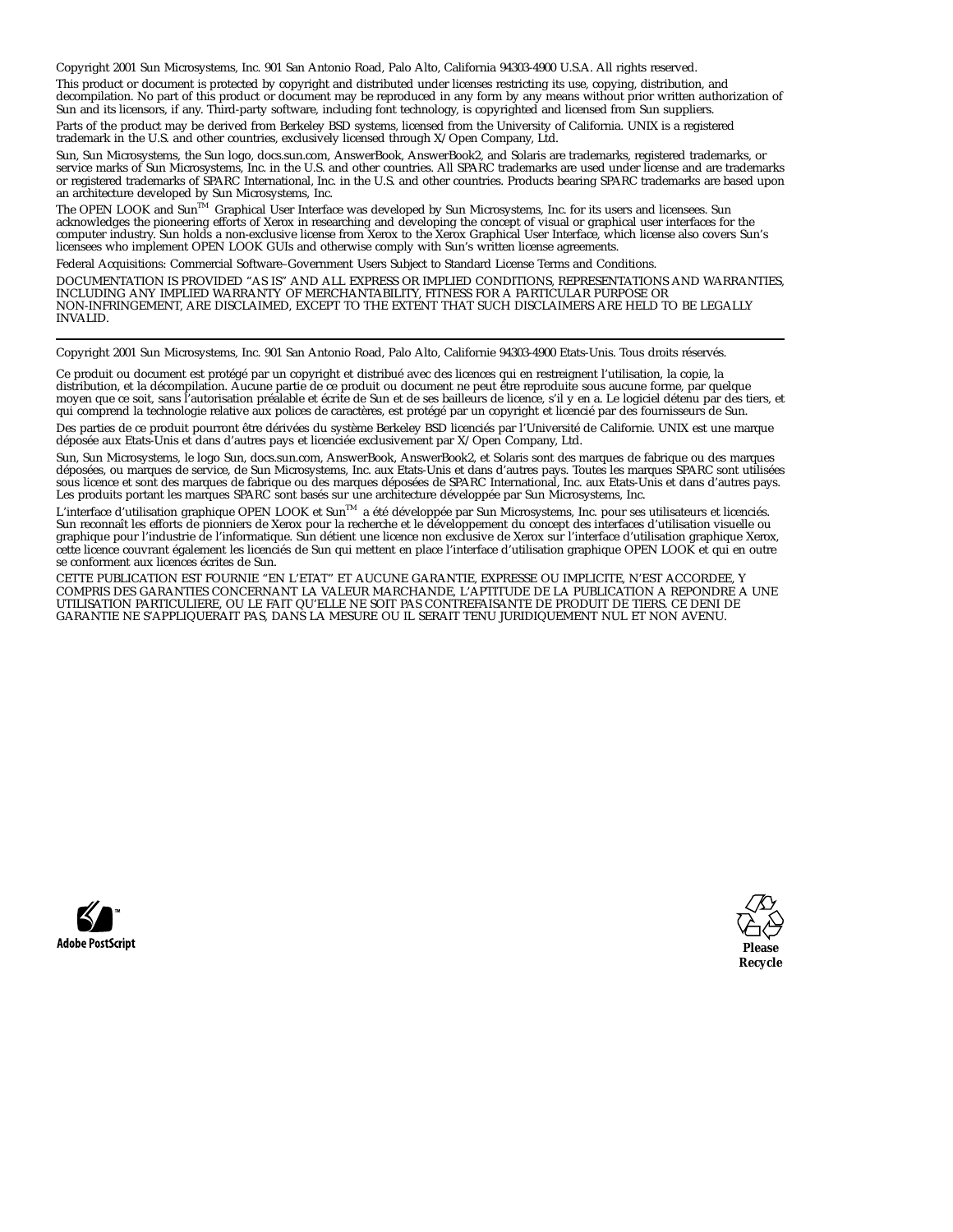## **Contents**

Intro(1M)  $7$ autoconfig(1M) 11 board\_id(1M) 14 bringup(1M) 16 cancelcmdsync(1M) 20 cb\_prom(1M) 24 cb\_reset(1M) 25 cbs(1M) 26 check\_host(1M) 27 cmdsync, cancelcmdsync, initcmdsync, savecmdsync(1M) 28 datasyncd(1M) 32 domain\_create(1M) 34 domain\_history(1M) 36 domain\_link(1M) 37 domain\_remove(1M) 39 domain\_rename(1M) 41 domain\_status(1M) 43 domain\_switch(1M) 45

domain\_unlink(1M) 46

**3**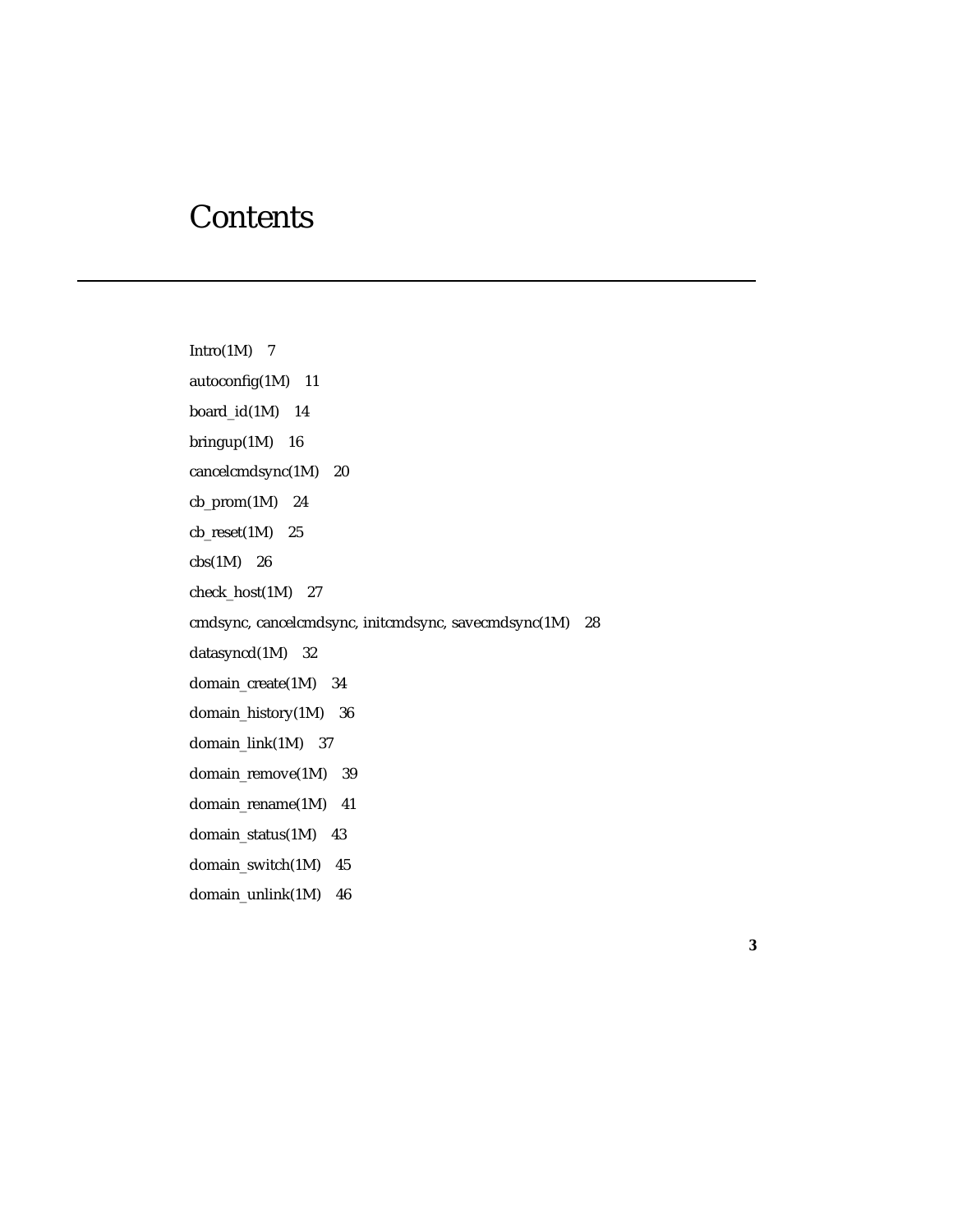edd(1M) 48 edd\_cmd(1M) 50 fad(1M) 52 fan(1M) 53 fod(1M) 55 hostinfo(1M) 56 hostint(1M) 57 hostreset(1M) 59 hostview $(1M)$  60 hpost $(1M)$  61 initcmdsync(1M) 69 machine\_server(1M) 73 netcon(1M) 74 netcon\_server(1M) 77 netcontool(1M) 78 obp\_helper(1M) 80 power(1M) 82  $redx(1M)$  90 runcmdsync(1M) 92 savecmdsync(1M) 93 setdatasync(1M) 97 setfailover(1M) 101 showcmdsync(1M) 104 showdatasync(1M) 105 showdevices(1M) 108 showfailover(1M) 114 showusage(1M) 116 sigbcmd(1M) 119

- **4** Sun Enterprise 10000 SSP 3.5 Reference Manual ♦ October 2001, Revision A
-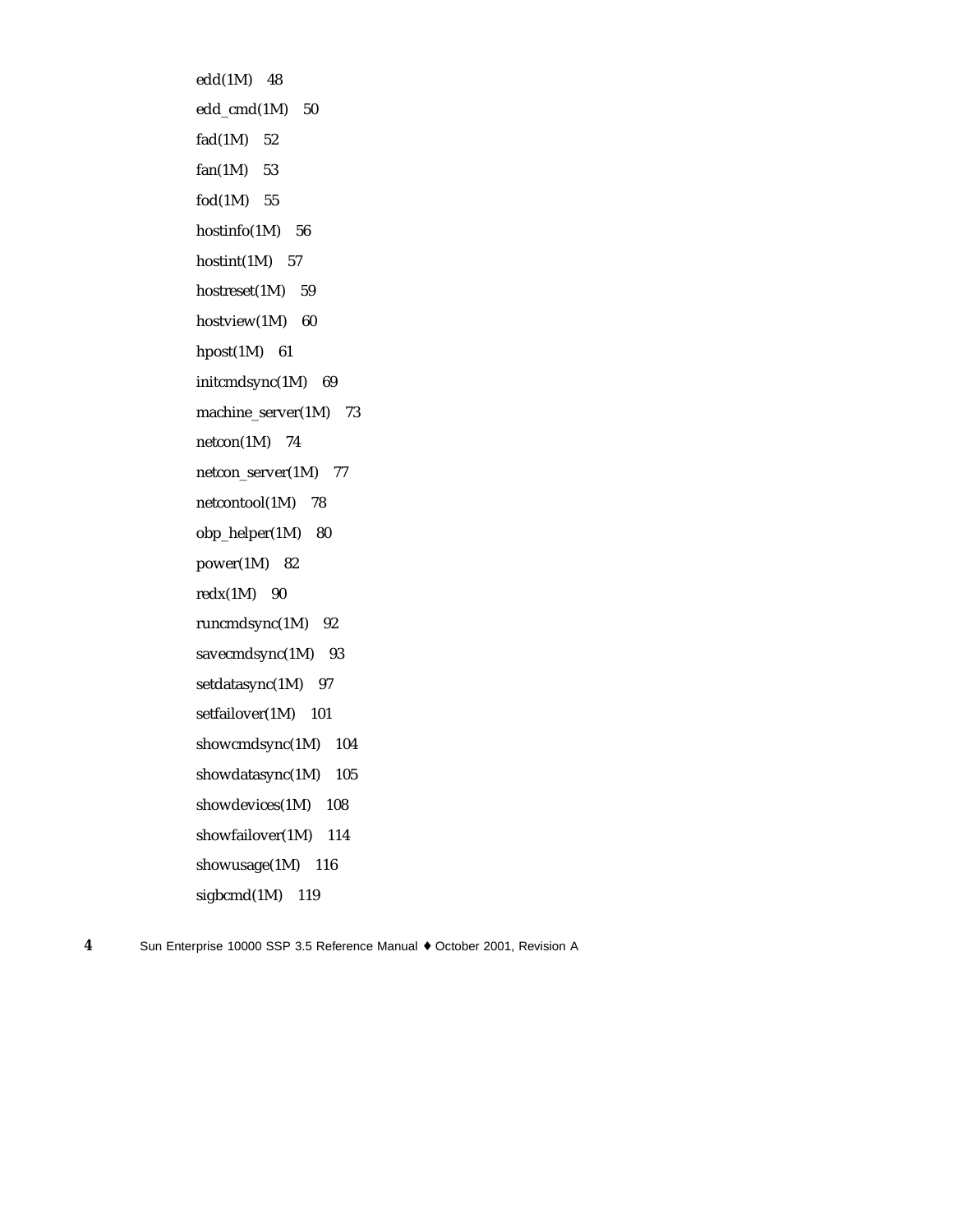snmpd(1M) 121 ssp\_backup(1M) 123 ssp\_config(1M) 124 ssp\_downgrade(1M) 126 ssp\_restore(1M) 127 ssp\_startup(1M) 128 ssp\_unconfig(1M) 130 straps(1M) 131 sys\_clock(1M) 132 sys\_id(1M) 135 thermcal(1M) 138 thermcal\_config(1M) 139 Intro(4) 141 blacklist(4) 142 cb\_config(4) 145 cb\_port(4) 147 domain\_config(4) 148 domain\_history(4) 150 edd.emc(4) 151 edd.erc(4) 158 fad\_files(4) 170 postrc(4) 171 redlist(4) 201 ssp\_resource(4) 204 ssp\_to\_domain\_hosts(4) 205

Contents **5**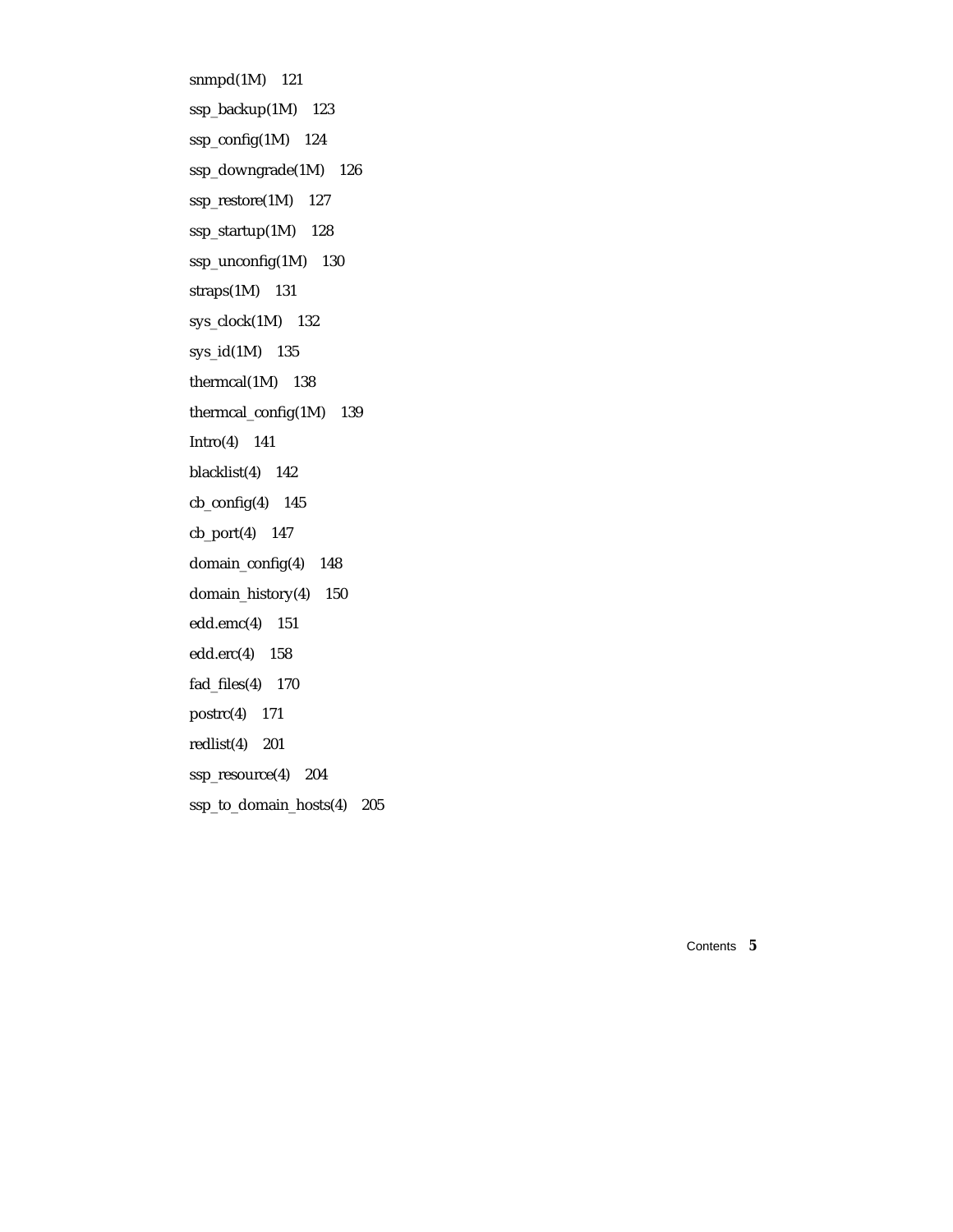# Maintenance Commands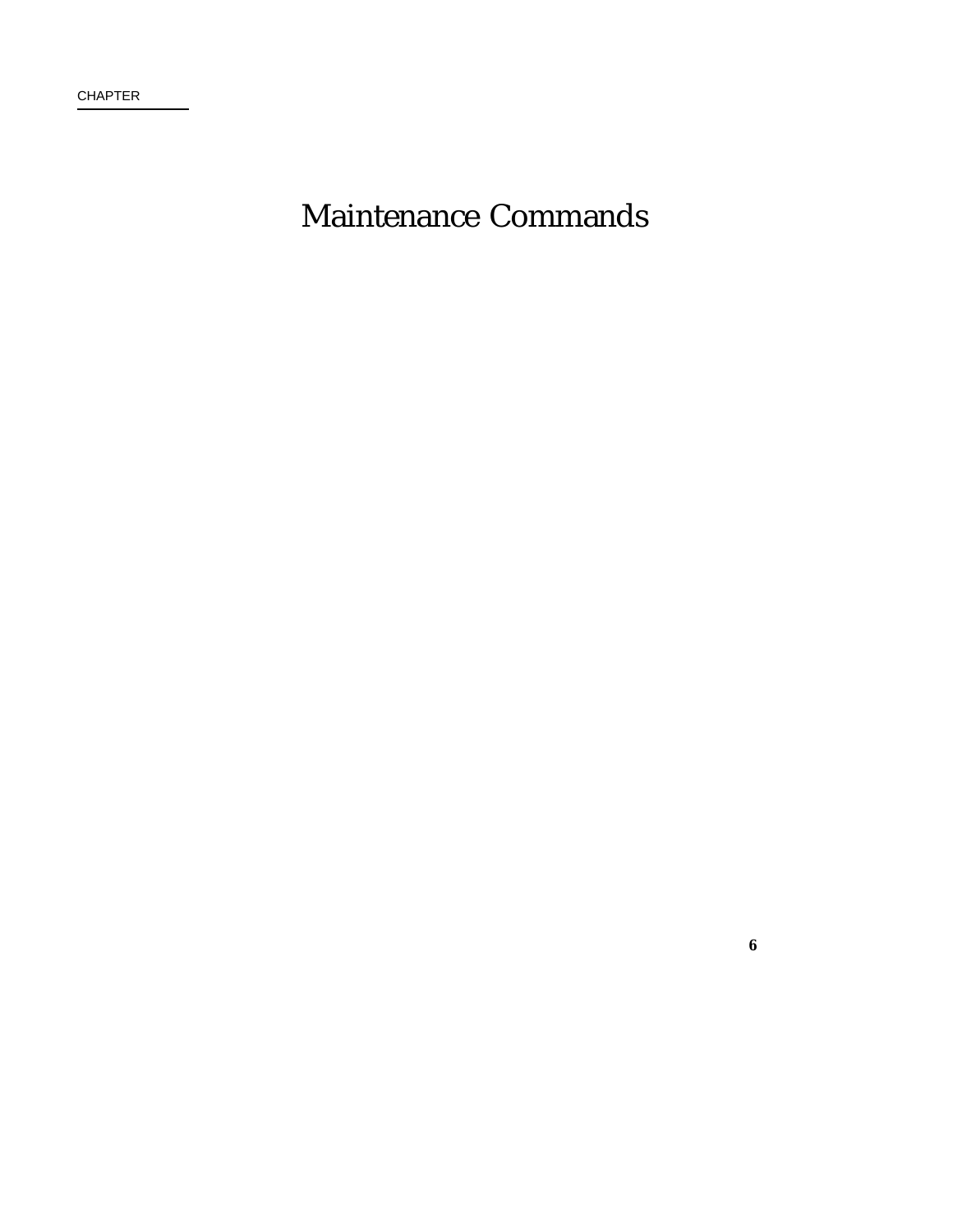#### **NAME** | Intro – Sun Enterprise 10000 SSP 3.5 administration

**DESCRIPTION** This section describes commands, scripts, and programs executed in the Sun Enterprise 10000 SSP environment. For a list of Dynamic Reconfiguration (DR) commands, see the Intro-dr(1M) command.

> **Note -** The 11/99 release of the Solaris 7 operating environment is the first Solaris release to support the InterDomain Networks (IDN) feature.

#### **LIST OF FUNCTIONS**  $\begin{bmatrix} a_1 \\ b_2 \end{bmatrix}$

| $\texttt{autoconfig(1M)}$          | scantool/interconnect auto config                                         |
|------------------------------------|---------------------------------------------------------------------------|
| board_id(1M)                       | read or write board ID values                                             |
| bringup $(1M)$                     | configure and boot the domain                                             |
| cancelcmdsync $(1M)$               | remove a command synchronization<br>descriptor used in automatic failover |
| $cb\_prom(1M)$                     | upgrade PROM                                                              |
| cb_reset( $1M$ )                   | reset and reboot hung control board                                       |
| $\text{cbs}(1M)$                   | control board server                                                      |
| check_host $(1M)$                  | determine whether the domain is up                                        |
| cmdsync $(1M)$                     | command synchronization commands                                          |
| datasyncd $(\mathbf{1}\mathbf{M})$ | data synchronization daemon                                               |
| domain_create $(1M)$               | create new domain or recreate old<br>one                                  |
| domain_history $(1M)$              | display domain history                                                    |
| domain_link $(M)$                  | link domains to form or expand an<br><b>InterDomain Network</b>           |
| domain_remove $(1M)$               | remove an existing domain                                                 |
| domain_rename(1M)                  | rename an existing domain                                                 |
| domain_status(1M)                  | display domain status                                                     |

Last modified 13 Jan 2001 SSP 3.5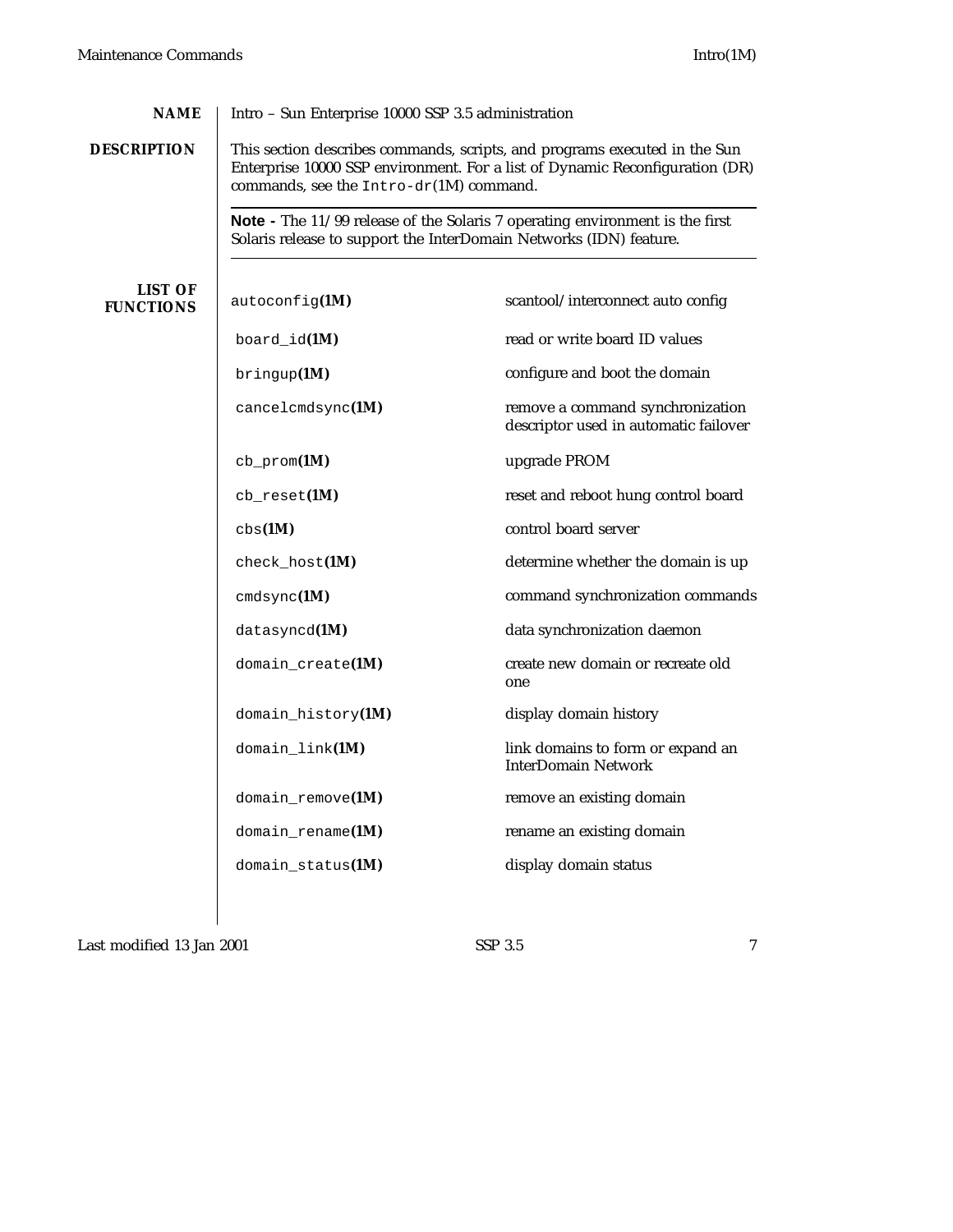| domain_switch(1M)         | change domain name in<br><b>SUNW_HOSTNAME</b>                             |
|---------------------------|---------------------------------------------------------------------------|
| domain_unlink(1M)         | unlink domain(s) from an<br>InterDomain Network                           |
| edd(1M)                   | event detector daemon                                                     |
| $edd\_cmd(1M)$            | send a command to edd(1M)                                                 |
| fad(1M)                   | file access daemon                                                        |
| fan(1M)                   | display or control fan power and<br>speed                                 |
| $f \circ d(1M)$           | failover daemon                                                           |
| hostinfo(1M)              | display system information                                                |
| hostint(1M)               | interrupt processor, dump kernel core                                     |
| hostreset(1M)             | reset a hung domain                                                       |
| hostview(1M)              | system monitor GUI                                                        |
| $h$ post $(1M)$           | control and sequence POST through<br><b>JTAG</b>                          |
| initcmdsync(1M)           | create a command synchronization<br>descriptor used in automatic failover |
| machine_server(1M)        | multipurpose server                                                       |
| netson(1M)                | network console                                                           |
| netcon_server(1M)         | network console server daemon                                             |
| netcontool(M)             | network console tool                                                      |
| $obp_{\text{helper}}(1M)$ | download OpenBoot to system<br>memory                                     |
| power(1M)                 | control power                                                             |
| redx(1M)                  | remote emulation debugger                                                 |

8 SSP 3.5 Last modified 13 Jan 2001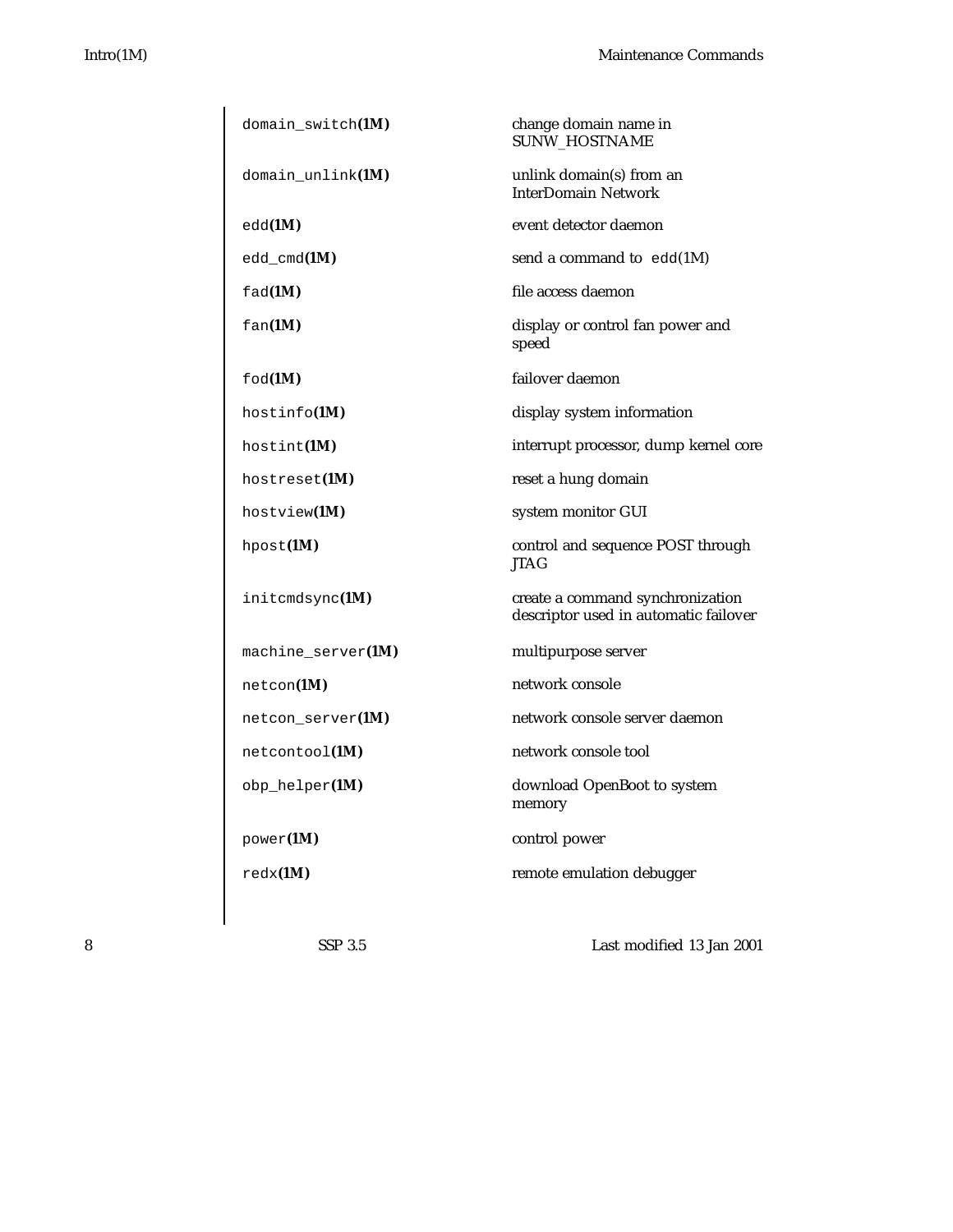| prepare a specified script for recovery<br>runcmdsync $(1M)$<br>after a failover<br>marks a point in a script from which<br>savecmdsync $(1M)$<br>the script can be recovered after a<br>failover<br>setdatasync(1M)<br>modify the data propagation list used<br>in data synchronization<br>modify the automatic failover state<br>setfailover(1M)<br>for the SSP or control board<br>showendsync(1M)<br>display the current command<br>synchronization list<br>showdatasync(1M)<br>display the status of SSP data<br>synchronization for failover<br>display system board devices and<br>showdevices $(1M)$<br>resource usage information<br>display the failover status of the SSP<br>showfailover(1M)<br>and control board<br>display DR and board resource<br>showusage(1M)<br>information<br>send commands from SSP to domain<br>sigbcmd(1M)<br>$s$ nmpd $(1M)$<br>system SNMP proxy agent<br>back up the SSP environment<br>$\verb ssp_backup 1M $<br>configure SSP control boards<br>$ssp_{contig}(1M)$<br>prepare the SSP and Sun Enterprise<br>ssp_downgrade(1M)<br>10000 system for downgrading to a<br>previous SSP release<br>restore the SSP environment<br>ssp_restore(1M) |                              |                     |
|------------------------------------------------------------------------------------------------------------------------------------------------------------------------------------------------------------------------------------------------------------------------------------------------------------------------------------------------------------------------------------------------------------------------------------------------------------------------------------------------------------------------------------------------------------------------------------------------------------------------------------------------------------------------------------------------------------------------------------------------------------------------------------------------------------------------------------------------------------------------------------------------------------------------------------------------------------------------------------------------------------------------------------------------------------------------------------------------------------------------------------------------------------------------------------------|------------------------------|---------------------|
|                                                                                                                                                                                                                                                                                                                                                                                                                                                                                                                                                                                                                                                                                                                                                                                                                                                                                                                                                                                                                                                                                                                                                                                          |                              |                     |
|                                                                                                                                                                                                                                                                                                                                                                                                                                                                                                                                                                                                                                                                                                                                                                                                                                                                                                                                                                                                                                                                                                                                                                                          |                              |                     |
|                                                                                                                                                                                                                                                                                                                                                                                                                                                                                                                                                                                                                                                                                                                                                                                                                                                                                                                                                                                                                                                                                                                                                                                          |                              |                     |
|                                                                                                                                                                                                                                                                                                                                                                                                                                                                                                                                                                                                                                                                                                                                                                                                                                                                                                                                                                                                                                                                                                                                                                                          |                              |                     |
|                                                                                                                                                                                                                                                                                                                                                                                                                                                                                                                                                                                                                                                                                                                                                                                                                                                                                                                                                                                                                                                                                                                                                                                          |                              |                     |
|                                                                                                                                                                                                                                                                                                                                                                                                                                                                                                                                                                                                                                                                                                                                                                                                                                                                                                                                                                                                                                                                                                                                                                                          |                              |                     |
|                                                                                                                                                                                                                                                                                                                                                                                                                                                                                                                                                                                                                                                                                                                                                                                                                                                                                                                                                                                                                                                                                                                                                                                          |                              |                     |
|                                                                                                                                                                                                                                                                                                                                                                                                                                                                                                                                                                                                                                                                                                                                                                                                                                                                                                                                                                                                                                                                                                                                                                                          |                              |                     |
|                                                                                                                                                                                                                                                                                                                                                                                                                                                                                                                                                                                                                                                                                                                                                                                                                                                                                                                                                                                                                                                                                                                                                                                          |                              |                     |
|                                                                                                                                                                                                                                                                                                                                                                                                                                                                                                                                                                                                                                                                                                                                                                                                                                                                                                                                                                                                                                                                                                                                                                                          |                              |                     |
|                                                                                                                                                                                                                                                                                                                                                                                                                                                                                                                                                                                                                                                                                                                                                                                                                                                                                                                                                                                                                                                                                                                                                                                          |                              |                     |
|                                                                                                                                                                                                                                                                                                                                                                                                                                                                                                                                                                                                                                                                                                                                                                                                                                                                                                                                                                                                                                                                                                                                                                                          |                              |                     |
|                                                                                                                                                                                                                                                                                                                                                                                                                                                                                                                                                                                                                                                                                                                                                                                                                                                                                                                                                                                                                                                                                                                                                                                          |                              |                     |
|                                                                                                                                                                                                                                                                                                                                                                                                                                                                                                                                                                                                                                                                                                                                                                                                                                                                                                                                                                                                                                                                                                                                                                                          |                              |                     |
|                                                                                                                                                                                                                                                                                                                                                                                                                                                                                                                                                                                                                                                                                                                                                                                                                                                                                                                                                                                                                                                                                                                                                                                          |                              |                     |
|                                                                                                                                                                                                                                                                                                                                                                                                                                                                                                                                                                                                                                                                                                                                                                                                                                                                                                                                                                                                                                                                                                                                                                                          | $\texttt{ssp\_startup(1M)}$  | invoke SSP daemons  |
|                                                                                                                                                                                                                                                                                                                                                                                                                                                                                                                                                                                                                                                                                                                                                                                                                                                                                                                                                                                                                                                                                                                                                                                          | $\texttt{ssp\_unconfig(1M)}$ | deconfigure the SSP |
|                                                                                                                                                                                                                                                                                                                                                                                                                                                                                                                                                                                                                                                                                                                                                                                                                                                                                                                                                                                                                                                                                                                                                                                          |                              |                     |
|                                                                                                                                                                                                                                                                                                                                                                                                                                                                                                                                                                                                                                                                                                                                                                                                                                                                                                                                                                                                                                                                                                                                                                                          |                              |                     |

Last modified 13 Jan 2001 SSP  $3.5$  9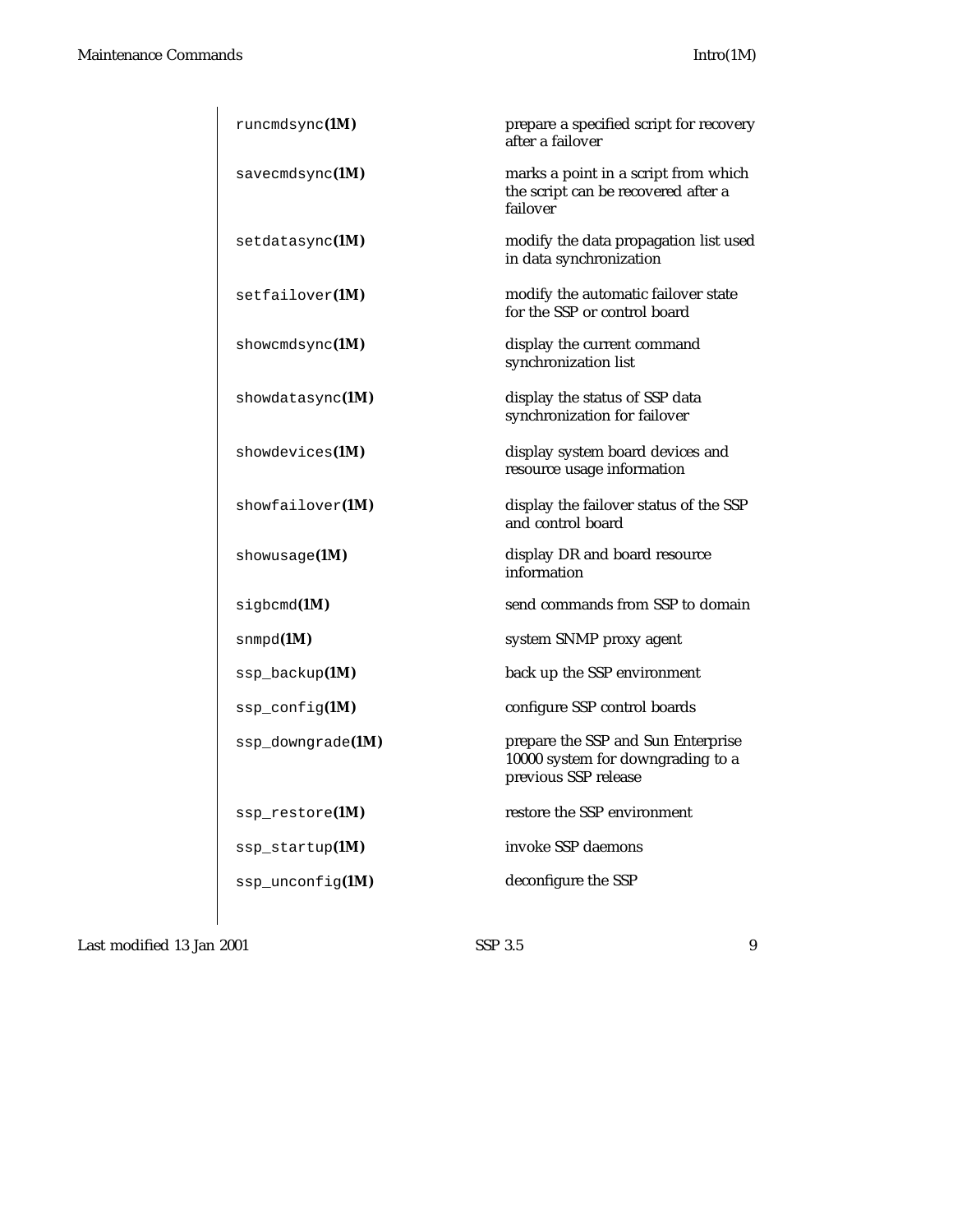| straps(1M)             | SNMP trap sink server                                |
|------------------------|------------------------------------------------------|
| $sys$ $clock(1M)$      | display/change/set system clock<br>frequencies       |
| sys id $(1M)$          | display or change machine ID in SSP<br><b>IDPROM</b> |
| thermcal $(1M)$        | read or write thermistor calibration                 |
| thermcal config $(1M)$ | create SSP thermistor calibration data<br>file       |

10 SSP 3.5 Last modified 13 Jan 2001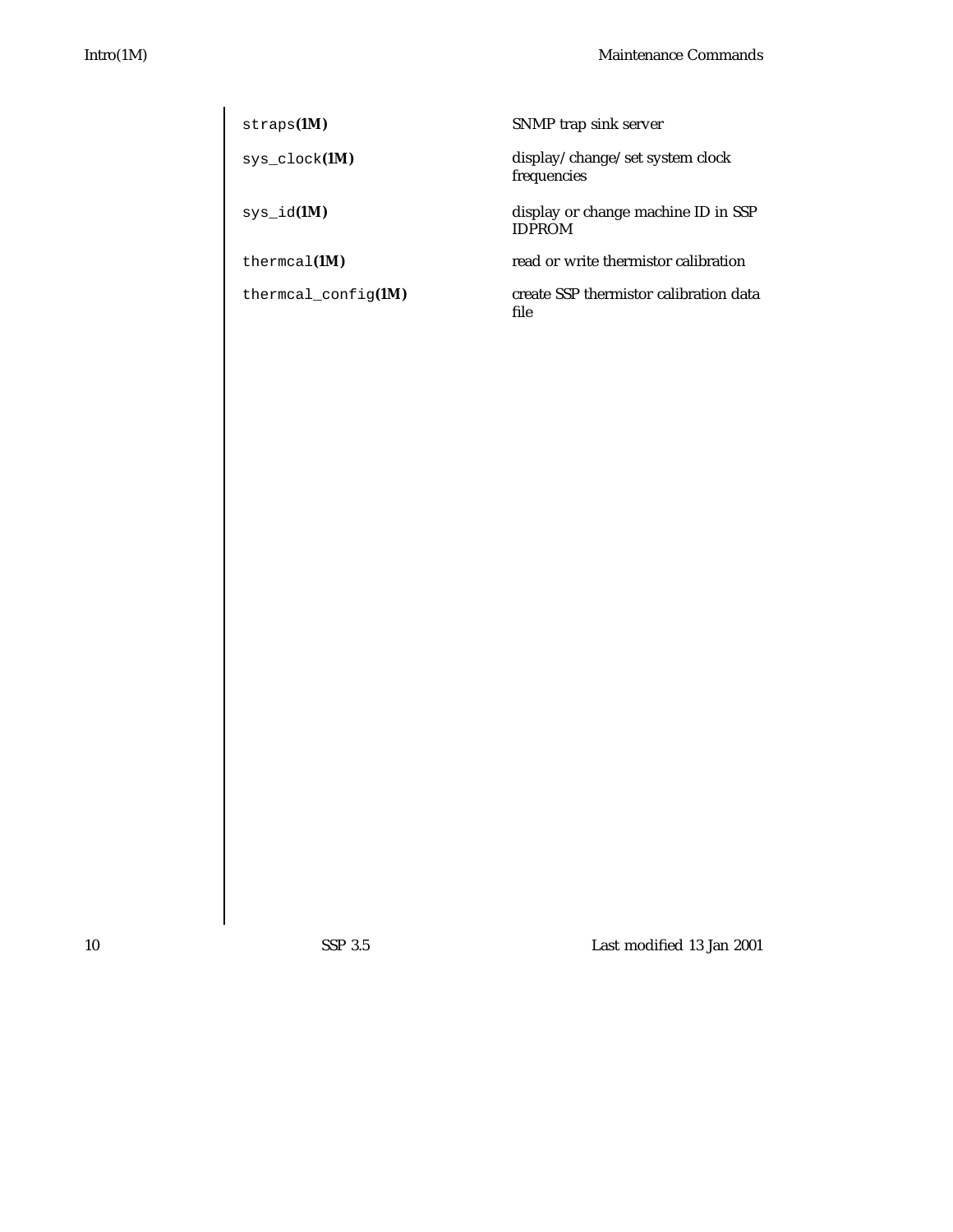| autoconfig - scantool/interconnect auto config                                                                                                                                                                                                                                                                                                                                                                                                                                                                                                                                              |  |  |
|---------------------------------------------------------------------------------------------------------------------------------------------------------------------------------------------------------------------------------------------------------------------------------------------------------------------------------------------------------------------------------------------------------------------------------------------------------------------------------------------------------------------------------------------------------------------------------------------|--|--|
| autoconfig [board_name]                                                                                                                                                                                                                                                                                                                                                                                                                                                                                                                                                                     |  |  |
| Only authorized service providers can execute this command. You must be<br>user ssp to run this command.                                                                                                                                                                                                                                                                                                                                                                                                                                                                                    |  |  |
| autoconfig checks, in turn, the chip revisions of all configured system<br>boards and the two centerplane halves in the Sun Enterprise 10000 system. It<br>then looks at the sysboard/chip.ids file for system boards or the<br>centerplane/chip.ids file for centerplane halves in \$SSPVAR/data/<br>Ultra-Enterprise-10000/common/board to determine the signature for<br>the selected board. autoconfig then looks at the file board. sigs in the<br>same directory to determine if and how the selected system board or<br>centerplane half should be updated in the Scantool database. |  |  |
| Warning: Do not run this command on system boards that are running the<br>operating system, or on the centerplane if any domain is running the operating<br>system.                                                                                                                                                                                                                                                                                                                                                                                                                         |  |  |
| autoconfig executes the following steps:                                                                                                                                                                                                                                                                                                                                                                                                                                                                                                                                                    |  |  |
| 1. Reads the chip IDs from all rings on the selected board to determine the ID<br>value and the number of chips on a ring.                                                                                                                                                                                                                                                                                                                                                                                                                                                                  |  |  |
| 2. Determines that all chip IDs are valid and that the module type for<br>variable-length rings is recognized.                                                                                                                                                                                                                                                                                                                                                                                                                                                                              |  |  |
| 3. Builds ring signatures for each ring on the selected board.                                                                                                                                                                                                                                                                                                                                                                                                                                                                                                                              |  |  |
| 4. Determines from the board. sigs file which rings need updating in the<br>Scantool database, and adds new ring signatures to the board. sigs file.                                                                                                                                                                                                                                                                                                                                                                                                                                        |  |  |
| 5. Selects the correct ring templates for all variable-length rings that need<br>updating in the Scantool database.                                                                                                                                                                                                                                                                                                                                                                                                                                                                         |  |  |
| 6. Updates the Scantool database, if necessary, by creating a new revision for<br>the board. autoconfig then adds new revision signature to the<br>board.sigs file.                                                                                                                                                                                                                                                                                                                                                                                                                         |  |  |
| 7. Updates the platform_name.config file in \$SSPVAR/data/<br>Ultra-Enterprise-10000/config with the new revision for the board.                                                                                                                                                                                                                                                                                                                                                                                                                                                            |  |  |
| If autoconfig detects an error on a ring, it leaves the ring unchanged and<br>continues. If it detects errors when accessing the chip.ids or<br>board. sigs files, or in attempting to edit the Scantool database,<br>autoconfig restores the files for the selected board, then continues.<br>On completion, autoconfig prompts you to reboot the SSP to start the<br>new Scantool database. Do this while logged in as user ssp so that the shell<br>environment variables are set correctly.                                                                                             |  |  |
|                                                                                                                                                                                                                                                                                                                                                                                                                                                                                                                                                                                             |  |  |

Last modified 11 July 2000 SSP 3.5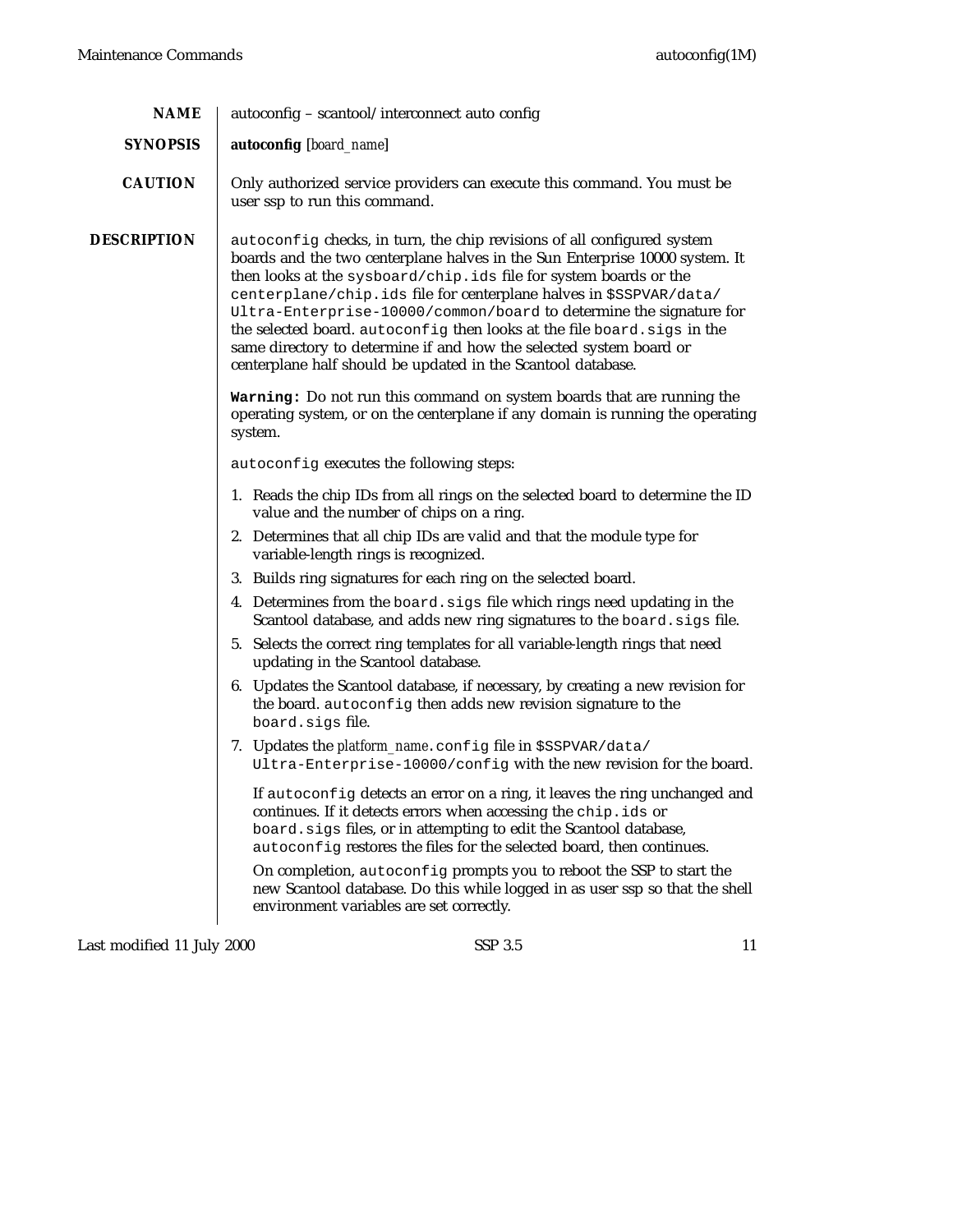| <b>OPTIONS</b>                                                                                                                                                                                                  | The following options are supported:                                                                                                                                            |                                                                                                       |                                                                                                                                                                                                                                                                                                        |
|-----------------------------------------------------------------------------------------------------------------------------------------------------------------------------------------------------------------|---------------------------------------------------------------------------------------------------------------------------------------------------------------------------------|-------------------------------------------------------------------------------------------------------|--------------------------------------------------------------------------------------------------------------------------------------------------------------------------------------------------------------------------------------------------------------------------------------------------------|
|                                                                                                                                                                                                                 | board_name                                                                                                                                                                      | centerplane is replaced.                                                                              | Configure the specified board. Valid board names are<br>sysboard $n$ , where $n$ is an integer 0 to 15, inclusive; or<br>centerplanen, where $n$ is either 0 or 1. Use this option<br>only when a system board is moved from one slot to<br>another, a new system board is added to the system, or the |
| <b>FILES</b>                                                                                                                                                                                                    |                                                                                                                                                                                 |                                                                                                       | The following files in \$SSPVAR/data/Ultra-Enterprise/ are supported:                                                                                                                                                                                                                                  |
|                                                                                                                                                                                                                 |                                                                                                                                                                                 | common/board/sysboard/chip.ids                                                                        |                                                                                                                                                                                                                                                                                                        |
|                                                                                                                                                                                                                 | Contains the IDs for all the chips on a system board.                                                                                                                           |                                                                                                       |                                                                                                                                                                                                                                                                                                        |
|                                                                                                                                                                                                                 | common/board/centerplane/chip.ids                                                                                                                                               |                                                                                                       |                                                                                                                                                                                                                                                                                                        |
|                                                                                                                                                                                                                 |                                                                                                                                                                                 | Contains the IDs for all the chips on a centerplane.                                                  |                                                                                                                                                                                                                                                                                                        |
|                                                                                                                                                                                                                 |                                                                                                                                                                                 | common/board/sysboard/board.sigs                                                                      |                                                                                                                                                                                                                                                                                                        |
|                                                                                                                                                                                                                 |                                                                                                                                                                                 | Contains all the ring signatures and board revision signatures built so far for<br>the system boards. |                                                                                                                                                                                                                                                                                                        |
|                                                                                                                                                                                                                 |                                                                                                                                                                                 | common/board/centerplane/board.sigs                                                                   |                                                                                                                                                                                                                                                                                                        |
| Contains all the ring signatures and board revision signatures built so far for<br>the centerplane.<br>config/platform_name.config<br>Contains the current revision given to each system board and centerplane. |                                                                                                                                                                                 |                                                                                                       |                                                                                                                                                                                                                                                                                                        |
|                                                                                                                                                                                                                 |                                                                                                                                                                                 |                                                                                                       |                                                                                                                                                                                                                                                                                                        |
|                                                                                                                                                                                                                 |                                                                                                                                                                                 |                                                                                                       |                                                                                                                                                                                                                                                                                                        |
|                                                                                                                                                                                                                 | common/board/sysboard/revn/ringname.chips                                                                                                                                       |                                                                                                       |                                                                                                                                                                                                                                                                                                        |
|                                                                                                                                                                                                                 | revn is a copy of the rev1 directory. autoconfig edits the chips files in<br>this copied directory, as necessary.                                                               |                                                                                                       |                                                                                                                                                                                                                                                                                                        |
|                                                                                                                                                                                                                 | common/board/sysboard/revn/template.chips                                                                                                                                       |                                                                                                       |                                                                                                                                                                                                                                                                                                        |
|                                                                                                                                                                                                                 | revn is a copy of the rev1 directory. Variable-length rings require a<br>template containing the correct number of chips, which can be copied over<br>the ringname. chips file. |                                                                                                       |                                                                                                                                                                                                                                                                                                        |
|                                                                                                                                                                                                                 | common/board/centerplane/revn/ringname.chips                                                                                                                                    |                                                                                                       |                                                                                                                                                                                                                                                                                                        |
| 12                                                                                                                                                                                                              | SSP 3.5                                                                                                                                                                         |                                                                                                       | Last modified 11 July 2000                                                                                                                                                                                                                                                                             |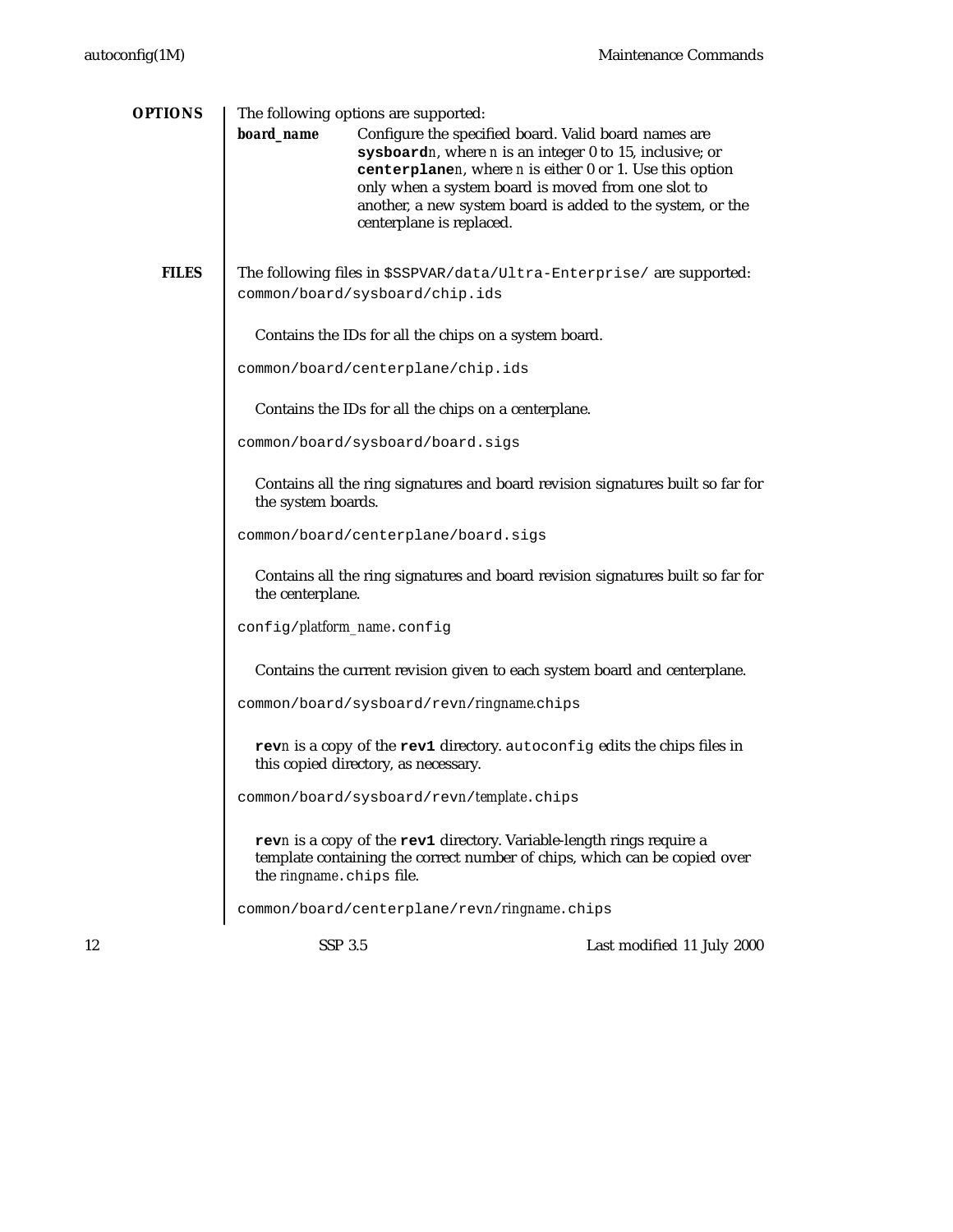**rev***n* is a copy of the **rev1** directory. autoconfig edits the *ringname*.chips files for each affected ring.

Last modified 11 July 2000 SSP 3.5 13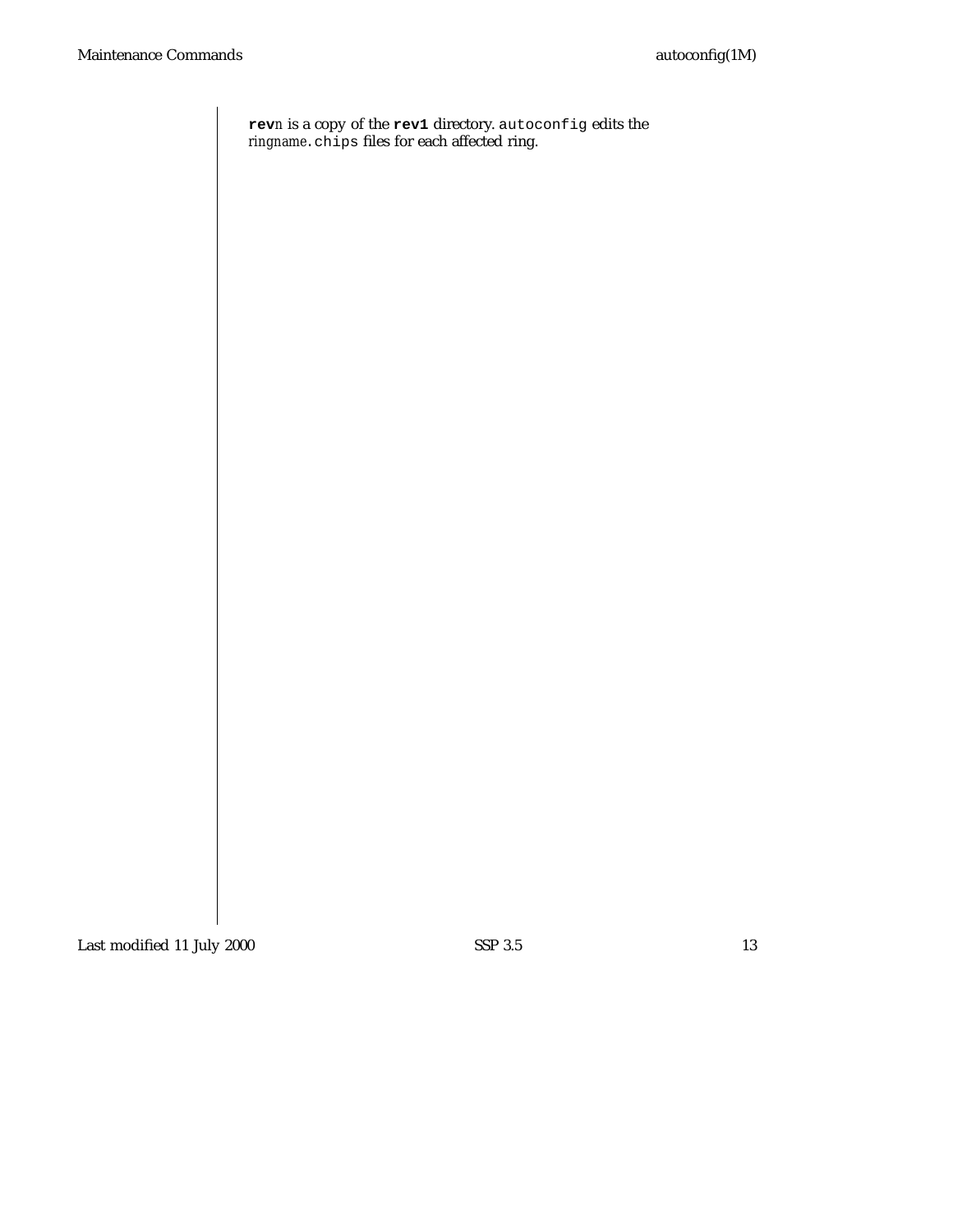| <b>NAME</b>        | board_id - read or write board ID values                                           |                                                                                                                                                                                                                                        |  |
|--------------------|------------------------------------------------------------------------------------|----------------------------------------------------------------------------------------------------------------------------------------------------------------------------------------------------------------------------------------|--|
| <b>SYNOPSIS</b>    | <b>board_id</b> $[-r]$ -b <i>board_type</i> -n <i>board_number</i>                 |                                                                                                                                                                                                                                        |  |
|                    | <b>board_id</b> $-w$ -b board_type -n board_number -p part_number -s serial_number |                                                                                                                                                                                                                                        |  |
| <b>CAUTION</b>     |                                                                                    | This command is for use by Sun Microsystems manufacturing personnel only.                                                                                                                                                              |  |
| <b>DESCRIPTION</b> | O module.                                                                          | board_id enables the Sun Microsystems manufacturing engineer to display<br>(read) or assign (write) board ID values in the EEPROMs on the system board,<br>centerplane, centerplane support board, control board, memory module, or I/ |  |
|                    | If neither $-r$ nor $-w$ is specified, $-r$ is the default.                        |                                                                                                                                                                                                                                        |  |
| <b>OPTIONS</b>     | The following options are supported:                                               |                                                                                                                                                                                                                                        |  |
|                    | $-w$                                                                               | (Write) Assign the specified part number and<br>serial number to the specified board. This option<br>is for use by Sun Microsystems manufacturing<br>personnel only.                                                                   |  |
|                    | $-r$                                                                               | (Read) Display information about the specified<br>board.                                                                                                                                                                               |  |
|                    | board_type<br>$-b$                                                                 | Read or write to the specified board type, where<br>board_type is one of the following:                                                                                                                                                |  |
|                    |                                                                                    | sb - System board                                                                                                                                                                                                                      |  |
|                    |                                                                                    | cp - Centerplane                                                                                                                                                                                                                       |  |
|                    |                                                                                    | cb - Control board                                                                                                                                                                                                                     |  |
|                    |                                                                                    | csb - Centerplane support board                                                                                                                                                                                                        |  |
|                    |                                                                                    | mem - Memory module                                                                                                                                                                                                                    |  |
|                    |                                                                                    | io - I/O module                                                                                                                                                                                                                        |  |
|                    | -n board number                                                                    | Read or write to the specified board number,<br>where board_number is one of the following, as<br>determined by the -b option:                                                                                                         |  |
|                    |                                                                                    | A system board number, 0 to 15                                                                                                                                                                                                         |  |
|                    |                                                                                    | A centerplane half, 0 or 1                                                                                                                                                                                                             |  |
|                    |                                                                                    | A control board, 0 or 1                                                                                                                                                                                                                |  |
|                    |                                                                                    | A centerplane support board, 0 or 1                                                                                                                                                                                                    |  |
| 14                 | SSP 3.5                                                                            | Last modified 22 June 2000                                                                                                                                                                                                             |  |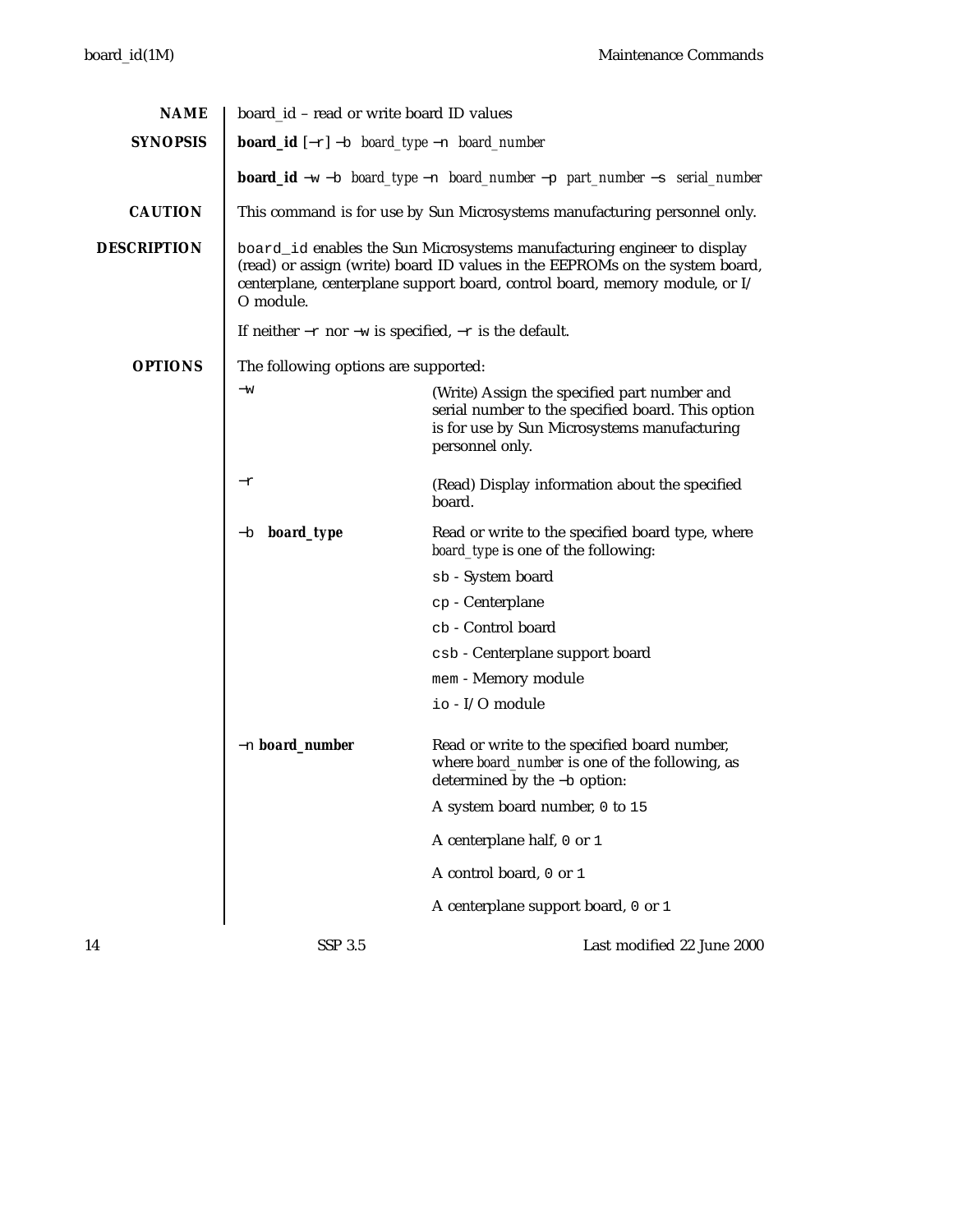|                 |                                                                                                                                                                                  | A memory module, 0 to 15                                                                                                               |
|-----------------|----------------------------------------------------------------------------------------------------------------------------------------------------------------------------------|----------------------------------------------------------------------------------------------------------------------------------------|
|                 |                                                                                                                                                                                  | An I/O module, 0 to 15                                                                                                                 |
|                 | -p part_number                                                                                                                                                                   | Assign the specified part number to the board,<br>where part_number is expressed in the form<br>ccc-aaaa-ss-rr, and where:             |
|                 |                                                                                                                                                                                  | ccc is a 3-digit numeric category code. Currently,<br>this code is 612                                                                 |
|                 |                                                                                                                                                                                  | aaaa is a 4-digit numeric base part number<br>(assembly number)                                                                        |
|                 |                                                                                                                                                                                  | ss is a 2-digit numeric part number suffix                                                                                             |
|                 |                                                                                                                                                                                  | rr is a 2-digit numeric revision                                                                                                       |
|                 | -s serial_number                                                                                                                                                                 | Assign the specified serial number to the board,<br>where serial_number is a string of three to 12<br>printable, non-space characters. |
| <b>EXAMPLES</b> | Using the board_id command:<br><b>EXAMPLE 1</b>                                                                                                                                  |                                                                                                                                        |
|                 |                                                                                                                                                                                  | Display information about Board 1 on the system board.                                                                                 |
|                 | board_id -b sb -n 1                                                                                                                                                              |                                                                                                                                        |
|                 | the system board.                                                                                                                                                                | Assign part number 501-2341-12-01 and serial number 37KR59 to Board 1 on                                                               |
|                 | board_id -w -b sb -n 1 -s 37KR59 -p 501-2341-12-01                                                                                                                               |                                                                                                                                        |
|                 | Display information about Board 1 on the centerplane. Since neither $-r$ nor $-w$<br>are specified, board_id assumes $-r$ (the default). And $-r$ ignores both $-s$ and<br>$-p.$ |                                                                                                                                        |
|                 | board_id -b cp -n 1 -s 37KR59 -p 501-2341-12-01                                                                                                                                  |                                                                                                                                        |
|                 |                                                                                                                                                                                  |                                                                                                                                        |
|                 |                                                                                                                                                                                  |                                                                                                                                        |
|                 |                                                                                                                                                                                  |                                                                                                                                        |
|                 |                                                                                                                                                                                  |                                                                                                                                        |

Last modified 22 June 2000 SSP 3.5 5 15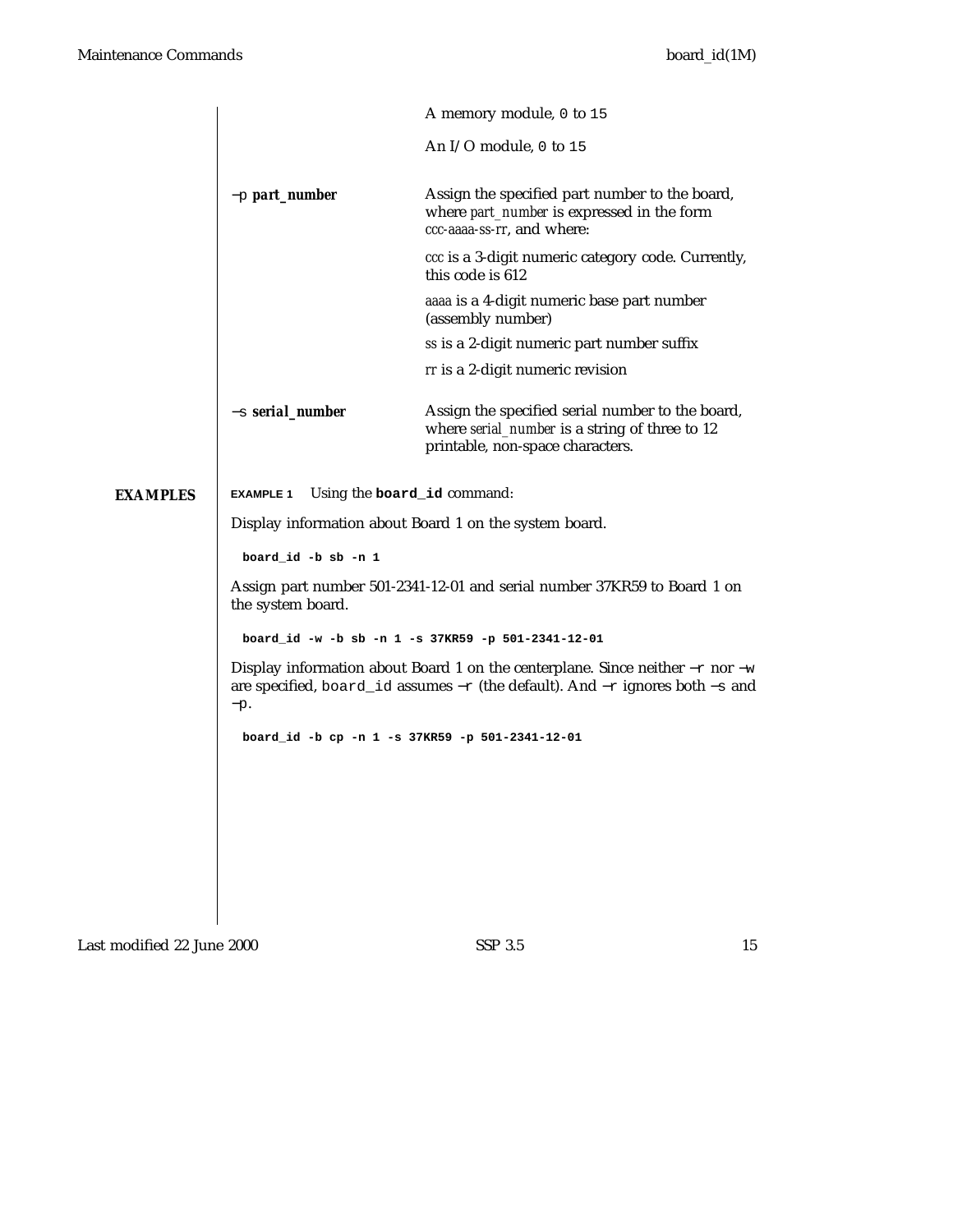| <b>NAME</b>        | bringup - configure and boot the domain                                                                                                                                                                   |                                                                                                                                                                                                                                                                                                                                                                                                                                                                 |  |
|--------------------|-----------------------------------------------------------------------------------------------------------------------------------------------------------------------------------------------------------|-----------------------------------------------------------------------------------------------------------------------------------------------------------------------------------------------------------------------------------------------------------------------------------------------------------------------------------------------------------------------------------------------------------------------------------------------------------------|--|
| <b>SYNOPSIS</b>    | <b>bringup</b> $[-f]$ $[-F]$ $[-pproc]$ $[-Qboot\_proc]$ $[-aghvcL]$ $[[-A]$ $\{on   off\}$ $]$ $[-1 level]$<br>[ $[-D]$ {on   off} ] [-xblacklist_file_pathname] [boot_args]                             |                                                                                                                                                                                                                                                                                                                                                                                                                                                                 |  |
| <b>DESCRIPTION</b> | SUNW_HOSTNAME environment variable. If any step fails, bringup<br>displays an error message and aborts.                                                                                                   | bringup executes the following steps to boot the domain specified in the                                                                                                                                                                                                                                                                                                                                                                                        |  |
|                    | 1. Executes the $power(1M)$ command to check whether the domain is<br>powered on. If so, bringup proceeds; if not, it displays a message                                                                  | instructing the user to turn on power to the domain, then aborts. Note that<br>if $-f$ is used, bringup does not execute the power(1M) command.                                                                                                                                                                                                                                                                                                                 |  |
|                    |                                                                                                                                                                                                           | 2. Executes check_host(1M) to determine whether the domain is already<br>up. If not, bringup boots the domain. If the domain is already up,<br>bringup displays a message to that effect and asks if it should continue.<br>Type $n$ and it aborts; type $y$ and it asks if you are executing bringup<br>because of a hung domain. Your response to this question is recorded for<br>problem-tracking purposes only; in either case, bringup boots the domain.  |  |
|                    | 3. Checks whether any other domains are up, or being brought up, to<br>displays a message informing you that it intends to configure the<br>on the command line, bringup continues without this message.) | determine whether it should execute $h$ post(1M) with or without the $-C$<br>(configure centerplane) option in the next step. If another domain is being<br>brought up and is configuring the centerplane, this instance of bringup<br>waits until that domain has finished configuring the centerplane, then<br>proceeds. If no other domains are up or being brought up, bringup<br>centerplane, and asks you whether it should proceed. (If you specified -f |  |
|                    | bringup might take a little longer.                                                                                                                                                                       | If you type y, bringup configures the centerplane and continues. If the<br>centerplane is already configured - for example, due to an earlier<br>domain that no longer exists - it is reconfigured. No harm is done, but                                                                                                                                                                                                                                        |  |
|                    | continues without reconfiguring the centerplane.                                                                                                                                                          | <b>If you type n and the centerplane is already configured</b> , bringup                                                                                                                                                                                                                                                                                                                                                                                        |  |
|                    | most likely will fail.                                                                                                                                                                                    | <b>If you type n and the centerplane is <i>not</i> already configured</b> , $hpost(1M)$                                                                                                                                                                                                                                                                                                                                                                         |  |
|                    | centerplane is configured, the safest response is y.                                                                                                                                                      | Note: If no domains are up and you do not know whether the                                                                                                                                                                                                                                                                                                                                                                                                      |  |
|                    | executes the next step, then Step 5.                                                                                                                                                                      | At this point bringup determines whether the domain was created with<br>a version earlier than the Solaris 2.6 operating environment. If so,<br>bringup skips the next step and proceeds to Step 5. Otherwise, it                                                                                                                                                                                                                                               |  |
| 16                 | SSP 3.5                                                                                                                                                                                                   | Last modified 13 Jan 2001                                                                                                                                                                                                                                                                                                                                                                                                                                       |  |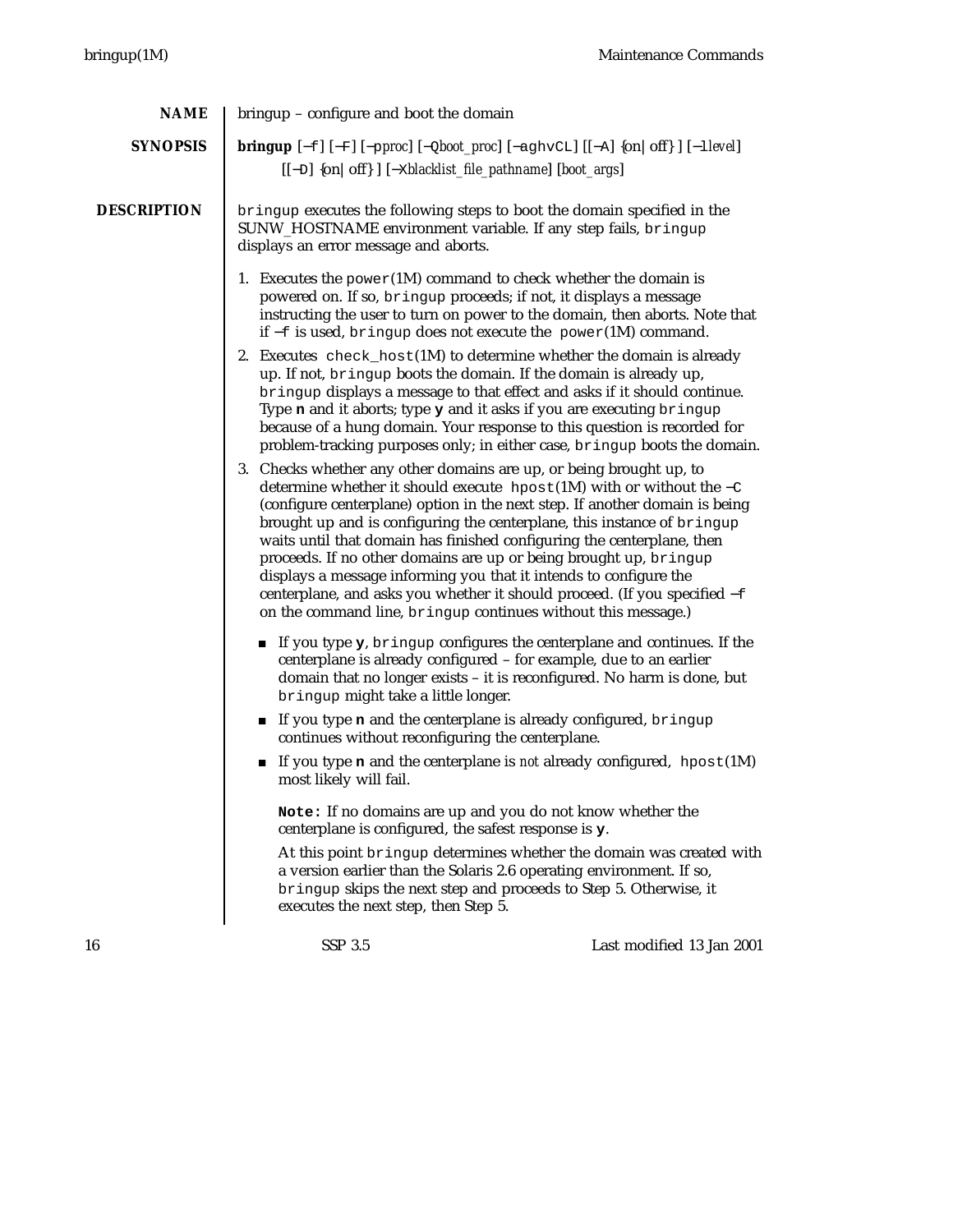|                | 4. Executes domain_unlink(1M) on the respective domain to verify that it is<br>not a member of an IDN.                                                                                                                                                                                                                                                                                                                                              |
|----------------|-----------------------------------------------------------------------------------------------------------------------------------------------------------------------------------------------------------------------------------------------------------------------------------------------------------------------------------------------------------------------------------------------------------------------------------------------------|
|                | bringup displays the following message during this period, which can<br>take several seconds depending on the size of the domain's respective IDN<br>and the state of those domain members:                                                                                                                                                                                                                                                         |
|                | Checking domain IDN configuration                                                                                                                                                                                                                                                                                                                                                                                                                   |
|                | When this operation is completed, bringup displays the word done.                                                                                                                                                                                                                                                                                                                                                                                   |
|                | If an error occurs during the IDN operation, bringup displays error<br>along with the captured output of the domain_unlink(1M) command. If<br>another IDN operation is in progress at the time, it displays busy, then<br>waits for the previous IDN operation to complete.                                                                                                                                                                         |
|                | If the domain_unlink(1M) command fails because multiple IDN members<br>are in unknown states, you may have to execute it manually to unlink those<br>domains using a single command prior to performing the bringup.                                                                                                                                                                                                                                |
|                | Note that the unlinking of the domain from its respective IDN is a transient<br>condition; the MIB is not updated. Once the domain boots, if the proper<br>IDN software is present the SSP Event Detection Daemon, edd(1M), will<br>detect the availability of the domain and automatically perform a<br>domain_link(1M) to reconnect the domain to its IDN.                                                                                        |
|                | 5. Executes $hpost(1M)$ with its $-c$ option to configure the centerplane then<br>the domain, or without it to configure just the domain.                                                                                                                                                                                                                                                                                                           |
|                | 6. Starts $op_{\text{abelper}}(1M)$ and $n_{\text{etcon\_server}}(1M)$ to proceed with the<br>OBP and operating system boot sequence and set up the network console.                                                                                                                                                                                                                                                                                |
|                | 7. Updates the MIB according to the final domain configuration.                                                                                                                                                                                                                                                                                                                                                                                     |
|                | Note - bringup also sets the system clock and clock source for the first<br>domain before bringing it up.                                                                                                                                                                                                                                                                                                                                           |
| <b>OPTIONS</b> | The following options are supported:<br>$-f$                                                                                                                                                                                                                                                                                                                                                                                                        |
|                | Force execution, even if the domain is already up.                                                                                                                                                                                                                                                                                                                                                                                                  |
|                | <b>Warning:</b> bringup passes $-C$ to hpost(1M) when appropriate, regardless<br>of whether you specify it on the bringup command line. However, if you<br>specify $-f$ with $-C$ , bringup passes $-C$ even if one or more other domains<br>are up, causing those other domains to be reset. Therefore, be extremely<br>careful about specifying -C and -f together. If you do use -f, bringup<br>does not check whether the domain is powered up. |

 $-F$ 

Last modified 13 Jan 2001 SSP 3.5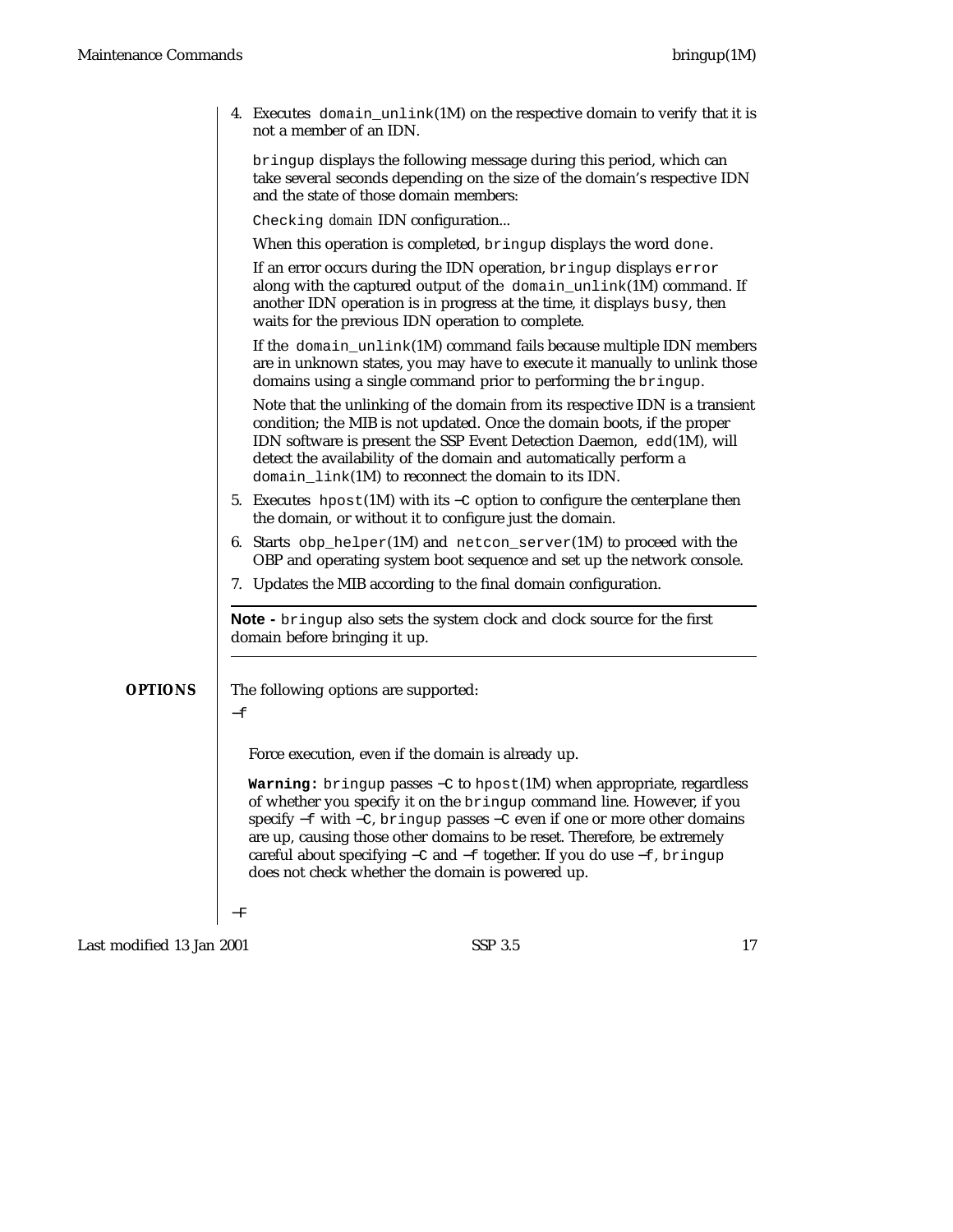Do not use this option on the command line. It is reserved for automatic reboot scripts; see edd(1M).

−h

Print a brief description of bringup command line options.

−Q

Send a request for hpost(1M) to execute a faster, limited version of POST.

**Note -** Do not execute −Q on the command line. It is invoked by the SSP software (see edd(1M)) when a domain reboot is requested as a result of the uadmin(2) system call (which is used by the reboot(1M), uadmin(1M),  $shutdown(1M)$ , and  $init(1M)$  commands) or a reset initiated by an OpenBoot. Depending on the state of the domain, manual use of bringup -Q might cause a bringup failure.

 $-1$ 

Send a request for hpost(1M) to use its −s and −v20 options, sending all output to the syslog.

 $-\nu$ 

Send a request for hpost(1M) to use its −v70 option, which produces more detailed information.

 $-S$ 

bringup passes this option to netcon\_server(1M).

*boot\_args*

bringup assumes that arguments other than those described above are boot arguments and passes them to obp\_helper(1M), which passes them verbatim to the OpenBoot boot(1M) command. All boot\_args that take on additional arguments must be enclosed within a pair of quotes. For example,

bringup "kadb −d"

Arguments after "--" are always passed to  $obj\_helper(1M)$ . This is useful for arguments that conflict with bringup(1M) arguments or for names that

18 SSP 3.5 Last modified 13 Jan 2001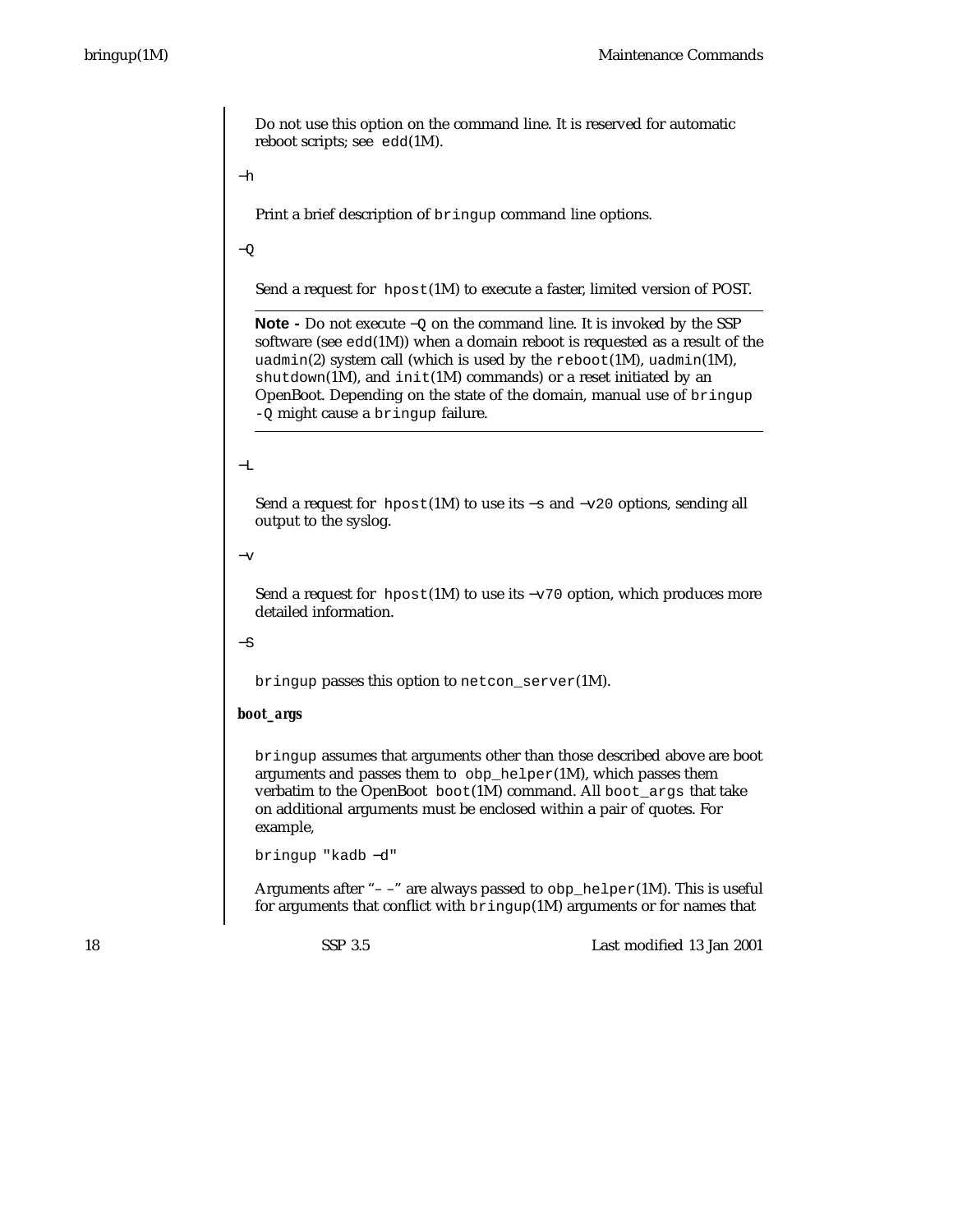|                                        | begin with a "-". For example, both of these commands are equivalent and<br>the $-D$ argument is passed to $obj\_helper(1M)$ . |  |  |
|----------------------------------------|--------------------------------------------------------------------------------------------------------------------------------|--|--|
|                                        | bringup-D                                                                                                                      |  |  |
|                                        | $bringup -- -D$                                                                                                                |  |  |
|                                        | $-a, -g, -1$ level, $-p$ proc, $-c, -x$ blacklist_file_pathname                                                                |  |  |
|                                        | bringup passes these options to $h$ post $(1M)$ .                                                                              |  |  |
|                                        | $-A \{ \text{on} \mid \text{off} \}$ , $-D \{ \text{on} \mid \text{off} \}$                                                    |  |  |
|                                        | bringup $(1M)$ passes these options to obp_helper $(1M)$ .                                                                     |  |  |
| <b>ENVIRONMENT</b><br><b>VARIABLES</b> | The environment variable SUNW_HOSTNAME must be set to the name of the<br>domain.                                               |  |  |
| <b>SEE ALSO</b>                        | check_host(1M), domain_unlink(1M), hpost(1M),<br>$netson\_server(1M)$ , obp_helper(1M), snmpd(1M)                              |  |  |
|                                        | boot(1M) in the SunOS Reference Manual                                                                                         |  |  |
|                                        |                                                                                                                                |  |  |
|                                        |                                                                                                                                |  |  |
|                                        |                                                                                                                                |  |  |
|                                        |                                                                                                                                |  |  |
|                                        |                                                                                                                                |  |  |

### Last modified 13 Jan 2001 SSP 3.5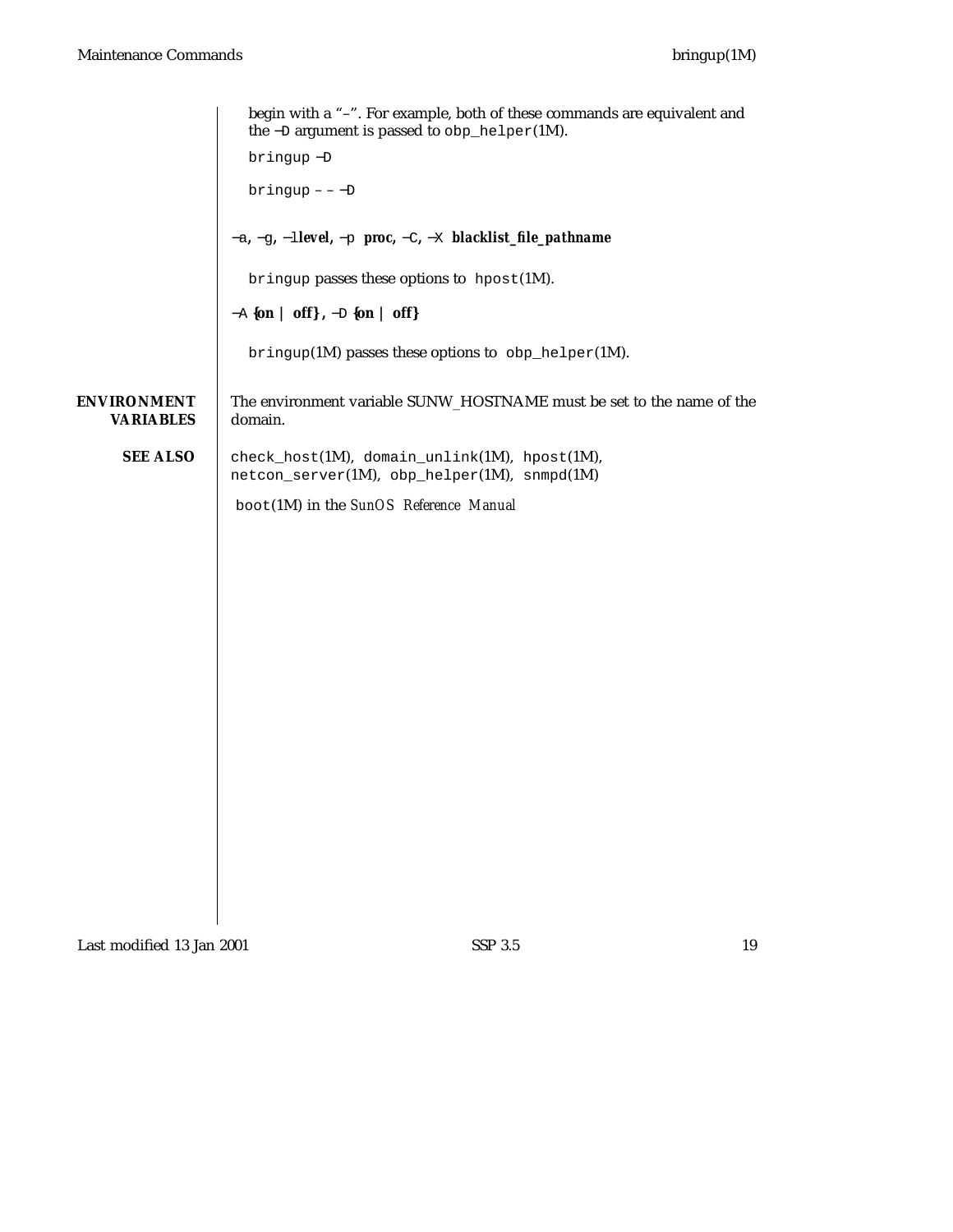| <b>NAME</b>        | synchronization commands                                                                                                                                                                                                                                                               | cancelcmdsync, cmdsync, initcmdsync, savecmdsync - command                                                                                                                                                           |  |
|--------------------|----------------------------------------------------------------------------------------------------------------------------------------------------------------------------------------------------------------------------------------------------------------------------------------|----------------------------------------------------------------------------------------------------------------------------------------------------------------------------------------------------------------------|--|
| <b>SYNOPSIS</b>    | cancelcmdsync cmdsync_descriptor                                                                                                                                                                                                                                                       |                                                                                                                                                                                                                      |  |
|                    | initcmdsync script_name [parameters]                                                                                                                                                                                                                                                   |                                                                                                                                                                                                                      |  |
|                    | savecmdsync -M identifier cmdsync_descriptor                                                                                                                                                                                                                                           |                                                                                                                                                                                                                      |  |
| <b>DESCRIPTION</b> | synchronization:                                                                                                                                                                                                                                                                       | The command synchronization commands work together to control the<br>recovery of user-defined scripts interrupted by an SSP failover. You insert the<br>following commands in user-defined scripts to enable command |  |
|                    | the script to be recovered.                                                                                                                                                                                                                                                            | initeral sync creates a command synchronization descriptor that identifies                                                                                                                                           |  |
|                    | failover.                                                                                                                                                                                                                                                                              | This descriptor is placed on a command synchronization list that identifies<br>the scripts and commands to be restarted on the new main SSP after a                                                                  |  |
|                    |                                                                                                                                                                                                                                                                                        | savecmdsync adds a marker that identifies a location in the script from<br>which processing can be resumed after a failover.                                                                                         |  |
|                    | • cancel cmdsync removes a command synchronization descriptor from the<br>command synchronization list. This ensures that the script is run only once<br>and not after subsequent failovers.                                                                                           |                                                                                                                                                                                                                      |  |
|                    | Be sure that all exit paths of a script have a cancel cmdsync sequence to<br>remove the descriptor from the command synchronization list. If you do not<br>remove the descriptor and a failover occurs, the script will be rerun on the<br>new main SSP.                               |                                                                                                                                                                                                                      |  |
|                    | <b>Note -</b> Both an initemdsyne and a cancelemdsyne sequence must be<br>contained within a script to enable command synchronization. The use of the<br>savecmdsync command is optional and is used only to mark specific points<br>in a script from which processing can be resumed. |                                                                                                                                                                                                                      |  |
| <b>OPTIONS</b>     | The following options are supported:<br>cmdsync_descriptor                                                                                                                                                                                                                             | Specifies the command synchronization<br>descriptor that identifies the user-defined script.<br>This descriptor is the standard output value<br>returned by the initemdsync command.                                 |  |
|                    | $-M$ identifier                                                                                                                                                                                                                                                                        | Marks a location in the script from which the<br>script can be resumed after a failover. The<br>identifier must be a positive integer.                                                                               |  |
| 20                 | SSP 3.5                                                                                                                                                                                                                                                                                | Last modified 11 Aug 2000                                                                                                                                                                                            |  |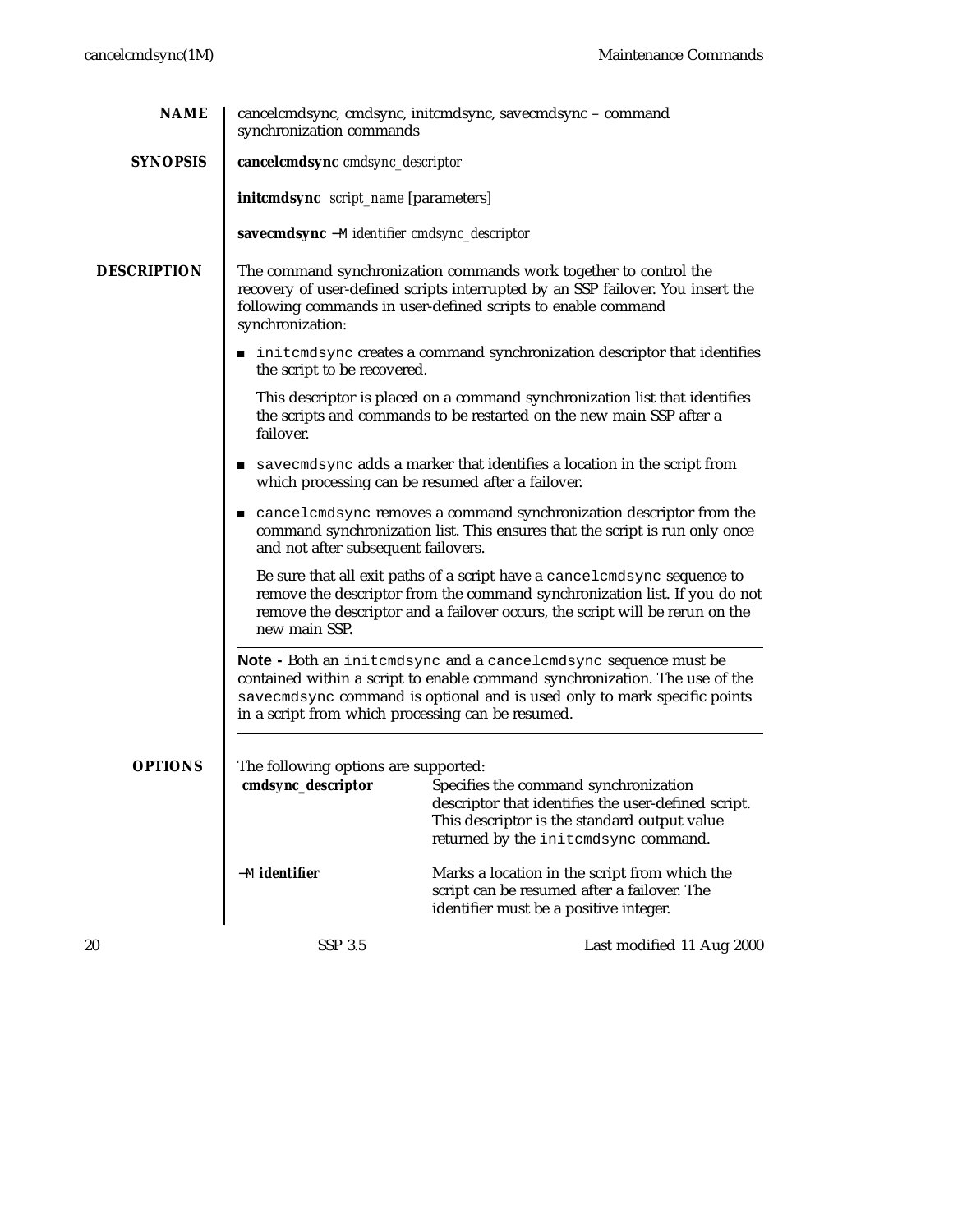```
parameters Specifies the options or parameters associated
                                               with the user-defined script. These parameters
                                               are stored on the spare SSP and are used to
                                               restart the specified script after a failover.
                   script_name Identifies the name of the user-defined script to
                                               be synchronized.
   EXTENDED
DESCRIPTION
                   The command synchronization commands are inserted at certain logical points
                   within a user-defined script.
                   For instance, a Korn shell script might be structured as follows:
                     # MAIN CODE STARTS HERE
                     # Be sure to use a cleanup procedure to handle any interrupts.
                     # Use the cancelcmdsync to remove the script from the command
                     # synchronization list. Otherwise, the command will get restarted
                     # on the new main SSP.
                      #
                     clean_up () {
                          cancelcmdsync $desc
                          exit
                     }
                     # Declare the clean_up function to capture system signals
                     # and cleanup.
                     trap "clean_up" INT HUP TERM QUIT PWR URG
                     goto_label=1
                     # Process the arguments, capturing the -M marker point if provided
                      #
                     for arg in $*; do
                         case $arg in
                            -M)
                         goto_label=$arg;;
                          .
                          .
                          .
                         esac
                     done
                     # Place this script and all its parameters in the command synchronization
                     # list, which indicates the commands to be restarted after an SSP failover.
                      #
                     # NOTE: The script must be executable by user ssp and reside in the same
                     # directory on both the main and the spare SSP. If the command is not
                     # part of the defined PATH for user ssp, the absolute filename must be
                     # passed with the initcmdsync command.
                      #
                     initcmdsync script_name parameters
                     # The marker point is stored in the goto_label variable.
                     # Keep executing this script until all cases have been processed or an
                     # error is detected.
                      #
                      while (( $goto_label != 0 )) ; do
```
Last modified 11 Aug 2000 SSP 3.5 21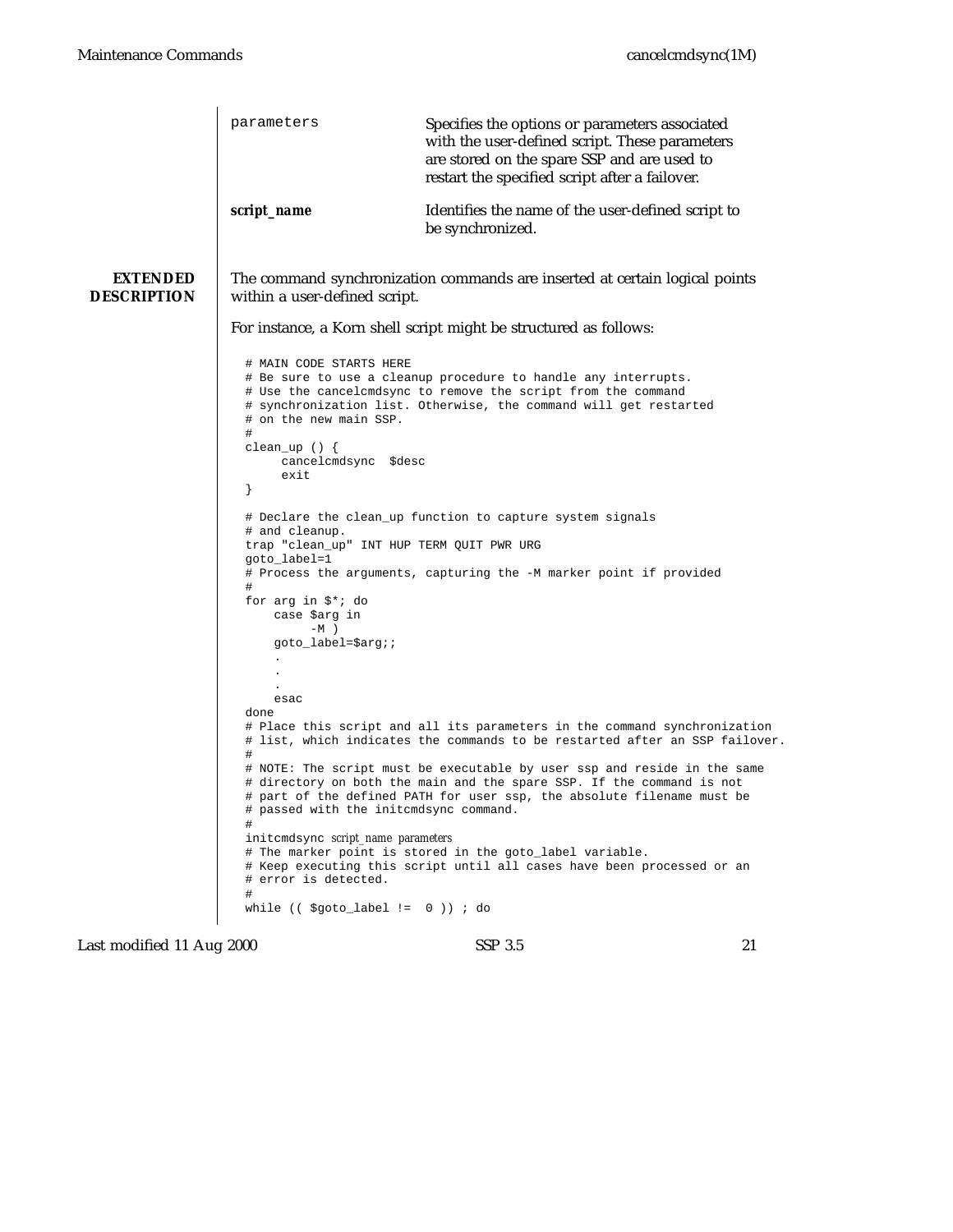```
#
     # Each case should represent a synchronization point in the script.
     #
     case $goto_label in
          #
          # Step 1: Do something
          #
          1 )
               do_something
                .
                .
                .
               # Execute the savecmdsync command with the script's
               # descriptor and a unique marker to save the position.
               # If a failover occurs here, the commands
               # represented in the next goto_label (2) will be
               # resumed.
               #
               savecmdsync -M $(( $goto_label + 1 )) $desc
               goto_label=$(( $goto_label + 1 ))
               ;;
          #
          # Step 2: Do more things
          #
          2 )
               do_more_things
                .
                .
                .
               savecmdsync -M $(( $goto_label + 1 )) $desc
               goto_label=$(( $goto_label + 1 ))
                ;;
          #
          # Step 3: Finish the last step and set the goto_label to 0
          # so that the script ends.
          3 )
               finish_last_step
                .
                .
                .
               goto_label=0
               \left| i\right\rangle iesac
done
# END OF MAIN CODE
# Remember to execute cancelcmdsync to remove the script from the
# command synchronization list. Otherwise, the command will be restarted
# after the failover.
#
cancelcmdsync $desc
```
22 SSP 3.5 SSP 3.5 Last modified 11 Aug 2000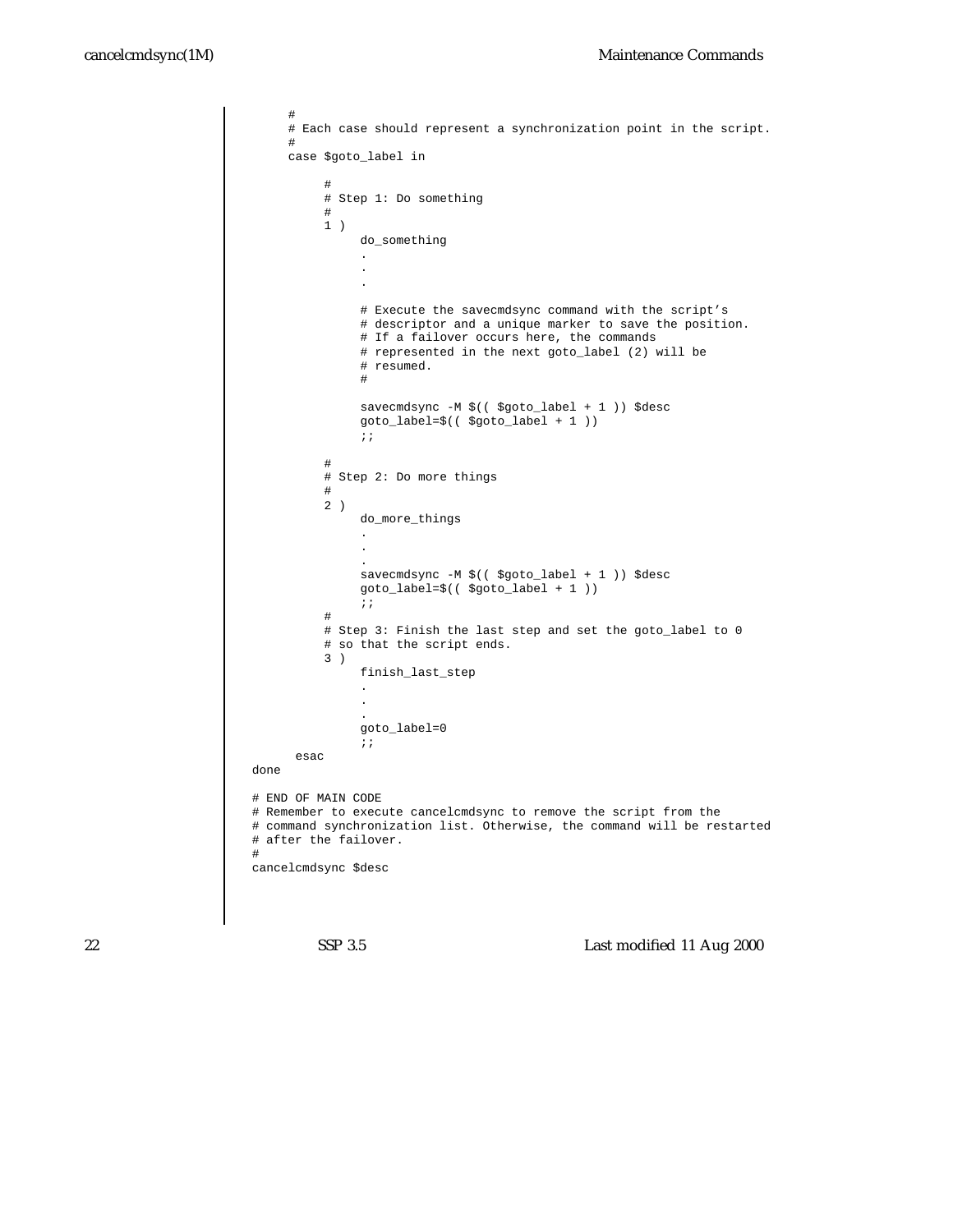## **EXIT STATUS** The following exit values are returned: 0 Successful completion. **>**0 An error occurred.

**Note -** The standard output for initcmdsync contains the command synchronization descriptor. Also, when failover is disabled (after a failover or in a single SSP environment), scripts that contain synchronization commands generate error messages to the platform log file and return nonzero exit codes. These messages can be ignored.

**ATTRIBUTES** See attributes(5) for descriptions of the following attributes:

| <b>ATTRIBUTE TYPE</b> | <b>ATTRIBUTE VALUE</b> |
|-----------------------|------------------------|
| Architecture          | All                    |
| Availability          | <b>SUNWuessp</b>       |
| Stability             | Evolving               |
| MT-Level              | Safe                   |

#### **SEE ALSO** runcmdsync(1M), showcmdsync(1M)

An example user-defined script (with synchronization commands) in the directory /opt/SUNWssp/examples/cmdsync

Last modified 11 Aug 2000 SSP 3.5 23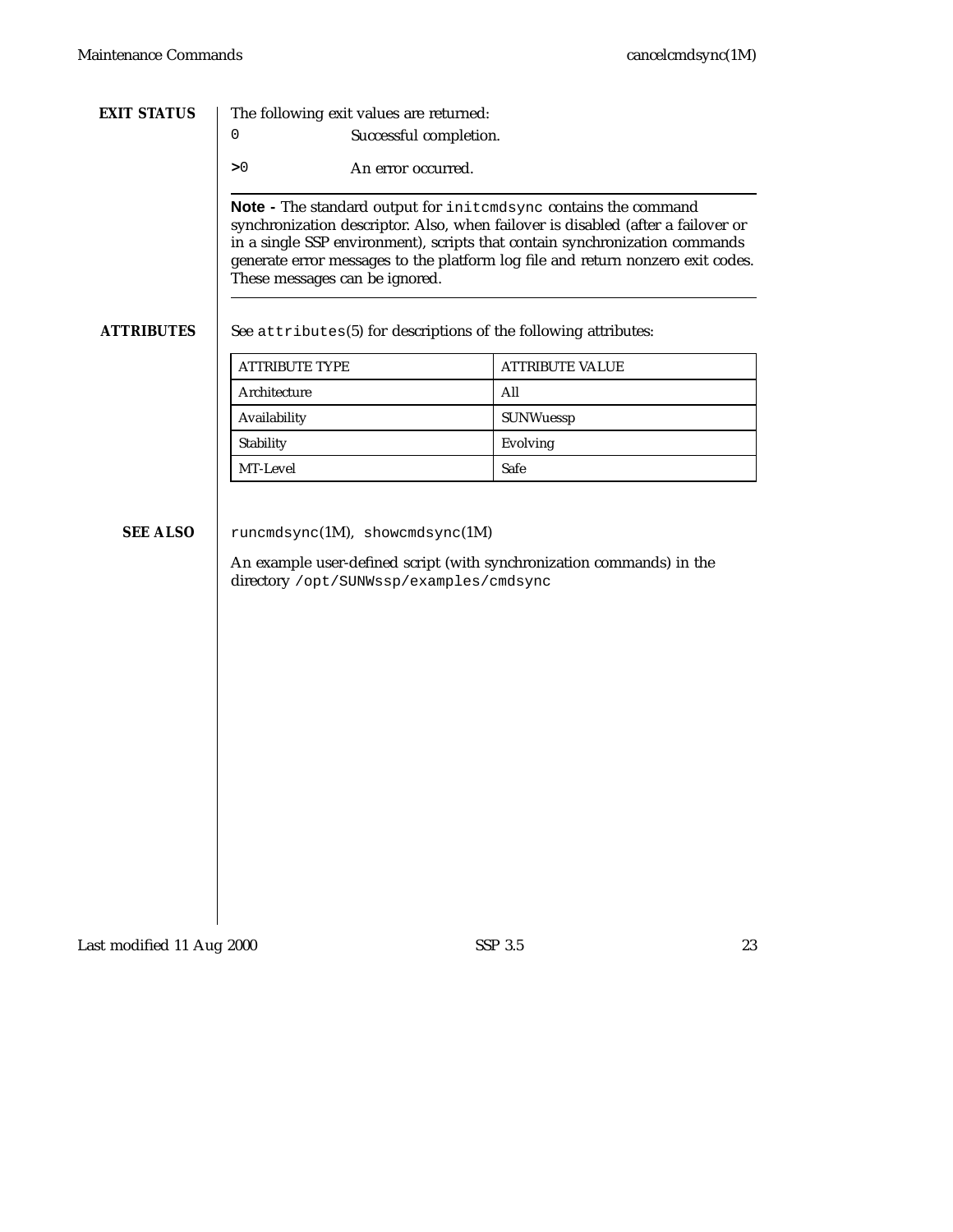| <b>NAME</b>        | cb_prom - upgrade PROM                                                                                                                                                                                                                               |                                                                                                                                                                                  |  |
|--------------------|------------------------------------------------------------------------------------------------------------------------------------------------------------------------------------------------------------------------------------------------------|----------------------------------------------------------------------------------------------------------------------------------------------------------------------------------|--|
| <b>SYNOPSIS</b>    | <b>cb_prom</b> $-d$ file $[-f]$ -h hostname                                                                                                                                                                                                          |                                                                                                                                                                                  |  |
|                    | $cb\_prom -e -h$ hostname                                                                                                                                                                                                                            |                                                                                                                                                                                  |  |
|                    | $cb\_prom$ -p file -h hostname                                                                                                                                                                                                                       |                                                                                                                                                                                  |  |
|                    | $cb\_prom -r -h$ hostname                                                                                                                                                                                                                            |                                                                                                                                                                                  |  |
| <b>CAUTION</b>     |                                                                                                                                                                                                                                                      | Only authorized service providers should use this command.                                                                                                                       |  |
| <b>DESCRIPTION</b> | cb_prom manipulates the contents of the Sun Enterprise 10000 Control Board<br>flash PROM on the primary control board. This PROM is designated for field<br>upgrades to the boot firmware required to download the control board<br>executive (CBE). |                                                                                                                                                                                  |  |
| <b>OPTIONS</b>     |                                                                                                                                                                                                                                                      | The following options are supported:                                                                                                                                             |  |
|                    | $-d$ file $[-f]$                                                                                                                                                                                                                                     | Dump the contents of the flash PROM to file. By default, -d<br>does not overwrite file if it already exists. You can use $-f$ , the<br>force option, to override this safeguard. |  |
|                    | $-e$                                                                                                                                                                                                                                                 | Erase the contents of the flash PROM.                                                                                                                                            |  |
|                    | -h hostname                                                                                                                                                                                                                                          | Execute the cb_prom command on the control board named<br>hostname.                                                                                                              |  |
|                    | $-p$ file                                                                                                                                                                                                                                            | Program the flash PROM with the contents of file.                                                                                                                                |  |
|                    | $-r$                                                                                                                                                                                                                                                 | Display the revision of the flash PROM currently in use on<br>the control board.                                                                                                 |  |
| <b>NOTES</b>       |                                                                                                                                                                                                                                                      | An upgrade to or erasure of the boot firmware takes effect only after a control<br>board reboot; for example, through cb_reset(1M).                                              |  |
|                    |                                                                                                                                                                                                                                                      |                                                                                                                                                                                  |  |

24 SSP 3.5 Last modified 1 Aug 1999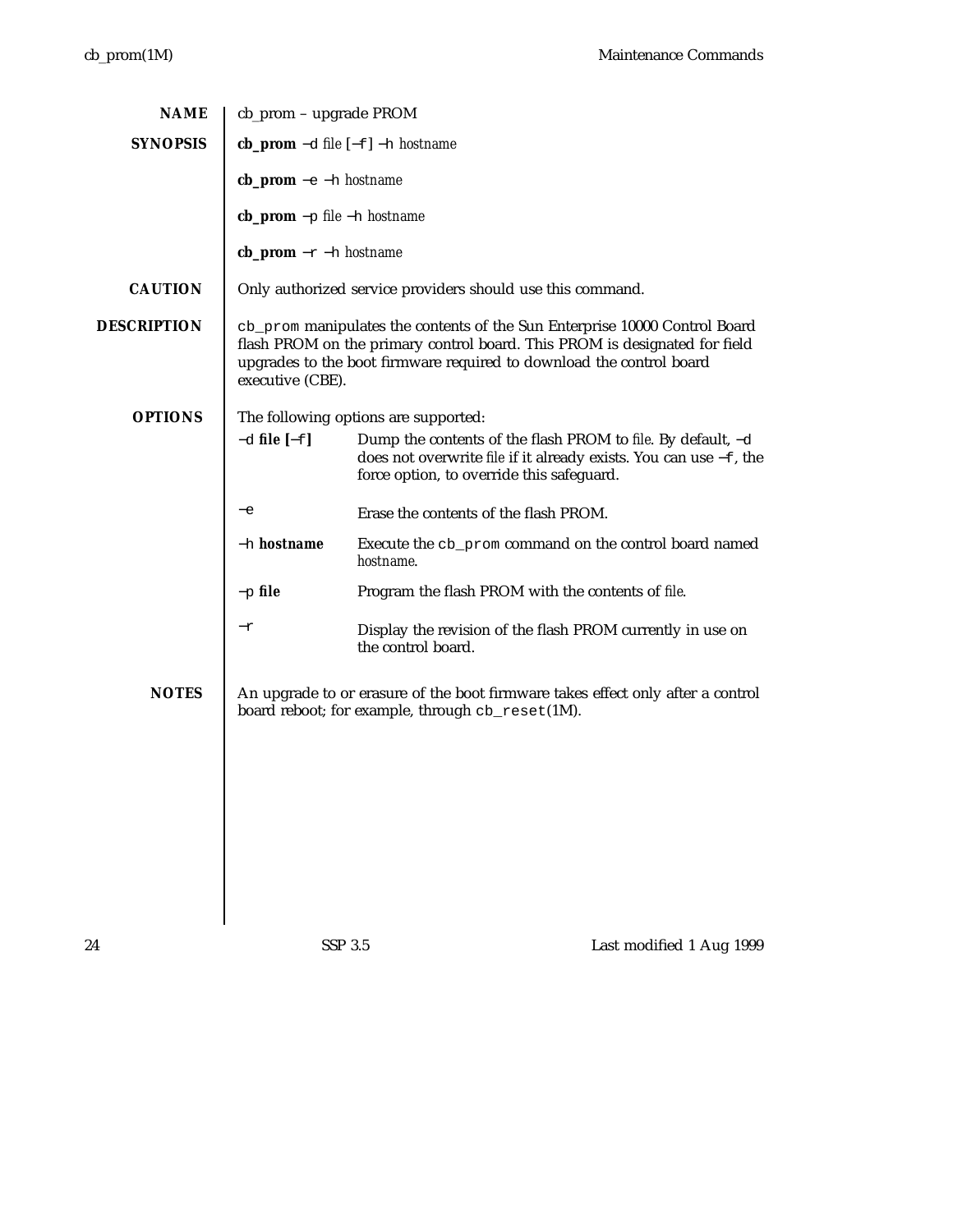| <b>NAME</b>        | cb_reset - reset and reboot hung control board                                                                                                                                                                                                                                                                                                                                                |                  |                                                                                                                                                                                                                                                                                                                                                                                                               |
|--------------------|-----------------------------------------------------------------------------------------------------------------------------------------------------------------------------------------------------------------------------------------------------------------------------------------------------------------------------------------------------------------------------------------------|------------------|---------------------------------------------------------------------------------------------------------------------------------------------------------------------------------------------------------------------------------------------------------------------------------------------------------------------------------------------------------------------------------------------------------------|
| <b>SYNOPSIS</b>    | $cb\_reset$ $[-v]$ $[-p$ platform_name] [control_board_name]                                                                                                                                                                                                                                                                                                                                  |                  |                                                                                                                                                                                                                                                                                                                                                                                                               |
| <b>DESCRIPTION</b> | In its default form, cb_reset sends a fixed Ethernet packet to certain control<br>board(s) of the Sun Enterprise 10000 system specified by the<br>SUNW_HOSTNAME environment variable, causing those boards to reset and<br>reboot themselves. cb_reset sends reset packets to all network links that are<br>up. You can use $ifconfig(1M)$ with its $-au$ option to see a list of such links. |                  |                                                                                                                                                                                                                                                                                                                                                                                                               |
| <b>OPTIONS</b>     | The following options are supported:                                                                                                                                                                                                                                                                                                                                                          |                  |                                                                                                                                                                                                                                                                                                                                                                                                               |
|                    | $-v$                                                                                                                                                                                                                                                                                                                                                                                          |                  | (Verbose mode) Display a message confirming<br>that the packet has been sent, along with the<br>Ethernet addresses of both the source (the SSP<br>that sent the packet) and destination (the control<br>board that received it). When used, this option<br>must appear first on the command line.                                                                                                             |
|                    | -p platform_name                                                                                                                                                                                                                                                                                                                                                                              | (platform_name). | Send the Ethernet packet to the control board of<br>the specified Sun Enterprise 10000 system                                                                                                                                                                                                                                                                                                                 |
|                    | control_board_name                                                                                                                                                                                                                                                                                                                                                                            |                  | Send the Ethernet packet to the specified control<br>board, where the name of the control_board_name<br>is specified in $cb\_{config(4)}$ . If $-p$ is also<br>specified, cb_reset sends the packet to the<br>specified control board on the specified Sun<br>Enterprise 10000 system. Otherwise, it sends it to<br>the specified board on the system specified by the<br>SUNW_HOSTNAME environment variable. |
| <b>FILES</b>       | The following file is supported:                                                                                                                                                                                                                                                                                                                                                              |                  |                                                                                                                                                                                                                                                                                                                                                                                                               |
|                    | \$SSPVAR/.ssp_private/cb_config                                                                                                                                                                                                                                                                                                                                                               |                  | Control board configuration file                                                                                                                                                                                                                                                                                                                                                                              |
| <b>SEE ALSO</b>    | edd(1M), ssp_startup(1M)                                                                                                                                                                                                                                                                                                                                                                      |                  |                                                                                                                                                                                                                                                                                                                                                                                                               |

Last modified 1 Aug 1999 SSP 3.5 SSP 3.5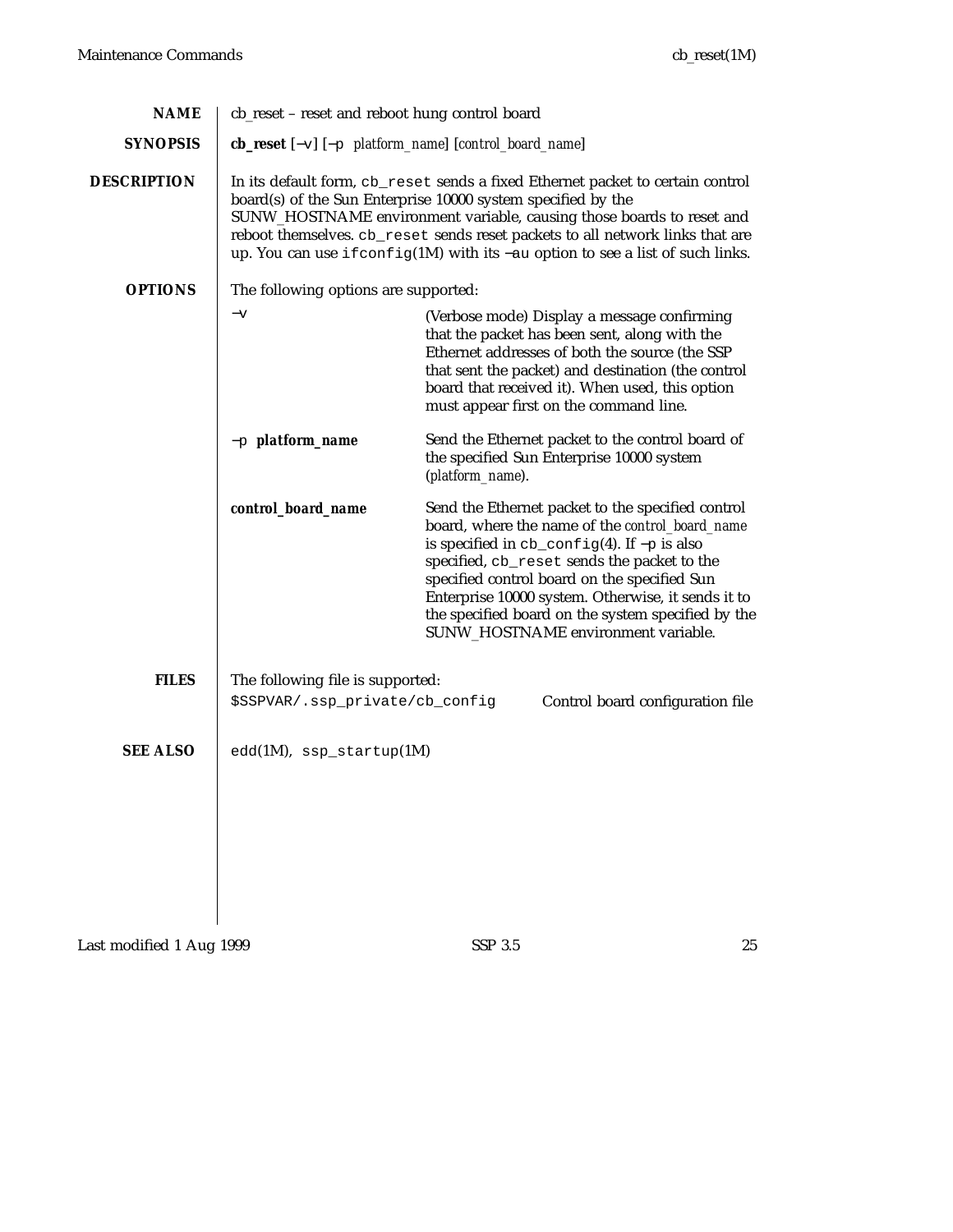| <b>NAME</b>        | cbs - control board server                                                                                                                                                                                                                                                                                                                               |                                  |
|--------------------|----------------------------------------------------------------------------------------------------------------------------------------------------------------------------------------------------------------------------------------------------------------------------------------------------------------------------------------------------------|----------------------------------|
| <b>SYNOPSIS</b>    | cbs                                                                                                                                                                                                                                                                                                                                                      |                                  |
| <b>CAUTION</b>     | Do not execute this program manually. It is automatically invoked by the SSP<br>startup script and periodically monitored for restart.                                                                                                                                                                                                                   |                                  |
| <b>DESCRIPTION</b> | The cbs server program provides central access to the Sun Enterprise 10000<br>control board for client programs running on the SSP. It has sole access to the<br>Sun Enterprise 10000 JTAG scan database and is the lock manager for all JTAG<br>operations.                                                                                             |                                  |
|                    | cbs converts client requests to CBMP (Control Board Management Protocol)<br>messages and passes them to the control board executive (CBE) running on the<br>Sun Enterprise 10000 control board. It relies on domain_config(4) and<br>cb_config(4) to determine which platform it is to manage and which control<br>board it is to use for communication. |                                  |
|                    | The communication protocol between CBE and cbs allows SSP applications to<br>retrieve and modify control board resources, perform JTAG scan operations,<br>and submit monitoring scripts.                                                                                                                                                                |                                  |
|                    | Each SSP can run only one instance of cbs at a time.                                                                                                                                                                                                                                                                                                     |                                  |
| <b>FILES</b>       | The following files are supported:<br>\$SSPVAR/data/Ultra-Enterprise-10000 Sun Enterprise 10000 JTAG scan                                                                                                                                                                                                                                                | database                         |
|                    | \$SSPVAR/pids/cbs.pid                                                                                                                                                                                                                                                                                                                                    | Process ID file                  |
|                    | \$SSPVAR/.ssp_private/domain_config Domain configuration file                                                                                                                                                                                                                                                                                            |                                  |
|                    | \$SSPVAR/.ssp_private/cb_config                                                                                                                                                                                                                                                                                                                          | Control board configuration file |
| <b>SEE ALSO</b>    | machine_server(1M), domain_config(4), cb_config(4)                                                                                                                                                                                                                                                                                                       |                                  |
|                    |                                                                                                                                                                                                                                                                                                                                                          |                                  |
|                    |                                                                                                                                                                                                                                                                                                                                                          |                                  |
|                    |                                                                                                                                                                                                                                                                                                                                                          |                                  |
|                    |                                                                                                                                                                                                                                                                                                                                                          |                                  |
|                    |                                                                                                                                                                                                                                                                                                                                                          |                                  |

26 SSP 3.5 Last modified 1 Aug 1999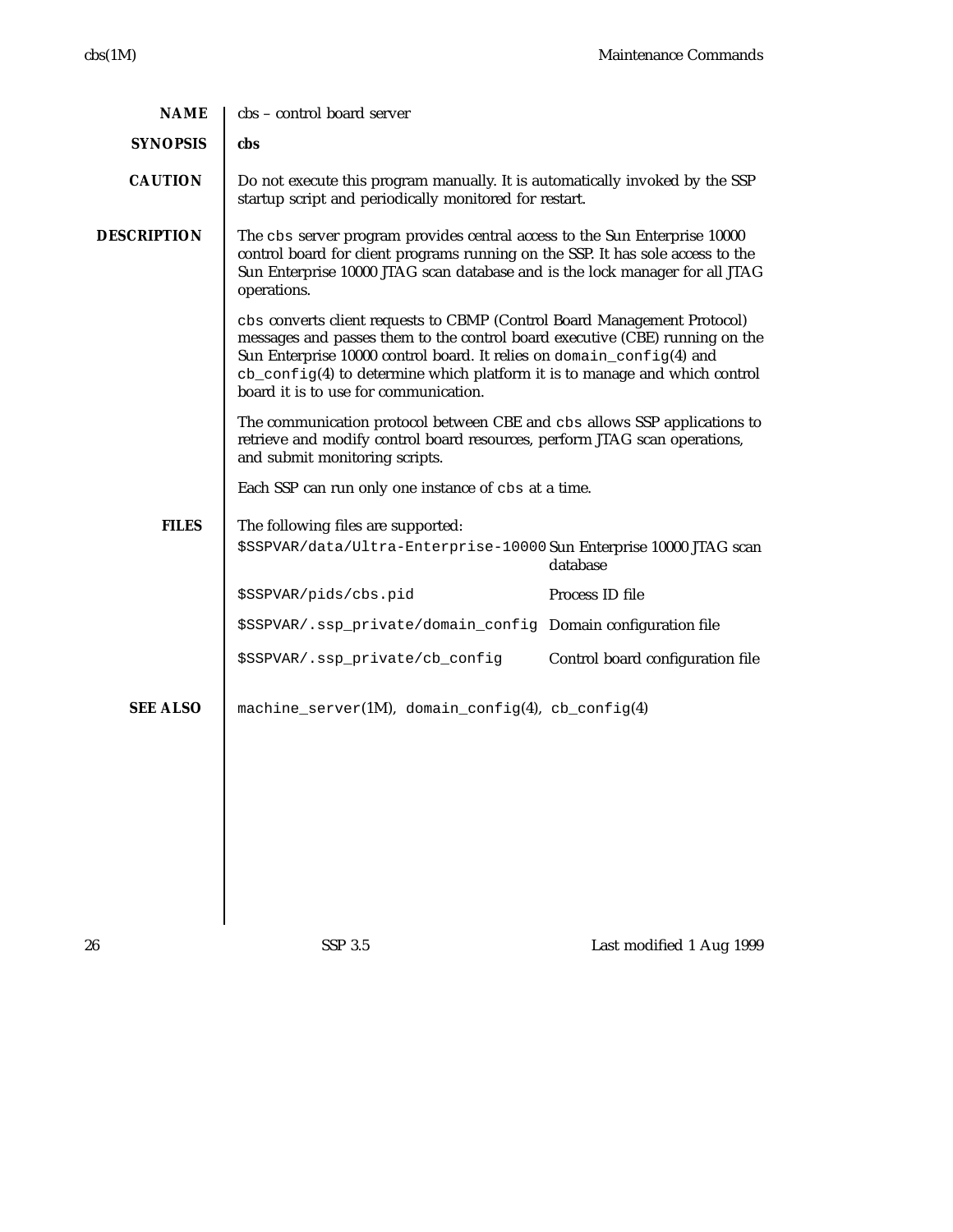| <b>NAME</b>        | check_host – determine whether the domain is up                                                                                                                                                                                                                                                                                                                                                                                                                          |  |
|--------------------|--------------------------------------------------------------------------------------------------------------------------------------------------------------------------------------------------------------------------------------------------------------------------------------------------------------------------------------------------------------------------------------------------------------------------------------------------------------------------|--|
| <b>SYNOPSIS</b>    | check_host $[-q]$                                                                                                                                                                                                                                                                                                                                                                                                                                                        |  |
| <b>DESCRIPTION</b> | check_host is called from the bringup(1M) script to check whether the<br>domain specified by the environment variable SUNW_HOSTNAME is up. If all<br>configured processors are running the operating system, check_host sees the<br>domain as up, displays the message Host is UP, and returns a status 0. If<br>any configured processors are not running the operating system, check_host<br>considers the domain down, displays Host is DOWN, and returns a status 1. |  |
| <b>OPTIONS</b>     | The following option is supported:                                                                                                                                                                                                                                                                                                                                                                                                                                       |  |
|                    | $-q$<br>(Quiet Mode) Report the exit status, but do not echo any<br>information to stdout.                                                                                                                                                                                                                                                                                                                                                                               |  |
| <b>NOTES</b>       | Processors are configured by $hpost(1M)$ , which is run by $bringup(1M)$ .                                                                                                                                                                                                                                                                                                                                                                                               |  |
|                    | The bringup(1M) command does not execute if the domain is up.<br>bringup -f overrides this safety feature.                                                                                                                                                                                                                                                                                                                                                               |  |
| <b>SEE ALSO</b>    | bringup( $1M$ ), edd( $1M$ ), hpost( $1M$ ), snmpd( $1M$ )                                                                                                                                                                                                                                                                                                                                                                                                               |  |
|                    |                                                                                                                                                                                                                                                                                                                                                                                                                                                                          |  |

Last modified 1 Aug 1999 SSP 3.5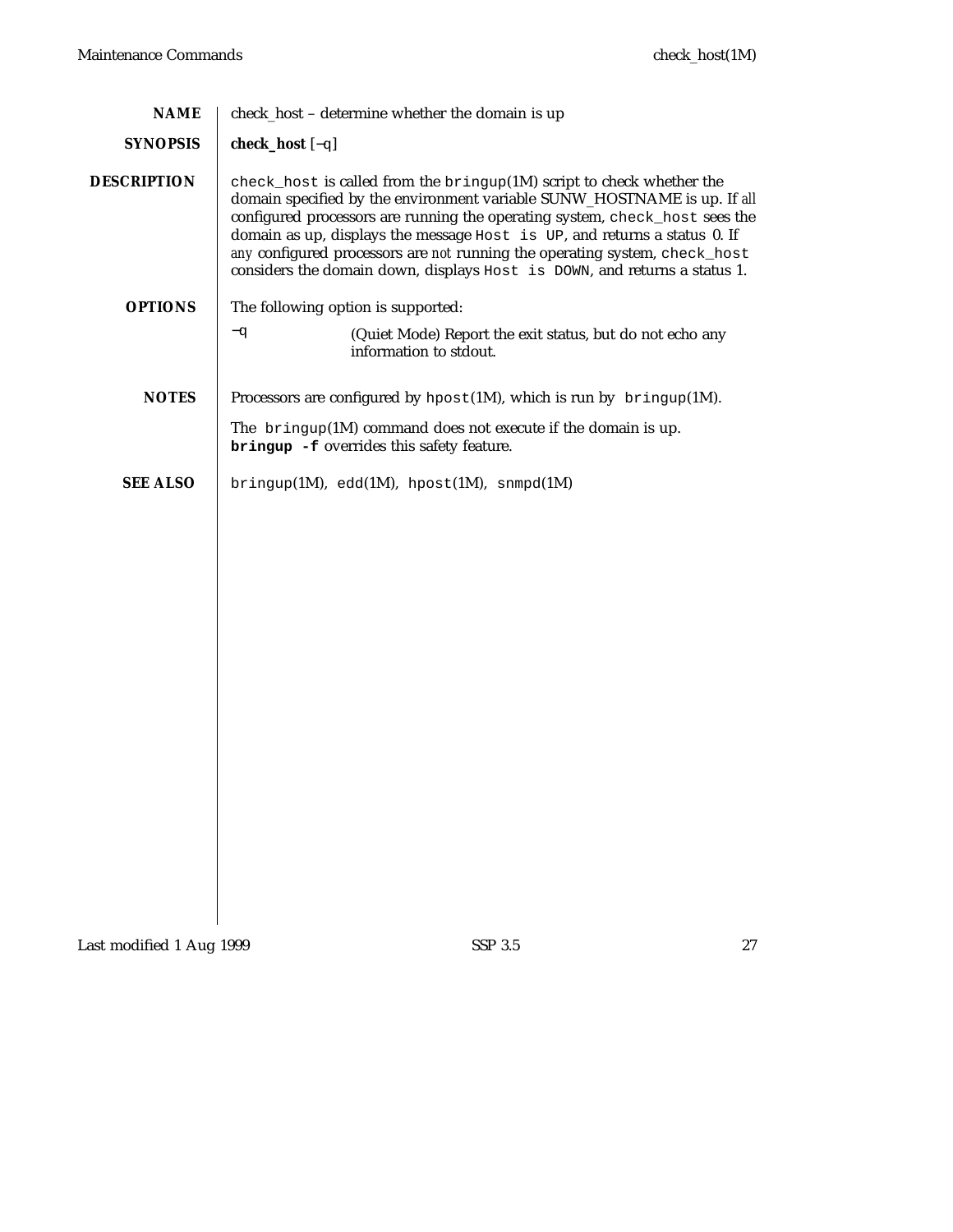| <b>NAME</b>        | cmdsync, cancelcmdsync, initcmdsync, savecmdsync - command<br>synchronization commands                                                                                                                                                                                          |                                                                                                                                                     |
|--------------------|---------------------------------------------------------------------------------------------------------------------------------------------------------------------------------------------------------------------------------------------------------------------------------|-----------------------------------------------------------------------------------------------------------------------------------------------------|
| <b>SYNOPSIS</b>    | cancelcmdsync cmdsync_descriptor                                                                                                                                                                                                                                                |                                                                                                                                                     |
|                    | initcmdsync script_name [parameters]                                                                                                                                                                                                                                            |                                                                                                                                                     |
|                    | savecmdsync -M identifier cmdsync_descriptor                                                                                                                                                                                                                                    |                                                                                                                                                     |
| <b>DESCRIPTION</b> | The command synchronization commands work together to control the<br>recovery of user-defined scripts interrupted by an SSP failover. You insert the<br>following commands in user-defined scripts to enable command<br>synchronization:                                        |                                                                                                                                                     |
|                    | the script to be recovered.                                                                                                                                                                                                                                                     | initeral sync creates a command synchronization descriptor that identifies                                                                          |
|                    | failover.                                                                                                                                                                                                                                                                       | This descriptor is placed on a command synchronization list that identifies<br>the scripts and commands to be restarted on the new main SSP after a |
|                    | savecmdsync adds a marker that identifies a location in the script from<br>which processing can be resumed after a failover.                                                                                                                                                    |                                                                                                                                                     |
|                    | cancel cmdsync removes a command synchronization descriptor from the<br>command synchronization list. This ensures that the script is run only once<br>and not after subsequent failovers.                                                                                      |                                                                                                                                                     |
|                    | Be sure that all exit paths of a script have a cancel cmdsync sequence to<br>remove the descriptor from the command synchronization list. If you do not<br>remove the descriptor and a failover occurs, the script will be rerun on the<br>new main SSP.                        |                                                                                                                                                     |
|                    | Note - Both an initemdsyne and a cancelemdsyne sequence must be<br>contained within a script to enable command synchronization. The use of the<br>savecmdsync command is optional and is used only to mark specific points<br>in a script from which processing can be resumed. |                                                                                                                                                     |
| <b>OPTIONS</b>     | The following options are supported:<br>cmdsync_descriptor<br>Specifies the command synchronization<br>descriptor that identifies the user-defined script.<br>This descriptor is the standard output value<br>returned by the initemdsync command.                              |                                                                                                                                                     |
|                    | $-M$ identifier                                                                                                                                                                                                                                                                 | Marks a location in the script from which the<br>script can be resumed after a failover. The<br>identifier must be a positive integer.              |
| 28                 | SSP 3.5                                                                                                                                                                                                                                                                         | Last modified 11 Aug 2000                                                                                                                           |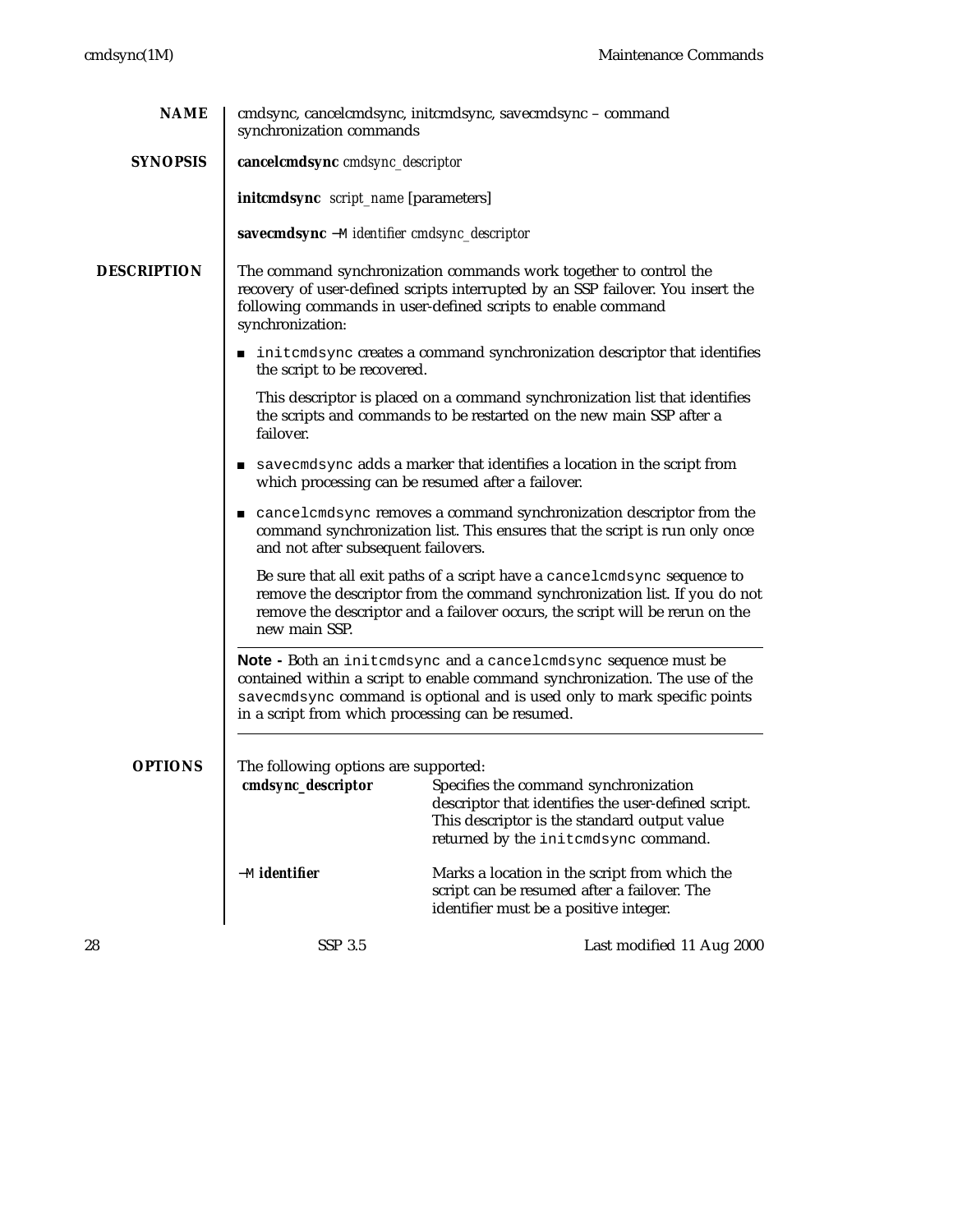|                                                                                                                                                                                                                                                                                                                                                                                                                                                                        | parameters                                                                                                                    | Specifies the options or parameters associated<br>with the user-defined script. These parameters<br>are stored on the spare SSP and are used to<br>restart the specified script after a failover.                                                                                                                                                                                                                                                                                                                                       |
|------------------------------------------------------------------------------------------------------------------------------------------------------------------------------------------------------------------------------------------------------------------------------------------------------------------------------------------------------------------------------------------------------------------------------------------------------------------------|-------------------------------------------------------------------------------------------------------------------------------|-----------------------------------------------------------------------------------------------------------------------------------------------------------------------------------------------------------------------------------------------------------------------------------------------------------------------------------------------------------------------------------------------------------------------------------------------------------------------------------------------------------------------------------------|
|                                                                                                                                                                                                                                                                                                                                                                                                                                                                        | script_name                                                                                                                   | Identifies the name of the user-defined script to<br>be synchronized.                                                                                                                                                                                                                                                                                                                                                                                                                                                                   |
| <b>EXTENDED</b><br><b>DESCRIPTION</b>                                                                                                                                                                                                                                                                                                                                                                                                                                  | within a user-defined script.                                                                                                 | The command synchronization commands are inserted at certain logical points                                                                                                                                                                                                                                                                                                                                                                                                                                                             |
|                                                                                                                                                                                                                                                                                                                                                                                                                                                                        |                                                                                                                               | For instance, a Korn shell script might be structured as follows:                                                                                                                                                                                                                                                                                                                                                                                                                                                                       |
|                                                                                                                                                                                                                                                                                                                                                                                                                                                                        | # MAIN CODE STARTS HERE<br># on the new main SSP.<br>$\#$<br>clean_up $()$ {<br>cancelcmdsync \$desc<br>exit<br>$\mathcal{F}$ | # Be sure to use a cleanup procedure to handle any interrupts.<br># Use the cancelcmdsync to remove the script from the command<br># synchronization list. Otherwise, the command will get restarted                                                                                                                                                                                                                                                                                                                                    |
| # Declare the clean_up function to capture system signals<br># and cleanup.<br>trap "clean_up" INT HUP TERM QUIT PWR URG<br>goto_label=1<br>#<br>for arg in \$*; do<br>case \$arg in<br>$-M$ )<br>goto_label=\$arg;;<br>esac<br>done<br>#<br># passed with the initemdsync command.<br>initemdsyne script_name parameters<br># The marker point is stored in the goto_label variable.<br># error is detected.<br>#<br>while $((\text{§qoto}\_\text{label} != 0))$ ; do |                                                                                                                               | # Process the arguments, capturing the -M marker point if provided<br># Place this script and all its parameters in the command synchronization<br># list, which indicates the commands to be restarted after an SSP failover.<br># NOTE: The script must be executable by user ssp and reside in the same<br># directory on both the main and the spare SSP. If the command is not<br># part of the defined PATH for user ssp, the absolute filename must be<br># Keep executing this script until all cases have been processed or an |
|                                                                                                                                                                                                                                                                                                                                                                                                                                                                        |                                                                                                                               |                                                                                                                                                                                                                                                                                                                                                                                                                                                                                                                                         |

Last modified 11 Aug 2000 SSP 3.5 29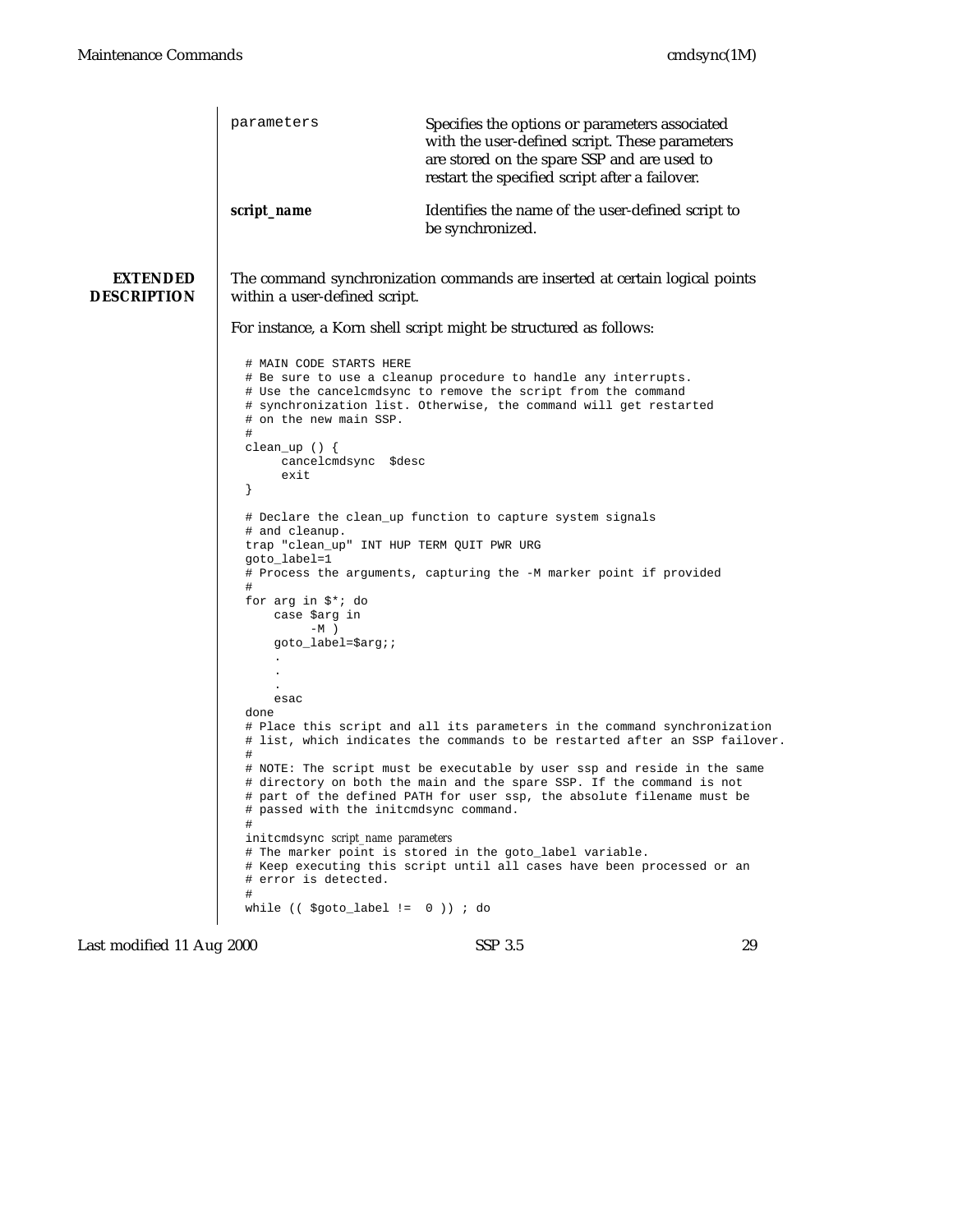```
#
     # Each case should represent a synchronization point in the script.
     #
     case $goto_label in
          #
          # Step 1: Do something
          #
          1 )
               do_something
                .
                .
                .
               # Execute the savecmdsync command with the script's
                # descriptor and a unique marker to save the position.
               # If a failover occurs here, the commands
               # represented in the next goto_label (2) will be
               # resumed.
               #
               savecmdsync -M $(( $goto_label + 1 )) $desc
               goto_label=$(( $goto_label + 1 ))
               ;;
          #
          # Step 2: Do more things
          #
          2 )
               do_more_things
                .
                .
                .
               savecmdsync -M $(( $goto_label + 1 )) $desc
               goto_label=$(( $goto_label + 1 ))
                ;;
          #
          # Step 3: Finish the last step and set the goto_label to 0
          # so that the script ends.
          3 )
               finish_last_step
                .
                .
                .
               goto_label=0
               \left| i\right\rangle iesac
done
# END OF MAIN CODE
# Remember to execute cancelcmdsync to remove the script from the
# command synchronization list. Otherwise, the command will be restarted
# after the failover.
#
cancelcmdsync $desc
```
30 SSP 3.5 Last modified 11 Aug 2000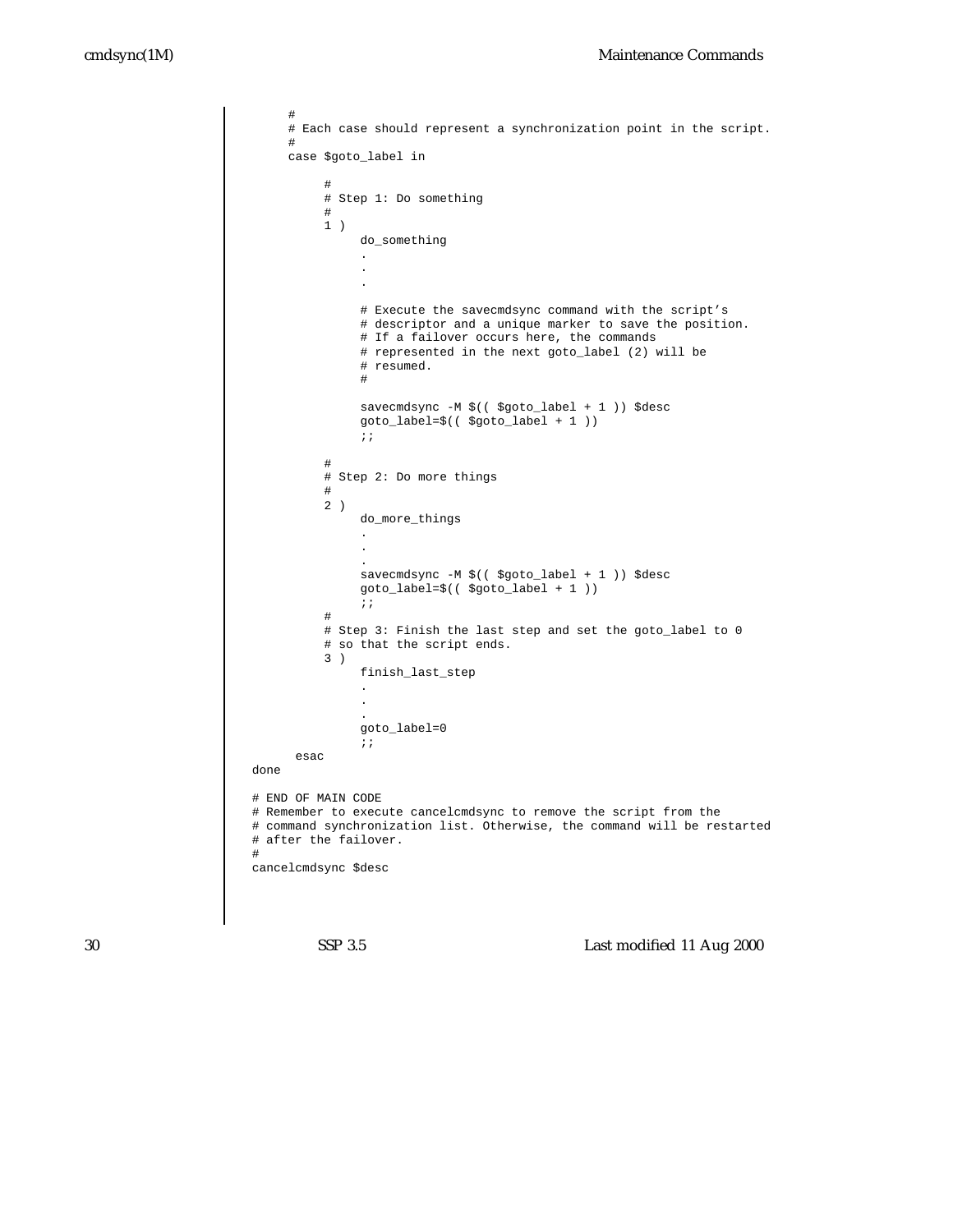## **EXIT STATUS** The following exit values are returned: 0 Successful completion. **>**0 An error occurred.

**Note -** The standard output for initcmdsync contains the command synchronization descriptor. Also, when failover is disabled (after a failover or in a single SSP environment), scripts that contain synchronization commands generate error messages to the platform log file and return non-zero exit codes. These messages can be ignored.

**ATTRIBUTES** See attributes(5) for descriptions of the following attributes:

| <b>ATTRIBUTE TYPE</b> | <b>ATTRIBUTE VALUE</b> |
|-----------------------|------------------------|
| Architecture          | All                    |
| Availability          | <b>SUNWuessp</b>       |
| Stability             | Evolving               |
| MT-Level              | Safe                   |

#### **SEE ALSO** runcmdsync(1M), showcmdsync(1M)

An example user-defined script (with synchronization commands) in the directory /opt/SUNWssp/examples/cmdsync

Last modified 11 Aug 2000 SSP 3.5 31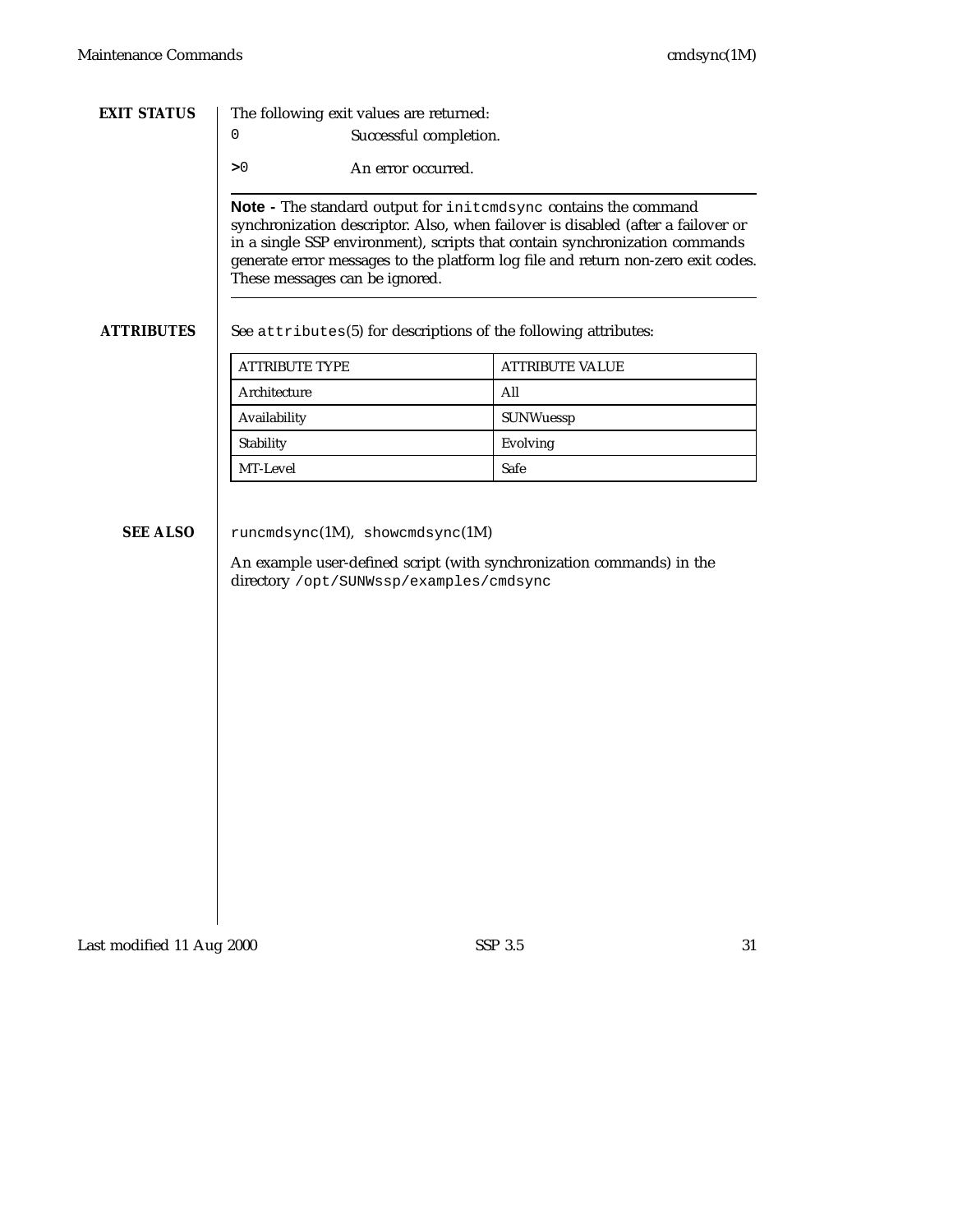| <b>NAME</b>        | datasyncd - data synchronization daemon                                                                                                                                                                                                                                                                                                                                                                                                                                                   |                                     |
|--------------------|-------------------------------------------------------------------------------------------------------------------------------------------------------------------------------------------------------------------------------------------------------------------------------------------------------------------------------------------------------------------------------------------------------------------------------------------------------------------------------------------|-------------------------------------|
| <b>SYNOPSIS</b>    | datasyncd                                                                                                                                                                                                                                                                                                                                                                                                                                                                                 |                                     |
| <b>CAUTION</b>     | Do not execute this daemon manually. The SSP startup script invokes it, then<br>monitors and restarts it as needed.                                                                                                                                                                                                                                                                                                                                                                       |                                     |
| <b>DESCRIPTION</b> | The data synchronization daemon synchronizes SSP configuration files<br>between the main and spare SSP. If any changes to the these files occur, the<br>data synchronization daemon copies these files from the main to spare SSP<br>through a TCP/IP connection over the private SSP data network. Traffic from<br>datasyncd is routed through the private connection that is not used for<br>control board management.                                                                  |                                     |
|                    | datasyncd synchronizes all platform and domain files listed in the SSP<br>configuration file (\$SSPVAR/.ssp_private/fad_files) and also any<br>user-defined files identified in the data propagation list<br>(\$SSPVAR/.ssp_private/user_file_list). This list determines the user<br>files to be copied from the main to spare SSP. The user-defined files must be<br>readable and writable by user ssp. You control this data propagation list<br>through the setdatasync (1M) command. |                                     |
|                    | If any SSP configuration files on the main SSP are changed, datasyncd<br>immediately copies those files to the spare SSP. datasyncd also monitors any<br>modifications to user-defined files on the main SSP at hourly intervals (or at a<br>time interval that you specify through the setdatasync command). If a user<br>file has been modified since the last propagation, datasyned copies the file to<br>the spare SSP.                                                              |                                     |
|                    | datasyncd does not verify the existence of SSP configuration or user files on<br>the spare SSP, nor does it monitor any modifications that you might make to<br>any SSP configuration or user files on the spare. If you remove a user-defined<br>or SSP configuration file from the spare SSP, that file is not automatically<br>repropagated until the corresponding file on the main SSP has been changed.                                                                             |                                     |
|                    | datasyncd relies on other SSP daemons, including fod(1M) and fad(1M).<br>The datasyned daemon runs only on the main SSP.                                                                                                                                                                                                                                                                                                                                                                  |                                     |
| <b>FILES</b>       | The following files are supported:<br>\$SSPVAR/.ssp_private/fad_files                                                                                                                                                                                                                                                                                                                                                                                                                     | SSP configuration file list         |
|                    | \$SSPVAR/.ssp_private/user_file_listData propagation list                                                                                                                                                                                                                                                                                                                                                                                                                                 |                                     |
|                    | /tmp/ds_backup.cpio                                                                                                                                                                                                                                                                                                                                                                                                                                                                       | Data synchronization backup<br>file |
|                    |                                                                                                                                                                                                                                                                                                                                                                                                                                                                                           |                                     |

32 SSP 3.5 Last modified 23 July 2001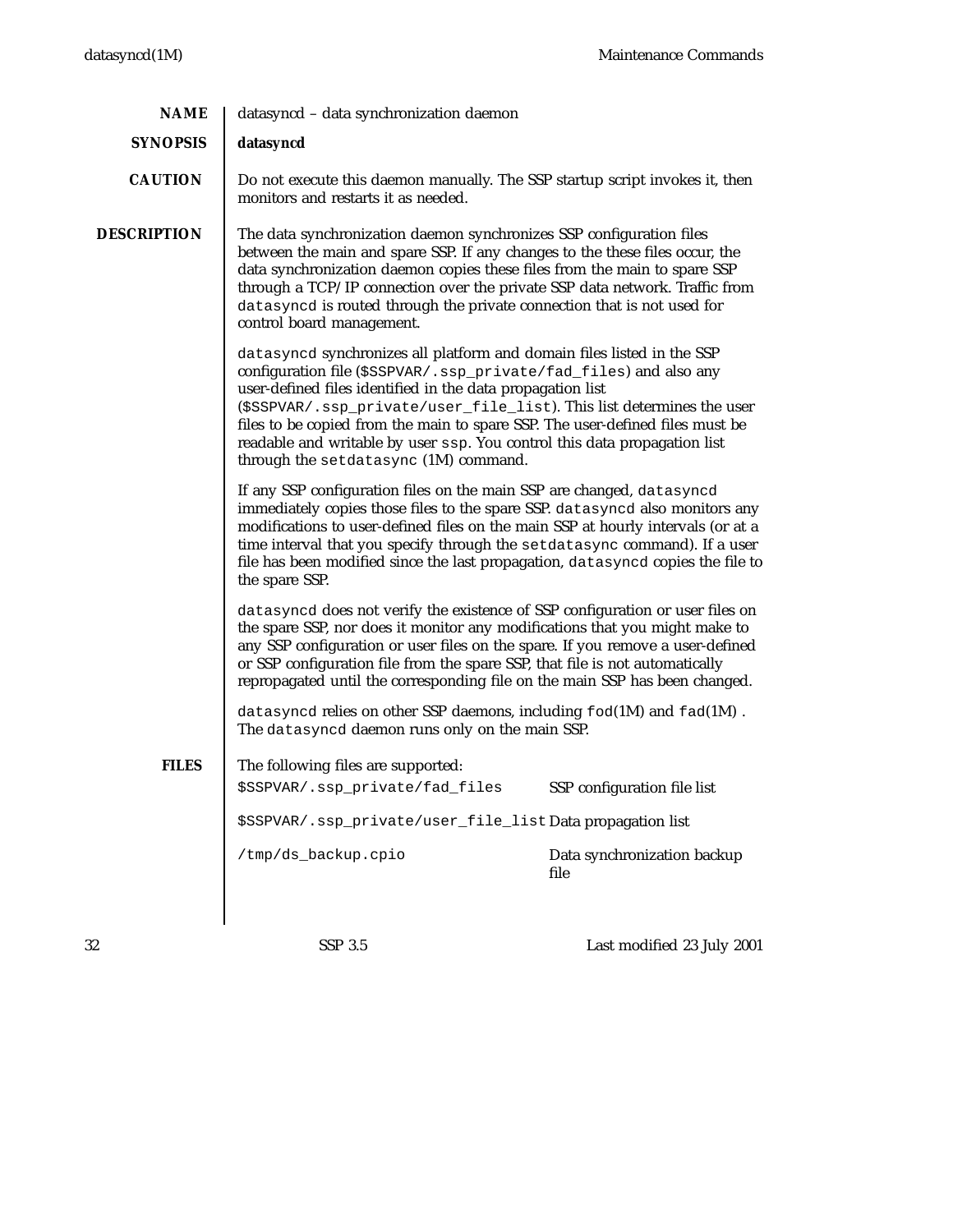### SEE ALSO | fad(1M), fod(1M), setdatasync(1M), showdatasync(1M), fad\_files(4)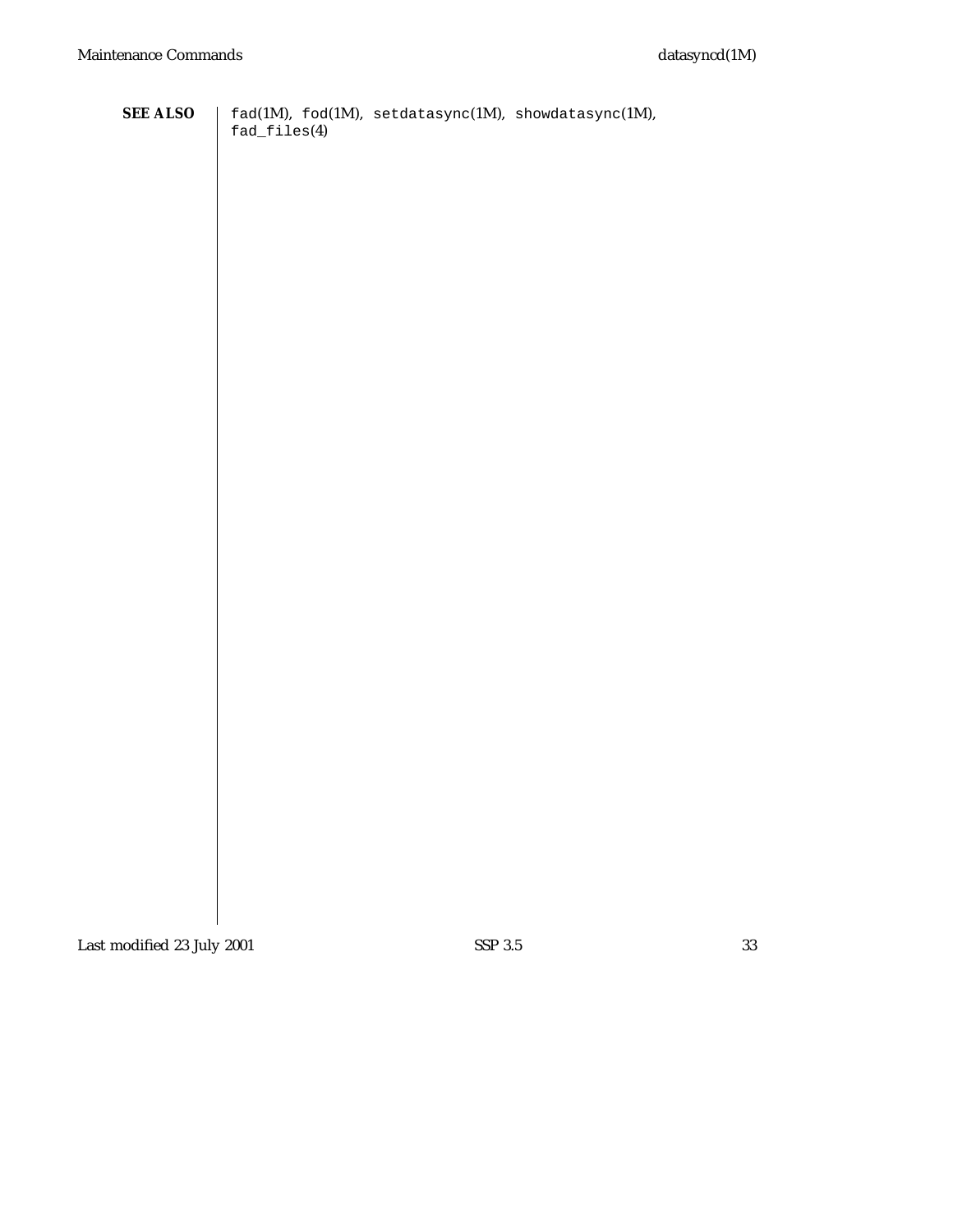| <b>NAME</b>        | domain_create - create new domain or recreate old one                                                                                                                                                                                                                                           |                                                                                                                                                                    |  |
|--------------------|-------------------------------------------------------------------------------------------------------------------------------------------------------------------------------------------------------------------------------------------------------------------------------------------------|--------------------------------------------------------------------------------------------------------------------------------------------------------------------|--|
| <b>SYNOPSIS</b>    | domain_create -d domain_name                                                                                                                                                                                                                                                                    |                                                                                                                                                                    |  |
|                    | <b>domain_create</b> -d domain_name [-b sysboard_list] [-o os_version]<br>[-p platform_name] [-t platform_type]                                                                                                                                                                                 |                                                                                                                                                                    |  |
| <b>DESCRIPTION</b> | You can use the domain_create command to create a domain, or to recreate<br>a domain that once existed but was subsequently removed through<br>domain_remove(1M). The domain_history(1M) command displays a list<br>of domains removed by domain_remove(1M).                                    |                                                                                                                                                                    |  |
|                    | –d.                                                                                                                                                                                                                                                                                             | When creating a new domain, you must specify the $-d$ , $-b$ , $-o$ and $-p$ options.<br>domain_create creates the new domain and assigns it the name specified by |  |
|                    | To recreate a domain with its original configuration, you must specify only the<br>-d option. domain_create recreates the domain according to its original<br>specifications. If it cannot find information about a previously existing domain<br>of that name, domain_create returns an error. |                                                                                                                                                                    |  |
|                    | <b>Note -</b> If optional parameters are not used on the command line, the command<br>uses the original specification for the domain from the domain_history file.<br>If a value cannot be found in the domain history file, an error is returned.                                              |                                                                                                                                                                    |  |
|                    | You can execute domain_create from the command line, or by selecting<br>Configuration -> Domain -> Create from within Hostview (see<br>hostview(1M)).                                                                                                                                           |                                                                                                                                                                    |  |
|                    | No historical information is maintained regarding IDN membership for a<br>previously existing domain. When you create a domain, it does not belong to<br>an IDN.                                                                                                                                |                                                                                                                                                                    |  |
| <b>CONDITIONS</b>  | Execute domain_create only when all of the following are true:                                                                                                                                                                                                                                  |                                                                                                                                                                    |  |
|                    | • The composition of system boards specified for the domain have, at<br>minimum, a network interface, SCSI interface, and sufficient memory to<br>support an autonomous system.                                                                                                                 |                                                                                                                                                                    |  |
|                    | $\blacksquare$ The domain name is defined in the /etc/hosts file of the host.                                                                                                                                                                                                                   |                                                                                                                                                                    |  |
|                    |                                                                                                                                                                                                                                                                                                 | The system boards are all present and none are in use.                                                                                                             |  |
| <b>OPTIONS</b>     | The following options are supported:                                                                                                                                                                                                                                                            |                                                                                                                                                                    |  |
|                    | -d domain_name                                                                                                                                                                                                                                                                                  | Either recreate the removed domain named<br>domain_name, or create a new domain and assign<br>it the name <i>domain_name</i> .                                     |  |
| 34                 | SSP 3.5                                                                                                                                                                                                                                                                                         | Last modified 21 May 2001                                                                                                                                          |  |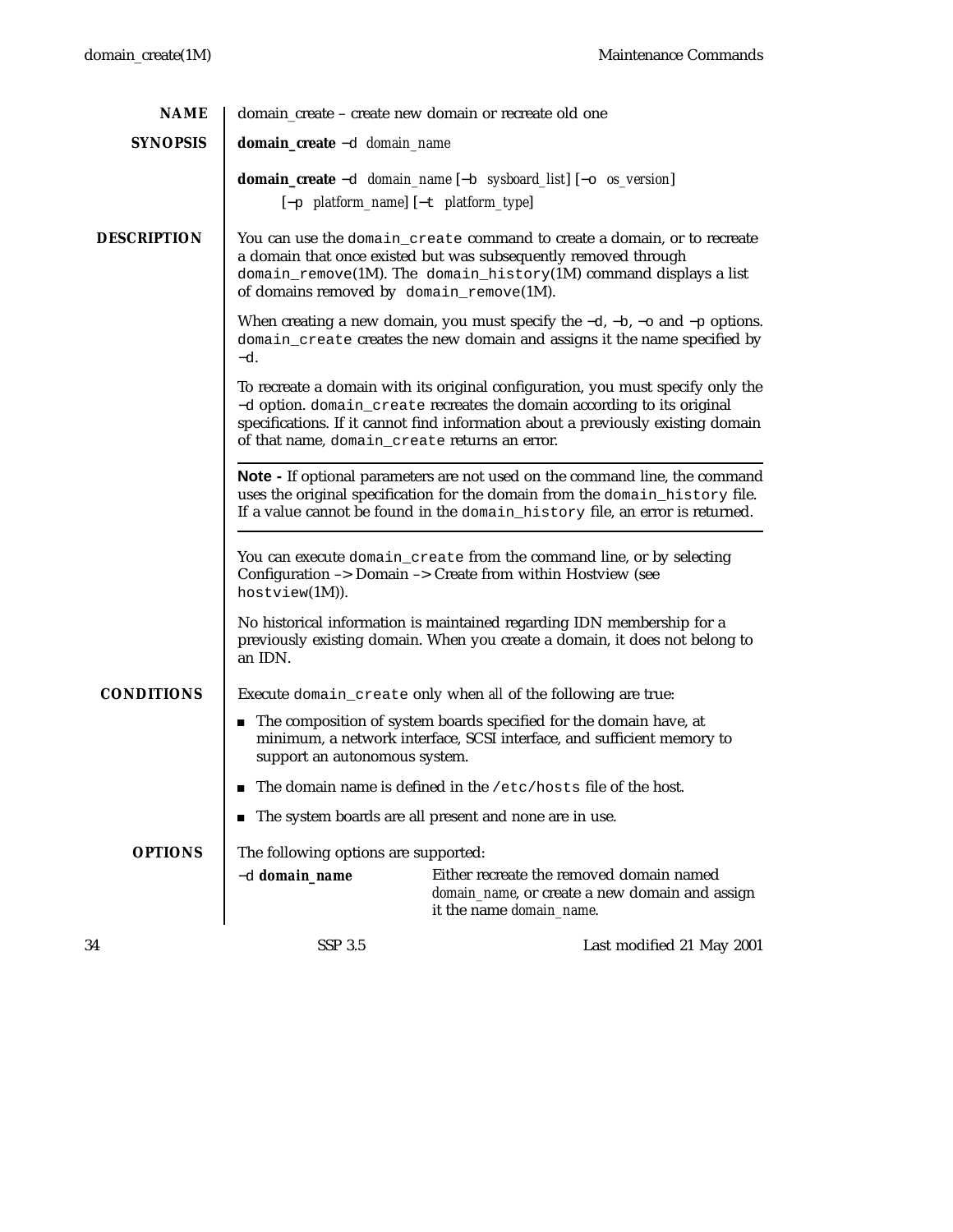|                 | -b sysboard_list                                                                                                                                                                                                                                                                | Include the specified system boards in the new<br>domain. The system boards are listed by board<br>number and are separated by a space.                                                                                             |
|-----------------|---------------------------------------------------------------------------------------------------------------------------------------------------------------------------------------------------------------------------------------------------------------------------------|-------------------------------------------------------------------------------------------------------------------------------------------------------------------------------------------------------------------------------------|
|                 | $\sim$ os_version                                                                                                                                                                                                                                                               | The version of the SunOS operating system - for<br>example, 5.5.1, 5.6, 5.7, or $5.8 -$ to be running on<br>the domain.                                                                                                             |
|                 | -p platform_name                                                                                                                                                                                                                                                                | The name of the Sun Enterprise 10000 system<br>whose boards are to be used for the new domain.                                                                                                                                      |
|                 | -t platform_type                                                                                                                                                                                                                                                                | The type of system from which the domain<br>originates. The default is the platform type of the<br>machine from which the domain originates. The<br>platform type for the Sun Enterprise 10000<br>system is Ultra-Enterprise-10000. |
| <b>EXAMPLES</b> | Creating a Domain<br><b>EXAMPLE 1</b>                                                                                                                                                                                                                                           |                                                                                                                                                                                                                                     |
|                 | The following command creates a domain named junior, which is configured<br>with three boards numbered 0, 2 and 9, and that runs version 5.5.1 of the<br>operating system. junior's boards came from the machine whose platform<br>name is dad.                                 |                                                                                                                                                                                                                                     |
|                 | domain_create -d junior -b 0,2,9 -o 5.5.1 -p dad                                                                                                                                                                                                                                |                                                                                                                                                                                                                                     |
| RETURN VALUES   | Upon successful completion domain_create returns a zero value and<br>reconfigures the SSP to see the new domain; otherwise, it returns a nonzero<br>value.                                                                                                                      |                                                                                                                                                                                                                                     |
| <b>NOTES</b>    | The domain_create command can create only one domain at a time.                                                                                                                                                                                                                 |                                                                                                                                                                                                                                     |
|                 | After creating a domain from the command line (this step is not necessary<br>when doing so from Hostview), set the SUNW_HOSTNAME environment<br>variable to ensure proper operation of the SSP command set. You can set the<br>variable by using the domain_switch(1M) command. |                                                                                                                                                                                                                                     |
|                 | You can then bring up the domain by using the bringup(1M) command.                                                                                                                                                                                                              |                                                                                                                                                                                                                                     |
|                 | Note that a new operating system patch may involve a new version of a<br>host-dependent SSP binary. If so, the patch README file will have the<br>operating system version number you should use to create the domain that<br>will run the new operating system patch.          |                                                                                                                                                                                                                                     |
| <b>SEE ALSO</b> | domain_status(1M), domain_switch(1M)                                                                                                                                                                                                                                            | domain_history(1M), domain_remove(1M), domain_rename(1M),                                                                                                                                                                           |

Last modified 21 May 2001 SSP 3.5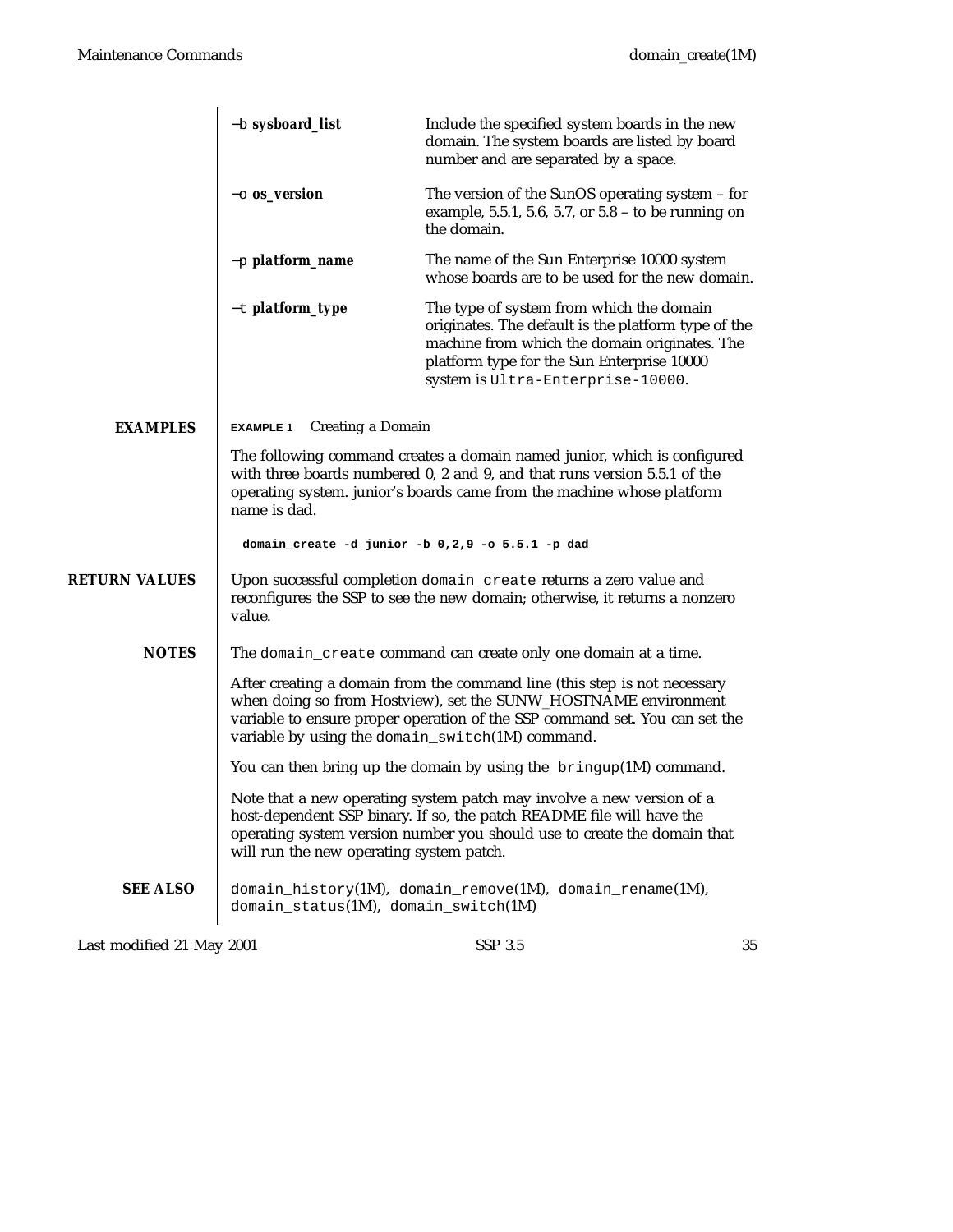| <b>NAME</b>        | domain_history - display or remove domain history                                                                                                                                                                 |                                                                                                                                                                             |
|--------------------|-------------------------------------------------------------------------------------------------------------------------------------------------------------------------------------------------------------------|-----------------------------------------------------------------------------------------------------------------------------------------------------------------------------|
| <b>SYNOPSIS</b>    | <b>domain_history</b> $[-d$ <i>domain_name</i> ] $[-r]$                                                                                                                                                           |                                                                                                                                                                             |
| <b>DESCRIPTION</b> | When invoked with no options, domain_history displays the<br>domain_history(4) file, which contains configuration information about all<br>domains that once existed, but were removed through domain_remove(1M). |                                                                                                                                                                             |
| <b>OPTIONS</b>     | The following options are supported:                                                                                                                                                                              |                                                                                                                                                                             |
|                    | -d domain_name                                                                                                                                                                                                    | Display configuration information for only the<br>specified domain.                                                                                                         |
|                    | -r                                                                                                                                                                                                                | Remove all configuration information from the<br>domain_history(4) file. If you also specify -d,<br>this option removes only the information about<br>the specified domain. |
|                    |                                                                                                                                                                                                                   | Note - Since recreating a domain is easier than<br>creating a new one, exercise restraint in using the<br>$-r$ option.                                                      |
| RETURN VALUES      | Upon successful completion domain_history returns a zero value;<br>otherwise, it returns a nonzero value.                                                                                                         |                                                                                                                                                                             |
| <b>EXAMPLES</b>    | Displaying Configuration Information<br><b>EXAMPLE 1</b>                                                                                                                                                          |                                                                                                                                                                             |
|                    | The following command displays configuration information about the<br>previously existing domain named junior.                                                                                                    |                                                                                                                                                                             |
|                    | domain_history -d junior                                                                                                                                                                                          |                                                                                                                                                                             |
|                    | <b>EXAMPLE 2</b> Removing History File Entries                                                                                                                                                                    |                                                                                                                                                                             |
|                    | Removes the entry for the previously existing domain named junior from the<br>domain_history(4) file.                                                                                                             |                                                                                                                                                                             |
|                    | domain_history -d junior -r                                                                                                                                                                                       |                                                                                                                                                                             |
| <b>ERRORS</b>      | domain_namedoes not exist.                                                                                                                                                                                        |                                                                                                                                                                             |
|                    | domain_history could not find an entry of the specified name in the<br>domain_history(4) file.                                                                                                                    |                                                                                                                                                                             |
| <b>SEE ALSO</b>    |                                                                                                                                                                                                                   | domain_create(1M), domain_remove(1M), domain_rename(1M),<br>domain_status(1M), domain_switch(1M), domain_history(4)                                                         |
| 36                 | <b>SSP 3.5</b>                                                                                                                                                                                                    | Last modified 1 Aug 1999                                                                                                                                                    |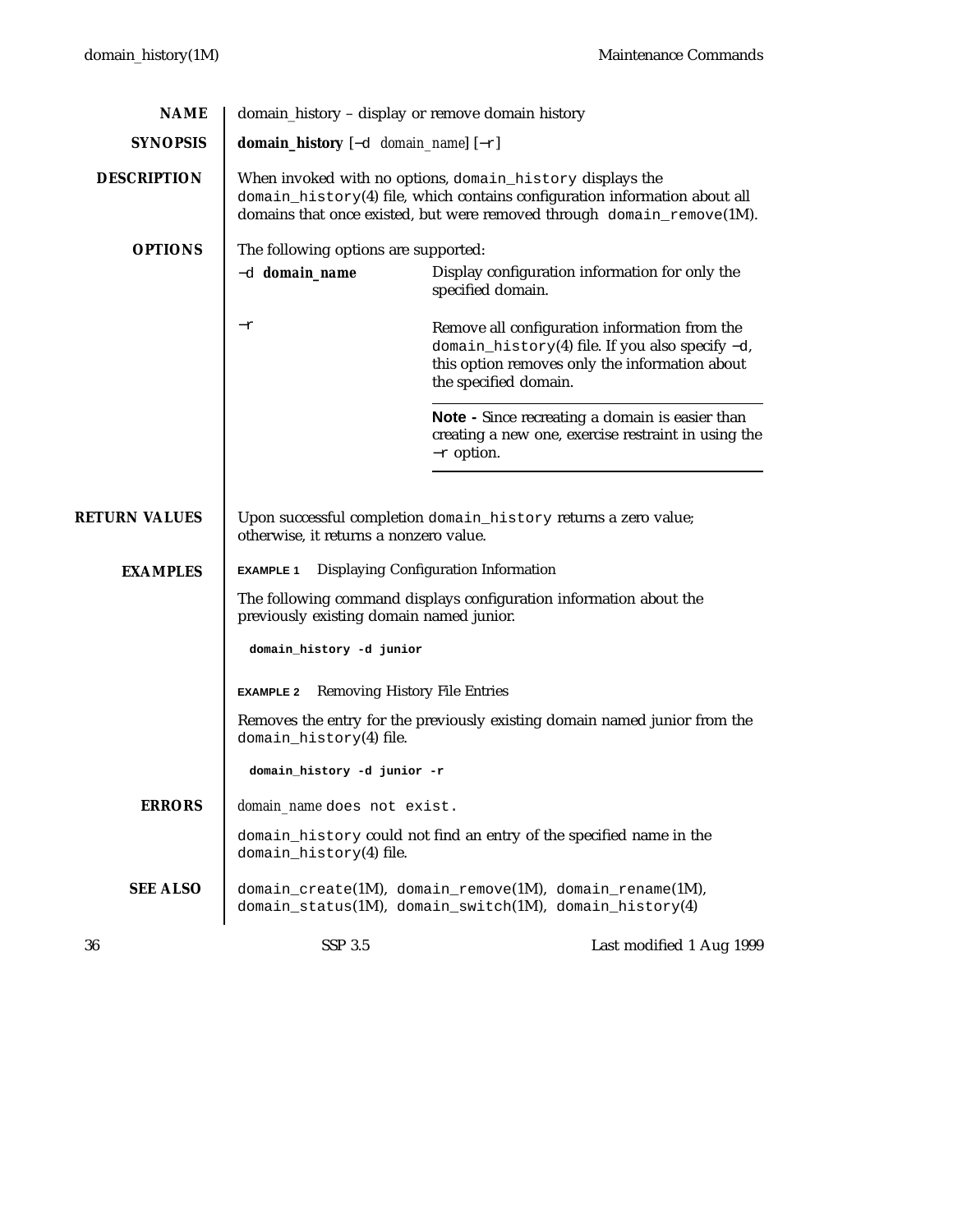| <b>NAME</b>        | domain_link - link domains to form, or expand, an InterDomain Network<br>(IDN)                                                                                                                                                                                                                                                                                                                                                                                                                                                                                                                                                                                                                         |  |  |  |  |
|--------------------|--------------------------------------------------------------------------------------------------------------------------------------------------------------------------------------------------------------------------------------------------------------------------------------------------------------------------------------------------------------------------------------------------------------------------------------------------------------------------------------------------------------------------------------------------------------------------------------------------------------------------------------------------------------------------------------------------------|--|--|--|--|
| <b>SYNOPSIS</b>    | domain_link domain_name_a domain_name_b                                                                                                                                                                                                                                                                                                                                                                                                                                                                                                                                                                                                                                                                |  |  |  |  |
| <b>DESCRIPTION</b> | The domain_link command links Dynamic System Domains, referred to as<br>domains in this document, only on the Sun Enterprise 10000 server. You can<br>use the domain_link to create, or expand, an IDN within the same server.<br>The system boards that host memory in the domains must contain at least one<br>processor. If one of the specified domains is already a member of an IDN, the<br>domain_link command adds the other specified domain to that IDN. If both<br>domains are members of different IDNs, the domain_link command<br>combines those IDNs into a single, larger IDN. If neither domain is part of an<br>IDN, the domain_link creates a new IDN with both domains as members. |  |  |  |  |
|                    | You can specify only two domain names when you use the domain_link(1M)<br>command. If you want to create a multidomain IDN, you must first link two<br>domains, then you can link the other domains to the IDN by specifying the<br>name of one of the domains in the IDN with the name of the new domain.                                                                                                                                                                                                                                                                                                                                                                                             |  |  |  |  |
|                    | Each IDN has one master domain, which maintains the Shared Memory<br>Region (SMR), as described in the Sun Enterprise 10000 InterDomain Networks<br>User Guide. The master domain is dynamically chosen by the IDN subsystem.                                                                                                                                                                                                                                                                                                                                                                                                                                                                          |  |  |  |  |
|                    | Note - If the domains are up and running, you must set the idn-smr-size<br>variable at the OBP prompt and reboot the domain before you attempt to link<br>the domain to an IDN.                                                                                                                                                                                                                                                                                                                                                                                                                                                                                                                        |  |  |  |  |
|                    | If one domain goes down, the others can continue to communicate over the<br>IDN. Although all of the domains within an IDN are logically connected in a<br>point-to-point configuration, the IDN feature also supports broadcasting at the<br>network interface level. For more information about arbstops and IDNs, see<br>the Sun Enterprise 10000 InterDomain Networks User Guide.                                                                                                                                                                                                                                                                                                                  |  |  |  |  |
| <b>OPTIONS</b>     | The following options are supported.<br>domain_name_a Represents the name of the first domain that you want to<br>link. The domain could be a member of an existing IDN, or<br>it could be a domain that is not already linked to an IDN.                                                                                                                                                                                                                                                                                                                                                                                                                                                              |  |  |  |  |
|                    | domain_name_b Represents the name of the second domain that you want to<br>link. The domain could be a member of an existing IDN, or<br>it could be a domain that is not already linked to an IDN.                                                                                                                                                                                                                                                                                                                                                                                                                                                                                                     |  |  |  |  |
| <b>EXIT STATUS</b> | The following exit values are returned:<br>Domain link successful.<br>0                                                                                                                                                                                                                                                                                                                                                                                                                                                                                                                                                                                                                                |  |  |  |  |

Last modified 30 Nov 1999 SSP 3.5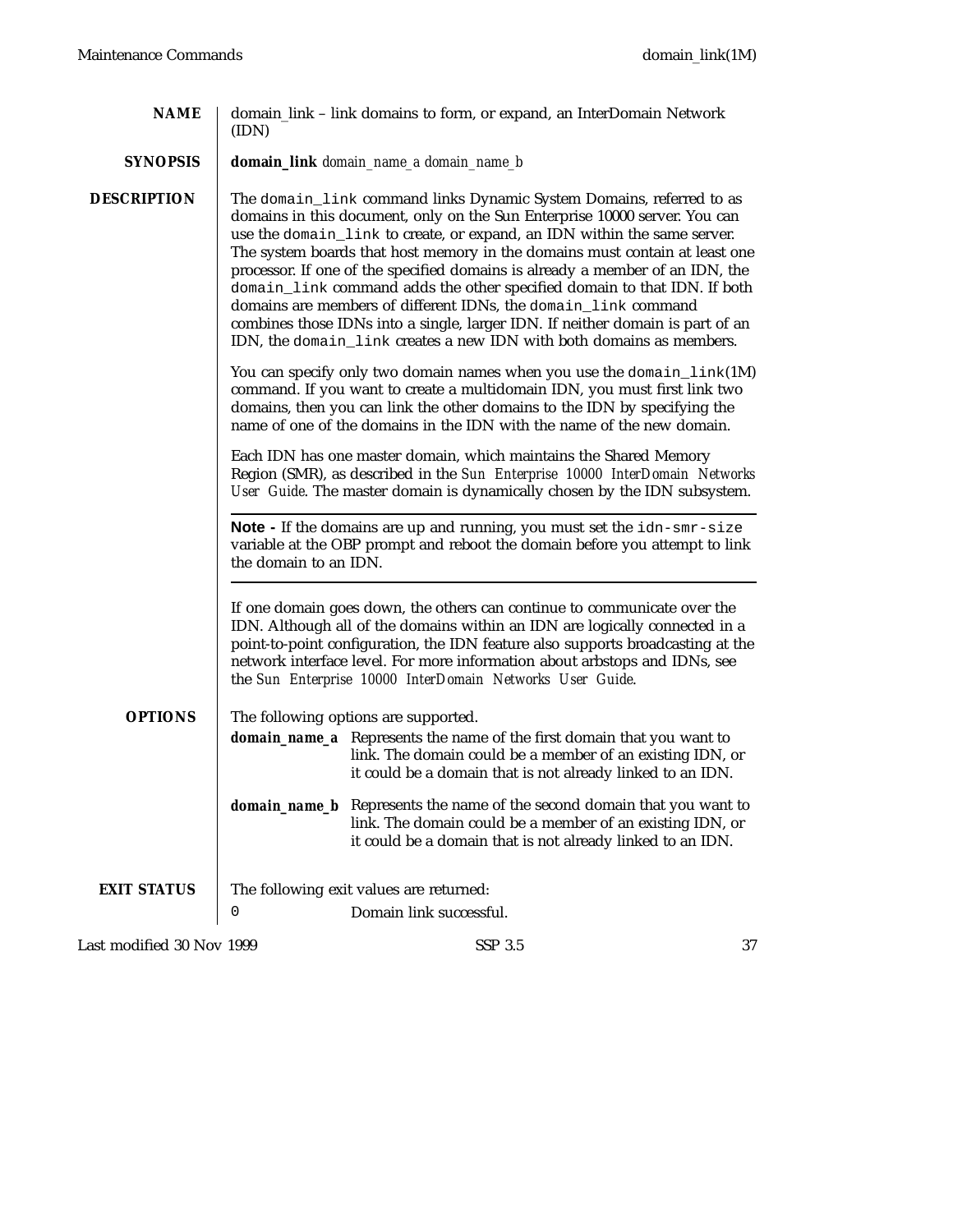| <b>ENVIRONMENT</b><br>Before you attempt to create an IDN or to link a domain to an existing IDN,<br><b>VARIABLES</b><br>ensure that the SUNW_HOSTNAME shell environment variable is set to the<br>name of a domain that supports the IDN feature. For this variable, the<br>platform name does not work with IDN commands. |  |
|-----------------------------------------------------------------------------------------------------------------------------------------------------------------------------------------------------------------------------------------------------------------------------------------------------------------------------|--|
|                                                                                                                                                                                                                                                                                                                             |  |
| <b>SEE ALSO</b><br>domain_create(1M), domain_unlink(1M), domain_history(1M),<br>domain_remove(1M), domain_rename(1M), domain_status(1M)                                                                                                                                                                                     |  |
| Sun Enterprise 10000 InterDomain Networks User Guide                                                                                                                                                                                                                                                                        |  |
|                                                                                                                                                                                                                                                                                                                             |  |
|                                                                                                                                                                                                                                                                                                                             |  |
|                                                                                                                                                                                                                                                                                                                             |  |
|                                                                                                                                                                                                                                                                                                                             |  |
|                                                                                                                                                                                                                                                                                                                             |  |
|                                                                                                                                                                                                                                                                                                                             |  |
|                                                                                                                                                                                                                                                                                                                             |  |
|                                                                                                                                                                                                                                                                                                                             |  |
|                                                                                                                                                                                                                                                                                                                             |  |
|                                                                                                                                                                                                                                                                                                                             |  |
|                                                                                                                                                                                                                                                                                                                             |  |

38 SSP 3.5 Last modified 30 Nov 1999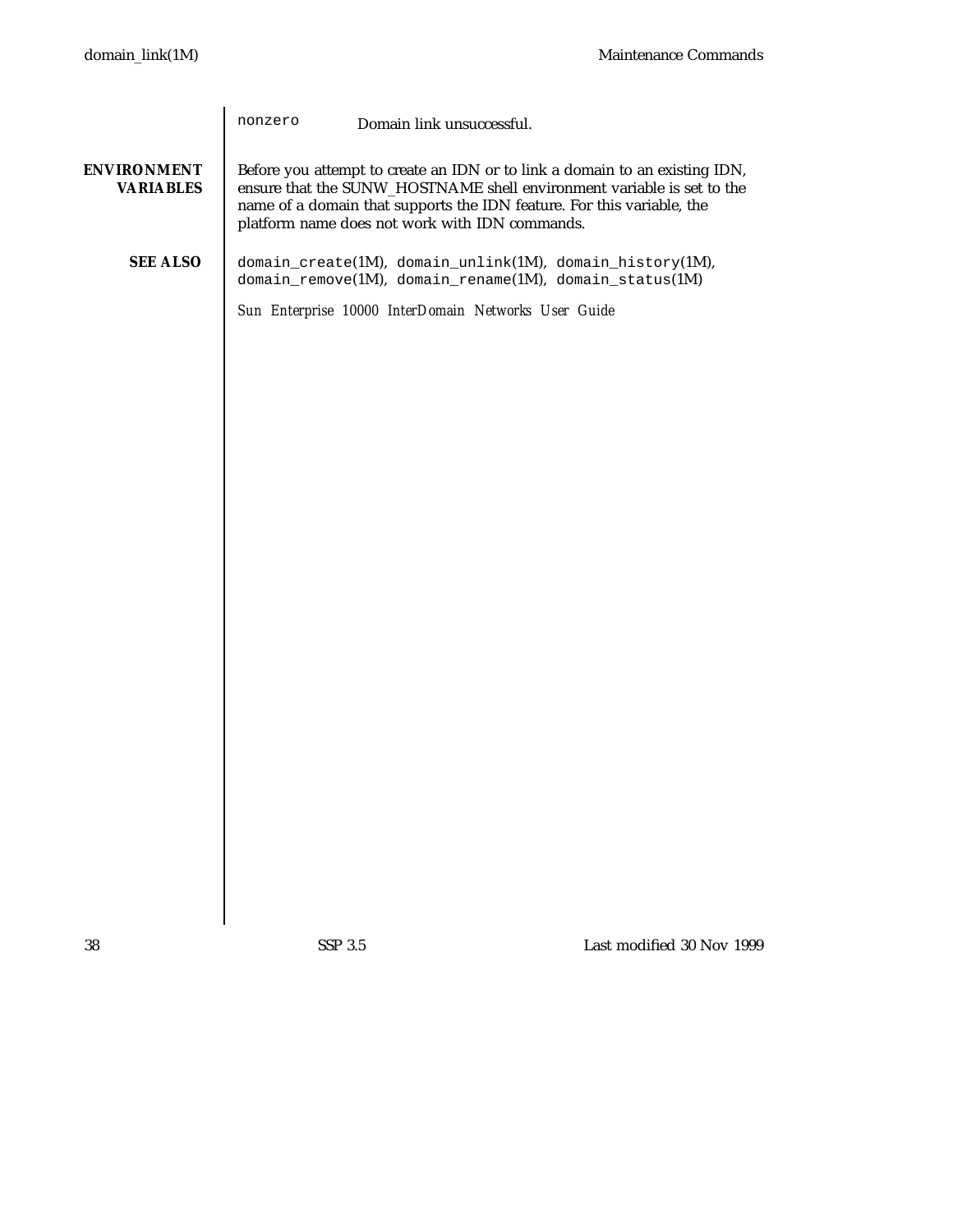| <b>NAME</b>        | domain_remove - remove an existing domain                                                                                                                                                                                                                                                                                                              |  |  |  |
|--------------------|--------------------------------------------------------------------------------------------------------------------------------------------------------------------------------------------------------------------------------------------------------------------------------------------------------------------------------------------------------|--|--|--|
| <b>SYNOPSIS</b>    | domain_remove -d domain_name                                                                                                                                                                                                                                                                                                                           |  |  |  |
| <b>DESCRIPTION</b> | domain_remove dismantles the specified domain, reconfiguring its system<br>boards to a physically present and not in use state on the Sun Enterprise 10000<br>system. You should not remove a domain until it has been shutdown, and you<br>cannot remove a domain that is a member of an IDN. See the <b>Caution</b> in the<br>ERRORS section, below. |  |  |  |
|                    | domain_remove displays the following message, giving you the option of<br>saving certain information:                                                                                                                                                                                                                                                  |  |  |  |
|                    | The following subdirectories contain domain-specific information,<br>such as messages files, configuration files, and hpost dump files.<br>You may choose to keep these directories if you still need this<br>information. This domain may be recreated with or without this<br>information being saved.                                               |  |  |  |
|                    | domain_remove then asks whether you want to keep the specific<br>subdirectories. After you respond, it does as you ask, then proceeds.                                                                                                                                                                                                                 |  |  |  |
|                    | After domain_remove completes, the boards are available for a subsequent<br>domain_create(1M) or DR Attach.                                                                                                                                                                                                                                            |  |  |  |
|                    | You can execute domain_remove from the command line, or you can do so<br>via Hostview. To use Hostview to remove a board, select a board in the<br>domain you wish to remove and choose Configuration -> Domain -> Remove.<br>You cannot remove a domain when it is running the operating system.                                                      |  |  |  |
|                    | If interrupted during its configuration-verification phase, domain_remove<br>aborts. After this phase, once it has begun the reconfiguration, it cannot be<br>interrupted.                                                                                                                                                                             |  |  |  |
| RETURN VALUES      | Upon successful completion, domain_remove returns a zero value; otherwise,<br>it returns a nonzero value.                                                                                                                                                                                                                                              |  |  |  |
| <b>ERRORS</b>      | The specified domain is running the operating system.                                                                                                                                                                                                                                                                                                  |  |  |  |
|                    | Domain 'domain_name' is up, must be<br>shutdown before removing. Continue anyway $(y/n)$ ?                                                                                                                                                                                                                                                             |  |  |  |
|                    | CAUTION: If you tell domain_remove to continue removing a domain that is<br>running the operating system, it will do so, crashing the domain and<br>potentially causing loss of data.                                                                                                                                                                  |  |  |  |
|                    | The specified domain is a member of an IDN. It must be unlinked from the<br>IDN before it can be removed.                                                                                                                                                                                                                                              |  |  |  |
|                    | domain_remove: Domain (domain_name)<br>is linked to an IDN. Domain must be unlinked before                                                                                                                                                                                                                                                             |  |  |  |

Last modified 1 Aug 1999 SSP 3.5 SSP 3.5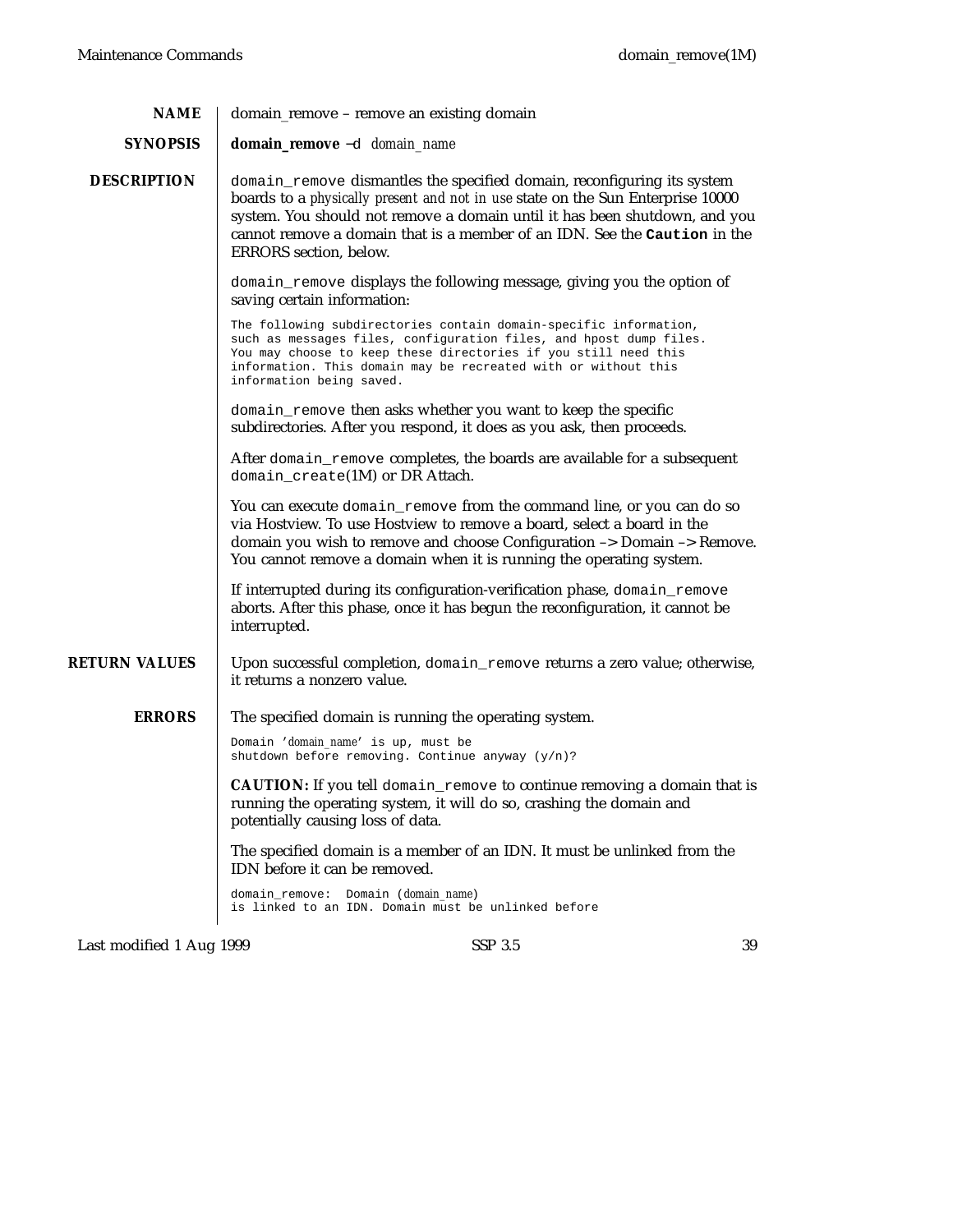|                 | it can be removed. See domain_unlink(1M).                                                                                                  |
|-----------------|--------------------------------------------------------------------------------------------------------------------------------------------|
| <b>NOTES</b>    | Each execution of the domain_remove command can remove only one<br>domain.                                                                 |
|                 | Upon successful removal of the configuration, the corresponding<br>obp_helper(1M) and netcon_server(1M) daemons are also terminated.       |
| <b>SEE ALSO</b> | domain_create(1M), domain_history(1M), domain_unlink(1M),<br>domain_rename(1M), domain_status(1M), domain_switch(1M),<br>netcon_server(1M) |
|                 |                                                                                                                                            |
|                 |                                                                                                                                            |
|                 |                                                                                                                                            |
|                 |                                                                                                                                            |
|                 |                                                                                                                                            |
|                 |                                                                                                                                            |
|                 |                                                                                                                                            |
|                 |                                                                                                                                            |
|                 |                                                                                                                                            |
|                 |                                                                                                                                            |
|                 |                                                                                                                                            |
|                 |                                                                                                                                            |

40 SSP 3.5 Last modified 1 Aug 1999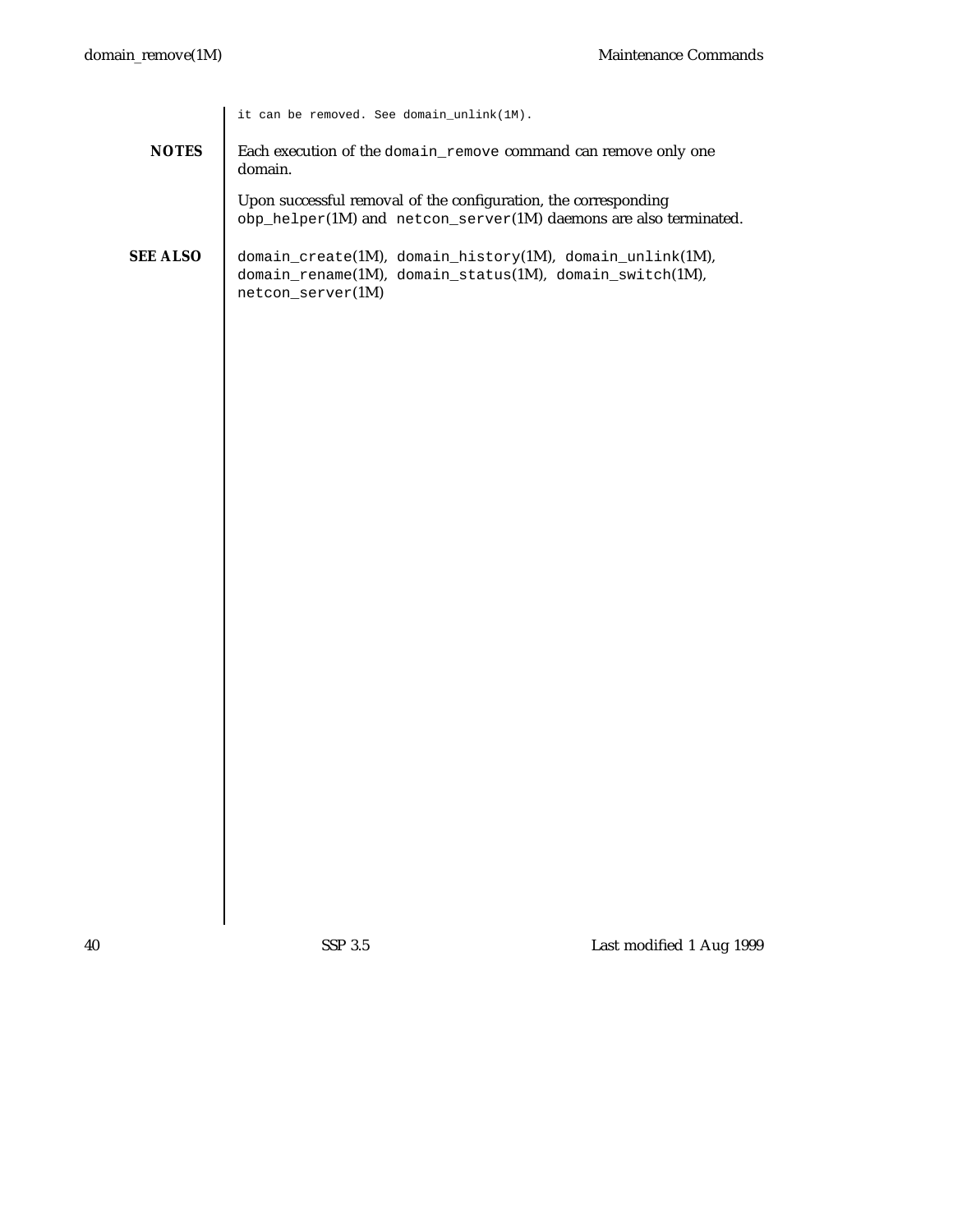| <b>NAME</b>        | domain_rename – rename an existing domain                                                                                                                                                                                                                                                                                                                        |                                                                                                                                                           |  |
|--------------------|------------------------------------------------------------------------------------------------------------------------------------------------------------------------------------------------------------------------------------------------------------------------------------------------------------------------------------------------------------------|-----------------------------------------------------------------------------------------------------------------------------------------------------------|--|
| <b>SYNOPSIS</b>    | domain_rename -d domain_name [-n new_domain_name] [-o new_os_version]                                                                                                                                                                                                                                                                                            |                                                                                                                                                           |  |
| <b>DESCRIPTION</b> | domain_rename changes the name or version of a domain, or both. If you<br>specify the -n option, domain_rename changes the name from the domain<br>name specified by the $-d$ option to the domain name specified by the $-n$<br>option. If you specify the -o option, domain_rename changes the version<br>number of the SunOS operating system for the domain. |                                                                                                                                                           |  |
|                    |                                                                                                                                                                                                                                                                                                                                                                  | You can execute domain_rename from the command line or from Hostview.<br>Your attempt fails if the target domain already is running the operating system. |  |
|                    | When renaming a domain you must reconfigure the Internet address and other<br>configuration information on the Sun Enterprise 10000 system domain and also<br>on the SSP to enable the system to recognize the domain's new name.<br>Otherwise, the domain cannot be reached and controlled by the SSP.                                                          |                                                                                                                                                           |  |
|                    | If interrupted during its configuration-verification phase, domain_rename<br>aborts. You cannot interrupt it after it has completed this phase and begun the<br>reconfiguration.                                                                                                                                                                                 |                                                                                                                                                           |  |
| <b>OPTIONS</b>     | The following options are supported:                                                                                                                                                                                                                                                                                                                             |                                                                                                                                                           |  |
|                    | -d domain_name                                                                                                                                                                                                                                                                                                                                                   | Name of the domain to be changed.                                                                                                                         |  |
|                    | -n domain_name                                                                                                                                                                                                                                                                                                                                                   | New name for the domain specified in $-d$<br>domain_name.                                                                                                 |  |
|                    | $\sim$ new_os_version                                                                                                                                                                                                                                                                                                                                            | The version of the SunOS operating system - for<br>example, 5.5.1, 5.6, 5.7, or $5.8 -$ to be running on<br>the domain.                                   |  |
| RETURN VALUES      | $b$ ringup $(1M)$ command.                                                                                                                                                                                                                                                                                                                                       | Upon successful completion, domain_rename returns a zero value (otherwise,<br>it returns a nonzero value). You now can bring up the domain through the    |  |
| <b>ERRORS</b>      | domain_namedoes not exist.                                                                                                                                                                                                                                                                                                                                       |                                                                                                                                                           |  |
|                    | domain_rename cannot find the specified domain name.                                                                                                                                                                                                                                                                                                             |                                                                                                                                                           |  |
|                    | new_domain_name already exists.                                                                                                                                                                                                                                                                                                                                  |                                                                                                                                                           |  |
|                    |                                                                                                                                                                                                                                                                                                                                                                  | The name you are trying to assign the domain is already in use.                                                                                           |  |
| <b>NOTES</b>       | operation of the SSP command set:                                                                                                                                                                                                                                                                                                                                | After renaming a domain via this command you must set the<br>SUNW_HOSTNAME environment variable as follows to ensure proper                               |  |

Last modified 30 Nov 1999 SSP 3.5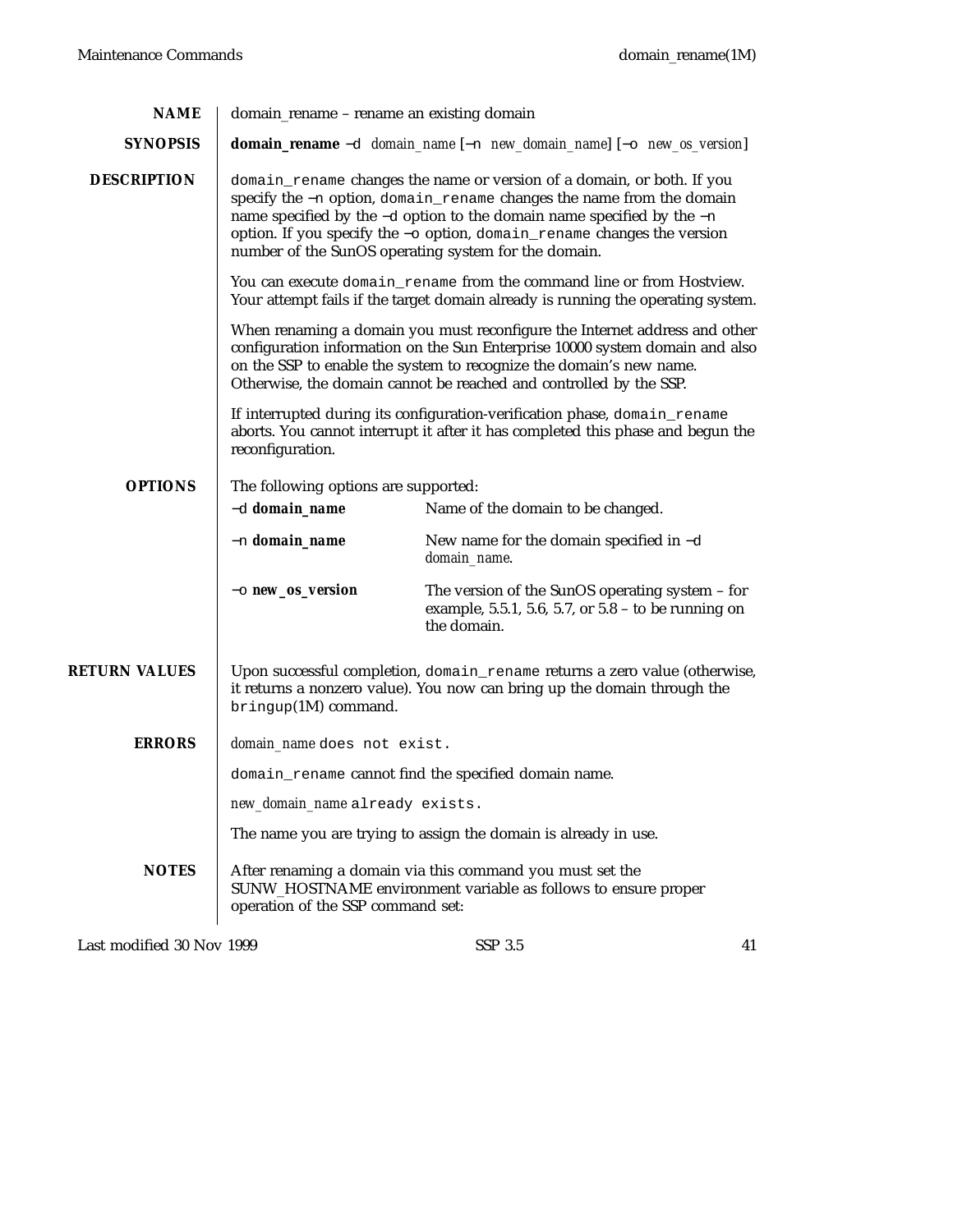|                 | setenv SUNW_HOSTNAME new_domain_name |                                                           |                           |
|-----------------|--------------------------------------|-----------------------------------------------------------|---------------------------|
| <b>SEE ALSO</b> | domain_status(1M), domain_switch(1M) | domain_create(1M), domain_history(1M), domain_remove(1M), |                           |
|                 |                                      |                                                           |                           |
|                 |                                      |                                                           |                           |
|                 |                                      |                                                           |                           |
|                 |                                      |                                                           |                           |
|                 |                                      |                                                           |                           |
|                 |                                      |                                                           |                           |
|                 |                                      |                                                           |                           |
|                 |                                      |                                                           |                           |
|                 |                                      |                                                           |                           |
|                 |                                      |                                                           |                           |
|                 |                                      |                                                           |                           |
|                 |                                      |                                                           |                           |
| 42              | SSP 3.5                              |                                                           | Last modified 30 Nov 1999 |
|                 |                                      |                                                           |                           |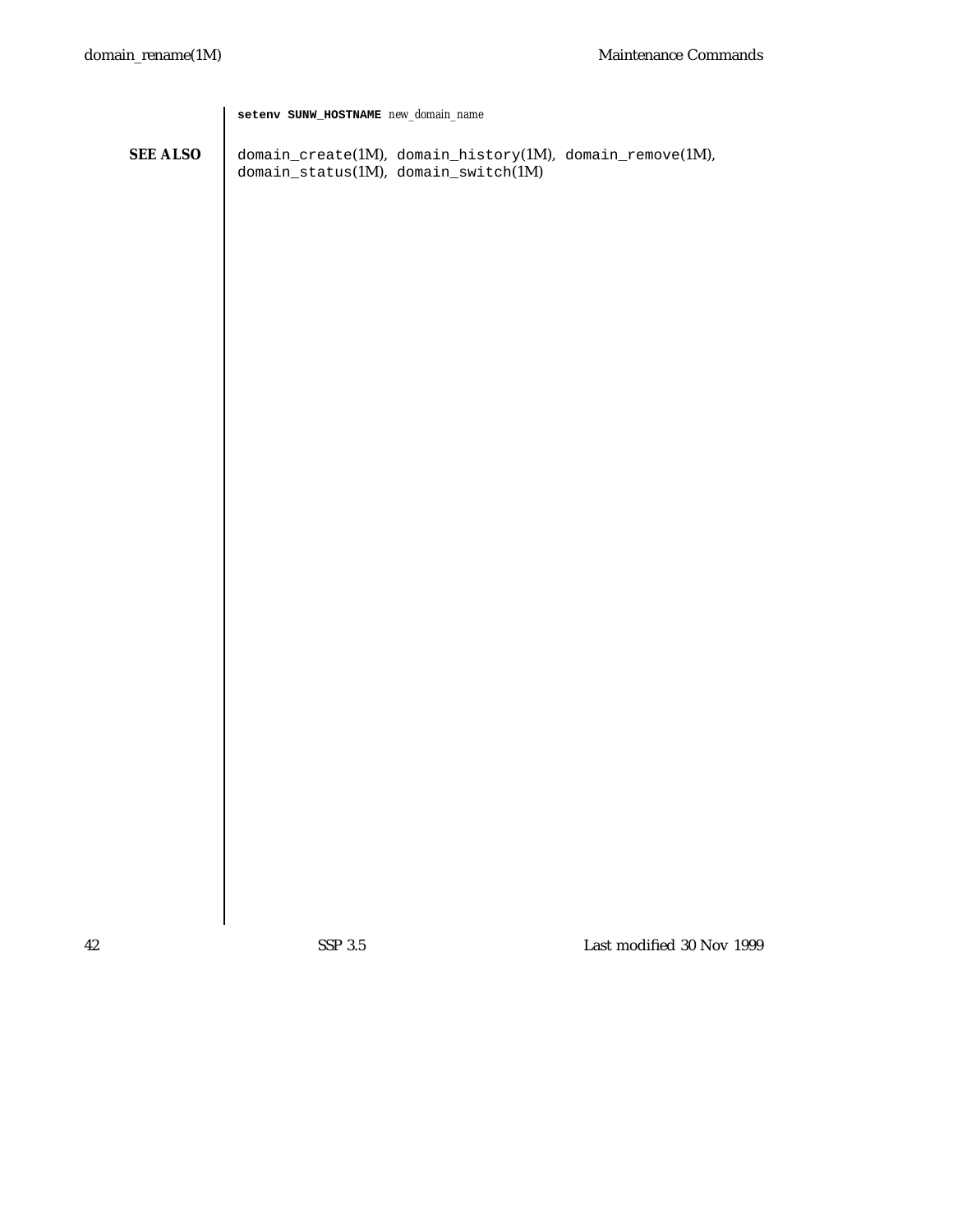| <b>NAME</b>        | domain_status - display domain status                                                                                                                                                                                                                  |                                                                                                                                                                                                                                                                                                                                                                                       |  |
|--------------------|--------------------------------------------------------------------------------------------------------------------------------------------------------------------------------------------------------------------------------------------------------|---------------------------------------------------------------------------------------------------------------------------------------------------------------------------------------------------------------------------------------------------------------------------------------------------------------------------------------------------------------------------------------|--|
| <b>SYNOPSIS</b>    | domain_status [-d domain_name] [-m]                                                                                                                                                                                                                    |                                                                                                                                                                                                                                                                                                                                                                                       |  |
| <b>DESCRIPTION</b> | domain_status displays the domain_config(4) file, which contains the<br>following information for each configured domain: domain name, platform<br>type, platform name, operating system, system boards, and InterDomain<br>Network (IDN) information. |                                                                                                                                                                                                                                                                                                                                                                                       |  |
| <b>OPTIONS</b>     | The following options are supported:<br>-d domain name                                                                                                                                                                                                 | Show information about only the specified<br>domain.                                                                                                                                                                                                                                                                                                                                  |  |
|                    | $-m$                                                                                                                                                                                                                                                   | Display the dynamic reconfiguration (DR) model<br>running on the domain, either 2.0, 3.0, or<br>unknown:                                                                                                                                                                                                                                                                              |  |
|                    |                                                                                                                                                                                                                                                        | $\blacksquare$ DR model 2.0 indicates that DR operations on<br>the domain are controlled by the $dr(1M)$<br>daemon.                                                                                                                                                                                                                                                                   |  |
|                    |                                                                                                                                                                                                                                                        | $\blacksquare$ DR model 3.0 indicates that the domain<br>configuration server, dcs (1M) is controlling<br>DR operations on the domain. You can also<br>use the Reconfiguration Coordination Manager<br>(RCM) on DR model 3.0 domains to coordinate<br>DR operations with other applications, such as<br>database, clustering, or volume management<br>software running on the domain. |  |
|                    |                                                                                                                                                                                                                                                        | • Unknown indicates that the DR model for the<br>domain cannot be determined because the<br>domain is down or DR was not configured<br>correctly for the domain.                                                                                                                                                                                                                      |  |
| RETURN VALUES      | it returns a nonzero value.                                                                                                                                                                                                                            | Upon successful completion, domain_status returns a zero value; otherwise,                                                                                                                                                                                                                                                                                                            |  |
| <b>NOTES</b>       | for the IDN.                                                                                                                                                                                                                                           | Any InterDomain Networks are identified in the status listing by a number,<br>followed by the names of the domains in that network. The listing number, as<br>shown below, is simply a tag used in the listing; it is not a persistent identifier                                                                                                                                     |  |
|                    | $0: xf6-b6 xf6-b7 xf6-b8$<br>$1: xf6-b3 xf6-b4$                                                                                                                                                                                                        |                                                                                                                                                                                                                                                                                                                                                                                       |  |

Last modified 22 May 2001 SSP 3.5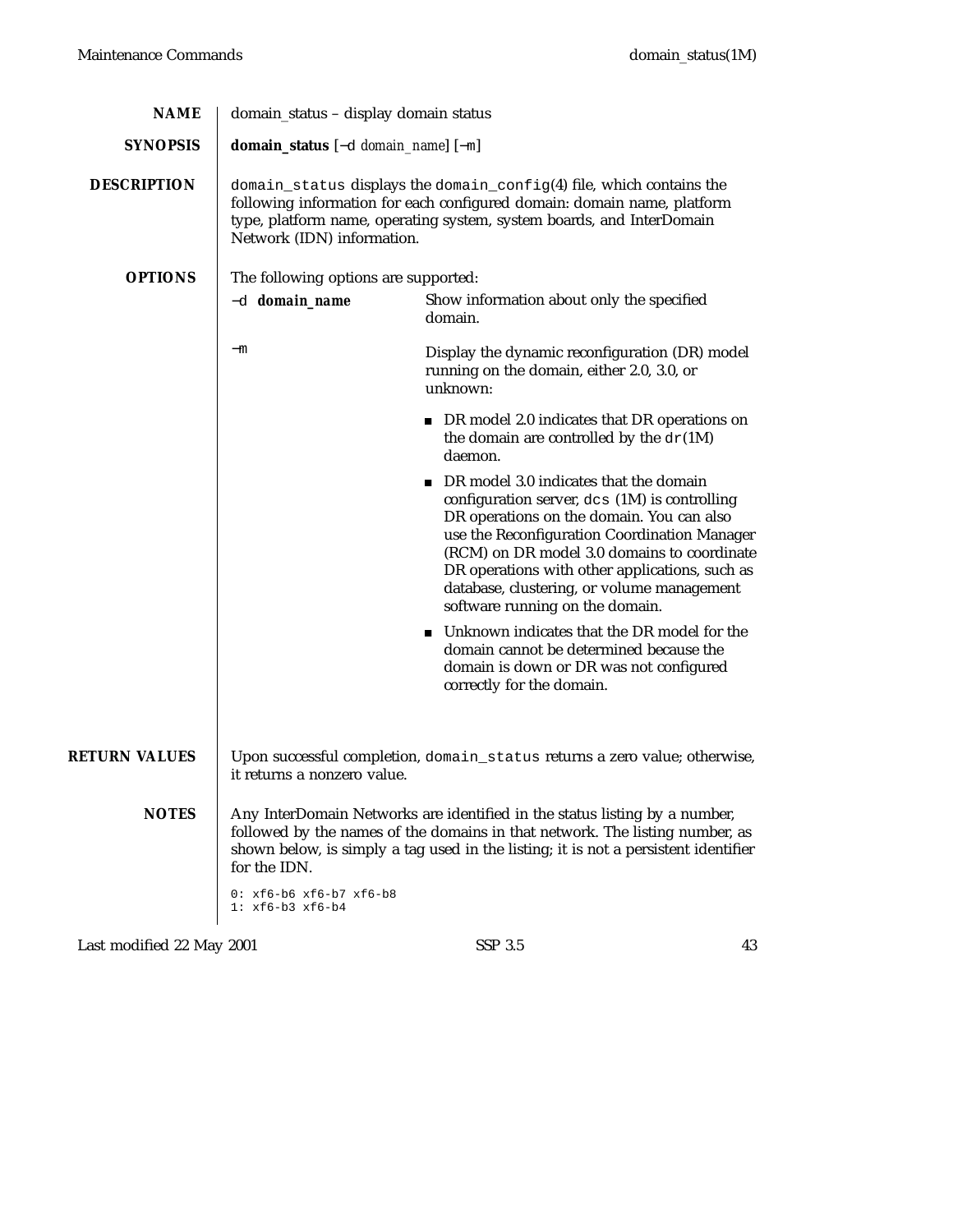The domain status information displayed includes the: domain name, type, platform name, DR model version (displayed only when you specify the −m with the domain\_status command), operating system version, and system boards.

If an entry in any column is bigger than its allocated column width, a space separates the entry from the next column entry, but the subsequent columns of information will not be aligned under their respective column headings.

**EXAMPLES** | EXAMPLE 1 Example Domain Status Output

| % domain status -m |                        |               |          |     |                |
|--------------------|------------------------|---------------|----------|-----|----------------|
| DOMAIN             | <b>TYPE</b>            | PLATFORM      | DR-MODEL | OS  | <b>SYSBDS</b>  |
| $xf6-b2$           | Ultra-Enterprise-10000 | $a$ ll-xf $6$ | 2.0      | 5.6 | $\overline{2}$ |
| xf6-b1             | Ultra-Enterprise-10000 | $a$ ll-xf6    | 3.0      | 5.8 | 1              |
| $xf6-b5$           | Ultra-Enterprise-10000 | $a$ ll-xf6    | 2.0      | 5.6 | 5 13           |
| xf6-b6             | Ultra-Enterprise-10000 | $a$ ll-xf6    | 2.0      | 5.7 | 6 14           |
| $xf6-b7$           | Ultra-Enterprise-10000 | all-xf6       | 3.0      | 5.8 | 7 15           |
| $xf6-b8$           | Ultra-Enterprise-10000 | $a$ ll-xf6    | 2.0      | 5.7 | 08             |
| $xf6-b4$           | Ultra-Enterprise-10000 | $all-xf6$     | 3.0      | 5.8 | 12             |
| $xf6-b3$           | Ultra-Enterprise-10000 | $all-xf6$     | 2.0      | 5.7 | $\overline{4}$ |
|                    |                        |               |          |     |                |

**SEE ALSO** domain\_create(1M), domain\_history(1M), domain\_remove(1M), domain\_rename(1M), domain\_switch(1M)

44 SSP 3.5 Last modified 22 May 2001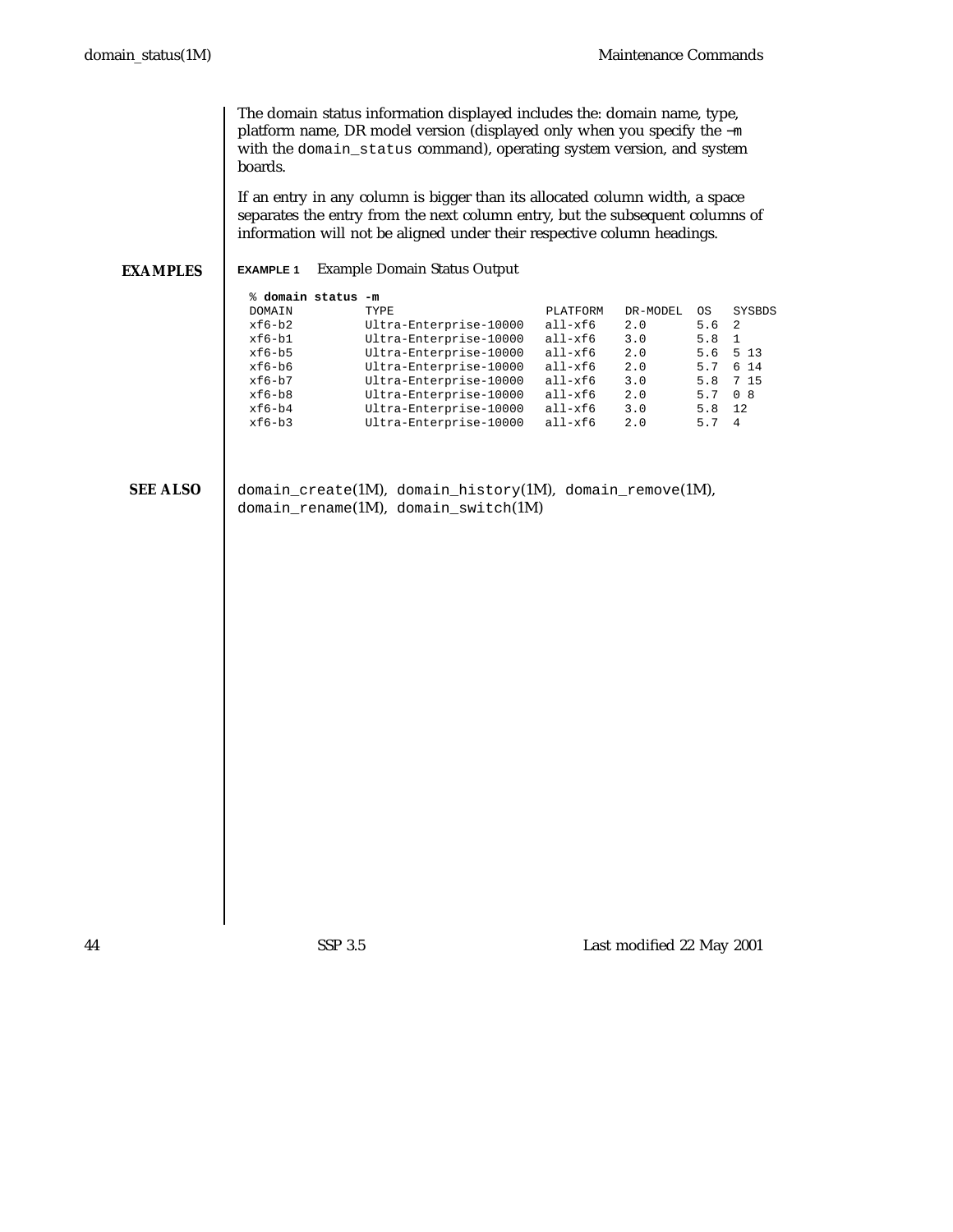| <b>NAME</b>        | domain_switch - change domain name in SUNW_HOSTNAME                                                                                                                                                                                                                                                                                                                              |  |  |
|--------------------|----------------------------------------------------------------------------------------------------------------------------------------------------------------------------------------------------------------------------------------------------------------------------------------------------------------------------------------------------------------------------------|--|--|
| <b>SYNOPSIS</b>    | domain_switch domain_name                                                                                                                                                                                                                                                                                                                                                        |  |  |
| <b>DESCRIPTION</b> | domain_switch is a csh(1) alias defined by user ssp's . cshrc file. When<br>logged in as user ssp, you can execute domain_switch on the command line<br>to change the environment variable SUNW_HOSTNAME, making the current<br>SSP session control the specified domain. domain_switch also changes the<br>csh prompt to reflect the new value of SUNW_HOSTNAME.                |  |  |
|                    | Note that the domain_switch alias is less robust than the true SSP<br>commands. If you specify more than one <i>domain_name</i> argument, only the first<br>is used. domain_switch makes no effort to verify that the specified domain<br>name is valid. And if you do not specify a <i>domain_name</i> argument,<br>domain_switch generates a message similar to the following: |  |  |
|                    | xf1-ssp:xf1% domain_switch<br>Bad ! arg selector                                                                                                                                                                                                                                                                                                                                 |  |  |
| <b>EXAMPLES</b>    | Changing the Domain Name<br><b>EXAMPLE 1</b>                                                                                                                                                                                                                                                                                                                                     |  |  |
|                    | xf1-ssp:xf1% domain switch xf1-deux<br>Switch to domain xf1-deux<br>$xf1-ssp:xf1-deux$                                                                                                                                                                                                                                                                                           |  |  |
|                    |                                                                                                                                                                                                                                                                                                                                                                                  |  |  |

Last modified 1 Aug 1999 SSP 3.5 SSP 3.5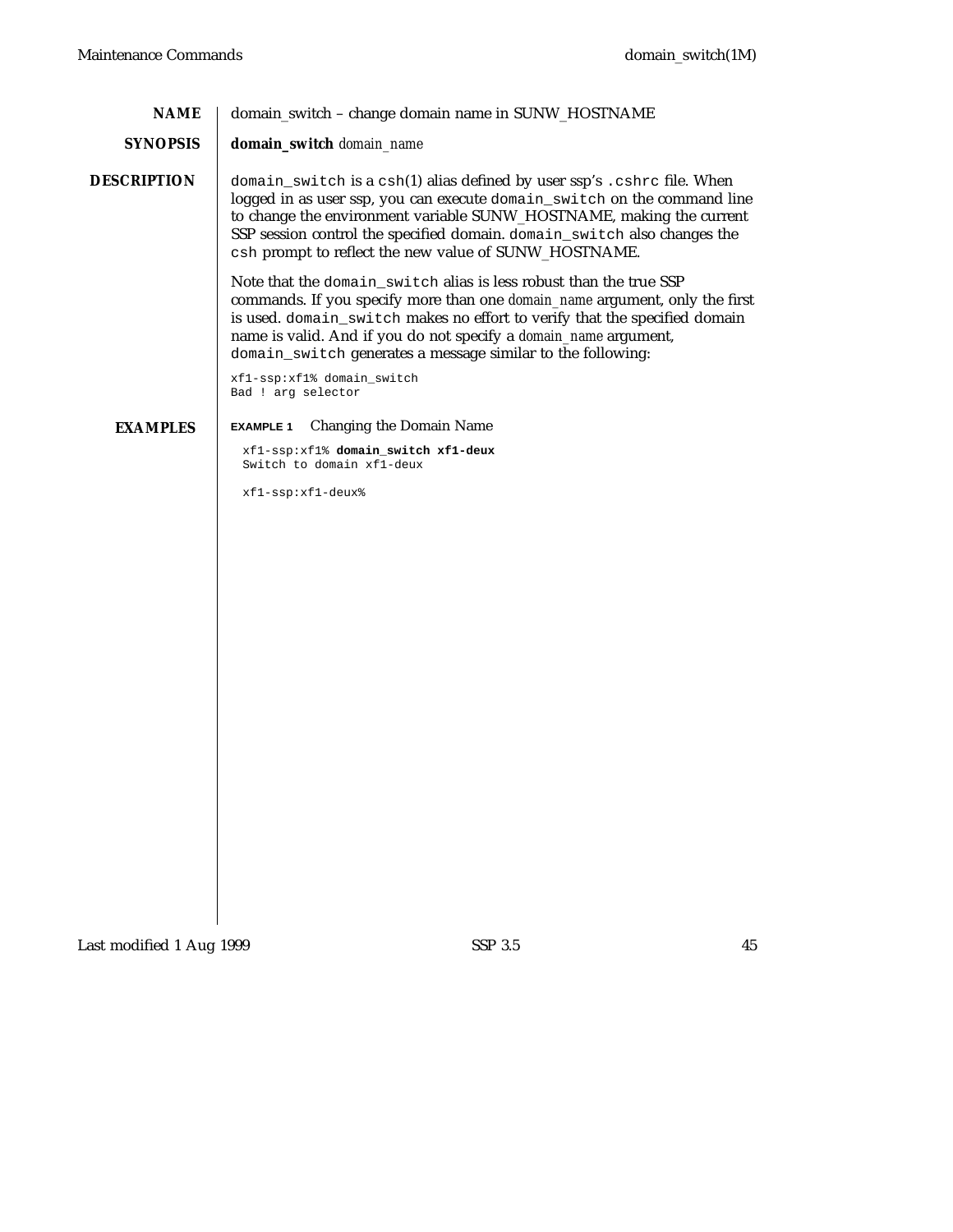| <b>NAME</b>                            | domain_unlink - unlink domain(s) from an InterDomain Network (IDN)                                                                                                                                                                                                                                                                                                                 |                                                                                                                                                                                                                                                                                                                                                                                              |                           |
|----------------------------------------|------------------------------------------------------------------------------------------------------------------------------------------------------------------------------------------------------------------------------------------------------------------------------------------------------------------------------------------------------------------------------------|----------------------------------------------------------------------------------------------------------------------------------------------------------------------------------------------------------------------------------------------------------------------------------------------------------------------------------------------------------------------------------------------|---------------------------|
| <b>SYNOPSIS</b>                        | domain_unlink [-f  -F] domain_name                                                                                                                                                                                                                                                                                                                                                 |                                                                                                                                                                                                                                                                                                                                                                                              |                           |
| <b>DESCRIPTION</b>                     | The domain_unlink command disconnects one or more domains from an<br>IDN. (A single instance of this command cannot remove domains that are<br>linked to different IDNs.) Domains that remain in the IDN continue to<br>communicate over that network in the normal fashion. Before you unlink a<br>domain, you should verify that the associated network interface is not in use. |                                                                                                                                                                                                                                                                                                                                                                                              |                           |
| <b>OPTIONS</b>                         |                                                                                                                                                                                                                                                                                                                                                                                    | The following options are supported:                                                                                                                                                                                                                                                                                                                                                         |                           |
|                                        | -f                                                                                                                                                                                                                                                                                                                                                                                 | Represents the soft force option. With this option,<br>domain_unlink attempts to unlink all of the specified<br>domains in the normal manner; however, if a time-out<br>condition occurs because a domain is completely<br>non-responsive, domain_unlink uses the -F option to<br>remove the link, forcing the domain to be unlinked.                                                        |                           |
|                                        | $-F$                                                                                                                                                                                                                                                                                                                                                                               | Represents the hard force option. With this option,<br>domain_unlink unlinks the specified domain from all of<br>the other domains in the IDN and does so without<br>synchronizing the disconnects. You should use this option<br>when the specified domain is completely nonresponsive or<br>when it has been isolated from the IDN as part of AWOL<br>recovery.                            |                           |
|                                        | domain_name                                                                                                                                                                                                                                                                                                                                                                        | Represents the name of the domain that you want to unlink.<br>All of the specified domains must be members of an IDN.<br>You can unlink more than one domain at a time; however, if<br>you specify N-1 domains in the IDN, where N equals the<br>total number of domains in the IDN, the domain_unlink<br>command unlinks all of the domains in the IDN, effectively<br>dismantling the IDN. |                           |
| <b>WARNINGS</b>                        | operation.                                                                                                                                                                                                                                                                                                                                                                         | The force option should be used only as a recovery mechanism when a<br>domain is known to be in an unknown state (AWOL). It should not be used<br>under normal conditions. It could result in an arbstop if the hardware is<br>reprogrammed while the IDN is active. Note that if multiple domains within<br>an IDN are hung, you need to unlink all of the hung domains in a single         |                           |
| <b>ENVIRONMENT</b><br><b>VARIABLES</b> |                                                                                                                                                                                                                                                                                                                                                                                    | Before you attempt to create an IDN or to link a domain to an existing IDN,<br>ensure that the SUNW_HOSTNAME shell environment variable is set to the<br>name of a domain that supports the IDN feature. For this variable, the<br>platform name does not work with IDN commands.                                                                                                            |                           |
| 46                                     | SSP 3.5                                                                                                                                                                                                                                                                                                                                                                            |                                                                                                                                                                                                                                                                                                                                                                                              | Last modified 30 Nov 1999 |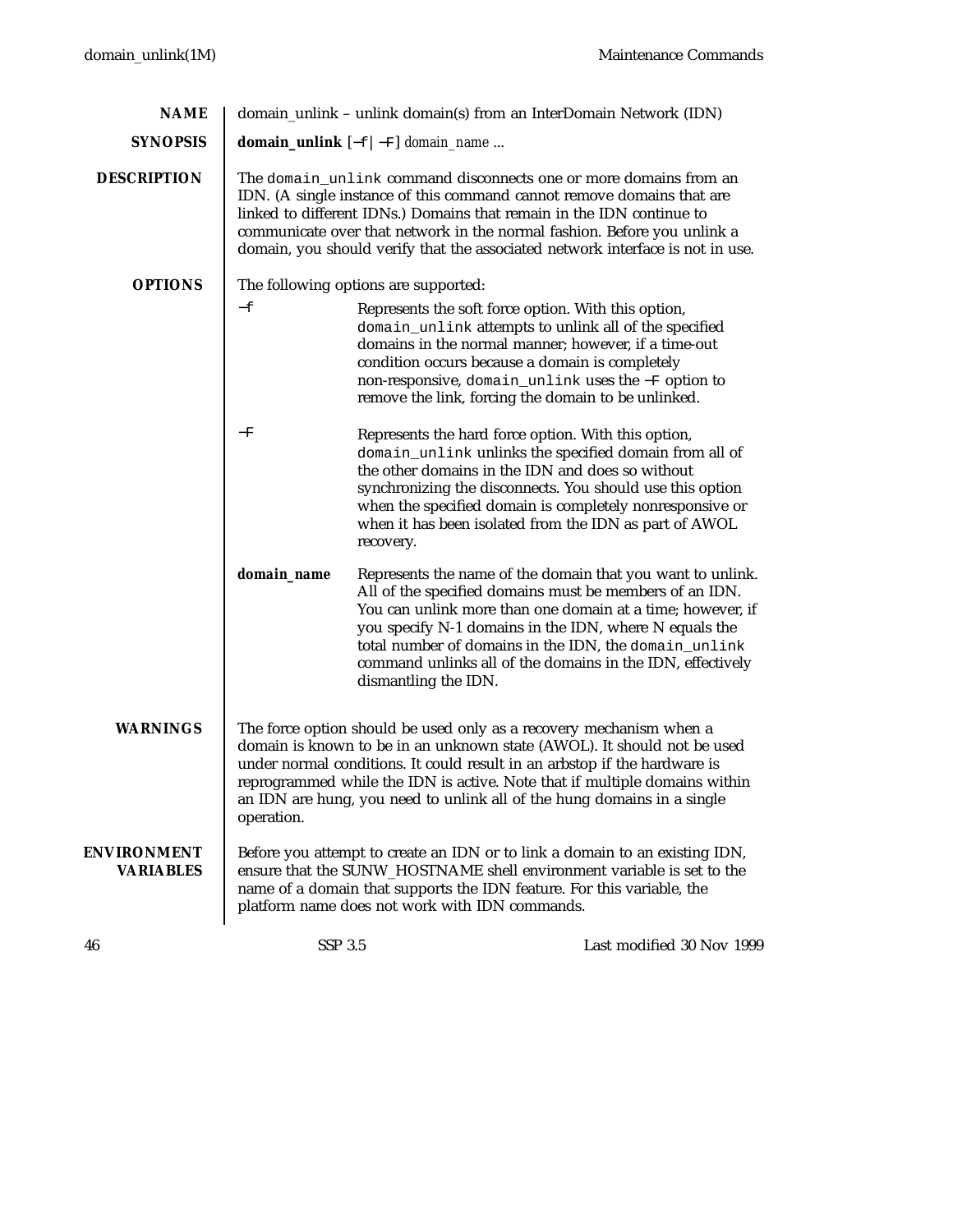- **EXIT STATUS** | Upon successful completion, domain\_unlink returns a zero exit value. Otherwise, it returns a nonzero value, which indicates the domain unlink was not successful.
	- **SEE ALSO** domain\_create(1M), domain\_link(1M), domain\_history(1M), domain\_remove(1M), domain\_rename(1M), domain\_status(1M)
		- ifconfig(1M) in the *SunOS Reference Manual*
		- *Sun Enterprise 10000 InterDomain Networks User Guide*

Last modified 30 Nov 1999 SSP 3.5 47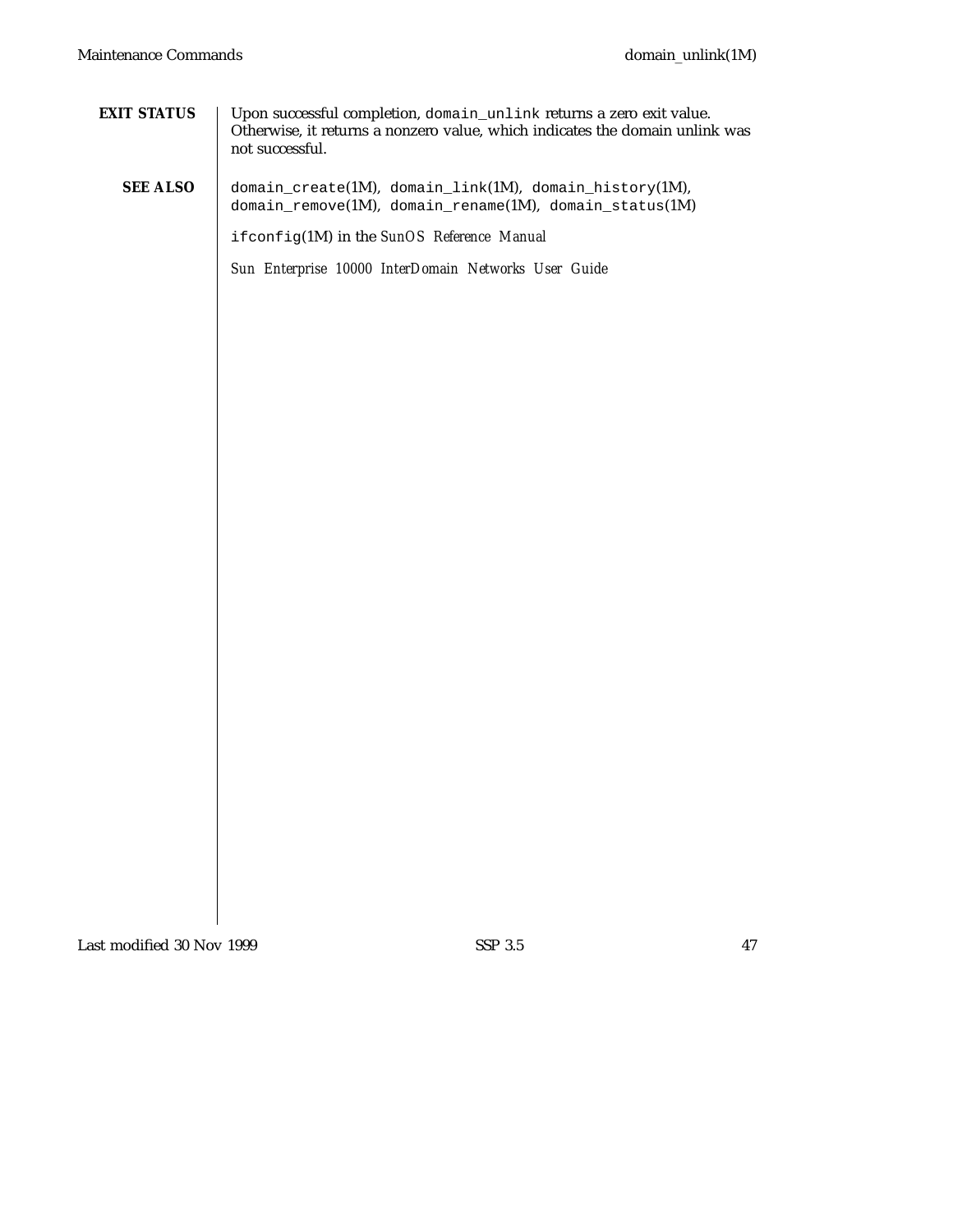| <b>NAME</b>        | edd - event detector daemon                                                                                                                                                                                                                                                                                                                                                                                                                                                                                                |                                                                                                                                                                                                                                                                                                                                                                                                                               |                          |  |
|--------------------|----------------------------------------------------------------------------------------------------------------------------------------------------------------------------------------------------------------------------------------------------------------------------------------------------------------------------------------------------------------------------------------------------------------------------------------------------------------------------------------------------------------------------|-------------------------------------------------------------------------------------------------------------------------------------------------------------------------------------------------------------------------------------------------------------------------------------------------------------------------------------------------------------------------------------------------------------------------------|--------------------------|--|
| <b>SYNOPSIS</b>    | edd $[-a]$ $[-d]$                                                                                                                                                                                                                                                                                                                                                                                                                                                                                                          |                                                                                                                                                                                                                                                                                                                                                                                                                               |                          |  |
| <b>CAUTION</b>     |                                                                                                                                                                                                                                                                                                                                                                                                                                                                                                                            | Do not execute this program manually. It is automatically invoked by the SSP<br>startup script and periodically monitored for restart.                                                                                                                                                                                                                                                                                        |                          |  |
| <b>DESCRIPTION</b> | edd is a key component of the Sun Enterprise 10000 system's RAS features.<br>When executed with no options, it checks the $edd$ . $emc(4)$ configuration file to<br>determine which event-detection scripts it should use in monitoring the<br>system. Then, if it detects one of those events for which it is checking, edd<br>uses the $edd.erc(4)$ configuration file to determine whether to take action<br>and, if so, what action to take. If appropriate, it then executes the specified<br>Response Action Script. |                                                                                                                                                                                                                                                                                                                                                                                                                               |                          |  |
|                    |                                                                                                                                                                                                                                                                                                                                                                                                                                                                                                                            | Each Sun Enterprise 10000 system has one edd. $\text{emc}(4)$ file, one edd. $\text{erc}(4)$<br>file for global events (those that affect the entire system), and one edd. $erc(4)$<br>file for each domain. The locations of these files are shown below in FILES.<br>Refer to edd. emc(4) for a list of the events being monitored and edd. $erc(4)$<br>for a list of the actions to be taken if any of those events occur. |                          |  |
|                    | You can prevent edd from responding to some events by editing either the<br>edd.emc(4) file to disable the uploading of certain event-detection scripts, or<br>editing the edd. erc file to prevent edd from executing certain Response<br><b>Action Scripts.</b>                                                                                                                                                                                                                                                          |                                                                                                                                                                                                                                                                                                                                                                                                                               |                          |  |
|                    |                                                                                                                                                                                                                                                                                                                                                                                                                                                                                                                            | In case of conflict, the options to edd override any actions specified in the<br>edd.emc $(4)$ and edd.erc $(4)$ files.                                                                                                                                                                                                                                                                                                       |                          |  |
|                    | domains in a separate file.                                                                                                                                                                                                                                                                                                                                                                                                                                                                                                | Note for Service Providers: When edd produces a dumpfile due to an arbstop<br>or recordstop in a domain that is part of an InterDomain Network (IDN), the<br>dumpfile provides information about all domains in that IDN. For an arbstop,<br>edd also saves the BBSRAM information for the boot processors of the IDN                                                                                                         |                          |  |
| <b>OPTIONS</b>     |                                                                                                                                                                                                                                                                                                                                                                                                                                                                                                                            | The following options are supported:                                                                                                                                                                                                                                                                                                                                                                                          |                          |  |
|                    | -a                                                                                                                                                                                                                                                                                                                                                                                                                                                                                                                         | Take no action; do not invoke any Response Action Scripts.                                                                                                                                                                                                                                                                                                                                                                    |                          |  |
|                    | -d                                                                                                                                                                                                                                                                                                                                                                                                                                                                                                                         | Do not upload event monitoring scripts to the active control<br>board.                                                                                                                                                                                                                                                                                                                                                        |                          |  |
| <b>SIGNALS</b>     | SIGHUP                                                                                                                                                                                                                                                                                                                                                                                                                                                                                                                     | Reread the event response configuration files. This signal<br>does not affect response actions for previously received<br>events.                                                                                                                                                                                                                                                                                             |                          |  |
| 48                 | SSP 3.5                                                                                                                                                                                                                                                                                                                                                                                                                                                                                                                    |                                                                                                                                                                                                                                                                                                                                                                                                                               | Last modified 1 Aug 1999 |  |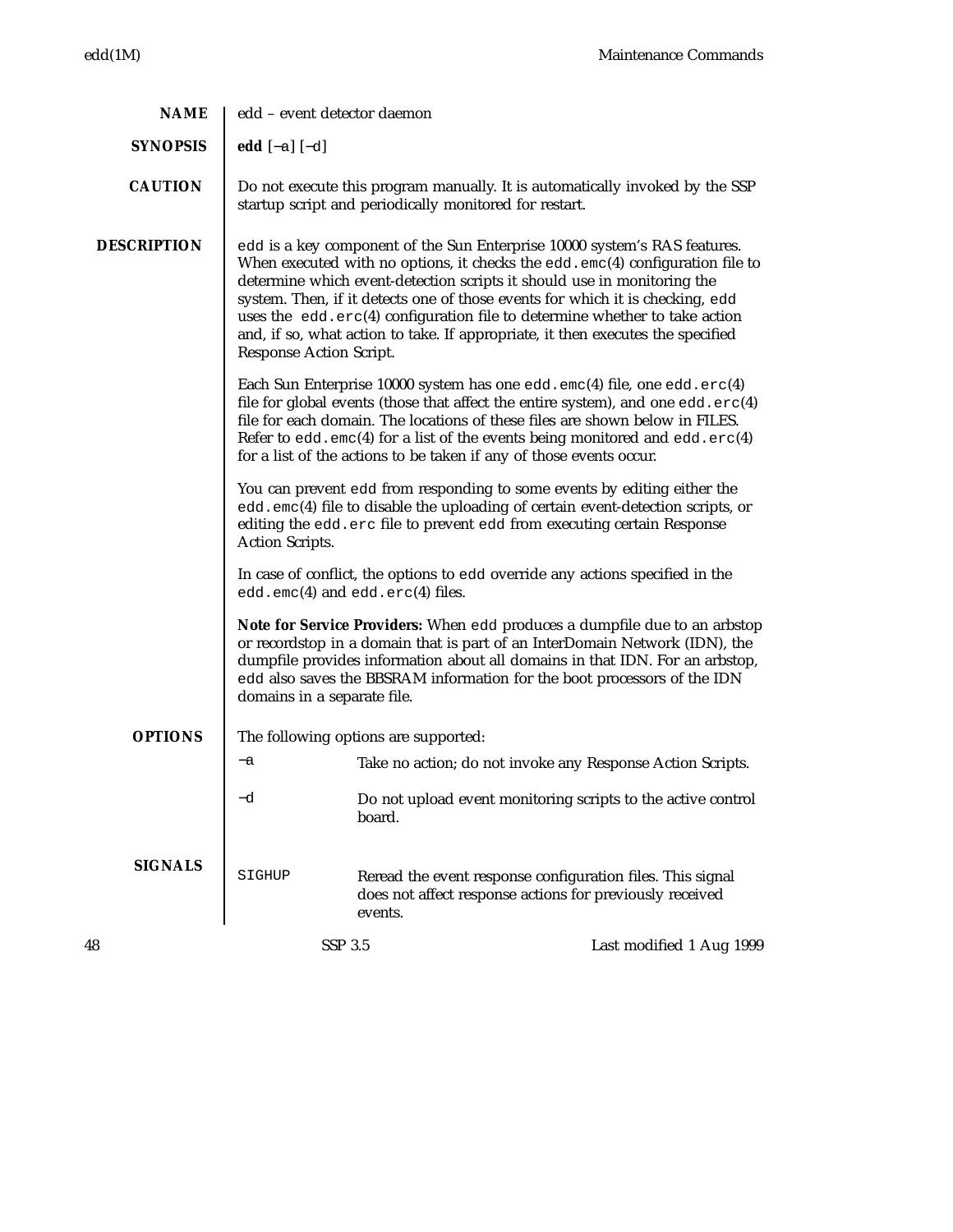| <b>FILES</b>    | The following files are supported:                                                                       |  |  |  |
|-----------------|----------------------------------------------------------------------------------------------------------|--|--|--|
|                 | \$SSPVAR/etc/platform_name/edd.emc                                                                       |  |  |  |
|                 | \$SSPVAR/etc/platform_name/edd.erc                                                                       |  |  |  |
|                 | \$SSPVAR/etc/platform_name/domain_name/edd.erc                                                           |  |  |  |
| <b>SEE ALSO</b> | $\text{cbs}(1M)$ , edd_cmd $(1M)$ , hostview $(1M)$ , snmpd $(1M)$ , edd.emc $(4)$ ,<br>$edd$ . $emc(4)$ |  |  |  |

Last modified 1 Aug 1999 SSP 3.5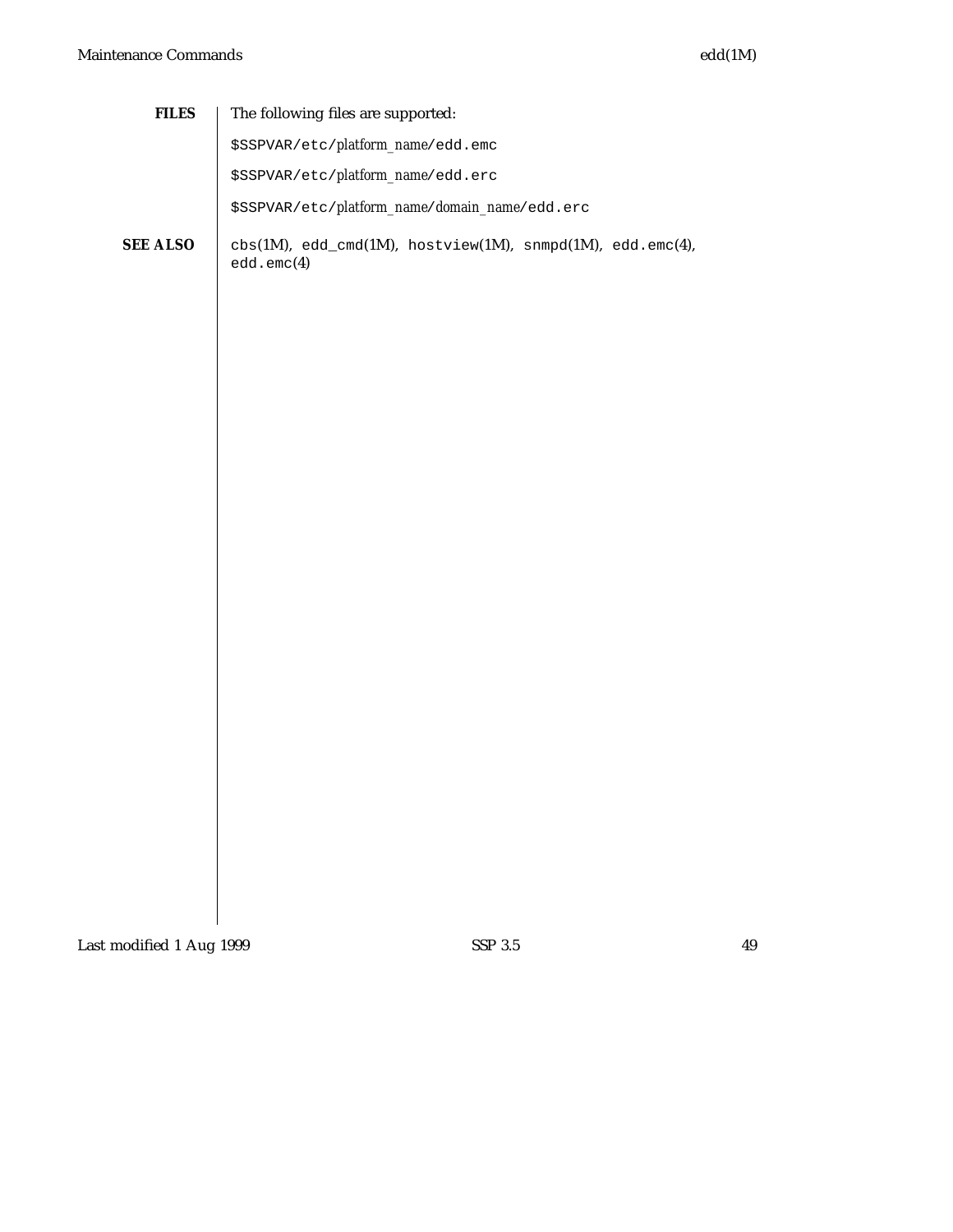| <b>NAME</b>        | edd_cmd - send a command to edd                                                                                                                                                                                                                                                                                                                                             |                                                                                                                                                 |                           |
|--------------------|-----------------------------------------------------------------------------------------------------------------------------------------------------------------------------------------------------------------------------------------------------------------------------------------------------------------------------------------------------------------------------|-------------------------------------------------------------------------------------------------------------------------------------------------|---------------------------|
| <b>SYNOPSIS</b>    | edd_cmd $[-h]$ $[-e]$ $[-x$ cmd                                                                                                                                                                                                                                                                                                                                             |                                                                                                                                                 |                           |
| <b>CAUTION</b>     | This command is for use primarily by service providers. Consult with your<br>service provider before using it.                                                                                                                                                                                                                                                              |                                                                                                                                                 |                           |
| <b>DESCRIPTION</b> | edd_cmd is a utility tool. When executed with no argument, it outputs the last<br>command executed and the current execution state. The last command<br>executed is either start, stop, reconfig (for rc), or uninitialized (no<br>command executed since startup). The state is started-monitoring,<br>stopped-monitoring, or uninitialized, the initial state on startup. |                                                                                                                                                 |                           |
|                    | $-h$ is a help option that provides a summary of command line options. The $-e$<br>option displays information on system event monitoring and indicates whether<br>event monitoring is enabled or disabled for the platform and domain.                                                                                                                                     |                                                                                                                                                 |                           |
|                    |                                                                                                                                                                                                                                                                                                                                                                             | When edd_cmd sends a command to edd $(1M)$ , it sets a trap handler that waits<br>for an acknowledgement that edd(1M) has accepted the command. |                           |
| <b>OPTIONS</b>     | The following options are supported:                                                                                                                                                                                                                                                                                                                                        |                                                                                                                                                 |                           |
|                    | —h                                                                                                                                                                                                                                                                                                                                                                          | Displays a summary of the command line options.                                                                                                 |                           |
|                    | $-e$                                                                                                                                                                                                                                                                                                                                                                        | Displays event monitoring from the edd. emc and edd. erc<br>files.                                                                              |                           |
|                    | $-x$ cmd                                                                                                                                                                                                                                                                                                                                                                    | Execute the specified command, where cmd is of the<br>following:                                                                                |                           |
|                    |                                                                                                                                                                                                                                                                                                                                                                             | start - Make edd(1M) start event-detection monitoring.                                                                                          |                           |
|                    |                                                                                                                                                                                                                                                                                                                                                                             | stop - Make edd(1M) stop event-detection monitoring.                                                                                            |                           |
|                    |                                                                                                                                                                                                                                                                                                                                                                             | rc - Make edd(1M) reread its configuration files and<br>perform event-detection monitoring.                                                     |                           |
| <b>EXAMPLES</b>    | <b>EXAMPLE 1</b>                                                                                                                                                                                                                                                                                                                                                            | Starting the EDD                                                                                                                                |                           |
|                    | % edd_cmd<br>% edd_cmd -x start                                                                                                                                                                                                                                                                                                                                             | $EDD:$ Command = uninitialized, State = stopped-monitoring                                                                                      |                           |
|                    | % edd cmd                                                                                                                                                                                                                                                                                                                                                                   | $EDD: Command = start, State = started-monitoring$                                                                                              |                           |
|                    | Displaying Event Monitoring Information<br><b>EXAMPLE 2</b>                                                                                                                                                                                                                                                                                                                 |                                                                                                                                                 |                           |
|                    | % edd_cmd -e                                                                                                                                                                                                                                                                                                                                                                | EDD: Command = uninitialized, State = uninitialized                                                                                             |                           |
| 50                 | <b>SSP 3.5</b>                                                                                                                                                                                                                                                                                                                                                              |                                                                                                                                                 | Last modified 30 Nov 1999 |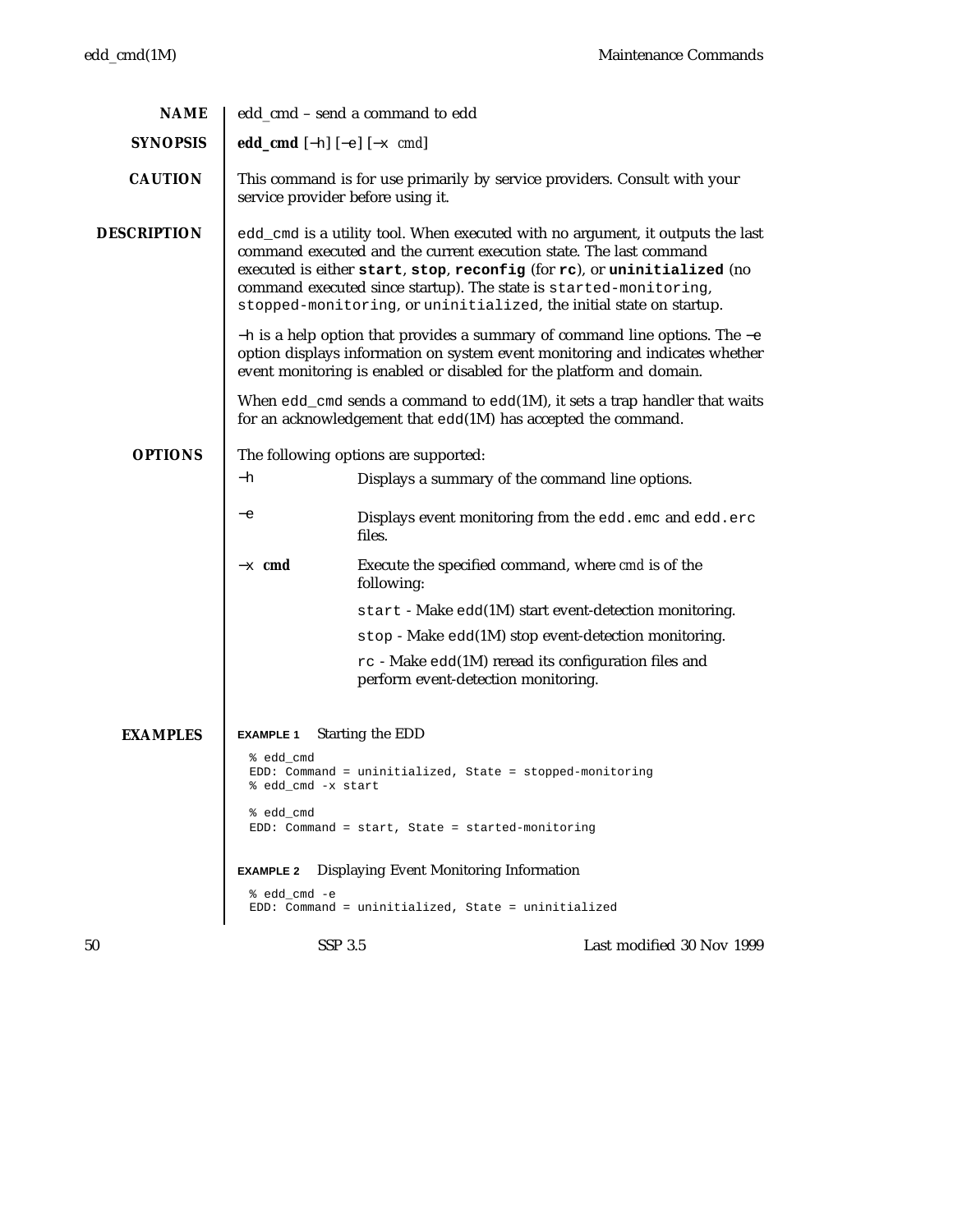| Event.                                                        | edd.emc                                  |                                       | Domain<br>edd.erc               | Command                                                                             |
|---------------------------------------------------------------|------------------------------------------|---------------------------------------|---------------------------------|-------------------------------------------------------------------------------------|
| arbstop<br>bulk power fail<br>bulk_power_norm<br>cb power off | enabled<br>enabled<br>enabled<br>enabled | none<br>enabled<br>enabled<br>enabled | enabled<br>none<br>none<br>none | Arbstopact<br>BulkPowerFailact<br>BulkPowerNormact<br>PowerOffact                   |
| The following files are supported:                            |                                          |                                       |                                 |                                                                                     |
| \$SSPETC/snmp/Ultra-Enterprise-10000.mib                      |                                          |                                       |                                 |                                                                                     |
| \$SSPVAR/etc/platform/edd.emc                                 |                                          |                                       |                                 |                                                                                     |
| \$SSPVAR/etc/platform/edd.erc                                 |                                          |                                       |                                 |                                                                                     |
| \$SSPVAR/etc/platform/domain/edd.emc                          |                                          |                                       |                                 |                                                                                     |
|                                                               |                                          |                                       |                                 |                                                                                     |
|                                                               |                                          |                                       |                                 |                                                                                     |
|                                                               |                                          |                                       | Monitoring<br>Platform          | edd.erc<br>$edd(1M)$ , snmpd $(1M)$ , straps $(1M)$ , edd.emc $(4)$ , edd.erc $(4)$ |

Last modified  $30 \text{ Nov } 1999$  SSP  $3.5$  51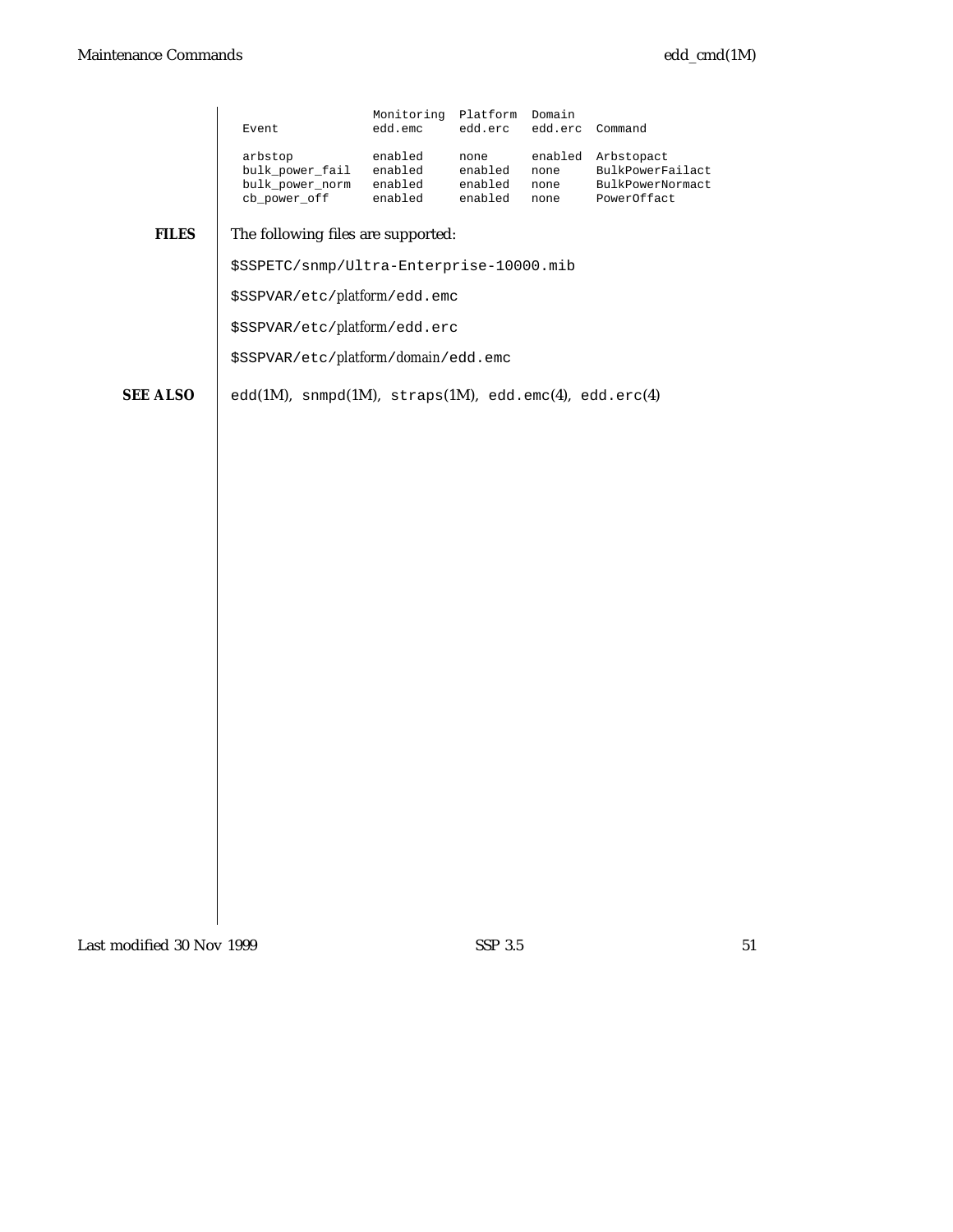| <b>NAME</b>        | fad - file access daemon                                                                                                                                                                                                                                                            |                             |  |
|--------------------|-------------------------------------------------------------------------------------------------------------------------------------------------------------------------------------------------------------------------------------------------------------------------------------|-----------------------------|--|
| <b>SYNOPSIS</b>    | fad                                                                                                                                                                                                                                                                                 |                             |  |
| <b>CAUTION</b>     | Do not execute this daemon manually. The SSP startup script invokes it, then<br>monitors it and restarts it as necessary.                                                                                                                                                           |                             |  |
| <b>DESCRIPTION</b> | The fad daemon provides distributed file access services to SSP clients that<br>need to monitor, read, and write changes of SSP configuration files. Only<br>readable files listed in the fad_files(4) file can be monitored.                                                       |                             |  |
|                    | fad provides a file-locking service similar to lockf(3C). Once a file is locked<br>by a client, subsequent lock requests against the same file by other clients are<br>blocked and queued. When a file lock is released, the next client on the queue<br>is unblocked and serviced. |                             |  |
|                    | fad relies on other SSP server daemons, including machine_server(1M).<br>Each SSP can run only one instance of fad at a time.                                                                                                                                                       |                             |  |
| <b>FILES</b>       | The following files are supported:<br>\$SSPVAR/.ssp_private/fad_files                                                                                                                                                                                                               | SSP configuration file list |  |
|                    | \$SSPVAR/pids/fad.pid                                                                                                                                                                                                                                                               | Process ID file             |  |
| <b>SEE ALSO</b>    | machine_server(1M), fad_files(4)<br>lockf(3C) in the Solaris Reference Manual                                                                                                                                                                                                       |                             |  |
|                    |                                                                                                                                                                                                                                                                                     |                             |  |
|                    |                                                                                                                                                                                                                                                                                     |                             |  |
|                    |                                                                                                                                                                                                                                                                                     |                             |  |
|                    |                                                                                                                                                                                                                                                                                     |                             |  |

52 SSP 3.5 Last modified 1 Aug 1999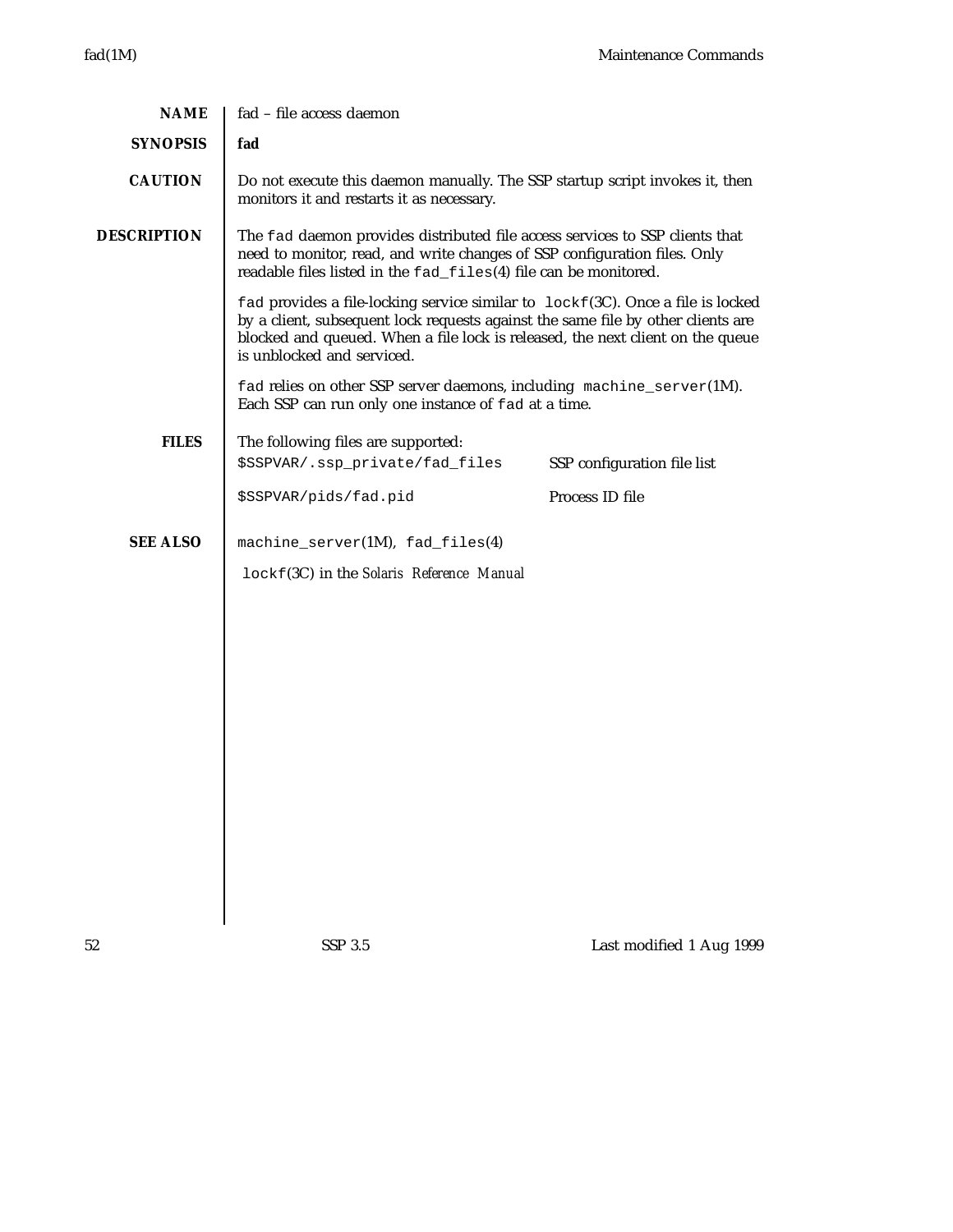| <b>NAME</b>              | fan - display or control fan power and speed                                                                                                                                                                                                                                                            |                                                                                                                                                                                                                                                   |    |
|--------------------------|---------------------------------------------------------------------------------------------------------------------------------------------------------------------------------------------------------------------------------------------------------------------------------------------------------|---------------------------------------------------------------------------------------------------------------------------------------------------------------------------------------------------------------------------------------------------|----|
| <b>SYNOPSIS</b>          | fan                                                                                                                                                                                                                                                                                                     |                                                                                                                                                                                                                                                   |    |
|                          | $fan -p$ on                                                                                                                                                                                                                                                                                             |                                                                                                                                                                                                                                                   |    |
|                          | fan -p off $[-1 \{front   rear\}][-t \{FanTrayList\}$                                                                                                                                                                                                                                                   |                                                                                                                                                                                                                                                   |    |
|                          | $fan -s$ {nominal   fast}                                                                                                                                                                                                                                                                               |                                                                                                                                                                                                                                                   |    |
| <b>DESCRIPTION</b>       | When used without options, the fan command displays the speed and power<br>status of the fans. When used with the $-s$ or $-p$ option, it changes their speed<br>or power status. You can use $-1$ and $-t$ with $-p$ off to specify which fans are<br>to be turned off. $tan -p$ on turns on all fans. |                                                                                                                                                                                                                                                   |    |
|                          | Each Sun Enterprise 10000 system has four fan shelves, two in the front of the<br>cabinet and two in the rear. Each shelf contains four fan trays, for a total of 16<br>fan trays. Each fan tray can contain two fans (numbered 0 and 1), for a<br>maximum of 32 fans per system.                       |                                                                                                                                                                                                                                                   |    |
|                          | The fan trays are organized as follows:<br>Fan trays 0, 1, 2, 3                                                                                                                                                                                                                                         | Shelf 0 at rear-center of the cabinet                                                                                                                                                                                                             |    |
|                          | Fan trays 4, 5, 6, 7                                                                                                                                                                                                                                                                                    | Shelf 1 at rear-bottom of the cabinet                                                                                                                                                                                                             |    |
|                          | Fan trays 8, 9, 10, 11                                                                                                                                                                                                                                                                                  | Shelf 2 at front-center of the cabinet                                                                                                                                                                                                            |    |
|                          | Fan trays 12, 13, 14, 15                                                                                                                                                                                                                                                                                | Shelf 3 at front-bottom of the cabinet                                                                                                                                                                                                            |    |
|                          | opposite Tray 13 of Shelf 3.                                                                                                                                                                                                                                                                            | Every fan tray has an opposite counterpart on a different shelf, but on the<br>same side; one tray sucks air into the cabinet, the other blows it out. For<br>example, Tray 3 of Shelf 0 is opposite Tray 7 of Shelf 1, and Tray 9 of Shelf 2 is  |    |
| <b>OPTIONS</b>           | The following options are supported:                                                                                                                                                                                                                                                                    |                                                                                                                                                                                                                                                   |    |
|                          | $-p$ on                                                                                                                                                                                                                                                                                                 | Turn on power to all fans.                                                                                                                                                                                                                        |    |
|                          | $-p$ off                                                                                                                                                                                                                                                                                                | Turn off power to all fans. See also $-1$ and $-t$ ,<br>which you can use with -p off to turn off<br>specific fans. In case of conflict, the fans specified<br>by $-1$ take precedence over those specified by $-t$ .<br>See the examples, below. |    |
|                          | $-1$ {front   rear}                                                                                                                                                                                                                                                                                     | Turn off power to only the specified front or rear<br>fan shelf and, if applicable, to the fan trays<br>specified by -t. Use this option only with power<br>$-p$ off.                                                                             |    |
| Last modified 1 Aug 1999 |                                                                                                                                                                                                                                                                                                         | SSP 3.5                                                                                                                                                                                                                                           | 53 |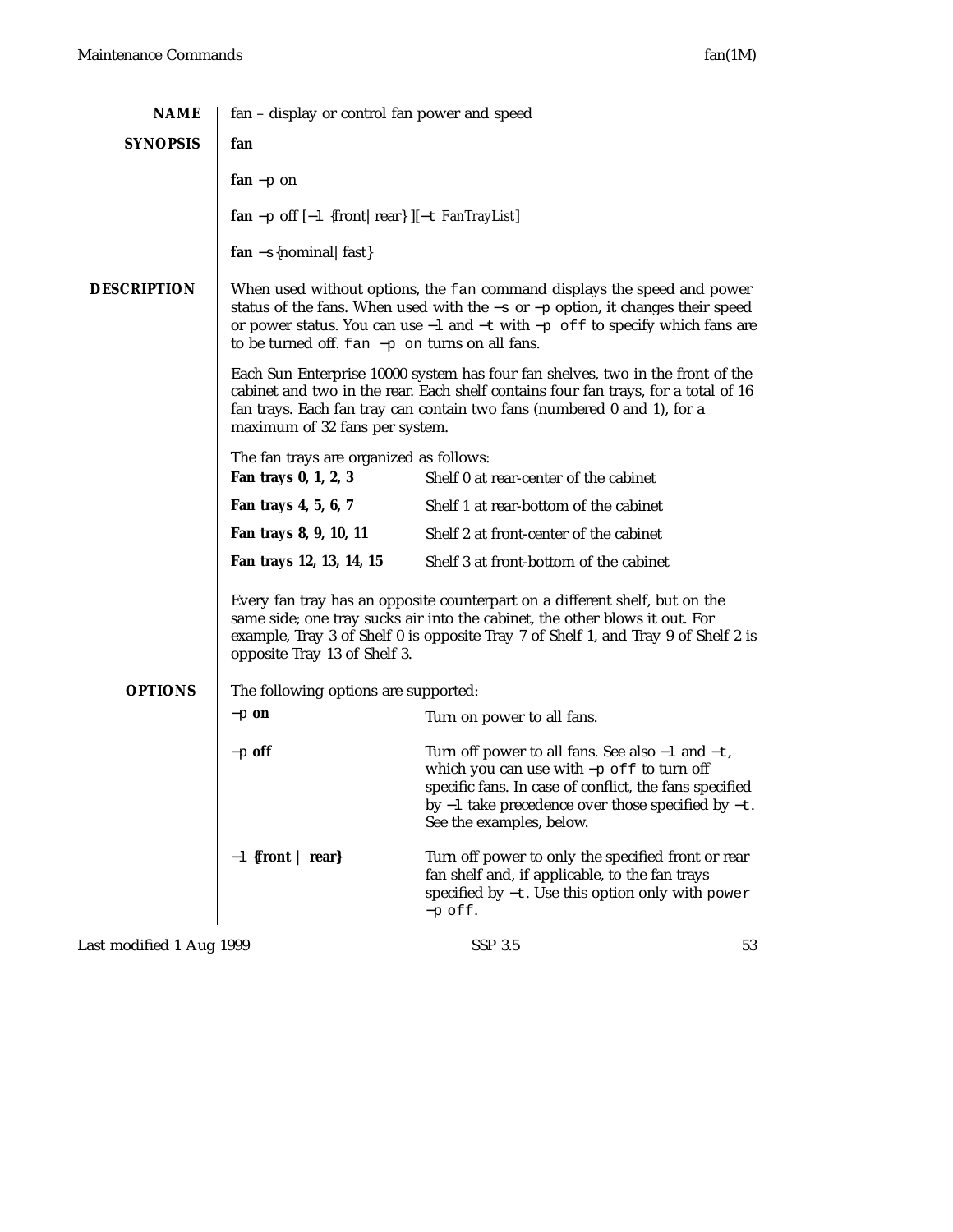|                 | -t FanTrayList                            | Turn off power to only the specified fan trays<br>and, if applicable, the shelf specified by $-1$ .<br>FanTrayList is a space-separated list of fan tray<br>numbers expressed as integers, 0 to 15 inclusive.<br>Use this option only with power $-p$ off. |
|-----------------|-------------------------------------------|------------------------------------------------------------------------------------------------------------------------------------------------------------------------------------------------------------------------------------------------------------|
|                 | $-s$ {nominal   fast}                     | Set the speed of all fans to either nominal or fast,<br>as specified. All fans in the system run at the<br>same speed. Once you change the fan speed, it<br>remains in effect until changed again via the fan<br>-s command. The default speed is nominal. |
| <b>EXAMPLES</b> | Setting the Fan Speed<br><b>EXAMPLE 1</b> |                                                                                                                                                                                                                                                            |
|                 |                                           | The following command sets the speed of all fans to fast.                                                                                                                                                                                                  |
|                 | fan -s fast                               |                                                                                                                                                                                                                                                            |
|                 | Turning Off the Fans<br><b>EXAMPLE 2</b>  |                                                                                                                                                                                                                                                            |
|                 | former takes precedence.                  | The following command turns off all fans on the two front fan shelves. The<br>command specifies both a fan shelf $(-1)$ and a list of fan trays $(-t)$ , and the                                                                                           |
|                 | fan -p off -l front -t 0 1 2              |                                                                                                                                                                                                                                                            |
| <b>SEE ALSO</b> |                                           | $cbs(1M)$ , edd $(1M)$ , hostinfo $(1M)$ , hostview $(1M)$ , snmpd $(1M)$                                                                                                                                                                                  |
|                 |                                           |                                                                                                                                                                                                                                                            |
|                 |                                           |                                                                                                                                                                                                                                                            |
|                 |                                           |                                                                                                                                                                                                                                                            |
|                 |                                           |                                                                                                                                                                                                                                                            |
|                 |                                           |                                                                                                                                                                                                                                                            |
|                 |                                           |                                                                                                                                                                                                                                                            |
|                 |                                           |                                                                                                                                                                                                                                                            |
|                 |                                           |                                                                                                                                                                                                                                                            |
|                 |                                           |                                                                                                                                                                                                                                                            |
| 54              | SSP 3.5                                   | Last modified 1 Aug 1999                                                                                                                                                                                                                                   |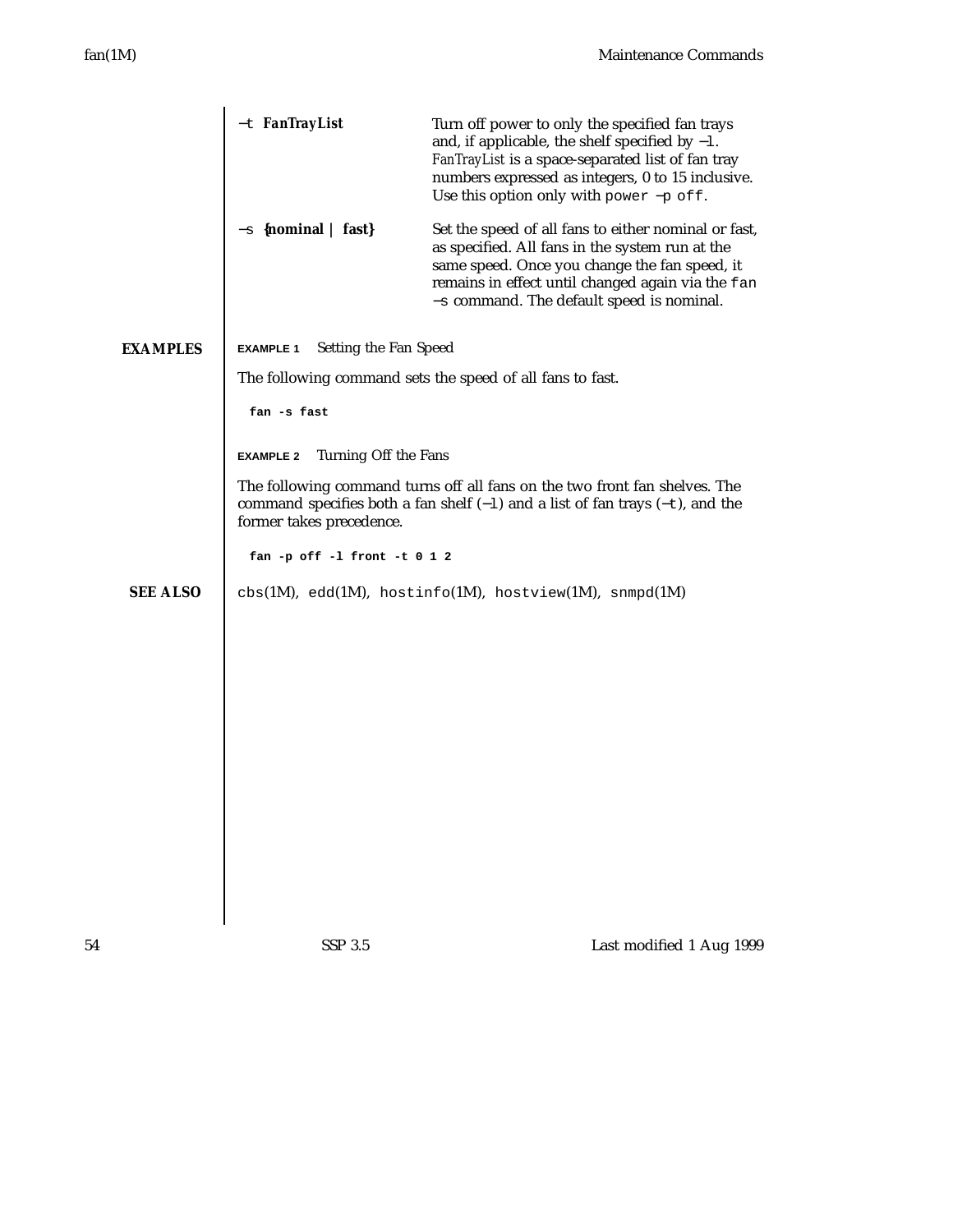| <b>NAME</b>        | fod - failover daemon                                                                                                                                                                                                                                                                                                                                                                                                       |                                  |  |
|--------------------|-----------------------------------------------------------------------------------------------------------------------------------------------------------------------------------------------------------------------------------------------------------------------------------------------------------------------------------------------------------------------------------------------------------------------------|----------------------------------|--|
| <b>SYNOPSIS</b>    | fod                                                                                                                                                                                                                                                                                                                                                                                                                         |                                  |  |
| <b>CAUTION</b>     | Do not execute this program manually. The SSP startup script invokes this<br>program, then monitors and restarts it as needed.                                                                                                                                                                                                                                                                                              |                                  |  |
| <b>DESCRIPTION</b> | The fod daemon constantly monitors the health of dual SSPs and control<br>boards in a Sun Enterprise 10000 platform. In a dual configuration, one SSP<br>serves as the main SSP, while the other SSP functions as a backup in case the<br>main SSP fails. Similarly, one control board serves as the primary control<br>board, while the other control board serves as a backup in case the primary<br>control board fails. |                                  |  |
|                    | fod monitors the connections between the following:                                                                                                                                                                                                                                                                                                                                                                         |                                  |  |
|                    | • The main and spare SSP                                                                                                                                                                                                                                                                                                                                                                                                    |                                  |  |
|                    | • The main and spare SSP with the Sun Enterprise 10000 domains                                                                                                                                                                                                                                                                                                                                                              |                                  |  |
|                    | The main and spare SSP with the Sun Enterprise 10000 control boards                                                                                                                                                                                                                                                                                                                                                         |                                  |  |
|                    | In addition, fod monitors the SSP operating resources, such as disk space and<br>memory usage. When fod detects a failure that prevents the proper operation<br>of the main SSP, fod triggers either an SSP failover or a control board failover<br>depending on the type of failure.                                                                                                                                       |                                  |  |
|                    | The fod daemon runs on both the main and spare SSP. Each SSP runs only<br>one fod daemon at a time. The fod daemon on both SSPs communicate with<br>each other and the control board executive (CBE), which runs on the Sun<br>Enterprise 10000 control boards, through the Failover Protocol (FOP). FOP is<br>an application-level protocol built on top of Transmission Control Protocol/<br>Internet Protocol (TCP/IP).  |                                  |  |
| <b>FILES</b>       | The following files are supported:                                                                                                                                                                                                                                                                                                                                                                                          |                                  |  |
|                    | \$SSPVAR/.ssp_private/ssp_resource                                                                                                                                                                                                                                                                                                                                                                                          | SSP resource file                |  |
|                    | \$SSPVAR/.ssp_private/domain_config Domain configuration file                                                                                                                                                                                                                                                                                                                                                               |                                  |  |
|                    | \$SSPVAR/.ssp_private/cb_config                                                                                                                                                                                                                                                                                                                                                                                             | Control board configuration file |  |
|                    | \$SSPVAR/pids/fod-platform_name.pid                                                                                                                                                                                                                                                                                                                                                                                         | Process ID file                  |  |
|                    | \$SSPVAR/doors/fod                                                                                                                                                                                                                                                                                                                                                                                                          | Solaris door file                |  |
| <b>SEE ALSO</b>    | $fad(1M)$ , datasyncd $(1M)$ , cb_config $(4)$ , domain_config $(4)$ , and<br>ssp_resource(4)                                                                                                                                                                                                                                                                                                                               |                                  |  |

Last modified 31 Mar  $2000$  SSP 3.5 55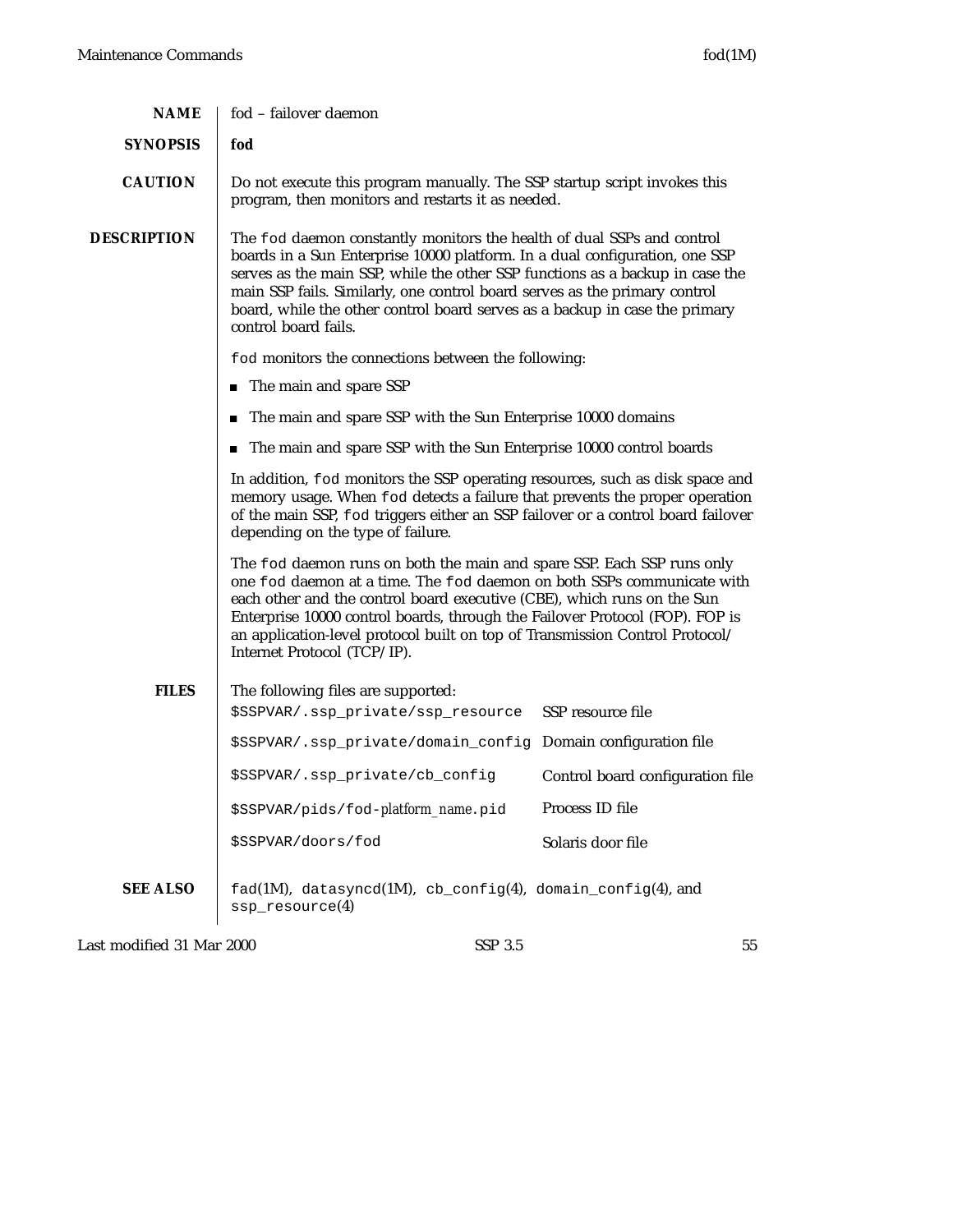| <b>NAME</b>                            | hostinfo - display system information                                                                                                                                                                                                                           |                                                                                                                                                                                       |
|----------------------------------------|-----------------------------------------------------------------------------------------------------------------------------------------------------------------------------------------------------------------------------------------------------------------|---------------------------------------------------------------------------------------------------------------------------------------------------------------------------------------|
| <b>SYNOPSIS</b>                        | hostinfo $-F -S -h -p -t$                                                                                                                                                                                                                                       |                                                                                                                                                                                       |
| <b>DESCRIPTION</b>                     | hostinfo sends certain real-time host-relevant data to standard out. It queries<br>the snmpd $(1M)$ daemon for this information, which the snmpd $(1M)$ fetches<br>from the Sun Enterprise 10000 system specified in the SUNW_HOSTNAME<br>environment variable. |                                                                                                                                                                                       |
| <b>OPTIONS</b>                         |                                                                                                                                                                                                                                                                 | The following options are supported:                                                                                                                                                  |
|                                        | $-F$                                                                                                                                                                                                                                                            | Display fan configuration and status.                                                                                                                                                 |
|                                        | -S                                                                                                                                                                                                                                                              | Display the contents of the signature block for each<br>configured processor.                                                                                                         |
|                                        | -h                                                                                                                                                                                                                                                              | Display the state and signature of each configured processor.                                                                                                                         |
|                                        | -p                                                                                                                                                                                                                                                              | Display power supply readings of all system boards, control<br>boards, and fan trays, and of the centerplane and I/O<br>cabinet.                                                      |
|                                        | $-t$                                                                                                                                                                                                                                                            | Display the ambient temperature of the Sun Enterprise 10000<br>system and the temperature readings of its control boards<br>and system boards. All temperatures are shown in Celsius. |
| <b>ENVIRONMENT</b><br><b>VARIABLES</b> | valid domain or platform.                                                                                                                                                                                                                                       | The environment variable SUNW_HOSTNAME must be set to the name of a                                                                                                                   |
| <b>FILES</b>                           | The following file is supported:                                                                                                                                                                                                                                |                                                                                                                                                                                       |
|                                        |                                                                                                                                                                                                                                                                 | \$SSPETC/snmp/Ultra-Enterprise-10000.mib                                                                                                                                              |
| <b>SEE ALSO</b>                        | $s$ nmpd $(1M)$                                                                                                                                                                                                                                                 |                                                                                                                                                                                       |
|                                        |                                                                                                                                                                                                                                                                 |                                                                                                                                                                                       |
|                                        |                                                                                                                                                                                                                                                                 |                                                                                                                                                                                       |
|                                        |                                                                                                                                                                                                                                                                 |                                                                                                                                                                                       |
|                                        |                                                                                                                                                                                                                                                                 |                                                                                                                                                                                       |
|                                        |                                                                                                                                                                                                                                                                 |                                                                                                                                                                                       |
|                                        |                                                                                                                                                                                                                                                                 |                                                                                                                                                                                       |
|                                        |                                                                                                                                                                                                                                                                 |                                                                                                                                                                                       |

56 SSP 3.5 Last modified 18 May 2001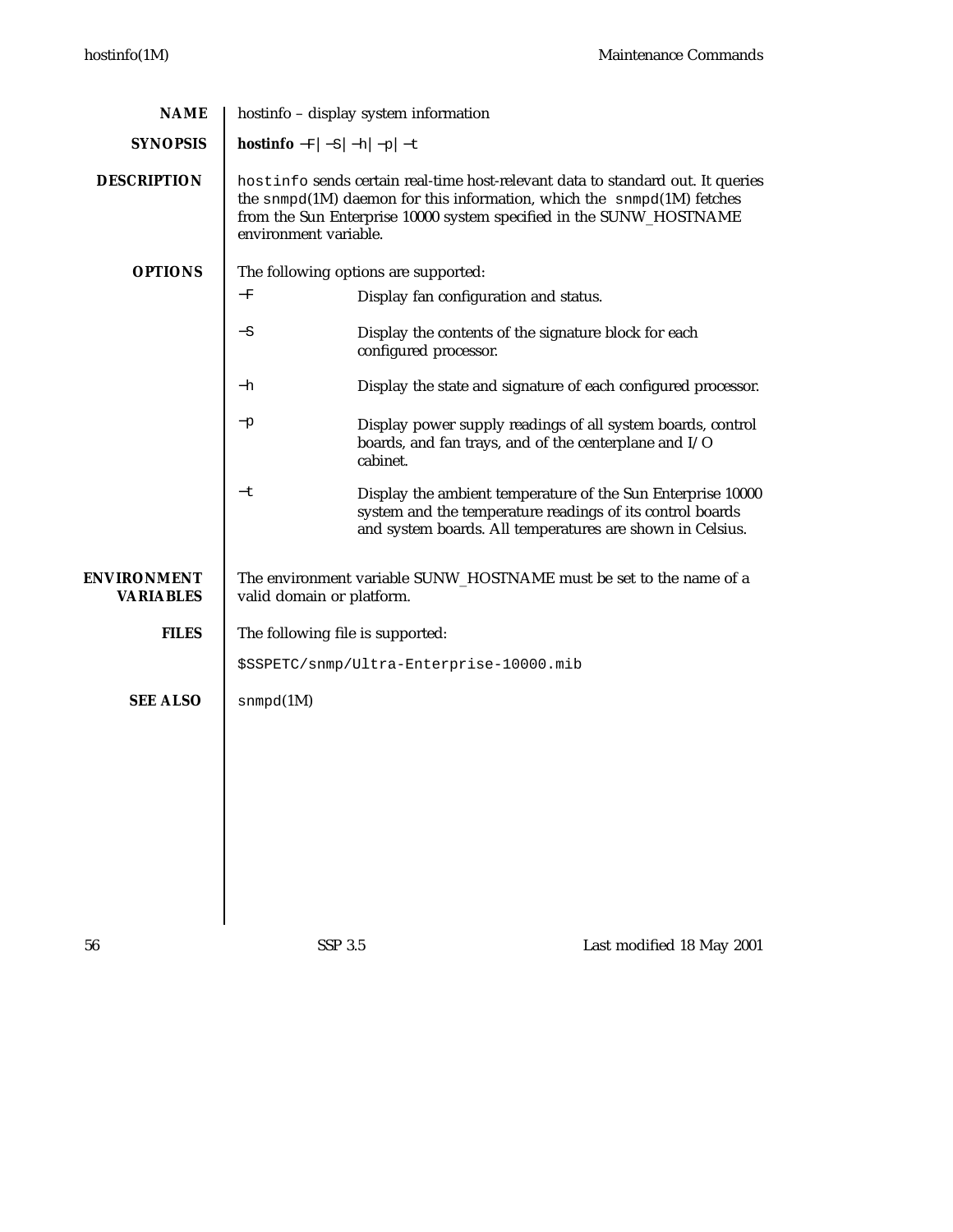| <b>NAME</b>                            | hostint - interrupt processor, dump kernel core                                                                                                                                                                                                                                                                                                                             |  |  |
|----------------------------------------|-----------------------------------------------------------------------------------------------------------------------------------------------------------------------------------------------------------------------------------------------------------------------------------------------------------------------------------------------------------------------------|--|--|
| <b>SYNOPSIS</b>                        | <b>hostint</b> $[-p \text{ proc}]$ $[-f]$ $[-v]$                                                                                                                                                                                                                                                                                                                            |  |  |
| <b>DESCRIPTION</b>                     | hostint causes a hung domain to panic, dump, then reboot. When used<br>without its $-p$ option, hostint sends an interrupt signal to the boot processor<br>of the domain specified in the SUNW_HOSTNAME environment variable to<br>cause a kernel core dump. If hostint fails to panic the boot processor, it will<br>attempt to interrupt another processor in the domain. |  |  |
|                                        | <b>Note -</b> Use hostint only when the domain is hung and the hang is not<br>detected by edd(1M), which would normally do an automatic reboot. You<br>cannot panic an IDN domain unless you use the $-f$ option; however, it can<br>cause a cluster arbstop.                                                                                                               |  |  |
|                                        | Other steps, with less impact, are available to unhang the domain. Try each of<br>the following procedures, in the order shown, until the hang is fixed:                                                                                                                                                                                                                    |  |  |
|                                        | 1. Attempt a reboot from any functional login on the domain. If this works,<br>the domain was not fully hung. Core is not dumped.                                                                                                                                                                                                                                           |  |  |
|                                        | 2. Attempt to break into OpenBoot from the console by sending a break. You<br>can do so via either netcon(1M) or netcontoo1(1M). Once in OpenBoot,<br>issue the command sync, which causes a panic dump and reboot.                                                                                                                                                         |  |  |
|                                        | 3. Execute hostint. If this step is successful, the domain panics, dumps, then<br>reboots.                                                                                                                                                                                                                                                                                  |  |  |
|                                        | 4. Execute hostreset. If this step is successful, you can then initiate a<br>bringup(1M) if the system does not automatically boot.                                                                                                                                                                                                                                         |  |  |
|                                        | 5. If Steps 1 through 4 fail, execute $b$ ringup(1M) with its $-f$ option.                                                                                                                                                                                                                                                                                                  |  |  |
| <b>OPTIONS</b>                         | The following options are supported:                                                                                                                                                                                                                                                                                                                                        |  |  |
|                                        | $-p$ proc<br>Send the interrupt signal to the specified processor rather<br>than the boot processor.                                                                                                                                                                                                                                                                        |  |  |
|                                        | -f<br>Force a panic in an IDN domain.                                                                                                                                                                                                                                                                                                                                       |  |  |
|                                        | $-v$<br>Verbose Mode. Display information to stdout.                                                                                                                                                                                                                                                                                                                        |  |  |
| <b>ENVIRONMENT</b><br><b>VARIABLES</b> | The environment variable SUNW_HOSTNAME must be set to the name of the<br>domain.                                                                                                                                                                                                                                                                                            |  |  |
| <b>FILES</b>                           | The following files are supported:                                                                                                                                                                                                                                                                                                                                          |  |  |
|                                        | \$SSPETC/snmp/Ultra-Enterprise-10000.mib                                                                                                                                                                                                                                                                                                                                    |  |  |

 $\text{Last modified 20 Jan 2000} \qquad \qquad \text{SSP 3.5} \qquad \qquad \text{57}$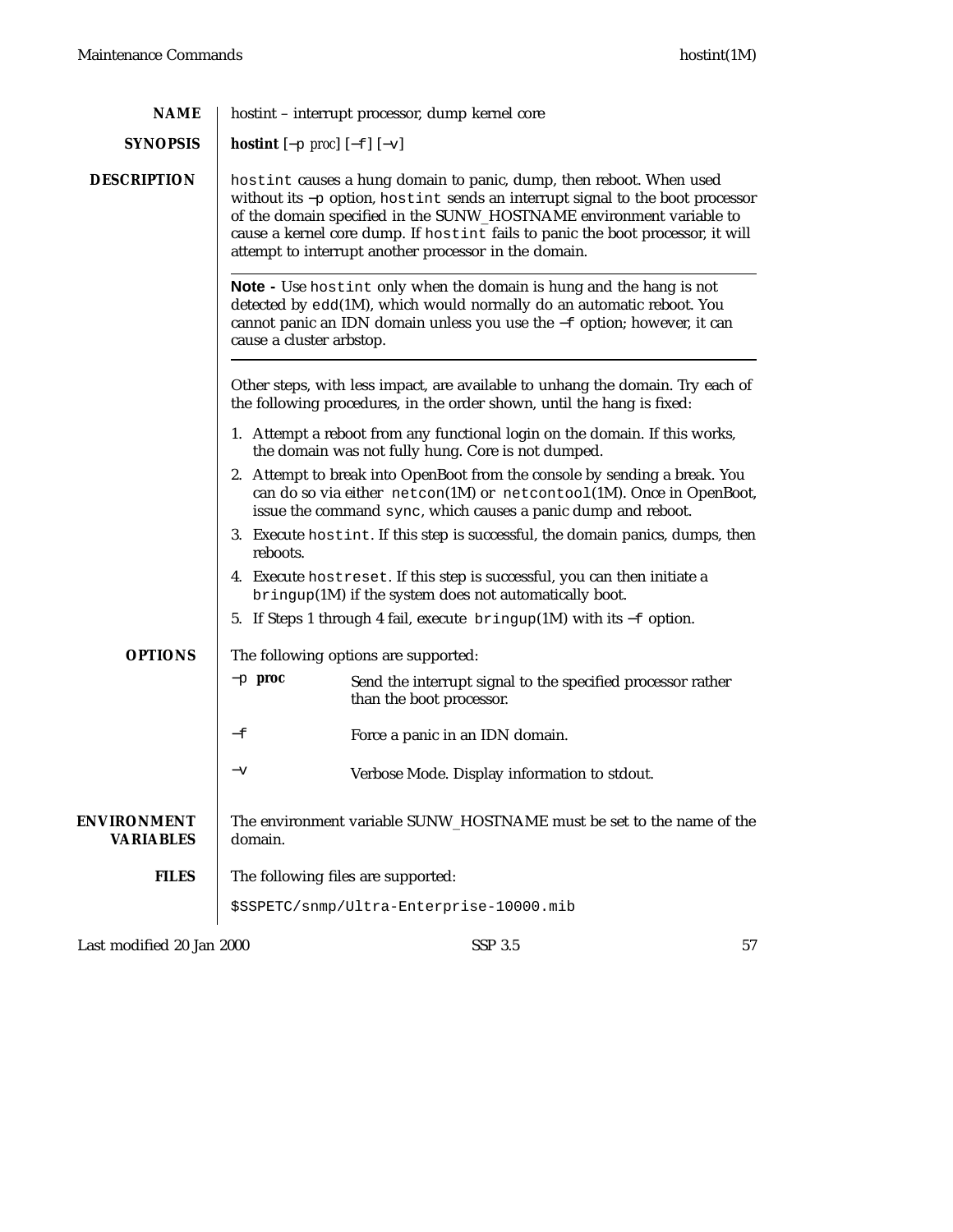SEE ALSO | bringup(1M), netcon(1M), snmpd(1M)

58 SSP 3.5 Last modified 20 Jan 2000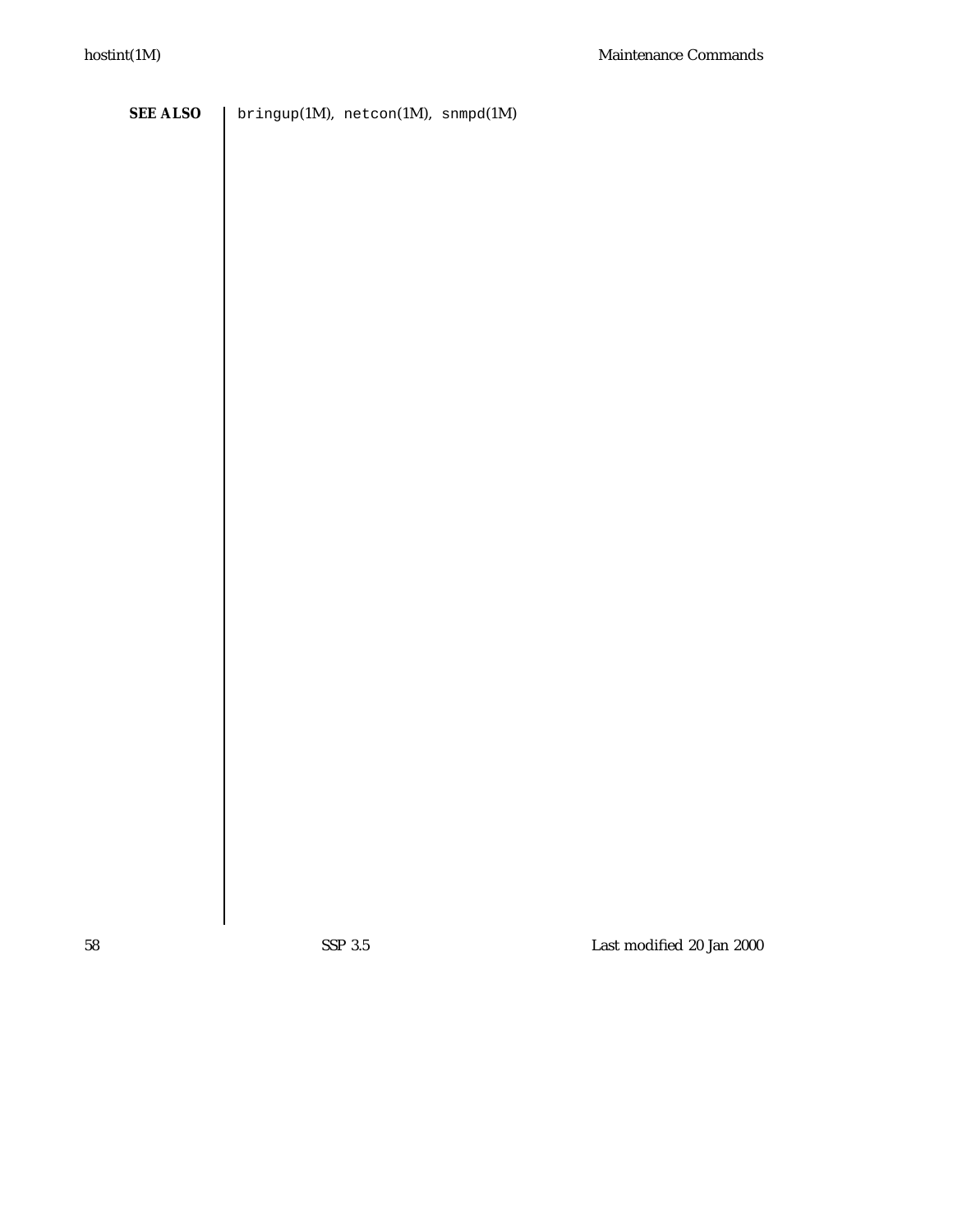| Other, less-traumatic steps are available to unhang the domain. Try each of the |
|---------------------------------------------------------------------------------|
|                                                                                 |
|                                                                                 |
|                                                                                 |
|                                                                                 |
| 2. Attempt to break into OpenBoot from the console by sending a break. You      |
| 3. Execute hostint(1M). If this step is successful, the domain panics, dumps,   |
|                                                                                 |
|                                                                                 |
| The environment variable SUNW_HOSTNAME must be set to the name of the           |
|                                                                                 |
|                                                                                 |
| 1. Attempt a reboot from any functional login on the domain. If this works,     |

Last modified 1 Aug 1999 SSP 3.5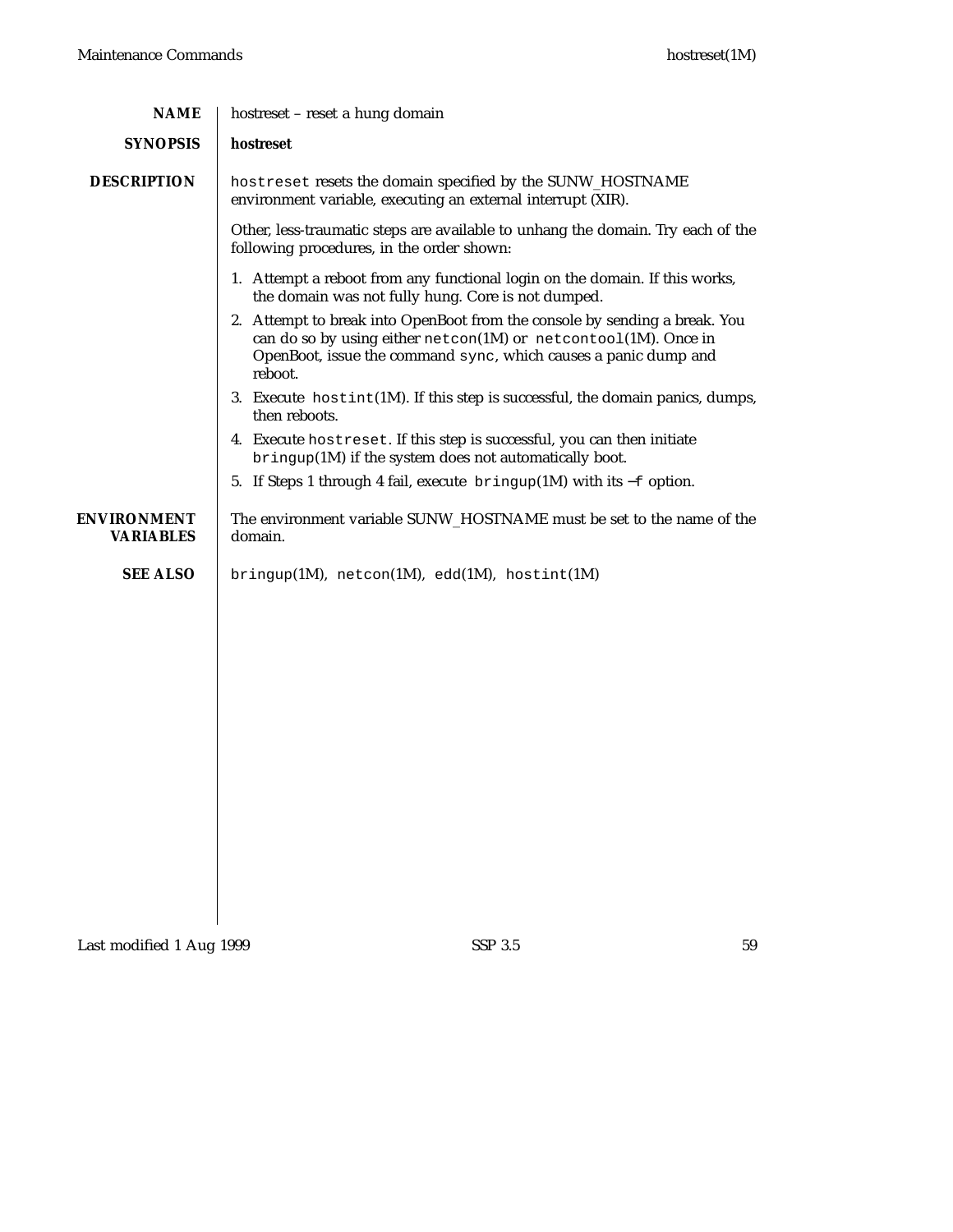| <b>NAME</b>                            | hostview - system monitor Graphical User Interface                                                                                                                                                                                                                |
|----------------------------------------|-------------------------------------------------------------------------------------------------------------------------------------------------------------------------------------------------------------------------------------------------------------------|
| <b>SYNOPSIS</b>                        | hostview                                                                                                                                                                                                                                                          |
| <b>DESCRIPTION</b>                     | Hostview is the graphical user interface (GUI) that makes it easy for you to<br>display and modify the Sun Enterprise 10000 system's configuration and<br>environmental data. Hostview spawns SSP commands.                                                       |
|                                        | You can start and run Hostview in the background of an SSP Window by<br>issuing the following command:                                                                                                                                                            |
|                                        | hostview &                                                                                                                                                                                                                                                        |
| <b>OPTIONS</b>                         | Hostview accepts all the standard X Toolkit command line options.                                                                                                                                                                                                 |
| <b>ENVIRONMENT</b><br><b>VARIABLES</b> | To run Hostview from another display, make sure the DISPLAY environment<br>variable is set for that display and the environment variable<br>SUNW_HOSTNAME is set to either the platform name or domain hostname.<br>The following example shows one way to do so. |
|                                        | rlogin -1 ssp ssp_host<br>setenv DISPLAY local_host: 0<br>hostview &                                                                                                                                                                                              |
|                                        | For more information about Hostview and its various screens, see the Sun<br>Enterprise 10000 SSP User Guide.                                                                                                                                                      |
| <b>SEE ALSO</b>                        | XII(7) XIib Resource Manager documentation                                                                                                                                                                                                                        |
|                                        |                                                                                                                                                                                                                                                                   |
|                                        |                                                                                                                                                                                                                                                                   |
|                                        |                                                                                                                                                                                                                                                                   |
|                                        |                                                                                                                                                                                                                                                                   |
|                                        |                                                                                                                                                                                                                                                                   |
|                                        |                                                                                                                                                                                                                                                                   |
|                                        |                                                                                                                                                                                                                                                                   |
|                                        |                                                                                                                                                                                                                                                                   |
|                                        |                                                                                                                                                                                                                                                                   |

60 SSP 3.5 Last modified 30 Nov 1999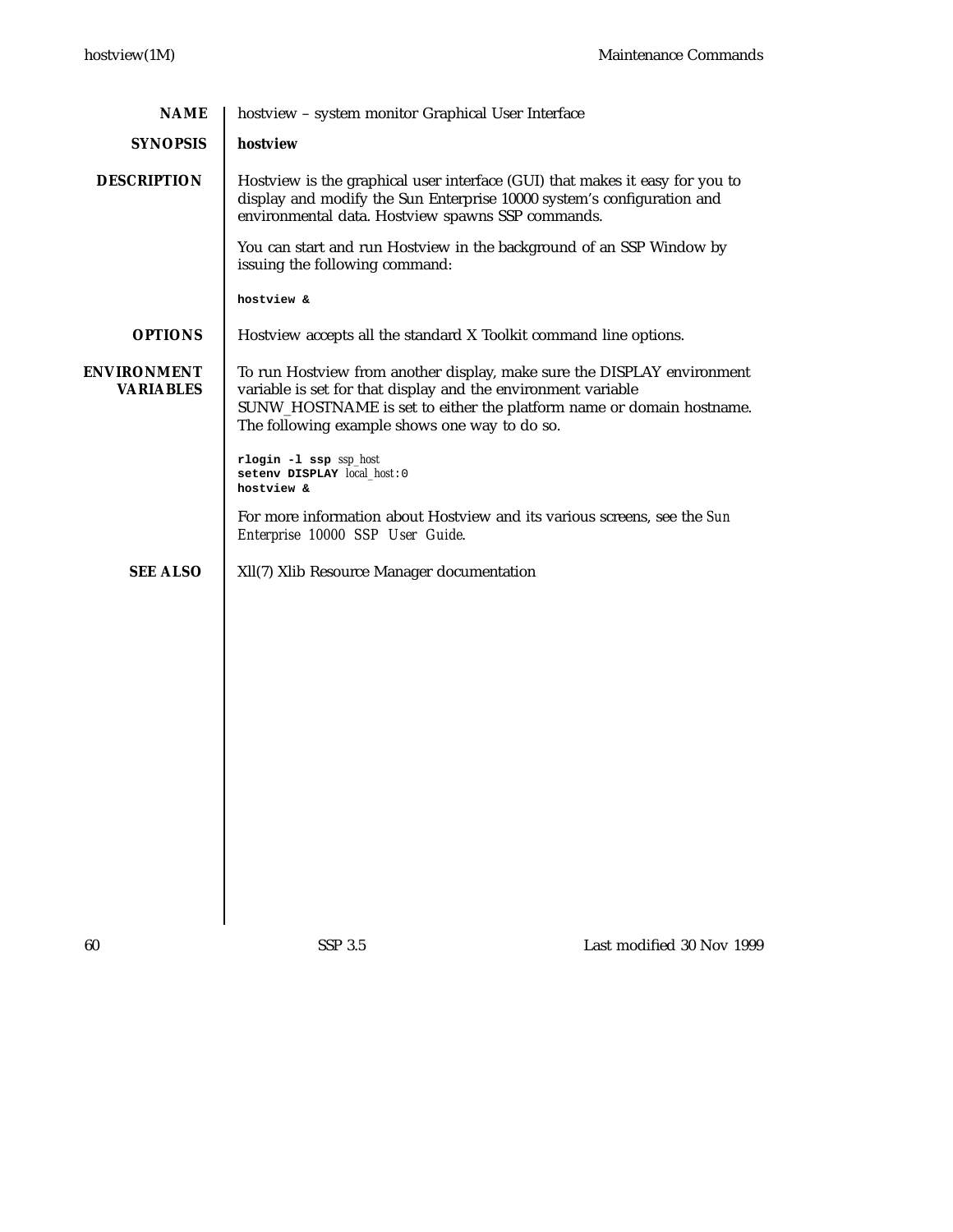| <b>NAME</b>        | hpost - control and sequence POST through JTAG                                                                                                                                                                                                                                                                                                                                                                                                                                                                                                                                                                                     |  |  |
|--------------------|------------------------------------------------------------------------------------------------------------------------------------------------------------------------------------------------------------------------------------------------------------------------------------------------------------------------------------------------------------------------------------------------------------------------------------------------------------------------------------------------------------------------------------------------------------------------------------------------------------------------------------|--|--|
| <b>SYNOPSIS</b>    | $hpost [-? -h] [-?postrc] -?blacklist   -?level   -?verbose]$                                                                                                                                                                                                                                                                                                                                                                                                                                                                                                                                                                      |  |  |
|                    | hpost [-aCcfnqs] [-D [boardmask,][path]] [-D "comment"] [-excode]<br>[-g[path none]][-Hboardmask,refproc][-i[proc]][-Jbus_mask]<br>[-JJbus_mask] [-1 level] [-pproc] [-Qproc[,skipmask]] [-R{redlist_file   none}<br>] [-vlevel] [-x{blacklist_file   none} ] [-w[c]] [-zproc]                                                                                                                                                                                                                                                                                                                                                     |  |  |
| <b>CAUTION</b>     | This command is for use by your service provider only. Improper use can<br>cause catastrophic operating system failure.                                                                                                                                                                                                                                                                                                                                                                                                                                                                                                            |  |  |
| <b>DESCRIPTION</b> | The POST (power-on-self-test) program probes and tests the components of<br>uninitialized Sun Enterprise 10000 hardware, configures what it deems<br>worthwhile into a coherent initialized system, and hands it off to OBP<br>(OpenBoot PROM). hpost is the SSP-resident executable program that<br>controls and sequences the operations of POST through the IEEE 1149.1 JTAG<br>scan interface between the Sun Enterprise 10000 domain and the SSP.                                                                                                                                                                             |  |  |
|                    | Unless -n is the first argument on the hpost command line, hpost reads an<br>optional file, .postrc, and executes the directives in that file before it begins<br>operation with the host (see $postrc(4)$ ). hpost first looks for . postrc in the<br>current directory (.). If it does not find it there, hpost looks in \$SSPVAR/etc/<br>platform_name/\$SUNW_HOSTNAME. If it does not find . postrc there, it looks in<br>the user's home directory, \$HOME. Exception: If the current directory is \$HOME,<br>the first element of the search path (.) is skipped. If hpost does not find<br>. postrc it proceeds without it. |  |  |
|                    | The following command provides a terse listing of . postrc file syntax and<br>directives:                                                                                                                                                                                                                                                                                                                                                                                                                                                                                                                                          |  |  |
|                    | hpost ?postrc                                                                                                                                                                                                                                                                                                                                                                                                                                                                                                                                                                                                                      |  |  |
| <b>OPTIONS</b>     | The following information pertains to the hpost options:                                                                                                                                                                                                                                                                                                                                                                                                                                                                                                                                                                           |  |  |
|                    | • Numerical option arguments are generally assumed to be decimal, but may<br>be given as hex if preceded by $x$ or $0x$ . Exception: arguments identified as a<br>mask are assumed hex.                                                                                                                                                                                                                                                                                                                                                                                                                                            |  |  |
|                    | board is a system board number in the range 0 to 15, inclusive.                                                                                                                                                                                                                                                                                                                                                                                                                                                                                                                                                                    |  |  |
|                    | proc is a processor number in the range 0 to 63, inclusive, that corresponds<br>to the physical location as (board $*$ 4 + processor_module #).                                                                                                                                                                                                                                                                                                                                                                                                                                                                                    |  |  |
|                    | Hyphenated flags and their arguments are not separated by a space.                                                                                                                                                                                                                                                                                                                                                                                                                                                                                                                                                                 |  |  |
|                    | The question mark that precedes the first group of options can be replaced<br>by the letter h. For example, $-\text{?postrc} = -\text{hpostrc}$ .                                                                                                                                                                                                                                                                                                                                                                                                                                                                                  |  |  |
|                    |                                                                                                                                                                                                                                                                                                                                                                                                                                                                                                                                                                                                                                    |  |  |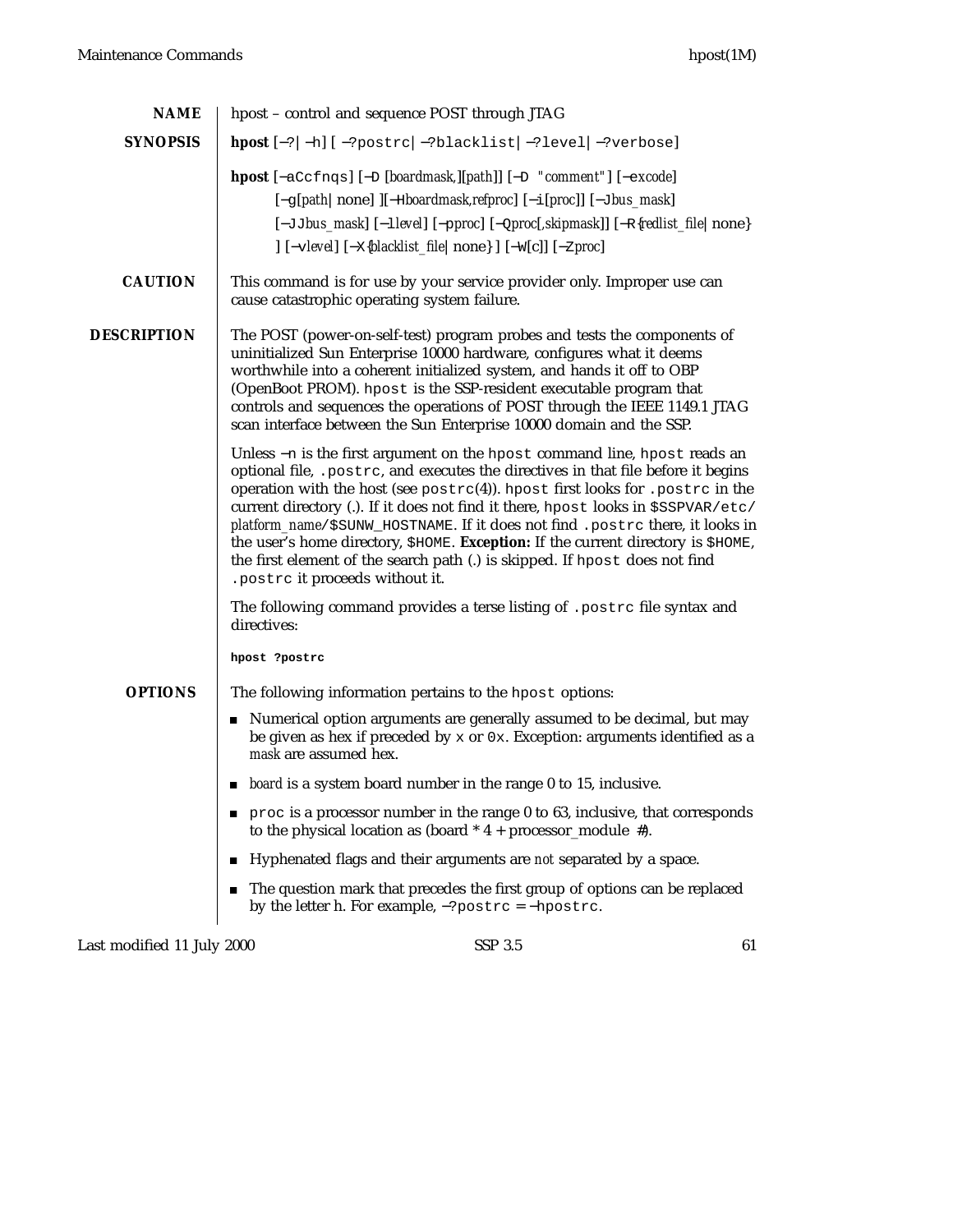|    | -?           | Display a terse description of arguments.                                                                                                                                                                                                                                                                                                                                                                                                                                                                                                                                                                                                           |
|----|--------------|-----------------------------------------------------------------------------------------------------------------------------------------------------------------------------------------------------------------------------------------------------------------------------------------------------------------------------------------------------------------------------------------------------------------------------------------------------------------------------------------------------------------------------------------------------------------------------------------------------------------------------------------------------|
|    | -h           | An alias for the $-$ ? option.                                                                                                                                                                                                                                                                                                                                                                                                                                                                                                                                                                                                                      |
|    | -?postrc     | Display a terse description of the . postrc file.                                                                                                                                                                                                                                                                                                                                                                                                                                                                                                                                                                                                   |
|    | -?blacklist  | Display a terse description of blacklist(4) /<br>redlist(4) file syntax.                                                                                                                                                                                                                                                                                                                                                                                                                                                                                                                                                                            |
|    | $-?$ level   | Display a terse description of level number<br>meanings.                                                                                                                                                                                                                                                                                                                                                                                                                                                                                                                                                                                            |
|    | $-?$ verbose | Display a terse description of verbose number<br>meanings.                                                                                                                                                                                                                                                                                                                                                                                                                                                                                                                                                                                          |
|    | $-a$         | Run POST at the alternate diagnostic level. $-a$ is<br>intended as a convenience to be used during<br>certain error reboot scenarios where you want to<br>run POST at a higher-than-normal diagnostic<br>level. If you provide a value for alt_level in<br>the .postrc file, $-a$ attempts to use it as the<br>alternate diagnostic level. If you do not provide a<br>value for alt_level in .postrc, -a attempts to<br>use its default value, which is higher than the<br>diagnostic level used by default when -a is not<br>specified. However, -a never causes the<br>diagnostic level to be lower than it would be if $-a$<br>is not specified. |
|    |              | You cannot use $-a$ and $-1$ at the same time. See<br>also-1 and $postrc(4)$ .                                                                                                                                                                                                                                                                                                                                                                                                                                                                                                                                                                      |
|    | $-c$         | Do the initial configuration of the centerplane. If<br>-C is not invoked, hpost assumes that one or<br>more other domains in the same physical<br>platform have already been configured and are<br>running. hpost probes the centerplane to<br>determine the bus configuration, the only<br>configuration it considers. If hpost cannot<br>determine a valid configuration from this probe,<br>it immediately fails.                                                                                                                                                                                                                                |
|    |              | If $-C$ is invoked, hpost assumes nothing else is<br>running on this platform, and tests and<br>configures the system, including the centerplane,                                                                                                                                                                                                                                                                                                                                                                                                                                                                                                   |
| 62 | SSP 3.5      | Last modified 11 July 2000                                                                                                                                                                                                                                                                                                                                                                                                                                                                                                                                                                                                                          |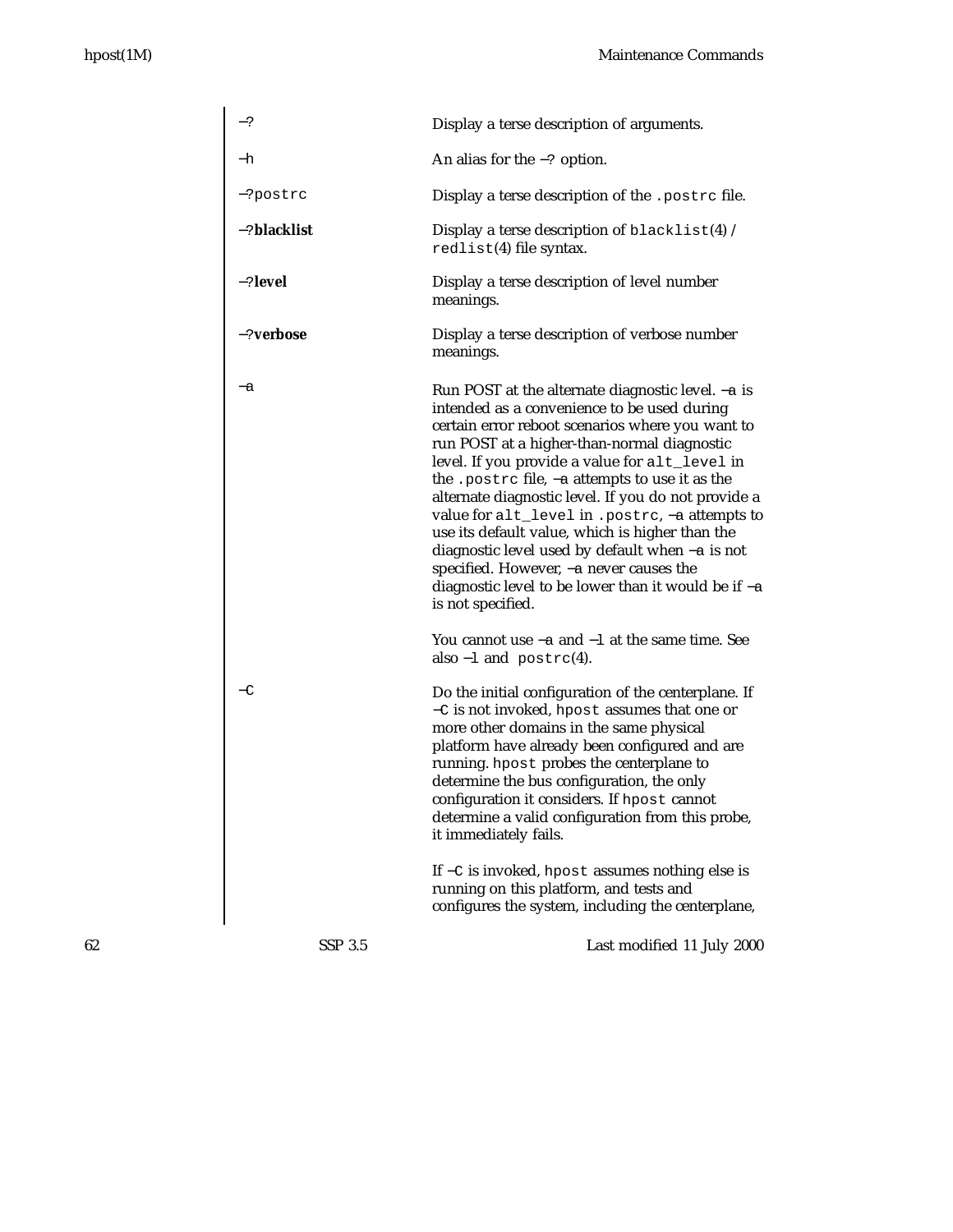|                         | in the bus configuration with the highest figure of<br>merit in the domain in which it is run.                                                                                                                                                                                                                                                                                                                                                                                                                                                                                                                                           |
|-------------------------|------------------------------------------------------------------------------------------------------------------------------------------------------------------------------------------------------------------------------------------------------------------------------------------------------------------------------------------------------------------------------------------------------------------------------------------------------------------------------------------------------------------------------------------------------------------------------------------------------------------------------------------|
| $-c$                    | Parse (as hpost normally does) the .postrc,<br>$blacklist(4)$ and $redlist(4)$ files, reporting<br>any syntax errors, then immediately exit. See<br>postrc(4), blacklist(4) and redlist(4).                                                                                                                                                                                                                                                                                                                                                                                                                                              |
| $-D[boardmask,] [path]$ | Invoke a special mode of POST that scans out<br>state from the host, dumps it to a binary file, then<br>immediately exits. If path is not specified, a<br>default path is used. (The comma after boardmask<br>is always required.) hpost cannot examine the<br>dump files, but your service provider and Sun<br>Microsystems can.                                                                                                                                                                                                                                                                                                        |
|                         | If specified, boardmask is a 20-bit mask of the parts<br>of the machine to be included in the dump. Bits 0<br>through 15 correspond to the system boards, bits<br>16 and 17 to the two half-centerplanes, and bits<br>18 and 19 to the two control boards. If boardmask<br>is not specified, hpost assumes its value is<br>FFFFF and includes all parts of the system in the<br>dump. However, hpost then applies a heuristic<br>decision algorithm to recognize system boards<br>that are not present or powered off, and it does<br>not include these boards in the dump file. No<br>such editing is done if a boardmask is specified. |
|                         | If $-D$ is specified and the standard input of<br>hpost is a terminal, hpost prompts for a<br>one-line comment to be embedded in the file. If<br>you simply press Return, the comment line is<br>empty. If you also specify $-d$ , the prompt for a<br>comment is suppressed. See -d.                                                                                                                                                                                                                                                                                                                                                    |
| -d "comment"            | Insert the specified comment into the dump file.<br>A space must separate this option from its<br>argument. Quotes are not necessary for a<br>single-word comment. The comment is inserted<br>regardless of the standard input means (terminal,<br>script, and so forth). See -D.                                                                                                                                                                                                                                                                                                                                                        |
| -e <i>xcode</i>         | Print a one-line description of a POST exit code to<br>standard output.                                                                                                                                                                                                                                                                                                                                                                                                                                                                                                                                                                  |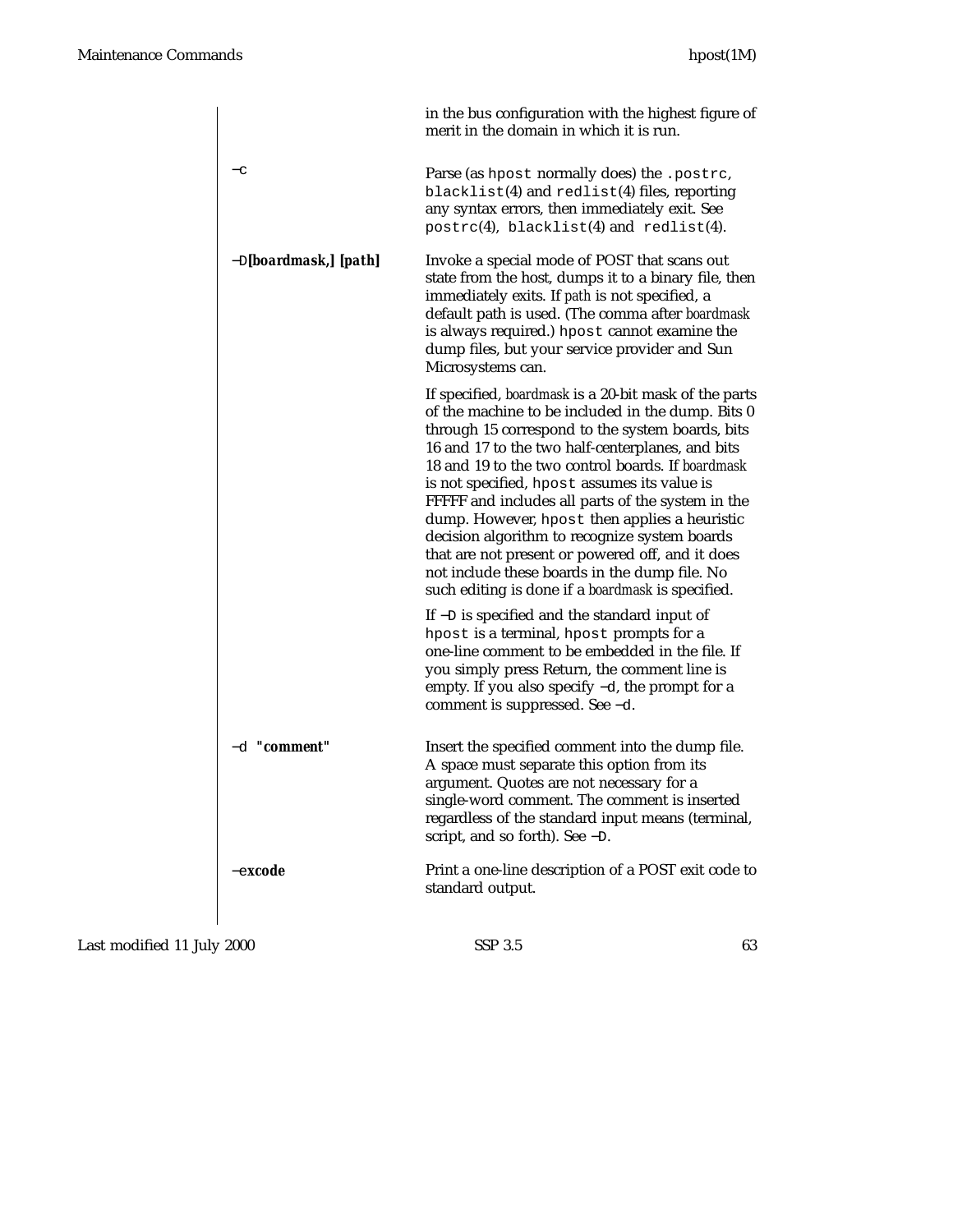|    | $-g$ [path   none]      | Create a screen log file. See the FILES section for<br>the default name of this file. The path is either a<br>directory in which the default log file is to be<br>generated or an explicit path and file name. The<br>none option suppresses the creation of the screen<br>log file, if the log file is invoked in the .postrc<br>file.                                                                                        |
|----|-------------------------|--------------------------------------------------------------------------------------------------------------------------------------------------------------------------------------------------------------------------------------------------------------------------------------------------------------------------------------------------------------------------------------------------------------------------------|
|    | $-Hboard mask,$ refproc | Run a special mode of POST that prepares one or<br>more boards to be DR Attached to a running<br>domain. boardmask is a 16-bit mask of the boards<br>on which POST is to run. refproc is the current<br>master CPU of the target domain, which must be<br>on a different board.                                                                                                                                                |
|    |                         | <b>Caution:</b> Do not specify $-H$ on the command line;<br>it should be invoked only by another program as<br>one step in the DR process. See dr(1M).                                                                                                                                                                                                                                                                         |
|    | $-i$ [proc]             | Execute in interactive mode. This option is used<br>for debugging. If proc (a single processor<br>number) is specified, only that processor is used<br>and hpost begins an interactive session. If proc<br>is not specified, all processors are used and<br>hpost begins a simpler interactive session, just<br>stopping before each phase of debug to ask<br>whether it should execute that phase or continue<br>to the next. |
|    | $\neg$ J $bus\_mask$    | Use the specified bus configuration rather than<br>selecting the configuration based on testing. This<br>support mode of POST, for use only by Sun<br>Microsystems, interprets bus_mask as a 6-bit<br>binary mask for the desired bus configuration.<br>The 2 most-significant bits are the data buses, the<br>4 least-significant bits are the address buses. 3F<br>tells hpost to use all buses.                             |
|    | –JJbus_mask             | This option is similar to $-J$ , but does only the<br>JTAG initialization.                                                                                                                                                                                                                                                                                                                                                     |
|    | $-1 level$              | Set the diagnostic level for this run of POST.<br>Acceptable values are in the range 7 to 127,<br>inclusive; the default level is 16. -? level<br>displays a brief summary.                                                                                                                                                                                                                                                    |
| 64 | SSP 3.5                 | Last modified 11 July 2000                                                                                                                                                                                                                                                                                                                                                                                                     |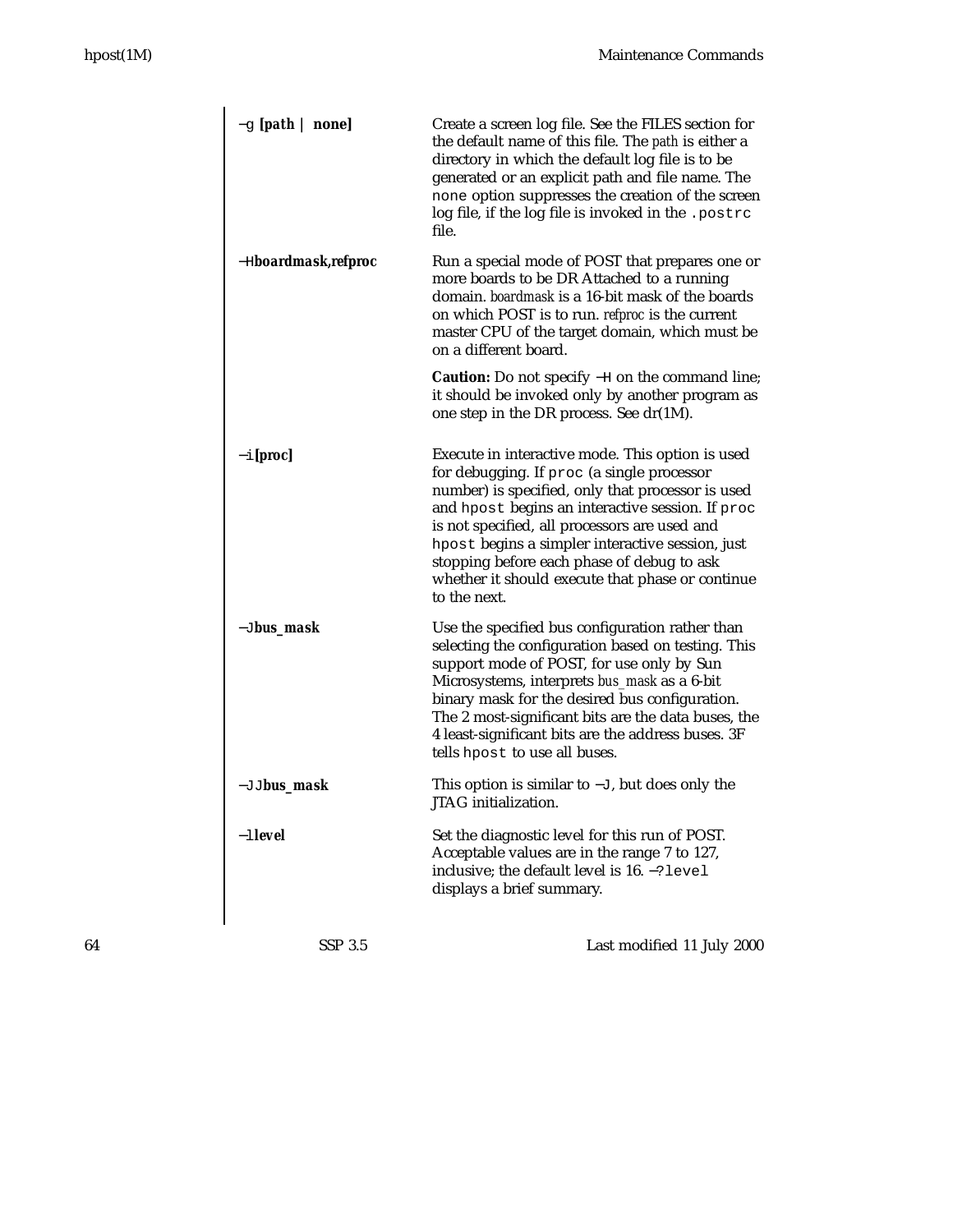| -n                          | Inhibit reading of the . postrc file. If present,<br>this argument must appear first.                                                                                                                                                                                                                                                    |
|-----------------------------|------------------------------------------------------------------------------------------------------------------------------------------------------------------------------------------------------------------------------------------------------------------------------------------------------------------------------------------|
| -pproc                      | Use the specified processor as the preferred boot<br>processor. This request is ignored if the specified<br>processor is not in the final configuration.                                                                                                                                                                                 |
| $-\text{Qproc}$ [,skipmask] | (Quick POST) Make POST read configuration<br>information from bootbus SRAM in the indicated<br>processor, then reconfigure, with minimum<br>testing, the system described. This option is<br>intended for quick recovery from software<br>crashes. It is considered to have failed if the<br>specified configuration cannot be effected. |
|                             | The skipmask option enables the caller (usually<br>another program) to skip certain steps in the<br>initialization process that it determines are<br>unnecessary. The goal is an even faster recovery.<br>The bits in skipmask have the following meaning:                                                                               |
|                             | 0 - Perform all phases of the reconfiguration (the<br>default)                                                                                                                                                                                                                                                                           |
|                             | 0x0001 - Do not clear processor IMU tags and do<br>not disable the IMU                                                                                                                                                                                                                                                                   |
|                             | 0x0002 - Do not clear processor DMU tags and do<br>not disable the DMU                                                                                                                                                                                                                                                                   |
|                             | 0x0004 - Do not clear processor instruction caches                                                                                                                                                                                                                                                                                       |
|                             | 0x0008 - Do not clear processor data caches                                                                                                                                                                                                                                                                                              |
|                             | 0x0010 - Do not clear processor external caches                                                                                                                                                                                                                                                                                          |
|                             | 0x0020 - Do not clear CIC duplicate tags (DTAGs)                                                                                                                                                                                                                                                                                         |
|                             | $0x0040$ - Do not initialize I/O controllers                                                                                                                                                                                                                                                                                             |
|                             | 0x0080 - Do not clear memory                                                                                                                                                                                                                                                                                                             |
| -q                          | Quiet mode. All screen output is discarded.                                                                                                                                                                                                                                                                                              |
| $-R$ {redlist_file   none}  | Use the specified redlist file, or no redlist file<br>(none), rather than the default redlist file. See the<br>Caution at the end of this section                                                                                                                                                                                        |
| -s                          | Divert all screen output to syslog with appropriate<br>priorities.                                                                                                                                                                                                                                                                       |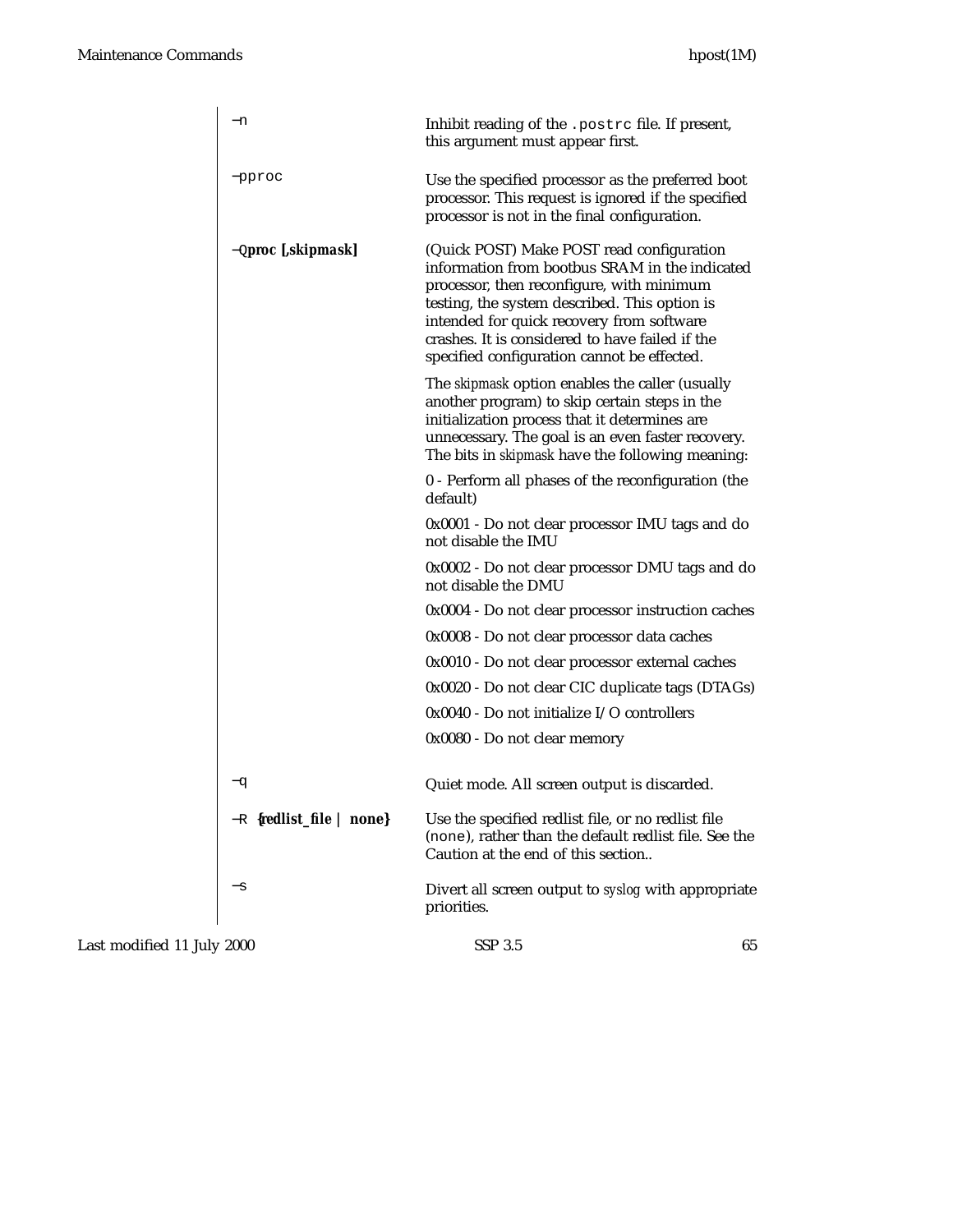| $-\nabla$ <i>level</i>     | Set the message verbosity level. Acceptable values<br>are in the range 0 to 255, inclusive; the default is<br>20. -?verbose displays a brief summary.                                                                                                                                                                                                                                                                                                                   |
|----------------------------|-------------------------------------------------------------------------------------------------------------------------------------------------------------------------------------------------------------------------------------------------------------------------------------------------------------------------------------------------------------------------------------------------------------------------------------------------------------------------|
| -X {blacklist_file   none} | Do not use the default path. none suppresses use<br>of any blacklist(4) file. See the Caution at the<br>end of this section.                                                                                                                                                                                                                                                                                                                                            |
| $-W$ [c]                   | Clear any Recordstop state that may be present in<br>the current domain, and attempt to re-enable<br>centerplane ASIC recording. If an Arbstop or<br>other fatal error condition is detected in this<br>domain, it is reported and the Recordstop clear<br>attempt is abandoned. The result of this operation<br>is reported in the hpost exit code.                                                                                                                    |
|                            | If a Recordstop condition exists in a different<br>domain the attempt to re-enable centerplane<br>recording will fail. The failure will be reported,<br>but will not cause this -W operation to be<br>considered failed.                                                                                                                                                                                                                                                |
|                            | Use the optional $\circ$ flag with $-\mathbb{W}$ for a domain that<br>is part of an InterDomain Network (IDN). Invoke<br>-We for one and only one domain of the IDN;<br>hpost clears Recordstop in that domain and all<br>other domains in the IDN.                                                                                                                                                                                                                     |
|                            | This mode of hpost is normally invoked by an<br>SSP event detection daemon after it creates a state<br>dumpfile. See the $-D$ option.                                                                                                                                                                                                                                                                                                                                   |
| $-Zproc$                   | (Zip POST) Make POST read configuration<br>information from bootbus SRAM in the indicated<br>processor, and perform only the JTAG<br>initialization of the system to effect the<br>configuration described. This option is intended<br>to allow dumps of the software state after a crash;<br>this state would be destroyed by the normal<br>POST configuration process. hpost -Z is<br>considered to have failed if the specified<br>configuration cannot be effected. |
|                            | <b>Caution:</b> Be careful when using $-R$ or $-X$ in a production system; other SSP<br>software will not know that a nonstandard blacklist(4) or redlist(4) file                                                                                                                                                                                                                                                                                                       |

is in use by POST.

66 SSP 3.5 Last modified 11 July 2000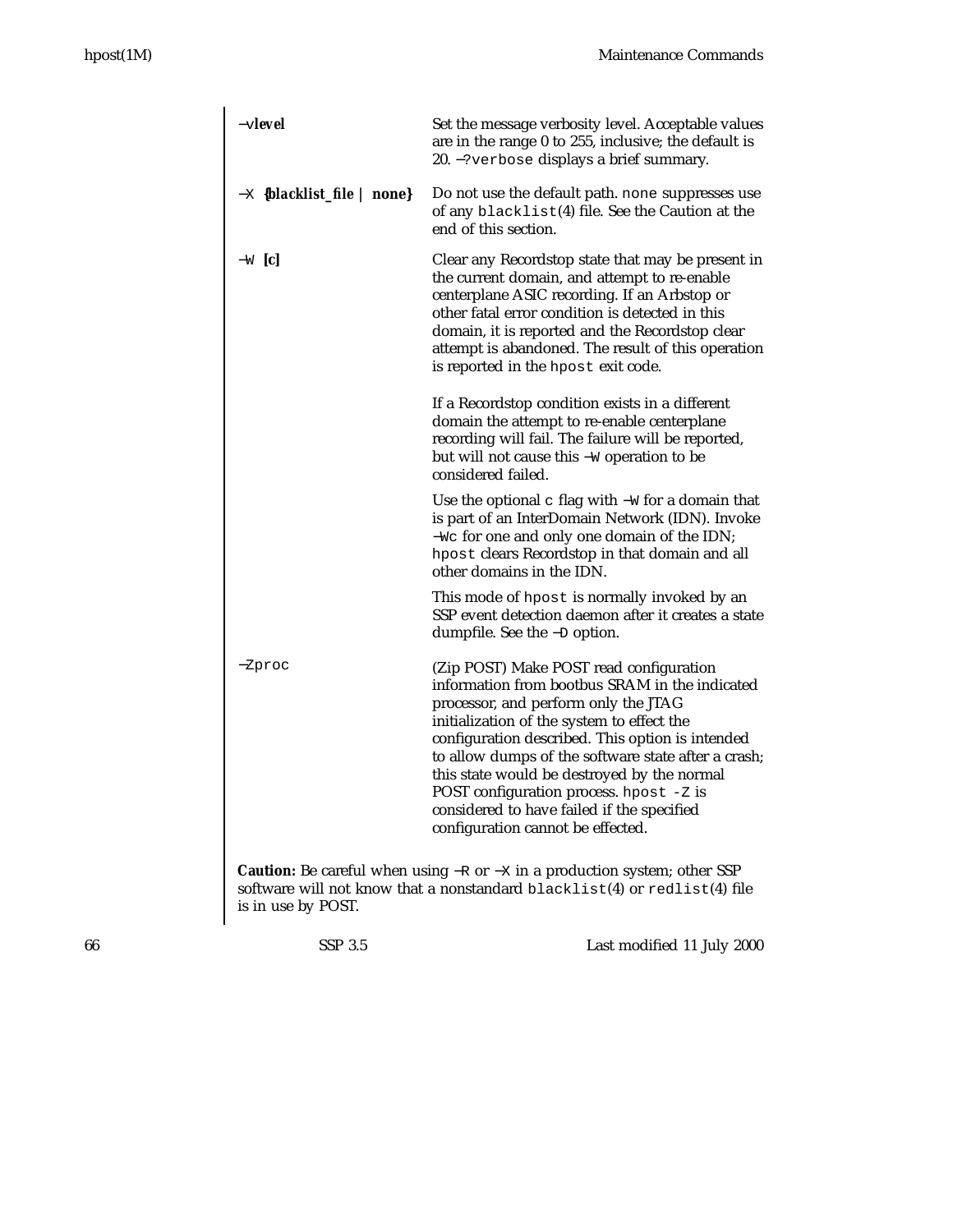| <b>USAGE</b>                           | POST is normally executed by supervisory scripts or programs on the SSP, but<br>can be invoked from the command line in engineering development,<br>manufacturing, or field service applications. |
|----------------------------------------|---------------------------------------------------------------------------------------------------------------------------------------------------------------------------------------------------|
| <b>FILES</b>                           | The following files are supported:<br>./.postrc                                                                                                                                                   |
|                                        | Local POST configuration file                                                                                                                                                                     |
|                                        | \$HOME/.postrc                                                                                                                                                                                    |
|                                        | User's default POST configuration file                                                                                                                                                            |
|                                        | \$SSPVAR/etc/platform_name/\$SUNW_HOSTNAME/.postrc                                                                                                                                                |
|                                        | Hostname-specific default POST configuration file                                                                                                                                                 |
|                                        | \$SSPVAR/etc/platform_name/blacklist                                                                                                                                                              |
|                                        | Default blacklist file (see $-x$ )                                                                                                                                                                |
|                                        | \$SSPVAR/etc/platform_name/redlist                                                                                                                                                                |
|                                        | Default redlist file (see $-R$ )                                                                                                                                                                  |
|                                        | \$SSPVAR/adm/\$SUNW_HOSTNAME/post/postmmdd.hhmm.log                                                                                                                                               |
|                                        | Default log file (see $-g$ )                                                                                                                                                                      |
|                                        | \$SSPVAR/adm/\$SUNW_HOSTNAME/xfstatemmdd.hhmm.ss                                                                                                                                                  |
|                                        | Default dump file (see $-D$ )                                                                                                                                                                     |
|                                        | \$SSPVAR/adm/\$SUNW_HOSTNAME/hpost.lock                                                                                                                                                           |
|                                        | POST lock file                                                                                                                                                                                    |
|                                        | \$SSPOPT/release/Ultra-Enterprise-10000/*/*/*/hostobjs/*.elf                                                                                                                                      |
|                                        | Path to download (host-resident) POST executable files                                                                                                                                            |
| <b>ENVIRONMENT</b><br><b>VARIABLES</b> | The environment variable SUNW_HOSTNAME must be set to the name of the<br>domain.                                                                                                                  |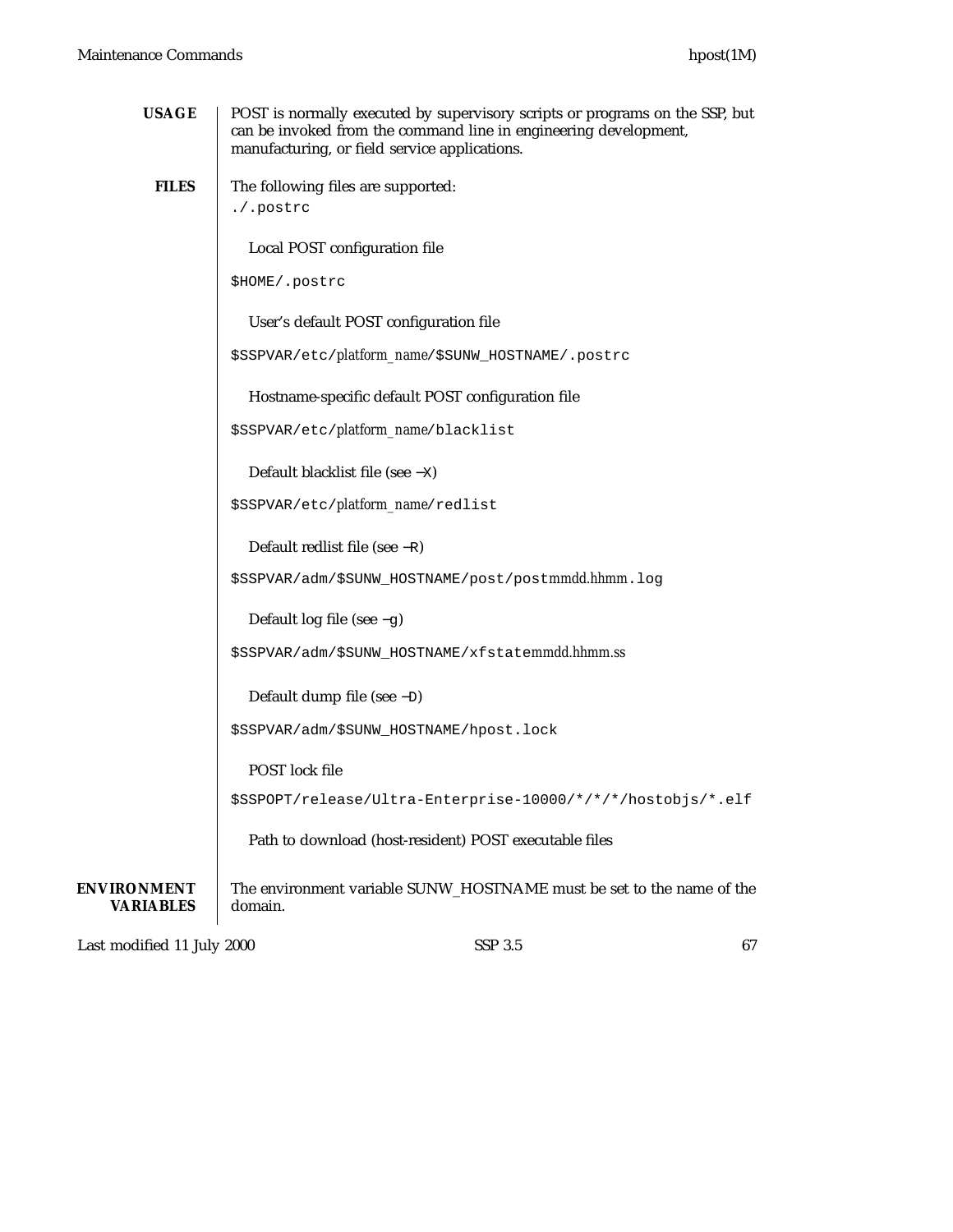| <b>DIAGNOSTICS</b> | An exit status in the range 0 to 63, inclusive, indicates successful configuration.<br>The exact value is the number of the processor whose bootbus SRAM contains<br>the POST-to-OBP handoff structures that describe the configuration. Values |
|--------------------|-------------------------------------------------------------------------------------------------------------------------------------------------------------------------------------------------------------------------------------------------|
|                    | outside the range 0 to 63 indicate that the system was not configured. (Those                                                                                                                                                                   |
|                    | values outside the range have been codified for use by Sun Microsystems, and                                                                                                                                                                    |
|                    | the information is described in a restricted-use header file. However, the $-e$                                                                                                                                                                 |
|                    | option will provide a description of any value.)                                                                                                                                                                                                |
|                    |                                                                                                                                                                                                                                                 |

**SEE ALSO** obp\_helper(1M),  $\text{reak}(1M)$ , blacklist(4),  $\text{postrc}(4)$ ,  $\text{redlist}(4)$ 

68 SSP 3.5 Last modified 11 July 2000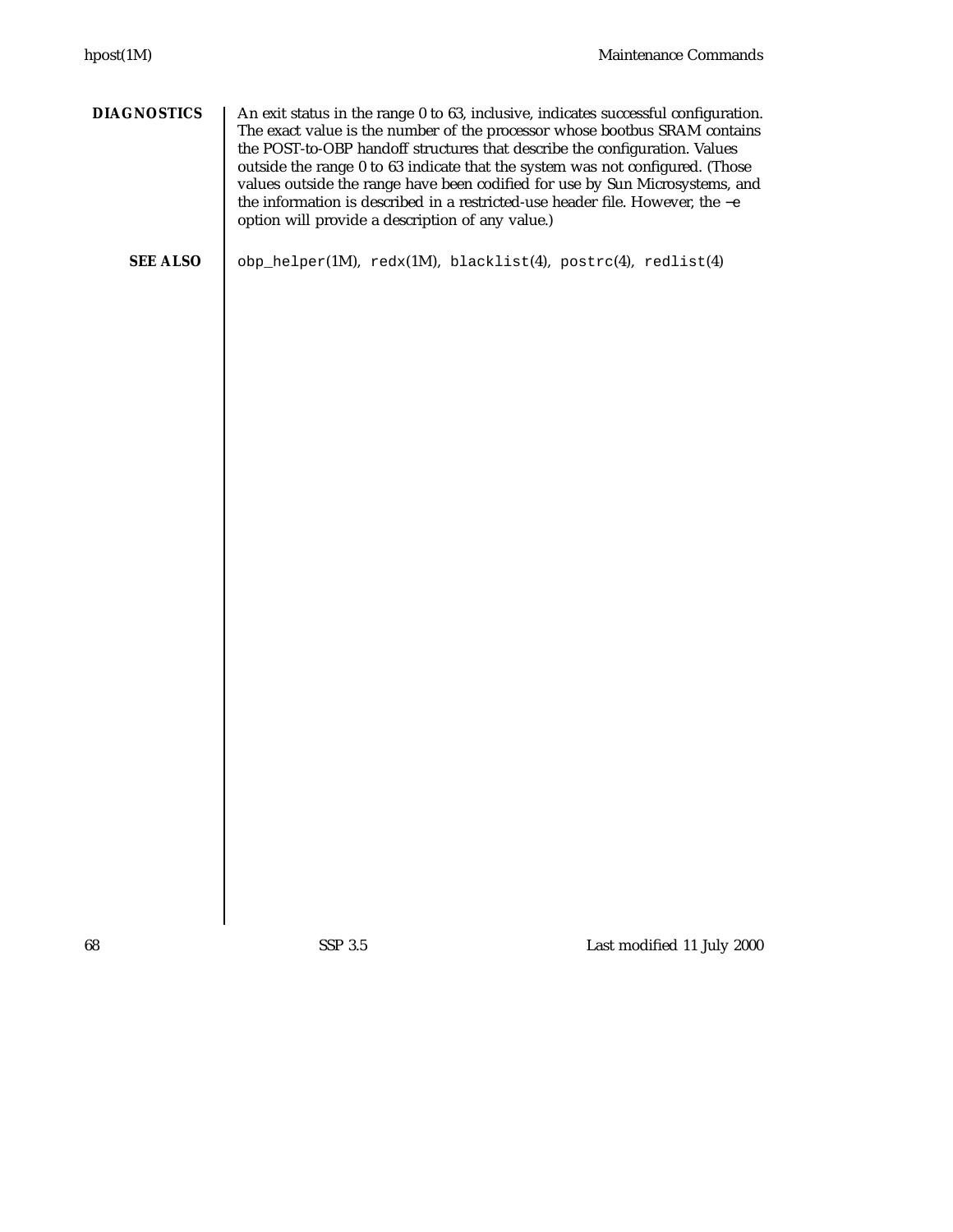| <b>NAME</b>        | synchronization commands                                                                                                                                                                                                                                                               | initcmdsync, cmdsync, cancelcmdsync, savecmdsync - command                                                                                                                           |  |
|--------------------|----------------------------------------------------------------------------------------------------------------------------------------------------------------------------------------------------------------------------------------------------------------------------------------|--------------------------------------------------------------------------------------------------------------------------------------------------------------------------------------|--|
| <b>SYNOPSIS</b>    | cancelcmdsync cmdsync_descriptor                                                                                                                                                                                                                                                       |                                                                                                                                                                                      |  |
|                    | initcmdsync script_name [parameters]                                                                                                                                                                                                                                                   |                                                                                                                                                                                      |  |
|                    | savecmdsync -M identifier cmdsync_descriptor                                                                                                                                                                                                                                           |                                                                                                                                                                                      |  |
| <b>DESCRIPTION</b> | The command synchronization commands work together to control the<br>recovery of user-defined scripts interrupted by an SSP failover. You insert the<br>following commands in user-defined scripts to enable command<br>synchronization:                                               |                                                                                                                                                                                      |  |
|                    | initemediation creates a command synchronization descriptor that identifies<br>the script to be recovered.                                                                                                                                                                             |                                                                                                                                                                                      |  |
|                    | This descriptor is placed on a command synchronization list that identifies<br>the scripts and commands to be restarted on the new main SSP after a<br>failover.                                                                                                                       |                                                                                                                                                                                      |  |
|                    | savecmdsync adds a marker that identifies a location in the script from<br>which processing can be resumed after a failover.                                                                                                                                                           |                                                                                                                                                                                      |  |
|                    | cancel cmdsync removes a command synchronization descriptor from the<br>command synchronization list. This ensures that the script is run only once<br>and not after subsequent failovers.                                                                                             |                                                                                                                                                                                      |  |
|                    | Be sure that all exit paths of a script have a cancelemdsync sequence to<br>remove the descriptor from the command synchronization list. If you do not<br>remove the descriptor and a failover occurs, the script will be rerun on the<br>new main SSP.                                |                                                                                                                                                                                      |  |
|                    | <b>Note -</b> Both an initemdsyne and a cancelemdsyne sequence must be<br>contained within a script to enable command synchronization. The use of the<br>savecmdsync command is optional and is used only to mark specific points<br>in a script from which processing can be resumed. |                                                                                                                                                                                      |  |
| <b>OPTIONS</b>     | The following options are supported:<br>cmdsync_descriptor                                                                                                                                                                                                                             | Specifies the command synchronization<br>descriptor that identifies the user-defined script.<br>This descriptor is the standard output value<br>returned by the initemdsync command. |  |
|                    | $-M$ identifier                                                                                                                                                                                                                                                                        | Marks a location in the script from which the<br>script can be resumed after a failover. The<br>identifier must be a positive integer.                                               |  |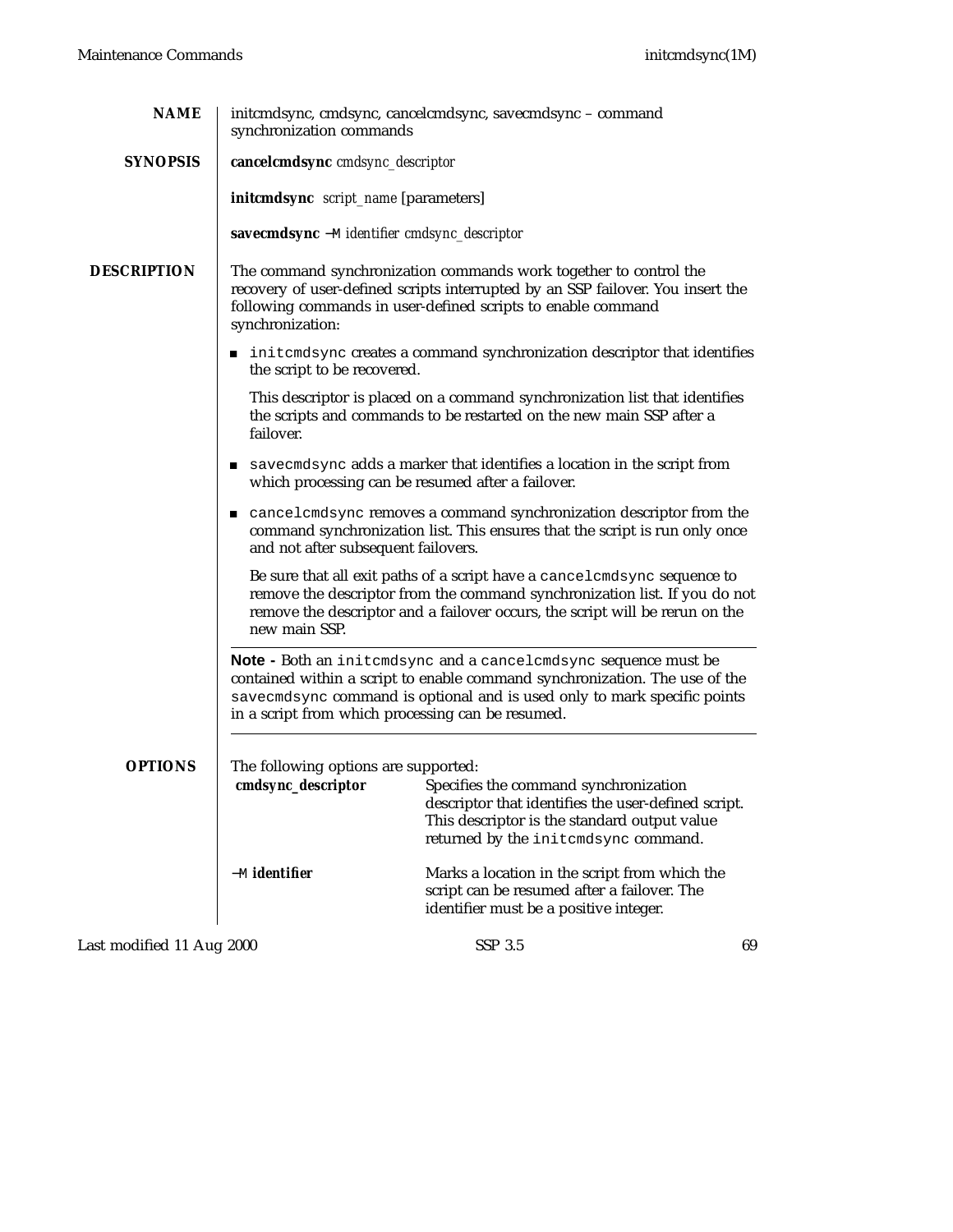```
parameters Specifies the options or parameters associated
                                               with the user-defined script. These parameters
                                               are stored on the spare SSP and are used to
                                               restart the specified script after a failover.
                   script_name Identifies the name of the user-defined script to
                                               be synchronized.
   EXTENDED
DESCRIPTION
                   The command synchronization commands are inserted at certain logical points
                   within a user-defined script.
                    For instance, a Korn shell script might be structured as follows:
                      # MAIN CODE STARTS HERE
                      # Be sure to use a cleanup procedure to handle any interrupts.
                      # Use the cancelcmdsync to remove the script from the command
                      # synchronization list. Otherwise, the command will get restarted
                      # on the new main SSP.
                      #
                      clean_up () {
                           cancelcmdsync $desc
                           exit
                      }
                      # Declare the clean_up function to capture system signals
                      # and cleanup.
                      trap "clean_up" INT HUP TERM QUIT PWR URG
                      goto_label=1
                      # Process the arguments, capturing the -M marker point if provided
                      #
                      for arg in $*; do
                          case $arg in
                             -M)
                          goto_label=$arg;;
                          .
                          .
                          .
                          esac
                     done
                      # Place this script and all its parameters in the command synchronization
                      # list, which indicates the commands to be restarted after an SSP failover.
                      #
                      # NOTE: The script must be executable by user ssp and reside in the same
                      # directory on both the main and the spare SSP. If the command is not
                      # part of the defined PATH for user ssp, the absolute filename must be
                      # passed with the initcmdsync command.
                      #
                      initcmdsync script_name parameters
                      # The marker point is stored in the goto_label variable.
                      # Keep executing this script until all cases have been processed or an
                      # error is detected.
                      #
                      while (( $goto_label != 0 )) ; do
```
70 SSP 3.5 Last modified 11 Aug 2000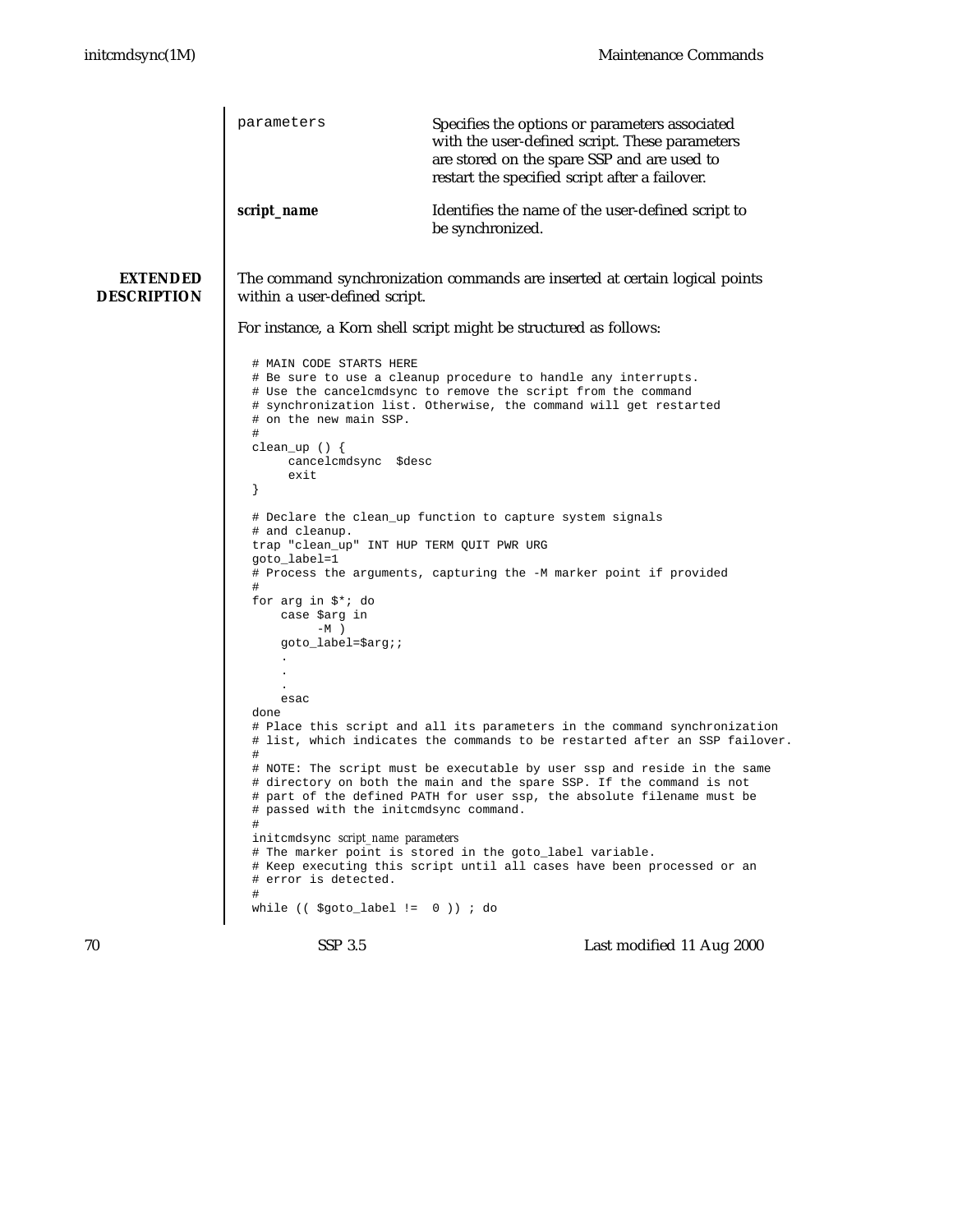```
#
     # Each case should represent a synchronization point in the script.
     #
     case $goto_label in
          #
          # Step 1: Do something
          #
          1 )
               do_something
                .
                .
                .
               # Execute the savecmdsync command with the script's
               # descriptor and a unique marker to save the position.
               # If a failover occurs here, the commands
               # represented in the next goto_label (2) will be
               # resumed.
               #
               savecmdsync -M $(( $goto_label + 1 )) $desc
               goto_label=$(( $goto_label + 1 ))
               ;;
          #
          # Step 2: Do more things
          #
          2 )
               do_more_things
                .
                .
                .
               savecmdsync -M $(( $goto_label + 1 )) $desc
               goto_label=$(( $goto_label + 1 ))
               ;;
          #
          # Step 3: Finish the last step and set the goto_label to 0
          # so that the script ends.
          3 )
               finish_last_step
                .
                .
                .
               goto_label=0
               \boldsymbol{i} \boldsymbol{i}esac
done
# END OF MAIN CODE
# Remember to execute cancelcmdsync to remove the script from the
# command synchronization list. Otherwise, the command will be restarted
# after the failover.
#
cancelcmdsync $desc
```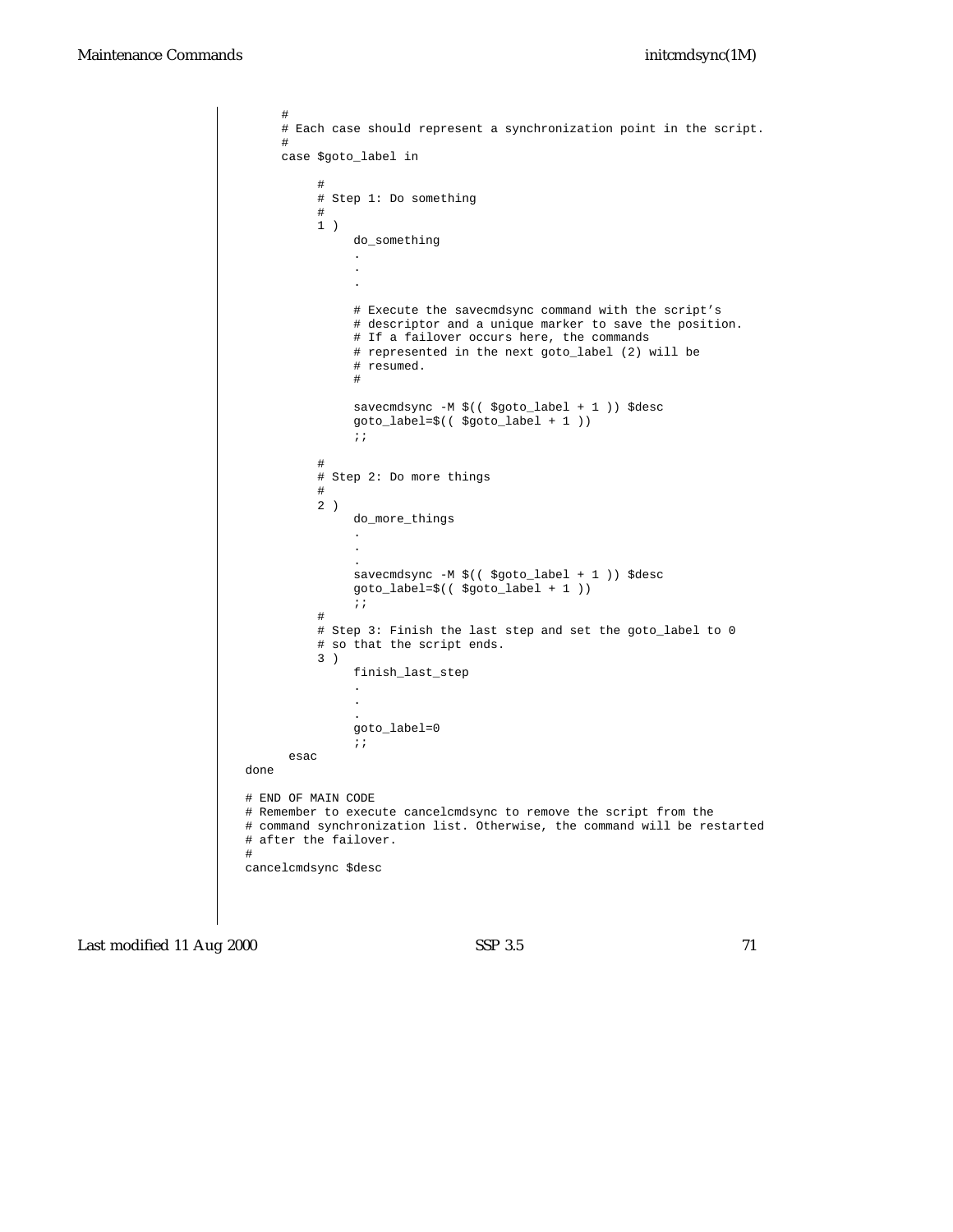| <b>EXIT STATUS</b><br>0 |                                                                                                                                                     |                                                                                                                                                                                                                                                    |  |  |
|-------------------------|-----------------------------------------------------------------------------------------------------------------------------------------------------|----------------------------------------------------------------------------------------------------------------------------------------------------------------------------------------------------------------------------------------------------|--|--|
|                         |                                                                                                                                                     | The following exit values are returned:<br>Successful completion.                                                                                                                                                                                  |  |  |
| >0                      | An error occurred.                                                                                                                                  |                                                                                                                                                                                                                                                    |  |  |
|                         |                                                                                                                                                     |                                                                                                                                                                                                                                                    |  |  |
|                         | Note - The standard output for initemdsyne contains the command<br>These messages can be ignored.                                                   | synchronization descriptor. Also, when failover is disabled (after a failover or<br>in a single SSP environment), scripts that contain synchronization commands<br>generate error messages to the platform log file and return nonzero exit codes. |  |  |
| <b>ATTRIBUTES</b>       | See attributes(5) for descriptions of the following attributes:                                                                                     |                                                                                                                                                                                                                                                    |  |  |
|                         | <b>ATTRIBUTE TYPE</b>                                                                                                                               | <b>ATTRIBUTE VALUE</b>                                                                                                                                                                                                                             |  |  |
|                         | Architecture                                                                                                                                        | All                                                                                                                                                                                                                                                |  |  |
|                         | Availability                                                                                                                                        | SUNWuessp                                                                                                                                                                                                                                          |  |  |
|                         | Stability                                                                                                                                           | Evolving                                                                                                                                                                                                                                           |  |  |
|                         | MT-Level                                                                                                                                            | Safe                                                                                                                                                                                                                                               |  |  |
| <b>SEE ALSO</b>         | runcmdsync(1M), showcmdsync(1M)<br>An example user-defined script (with synchronization commands) in the<br>directory /opt/SUNWssp/examples/cmdsync |                                                                                                                                                                                                                                                    |  |  |

72 SSP 3.5 Last modified 11 Aug 2000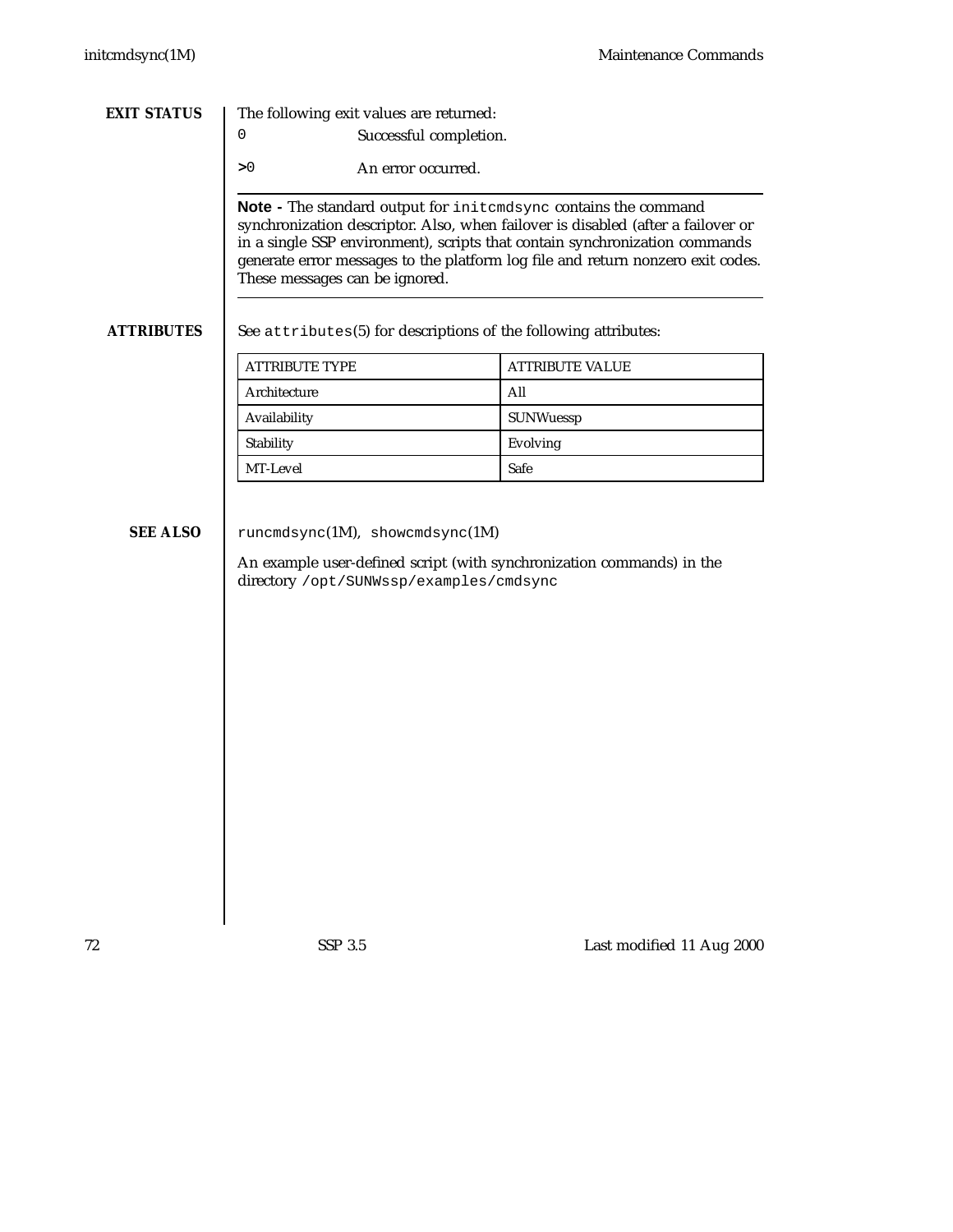| <b>NAME</b>        | machine_server - multipurpose server                                                                                                                                |                                                                                                                  |
|--------------------|---------------------------------------------------------------------------------------------------------------------------------------------------------------------|------------------------------------------------------------------------------------------------------------------|
| <b>SYNOPSIS</b>    | machine_server [-m]                                                                                                                                                 |                                                                                                                  |
| <b>CAUTION</b>     | Do not execute this daemon manually. It is automatically invoked by the SSP<br>startup script and periodically monitored for restart.                               |                                                                                                                  |
| <b>DESCRIPTION</b> | The machine_server daemon performs the following functions:                                                                                                         |                                                                                                                  |
|                    | Services TCP port registration requests from netcon_server(1M) and<br>UDP port registration requests from the Sun Enterprise 10000 SNMP agent,<br>$s$ nmpd $(1M)$ . |                                                                                                                  |
|                    | ■ Fields netcon_server(1M) and snmpd(1M) port lookup requests from<br>various SSP client programs and returns the port number.                                      |                                                                                                                  |
|                    | <b>Ensures that error messages are routed to the proper messages file.</b>                                                                                          |                                                                                                                  |
|                    | Each SSP can run only one instance of machine_server at a time.                                                                                                     |                                                                                                                  |
| <b>OPTIONS</b>     | The following option is supported:                                                                                                                                  |                                                                                                                  |
|                    | —m<br>daemon assumes it is running on the spare SSP.                                                                                                                | Indicates the machine_server daemon is running on the<br>main SSP. If this option is omitted, the machine_server |
| <b>FILES</b>       | The following files are supported:<br>\$SSPVAR/pids/machine_server.pid                                                                                              | Process ID file                                                                                                  |
|                    | /etc/services                                                                                                                                                       | Reserved port specification                                                                                      |
| <b>SEE ALSO</b>    | $netcon\_server(1M)$ , snmpd $(1M)$                                                                                                                                 |                                                                                                                  |
|                    |                                                                                                                                                                     |                                                                                                                  |
|                    |                                                                                                                                                                     |                                                                                                                  |

Last modified 17 May 2000 SSP 3.5 SSP 3.5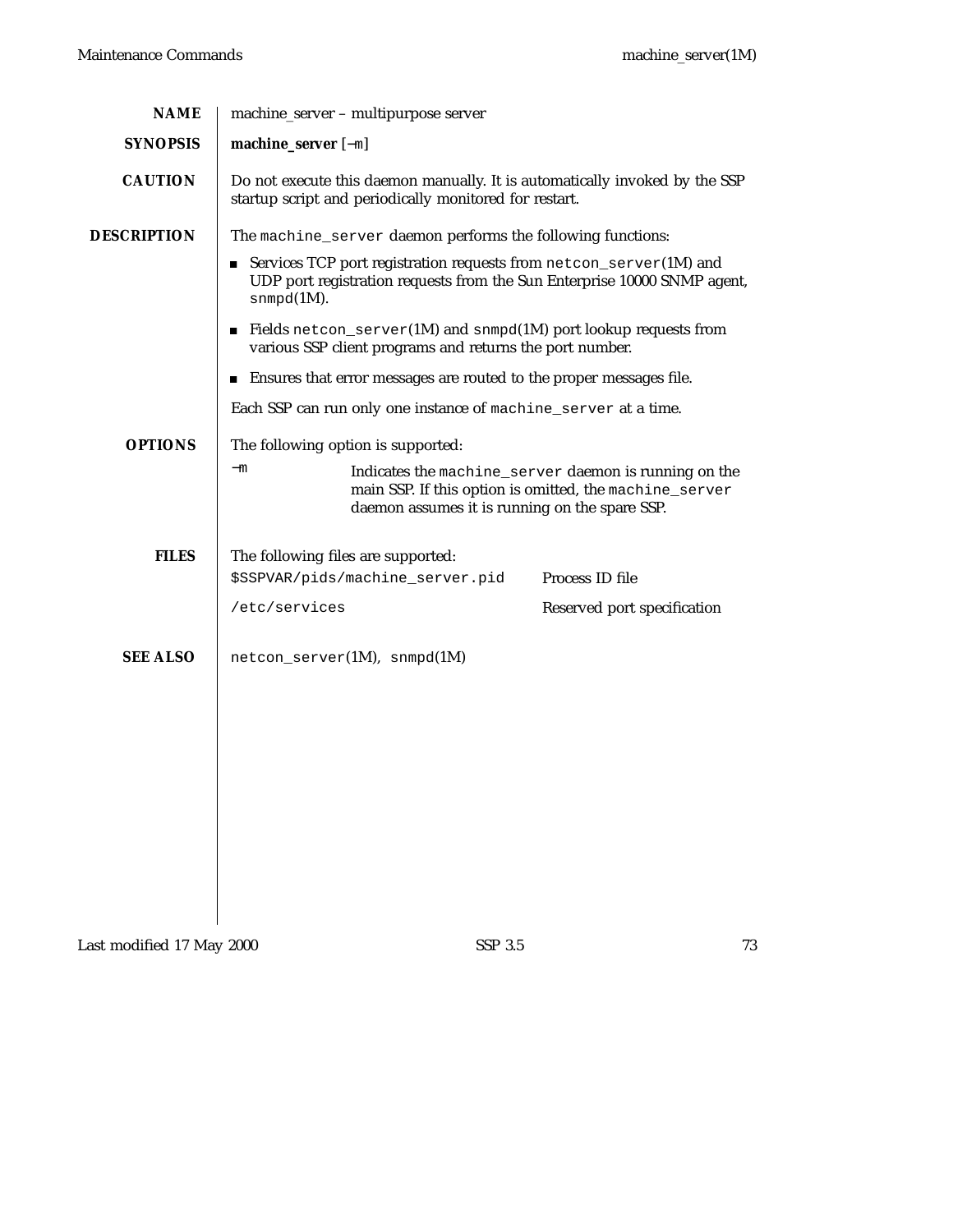| <b>NAME</b>        | netcon - network console                                                                                                                                                                                                                                                                                            |                                                                                                                                                                                                                                                                                                                           |  |  |
|--------------------|---------------------------------------------------------------------------------------------------------------------------------------------------------------------------------------------------------------------------------------------------------------------------------------------------------------------|---------------------------------------------------------------------------------------------------------------------------------------------------------------------------------------------------------------------------------------------------------------------------------------------------------------------------|--|--|
| <b>SYNOPSIS</b>    | <b>netcon</b> $[-d -f -g -1 -r]$ $[-e$ <i>esc_char</i> ]                                                                                                                                                                                                                                                            |                                                                                                                                                                                                                                                                                                                           |  |  |
| <b>DESCRIPTION</b> | The net con command creates a remote connection to the domain host console<br>program, making the SSP window in which the command is executed a<br>Console Window for the domain specified by the SUNW_HOSTNAME<br>environment variable. See also $netcontool(1M)$ , a menu-driven program that<br>executes netcon. |                                                                                                                                                                                                                                                                                                                           |  |  |
|                    | Locked mode.                                                                                                                                                                                                                                                                                                        | Many Domain Console Windows (also called console sessions) can be open<br>simultaneously on systems throughout the network, and all can read<br>corresponding domain host output. But only one at a time can have write<br>permission for a particular domain. Write permission is in either Unlocked or                  |  |  |
|                    |                                                                                                                                                                                                                                                                                                                     | Unlocked Write permission is not very secure, as it is taken away if another<br>console session is started via netcon $-g$ , netcon $-1$ or netcon $-f$ , or if $\sim \varnothing$ ,<br>$\sim$ & or $\sim$ * is executed in another Domain Console Window. (Tilde commands<br>are described in the USAGE section, below.) |  |  |
|                    |                                                                                                                                                                                                                                                                                                                     | Locked Write permission is more secure. It can be taken away only if another<br>console session is opened via netcon $-f$ , or if $\sim$ * is executed in another<br>Domain Console Window. In both cases, the new console session is an<br>Exclusive Session, and all other sessions are killed.                         |  |  |
|                    |                                                                                                                                                                                                                                                                                                                     | If you execute net con with no options at a time when no other console<br>sessions for that domain have write permission, your Domain Console<br>Window comes up with Unlocked Write permission. If another session already<br>has write permission, your session comes up Read Only.                                     |  |  |
|                    |                                                                                                                                                                                                                                                                                                                     | net con can utilize either the standard network interface or the JTAG interface<br>for Domain Console Window communication. You can manually toggle<br>between these interfaces via the tilde-equals $(\sim)=$ command.                                                                                                   |  |  |
| <b>OPTIONS</b>     | $-q$ , then $-r$ .                                                                                                                                                                                                                                                                                                  | All options are mutually exclusive except the -e, which can be used with any<br>of the others. If you specify more than one of the other options, netcon uses<br>the option that carries the highest precedence, in the following order: $-f$ , $-1$ ,                                                                    |  |  |
|                    | $-d$                                                                                                                                                                                                                                                                                                                | Turn on debug mode. Do not use this option without first<br>consulting your service advisor.                                                                                                                                                                                                                              |  |  |
|                    | -e esc_char                                                                                                                                                                                                                                                                                                         | Change the default escape character $(\sim)$ to <i>esc_char</i> , where<br>esc_char can be any character except the following: @ # ^ & *<br>$0 =  $ '[; "' < > . ?                                                                                                                                                        |  |  |
|                    |                                                                                                                                                                                                                                                                                                                     |                                                                                                                                                                                                                                                                                                                           |  |  |

74 SSP 3.5 Last modified 14 Aug 2000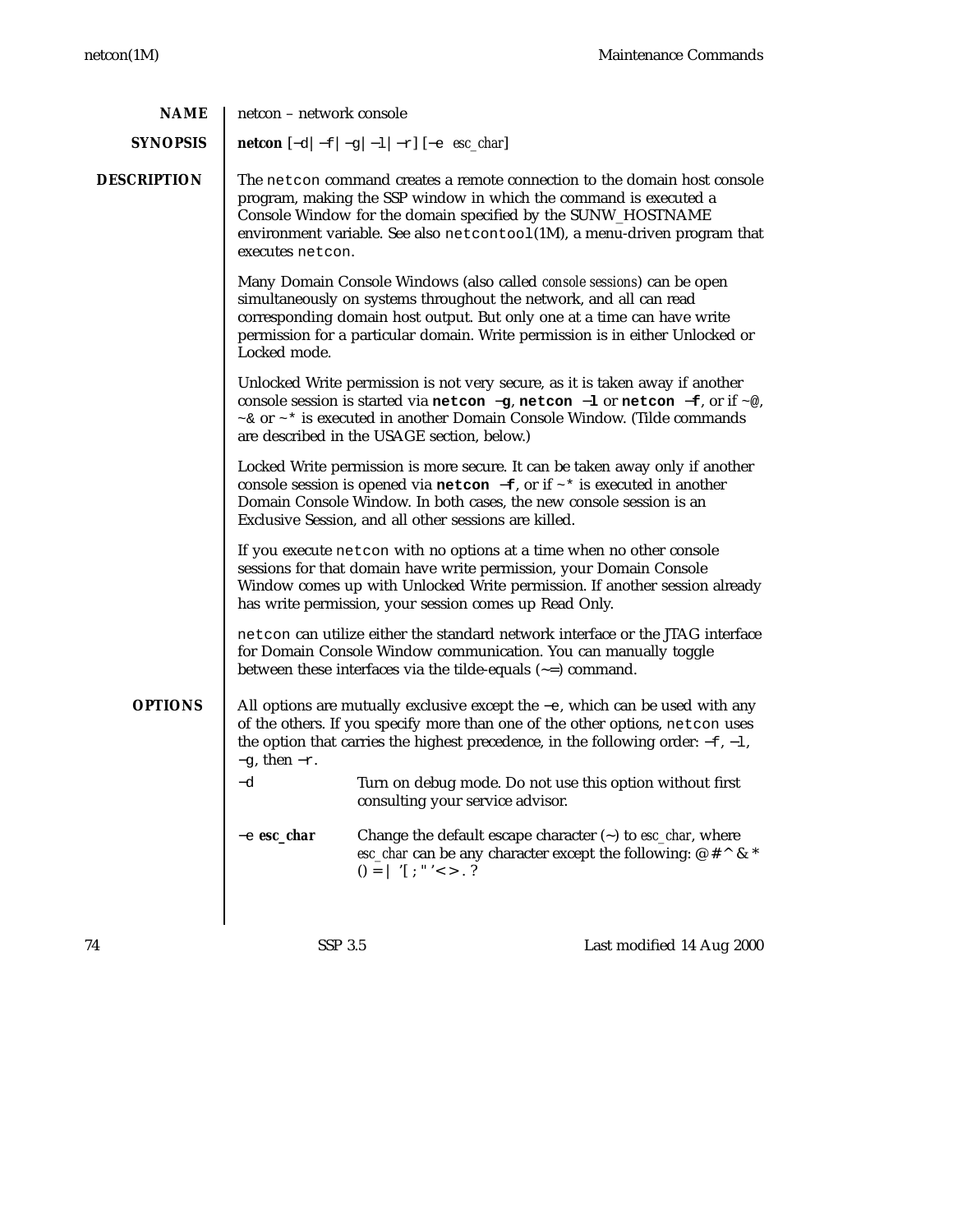|                           | -f                                | (Force option) Open a Domain Console Window with<br>Locked Write permission, terminate all other open sessions,<br>and prevent new sessions from being opened. This option<br>starts Exclusive Session mode. Use it only when you need<br>exclusive use of the console; for example, for a private<br>debugging session. |    |
|---------------------------|-----------------------------------|--------------------------------------------------------------------------------------------------------------------------------------------------------------------------------------------------------------------------------------------------------------------------------------------------------------------------|----|
|                           |                                   | Note: To restore multiple-session mode, either release the<br>lock (by using $\sim$ ^) or terminate the netcon $-f$ session (by<br>using $\sim$ .). See USAGE, below.                                                                                                                                                    |    |
|                           | -g                                | (Grab option) Open a Domain Console Window with<br>Unlocked Write permission. If another session has Unlocked<br>Write permission, the new Domain Console Window takes it<br>away. If another session has Locked permission, this request<br>is denied and a read-only session is started.                               |    |
|                           | -1                                | (Lock option) Open a Domain Console Window with Locked<br>Write permission. If another session has Unlocked Write<br>permission, the new Domain Console Window takes it away.<br>If another session has Locked permission, this request is<br>denied and a read-only session is started.                                 |    |
|                           | -r                                | (Read Only option) Open a Domain Console Window with<br>Read Only permission.                                                                                                                                                                                                                                            |    |
| <b>USAGE</b>              | special action, as follows:<br>~# | In a Domain Console Window, a tilde $(\sim)$ that appears as the first character of<br>a line is interpreted as an escape signal that directs netcon to perform some<br>Break to OBP or kadb.                                                                                                                            |    |
|                           |                                   | Disconnect and exit the netcon session.                                                                                                                                                                                                                                                                                  |    |
|                           |                                   | Acquire Unlocked Write permission; see -g.                                                                                                                                                                                                                                                                               |    |
|                           |                                   | Release write permission.                                                                                                                                                                                                                                                                                                |    |
|                           |                                   | Show status of all open console sessions and the<br>communication path currently in use.                                                                                                                                                                                                                                 |    |
|                           |                                   | Toggle the communication path between the network and<br>JTAG interfaces. You can use $\sim$ = only in private mode (by<br>using $\sim$ *).                                                                                                                                                                              |    |
| Last modified 14 Aug 2000 |                                   | SSP 3.5                                                                                                                                                                                                                                                                                                                  | 75 |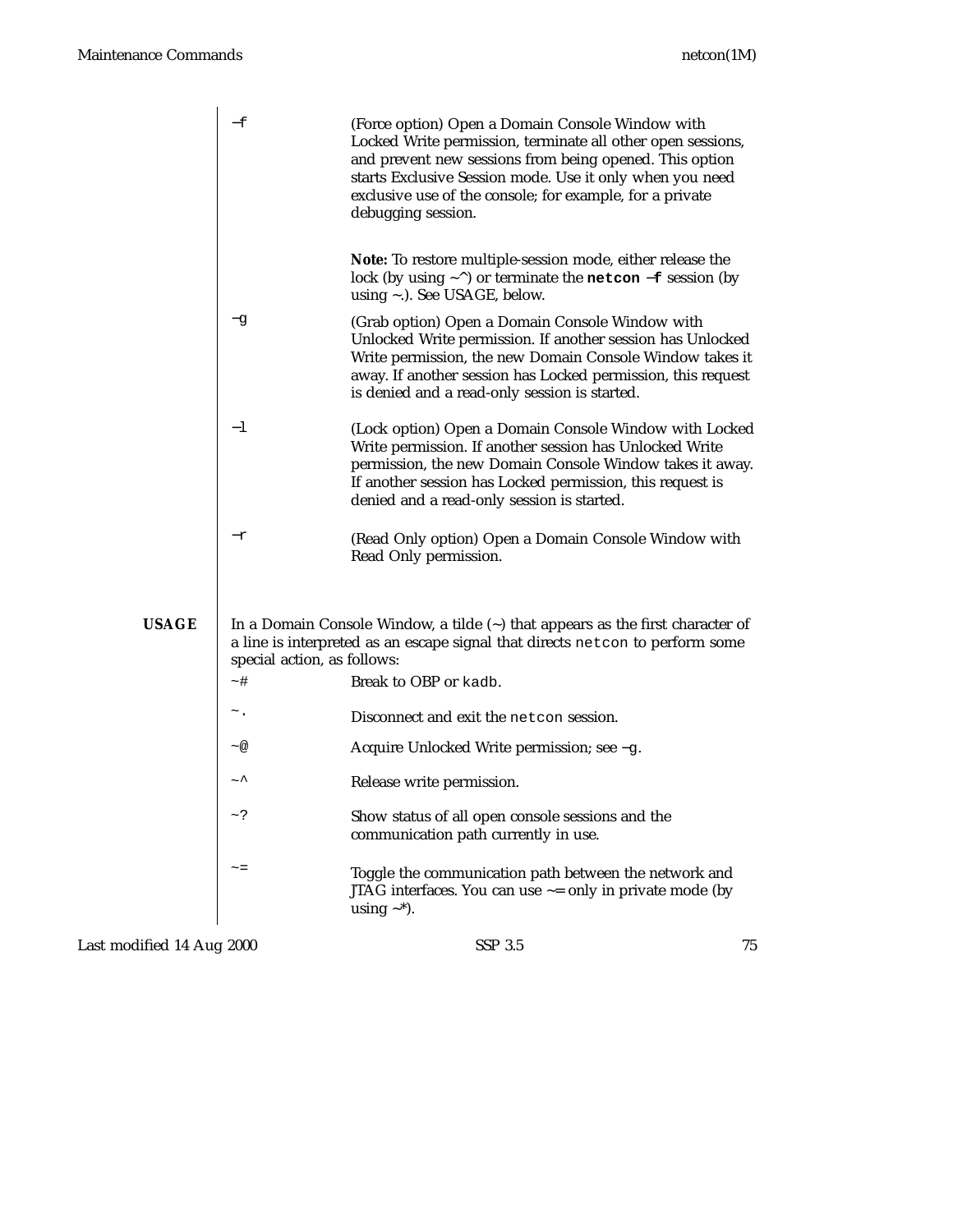|                                        | ~&                  |                                                                                                         | Acquire Locked Write permission; see $-1$ . You may issue this<br>signal during a read-only or Unlocked Write session.                                                                                                                                                                                             |
|----------------------------------------|---------------------|---------------------------------------------------------------------------------------------------------|--------------------------------------------------------------------------------------------------------------------------------------------------------------------------------------------------------------------------------------------------------------------------------------------------------------------|
|                                        | $\sim$ *            | or terminate this session.                                                                              | Acquire Locked Write permission, terminate all other open<br>sessions, and prevent new sessions from being opened; see<br>-f. To restore multiple-session mode, either release the lock                                                                                                                            |
| <b>NOTES</b>                           |                     | Domain Console Window must be set to xterm, too.                                                        | In the Domain Console Window, $vi(1)$ runs properly and the escape sequences<br>(tilde commands) work as intended only if the environment variable TERM has<br>the same setting as that of the Netcon Window. For example, in the window in<br>which the netcon command was run, TERM is set to xterm, TERM in the |
|                                        |                     | $b$ ringup $(1M)$ has not been run on a domain:                                                         | The following error message indicates that netcon_server(1M) has died or                                                                                                                                                                                                                                           |
|                                        |                     | netcon_server is not running for domain_name.                                                           |                                                                                                                                                                                                                                                                                                                    |
|                                        |                     | netcon_server -r. If this does not work, run bringup(1M).                                               | If you get this error message, you can restart the netcon session by running                                                                                                                                                                                                                                       |
|                                        |                     | the /var/opt/SUNWssp/adm/domain_name/netcon file.                                                       | net con session logging is enabled by default, and the output is recorded in                                                                                                                                                                                                                                       |
|                                        | stty sane, then ^j. |                                                                                                         | If you use a $\text{kil}$ -9 command to terminate a netcon console session, the<br>window or terminal in which the netcon command was executed goes into<br>raw mode, and appears hung. To escape this condition, type $\gamma$ j, then                                                                            |
|                                        |                     | If you have a netcon session that cannot be toggled to network<br>communication mode, do the following: |                                                                                                                                                                                                                                                                                                                    |
|                                        |                     | 1. From the main SSP, rlogin to the domain as superuser.                                                |                                                                                                                                                                                                                                                                                                                    |
|                                        |                     | 2. Restart cvcd by typing the following:                                                                |                                                                                                                                                                                                                                                                                                                    |
|                                        |                     | #/etc/init.d/cvc stop                                                                                   |                                                                                                                                                                                                                                                                                                                    |
|                                        |                     | # /etc/init.d/cvc start                                                                                 |                                                                                                                                                                                                                                                                                                                    |
| <b>ENVIRONMENT</b><br><b>VARIABLES</b> | domain.             |                                                                                                         | The environment variable SUNW_HOSTNAME must be set to the name of the                                                                                                                                                                                                                                              |
| <b>SEE ALSO</b>                        | netcontool(1M)      |                                                                                                         |                                                                                                                                                                                                                                                                                                                    |
|                                        |                     | boot(1M), cvcd(1M) in the Solaris Reference Manual                                                      |                                                                                                                                                                                                                                                                                                                    |
| 76                                     | SSP 3.5             |                                                                                                         | Last modified 14 Aug 2000                                                                                                                                                                                                                                                                                          |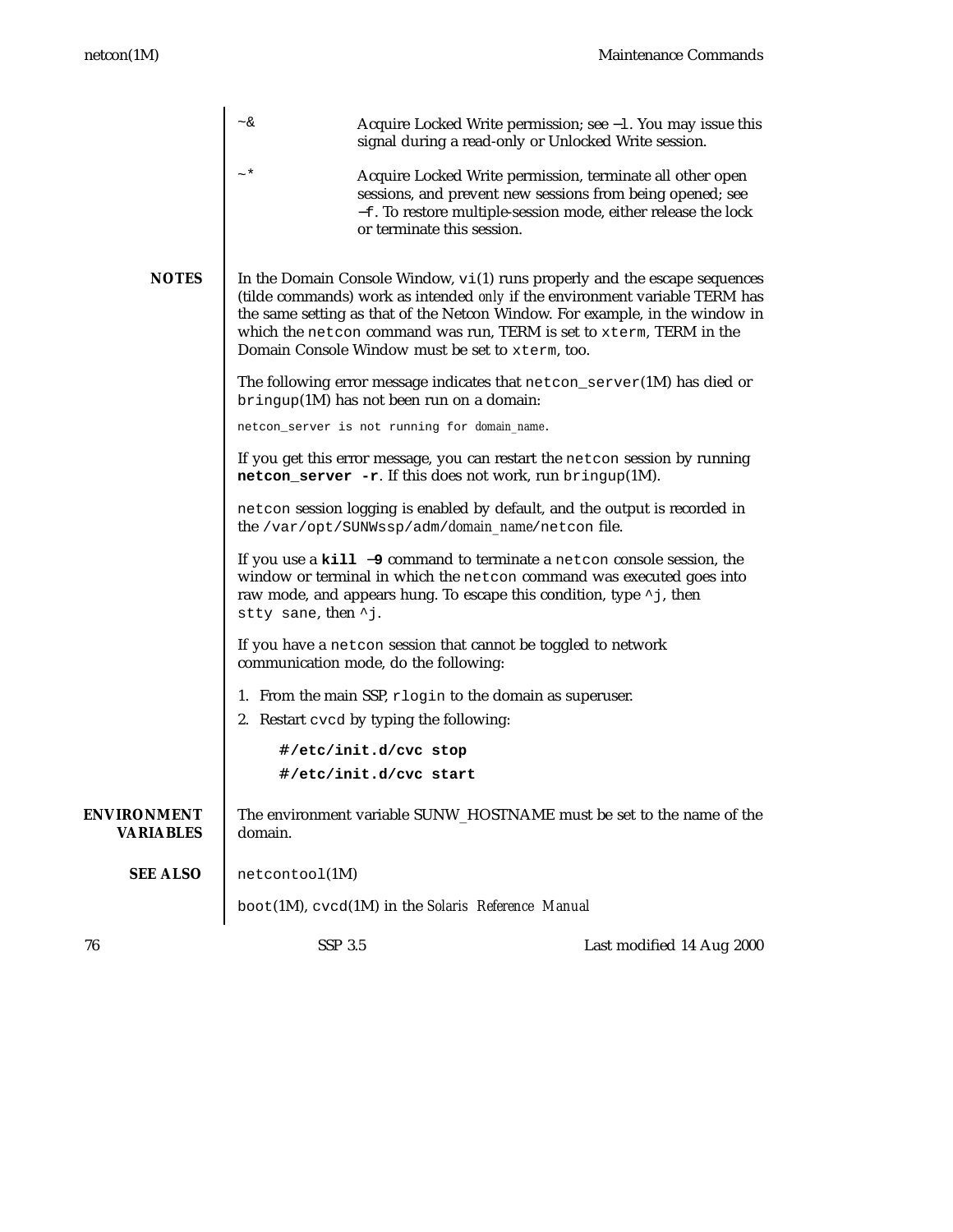| <b>NAME</b>                            |                                 | netcon_server - network console server daemon                                                                                                                                                                                                                |  |
|----------------------------------------|---------------------------------|--------------------------------------------------------------------------------------------------------------------------------------------------------------------------------------------------------------------------------------------------------------|--|
| <b>SYNOPSIS</b>                        | netcon_server [-S] -p boot_proc |                                                                                                                                                                                                                                                              |  |
|                                        | netcon_server $[-S]$ -r         |                                                                                                                                                                                                                                                              |  |
| <b>CAUTION</b>                         | line.                           | This daemon is executed by $b$ ringup(1M). Do not execute it on the command                                                                                                                                                                                  |  |
| <b>DESCRIPTION</b>                     |                                 | netcon_server manages communications between the various SSP Console<br>Windows (also called netcon-connect sessions) and the specified boot processor<br>of the corresponding domains specified by each SSP Window's<br>SUNW_HOSTNAME environment variable. |  |
|                                        | Windows and OBP.                | When the domain is up, netcon_server acts as a relay between the various<br>Domain Console Windows and the cvcd(1M) daemon running on the domain<br>side. When the domain is down, it is a relay between the Domain Console                                  |  |
|                                        | terminal.                       | netcon_server behaves like a daemon; it spawns a copy of itself and the<br>parent process exits, effectively disconnecting itself from the controlling                                                                                                       |  |
| <b>OPTIONS</b>                         |                                 | The following options are supported:                                                                                                                                                                                                                         |  |
|                                        | -S                              | Suspend netcon session logging if syslogd's local1 facility<br>is enabled in /etc/syslog.conf.                                                                                                                                                               |  |
|                                        | $-p$ boot_proc                  | Use the specified boot processor.                                                                                                                                                                                                                            |  |
|                                        | $-r$                            | Restart netcon_server, obtaining the domain boot<br>processor from the snmpd(1M) daemon. Execute<br>netcon_server -r only when netcon_server has died<br>and the host is either up or at the OBP prompt.                                                     |  |
| <b>ENVIRONMENT</b><br><b>VARIABLES</b> | domain.                         | The environment variable SUNW_HOSTNAME must be set to the name of the                                                                                                                                                                                        |  |
| <b>SEE ALSO</b>                        |                                 | $\text{bringup}(1M)$ , $\text{ssp\_startup}(1M)$ , $\text{netcon}(1M)$ , $\text{thermal\_config}(1M)$ in<br>the Sun Enterprise 10000 SSP Reference Manual                                                                                                    |  |
|                                        |                                 | cvcd(1M) in the Solaris Reference Manual                                                                                                                                                                                                                     |  |
|                                        |                                 |                                                                                                                                                                                                                                                              |  |
|                                        |                                 |                                                                                                                                                                                                                                                              |  |

Last modified 1 Aug 1999 SSP 3.5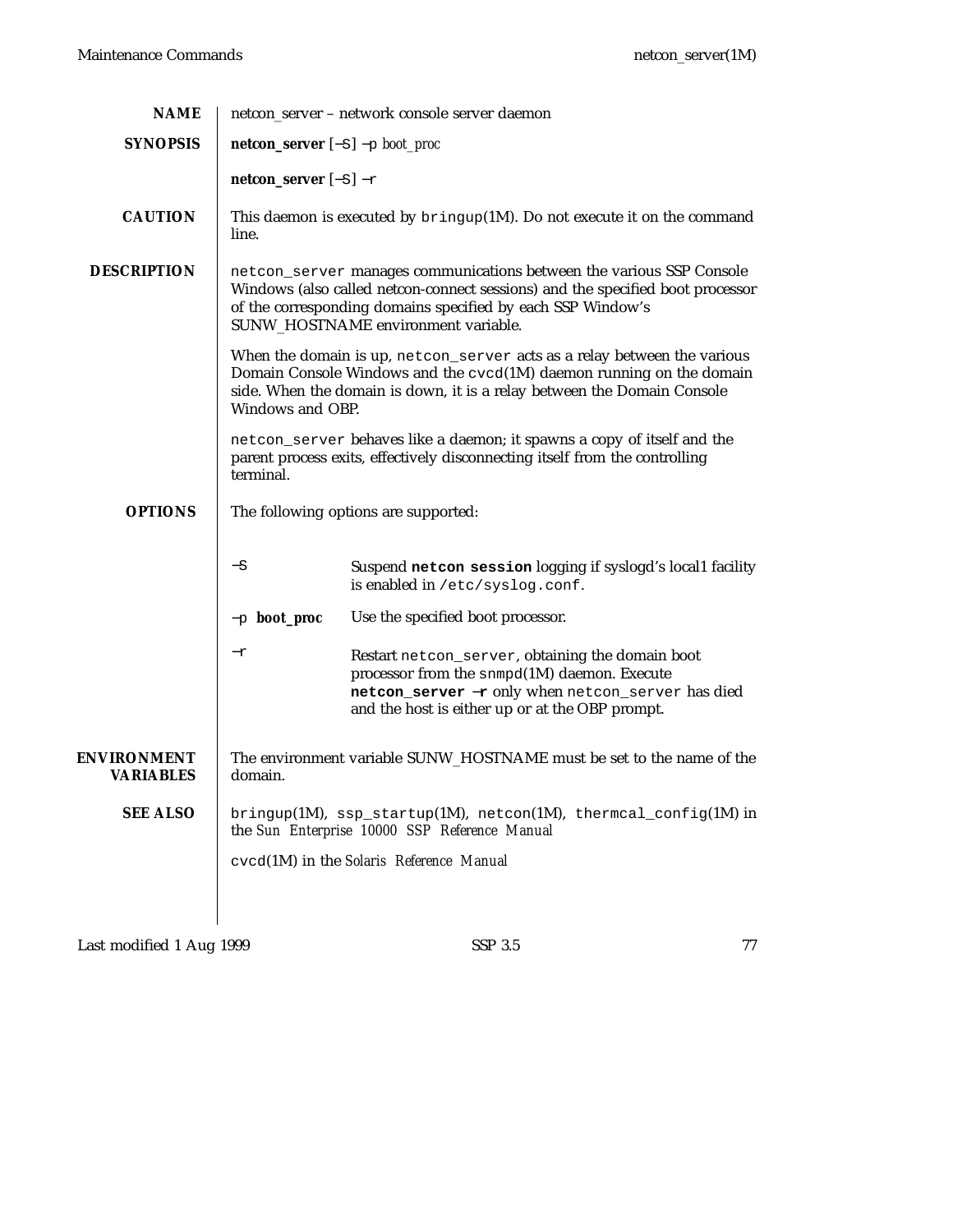| <b>NAME</b>        | netcontool - network console tool                                                                                                                                                                                                                                                                                                                                                                      |                                                                                                                                                                                                                                                                                                                                                                                                                                                                      |  |  |  |
|--------------------|--------------------------------------------------------------------------------------------------------------------------------------------------------------------------------------------------------------------------------------------------------------------------------------------------------------------------------------------------------------------------------------------------------|----------------------------------------------------------------------------------------------------------------------------------------------------------------------------------------------------------------------------------------------------------------------------------------------------------------------------------------------------------------------------------------------------------------------------------------------------------------------|--|--|--|
| <b>SYNOPSIS</b>    | netcontool                                                                                                                                                                                                                                                                                                                                                                                             |                                                                                                                                                                                                                                                                                                                                                                                                                                                                      |  |  |  |
| <b>DESCRIPTION</b> | netcontool is a GUI-driven interface to the netcon(1M) command. It<br>accepts configuration information necessary for console connection to the<br>domain specified by the SSP's SUNW_HOSTNAME environment variable,<br>makes that connection, and lets you press buttons that correspond to the<br>escape sequences recognized by the Netcon program. These sequences are<br>described in netcon(1M). |                                                                                                                                                                                                                                                                                                                                                                                                                                                                      |  |  |  |
|                    | When you execute the netcontool command, the Domain Console Window<br>is displayed with the following buttons enabled:                                                                                                                                                                                                                                                                                 |                                                                                                                                                                                                                                                                                                                                                                                                                                                                      |  |  |  |
|                    | Exit                                                                                                                                                                                                                                                                                                                                                                                                   | Press to exit netcontool.                                                                                                                                                                                                                                                                                                                                                                                                                                            |  |  |  |
|                    | Configure                                                                                                                                                                                                                                                                                                                                                                                              | Press to display the Console Configuration dialog<br>box (described below).                                                                                                                                                                                                                                                                                                                                                                                          |  |  |  |
|                    | <b>Connect</b>                                                                                                                                                                                                                                                                                                                                                                                         | Press to begin the Netcon session. If more<br>configuration information is required before the<br>connection can be made, a message to that effect<br>is displayed. In this case, press the Configure<br>button.                                                                                                                                                                                                                                                     |  |  |  |
|                    | The Console Configuration dialog box, which is displayed when you select the<br>Configure button, lets you specify the following information:                                                                                                                                                                                                                                                          |                                                                                                                                                                                                                                                                                                                                                                                                                                                                      |  |  |  |
|                    | <b>Terminal Type</b>                                                                                                                                                                                                                                                                                                                                                                                   | Press the appropriate button to select the terminal<br>type. Note that, in the Domain Console Window,<br>$vi(1)$ runs properly and the escape sequences<br>(tilde commands) work as intended <i>only</i> if the<br>terminal type specified here is the same as the<br>TERM environment variable of the Domain<br>Console Window. For example, if TERM for the<br>Domain Console Window is xterm, it must be<br>xterm (shown as Xterm) here. The default is<br>Xterm. |  |  |  |
|                    | <b>Session Type</b>                                                                                                                                                                                                                                                                                                                                                                                    | Press the Read Only Session, Unlocked<br>Write (netcon -g), Locked Write<br>(netcon -1) or Exclusive Session<br>$(netcon -f)$ button.                                                                                                                                                                                                                                                                                                                                |  |  |  |
|                    |                                                                                                                                                                                                                                                                                                                                                                                                        | The default setting is Read Only. However, your new session comes up this<br>way only if at least one other session is already running; if yours is the first                                                                                                                                                                                                                                                                                                        |  |  |  |

78 SSP 3.5 Last modified 1 Aug 1999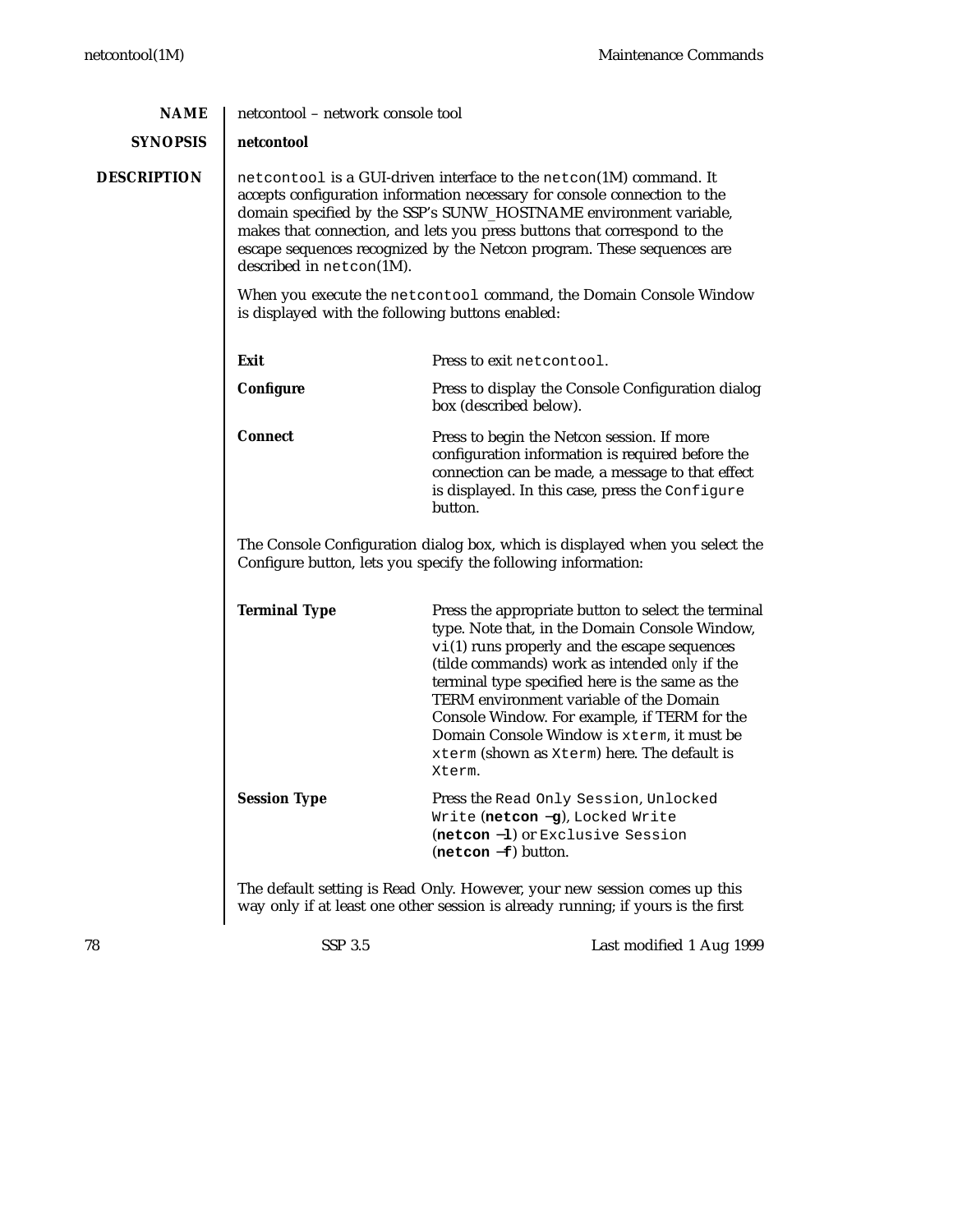console session to be started, it comes up in Unlocked Write mode, even if you selected the Read Only button.

When you click the Done button, the Connect button in the window becomes available, and you can press it to start the session. If you have not supplied sufficient configuration information, netcontool displays an error message that states the problem.

When you press Connect, netcontool executes the netcon(1M) program, the Domain Console Window appears in the specified terminal type, and all buttons in the netcontool Window except Configure and Connect become available. These buttons correspond to the escape sequences described in the netcon(1M) man page. The escape sequences cannot be entered from the keyboard while netcontool is in use.

The Domain Console Window acts independently of the netcontool Window during window-management operations.

**ENVIRONMENT VARIABLES** The environment variable SUNW\_HOSTNAME must be set to the name of the domain.

**SEE ALSO** netcon(1M)

Last modified 1 Aug 1999 SSP 3.5 SSP 3.5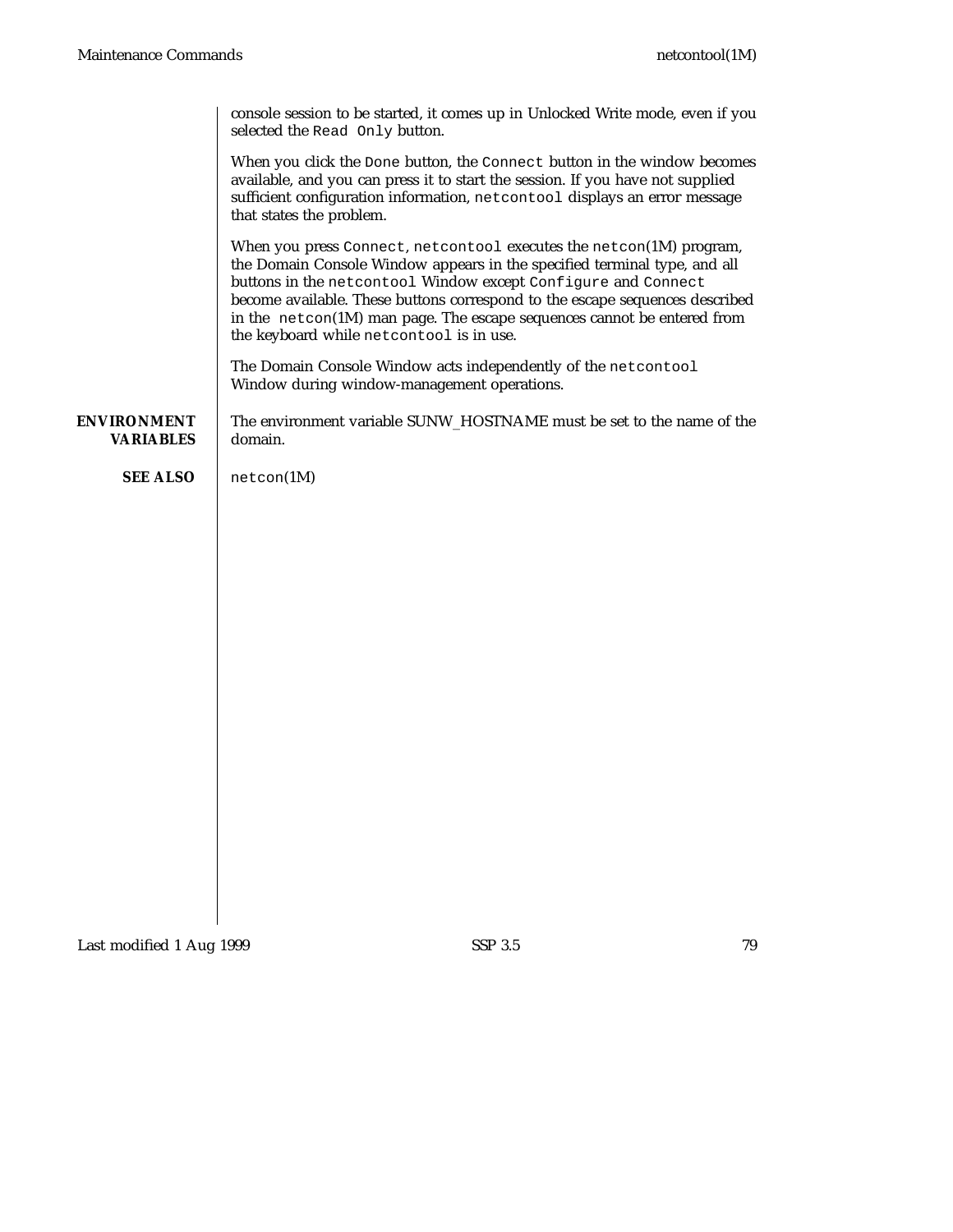| <b>NAME</b>        |                                                                                                                                                                                                                           | obp_helper - download OpenBoot to system memory                                                                                                                              |  |  |  |
|--------------------|---------------------------------------------------------------------------------------------------------------------------------------------------------------------------------------------------------------------------|------------------------------------------------------------------------------------------------------------------------------------------------------------------------------|--|--|--|
| <b>SYNOPSIS</b>    | obp_helper [-eivqr] [-oFilename] [-dFilename] [-mboot_proc] [-A {on   off} ][-D                                                                                                                                           |                                                                                                                                                                              |  |  |  |
|                    |                                                                                                                                                                                                                           | {on   off} ][boot-arguments]                                                                                                                                                 |  |  |  |
| <b>DESCRIPTION</b> |                                                                                                                                                                                                                           |                                                                                                                                                                              |  |  |  |
|                    | <b>Note -</b> obp_helper is normally executed by the bringup $(1M)$ script, not on<br>the command line. You may execute it on the command line only as<br>obp_helper $-e$ or, under certain conditions, obp_helper $-r$ . |                                                                                                                                                                              |  |  |  |
|                    | obp_helper provides an environment in which OpenBoot can run. It then<br>downloads OpenBoot and provides time-of-day and EEPROM simulation<br>services to it.                                                             |                                                                                                                                                                              |  |  |  |
|                    |                                                                                                                                                                                                                           | obp_helper executes until OpenBoot exits or a $\text{bringup}(1M)$ is executed.                                                                                              |  |  |  |
|                    |                                                                                                                                                                                                                           | obp_helper behaves like a daemon; it spawns a copy of itself and the parent<br>process exits, effectively disconnecting itself from the controlling terminal.                |  |  |  |
| <b>OPTIONS</b>     |                                                                                                                                                                                                                           | The following options are supported:                                                                                                                                         |  |  |  |
|                    |                                                                                                                                                                                                                           |                                                                                                                                                                              |  |  |  |
|                    | -е                                                                                                                                                                                                                        | Display the current settings of EEPROM options alterable by<br>obp_helper.                                                                                                   |  |  |  |
|                    | -i                                                                                                                                                                                                                        | Invalidate the boot arguments in EEPROM.                                                                                                                                     |  |  |  |
|                    | —v                                                                                                                                                                                                                        | Execute in verbose mode.                                                                                                                                                     |  |  |  |
|                    | -d                                                                                                                                                                                                                        | Execute in quiet mode.                                                                                                                                                       |  |  |  |
|                    | $-r$                                                                                                                                                                                                                      | Restart obp_helper. Execute obp_helper -r only if<br>OpenBoot is already executing on the system, but<br>obp_helper has died or otherwise disappeared.                       |  |  |  |
|                    | -o filename                                                                                                                                                                                                               | Download the specified file instead of the standard<br>OpenBoot executable.                                                                                                  |  |  |  |
|                    | -d filename                                                                                                                                                                                                               | Download the specified file, not the standard<br>download_helper executable.                                                                                                 |  |  |  |
|                    | $-m$ boot_proc                                                                                                                                                                                                            | Make the processor selected by boot_proc the boot processor.                                                                                                                 |  |  |  |
|                    | $-A$ [on $\vert$ off]                                                                                                                                                                                                     | Enable (on) or disable (off) OpenBoot auto-boot mode. The<br>-A option has the same effect as a seteny auto-boot?<br>[true   false] command to OpenBoot; it alters the state |  |  |  |
| 80                 | SSP 3.5                                                                                                                                                                                                                   | Last modified 18 Jan 2001                                                                                                                                                    |  |  |  |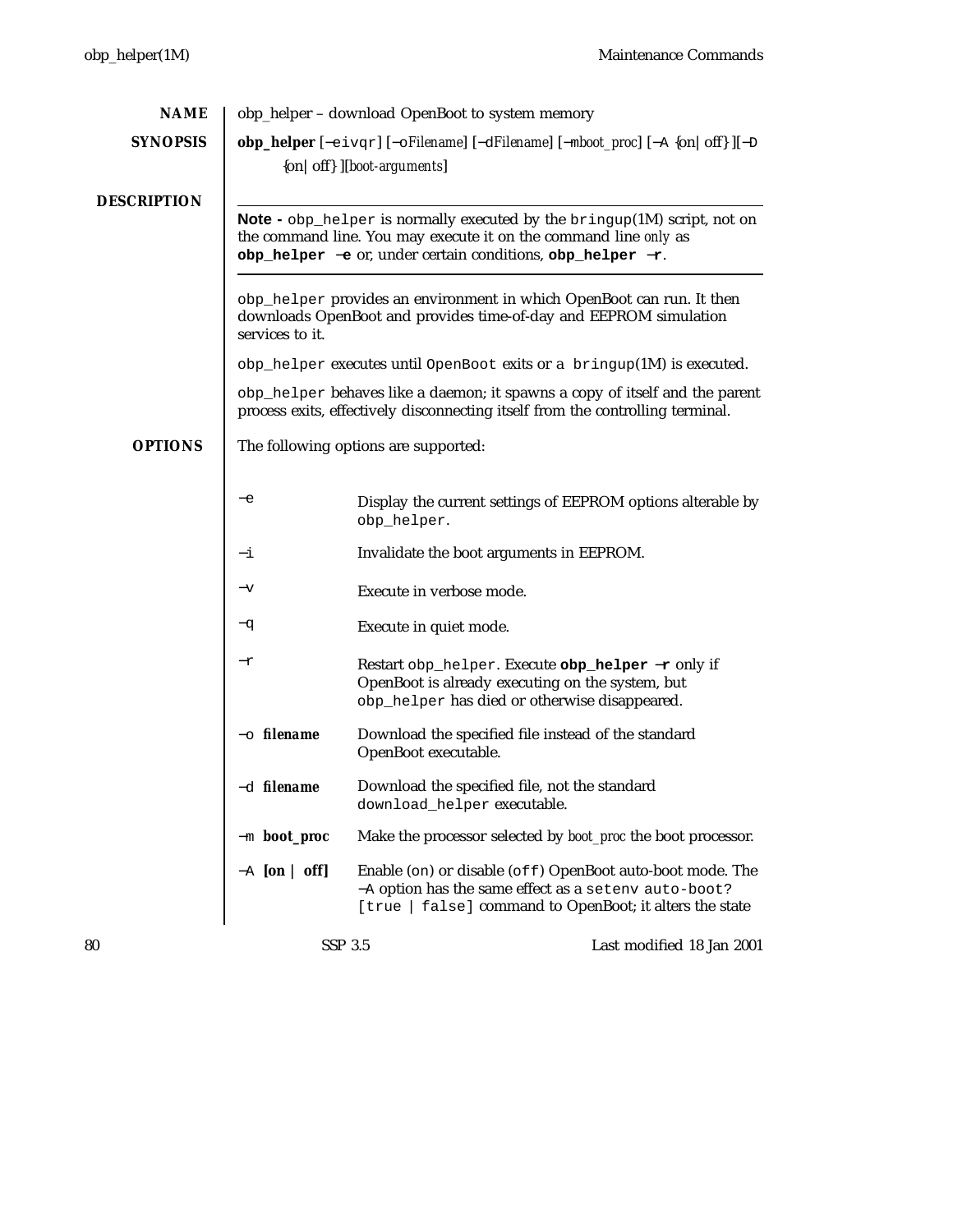|                                        |                   | of the auto-boot? flag in the OpenBoot simulated<br>EEPROM. When auto-boot is enabled, the bringup(1M)<br>command brings up the system completely, using the<br>appropriate boot disk as determined by other OBP variables.<br>When auto-boot is disabled, bringup(1M) completes in<br>such a manner that the OBP prompt (OK) is displayed on the<br>netcon(1M) Window. |
|----------------------------------------|-------------------|-------------------------------------------------------------------------------------------------------------------------------------------------------------------------------------------------------------------------------------------------------------------------------------------------------------------------------------------------------------------------|
|                                        | $-D$ [on   off]   | Enable (on) or disable (off) OpenBoot diagnostic mode. This<br>option has the same effect as the setenv diag-switch?<br>[true   false] command to OpenBoot; it alters the state<br>of the diag-switch? flag in the OpenBoot simulated<br>EEPROM.                                                                                                                        |
|                                        | boot-arguments    | Pass boot arguments verbatim to the OpenBoot boot<br>command. You can specify standard OpenBoot device aliases<br>such as disk and net. These arguments affect the current<br>boot only; subsequent boot commands use the standard<br>OpenBoot boot-device and boot-file arguments.                                                                                     |
| <b>ENVIRONMENT</b><br><b>VARIABLES</b> | domain.           | The environment variable SUNW_HOSTNAME must be set to the name of the                                                                                                                                                                                                                                                                                                   |
| <b>SEE ALSO</b>                        | $b$ ringup $(1M)$ |                                                                                                                                                                                                                                                                                                                                                                         |
|                                        |                   | boot(1M) in the SunOS Reference Manual                                                                                                                                                                                                                                                                                                                                  |
|                                        |                   |                                                                                                                                                                                                                                                                                                                                                                         |

Last modified 18 Jan 2001 SSP 3.5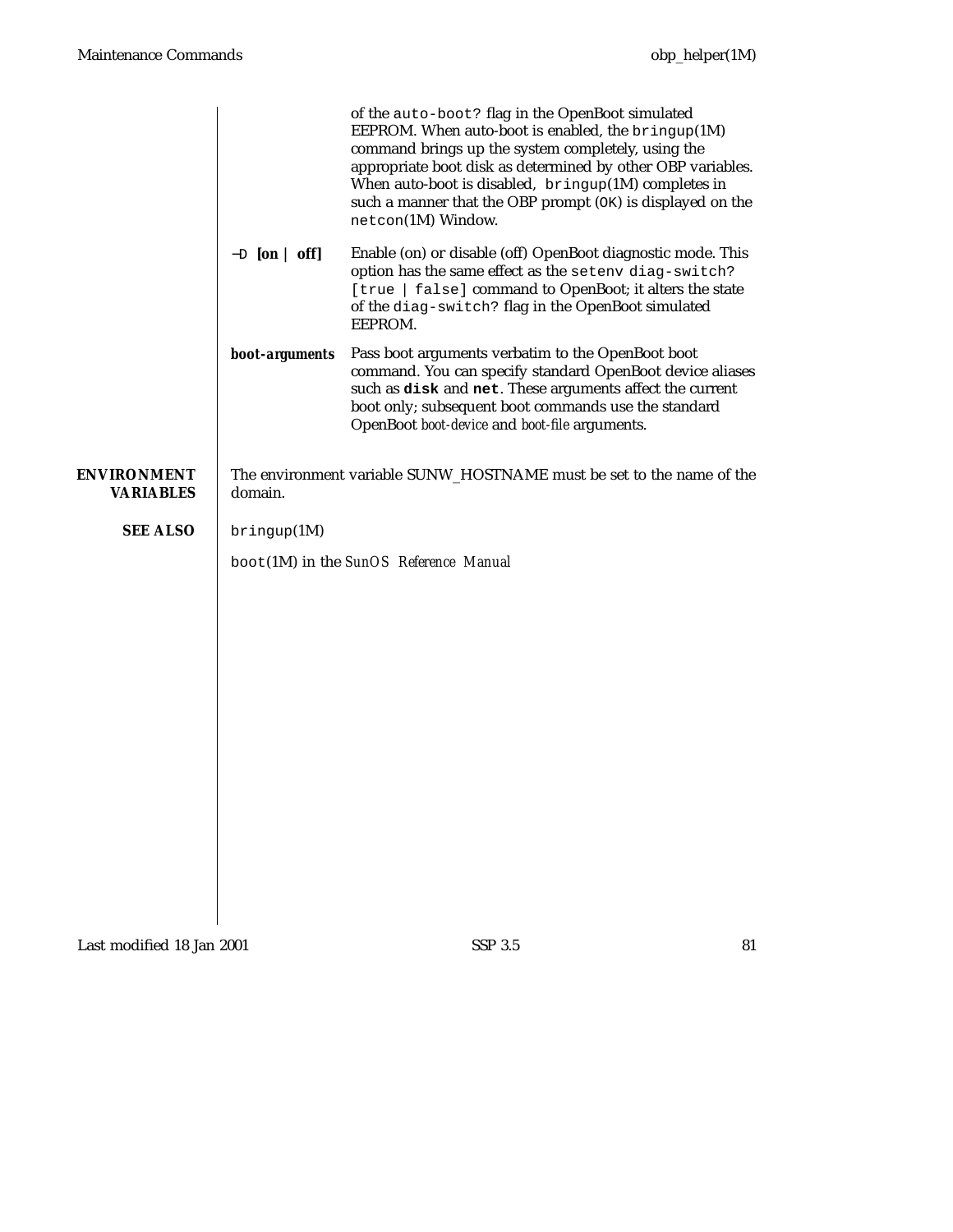| <b>NAME</b>        | power - control power                                                                                                                                                                                                                                                                                                                   |  |  |  |  |
|--------------------|-----------------------------------------------------------------------------------------------------------------------------------------------------------------------------------------------------------------------------------------------------------------------------------------------------------------------------------------|--|--|--|--|
| <b>SYNOPSIS</b>    | power                                                                                                                                                                                                                                                                                                                                   |  |  |  |  |
|                    | <b>power</b> $[-sb$ <i>list</i> ] $[-cb \ 0 \ 1]$ $[-csb \ csb$ <i>_list</i> ] $[-p \ p$ <i>_list</i> ]                                                                                                                                                                                                                                 |  |  |  |  |
|                    | <b>power</b> $-\text{off}$ [-f] [-all] [-sb sb_list] [-csb csb_list] [-p $p$ _list] [-cb $0 1]$<br>$[-d -q]$                                                                                                                                                                                                                            |  |  |  |  |
|                    | power $-\text{off}$ $-\text{B}$ $[-\text{f}]$ $[-\text{d}$ $]-\text{q}$ ]                                                                                                                                                                                                                                                               |  |  |  |  |
|                    | <b>power</b> $-\text{off}$ $-\text{ps}$ ps_list $[-\text{d} \,   -\text{q}]$ (Service Providers Only)                                                                                                                                                                                                                                   |  |  |  |  |
|                    | <b>power</b> -on $[-a11]$ $[-sb sb_list]$ $[-csb csb_list]$ $[-p p_list]$ $[-d -q]$                                                                                                                                                                                                                                                     |  |  |  |  |
|                    | $power - m$                                                                                                                                                                                                                                                                                                                             |  |  |  |  |
|                    | <b>power</b> $-m$ margin_list $-s$ b sb_list $[-d]$ $-q$ ] (Service Providers Only)                                                                                                                                                                                                                                                     |  |  |  |  |
|                    | <b>power</b> $-m$ margin_list $-s$ $-s$ $\frac{b}{s}$ list $[-d, -d]$ (Service Providers Only)                                                                                                                                                                                                                                          |  |  |  |  |
|                    | <b>power</b> $-m$ <i>margin_list</i> $[-d]$ $-q$ ] (Service Providers Only)                                                                                                                                                                                                                                                             |  |  |  |  |
|                    | <b>power</b> $-m$ margin_list $-s$ $[-d]-q]$ (Service Providers Only)                                                                                                                                                                                                                                                                   |  |  |  |  |
|                    | <b>power</b> $-v$ $[-all]$ $[-sb \; sb\_list]$ $[-csb \; cb\_list]$ $[-p \; p\_list]$ $[-ps \; ps\_list]$<br>$[-d -q]$                                                                                                                                                                                                                  |  |  |  |  |
| <b>DESCRIPTION</b> | The power command enables you to view and control certain aspects of the<br>Sun Enterprise 10000 system's power supplies and I/O cabinets. You can use it<br>to power on and off the power supplies of individual boards or I/O cabinets,<br>and to view or set their voltage margins for over-voltage and under-voltage<br>monitoring. |  |  |  |  |
|                    | When used with no options, power displays the status of all 48-volt power<br>supplies, I/O cabinet power supplies, control board and centerplane support<br>board power supplies, and all the individual system board power supplies. See<br>EXAMPLES, below.                                                                           |  |  |  |  |
|                    | The power status of the centerplane support boards and the system boards is<br>displayed as follows:                                                                                                                                                                                                                                    |  |  |  |  |
|                    | Good 48V Bulk Power Supplies:<br>0 2 3 4<br>Number of Good 48V Bulk Power Supplies:<br>4 (no redundancy)<br>Required 48V Power Supplies for 8 System Boards:<br>4<br>Number of Good Peripheral Cabinet Power Supplies: 0<br>Centerplane Support Board Average Voltages (V):<br>CSB#<br>5VDC Vcc HK<br>3.3VDC Vdd HK<br>3.3VDC Vdd Core  |  |  |  |  |
|                    |                                                                                                                                                                                                                                                                                                                                         |  |  |  |  |

82 SSP 3.5 Last modified 27 April 2001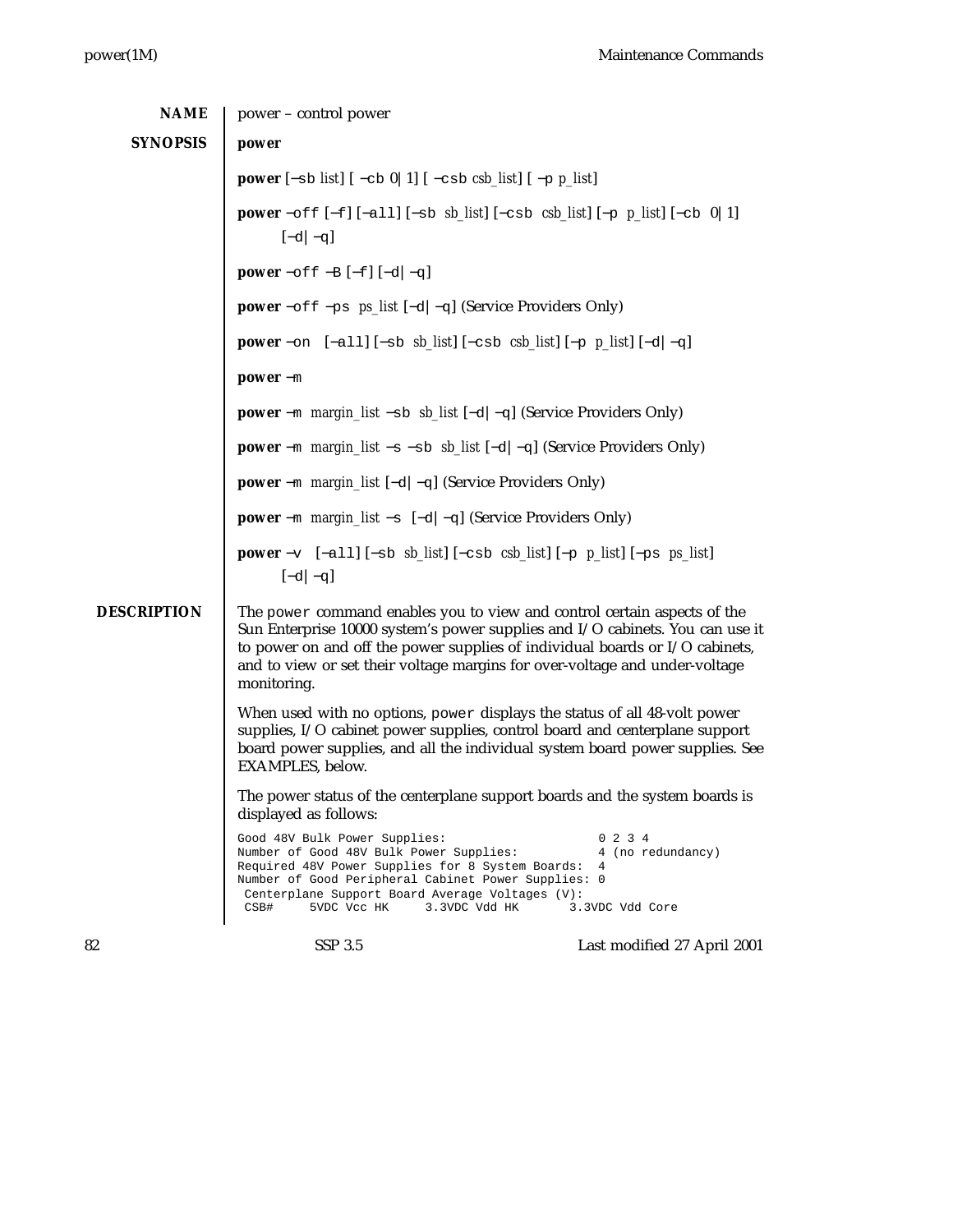|                | 0 5.113 5.049 3.420 5.194 5.091         |  |  |                                       |
|----------------|-----------------------------------------|--|--|---------------------------------------|
| $---$          |                                         |  |  |                                       |
|                | 5VDC 5VDC 3.3VDC 5VDC Vcc 5VDC          |  |  |                                       |
|                | Control Board Average Voltages (V):     |  |  |                                       |
|                |                                         |  |  |                                       |
| 9              | $3.302$ 5.025 3.412 2.594 5.008         |  |  |                                       |
| 8              | 3.296 5.059 3.429 2.596 5.000           |  |  |                                       |
| $7^{\circ}$    | $3.301$ 5.052 3.418 2.604 5.003         |  |  |                                       |
|                | 4 3.290 5.015 3.423 1.897 5.005         |  |  |                                       |
| 3 <sup>7</sup> | $3.301$ $5.035$ $3.434$ $2.599$ $5.013$ |  |  |                                       |
|                | 2 3.300 5.015 3.439 2.607 5.010         |  |  |                                       |
|                | 1 3.300 5.022 3.423 2.601 5.013         |  |  |                                       |
|                | 0 3.301 5.086 3.407 2.601 5.008         |  |  |                                       |
|                |                                         |  |  |                                       |
|                | SB# Vdd Vcc HK Vdd HK Vdd Core Vcc      |  |  |                                       |
|                | 3.3VDC 5VDC 3.3VDC VDC 5VDC             |  |  |                                       |
|                | System Board Average Voltages (V):      |  |  |                                       |
|                |                                         |  |  | 1 5.017 5.017 3.491 3.303 3.302 3.302 |
|                |                                         |  |  | 0 5.047 5.037 3.501 3.311 3.301 3.297 |
|                |                                         |  |  |                                       |

where:

 5.0VDC and 3.3VDC in the first column are the nominal voltage for each power supply. VDC means voltage direct current. In the centerplane listing, 5.0VDC HK is repeated twice and 3.3VDC Vdd is repeated three times, indicating that the voltage 5.0VDC HK is measured at two different locations and 3.3VDC Vdd is measured at three.

In the system board listing, the value of Vdd Core depends on the type of processor installed. This value can be between 2.5 VDC and 3.7 VDC, inclusive. JTAG accesses an analog-to-digital converter to read the resistor on the processor module to determine the actual value.

- HK means housekeeping power. This power is on whenever the 48-volt power is being supplied to the board.
- $\blacksquare$  Vdd is a common abbreviation for +3.3 VDC power.
- $\blacksquare$  Vcc is a common abbreviation for +5.0 VDC power.
- The values in the second column are the actual voltage readings provided by the analog-to-digital converter accessed through JTAG.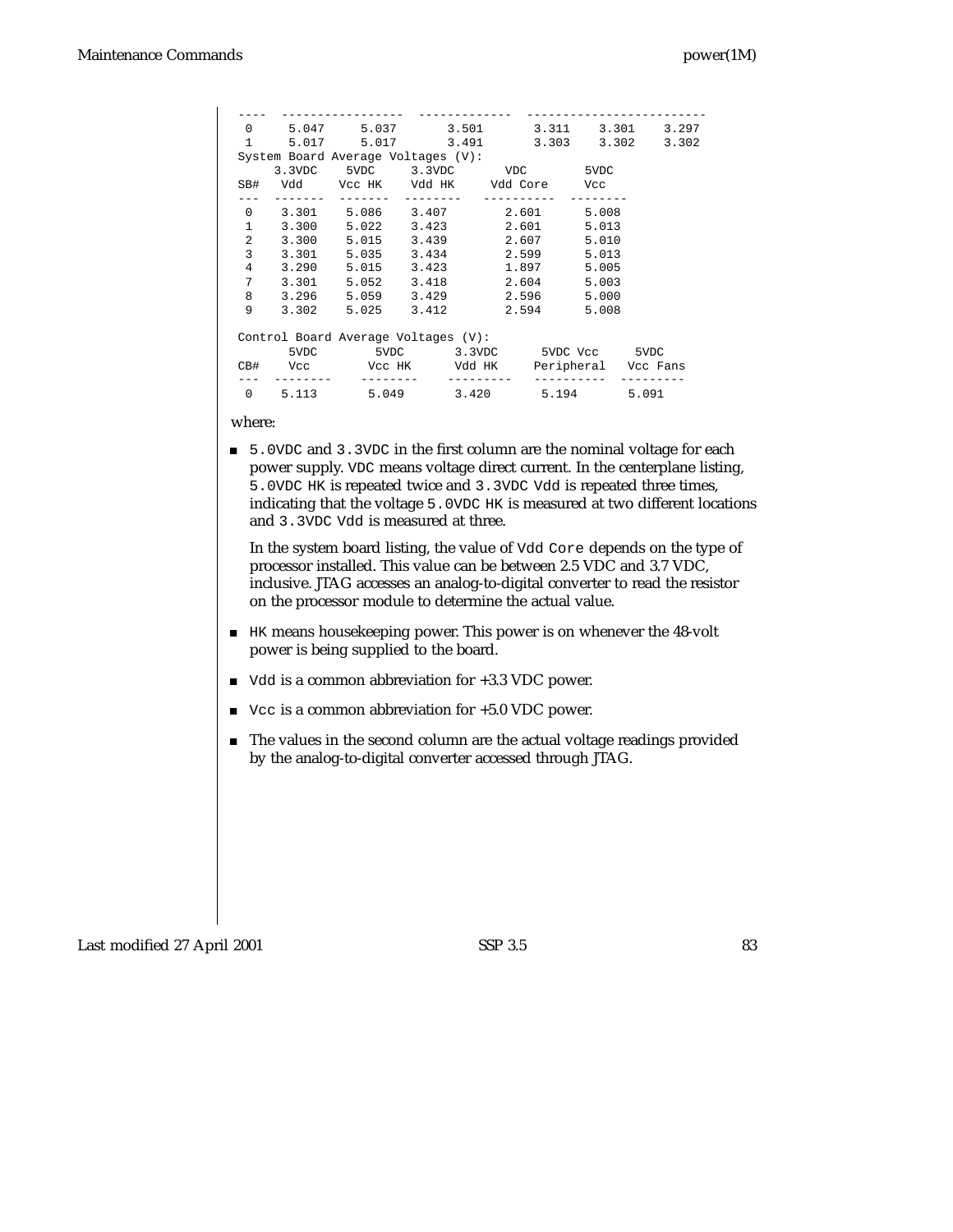**Note -** When housekeeping power is applied to the machine, the power supplies on the control boards are turned on automatically. The system boards and centerplane support boards are powered on following the execution of the power command. You cannot power off a system board within a domain that is a member of an InterDomain Network (IDN); you must first use domain\_unlink(1M) to unlink such a domain. Use power −f to force a power off even if the board is part of an IDN; however, it can cause a cluster arbstop. You cannot power off the entire Sun Enterprise 10000 host cabinet if there is an IDN.

**OPTIONS** See the SYNOPSIS line, above, for acceptable option combinations.

| -sb <i>sb_list</i> | Display, turn on, turn off or validate power to the<br>power supplies for the specified system boards.<br>sb_list represents a space-separated list of<br>integers, 0 to 15, inclusive, that refer to system<br>board numbers. This option is also used for<br>setting margins; see -m.                                                                                                                                                                                                                                                                   |
|--------------------|-----------------------------------------------------------------------------------------------------------------------------------------------------------------------------------------------------------------------------------------------------------------------------------------------------------------------------------------------------------------------------------------------------------------------------------------------------------------------------------------------------------------------------------------------------------|
|                    | Note - When -sb is specified, the power<br>command does not control housekeeping power<br>on the system board. Also, you cannot power off<br>the power supply of a system board that is part<br>of a domain that is running the operating system.                                                                                                                                                                                                                                                                                                         |
| $-cb$ 0   1        | Turn off, display status of, or validate power to<br>the power supplies for the specified control<br>board, either 0 (rear) or 1 (front). Note that an<br>active control board can turn off only a non-active<br>control board for removal; the power command<br>does not turn them both off. After the secondary<br>control board has been powered off, do not<br>attempt to use the power command to obtain the<br>status of the control board; the registers cannot be<br>read. Visually inspect the board LEDs before<br>removing it from the system. |
| $-csb$ csb list    | Turn on, turn off, or validate power to the power<br>supplies for the specified centerplane support<br>boards, where csb_list is a space-separated list of<br>integers, each either 0 (rear) or 1 (front).                                                                                                                                                                                                                                                                                                                                                |
|                    |                                                                                                                                                                                                                                                                                                                                                                                                                                                                                                                                                           |

84 SSP 3.5 Last modified 27 April 2001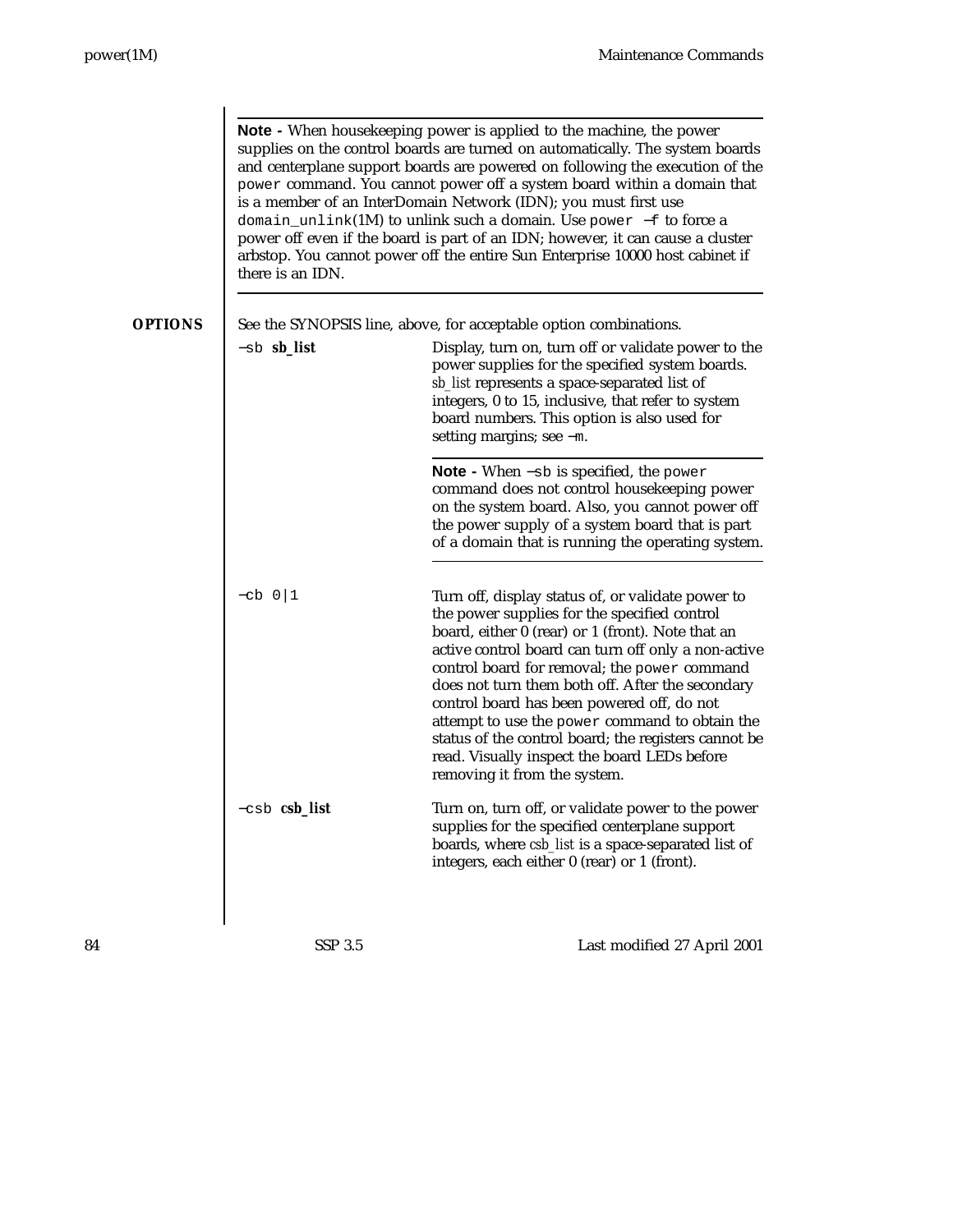|                                     | <b>Note -</b> When $-csb$ is specified, the power<br>command does not control housekeeping power<br>on the centerplane support board.                                                                                                                                                                                                                                                                                                                                                                                                     |
|-------------------------------------|-------------------------------------------------------------------------------------------------------------------------------------------------------------------------------------------------------------------------------------------------------------------------------------------------------------------------------------------------------------------------------------------------------------------------------------------------------------------------------------------------------------------------------------------|
| $-p$ p_list                         | Turn on, turn off, or validate power to the power<br>supplies for the specified remotely controlled AC<br>sequencer and its attached peripherals. p_list<br>represents a space-separated list of integers, 0 to<br>4, inclusive, that refer to the switches (remote<br>power control units) on the host that control the<br>power distribution units for the peripherals. For<br>more information, service providers can see the<br>Sun Enterprise 10000 System Overview, a printed<br>document that is part of the service document set. |
| -all                                | Turn on, turn off, or validate power to all system<br>boards, including centerplane support boards. If<br>you specify -all with -sb, -csb or both, -all<br>takes precedence.                                                                                                                                                                                                                                                                                                                                                              |
| -d                                  | (Debug Mode) Display verbose trace messages.<br>$-d$ and $-q$ are mutually exclusive.                                                                                                                                                                                                                                                                                                                                                                                                                                                     |
| -on                                 | Turn on the system boards, including centerplane<br>support boards, that belong to the domain<br>specified by the SUNW_HOSTNAME<br>environment variable. See also the options -sb,<br>$-csb$ and $-al1$ .                                                                                                                                                                                                                                                                                                                                 |
|                                     | power -on turns on the specified board's power<br>supplies, then queries the system to determine<br>whether it has a sufficient amount of power. If so,<br>those power supplies remain on; if not, power<br>turns them off again and displays a message.                                                                                                                                                                                                                                                                                  |
| $-\text{off}$ or $-f$ $-\text{off}$ | Turn off the individual power supplies of the<br>centerplane support boards and the system<br>boards that belong to the domain specified by the<br><b>SUNW HOSTNAME environment variable. See</b><br>also the options $-sb$ , $-csb$ , $-cb$ , $-p$ , $-ps$ , and<br>-all.                                                                                                                                                                                                                                                                |
|                                     | power -off turns off the specified board's<br>power supplies, but only if affected domains are                                                                                                                                                                                                                                                                                                                                                                                                                                            |

Last modified 27 April 2001 SSP 3.5 85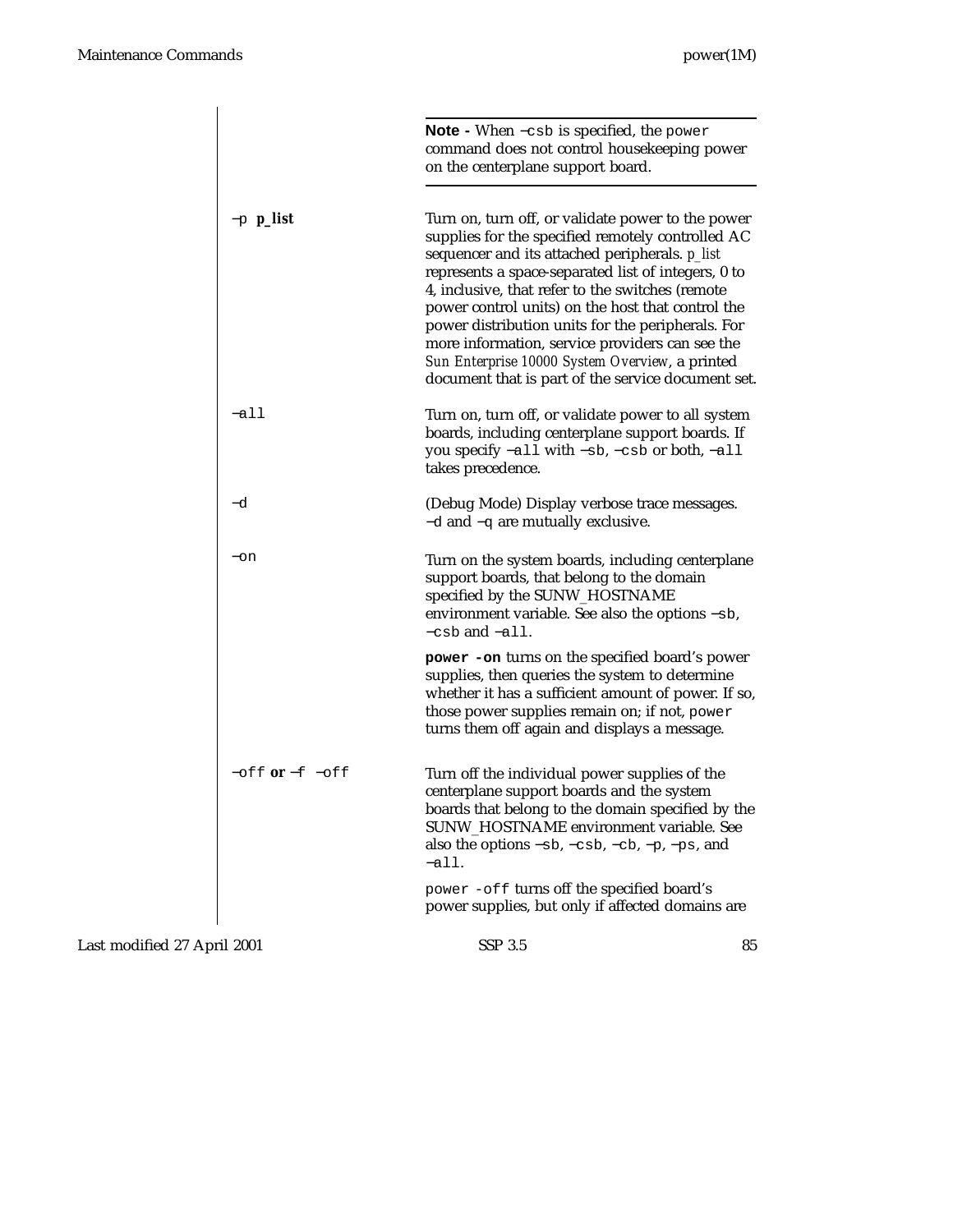|             | not running the operating system. If an affected<br>domain is running the operating system, power<br>displays a message to that effect and does not<br>turn off the power. This process gives you the<br>opportunity to gracefully shut down the domain<br>before turning off its power. To immediately turn<br>off power to the domain, overriding this<br>protective feature, use -f-off.                                                                                                                                                                                                                                                         |
|-------------|-----------------------------------------------------------------------------------------------------------------------------------------------------------------------------------------------------------------------------------------------------------------------------------------------------------------------------------------------------------------------------------------------------------------------------------------------------------------------------------------------------------------------------------------------------------------------------------------------------------------------------------------------------|
| -off -B     | Turn off power to the entire Sun Enterprise 10000<br>host cabinet and remotely controlled I/O<br>cabinets. To restore power you must manually<br>turn on the switches (up to four per cabinet) on<br>the AC input modules that feed the 48-volt power<br>supplies.                                                                                                                                                                                                                                                                                                                                                                                  |
| -ps ps_list | Display, turn off (service providers only), or<br>validate power to the specified 48-volt power<br>supplies, where <i>ps_list</i> is one or more integers<br>that represent the 48-volt power supplies -0 to 7,<br>inclusive - to be validated or disabled.                                                                                                                                                                                                                                                                                                                                                                                         |
|             | <b>Note -</b> If you want to turn off all bulk power<br>supplies, use the $-\circ$ f $f$ -B option explained<br>above.                                                                                                                                                                                                                                                                                                                                                                                                                                                                                                                              |
|             | The Sun Enterprise 10000 dual power grid<br>provides up to 16 bulk power supplies. The<br>power supplies are divided into two grids, where<br>each grid contains up to 8 power supplies. The<br>power supplies in the primary grid are associated<br>with power supplies in the secondary grid. For<br>example, a relationship exists between power<br>supplies 0 and 8, 1 and 9, and 2 and 10. If you<br>turn off a single power supply using the power<br>command, both the specified power supply and<br>its associated power supply are turned off. All<br>bulk power supplies can be turned off by<br>powering off power supplies 0 through 7. |
|             | The command power $-\text{off}$ -ps ps_list displays<br>the following message:                                                                                                                                                                                                                                                                                                                                                                                                                                                                                                                                                                      |
|             | WARNING: This system requires X 48V power<br>supplies for a current load of y system boards<br>(at N+1 redundancy). You are disabling Z out of                                                                                                                                                                                                                                                                                                                                                                                                                                                                                                      |
|             |                                                                                                                                                                                                                                                                                                                                                                                                                                                                                                                                                                                                                                                     |

86 SSP 3.5 Last modified 27 April 2001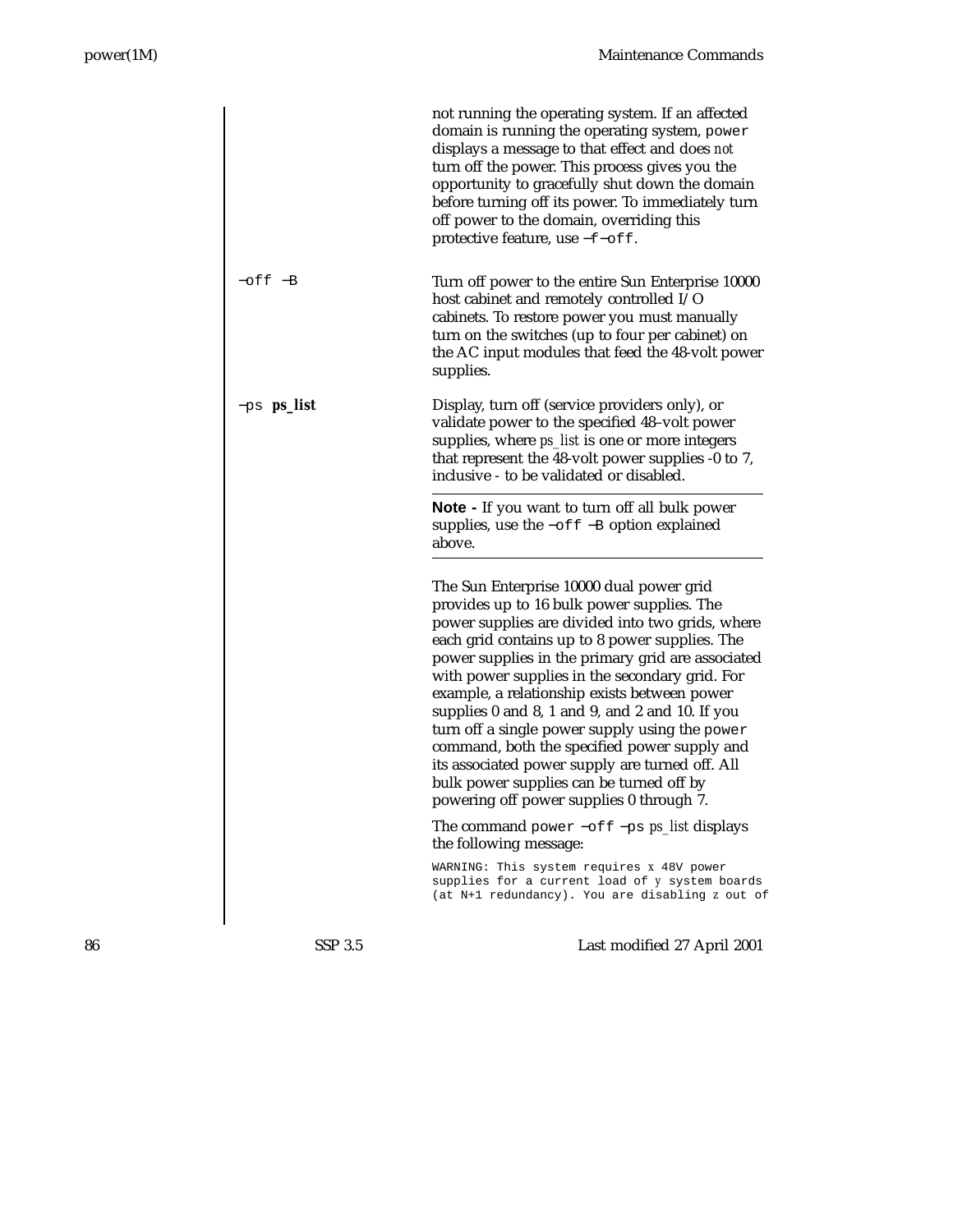|      | W 48V power supplies. This system will be able<br>to normally operate a load of U system boards<br>(including $N+1$ redundancy). Continue? (y/n)                                                                                                                                                                                                                                    |
|------|-------------------------------------------------------------------------------------------------------------------------------------------------------------------------------------------------------------------------------------------------------------------------------------------------------------------------------------------------------------------------------------|
|      | where                                                                                                                                                                                                                                                                                                                                                                               |
|      | x is the number of required power supplies                                                                                                                                                                                                                                                                                                                                          |
|      | y is the number of system boards in the system                                                                                                                                                                                                                                                                                                                                      |
|      | z is the number of power supplies to be powered<br>off                                                                                                                                                                                                                                                                                                                              |
|      | $w$ is the number of power supplies in the cabinet                                                                                                                                                                                                                                                                                                                                  |
|      | $u$ is the number of system boards that will be<br>supported after power to the specified system<br>boards is turned off                                                                                                                                                                                                                                                            |
|      | Warning: Powering off too many 48-volt power<br>supplies may crash the system. Use the<br>information displayed in the warning message<br>and the chart below to determine whether<br>turning off the specified power supplies is safe.                                                                                                                                             |
|      | 1 sys bd needs 4 ps<br>9 sys bds need 7 ps<br>2 sys bds need 4 ps<br>10 sys bds need 7 ps<br>3 sys bds need 5 ps<br>11 sys bds need 7 ps<br>4 sys bds need 5 ps<br>12 sys bds need 7 ps<br>5 sys bds need 5 ps<br>13 sys bds need 8 ps<br>6 sys bds need 6 ps<br>14 sys bds need 8 ps<br>7 sys bds need 6 ps<br>15 sys bds need 8 ps<br>8 sys bds need 6 ps<br>16 sys bds need 8 ps |
| -d   | (Quiet Mode) Inhibit any traffic to standard out.<br>$-q$ and $-d$ are mutually exclusive.                                                                                                                                                                                                                                                                                          |
| $-v$ | (Validate Mode) Inspect the individual power<br>supplies of system boards and centerplane<br>support boards that belong to the domain<br>specified by the SUNW_HOSTNAME<br>environment variable to determine whether they<br>are currently enabled.                                                                                                                                 |
|      | The $-v$ option is intended for use only by scripts.<br>It generates a 0 exit code if all the target devices<br>are powered up. Note that $-v$ merely inspects the<br>power control bits; it does not check voltages.                                                                                                                                                               |
|      | You can use $-v$ with $-sb$ or $-csb$ , or with $-p$ to<br>specify the devices to be validated.                                                                                                                                                                                                                                                                                     |

Last modified 27 April 2001 SSP 3.5 87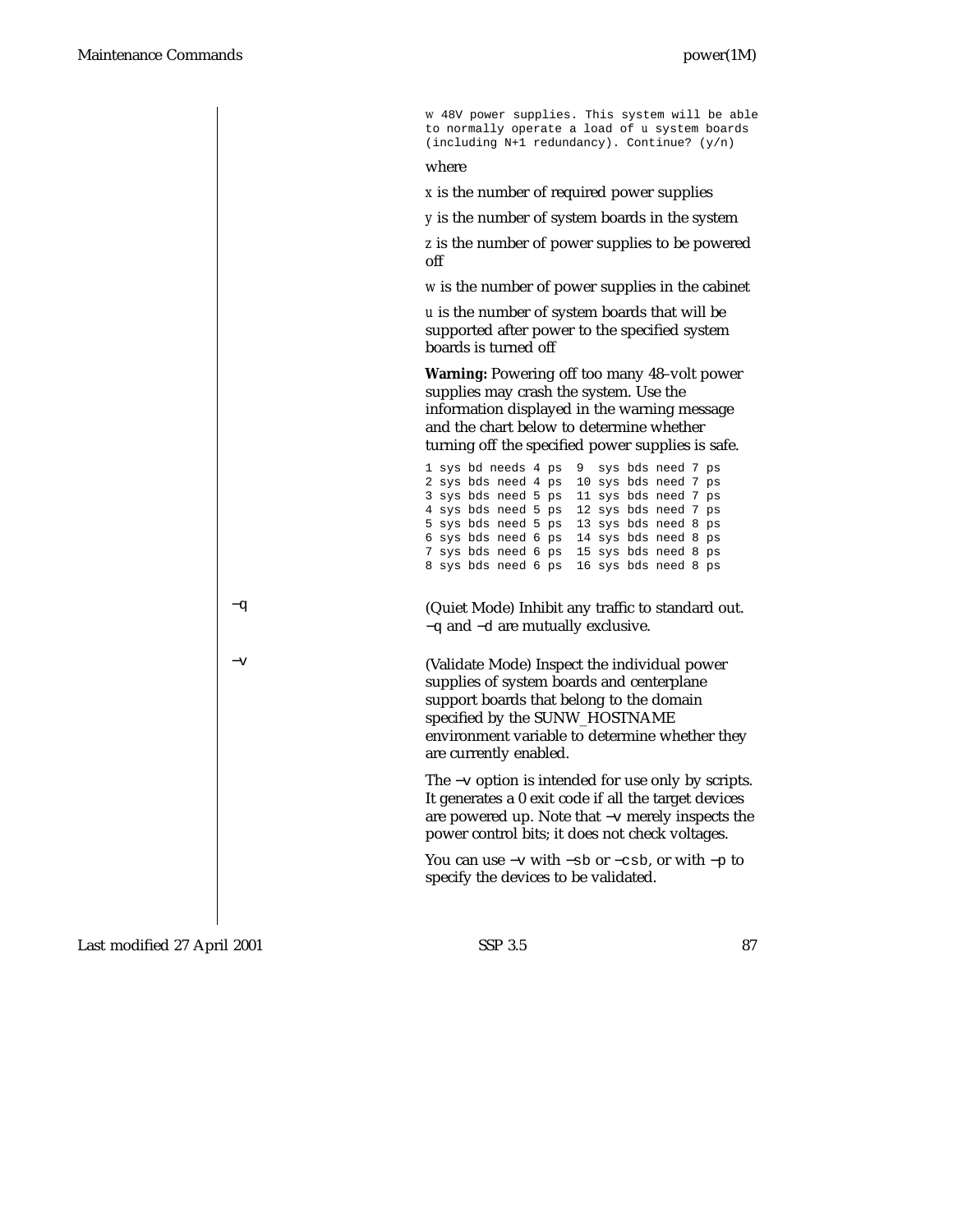|                 | —m                                        | Display the current margin values saved in the<br>ssp_resource(4) file.                                                                                                                                                                                                                                                                                                   |
|-----------------|-------------------------------------------|---------------------------------------------------------------------------------------------------------------------------------------------------------------------------------------------------------------------------------------------------------------------------------------------------------------------------------------------------------------------------|
|                 | $-m$ margin_list $-s$ $-sb$ sb_list       |                                                                                                                                                                                                                                                                                                                                                                           |
|                 | For use by service providers only.        |                                                                                                                                                                                                                                                                                                                                                                           |
|                 | $-m$ margin_list $-sb$ sb_list            |                                                                                                                                                                                                                                                                                                                                                                           |
|                 | For use by service providers only.        |                                                                                                                                                                                                                                                                                                                                                                           |
|                 |                                           | The power $-m$ margin list $-s$ sb $\vert$ csb command sets, in the<br>ssp_resource(4) file, the values specified in margin_list for all system<br>boards (sb). If $-s$ is also specified, the change takes place immediately.<br>Otherwise, the change takes effect when the boards are next powered on.<br>Note that no hyphen is required before $sb$ if $-s$ is used. |
|                 | of system boards.                         | <b>Warning:</b> A power supply margin more than $+/-$ 5 percent might cause<br>damage to the hardware. Note that margins cannot be set for Vcore values                                                                                                                                                                                                                   |
|                 |                                           | In both cases (power $-s$ and power $-s$ b), specify margin list as a<br>space-separated list of elements in one of the following forms:                                                                                                                                                                                                                                  |
|                 | $supply.+margin$                          |                                                                                                                                                                                                                                                                                                                                                                           |
|                 | supply. margin (same as $+)$              |                                                                                                                                                                                                                                                                                                                                                                           |
|                 | supply. - margin                          |                                                                                                                                                                                                                                                                                                                                                                           |
|                 | voltages as follows:                      | where <i>margin</i> is an integer between 1 and 5, inclusive, that represents the<br>percentage of margin the supply voltage should be adjusted from nominal,<br>and supply is a keyword Vcc, Vdd or Vcore that represent system board                                                                                                                                    |
|                 | Vcc, 5 volts                              |                                                                                                                                                                                                                                                                                                                                                                           |
|                 | Vdd, 3.3 volts                            |                                                                                                                                                                                                                                                                                                                                                                           |
|                 | specified margin percentage.              | Note that the two forms of this command use margin levels differently. An<br>immediate margin adjusts the current power level by the specified margin<br>percentage. An automatic margin adjusts the nominal voltages by the                                                                                                                                              |
| <b>EXAMPLES</b> | <b>Applying Power</b><br><b>EXAMPLE 1</b> |                                                                                                                                                                                                                                                                                                                                                                           |
|                 |                                           | Apply power to power supplies on system boards 0 and 2.                                                                                                                                                                                                                                                                                                                   |
|                 | power -on -sb 0 2                         |                                                                                                                                                                                                                                                                                                                                                                           |

88 SSP 3.5 Last modified 27 April 2001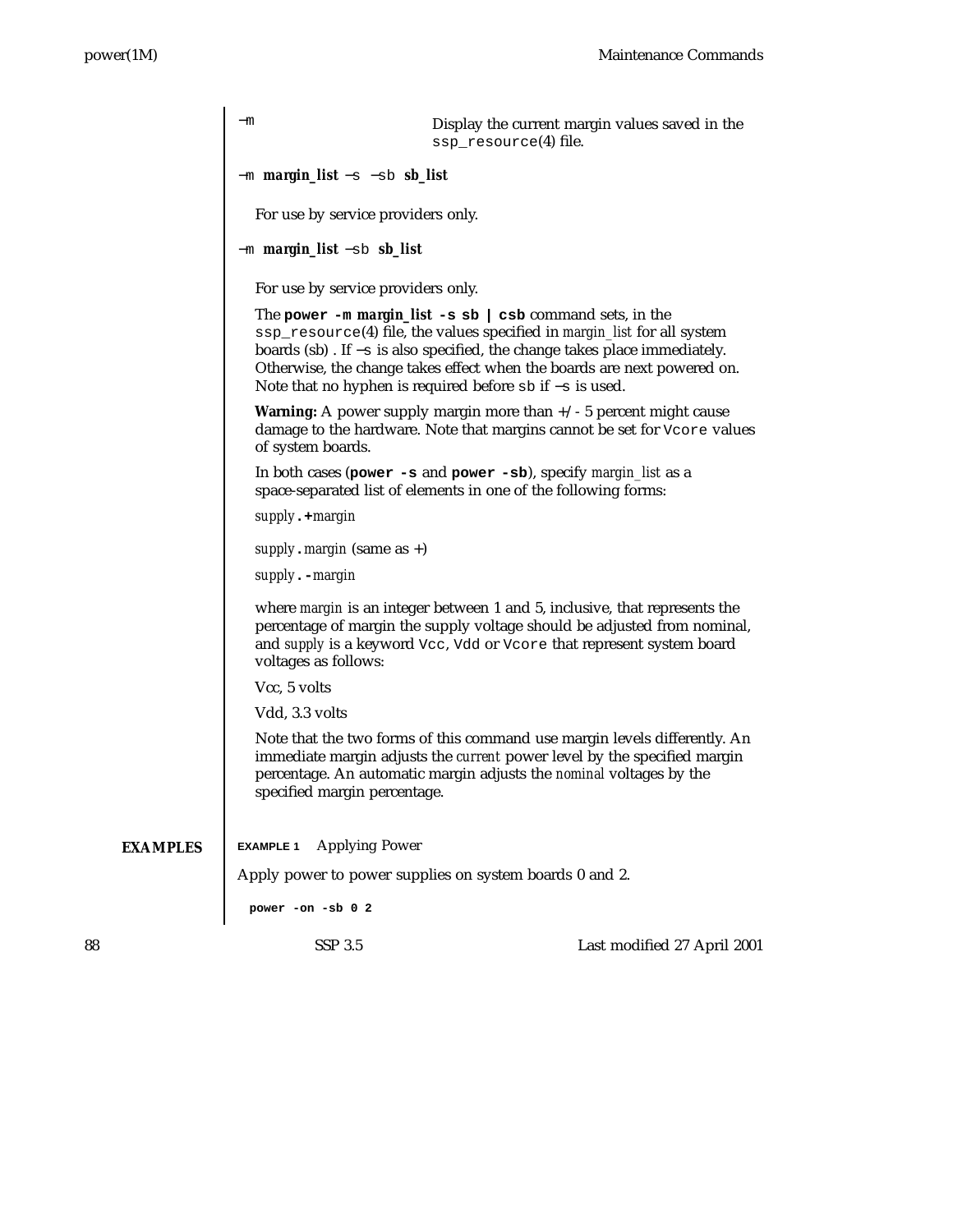**EXAMPLE 2** Turning Off the Power Supplies

Turn off power supplies to all system boards in the domain specified by the SUNW\_HOSTNAME environment variable.

**power -off**

**EXAMPLE 3** Changing the Margin Voltage Value

Change the margin voltage value for all system boards as follows: increase Vcc by 2 percent, decrease Vdd by 2 percent. Note that this change in margins takes effect immediately.

```
power -m Vcc.+2 Vdd.-2 -s sb
```
**EXAMPLE 4** Increasing Target Values

Increment by 3 percent the target values of Vcc, and Vdd supplies on system boards 5, 6 and 7. The change occurs when the system boards are next powered on.

```
power -m Vcc.+3 Vdd.+3 -sb 5 6 7
```
**EXAMPLE 5** Applying Power to Peripherals

Apply power to the peripherals remotely controlled by remote power control units (or switches) 2 and 3 on the host.

**power -p 2 3 -on**

Last modified 27 April 2001 SSP 3.5 89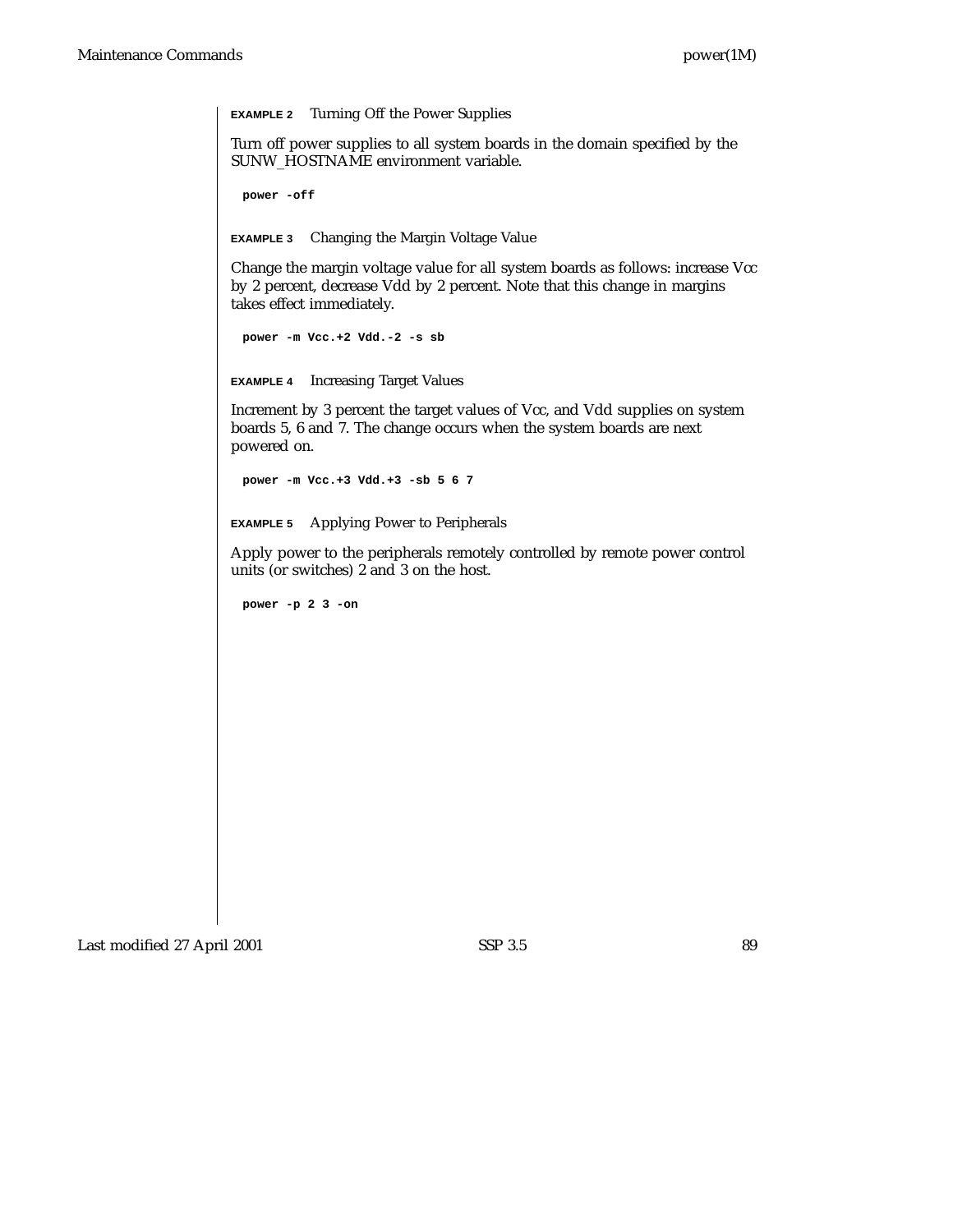| <b>NAME</b>        | redx - remote emulation debugger                           |                                                                                                                                                                                                                                                                                                                               |                          |
|--------------------|------------------------------------------------------------|-------------------------------------------------------------------------------------------------------------------------------------------------------------------------------------------------------------------------------------------------------------------------------------------------------------------------------|--------------------------|
| <b>SYNOPSIS</b>    | $\textbf{red} \mathbf{x}$ [-chnlq?] [file [arg]]           |                                                                                                                                                                                                                                                                                                                               |                          |
|                    | $\textbf{red} \mathbf{x}$ $[-q]$ $-x$ redx_interpreter_cmd |                                                                                                                                                                                                                                                                                                                               |                          |
| <b>CAUTION</b>     |                                                            | Only your service provider should execute this command except during<br>software installation and updates. If installation instructions provided by Sun<br>Microsystems tell you to use this command, do so exactly as instructed.<br>Improper use can cause catastrophic operating system failure.                           |                          |
| <b>DESCRIPTION</b> |                                                            | redx is a debug and maintenance support program for the Sun Enterprise<br>10000 system. It is associated with the POST program, but is generally useful<br>for other low-level hardware and firmware debugging.                                                                                                               |                          |
|                    | facilities.                                                | A command interpreter, redx reads commands interactively, from script files,<br>or when used with the $-x$ option, from the invoking command line. It features<br>extensive online help. To access this help from within the program, type help<br>or ?, and redx lists available command names and explains the other help   |                          |
|                    |                                                            | At start-up, redx reads the optional start-up script, . redxrc, if it is present in<br>the current directory. If redx does not find it in the current directory, it looks<br>in the user's home directory. If redx cannot find the script in either directory,<br>or if the $-n$ option is specified, the script is not used. |                          |
| <b>OPTIONS</b>     | with $0x$ or $x$ .                                         | Dash arguments can be grouped, as in $-\text{qn}$ , or issued separately, such as $-\text{q}$<br>$-n$ . They can appear in any order, except that $-x$ , when used, must be the last<br>dash option. Numeric arguments are assumed to be decimal, or hex if prefaced                                                          |                          |
|                    | $-c$                                                       | Do not use the curses library functions for input/output. The<br>command history and scrollable output window functions<br>are not available in this mode. $-c$ makes $rcdx$ usable when<br>only simple tty connections to the SSP are available.                                                                             |                          |
|                    | -h                                                         | Print help listing.                                                                                                                                                                                                                                                                                                           |                          |
|                    |                                                            | Initiate in local mode, with no access to JTAG. Use this<br>option for parsing functions, or for safe, offline examination<br>of hardware dump files.                                                                                                                                                                         |                          |
|                    | -n                                                         | Do not read the startup file, . redxrc.                                                                                                                                                                                                                                                                                       |                          |
|                    | -q                                                         | Use quiet mode, suppressing normal screen output.                                                                                                                                                                                                                                                                             |                          |
| 90                 | SSP 3.5                                                    |                                                                                                                                                                                                                                                                                                                               | Last modified 1 Aug 1999 |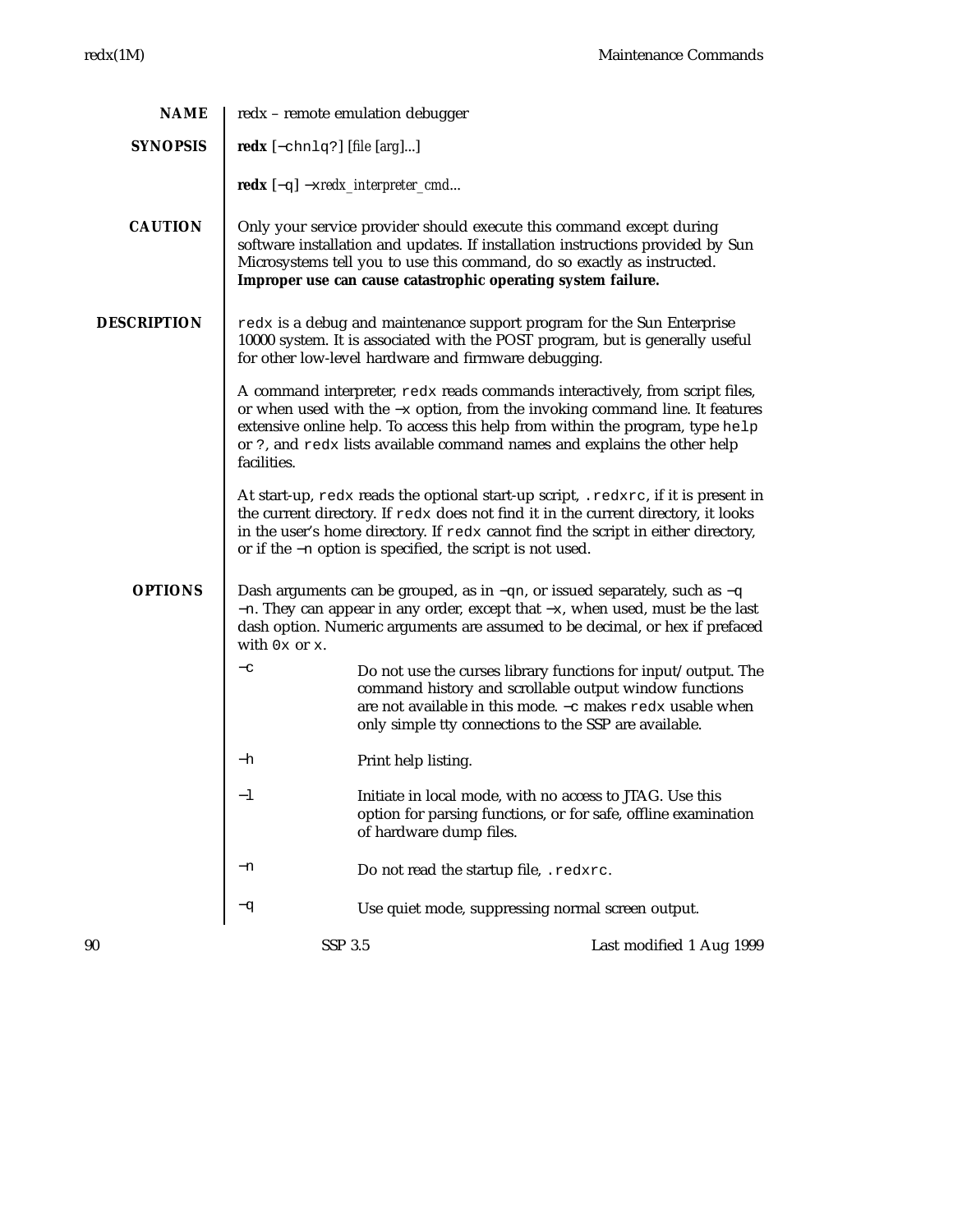|                 |                                              |                     | -x redx_interpreter_cmd  Execute the specified interpreter command (or<br>commands) from the command line, then exit.<br>Characters special to the shell must be escaped<br>(see $\sin(1)$ ). This option implies -n. |
|-----------------|----------------------------------------------|---------------------|-----------------------------------------------------------------------------------------------------------------------------------------------------------------------------------------------------------------------|
|                 | $-?$                                         | Print help listing. |                                                                                                                                                                                                                       |
| <b>EXAMPLES</b> | <b>EXAMPLE 1</b>                             |                     | Displaying Option Explanations                                                                                                                                                                                        |
|                 | redx $-?$                                    |                     |                                                                                                                                                                                                                       |
|                 | <b>EXAMPLE 2</b> Displaying More Information |                     |                                                                                                                                                                                                                       |
|                 | redx $-x$ ?                                  |                     |                                                                                                                                                                                                                       |
|                 |                                              |                     |                                                                                                                                                                                                                       |
|                 |                                              |                     |                                                                                                                                                                                                                       |
|                 |                                              |                     |                                                                                                                                                                                                                       |
|                 |                                              |                     |                                                                                                                                                                                                                       |
|                 |                                              |                     |                                                                                                                                                                                                                       |
|                 |                                              |                     |                                                                                                                                                                                                                       |
|                 |                                              |                     |                                                                                                                                                                                                                       |
|                 |                                              |                     |                                                                                                                                                                                                                       |
|                 |                                              |                     |                                                                                                                                                                                                                       |
|                 |                                              |                     |                                                                                                                                                                                                                       |

Last modified 1 Aug 1999 SSP 3.5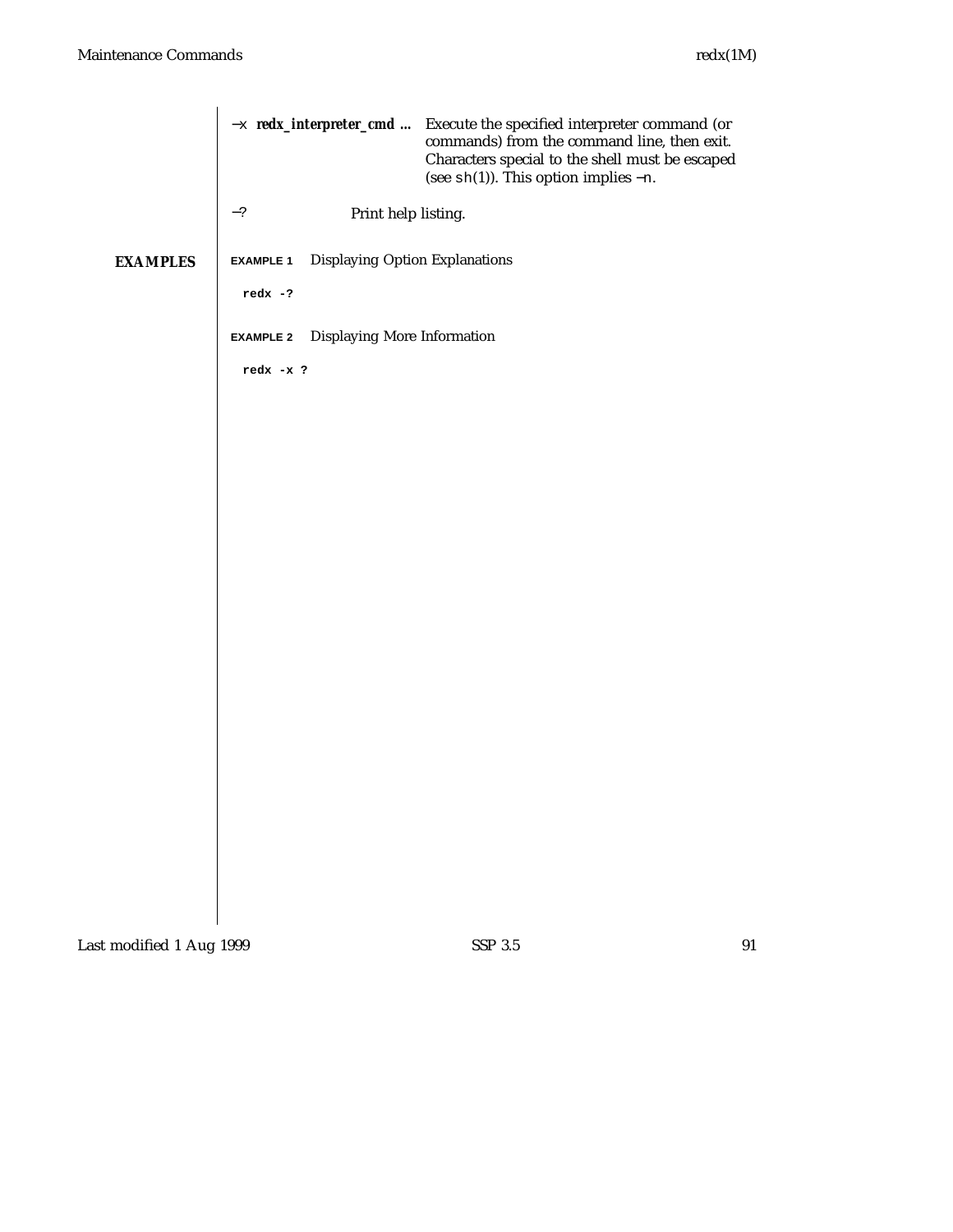| <b>NAME</b>                                                                                    | runcmdsync - prepare a specified script for recovery after a failover                                                                                                                                                                                                                                                                                                                                                                                                                      |                                                                      |                                                                                                                                                                                      |
|------------------------------------------------------------------------------------------------|--------------------------------------------------------------------------------------------------------------------------------------------------------------------------------------------------------------------------------------------------------------------------------------------------------------------------------------------------------------------------------------------------------------------------------------------------------------------------------------------|----------------------------------------------------------------------|--------------------------------------------------------------------------------------------------------------------------------------------------------------------------------------|
| <b>SYNOPSIS</b>                                                                                | runcmdsync script_name [parameters]                                                                                                                                                                                                                                                                                                                                                                                                                                                        |                                                                      |                                                                                                                                                                                      |
| <b>DESCRIPTION</b>                                                                             | The runcmdsync(1M) command prepares the specified script for automatic<br>synchronization (recovery) after a failover. runcmdsync creates a command<br>synchronization descriptor that identifies the script to be recovered. This<br>descriptor is added to the command synchronization list that determines the<br>scripts to be restarted after a failover. The runcmdsync command also<br>removes this descriptor from the command synchronization list when the<br>script terminates. |                                                                      |                                                                                                                                                                                      |
| <b>OPTIONS</b>                                                                                 |                                                                                                                                                                                                                                                                                                                                                                                                                                                                                            | The following options are supported:                                 |                                                                                                                                                                                      |
|                                                                                                | script_name                                                                                                                                                                                                                                                                                                                                                                                                                                                                                | Identifies the script to be prepared for command<br>synchronization. |                                                                                                                                                                                      |
| parameters                                                                                     |                                                                                                                                                                                                                                                                                                                                                                                                                                                                                            | after an automatic failover.                                         | Specifies the options or parameters associated with the<br>specified script. These parameters are stored on the spare<br>SSP and are used to restart the specified command or script |
| <b>EXIT STATUS</b>                                                                             |                                                                                                                                                                                                                                                                                                                                                                                                                                                                                            | The following exit values are returned:                              |                                                                                                                                                                                      |
|                                                                                                | Successful completion.<br>0<br>>0<br>An error occurred.                                                                                                                                                                                                                                                                                                                                                                                                                                    |                                                                      |                                                                                                                                                                                      |
|                                                                                                |                                                                                                                                                                                                                                                                                                                                                                                                                                                                                            |                                                                      |                                                                                                                                                                                      |
| <b>ATTRIBUTES</b><br>See attributes(5) for descriptions of the following attributes:           |                                                                                                                                                                                                                                                                                                                                                                                                                                                                                            |                                                                      |                                                                                                                                                                                      |
|                                                                                                | <b>ATTRIBUTE TYPE</b>                                                                                                                                                                                                                                                                                                                                                                                                                                                                      |                                                                      | <b>ATTRIBUTE VALUE</b>                                                                                                                                                               |
|                                                                                                | Architecture                                                                                                                                                                                                                                                                                                                                                                                                                                                                               |                                                                      | All                                                                                                                                                                                  |
|                                                                                                | Availability                                                                                                                                                                                                                                                                                                                                                                                                                                                                               |                                                                      | SUNWuessp                                                                                                                                                                            |
|                                                                                                | Stability                                                                                                                                                                                                                                                                                                                                                                                                                                                                                  |                                                                      | Evolving                                                                                                                                                                             |
| MT-Level                                                                                       |                                                                                                                                                                                                                                                                                                                                                                                                                                                                                            |                                                                      | Safe                                                                                                                                                                                 |
| cancelcmdsync(1M), initcmdsync(1M), savecmdsync(1M), and<br><b>SEE ALSO</b><br>showendsync(1M) |                                                                                                                                                                                                                                                                                                                                                                                                                                                                                            |                                                                      |                                                                                                                                                                                      |

92 SSP 3.5 Last modified 17 May 2000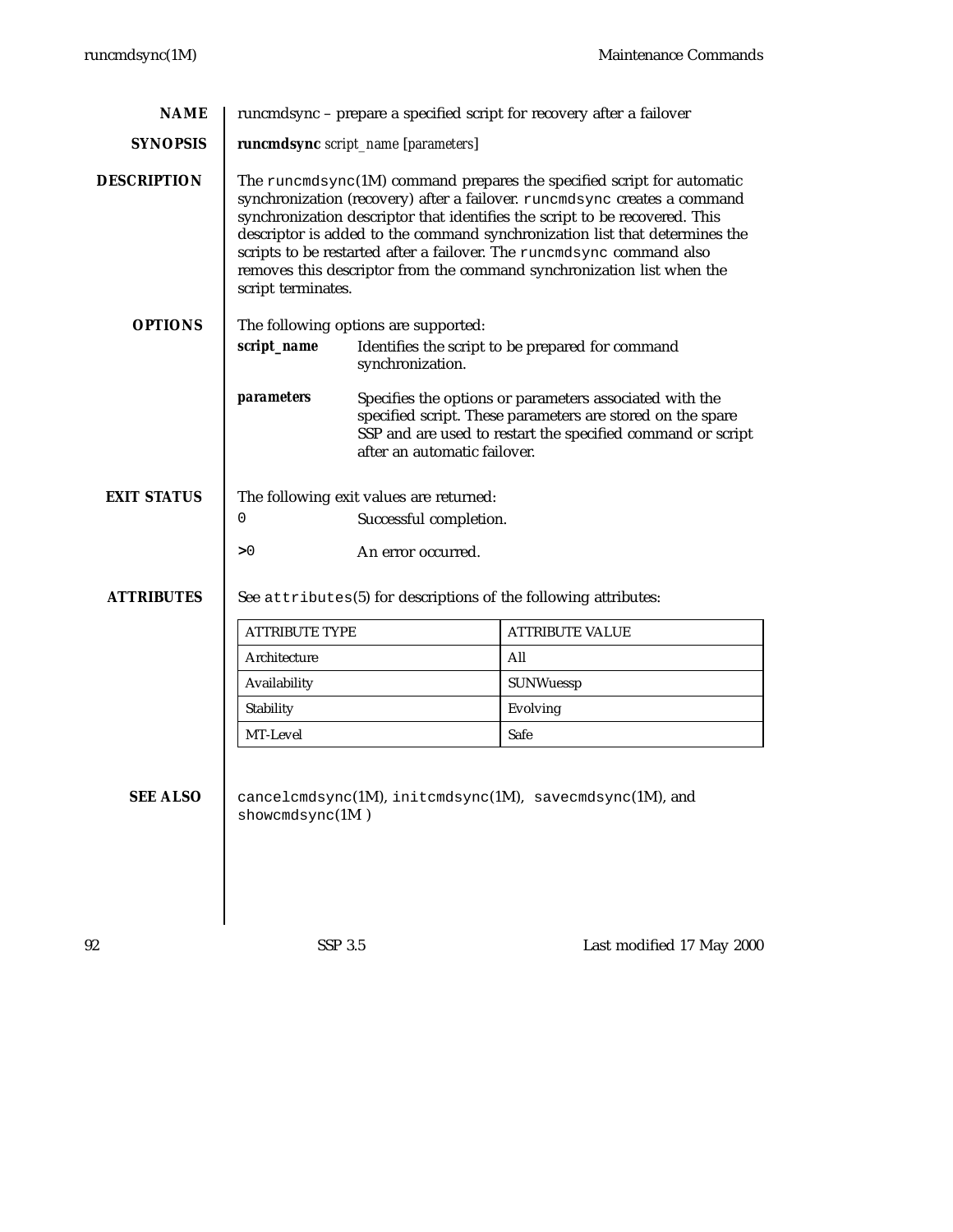| <b>NAME</b>                                                                                                           | savecmdsync, cmdsync, cancelcmdsync, initemdsync - command<br>synchronization commands                                                                                                                                                                                                 |                                                                                                                                                                                                                                        |
|-----------------------------------------------------------------------------------------------------------------------|----------------------------------------------------------------------------------------------------------------------------------------------------------------------------------------------------------------------------------------------------------------------------------------|----------------------------------------------------------------------------------------------------------------------------------------------------------------------------------------------------------------------------------------|
| <b>SYNOPSIS</b>                                                                                                       | cancelcmdsync cmdsync_descriptor                                                                                                                                                                                                                                                       |                                                                                                                                                                                                                                        |
|                                                                                                                       | initcmdsync script_name [parameters]                                                                                                                                                                                                                                                   |                                                                                                                                                                                                                                        |
|                                                                                                                       | savecmdsync -M identifier cmdsync_descriptor                                                                                                                                                                                                                                           |                                                                                                                                                                                                                                        |
| <b>DESCRIPTION</b><br>following commands in user-defined scripts to enable command<br>synchronization:                |                                                                                                                                                                                                                                                                                        | The command synchronization commands work together to control the<br>recovery of user-defined scripts interrupted by an SSP failover. You insert the                                                                                   |
|                                                                                                                       | initeral sync creates a command synchronization descriptor that identifies<br>the script to be recovered.                                                                                                                                                                              |                                                                                                                                                                                                                                        |
|                                                                                                                       | failover.                                                                                                                                                                                                                                                                              | This descriptor is placed on a command synchronization list that identifies<br>the scripts and commands to be restarted on the new main SSP after a                                                                                    |
|                                                                                                                       | which processing can be resumed after a failover.                                                                                                                                                                                                                                      | $\blacksquare$ savecmdsync adds a marker that identifies a location in the script from                                                                                                                                                 |
|                                                                                                                       | and not after subsequent failovers.                                                                                                                                                                                                                                                    | ■ cancel cmdsync removes a command synchronization descriptor from the<br>command synchronization list. This ensures that the script is run only once                                                                                  |
|                                                                                                                       | new main SSP.                                                                                                                                                                                                                                                                          | Be sure that all exit paths of a script have a cancelemdsync sequence to<br>remove the descriptor from the command synchronization list. If you do not<br>remove the descriptor and a failover occurs, the script will be rerun on the |
|                                                                                                                       | <b>Note -</b> Both an initemdsyne and a cancelemdsyne sequence must be<br>contained within a script to enable command synchronization. The use of the<br>savecmdsync command is optional and is used only to mark specific points<br>in a script from which processing can be resumed. |                                                                                                                                                                                                                                        |
| <b>OPTIONS</b><br>The following options are supported:<br>cmdsync_descriptor<br>Specifies the command synchronization |                                                                                                                                                                                                                                                                                        | descriptor that identifies the user-defined script.<br>This descriptor is the standard output value<br>returned by the initemdsync command.                                                                                            |
|                                                                                                                       | $-M$ identifier                                                                                                                                                                                                                                                                        | Marks a location in the script from which the<br>script can be resumed after a failover. The<br>identifier must be a positive integer.                                                                                                 |

Last modified 26 June 2000 SSP 3.5 93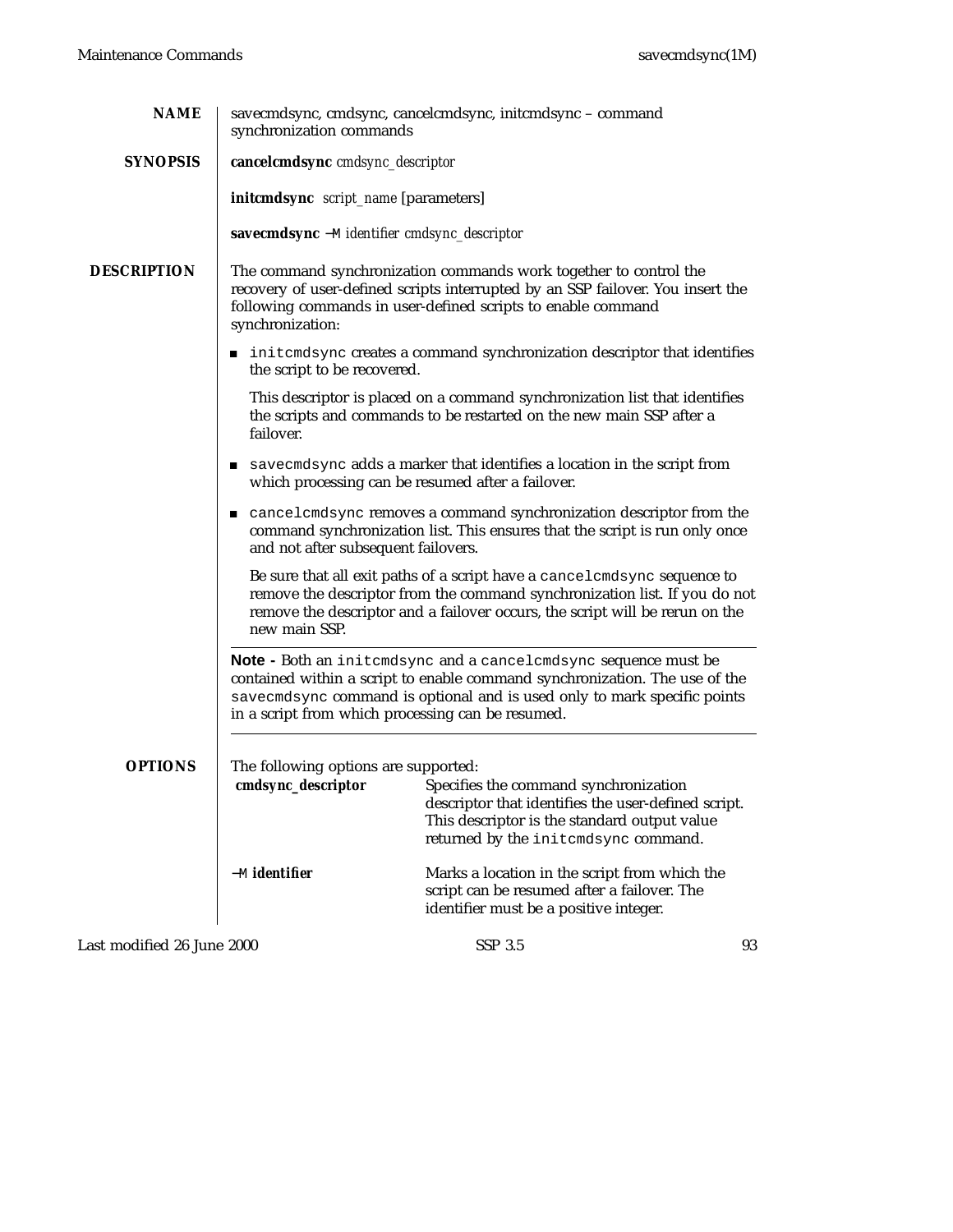```
parameters Specifies the options or parameters associated
                                               with the user-defined script. These parameters
                                               are stored on the spare SSP and are used to
                                               restart the specified script after a failover.
                   script_name Identifies the name of the user-defined script to
                                               be synchronized.
   EXTENDED
DESCRIPTION
                   The command synchronization commands are inserted at certain logical points
                   within a user-defined script.
                   For instance, a Korn shell script might be structured as follows:
                      # MAIN CODE STARTS HERE
                      # Be sure to use a cleanup procedure to handle any interrupts.
                      # Use the cancelcmdsync to remove the script from the command
                      # synchronization list. Otherwise, the command will get restarted
                      # on the new main SSP.
                      #
                      clean_up () {
                           cancelcmdsync $desc
                           exit
                      }
                      # Declare the clean_up function to capture system signals
                      # and cleanup.
                      trap "clean_up" INT HUP TERM QUIT PWR URG
                      goto_label=1
                      # Process the arguments, capturing the -M marker point if provided
                      #
                      for arg in $*; do
                          case $arg in
                             -M)
                          goto_label=$arg;;
                          .
                          .
                          .
                          esac
                     done
                      # Place this script and all its parameters in the command synchronization
                      # list, which indicates the commands to be restarted after an SSP failover.
                      #
                      # NOTE: The script must be executable by user ssp and reside in the same
                      # directory on both the main and the spare SSP. If the command is not
                      # part of the defined PATH for user ssp, the absolute filename must be
                      # passed with the initcmdsync command.
                      #
                      initcmdsync script_name parameters
                      # The marker point is stored in the goto_label variable.
                      # Keep executing this script until all cases have been processed or an
                      # error is detected.
                      #
                      while (( $goto_label != 0 )) ; do
```
94 SSP 3.5 Last modified 26 June 2000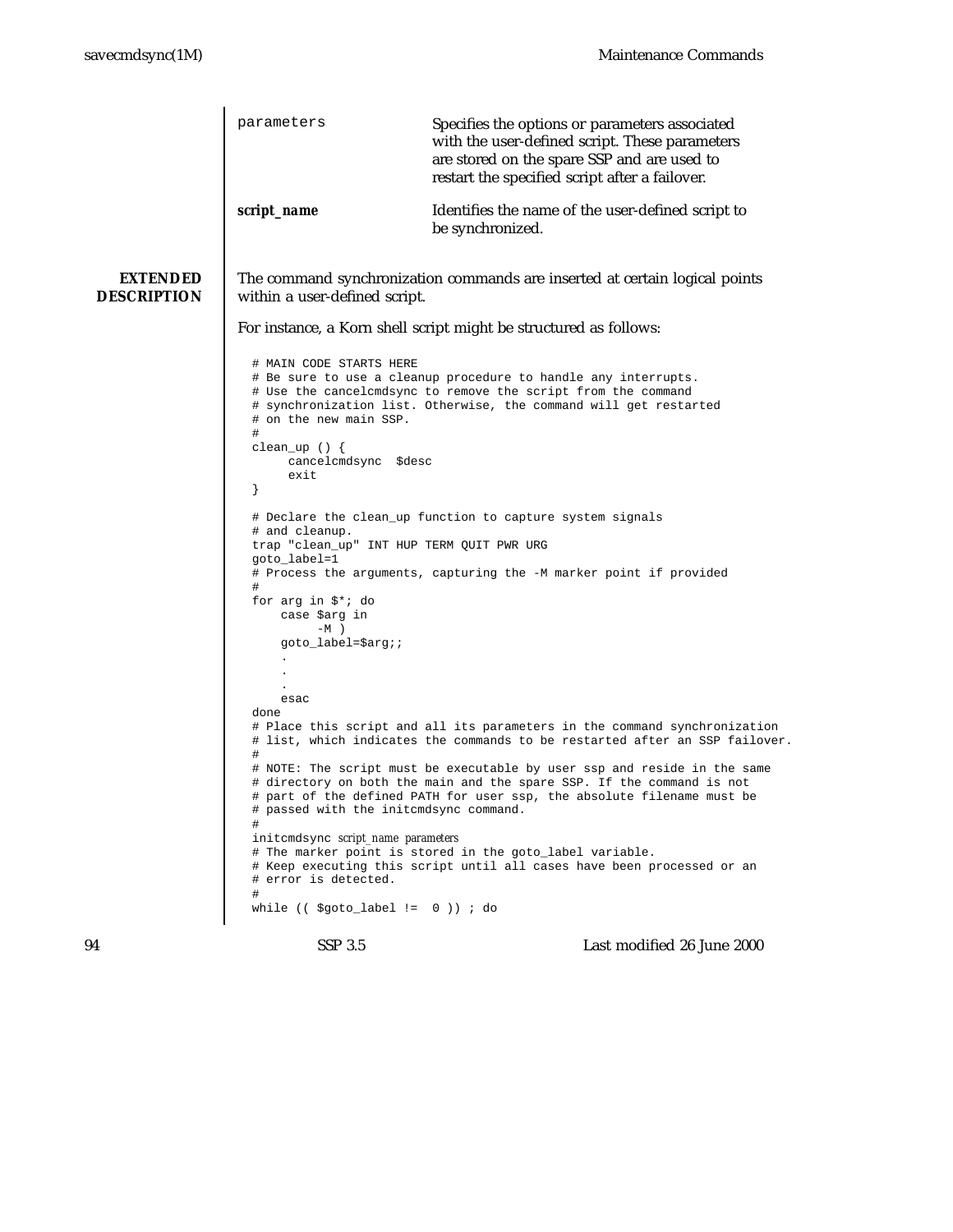```
#
     # Each case should represent a synchronization point in the script.
     #
     case $goto_label in
          #
          # Step 1: Do something
          #
          1 )
               do_something
                .
                .
                .
               # Execute the savecmdsync command with the script's
               # descriptor and a unique marker to save the position.
               # If a failover occurs here, the commands
               # represented in the next goto_label (2) will be
               # resumed.
               #
               savecmdsync -M $(( $goto_label + 1 )) $desc
               goto_label=$(( $goto_label + 1 ))
               ;;
          #
          # Step 2: Do more things
          #
          2 )
               do_more_things
                .
                .
                .
               savecmdsync -M $(( $goto_label + 1 )) $desc
               goto_label=$(( $goto_label + 1 ))
               ;;
          #
          # Step 3: Finish the last step and set the goto_label to 0
          # so that the script ends.
          3 )
               finish_last_step
                .
                .
                .
               goto_label=0
               \boldsymbol{i} \boldsymbol{i}esac
done
# END OF MAIN CODE
# Remember to execute cancelcmdsync to remove the script from the
# command synchronization list. Otherwise, the command will be restarted
# after the failover.
#
cancelcmdsync $desc
```
Last modified 26 June 2000 SSP 3.5 95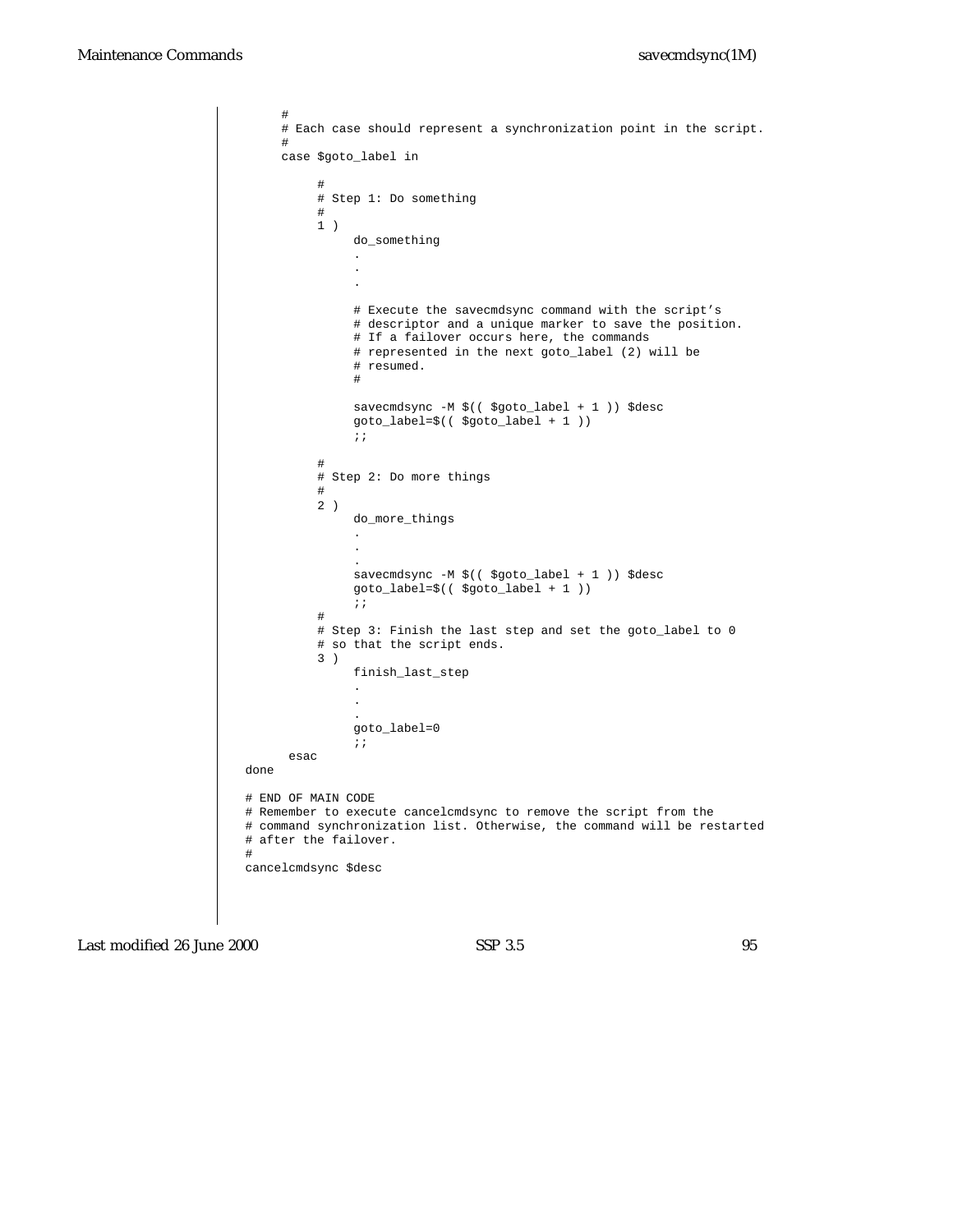| <b>EXIT STATUS</b> | The following exit values are returned:                                                                                                                                                                                                                                                                                                                 |                        |  |
|--------------------|---------------------------------------------------------------------------------------------------------------------------------------------------------------------------------------------------------------------------------------------------------------------------------------------------------------------------------------------------------|------------------------|--|
|                    | Successful completion.<br>0                                                                                                                                                                                                                                                                                                                             |                        |  |
|                    | >0<br>An error occurred.                                                                                                                                                                                                                                                                                                                                |                        |  |
|                    | Note - The standard output for initemdsyne contains the command<br>synchronization descriptor. Also, when failover is disabled (after a failover or<br>in a single SSP environment), scripts that contain synchronization commands<br>generate error messages to the platform log file and return nonzero exit codes.<br>These messages can be ignored. |                        |  |
| <b>ATTRIBUTES</b>  | See attributes(5) for descriptions of the following attributes:                                                                                                                                                                                                                                                                                         |                        |  |
|                    | <b>ATTRIBUTE TYPE</b>                                                                                                                                                                                                                                                                                                                                   | <b>ATTRIBUTE VALUE</b> |  |
|                    | Architecture                                                                                                                                                                                                                                                                                                                                            | All                    |  |
|                    | Availability                                                                                                                                                                                                                                                                                                                                            | SUNWuessp              |  |
|                    | Stability                                                                                                                                                                                                                                                                                                                                               | Evolving               |  |
|                    | MT-Level                                                                                                                                                                                                                                                                                                                                                | Safe                   |  |
| <b>SEE ALSO</b>    | runcmdsync(1M), showcmdsync(1M)<br>An example user-defined script (with synchronization commands) in the<br>directory /opt/SUNWssp/examples/cmdsync                                                                                                                                                                                                     |                        |  |

96 SSP 3.5 Last modified 26 June 2000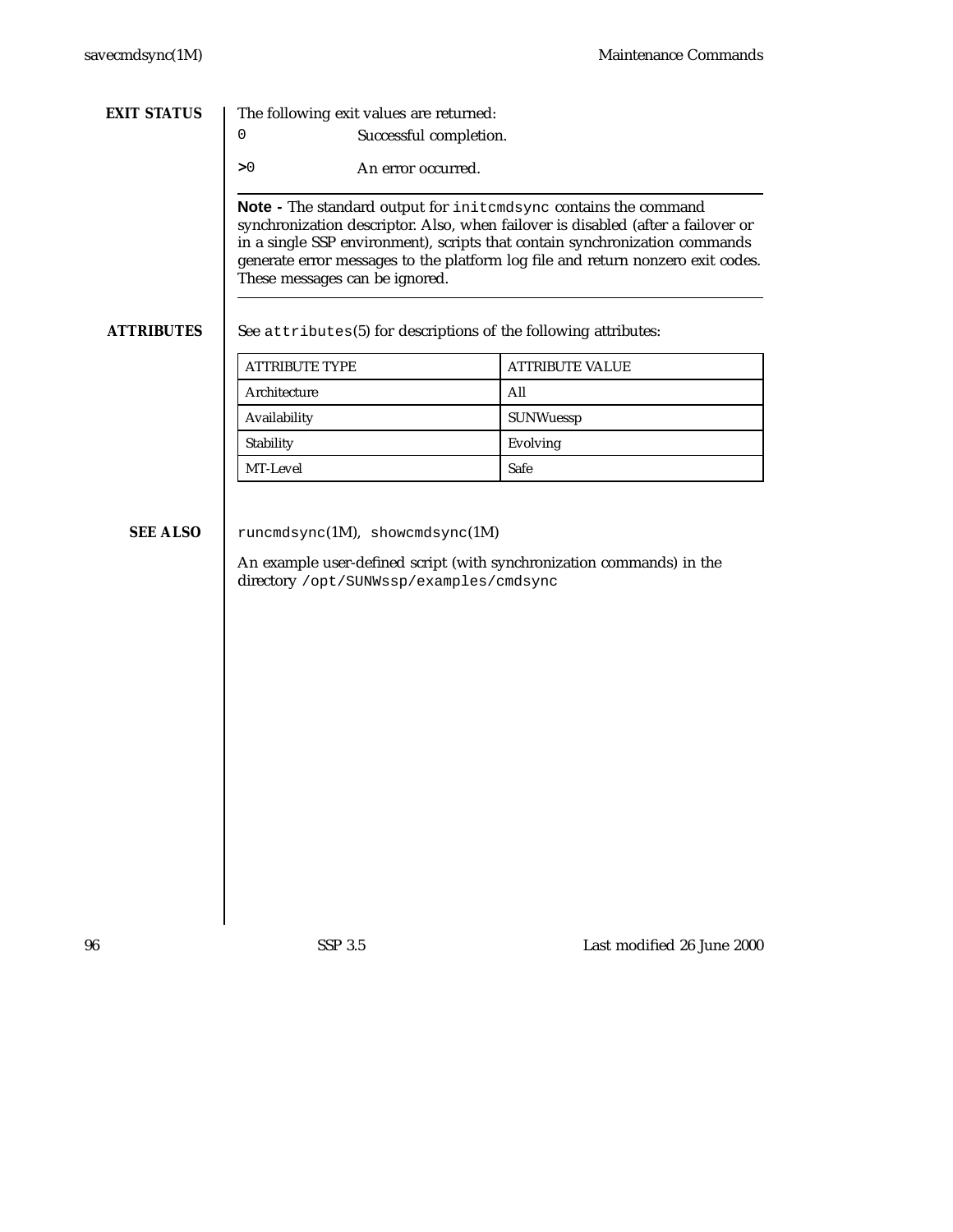| <b>NAME</b>        | setdatasync - modify the data propagation list used in data synchronization                                                                                                                                                                                                                                                                                                                                                                                                                                                                                                                                                                |  |
|--------------------|--------------------------------------------------------------------------------------------------------------------------------------------------------------------------------------------------------------------------------------------------------------------------------------------------------------------------------------------------------------------------------------------------------------------------------------------------------------------------------------------------------------------------------------------------------------------------------------------------------------------------------------------|--|
| <b>SYNOPSIS</b>    | setdatasync [-i interval] schedule filename                                                                                                                                                                                                                                                                                                                                                                                                                                                                                                                                                                                                |  |
|                    | setdatasync cancel filename                                                                                                                                                                                                                                                                                                                                                                                                                                                                                                                                                                                                                |  |
|                    | setdatasync push filename                                                                                                                                                                                                                                                                                                                                                                                                                                                                                                                                                                                                                  |  |
|                    | setdatasync backup                                                                                                                                                                                                                                                                                                                                                                                                                                                                                                                                                                                                                         |  |
|                    | setdatasync clean                                                                                                                                                                                                                                                                                                                                                                                                                                                                                                                                                                                                                          |  |
| <b>DESCRIPTION</b> | setdatasync enables you to specify a user-created file to be added to or<br>removed from the data propagation list<br>(/var/opt/SUNWssp/.ssp_private/user_file_list). This list identifies<br>the files to be copied from the main to the spare SSP as part of data<br>synchronization for automatic failover. The specified user file and the directory<br>in which it resides must have read and write permissions for user ssp.                                                                                                                                                                                                         |  |
|                    | <b>Note -</b> Data synchronization uses the available disk space in the $/\text{tmp}$<br>directory to copy files from the main SSP to the spare. If you have files to be<br>copied that are larger than the /tmp directory, those files cannot be<br>propagated. For example, if the data synchronization backup file<br>(ds_backup.cpio) gets larger than the available space in /tmp, you must<br>reduce the size of this backup file before data propagation can occur. The size<br>of the ssp_backup.cpio file will give you an indication of the size of the<br>data synchronization backup file. You can remove the following files: |  |
|                    | \$SSPLOGGER/messages.X<br>■                                                                                                                                                                                                                                                                                                                                                                                                                                                                                                                                                                                                                |  |
|                    | \$SSPLOGGER/domain/Edd-recovery files<br>■                                                                                                                                                                                                                                                                                                                                                                                                                                                                                                                                                                                                 |  |
|                    | ■ \$SSPLOGGER/domain/messages.X                                                                                                                                                                                                                                                                                                                                                                                                                                                                                                                                                                                                            |  |
|                    | \$SSPLOGGER/domain/netcon.X                                                                                                                                                                                                                                                                                                                                                                                                                                                                                                                                                                                                                |  |
|                    | ■ \$SSPLOGGER/post/ <i>files</i>                                                                                                                                                                                                                                                                                                                                                                                                                                                                                                                                                                                                           |  |
|                    | where $x$ is the archive number of the file. Because these files are propagated<br>from the new main SSP to the spare after a failover, you must remove these<br>files on both the main and spare SSP to prevent the regeneration of these files.                                                                                                                                                                                                                                                                                                                                                                                          |  |
|                    | The data synchronization process checks the user-created files on the main SSP<br>for any changes. If the user-created files on the main SSP have changed since<br>the last propagation, they are repropagated to the spare SSP. By default, the                                                                                                                                                                                                                                                                                                                                                                                           |  |

Last modified 24 July 2001 SSP 3.5 97

data synchronization process checks a specified file every 60 minutes.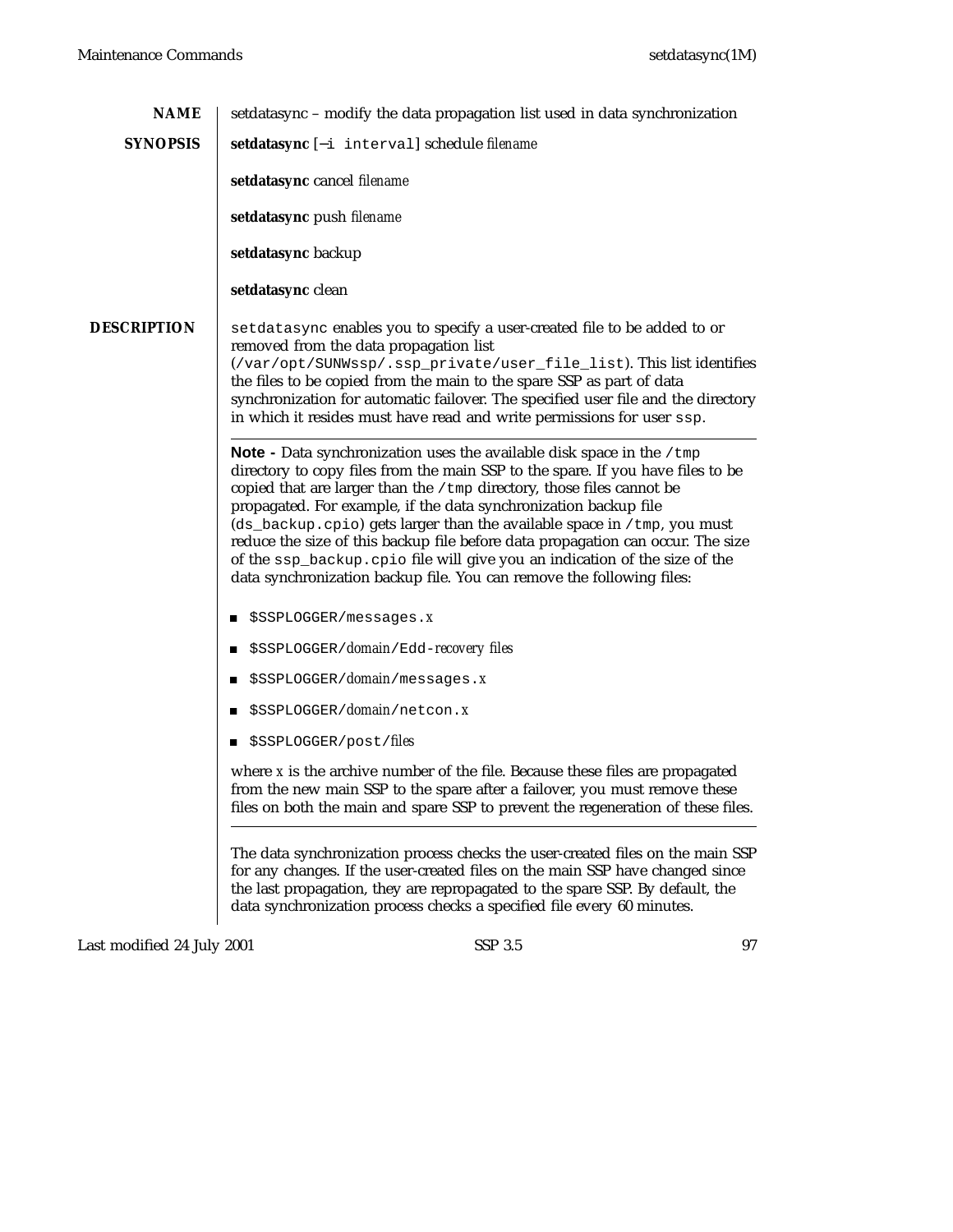However, you can use setdatasync to indicate how often a user file is to be checked for modifications.

**Note -** After a file is propagated from the main SSP to the spare, the file is repropagated to the spare only when the file on the main SSP is updated. If you remove a propagated file from the spare SSP, that file will not be automatically repropagated until the corresponding file on the main SSP has been changed.

You can also use setdatasync to do the following:

- **Propagate a specified file to the spare SSP, without adding the file to the** data propagation list.
- Resynchronize the SSP configuration files on the main and spare SSP.
- Erase all entries and temporary files in the data propagation list and remove the data propagation list (useful for single SSP configurations).

## **OPTIONS**

| Backs up the main SSP, moves the backup data<br>from the main to the spare SSP, and restores the<br>backup data on the spare SSP.<br>This backup is similar to the backup created<br>when you run ssp_backup, except that it does<br>not back up the /tftpboot directory.<br>The data synchronization backup does not restore<br>the following files:<br>/var/opt/SUNWssp/.ssp_private/<br>machine server fifo<br>/var/opt/SUNWssp/adm/messages<br>п<br>/var/opt/SUNWssp/adm/messages.dsbk |
|--------------------------------------------------------------------------------------------------------------------------------------------------------------------------------------------------------------------------------------------------------------------------------------------------------------------------------------------------------------------------------------------------------------------------------------------------------------------------------------------|
|                                                                                                                                                                                                                                                                                                                                                                                                                                                                                            |
|                                                                                                                                                                                                                                                                                                                                                                                                                                                                                            |
|                                                                                                                                                                                                                                                                                                                                                                                                                                                                                            |
|                                                                                                                                                                                                                                                                                                                                                                                                                                                                                            |
|                                                                                                                                                                                                                                                                                                                                                                                                                                                                                            |
|                                                                                                                                                                                                                                                                                                                                                                                                                                                                                            |
| /var/opt/SUNWssp/.ssp_private/<br>П<br>user file list                                                                                                                                                                                                                                                                                                                                                                                                                                      |
| /var/opt/SUNWssp/.ssp_private/<br>$\blacksquare$<br>.ds_queue                                                                                                                                                                                                                                                                                                                                                                                                                              |
| The data synchronization backup can fail if the<br>backup file exceeds the available disk space in the<br>/tmp directory. See the first NOTE in the<br>DESCRIPTION section for details on reducing the<br>size of the backup file.                                                                                                                                                                                                                                                         |
|                                                                                                                                                                                                                                                                                                                                                                                                                                                                                            |

98 SSP 3.5 Last modified 24 July 2001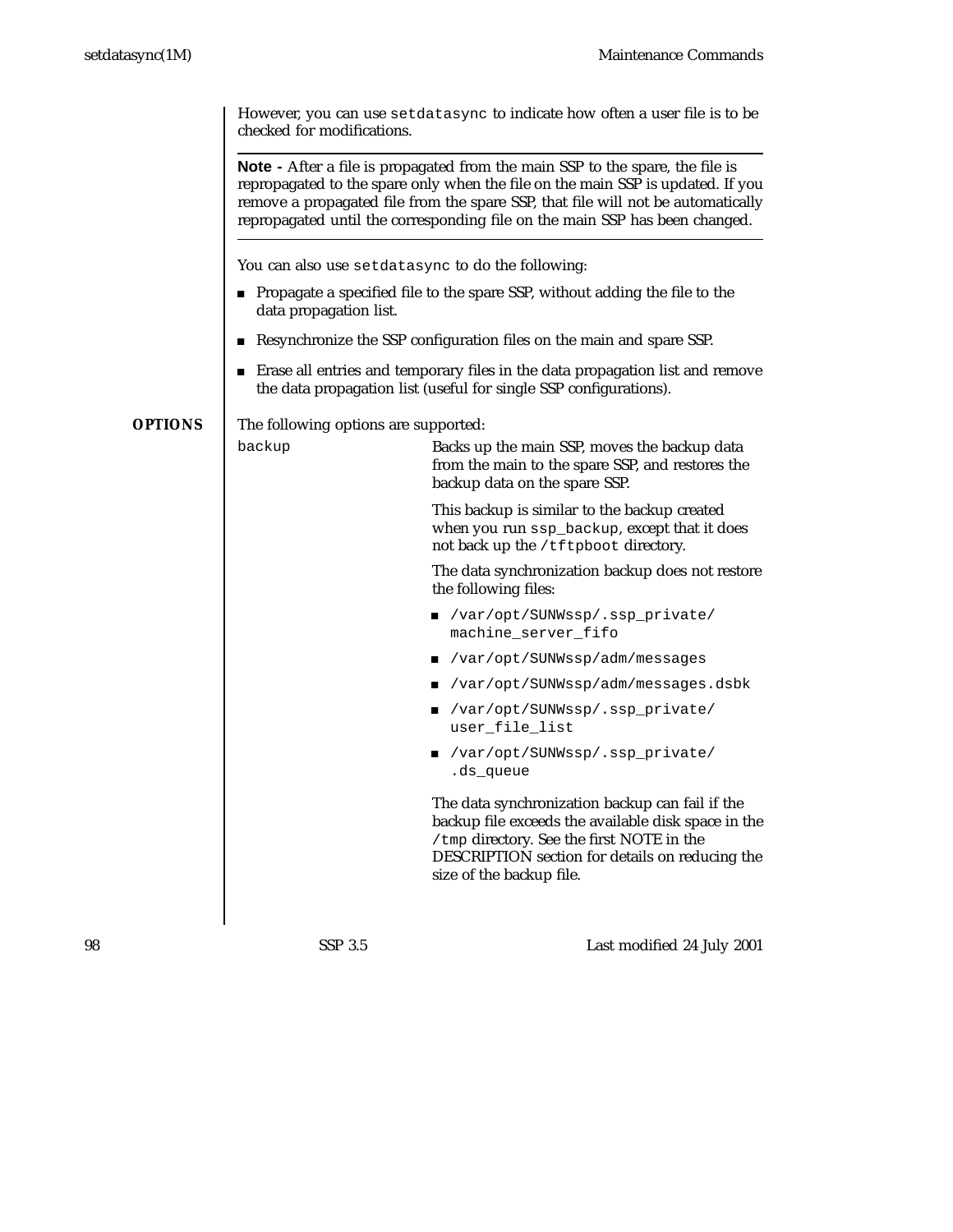|                            | cancel filename                         | Removes (cancels) the specified file from the data<br>propagation list, which means the specified file<br>will no longer be propagated to the spare SSP.<br>This option does not actually remove the<br>specified file from the spare SSP. The file name<br>must contain the absolute path and cannot be a<br>symbolic link to another file. |    |
|----------------------------|-----------------------------------------|----------------------------------------------------------------------------------------------------------------------------------------------------------------------------------------------------------------------------------------------------------------------------------------------------------------------------------------------|----|
|                            | clean                                   | Removes all entries and temporary files from the<br>data propagation list and erases the list. This<br>option is useful for managing disk space in a<br>single SSP configuration, where the data<br>propagation list can grow quite large and<br>consume unnecessary disk space.                                                             |    |
|                            |                                         | This option is to be used for single SSP<br>configurations only. It is suggested that<br>setdatasync clean be run on a regular basis,<br>to reduce the number of SSP message and log<br>files that accumulate in the /tmp directory.                                                                                                         |    |
|                            |                                         | Do not use this option if you have a dual SSP<br>configuration because this option can<br>desynchronize data between the main and spare<br>SSP.                                                                                                                                                                                              |    |
|                            | -i interval                             | Indicates how often the specified file is to be<br>checked for modifications. The default interval is<br>60 minutes. The interval can range from 1 to 1440<br>minutes (24 hours).                                                                                                                                                            |    |
|                            | push filename                           | Propagates (pushes) the specified file to the spare<br>SSP without adding it to the data propagation<br>list. The file name must contain the absolute path<br>and cannot be a symbolic link to another file.                                                                                                                                 |    |
|                            | schedule filename                       | Adds the specified file to the data propagation<br>list. The file name must contain the absolute path<br>and cannot be a symbolic link to another file.<br>During data synchronization, the file is<br>propagated to the same absolute path on the<br>spare SSP.                                                                             |    |
| <b>EXIT STATUS</b>         | The following exit values are returned: |                                                                                                                                                                                                                                                                                                                                              |    |
|                            | 0                                       | Successful completion.                                                                                                                                                                                                                                                                                                                       |    |
| Last modified 24 July 2001 |                                         | SSP 3.5                                                                                                                                                                                                                                                                                                                                      | 99 |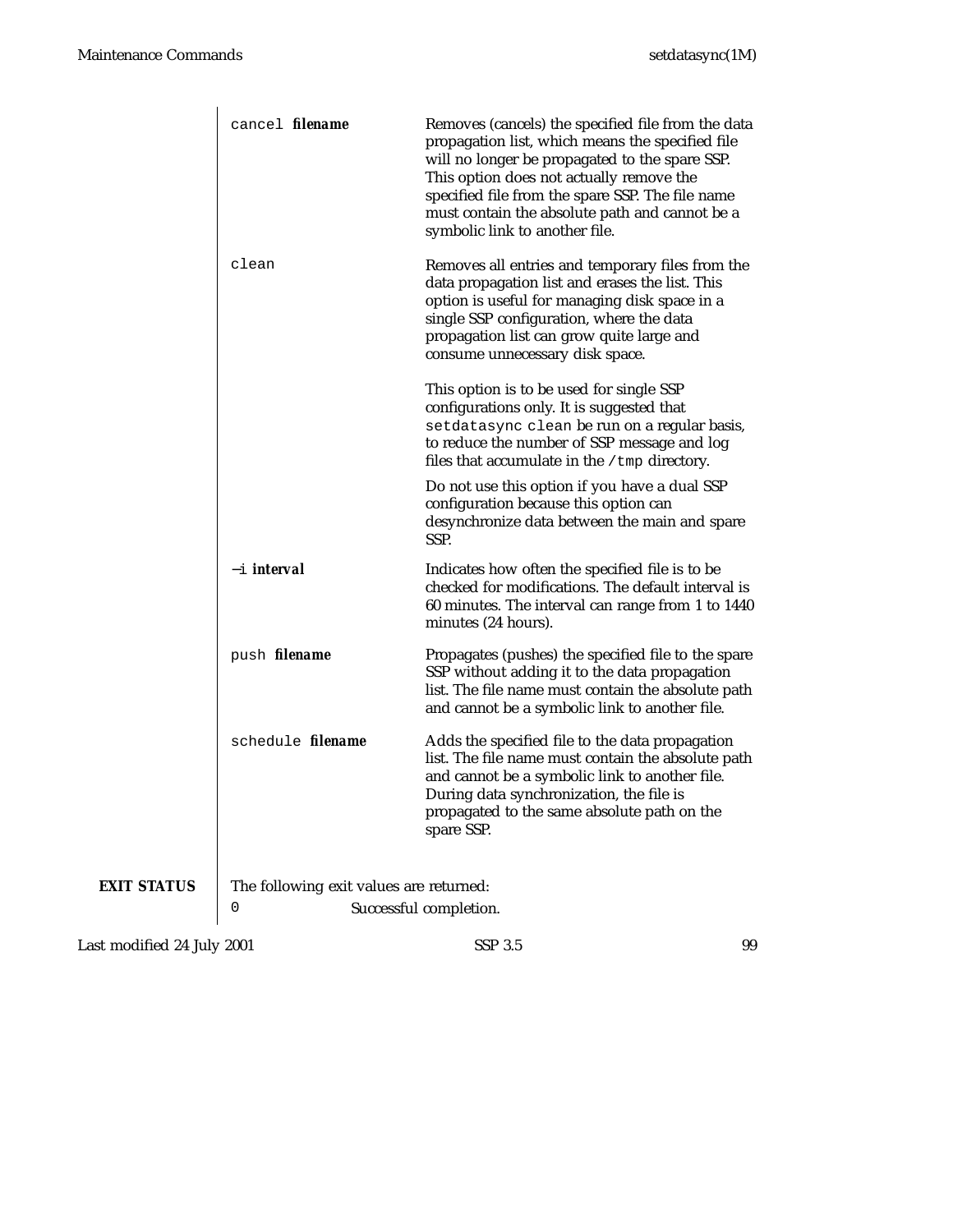|                   | ${>}0$                                                                 | An error occurred.                                              |
|-------------------|------------------------------------------------------------------------|-----------------------------------------------------------------|
| <b>ATTRIBUTES</b> |                                                                        | See attributes(5) for descriptions of the following attributes: |
|                   | <b>ATTRIBUTE TYPE</b>                                                  | <b>ATTRIBUTE VALUE</b>                                          |
|                   | Architecture                                                           | All                                                             |
|                   | Availability                                                           | SUNWuessp                                                       |
|                   | Stability                                                              | Evolving                                                        |
|                   | MT-Level                                                               | Safe                                                            |
| <b>FILES</b>      | The following file is supported:<br>Data propagation list              | /var/opt/SUNWssp/.ssp_private/user_file_list                    |
| <b>SEE ALSO</b>   | datasyncd(1M), showdatasync(1M)<br>Sun Enterprise 10000 SSP User Guide |                                                                 |
|                   |                                                                        |                                                                 |
| 100               | SSP 3.5                                                                | Last modified 24 July 2001                                      |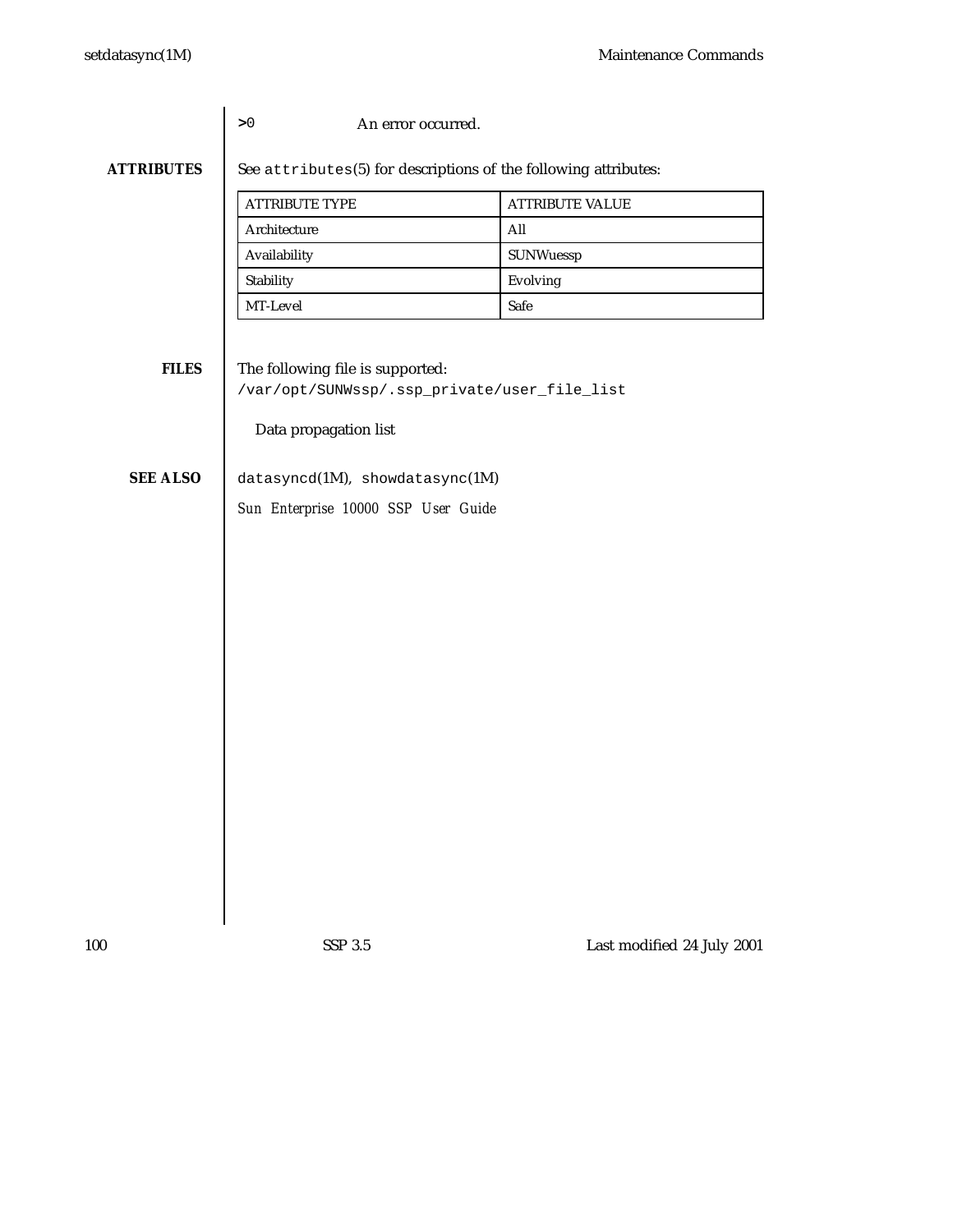| <b>NAME</b>        | setfailover - modify the automatic failover state for the SSP or control board                                                                                                                                                                    |                                                                                                                                                                                                    |
|--------------------|---------------------------------------------------------------------------------------------------------------------------------------------------------------------------------------------------------------------------------------------------|----------------------------------------------------------------------------------------------------------------------------------------------------------------------------------------------------|
| <b>SYNOPSIS</b>    | setfailover $[-t \ cb]$ on $of$ force                                                                                                                                                                                                             |                                                                                                                                                                                                    |
|                    | setfailover -m [memory_threshold]                                                                                                                                                                                                                 |                                                                                                                                                                                                    |
|                    | setfailover -d [disk_space_threshold]                                                                                                                                                                                                             |                                                                                                                                                                                                    |
| <b>CAUTION</b>     |                                                                                                                                                                                                                                                   | Be sure that both the main and the spare SSP are synchronized before forcing a<br>failover. To synchronize both SSPs, use the set datasync(1M) command.                                            |
| <b>DESCRIPTION</b> | setfailover enables you to set the target of the automatic failover to either<br>the SSP or control board, turn automatic failover either on or off, or force an<br>automatic failover. The default target for the automatic failover is the SSP. |                                                                                                                                                                                                    |
|                    | You can also use setfailover to query or change the virtual memory and<br>disk space threshold parameters, which are used by the fod daemon in<br>determining whether to initiate an SSP failover.                                                |                                                                                                                                                                                                    |
|                    | setfailover must be run on the main SSP.                                                                                                                                                                                                          |                                                                                                                                                                                                    |
| <b>OPTIONS</b>     | The following options are supported:                                                                                                                                                                                                              |                                                                                                                                                                                                    |
|                    | force                                                                                                                                                                                                                                             | Forces automatic failover to either an available<br>spare SSP or control board if the $-t$ cb option is<br>specified.                                                                              |
|                    |                                                                                                                                                                                                                                                   | If the $-t$ cb option is specified, the JTAG<br>interface is moved to the spare control board, but<br>not the system clock. The system clock is moved<br>if there are no active domains.           |
|                    |                                                                                                                                                                                                                                                   | The setfailover command checks the data<br>synchronization state before forcing a failover. A<br>forced failover cannot occur when:                                                                |
|                    |                                                                                                                                                                                                                                                   | A data synchronization backup (referred to as<br>an active archive) is being performed.                                                                                                            |
|                    |                                                                                                                                                                                                                                                   | A file is being propagated (referred to as an<br>active file).                                                                                                                                     |
|                    |                                                                                                                                                                                                                                                   | • One or more files exist in the data<br>synchronization queue.                                                                                                                                    |
|                    |                                                                                                                                                                                                                                                   | You can run the showdatasync(1M) command<br>to determine the data synchronization state<br>(whether a data synchronization backup is taking<br>place, a file is being propagated, or any files are |

Last modified 28 June 2001 SSP 3.5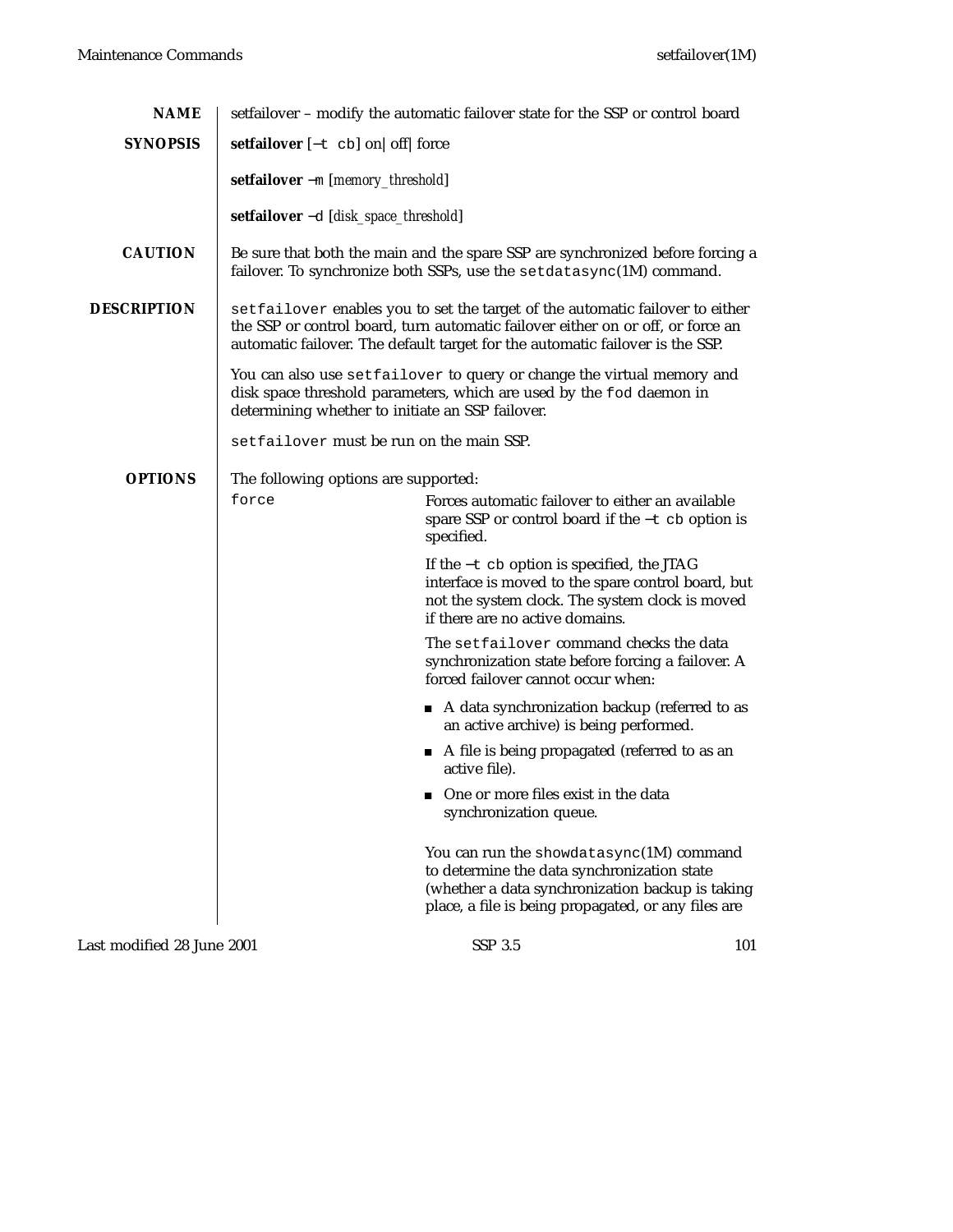|                    |                                              | in the synchronization queue). For details on data<br>synchronization, refer to the showdatasync(1M)<br>man page and the Sun Enterprise 10000 SSP 3.5<br>User Guide.                                                                                    |  |
|--------------------|----------------------------------------------|---------------------------------------------------------------------------------------------------------------------------------------------------------------------------------------------------------------------------------------------------------|--|
|                    | off                                          | Disables automatic failover for either the SSP or<br>the control board if the $-t$ cb option is specified.<br>Automatic failover remains disabled until it is<br>enabled using the on option.                                                           |  |
|                    | on                                           | Enables automatic failover on systems in which<br>the failover was previously disabled due to<br>operator request or system failure.                                                                                                                    |  |
|                    |                                              | setfailover checks the connection states<br>before enabling failover. If any failed connections<br>exist, failover is not enabled.                                                                                                                      |  |
|                    | -t cb                                        | Targets the control board for the automatic<br>failover.                                                                                                                                                                                                |  |
|                    | -m [memory_threshold]                        | Sets the virtual memory threshold in the<br>ssp_resource file, where memory_threshold is<br>the updated value in Kbytes. If you specify only<br>the -m option, the current virtual memory<br>threshold stored in the ssp_resource file is<br>displayed. |  |
|                    | -d [disk_space_threshold]                    | Sets the disk space threshold in the<br>ssp_resource file, where disk_space_threshold is<br>the updated value in Kbytes. If you specify only<br>the -d option, the current disk space threshold<br>stored in the ssp_resource file is displayed.        |  |
| <b>EXIT STATUS</b> | The following exit values are returned:<br>0 | Successful completion.                                                                                                                                                                                                                                  |  |
|                    | >0<br>An error occurred.                     |                                                                                                                                                                                                                                                         |  |
| <b>ATTRIBUTES</b>  |                                              | See attributes(5) for descriptions of the following attributes:                                                                                                                                                                                         |  |
|                    |                                              |                                                                                                                                                                                                                                                         |  |

102 SSP 3.5 Last modified 28 June 2001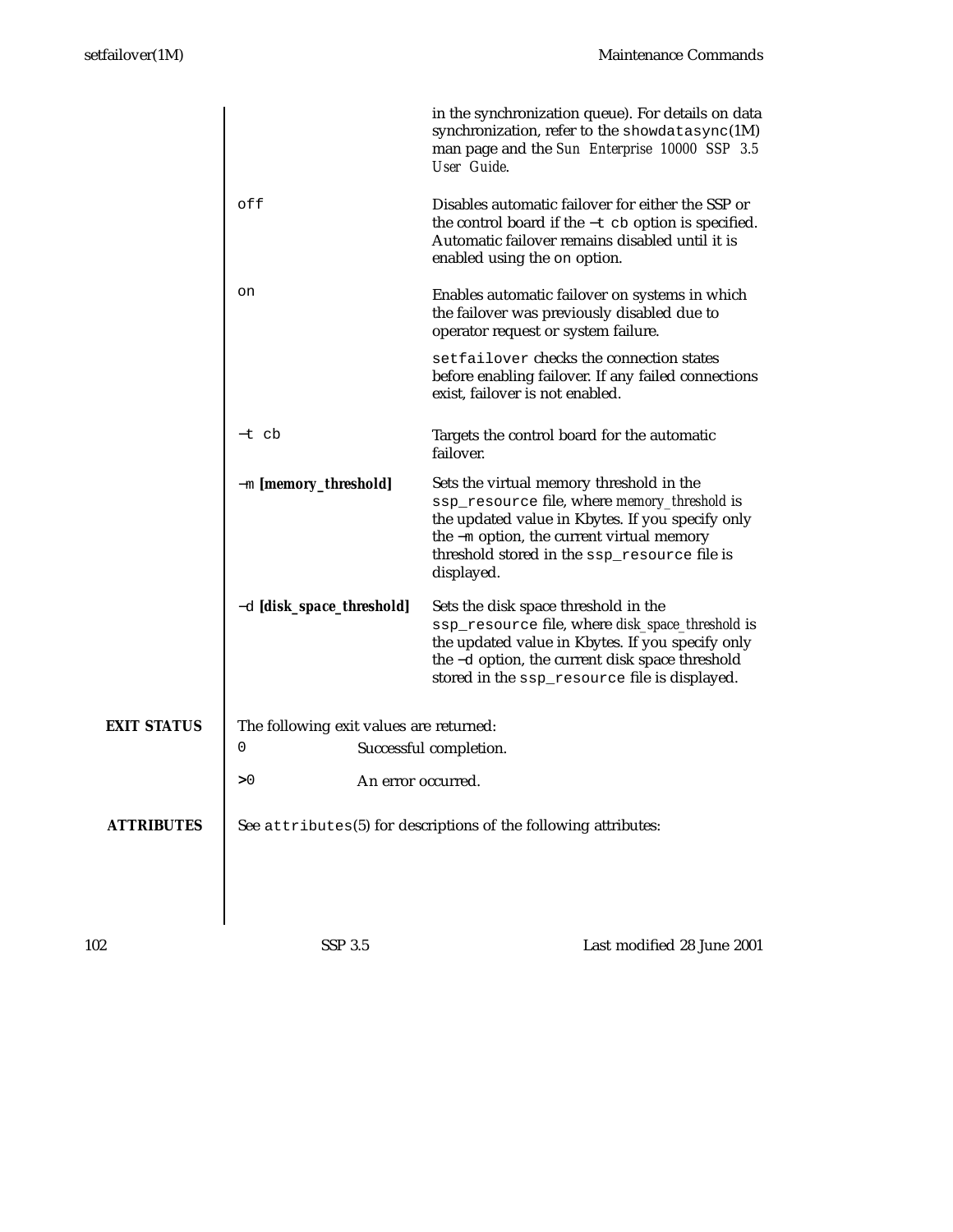|                 | <b>ATTRIBUTE TYPE</b>                                                                                    | <b>ATTRIBUTE VALUE</b> |
|-----------------|----------------------------------------------------------------------------------------------------------|------------------------|
|                 | Architecture                                                                                             | All                    |
|                 | Availability                                                                                             | SUNWuessp              |
|                 | Stability                                                                                                | Evolving               |
|                 | MT-Level                                                                                                 | Safe                   |
|                 |                                                                                                          |                        |
| <b>FILES</b>    | The following file is supported:<br>\$SSPVAR/.ssp_private/ssp_resource The SSP resource file             |                        |
| <b>SEE ALSO</b> | $f \circ d(1M)$ , setdatasync $(1M)$ , showdatasync $(1M)$ , showfailover $(1M)$ ,<br>$ssp\_resource(4)$ |                        |
|                 | Sun Enterprise 10000 SSP User Guide                                                                      |                        |
|                 |                                                                                                          |                        |
|                 |                                                                                                          |                        |
|                 |                                                                                                          |                        |
|                 |                                                                                                          |                        |
|                 |                                                                                                          |                        |
|                 |                                                                                                          |                        |
|                 |                                                                                                          |                        |

Last modified  $28$  June  $2001$  SSP  $3.5$  103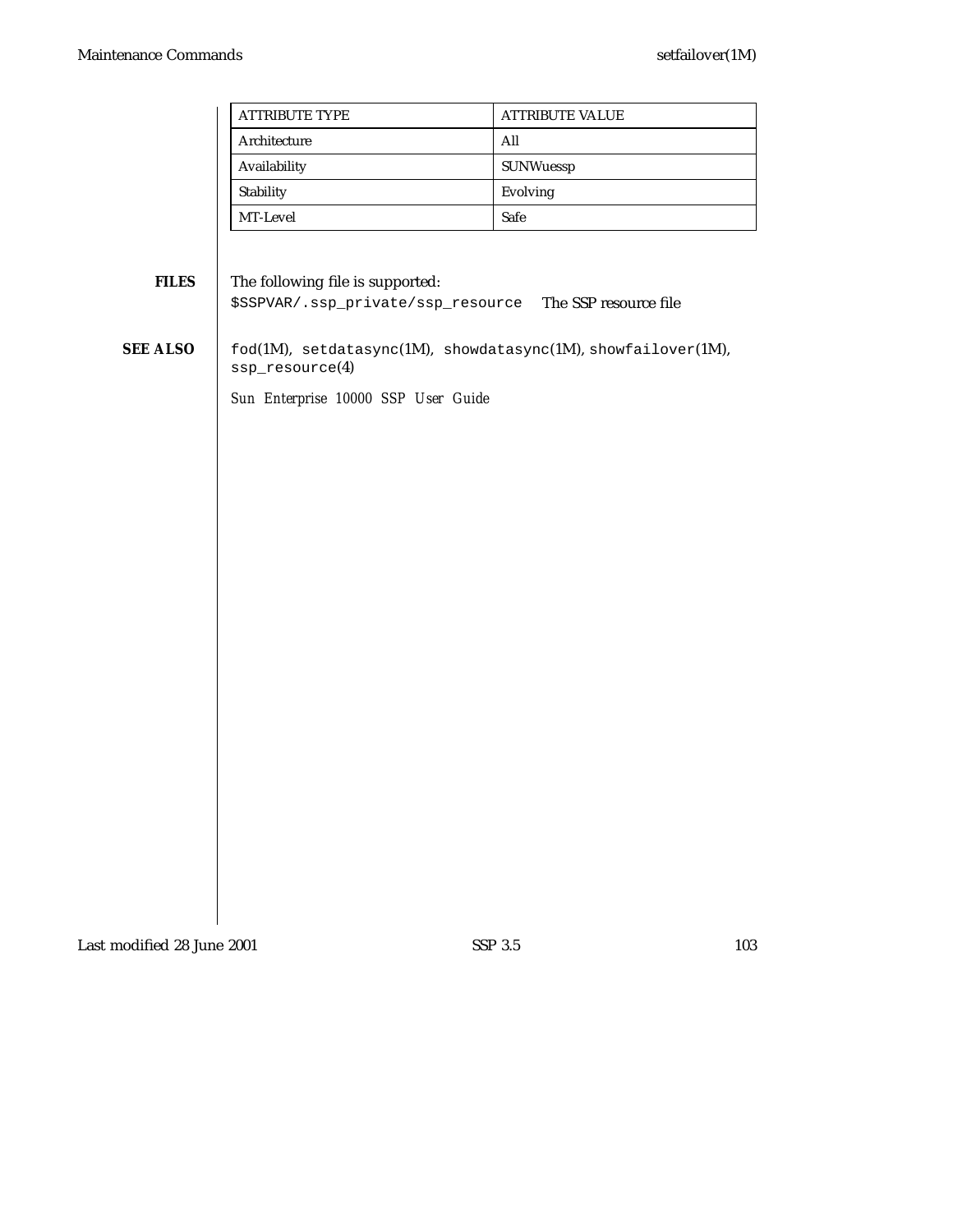| <b>NAME</b>        | showcmdsync - display the current command synchronization list                                                                                                                 |                                                                                          |                                                                                                                                                                                                             |
|--------------------|--------------------------------------------------------------------------------------------------------------------------------------------------------------------------------|------------------------------------------------------------------------------------------|-------------------------------------------------------------------------------------------------------------------------------------------------------------------------------------------------------------|
| <b>SYNOPSIS</b>    | showcmdsync                                                                                                                                                                    |                                                                                          |                                                                                                                                                                                                             |
| <b>DESCRIPTION</b> | showcmdsync displays the command synchronization list used by the spare<br>SSP to determine which commands or scripts need to be restarted after an<br>automatic SSP failover. |                                                                                          |                                                                                                                                                                                                             |
|                    | The command synchronization list is displayed in the format Descriptor,<br>Identifier, Cmd where                                                                               |                                                                                          |                                                                                                                                                                                                             |
|                    | Descriptor                                                                                                                                                                     | Specifies the command synchronization<br>descriptor that represents a particular script. |                                                                                                                                                                                                             |
|                    | <b>Identifier</b>                                                                                                                                                              | marker points.                                                                           | Identifies a marker point in the script from which<br>the script can be resumed on the new main SSP<br>after an automatic failover occurs. The identifier<br>-1 indicates that the script does not have any |
|                    | C <sub>md</sub>                                                                                                                                                                |                                                                                          | Indicates the name of the script to be restarted.                                                                                                                                                           |
| <b>EXIT STATUS</b> | The following exit values are returned:<br>0<br>Successful completion.                                                                                                         |                                                                                          |                                                                                                                                                                                                             |
|                    | >0<br>An error occurred.                                                                                                                                                       |                                                                                          |                                                                                                                                                                                                             |
| <b>ATTRIBUTES</b>  | See attributes(5) for descriptions of the following attributes:                                                                                                                |                                                                                          |                                                                                                                                                                                                             |
|                    | <b>ATTRIBUTE TYPE</b>                                                                                                                                                          |                                                                                          | ATTRIBUTE VALUE                                                                                                                                                                                             |
|                    | Architecture                                                                                                                                                                   |                                                                                          | All                                                                                                                                                                                                         |
|                    | Availability                                                                                                                                                                   |                                                                                          | SUNWuessp                                                                                                                                                                                                   |
|                    | Stability                                                                                                                                                                      |                                                                                          | Evolving                                                                                                                                                                                                    |
|                    | MT-Level                                                                                                                                                                       |                                                                                          | Safe                                                                                                                                                                                                        |
|                    |                                                                                                                                                                                |                                                                                          |                                                                                                                                                                                                             |
| <b>EXAMPLES</b>    | <b>EXAMPLE 1</b> Example Command Synchronization List                                                                                                                          |                                                                                          |                                                                                                                                                                                                             |
|                    | % showcmdsync<br>DESCRIPTOR<br><b>IDENTIFIER</b><br>0                                                                                                                          | <b>CMD</b><br>$-1$<br>$c1$ al a $2$                                                      |                                                                                                                                                                                                             |
| <b>SEE ALSO</b>    | cancelcmdsync(1M), initemdsync(1M), runcmdsync(1M),<br>$s$ avec $mds$ ync $(1M)$                                                                                               |                                                                                          |                                                                                                                                                                                                             |
| 104                | <b>SSP 3.5</b>                                                                                                                                                                 |                                                                                          | Last modified 10 May 2000                                                                                                                                                                                   |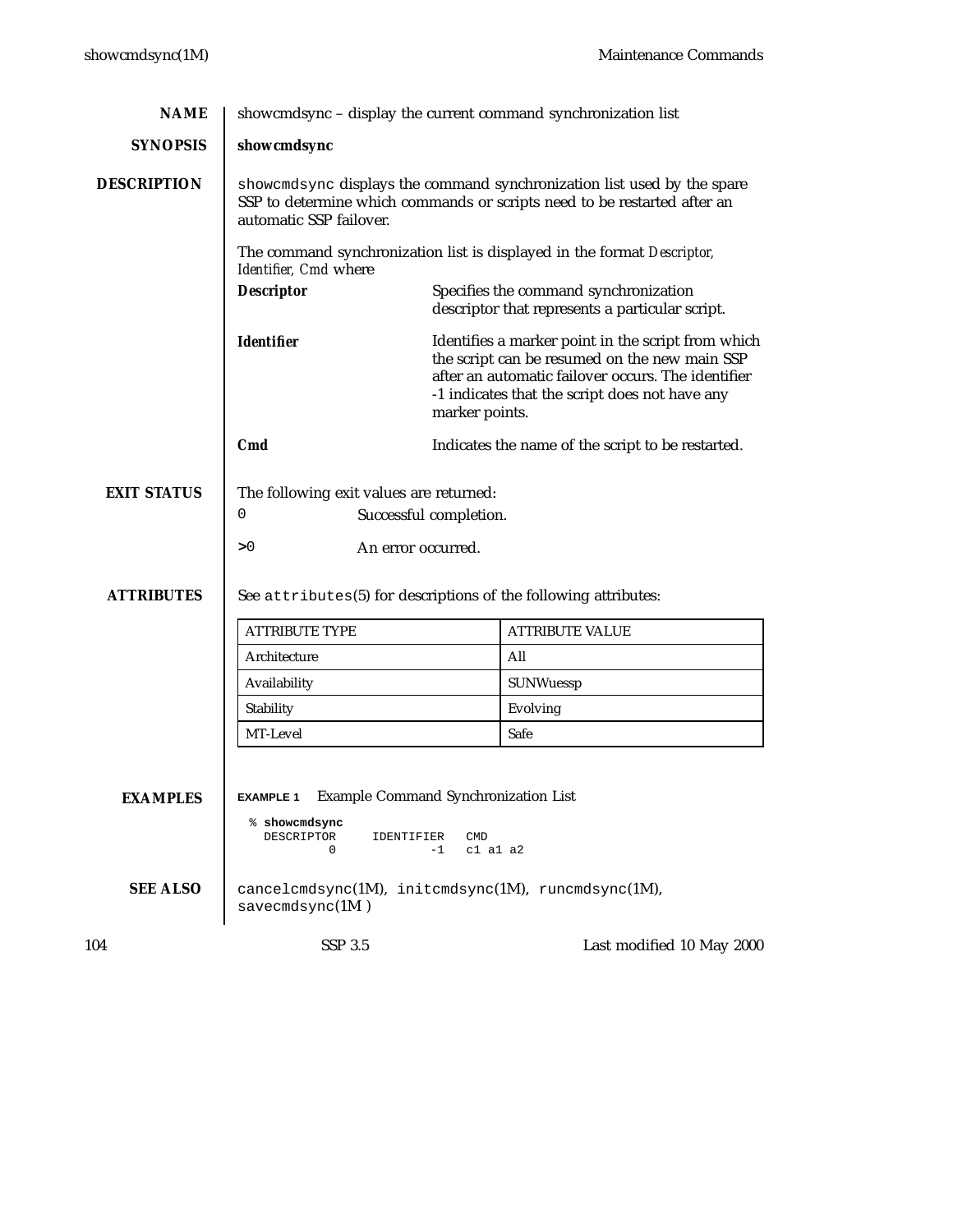| <b>NAME</b>                           | showdatasync - display the status of SSP data synchronization for failover                                                                                                                                                                                                        |                                                                                                                                            |                                                                                                                                                          |
|---------------------------------------|-----------------------------------------------------------------------------------------------------------------------------------------------------------------------------------------------------------------------------------------------------------------------------------|--------------------------------------------------------------------------------------------------------------------------------------------|----------------------------------------------------------------------------------------------------------------------------------------------------------|
| <b>SYNOPSIS</b>                       | showdatasync $[-1 -0]$                                                                                                                                                                                                                                                            |                                                                                                                                            |                                                                                                                                                          |
| <b>DESCRIPTION</b>                    | showdatasync provides the current status of files propagated (copied) from<br>the main SSP to its spare. Data propagation synchronizes data on the spare<br>SSP with data on the main SSP, so that the spare SSP is current with the main<br>SSP if an automatic failover occurs. |                                                                                                                                            |                                                                                                                                                          |
| <b>OPTIONS</b>                        |                                                                                                                                                                                                                                                                                   | The following options are supported:                                                                                                       |                                                                                                                                                          |
|                                       | -1                                                                                                                                                                                                                                                                                | Lists the files in the current data propagation list. See the<br>EXTENDED DESCRIPTION section for details on the<br>information displayed. |                                                                                                                                                          |
|                                       | -Q                                                                                                                                                                                                                                                                                | includes the absolute path to the file.                                                                                                    | Lists the files queued for propagation. Each file name                                                                                                   |
| <b>EXTENDED</b><br><b>DESCRIPTION</b> | This section describes the information displayed by the showdatasync<br>command.                                                                                                                                                                                                  |                                                                                                                                            |                                                                                                                                                          |
|                                       | If you do not specify an option with the showdatasync command, the<br>following information is displayed:                                                                                                                                                                         |                                                                                                                                            |                                                                                                                                                          |
|                                       | File Propagation Status:<br>Active File:<br>Oueued files:                                                                                                                                                                                                                         |                                                                                                                                            |                                                                                                                                                          |
|                                       | where                                                                                                                                                                                                                                                                             |                                                                                                                                            |                                                                                                                                                          |
|                                       | File Propagation Status                                                                                                                                                                                                                                                           |                                                                                                                                            | Displays the current status of data<br>synchronization:                                                                                                  |
|                                       |                                                                                                                                                                                                                                                                                   |                                                                                                                                            | Active indicates the data<br>synchronization process is enabled<br>and functioning normally.                                                             |
|                                       |                                                                                                                                                                                                                                                                                   |                                                                                                                                            | ■ Active Archive indicates that a<br>data synchronization backup is<br>being performed.                                                                  |
|                                       |                                                                                                                                                                                                                                                                                   |                                                                                                                                            | ■ Disabled indicates the data<br>synchronization process has been<br>disabled because automatic SSP<br>failover was disabled.                            |
|                                       |                                                                                                                                                                                                                                                                                   |                                                                                                                                            | Failed indicates the data<br>synchronization process cannot<br>currently propagate files to the<br>spare SSP even though an SSP<br>failure was detected. |

Last modified 23 July 2001 SSP 3.5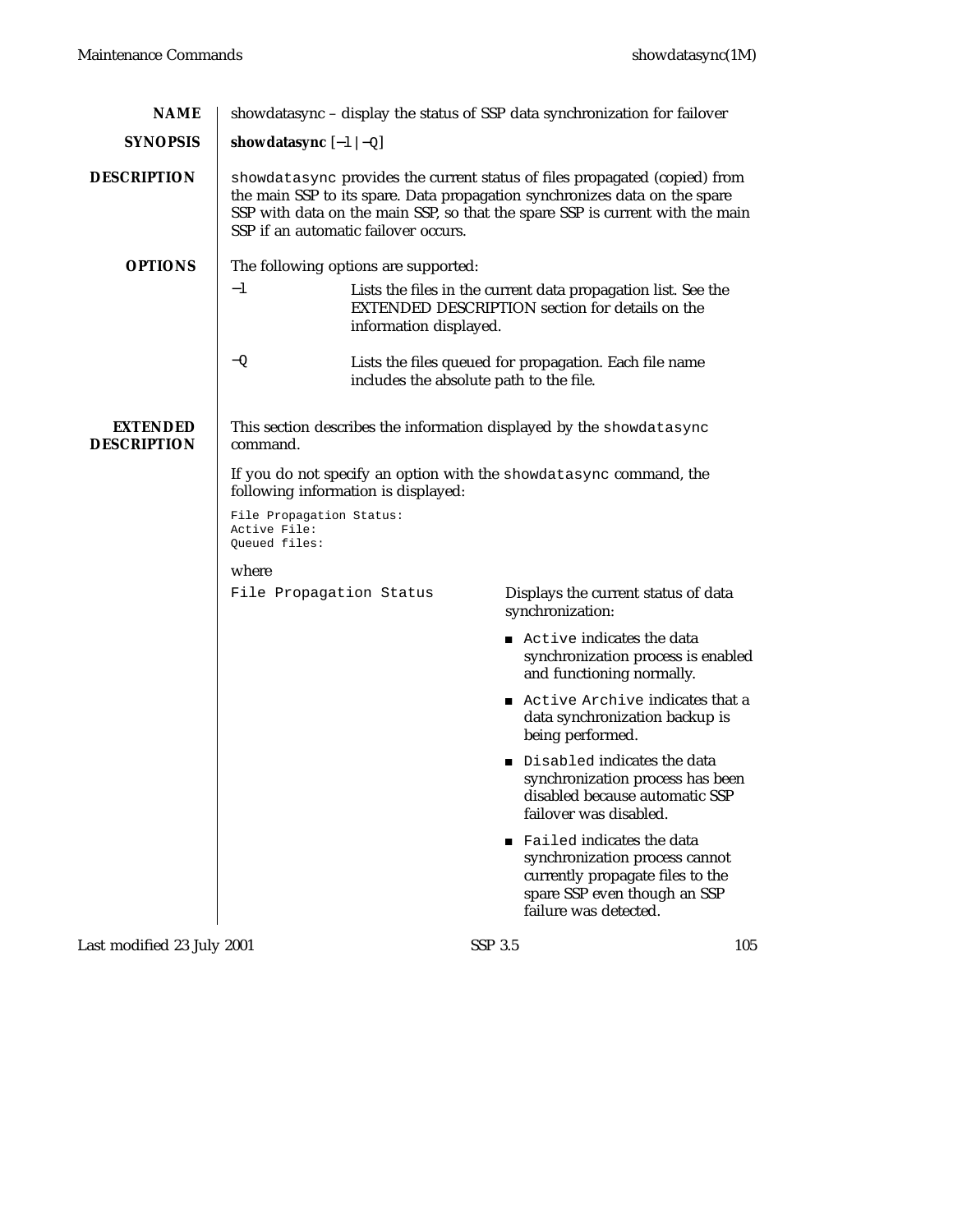|                    | Active File                                                                                                                                                                  | Displays either the absolute path of<br>the file currently being propagated or<br>a - (dash) indicating that the link is<br>idle.     |  |
|--------------------|------------------------------------------------------------------------------------------------------------------------------------------------------------------------------|---------------------------------------------------------------------------------------------------------------------------------------|--|
|                    | Queued files                                                                                                                                                                 | Specifies the number of files to be<br>propagated but not yet processed.                                                              |  |
|                    | If you specify the $-1$ option with the showdatasync command, each entry in<br>the data propagation list is displayed in the format Time Propagated, Interval,<br>File where |                                                                                                                                       |  |
|                    | Time Propagated                                                                                                                                                              | Indicates the last time that the file was<br>propagated from the main SSP to the spare.                                               |  |
|                    | Interval                                                                                                                                                                     | Specifies the interval, in minutes, between checks<br>for modifications to user-defined files. The<br>default interval is 60 minutes. |  |
|                    | File                                                                                                                                                                         | Provides the absolute path and name of the<br>propagated file.                                                                        |  |
| <b>EXIT STATUS</b> | The following exit values are returned:<br>0<br>Successful completion.                                                                                                       |                                                                                                                                       |  |
|                    | > 0<br>An error occurred.                                                                                                                                                    |                                                                                                                                       |  |
| <b>ATTRIBUTES</b>  | See attributes(5) for descriptions of the following attributes:                                                                                                              |                                                                                                                                       |  |
|                    | <b>ATTRIBUTE TYPE</b>                                                                                                                                                        | <b>ATTRIBUTE VALUE</b>                                                                                                                |  |
|                    | Architecture                                                                                                                                                                 | All                                                                                                                                   |  |
|                    | Availability                                                                                                                                                                 | SUNWuessp                                                                                                                             |  |
|                    | <b>Stability</b>                                                                                                                                                             | Evolving                                                                                                                              |  |
|                    | MT-Level                                                                                                                                                                     | Safe                                                                                                                                  |  |
|                    |                                                                                                                                                                              |                                                                                                                                       |  |
| <b>EXAMPLES</b>    | Data Synchronization Status<br><b>EXAMPLE 1</b>                                                                                                                              |                                                                                                                                       |  |
|                    | % showdatasync<br>File Propagation State:<br>Active File:<br>Queued files:                                                                                                   | ACTIVE<br>$\Omega$                                                                                                                    |  |
| 106                | SSP 3.5                                                                                                                                                                      | Last modified 23 July 2001                                                                                                            |  |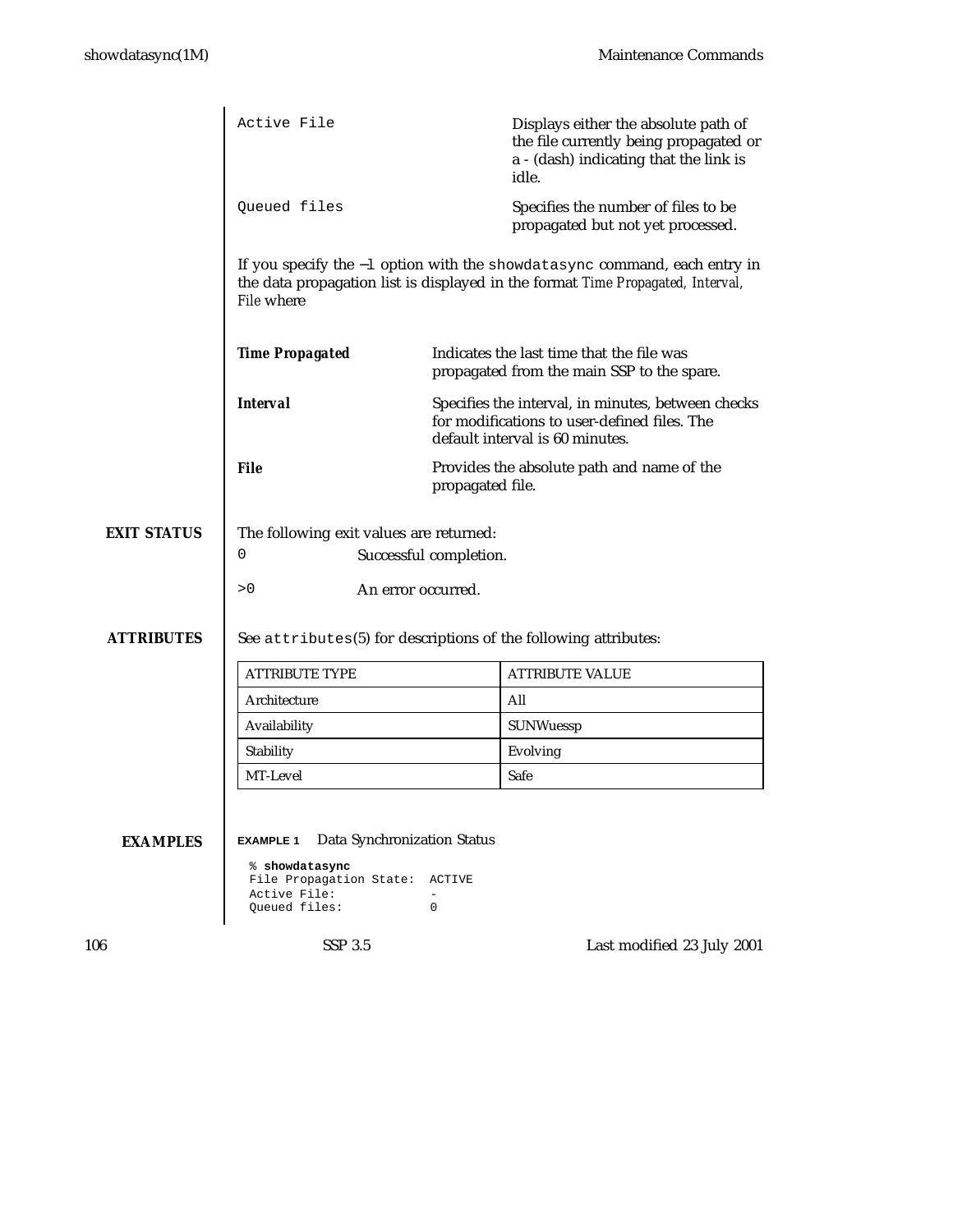**EXAMPLE 2** Status of a Data Synchronization Backup (/tmp/ds\_backup.cpio)

```
% showdatasync
File Propagation State: ACTIVE ARCHIVE
Active File: -<br>Queued files: 0
Queued files:
```
## **EXAMPLE 3** Data Synchronization List

| % showdatasync -1 |          |         |
|-------------------|----------|---------|
| TIME PROPAGATED   | INTERVAL | FTLE    |
| Mar 23 16:00:00   | 60       | /tmp/t1 |

## **EXAMPLE 4** Data Synchronization Queue

% **showdatasync -Q** FILE /tmp/t1

## **SEE ALSO** | setdatasync(1M)

*Sun Enterprise 10000 SSP User Guide*

Last modified 23 July 2001 SSP 3.5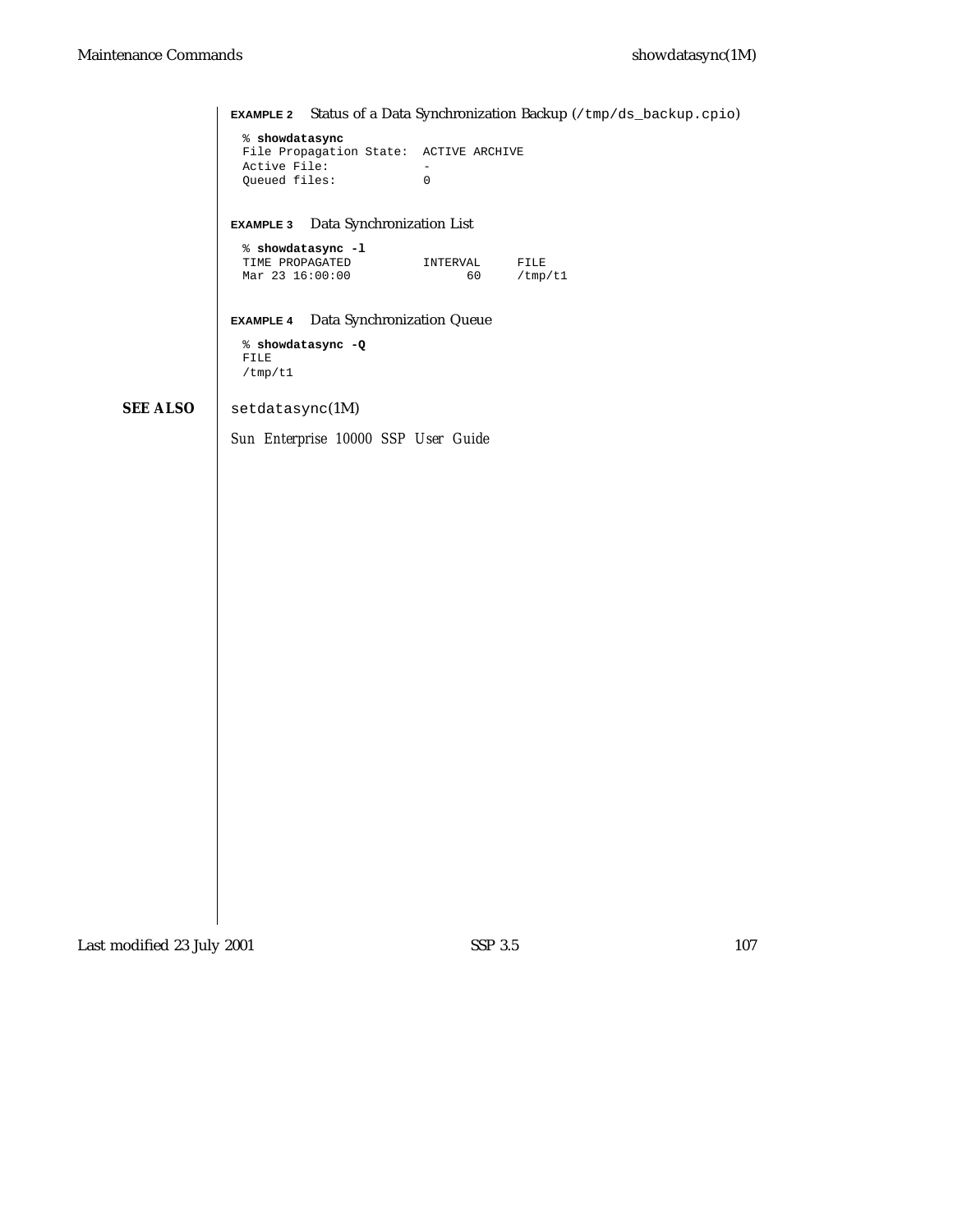| <b>NAME</b>        | showdevices - display system board devices and resource usage information                                                                                                                                                                                                                                                                                                                                                                                                                                            |                                                                                                                                        |  |
|--------------------|----------------------------------------------------------------------------------------------------------------------------------------------------------------------------------------------------------------------------------------------------------------------------------------------------------------------------------------------------------------------------------------------------------------------------------------------------------------------------------------------------------------------|----------------------------------------------------------------------------------------------------------------------------------------|--|
| <b>SYNOPSIS</b>    | showdevices [-v] [-p query   force] board_id                                                                                                                                                                                                                                                                                                                                                                                                                                                                         |                                                                                                                                        |  |
|                    | showdevices [-v] [-p bydevice   byboard] board_id                                                                                                                                                                                                                                                                                                                                                                                                                                                                    |                                                                                                                                        |  |
|                    | showdevices $[-v]$ $[-p \text{ bydevice}   \text{byboard}   \text{query}   \text{force} ]$ -d domain                                                                                                                                                                                                                                                                                                                                                                                                                 |                                                                                                                                        |  |
|                    | showdevices -h                                                                                                                                                                                                                                                                                                                                                                                                                                                                                                       |                                                                                                                                        |  |
| <b>DESCRIPTION</b> | showdevices displays the configured physical devices on system boards and<br>the resources made available by those devices. The default display of this<br>information is by device type. Usage information is provided by applications<br>and subsystems that are actively managing system resources. Display the<br>predicted impact of a system board DR operation by performing an offline<br>query of managed resources. Use the -v option to display unmanaged devices,<br>which are not displayed by default. |                                                                                                                                        |  |
|                    | Note - This command applies only to Sun Enterprise 10000 domains running<br>DR model 3.0.                                                                                                                                                                                                                                                                                                                                                                                                                            |                                                                                                                                        |  |
| <b>OPTIONS</b>     | The following options are supported:                                                                                                                                                                                                                                                                                                                                                                                                                                                                                 |                                                                                                                                        |  |
|                    | -d domain                                                                                                                                                                                                                                                                                                                                                                                                                                                                                                            | Domain name. Displays the<br>device and resource information<br>for all configured boards in the<br>specified domain.                  |  |
|                    | -h                                                                                                                                                                                                                                                                                                                                                                                                                                                                                                                   | Help. Displays usage<br>descriptions.                                                                                                  |  |
|                    |                                                                                                                                                                                                                                                                                                                                                                                                                                                                                                                      | Note - Use alone. Any option<br>specified in addition to $-h$ is<br>ignored.                                                           |  |
|                    | -p bydevice   byboard   query   force                                                                                                                                                                                                                                                                                                                                                                                                                                                                                | Displays specific reports:                                                                                                             |  |
|                    |                                                                                                                                                                                                                                                                                                                                                                                                                                                                                                                      | by device — Lists output by<br>device type (CPU, memory, I/<br>$O$ ).                                                                  |  |
|                    |                                                                                                                                                                                                                                                                                                                                                                                                                                                                                                                      | byboard - Lists output by<br>system board, which is<br>displayed in tabular format<br>grouped by device type (CPU,<br>memory, $I/O$ ). |  |
| 108                | <b>SSP 3.5</b>                                                                                                                                                                                                                                                                                                                                                                                                                                                                                                       | Last modified 27 April 2001                                                                                                            |  |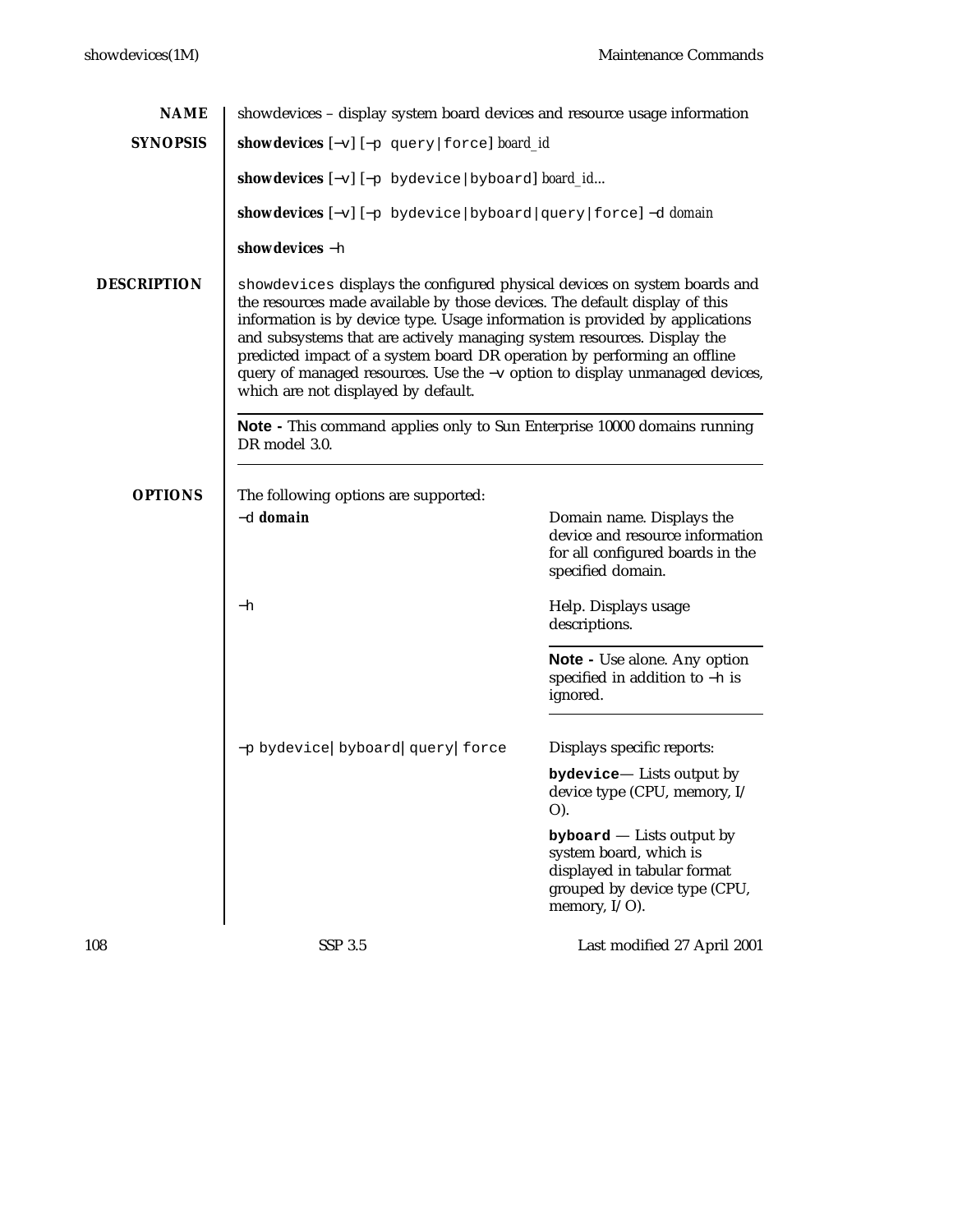|                                       | $-{\rm v}$                            | resources. No usage<br>unmanaged devices.                                       | $query - Predicts$ the result of<br>removing a system board.<br>force - Forces an offline<br>query. Resource consumers are<br>requested to apply force<br>semantics to predict whether<br>system resources can be<br>relinquished. See cfgadm(1M).<br>Displays all I/O devices.<br>Includes both managed and<br>unmanaged I/O devices.<br>Managed devices export<br>actively managed resources.<br>Unmanaged devices are<br>physically configured but do<br>not export actively managed<br>information is available for |
|---------------------------------------|---------------------------------------|---------------------------------------------------------------------------------|-------------------------------------------------------------------------------------------------------------------------------------------------------------------------------------------------------------------------------------------------------------------------------------------------------------------------------------------------------------------------------------------------------------------------------------------------------------------------------------------------------------------------|
| <b>OPERANDS</b>                       | The following operands are supported: |                                                                                 |                                                                                                                                                                                                                                                                                                                                                                                                                                                                                                                         |
|                                       | board_id                              | Board identifier. The valid range for board<br>identifiers is SB0 through SB15. |                                                                                                                                                                                                                                                                                                                                                                                                                                                                                                                         |
| <b>EXTENDED</b><br><b>DESCRIPTION</b> | The showdevice fields are:            |                                                                                 |                                                                                                                                                                                                                                                                                                                                                                                                                                                                                                                         |
|                                       | domain                                | — domain name                                                                   |                                                                                                                                                                                                                                                                                                                                                                                                                                                                                                                         |
|                                       | board                                 | $-$ board identifier                                                            |                                                                                                                                                                                                                                                                                                                                                                                                                                                                                                                         |
|                                       | CPU:                                  |                                                                                 |                                                                                                                                                                                                                                                                                                                                                                                                                                                                                                                         |
|                                       | id                                    | — processor id                                                                  |                                                                                                                                                                                                                                                                                                                                                                                                                                                                                                                         |
|                                       | state                                 | - processor state                                                               |                                                                                                                                                                                                                                                                                                                                                                                                                                                                                                                         |
|                                       | speed                                 | - CPU frequency in MHz                                                          |                                                                                                                                                                                                                                                                                                                                                                                                                                                                                                                         |
|                                       | ecache                                | - CPU ecache size in MB                                                         |                                                                                                                                                                                                                                                                                                                                                                                                                                                                                                                         |
|                                       | query                                 | - result of offline query of resources                                          |                                                                                                                                                                                                                                                                                                                                                                                                                                                                                                                         |
|                                       |                                       |                                                                                 |                                                                                                                                                                                                                                                                                                                                                                                                                                                                                                                         |

Last modified 27 April 2001 SSP 3.5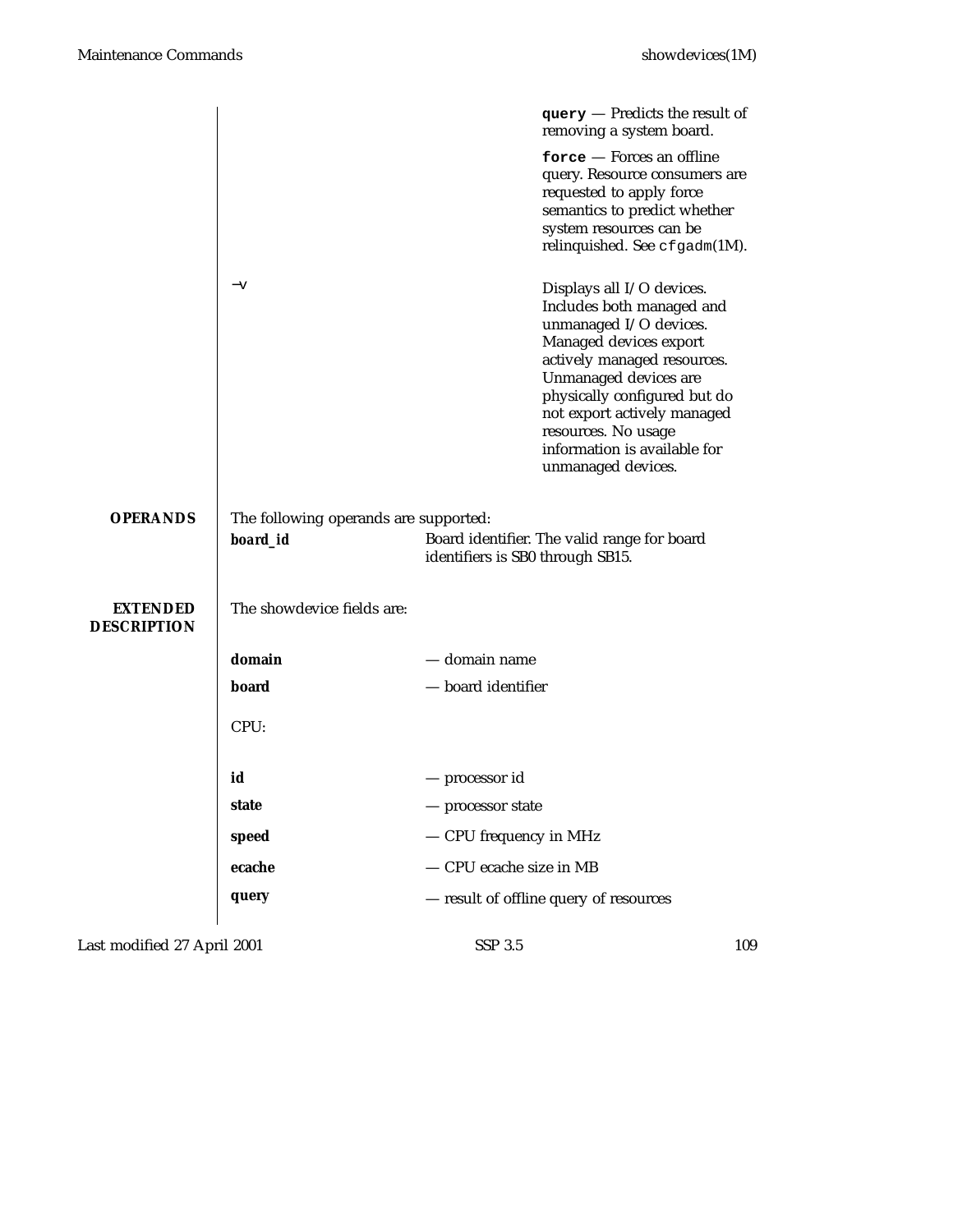|                 | Memory:                                                            |                                   |                            |                                                      |                                                               |                                  |                                            |  |  |
|-----------------|--------------------------------------------------------------------|-----------------------------------|----------------------------|------------------------------------------------------|---------------------------------------------------------------|----------------------------------|--------------------------------------------|--|--|
|                 | board mem<br>perm mem<br>base address<br>domain mem                |                                   |                            | - board memory size in MB                            |                                                               |                                  |                                            |  |  |
|                 |                                                                    |                                   |                            | - amount of non-relocatable memory on board<br>in MB |                                                               |                                  |                                            |  |  |
|                 |                                                                    |                                   |                            |                                                      |                                                               |                                  | - base physical address of memory on board |  |  |
|                 |                                                                    |                                   |                            | - system memory size in MB                           |                                                               |                                  |                                            |  |  |
|                 | board                                                              |                                   |                            |                                                      | $-$ board identifier                                          |                                  |                                            |  |  |
|                 | query                                                              |                                   |                            | - result of offline query of resources               |                                                               |                                  |                                            |  |  |
|                 |                                                                    |                                   |                            |                                                      | If a memory drain is in progress, the following is available: |                                  |                                            |  |  |
|                 | target board                                                       |                                   |                            | - target board identifier                            |                                                               |                                  |                                            |  |  |
|                 | deleted<br>remaining<br>I/O Devices:<br>device                     |                                   |                            | - amount of memory already deleted in MB             |                                                               |                                  |                                            |  |  |
|                 |                                                                    |                                   | MВ                         | - amount of memory remaining to be deleted in        |                                                               |                                  |                                            |  |  |
|                 |                                                                    |                                   |                            |                                                      |                                                               |                                  |                                            |  |  |
|                 |                                                                    |                                   |                            | $-1/0$ device instance name                          |                                                               |                                  |                                            |  |  |
|                 | resource                                                           |                                   |                            |                                                      | - managed resource name                                       |                                  |                                            |  |  |
|                 | usage                                                              |                                   |                            |                                                      | - description of resource usage instance                      |                                  |                                            |  |  |
|                 | query                                                              |                                   |                            |                                                      | - result of offline query of resources                        |                                  |                                            |  |  |
| <b>EXAMPLES</b> | <b>EXAMPLE 1</b>                                                   |                                   |                            |                                                      | Showdevices for System Board SB5                              |                                  |                                            |  |  |
|                 | ssp% showdevices -v SB5<br>CPU                                     |                                   |                            |                                                      |                                                               |                                  |                                            |  |  |
|                 | domain<br>xf8-b4<br>xf8-b4<br>xf8-b4<br>xf8-b4<br>Memory<br>------ | board<br>SB5<br>SB5<br>SB5<br>SB5 | id<br>20<br>21<br>22<br>23 | state<br>online<br>online<br>online<br>online        | speed<br>333<br>333<br>333<br>333                             | ecache usage<br>4<br>4<br>4<br>4 |                                            |  |  |
|                 | domain                                                             |                                   | board<br>board memMB       | perm<br>memMB                                        | base<br>address                                               | domain<br>memMB                  |                                            |  |  |

110 SSP 3.5 Last modified 27 April 2001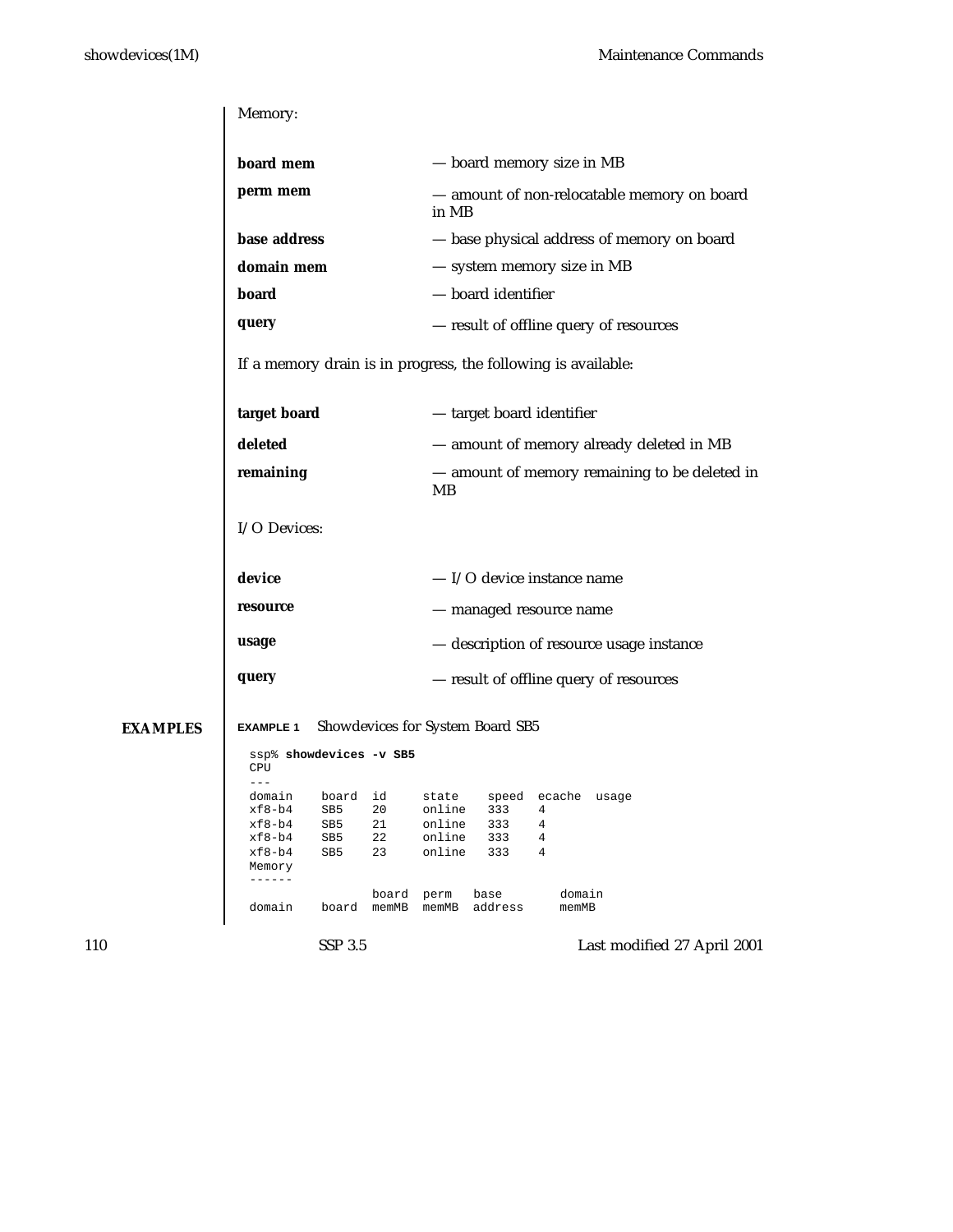| $xf8-b4$                                                                                                                                                                                                                   | SB <sub>5</sub>                                                                                                                                                                     | 2048                                                                                                                 | 0                                                                                                                                                               | 0x500000                                                                                                                                         | 6144                                                                                                          |                                                                    |
|----------------------------------------------------------------------------------------------------------------------------------------------------------------------------------------------------------------------------|-------------------------------------------------------------------------------------------------------------------------------------------------------------------------------------|----------------------------------------------------------------------------------------------------------------------|-----------------------------------------------------------------------------------------------------------------------------------------------------------------|--------------------------------------------------------------------------------------------------------------------------------------------------|---------------------------------------------------------------------------------------------------------------|--------------------------------------------------------------------|
| IO Devices                                                                                                                                                                                                                 |                                                                                                                                                                                     |                                                                                                                      |                                                                                                                                                                 |                                                                                                                                                  |                                                                                                               |                                                                    |
| ----------<br>domain<br>$xf8-b4$<br>$xf8-b4$<br>$xf8-b4$<br>$xf8-b4$<br>$xf8-b4$<br>$xf8-b4$                                                                                                                               | board<br>SB <sub>5</sub><br>SB <sub>5</sub><br>SB <sub>5</sub><br>SB5<br>SB5<br>SB <sub>5</sub>                                                                                     | device<br>qfe52<br>qfe53<br>qfe54<br>qfe55<br>sd195<br>sd196                                                         | resource                                                                                                                                                        |                                                                                                                                                  |                                                                                                               | usage                                                              |
| <b>EXAMPLE 2</b>                                                                                                                                                                                                           |                                                                                                                                                                                     |                                                                                                                      |                                                                                                                                                                 | Showdevices for Domain xf8-b4                                                                                                                    |                                                                                                               |                                                                    |
| ssp% showdevices -v -d xf8-b4<br>CPU                                                                                                                                                                                       |                                                                                                                                                                                     |                                                                                                                      |                                                                                                                                                                 |                                                                                                                                                  |                                                                                                               |                                                                    |
| $-- -$<br>domain<br>$xf8-b4$<br>$xf8-b4$<br>xf8-b4<br>xf8-b4<br>$xf8-b4$<br>$xf8-b4$<br>$xf8-b4$<br>$xf8-b4$<br>$xf8-b4$<br>xf8-b4<br>$xf8-b4$<br>$xf8-b4$<br>Memory<br>------<br>domain<br>xf8-b4<br>$xf8-b4$<br>$xf8-b4$ | board<br>SB4<br>SB4<br>SB4<br>SB4<br>SB <sub>5</sub><br>SB <sub>5</sub><br>SB <sub>5</sub><br>SB <sub>5</sub><br>SB6<br>SB6<br>SB6<br>SB6<br>board<br>SB4<br>SB <sub>5</sub><br>SB6 | id<br>16<br>17<br>18<br>19<br>20<br>21<br>22<br>23<br>24<br>25<br>26<br>27<br>board<br>memMB<br>2048<br>2048<br>2048 | state<br>online<br>online<br>online<br>online<br>online<br>online<br>online<br>online<br>online<br>online<br>online<br>online<br>perm<br>memMB<br>648<br>0<br>0 | speed<br>333<br>333<br>333<br>333<br>333<br>333<br>333<br>333<br>333<br>333<br>333<br>333<br>base<br>address<br>0x600000<br>0x500000<br>0x400000 | ecache<br>4<br>4<br>4<br>4<br>4<br>4<br>4<br>4<br>4<br>4<br>4<br>4<br>domain<br>memMB<br>6144<br>6144<br>6144 | usage                                                              |
| IO Devices<br>----------                                                                                                                                                                                                   |                                                                                                                                                                                     |                                                                                                                      |                                                                                                                                                                 |                                                                                                                                                  |                                                                                                               |                                                                    |
| domain<br>$xf8-b4$<br>$xf8-b4$<br>$xf8-b4$<br>$xf8-b4$<br>$xf8-b4$<br>$xf8-b4$<br>$xf8-b4$<br>$xf8-b4$<br>$xf8-b4$<br>$xf8-b4$<br>$xf8-b4$<br>$xf8-b4$<br>$xf8-b4$                                                         | board<br>SB4<br>SB4<br>SB4<br>SB4<br>SB4<br>SB4<br>SB4<br>SB4<br>SB <sub>5</sub><br>SB <sub>5</sub><br>SB5<br>SB <sub>5</sub><br>SB <sub>5</sub>                                    | device<br>qfe0<br>qfe1<br>qfe2<br>qfe3<br>sd0<br>sd0<br>sd0<br>sd1<br>qfe52<br>qfe53<br>qfe54<br>qfe55<br>sd195      | resource                                                                                                                                                        | /dev/dsk/c0t0d0s0<br>/dev/dsk/c0t0d0s1<br>/dev/dsk/c0t0d0s1                                                                                      |                                                                                                               | usage<br>mounted filesystem "/"<br>swap area<br>dump device (swap) |

Last modified 27 April 2001 SSP 3.5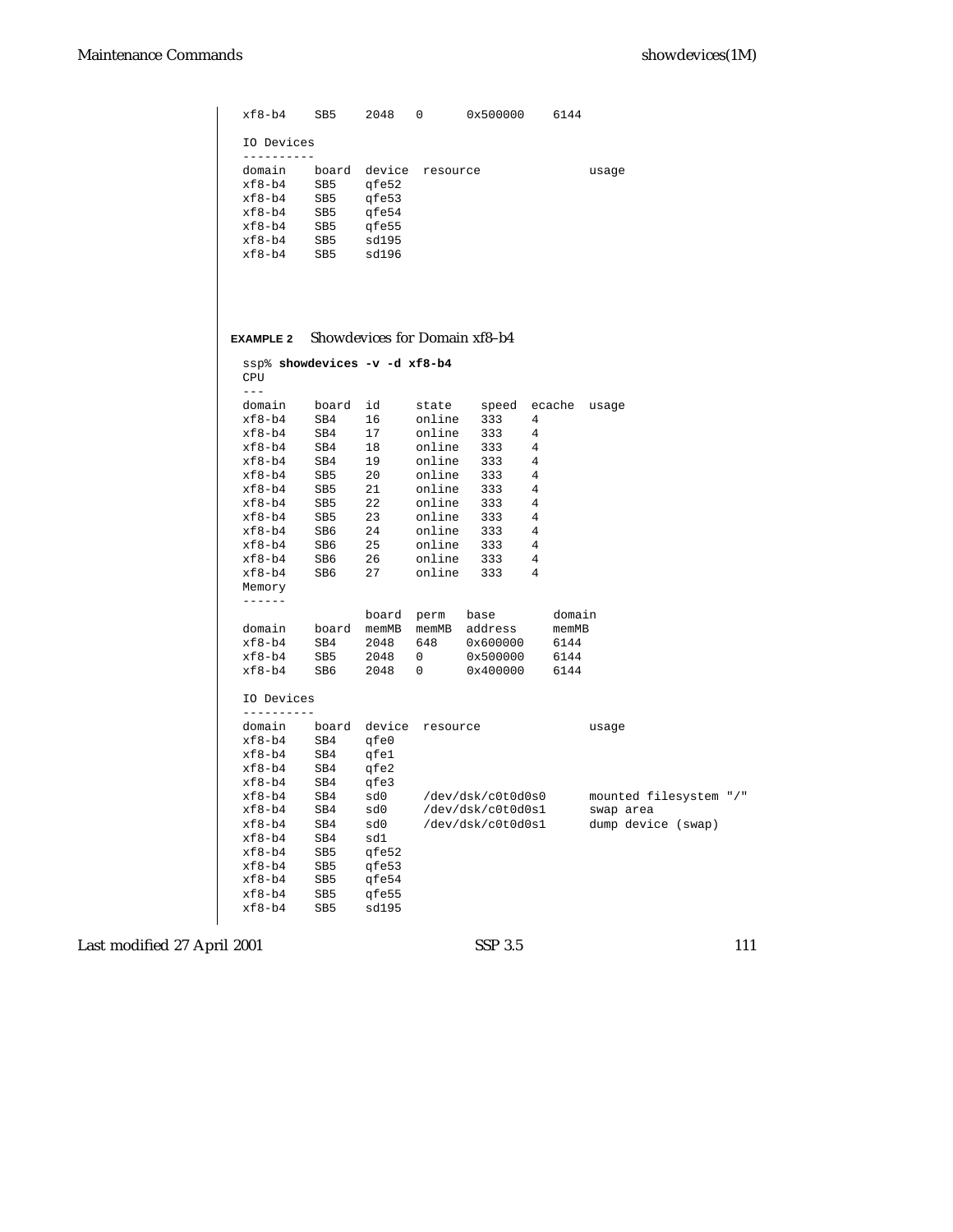$\mathbf{I}$ 

xf8-b4 SB5 sd196

|                    | xf8-b4<br>SB6<br>xf8-b4<br>SB6<br>xf8-b4<br>SB6<br>xf8-b4<br>SB6<br>$xf8-b4$<br>SB6<br>xf8-b4<br>SB6                                          | qfe16<br>qfe17<br>qfe18<br>qfe19<br>sd60<br>sd61                                                                          |                                                |
|--------------------|-----------------------------------------------------------------------------------------------------------------------------------------------|---------------------------------------------------------------------------------------------------------------------------|------------------------------------------------|
|                    | <b>EXAMPLE 3</b>                                                                                                                              | Display Offline Query Result for System Board SB5<br>ssp% showdevices -v -p query SB5CPU                                  |                                                |
|                    | $---$<br>board id<br>domain<br>xf8-b4<br>SB5<br>xf8-b4 SB5<br>xf8-b4 SB5<br>SB5<br>xf8-b4<br>Memory<br>$- - - - - - -$                        | state<br>20<br>online<br>333<br>4<br>$\frac{21}{22}$<br>online<br>333<br>4<br>online 333<br>4<br>23<br>333<br>4<br>online | speed ecache query usage: reason               |
|                    | domain<br>$xf8-b4$<br>SB5                                                                                                                     | board perm<br>base<br>board memMB memMB address<br>2048<br>$0 \qquad \qquad$<br>0x500000                                  | domain<br>memMB<br>query usage: reason<br>6144 |
|                    | IO Devices<br>----------                                                                                                                      |                                                                                                                           |                                                |
|                    | domain<br>xf8-b4 SB5 qfe52<br>xf8-b4 SB5 qfe53<br>xf8-b4 SB5 qfe54<br>xf8-b4 SB5 qfe55<br>cc b4 SB5 sd195<br>$xf8-b4$<br>SB5<br>xf8-b4<br>SB5 | board device resource<br>sd195<br>sd196                                                                                   | query usage: reason                            |
|                    | current example]                                                                                                                              | The query field shows the predicted result of removing the resource. [not in                                              |                                                |
| <b>EXIT STATUS</b> | 0                                                                                                                                             | The following exit values are returned:<br>Successful completion.                                                         |                                                |
|                    | 1                                                                                                                                             | An invalid domain was specified.                                                                                          |                                                |
|                    | 2                                                                                                                                             | A command line error such as an invalid option was<br>detected.                                                           |                                                |
|                    | 3                                                                                                                                             | More than one domain was specified.                                                                                       |                                                |
| 112                | SSP 3.5                                                                                                                                       |                                                                                                                           | Last modified 27 April 2001                    |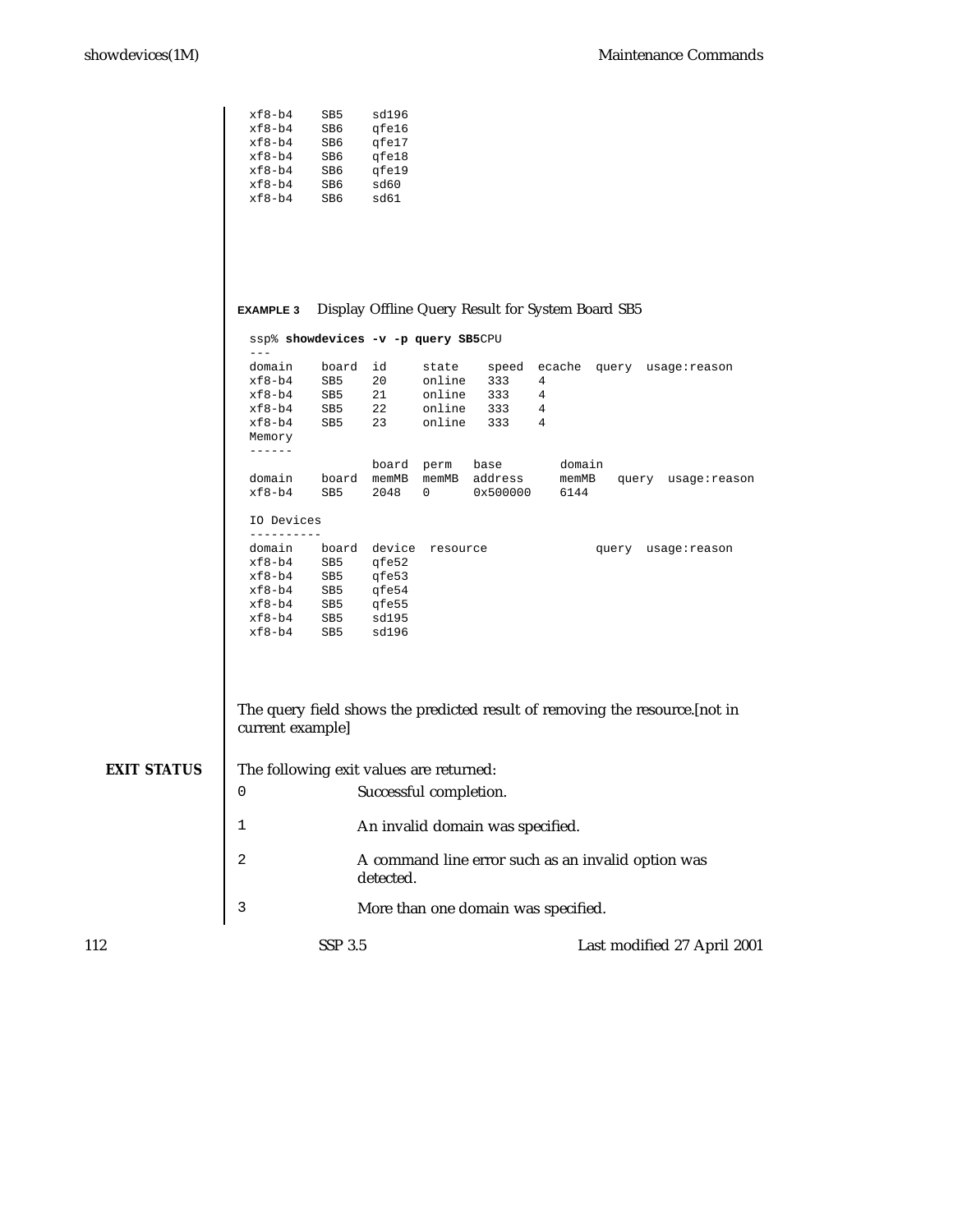|   | An error occurred communicating with a domain.               |
|---|--------------------------------------------------------------|
| 6 | An error occurred handling device information.               |
|   | An internal error such as failed memory allocation occurred. |

**ATTRIBUTES** See attributes(5) for descriptions of the following attributes:

| <b>ATTRIBUTE TYPE</b> | <b>ATTRIBUTE VALUE</b> |
|-----------------------|------------------------|
| Architecture          | All                    |
| Availability          | <b>SUNWsspop</b>       |
| Stability             | Evolving               |
| MT-Level              | Safe                   |

## **SEE ALSO** addboard(1M), deleteboard(1M), moveboard(1M), rcfgadm(1M) in the *Sun Enterprise 10000 Dynamic Reconfiguration Reference Manual*

| Last modified 27 April 2001 | SSP <sub>3.5</sub> | 113 |
|-----------------------------|--------------------|-----|
|                             |                    |     |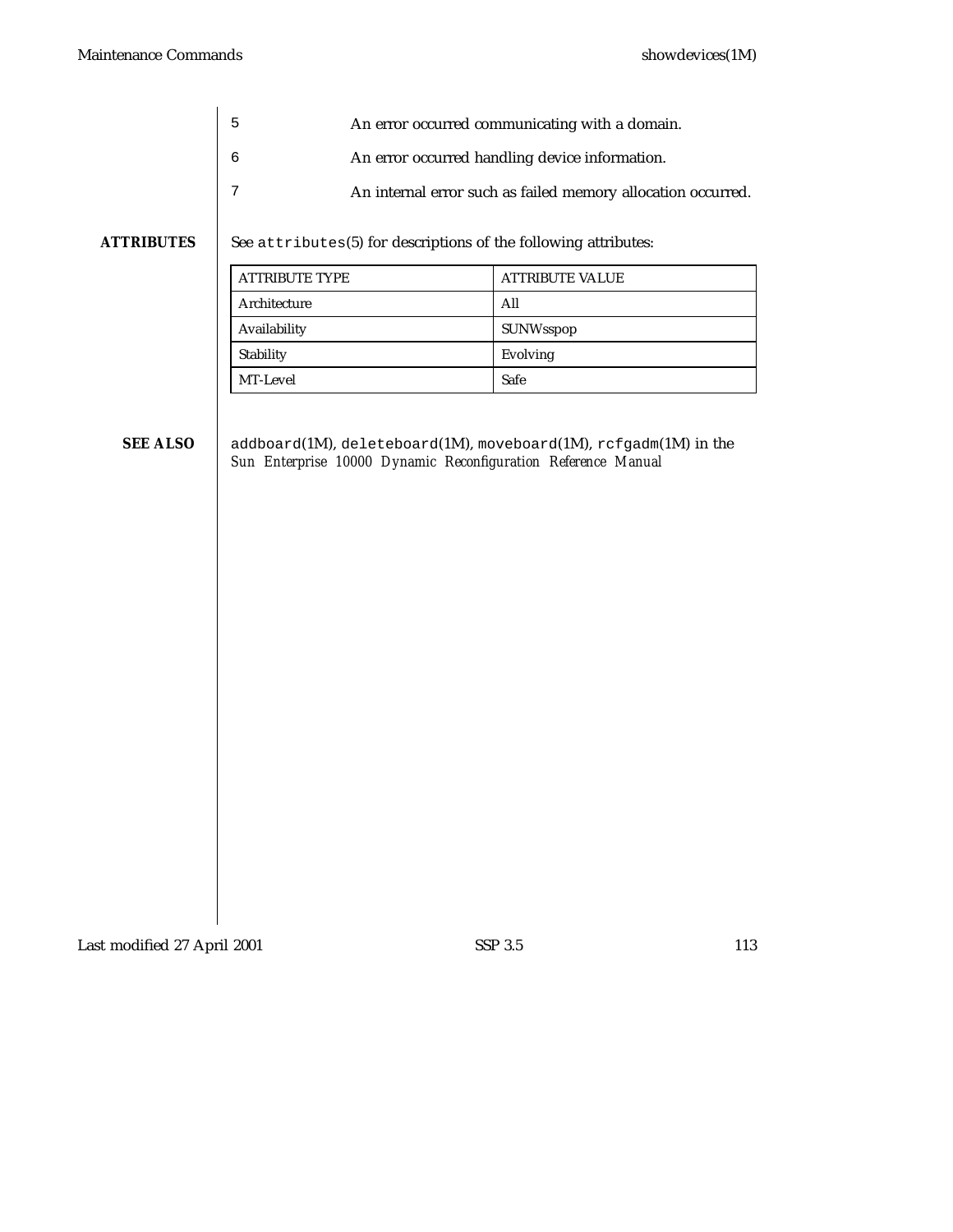| <b>NAME</b>                           | showfailover - display the failover status of the SSP and control board                                                                                                                                                                                                                                                                    |                                                                                                                                                                                                                                                 |  |  |  |
|---------------------------------------|--------------------------------------------------------------------------------------------------------------------------------------------------------------------------------------------------------------------------------------------------------------------------------------------------------------------------------------------|-------------------------------------------------------------------------------------------------------------------------------------------------------------------------------------------------------------------------------------------------|--|--|--|
| <b>SYNOPSIS</b>                       | showfailover $[-r]$                                                                                                                                                                                                                                                                                                                        |                                                                                                                                                                                                                                                 |  |  |  |
| <b>DESCRIPTION</b>                    | showfailover displays the current failover status for the SSP and control<br>board. See the EXTENDED DESCRIPTION section for details on the status<br>information displayed.                                                                                                                                                               |                                                                                                                                                                                                                                                 |  |  |  |
| <b>OPTIONS</b>                        | The following option is supported:                                                                                                                                                                                                                                                                                                         |                                                                                                                                                                                                                                                 |  |  |  |
|                                       | -r<br>considered UNKNOWN.                                                                                                                                                                                                                                                                                                                  | Identifies the role of the SSP, either the MAIN, SPARE, or<br>UNKNOWN. There is a short time period following SSP<br>startup when the SSP cannot communicate with the control<br>boards. In this case, the SSP role cannot be determined and is |  |  |  |
| <b>EXTENDED</b><br><b>DESCRIPTION</b> | If you do not specify an option with the showfailover command, the<br>following information is displayed:                                                                                                                                                                                                                                  |                                                                                                                                                                                                                                                 |  |  |  |
|                                       | $\blacksquare$ Failover state $\blacksquare$ Status of the SSP and control board failover, which is one<br>of the following:                                                                                                                                                                                                               |                                                                                                                                                                                                                                                 |  |  |  |
|                                       | $\blacksquare$ Active — Indicates that automatic failover is enabled and functioning<br>normally.                                                                                                                                                                                                                                          |                                                                                                                                                                                                                                                 |  |  |  |
|                                       | ■ Disabled — Indicates that automatic failover has been disabled by<br>occurring.                                                                                                                                                                                                                                                          | operator request or by a failure condition that prevents a failover from                                                                                                                                                                        |  |  |  |
|                                       | Failed — Indicates a failover occurred. After a failover, the status is<br>considered as failed until you re-enable failover using the<br>setfailover(1M) command. You must manually re-enable failover,<br>even after you have fixed all connections and they are identified as<br>GOOD in the failover connection map (described below). |                                                                                                                                                                                                                                                 |  |  |  |
|                                       | $\blacksquare$ Failover connection map $-$ Status of the control board connection links<br>is either GOOD, which means the connection is operating properly, or<br>FAILED, which means the connection is not working.                                                                                                                      | monitored by the failover daemon (fod). The status of the connection links                                                                                                                                                                      |  |  |  |
|                                       | board that manages the JTAG interface and the system clock.                                                                                                                                                                                                                                                                                | SSP/CB Host Information - Names of the SSPs, control boards, and control                                                                                                                                                                        |  |  |  |
| <b>EXIT STATUS</b>                    | The following exit values are returned:<br>Successful completion.<br>0                                                                                                                                                                                                                                                                     |                                                                                                                                                                                                                                                 |  |  |  |
|                                       | An error occurred.<br>>0                                                                                                                                                                                                                                                                                                                   |                                                                                                                                                                                                                                                 |  |  |  |
| 114                                   | SSP 3.5                                                                                                                                                                                                                                                                                                                                    | Last modified 11 Aug 2000                                                                                                                                                                                                                       |  |  |  |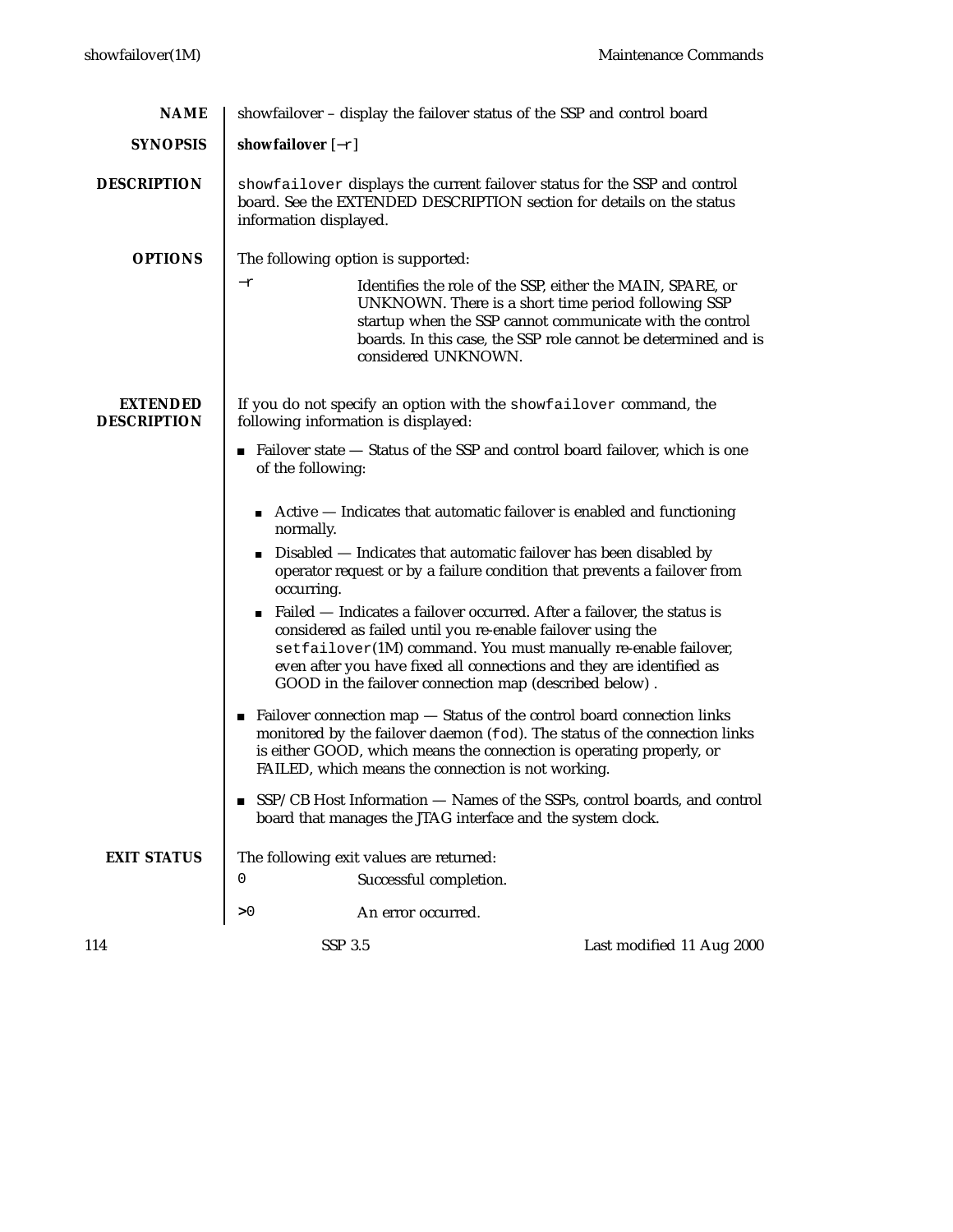**ATTRIBUTES** See attributes(5) for descriptions of the following attributes:

| <b>ATTRIBUTE TYPE</b> | <b>ATTRIBUTE VALUE</b> |
|-----------------------|------------------------|
| Architecture          | All                    |
| Availability          | <b>SUNWuessp</b>       |
| Stability             | Evolving               |
| MT-Level              | Safe                   |

# **EXAMPLES** | EXAMPLE 1 Failover Status

In the following example, the spare SSP has failed, and SSP failover is disabled.

| ssp% showfailover                     |             |
|---------------------------------------|-------------|
| Failover State:                       |             |
| SSP Failover: Disabled                |             |
| CB Failover: Active                   |             |
| Failover Connection Map:              |             |
| Main SSP to Spare SSP thru Main Hub:  | FAILED      |
| Main SSP to Spare SSP thru Spare Hub: | FAILED      |
| Main SSP to Primary Control Board:    | GOOD        |
| Main SSP to Spare Control Board:      | GOOD        |
| Spare SSP to Main SSP thru Main Hub:  | FAILED      |
| Spare SSP to Main SSP thru Spare Hub: | FAILED      |
| Spare SSP to Primary Control Board:   | FAILED      |
| Spare SSP to Spare Control Board:     | FAILED      |
| SSP/CB Host Information               |             |
| Main SSP:                             | $xf12-ssp$  |
| Spare SSP:                            | $xf12-ssp2$ |
| Primary Control Board (JTAG source):  | xf12-cb1    |
| Spare Control Board:                  | $xf12-cb0$  |
| System Clock source:                  | xf12-cb1    |

### **EXAMPLE 2** SSP Role

ssp% **showfailover -r** SPARE

**SEE ALSO** setfailover(1M)

Last modified 11 Aug 2000 SSP 3.5 115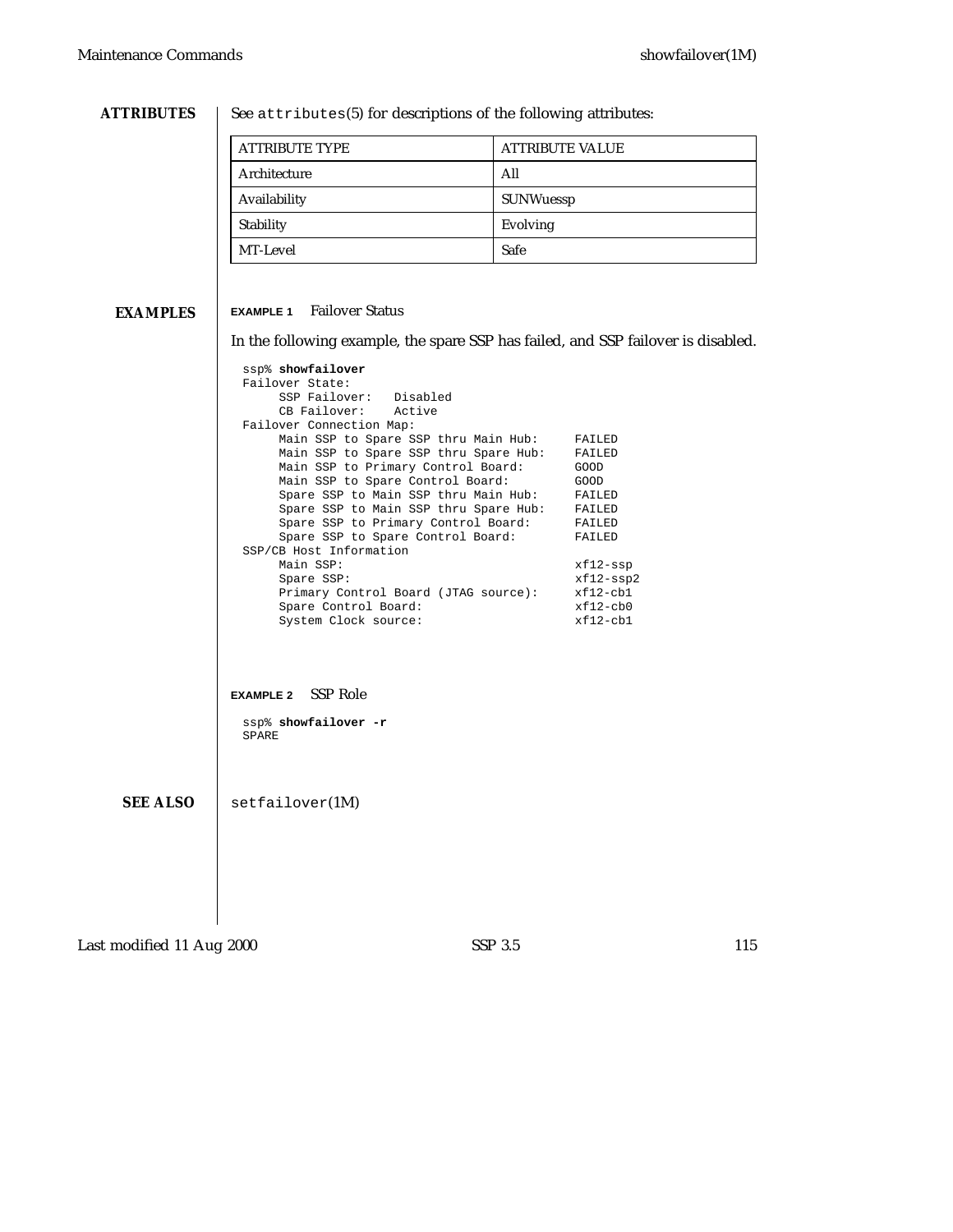| <b>NAME</b>        | showusage - display DR and board resource information               |                                                                                                                                                                                                                                                                                                                                                                                                          |                                                                                                                                                                                                                                                                                         |  |  |  |
|--------------------|---------------------------------------------------------------------|----------------------------------------------------------------------------------------------------------------------------------------------------------------------------------------------------------------------------------------------------------------------------------------------------------------------------------------------------------------------------------------------------------|-----------------------------------------------------------------------------------------------------------------------------------------------------------------------------------------------------------------------------------------------------------------------------------------|--|--|--|
| <b>SYNOPSIS</b>    | <b>showusage</b> -b board_number -r report_type $[-r$ report_type ] |                                                                                                                                                                                                                                                                                                                                                                                                          |                                                                                                                                                                                                                                                                                         |  |  |  |
|                    | showusage $-b$ board_number $-s$                                    |                                                                                                                                                                                                                                                                                                                                                                                                          |                                                                                                                                                                                                                                                                                         |  |  |  |
| <b>DESCRIPTION</b> | tabular format.                                                     | showusage used with the $-r$ option displays information on stdout about<br>board resources, system resources, and DR. It presents the information in a                                                                                                                                                                                                                                                  |                                                                                                                                                                                                                                                                                         |  |  |  |
|                    |                                                                     | show usage used with the $-s$ option returns an integer exit status indicating<br>the state of the specified board. If the specified board is in a domain,<br>show usage writes the domain name to stdout. The $-s$ option is intended for<br>use in ADR scripts. The $-s$ option can also be used to determine the eligibility<br>of a board for an ADR operation before performing any ADR operations. |                                                                                                                                                                                                                                                                                         |  |  |  |
|                    |                                                                     | <b>Note -</b> This command applies only to Sun Enterprise 10000 domains running<br>DR model 2.0. To find out which DR model is running on your domains, use<br>the domain_status -m command.                                                                                                                                                                                                             |                                                                                                                                                                                                                                                                                         |  |  |  |
| <b>OPTIONS</b>     | The following options are supported:                                |                                                                                                                                                                                                                                                                                                                                                                                                          |                                                                                                                                                                                                                                                                                         |  |  |  |
|                    | -b board_number                                                     |                                                                                                                                                                                                                                                                                                                                                                                                          | System board number, 0 through 15, for which<br>status information is to be obtained.                                                                                                                                                                                                   |  |  |  |
|                    | -r report_type                                                      | The type of information to be displayed.<br>report_type can be one of the following:                                                                                                                                                                                                                                                                                                                     |                                                                                                                                                                                                                                                                                         |  |  |  |
|                    |                                                                     | CPU                                                                                                                                                                                                                                                                                                                                                                                                      | Show processor information for<br>the board.                                                                                                                                                                                                                                            |  |  |  |
|                    |                                                                     | DRAIN                                                                                                                                                                                                                                                                                                                                                                                                    | Show the progess of any active<br>drain operation.                                                                                                                                                                                                                                      |  |  |  |
|                    |                                                                     | IΟ                                                                                                                                                                                                                                                                                                                                                                                                       | Show information for any<br>devices attached to this board.                                                                                                                                                                                                                             |  |  |  |
|                    |                                                                     | OBP                                                                                                                                                                                                                                                                                                                                                                                                      | Display the board configuration<br>as OBP sees it. You can use the<br>OBP display on a board that<br>has been initially attached, but<br>not yet completely attached.<br>The OBP display might not be<br>as accurate as the CPU, MEM,<br>and IO displays for boards that<br>are in use. |  |  |  |
| 116                | <b>SSP 3.5</b>                                                      |                                                                                                                                                                                                                                                                                                                                                                                                          | Last modified 18 May 2001                                                                                                                                                                                                                                                               |  |  |  |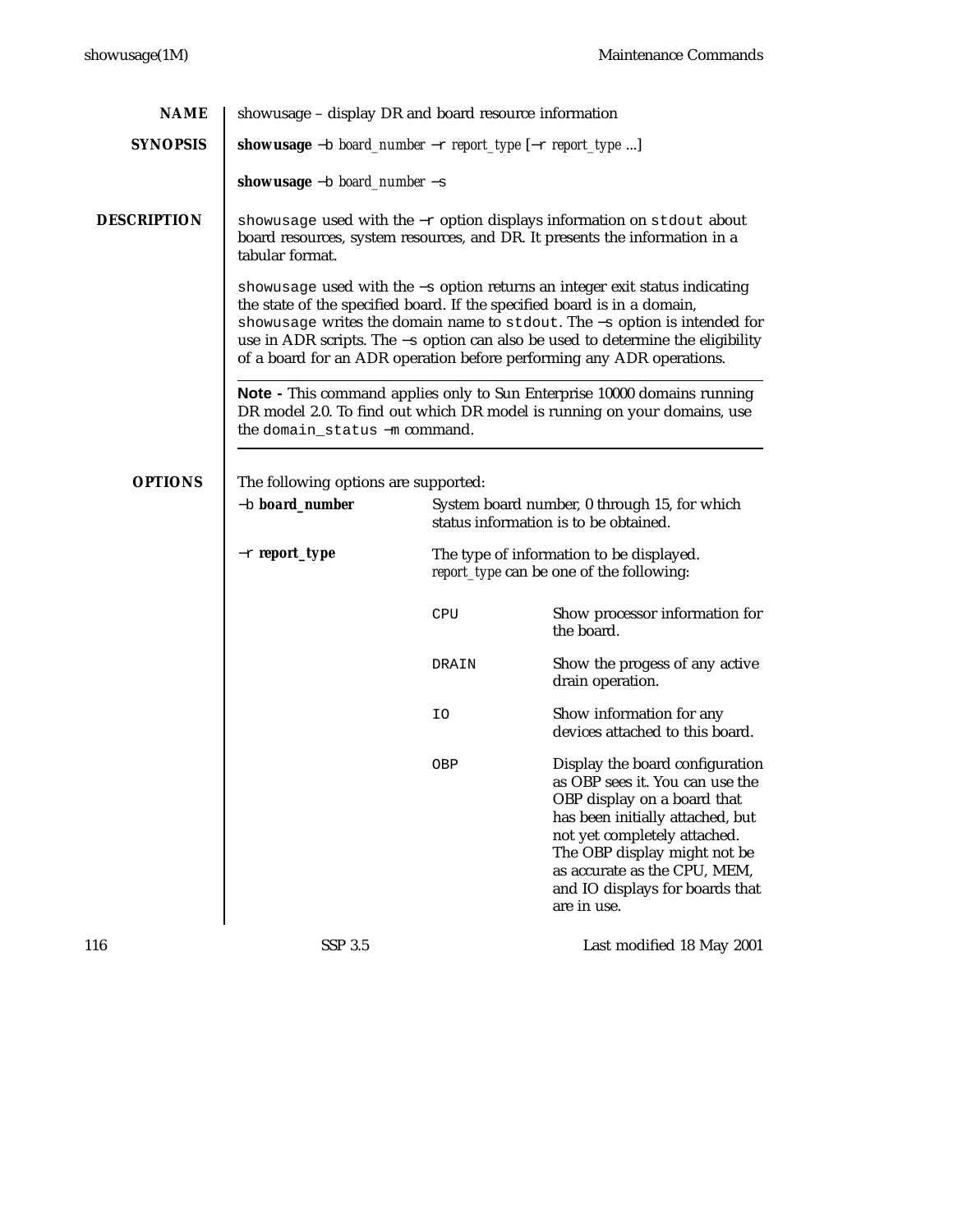|                    |               |                                                                                                                                                                 | MEM                | Show the memory<br>configuration for this board.                                                                                                                                                                  |  |
|--------------------|---------------|-----------------------------------------------------------------------------------------------------------------------------------------------------------------|--------------------|-------------------------------------------------------------------------------------------------------------------------------------------------------------------------------------------------------------------|--|
|                    |               |                                                                                                                                                                 | UNSAFE             | Display all suspend unsafe<br>devices that are open in the<br>specified domain. If this option<br>is used, the $-b$ option is<br>ignored.                                                                         |  |
|                    |               |                                                                                                                                                                 |                    | You must use multiple $-r$ options to specify more<br>than one type of report. For example, to see<br>processor and device information for board 12,<br>you would use the following command:                      |  |
|                    |               |                                                                                                                                                                 |                    | showusage -b 12 -r CPU -r IO                                                                                                                                                                                      |  |
|                    | $-\mathbf{s}$ |                                                                                                                                                                 | written to stdout. | Report board state as exit status and write<br>domain name on stdout. If the specified board<br>does not currently belong to a domain, no text is                                                                 |  |
| <b>EXIT STATUS</b> |               | The showusage command returns different sets of exit status values<br>depending on the command option specified.                                                |                    |                                                                                                                                                                                                                   |  |
|                    |               | The following exit values are returned when the $-s$ option is specified:                                                                                       |                    |                                                                                                                                                                                                                   |  |
|                    | 0             | Board is not present and is not in a software domain. A software<br>domain is an active domain listed in the domain_config file, but the<br>CPU is not running. |                    |                                                                                                                                                                                                                   |  |
|                    | 1             | Board is not present and is in a software domain.                                                                                                               |                    |                                                                                                                                                                                                                   |  |
|                    | 2             |                                                                                                                                                                 |                    | Board is present, powered off, and not in a software domain.                                                                                                                                                      |  |
|                    | 3             | is eligible for attachment).                                                                                                                                    |                    | Board is present, powered on, and not in a software domain (the board                                                                                                                                             |  |
|                    | 4             | Board is present, powered off, and in a software domain.                                                                                                        |                    |                                                                                                                                                                                                                   |  |
|                    | 5             | booted domain.                                                                                                                                                  |                    | Board is unconfigured (present, powered on, and in a software<br>domain, but not in a hardware domain). A hardware domain is a                                                                                    |  |
|                    | 6             | Enterprise 10000 Dynamic Reconfiguration User Guide.                                                                                                            |                    | Board is configured (present, powered on, and in both a software and<br>hardware domain), but not in a detachable DR state. For a description<br>of the conditions that can prevent board detachment, see the Sun |  |

Last modified 18 May 2001 SSP 3.5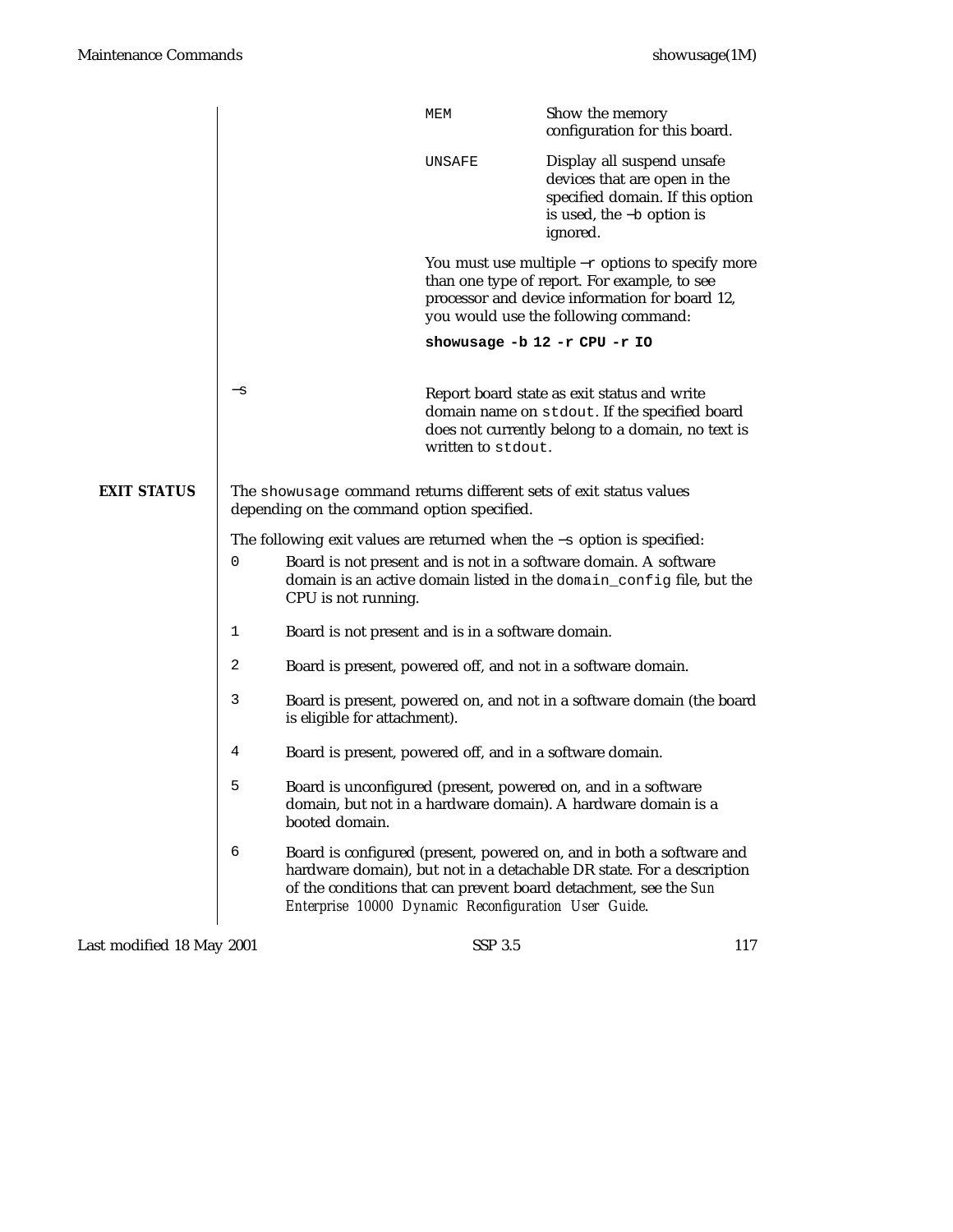|                                 | 7                                                                                                                                        | Board is configured (present, powered on, and in both a software and<br>hardware domain), and possibly detachable. For a description of<br>conditions that can prevent board detachment, see the Sun Enterprise<br>10000 Dynamic Reconfiguration User Guide. |  |
|---------------------------------|------------------------------------------------------------------------------------------------------------------------------------------|--------------------------------------------------------------------------------------------------------------------------------------------------------------------------------------------------------------------------------------------------------------|--|
|                                 | 8                                                                                                                                        | Board belongs to a DR model 3.0 domain. The showusage command<br>is not supported on this domain.                                                                                                                                                            |  |
|                                 | 15                                                                                                                                       | Failed to dynamically link with DR library.                                                                                                                                                                                                                  |  |
|                                 | 255                                                                                                                                      | showusage syntax error.                                                                                                                                                                                                                                      |  |
|                                 | 0                                                                                                                                        | The following exit values are returned when the $-r$ option is specified:<br>Successfully displayed report.                                                                                                                                                  |  |
|                                 | 255                                                                                                                                      | showusage syntax error.                                                                                                                                                                                                                                      |  |
| <b>ERROR</b><br><b>MESSAGES</b> |                                                                                                                                          | If showusage fails, it writes diagnostic messages to stderr.                                                                                                                                                                                                 |  |
| <b>SEE ALSO</b>                 | addboard(1M), moveboard(1M), deleteboard(1M), dr(1M), drshow(1M)<br>in the Sun Enterprise 10000 Dynamic Reconfiguration Reference Manual |                                                                                                                                                                                                                                                              |  |
|                                 | Sun Enterprise 10000 Dynamic Reconfiguration User Guide                                                                                  |                                                                                                                                                                                                                                                              |  |
|                                 | Sun Enterprise 10000 SSP User Guide                                                                                                      |                                                                                                                                                                                                                                                              |  |
|                                 |                                                                                                                                          |                                                                                                                                                                                                                                                              |  |
|                                 |                                                                                                                                          |                                                                                                                                                                                                                                                              |  |
|                                 |                                                                                                                                          |                                                                                                                                                                                                                                                              |  |
|                                 |                                                                                                                                          |                                                                                                                                                                                                                                                              |  |
|                                 |                                                                                                                                          |                                                                                                                                                                                                                                                              |  |
|                                 |                                                                                                                                          |                                                                                                                                                                                                                                                              |  |
|                                 |                                                                                                                                          |                                                                                                                                                                                                                                                              |  |
|                                 |                                                                                                                                          |                                                                                                                                                                                                                                                              |  |
|                                 |                                                                                                                                          |                                                                                                                                                                                                                                                              |  |
|                                 |                                                                                                                                          |                                                                                                                                                                                                                                                              |  |
|                                 |                                                                                                                                          |                                                                                                                                                                                                                                                              |  |

118 SSP 3.5 Last modified 18 May 2001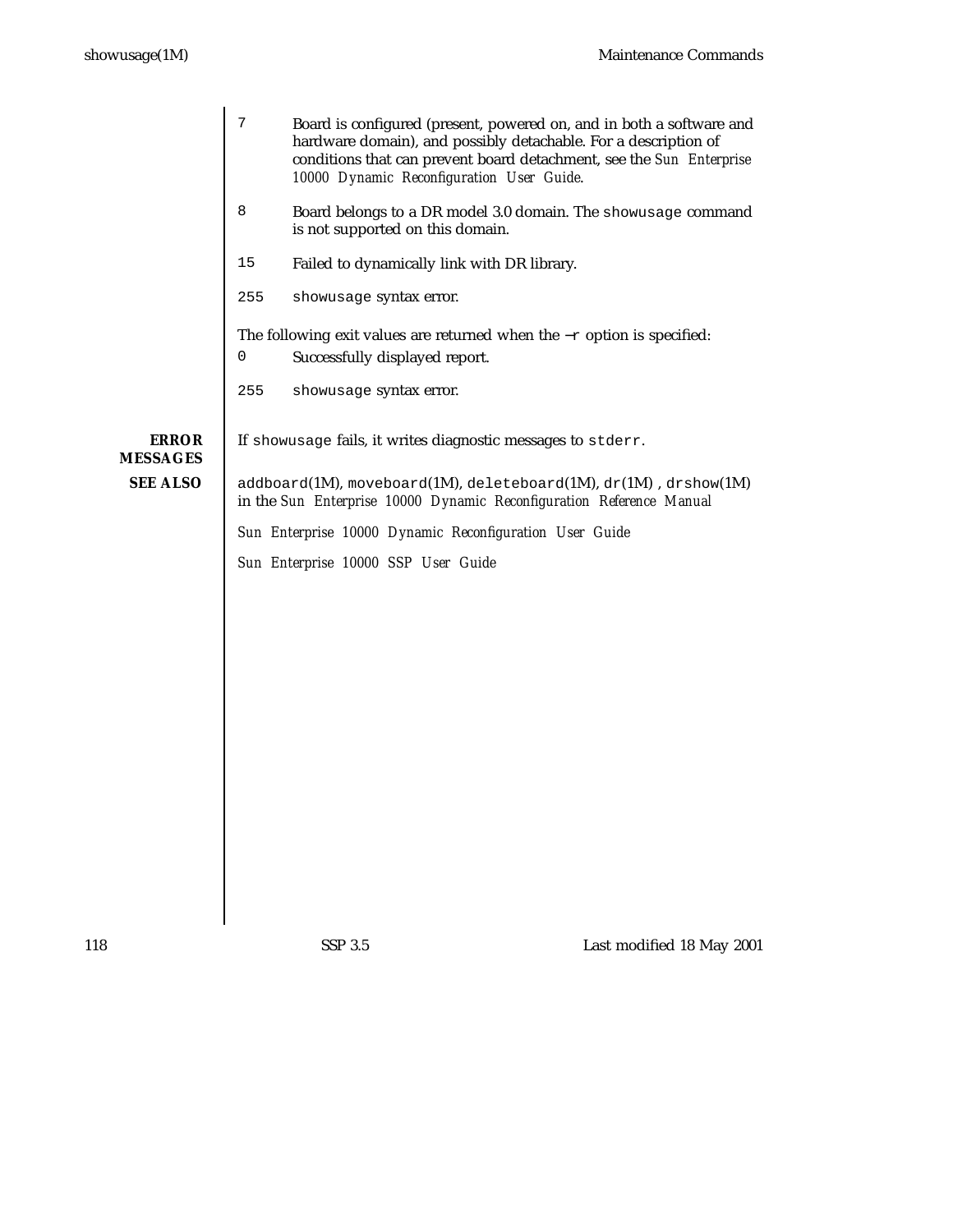| <b>NAME</b>        | sigbcmd - send commands from SSP to domain                                                                                                                                                                                                                                                                                                                                                                               |                                                                                                                                                                                                                                                                                                                        |  |
|--------------------|--------------------------------------------------------------------------------------------------------------------------------------------------------------------------------------------------------------------------------------------------------------------------------------------------------------------------------------------------------------------------------------------------------------------------|------------------------------------------------------------------------------------------------------------------------------------------------------------------------------------------------------------------------------------------------------------------------------------------------------------------------|--|
| <b>SYNOPSIS</b>    | sigbcmd [-svif] [-t retries] [-p proc] cmd                                                                                                                                                                                                                                                                                                                                                                               |                                                                                                                                                                                                                                                                                                                        |  |
|                    | sigbcmd $[-\text{vif}][-\text{t}$ retries] $-p$ proc $-r$                                                                                                                                                                                                                                                                                                                                                                |                                                                                                                                                                                                                                                                                                                        |  |
| <b>CAUTION</b>     | Only authorized service providers should use this command. Improper use<br>may disrupt activity on the domain, causing unexpected results and,<br>possibly, catastrophic operating system failure.                                                                                                                                                                                                                       |                                                                                                                                                                                                                                                                                                                        |  |
| <b>DESCRIPTION</b> | The SSP utility sigbcmd performs one of the following actions: sends the<br>given command, cmd, to the Sun Enterprise 10000 domain specified in the<br>SUNW_HOSTNAME environment variable; displays status of a mailbox (-s);<br>or resets the mailbox flag of a processor to empty $(-r)$ . If cmd expects a<br>response, sigbcmd also retrieves that response from the domain.                                         |                                                                                                                                                                                                                                                                                                                        |  |
|                    |                                                                                                                                                                                                                                                                                                                                                                                                                          | sigbcmd uses the signature block mailbox interface to communicate with the<br>kernel for execution of commands. This mailbox resides in BBSRAM.                                                                                                                                                                        |  |
| <b>OPTIONS</b>     | sigbcmd executes only one command, then exits. Therefore, the $-r$ , $-s$ and<br>cmd options are mutually exclusive. If you specify more than one at a time,<br>only one is executed, in the following order of precedence: $-r$ , $-s$ , cmd.<br>An ASCII name representing the command to send to the<br>cmd<br>domain. Currently supported commands are obp (make<br>domain enter OBP) and panic (make domain panic). |                                                                                                                                                                                                                                                                                                                        |  |
|                    | Note - You cannot send a panic or obp command to an<br>IDN domain unless option -f was used. You must first use<br>domain unlink to unlink such a domain.                                                                                                                                                                                                                                                                |                                                                                                                                                                                                                                                                                                                        |  |
|                    | $-\text{s}$                                                                                                                                                                                                                                                                                                                                                                                                              | Display the current status - the flag, cmd, and data fields<br>- of the mailbox. Only the first 32 bytes (SIGB_MBOX_SIZE/<br>2) of the data field are displayed.                                                                                                                                                       |  |
|                    | $-v$                                                                                                                                                                                                                                                                                                                                                                                                                     | Execute in verbose mode, printing some debugging<br>information. The default is terse mode.                                                                                                                                                                                                                            |  |
|                    | -i                                                                                                                                                                                                                                                                                                                                                                                                                       | Query the user to confirm execution of the command. The<br>default is no query.                                                                                                                                                                                                                                        |  |
|                    | -f                                                                                                                                                                                                                                                                                                                                                                                                                       | Force execution, overriding the mailbox flag. If $-f$ is not set<br>(the default) and something is detected in the mailbox (for<br>example, flag != SIGB_MBOX_EMPTY), sigbcmd does not<br>write out the mailbox command. Using $-f$ will force it to do<br>so. This option will force execution against an IDN domain. |  |

Last modified 1 Aug 1999 SSP 3.5 5 119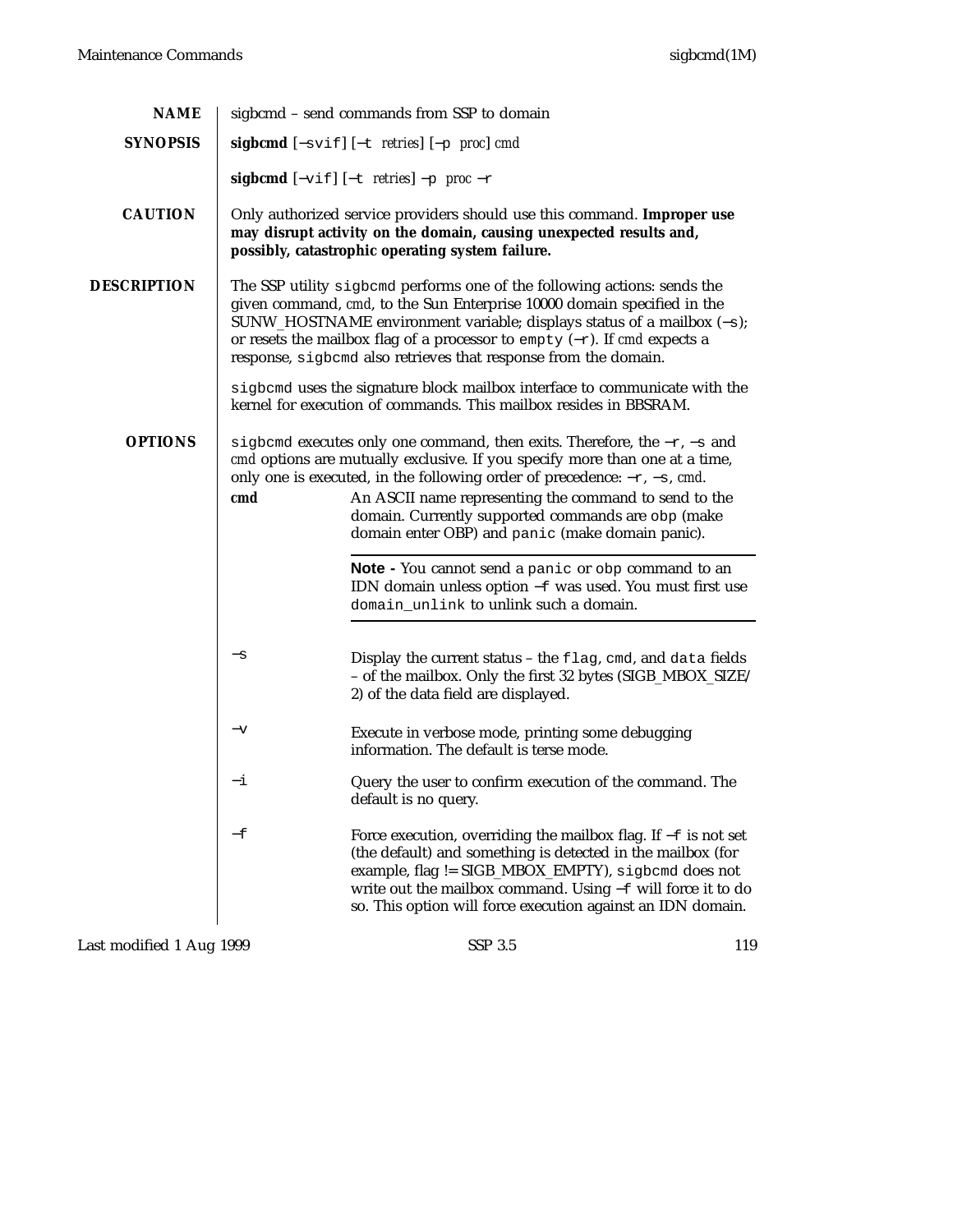|                                        |                                                                                                                                           | However, a panic in an IDN domain can cause a cluster<br>arbstop.                                                                                                                                                                                                                                          |  |
|----------------------------------------|-------------------------------------------------------------------------------------------------------------------------------------------|------------------------------------------------------------------------------------------------------------------------------------------------------------------------------------------------------------------------------------------------------------------------------------------------------------|--|
|                                        | $-r$                                                                                                                                      | Reset to empty the mailbox flag of the target processor<br>specified by $-p$ proc.                                                                                                                                                                                                                         |  |
|                                        | -t retries                                                                                                                                | If a response is expected, read the mailbox for that response<br>the specified number of times, where retries is an integer,<br>with one-second pauses between reads. If a response is never<br>detected, an error message appears stating so. The default is<br>10 retries, which takes about 10 seconds. |  |
|                                        | $-p$ proc                                                                                                                                 | Make the specified processor the target of the given<br>command. The default is to pick any present and available<br>processor, usually the boot processor.                                                                                                                                                |  |
| <b>EXAMPLES</b>                        | <b>EXAMPLE 1</b>                                                                                                                          | Going to OBP                                                                                                                                                                                                                                                                                               |  |
|                                        | Make target domain enter OBP.                                                                                                             |                                                                                                                                                                                                                                                                                                            |  |
|                                        | sigbcmd -p 4 obp                                                                                                                          |                                                                                                                                                                                                                                                                                                            |  |
|                                        | <b>Sending Commands</b><br><b>EXAMPLE 2</b>                                                                                               |                                                                                                                                                                                                                                                                                                            |  |
|                                        | Send a domain panic command to processor 4. Pause or acknowledgement<br>from the user before actually sending the command.                |                                                                                                                                                                                                                                                                                                            |  |
|                                        | sigbcmd -i -p 4 panic                                                                                                                     |                                                                                                                                                                                                                                                                                                            |  |
| <b>ENVIRONMENT</b><br><b>VARIABLES</b> | domain.                                                                                                                                   | The environment variable SUNW_HOSTNAME must be set to the name of the                                                                                                                                                                                                                                      |  |
| <b>NOTES</b>                           | This command assumes the domain's operating system is coherent enough to<br>receive the mailbox command (through NMI level 15 interrupt). |                                                                                                                                                                                                                                                                                                            |  |
|                                        |                                                                                                                                           | Be careful: this utility does not check for permissions.                                                                                                                                                                                                                                                   |  |
|                                        |                                                                                                                                           |                                                                                                                                                                                                                                                                                                            |  |
|                                        |                                                                                                                                           |                                                                                                                                                                                                                                                                                                            |  |
|                                        |                                                                                                                                           |                                                                                                                                                                                                                                                                                                            |  |
|                                        |                                                                                                                                           |                                                                                                                                                                                                                                                                                                            |  |
|                                        |                                                                                                                                           |                                                                                                                                                                                                                                                                                                            |  |

120 SSP 3.5 Last modified 1 Aug 1999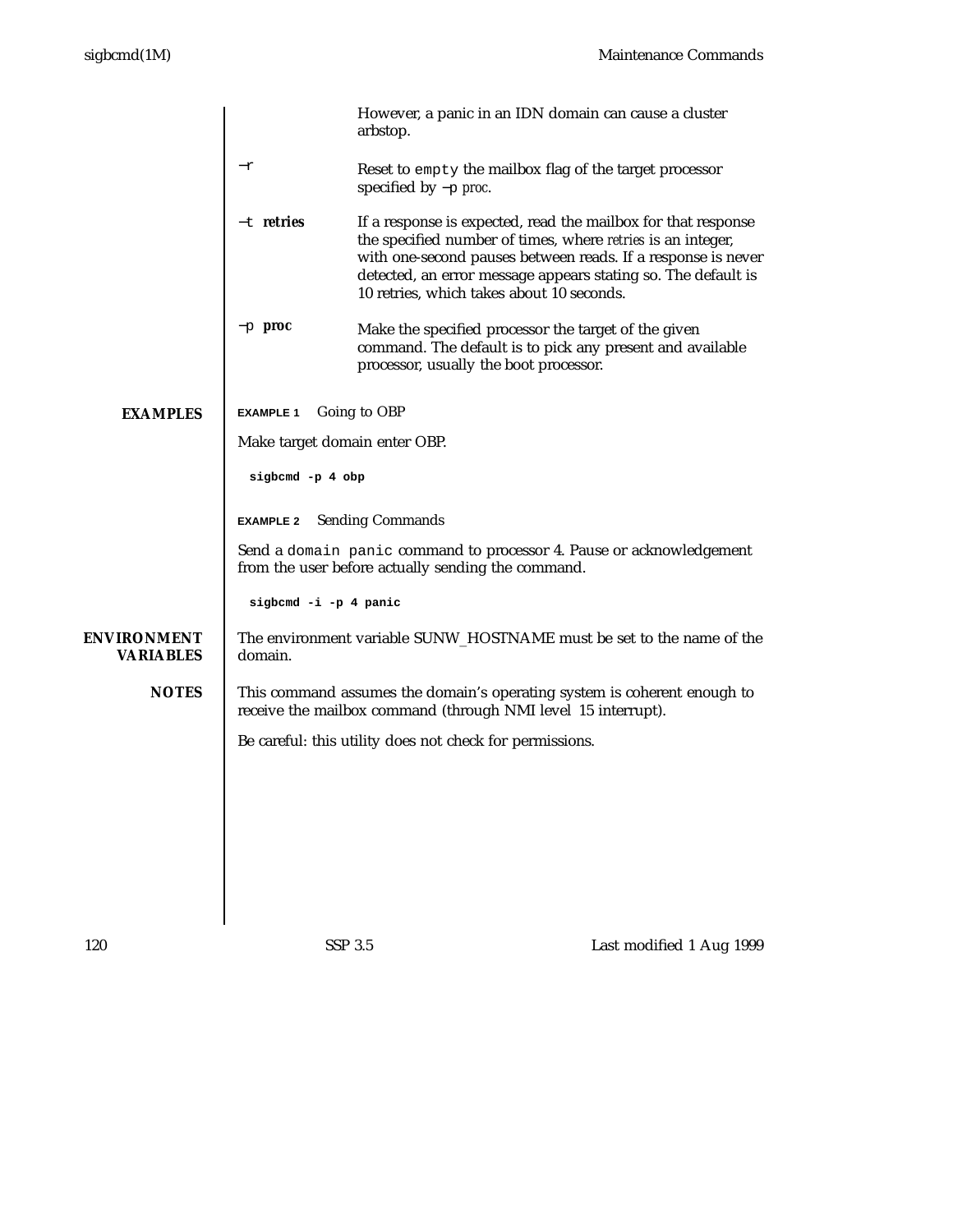| <b>NAME</b>              | snmpd - SNMP proxy agent for Sun Enterprise 10000 platform                                                                                                                                                                                                                                                                                                  |                                                                                                                                                                                                                                                                                                                                                                                                               |     |
|--------------------------|-------------------------------------------------------------------------------------------------------------------------------------------------------------------------------------------------------------------------------------------------------------------------------------------------------------------------------------------------------------|---------------------------------------------------------------------------------------------------------------------------------------------------------------------------------------------------------------------------------------------------------------------------------------------------------------------------------------------------------------------------------------------------------------|-----|
| <b>SYNOPSIS</b>          | snmpd $[-h]$ $[-p$ port] $[-x]$                                                                                                                                                                                                                                                                                                                             |                                                                                                                                                                                                                                                                                                                                                                                                               |     |
| <b>CAUTION</b>           | Do not execute this daemon manually; it is automatically invoked. snmpd(1M)<br>is a platform type server. An instance of snmpd is periodically invoked by the<br>SSP startup script for each platform being managed and monitored for restart.                                                                                                              |                                                                                                                                                                                                                                                                                                                                                                                                               |     |
| <b>DESCRIPTION</b>       | snmpd(1M) is an SNMPv1 (Simple Network Management Protocol, Version 1)<br>proxy agent for the Sun Enterprise 10000 system. See the Sun Enterprise 10000<br>MIB (Management Information Base) definition file, \$SSPETC/snmp/<br>Ultra-Enterprise-10000.mib, for a defined list of objects serviced by this agent.                                           |                                                                                                                                                                                                                                                                                                                                                                                                               |     |
|                          |                                                                                                                                                                                                                                                                                                                                                             | snmpd(1M) supports the SNMP requests $set(1)$ , $get(1)$ and $getnext(1)$ .                                                                                                                                                                                                                                                                                                                                   |     |
|                          | Each instance of snmpd(1M) allocates its own communications port and<br>registers with machine_server(1M). Other SNMP managers wishing to<br>communicate with a specific SNMP agent must also use<br>machine_server(1M) to find the port number assigned to the agent. Some<br>number of UDP ports are reserved for this purpose in the /etc/services file. |                                                                                                                                                                                                                                                                                                                                                                                                               |     |
|                          | For Sun Enterprise 10000 MIB information that is SSP-resident, snmpd(1M)<br>relies on the file access daemon, $f \text{ad}(1M)$ , to supply the information. Sun<br>Enterprise 10000 MIB information that corresponds to system resources is<br>retrieved by using the control board server, cbs(1M).                                                       |                                                                                                                                                                                                                                                                                                                                                                                                               |     |
| <b>OPTIONS</b>           | The following options are supported:                                                                                                                                                                                                                                                                                                                        |                                                                                                                                                                                                                                                                                                                                                                                                               |     |
|                          | $-h$                                                                                                                                                                                                                                                                                                                                                        | Prints a short summary of snmpd(1M) command line<br>options.                                                                                                                                                                                                                                                                                                                                                  |     |
|                          | $-p$ port                                                                                                                                                                                                                                                                                                                                                   | Use the specified UDP port for incoming SNMP requests. If<br>$-p$ is not specified, the first instance of snmpd $(1M)$ allocates<br>UDP port 5050 for communication. Subsequent instances<br>allocate arbitrary UDP ports. If Solstice Enterprise Agent<br>(SEA or snmpdx) is not running, snmpd(1M) also listens to<br>the standard SNMP port number, 161,<br>machine_server(1M) daemon for port assignment. |     |
|                          | —Х                                                                                                                                                                                                                                                                                                                                                          | Do not daemonize snmpd. Keep the process running in the<br>foreground. This option is used for debugging. When this<br>option is not being used, snmpd(1M) sends stdout and stderr<br>output to /var/tmp/snmdp/snmpd.log.                                                                                                                                                                                     |     |
| <b>FILES</b>             |                                                                                                                                                                                                                                                                                                                                                             | The following files are supported:                                                                                                                                                                                                                                                                                                                                                                            |     |
|                          |                                                                                                                                                                                                                                                                                                                                                             | \$SSPETC/snmp/agt/Ultra-Enterprise-10000.snmpd.cnf                                                                                                                                                                                                                                                                                                                                                            |     |
| Last modified 1 Aug 1999 |                                                                                                                                                                                                                                                                                                                                                             | SSP 3.5                                                                                                                                                                                                                                                                                                                                                                                                       | 121 |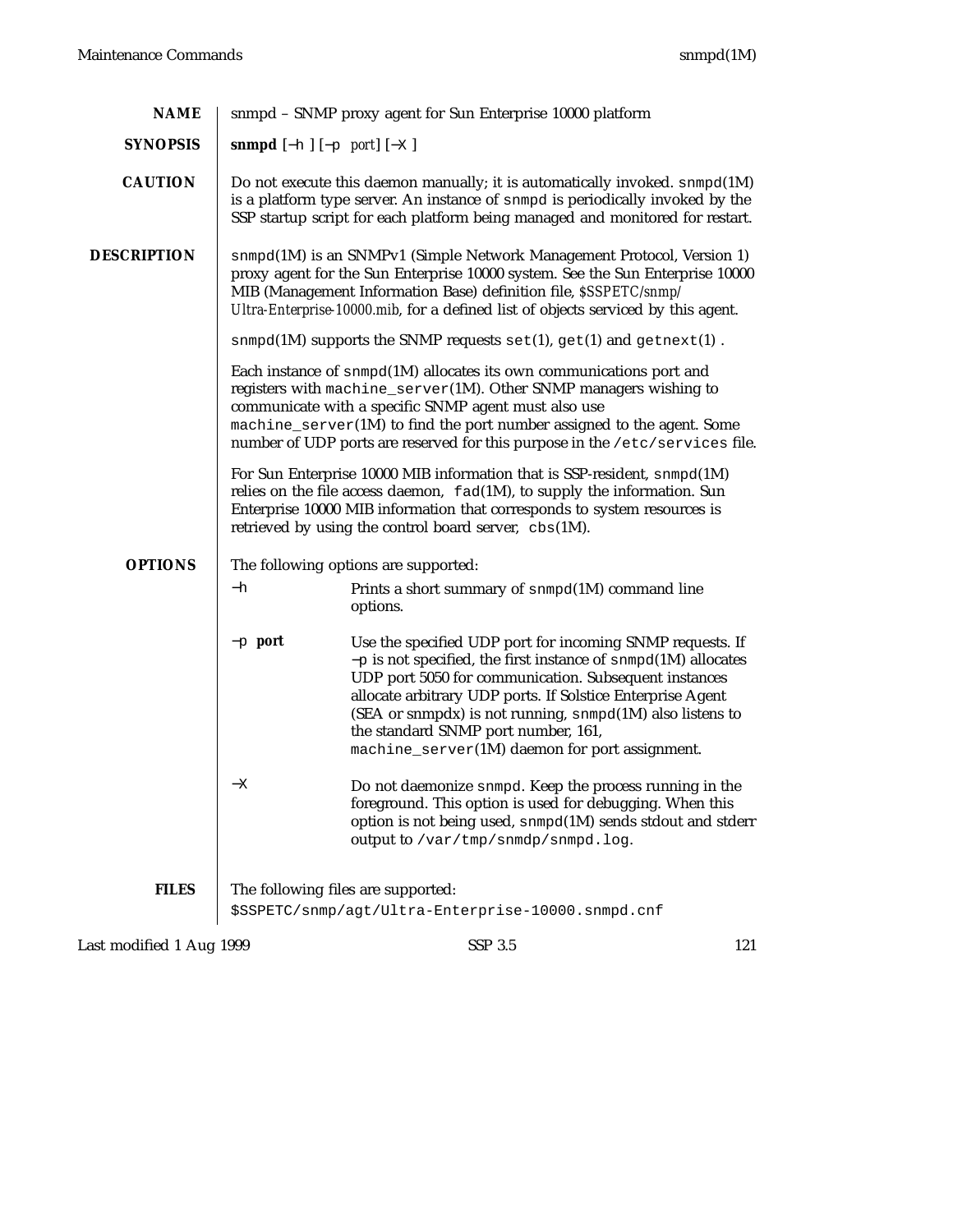|                 | Configuration file                                                                                                                                                                                                                                                                                                                             |
|-----------------|------------------------------------------------------------------------------------------------------------------------------------------------------------------------------------------------------------------------------------------------------------------------------------------------------------------------------------------------|
|                 | \$SSPETC/snmp/Ultra-Enterprise-10000.mib                                                                                                                                                                                                                                                                                                       |
|                 | Sun Enterprise 10000 MIB definition file                                                                                                                                                                                                                                                                                                       |
|                 | \$SSPETC/snmp/Ultra-Enterprise-10000.dat                                                                                                                                                                                                                                                                                                       |
|                 | Sun Enterprise 10000 MIB data file                                                                                                                                                                                                                                                                                                             |
|                 | \$SSPVAR/pids/snmpd-platform_name.pid                                                                                                                                                                                                                                                                                                          |
|                 | Process ID file                                                                                                                                                                                                                                                                                                                                |
|                 | \$SSPETC/snmp/sea/ssp_snmp.reg                                                                                                                                                                                                                                                                                                                 |
|                 | Solstice Enterprise Agent registration for SSP snmpd(1M)                                                                                                                                                                                                                                                                                       |
|                 | \$SSPETC/snmp/sea/ssp_snmp.rsrc                                                                                                                                                                                                                                                                                                                |
|                 | Solstice Enterprise Agent resource file for SSP snmpd(1M)                                                                                                                                                                                                                                                                                      |
|                 | /var/tmp/snmpd/core                                                                                                                                                                                                                                                                                                                            |
|                 | Core file, if any, for $s nmpd(1M)$                                                                                                                                                                                                                                                                                                            |
|                 | /var/tmp/snmpd/snmpd.log                                                                                                                                                                                                                                                                                                                       |
|                 | Log file that stores stdout and stderr messages unless redirected to the<br>screen. The -x option redirects stdout and stderr messages to the screen.                                                                                                                                                                                          |
|                 | /var/tmp/snmpd/snmpd.stats                                                                                                                                                                                                                                                                                                                     |
|                 | Usage statistics file for snmpd. This file is generated whenever the snmpd<br>daemon receives the SIGUSR1 signal. (For example, "kill -USR1 551",<br>where 551 is the process ID of $s nmpd(1M)$ .) This file contains the number of<br>gets, sets, and traps since the snmpd(1M) process began or since it last<br>received a SIGUSR1 signal. |
| <b>SEE ALSO</b> | $\text{cbs}(1M)$ , fad $(1M)$ , machine_server $(1M)$ , straps $(1M)$                                                                                                                                                                                                                                                                          |
|                 |                                                                                                                                                                                                                                                                                                                                                |
|                 |                                                                                                                                                                                                                                                                                                                                                |
|                 |                                                                                                                                                                                                                                                                                                                                                |

122 SSP 3.5 Last modified 1 Aug 1999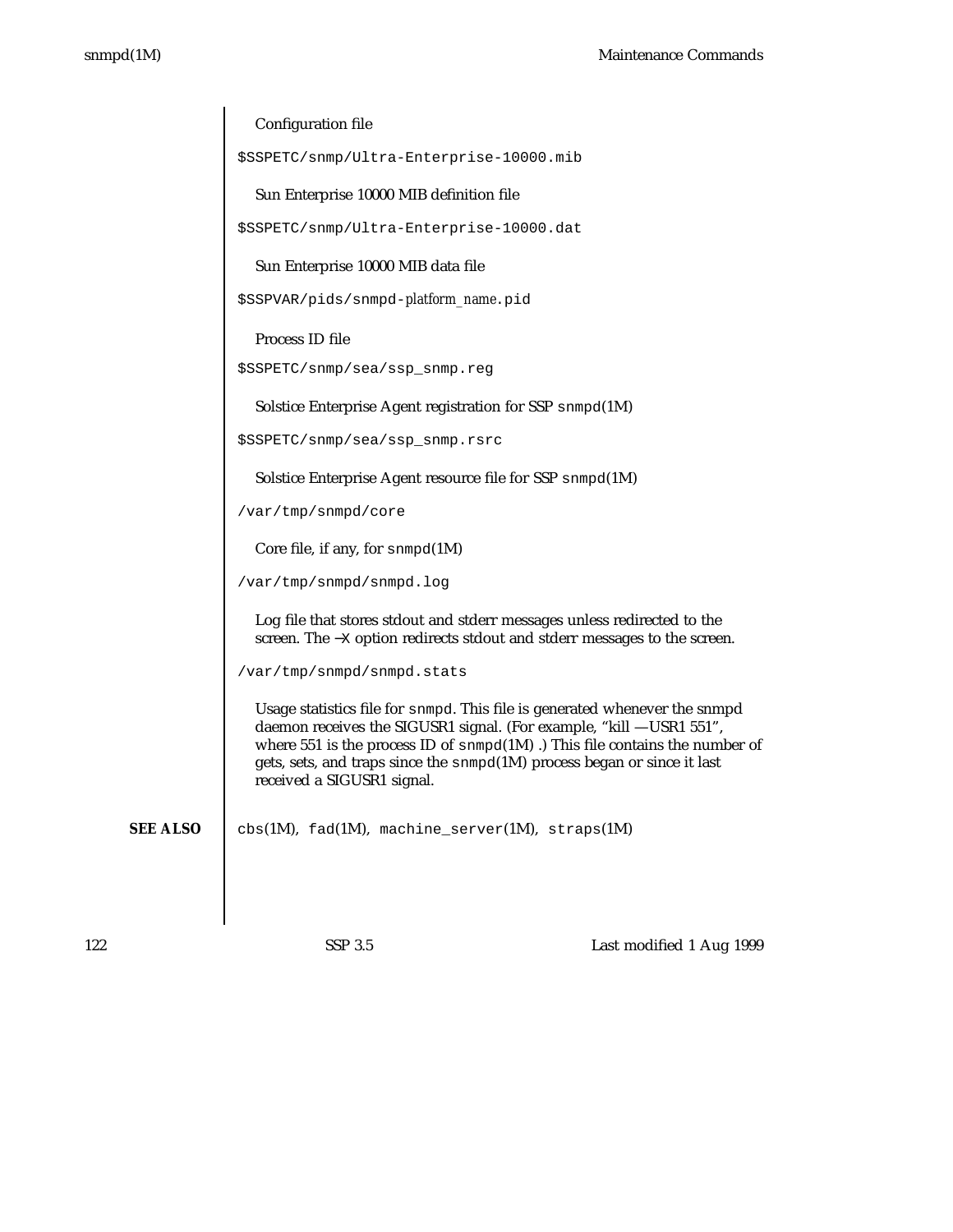| <b>NAME</b>        | ssp_backup - back up the SSP environment                                                                                                                                                                                                                                                                                               |  |  |  |
|--------------------|----------------------------------------------------------------------------------------------------------------------------------------------------------------------------------------------------------------------------------------------------------------------------------------------------------------------------------------|--|--|--|
| <b>SYNOPSIS</b>    | ssp_backup directory_name                                                                                                                                                                                                                                                                                                              |  |  |  |
| <b>DESCRIPTION</b> | ssp_backup creates a cpio(1) archive of files that maintain the operational<br>environment of the SSP. You can use ssp_backup to maintain the same<br>environment on the main SSP and spare SSP by backing up the main SSP and<br>restoring the archive file on the spare SSP with ssp_restore(1M). Run<br>ssp_backup on the main SSP. |  |  |  |
|                    | When you change the SSP environment, for example by shutting down a<br>domain, you must run ssp_backup again to maintain a current backup file<br>for the SSP.                                                                                                                                                                         |  |  |  |
|                    | The name of the backup file is ssp_backup.cpio.                                                                                                                                                                                                                                                                                        |  |  |  |
|                    | If any errors occur, ssp_backup writes error messages to \$SSPVAR/<br>ssp_backup.out.                                                                                                                                                                                                                                                  |  |  |  |
|                    | Note - The size of the backup file can be very large (20 Mbytes or more). You<br>can minimize the size of the backup file by deleting SSP log files or message<br>files that are no longer needed from the /var/opt/SUNWssp/adm directory.                                                                                             |  |  |  |
| <b>OPERANDS</b>    | The following operands are supported:<br>directory_name<br>The name of the directory in which the backup file is to be<br>created.                                                                                                                                                                                                     |  |  |  |
| <b>FILES</b>       | The following files are supported:                                                                                                                                                                                                                                                                                                     |  |  |  |
|                    | \$SSPVAR/ssp_backup.out - ssp_backup log file.                                                                                                                                                                                                                                                                                         |  |  |  |
| <b>SEE ALSO</b>    | $ssp\_restore(M)$                                                                                                                                                                                                                                                                                                                      |  |  |  |
|                    | Sun Enterprise 10000 SSP User Guide                                                                                                                                                                                                                                                                                                    |  |  |  |
|                    |                                                                                                                                                                                                                                                                                                                                        |  |  |  |
|                    |                                                                                                                                                                                                                                                                                                                                        |  |  |  |
|                    |                                                                                                                                                                                                                                                                                                                                        |  |  |  |

Last modified 29 Nov 1999 SSP 3.5 5 123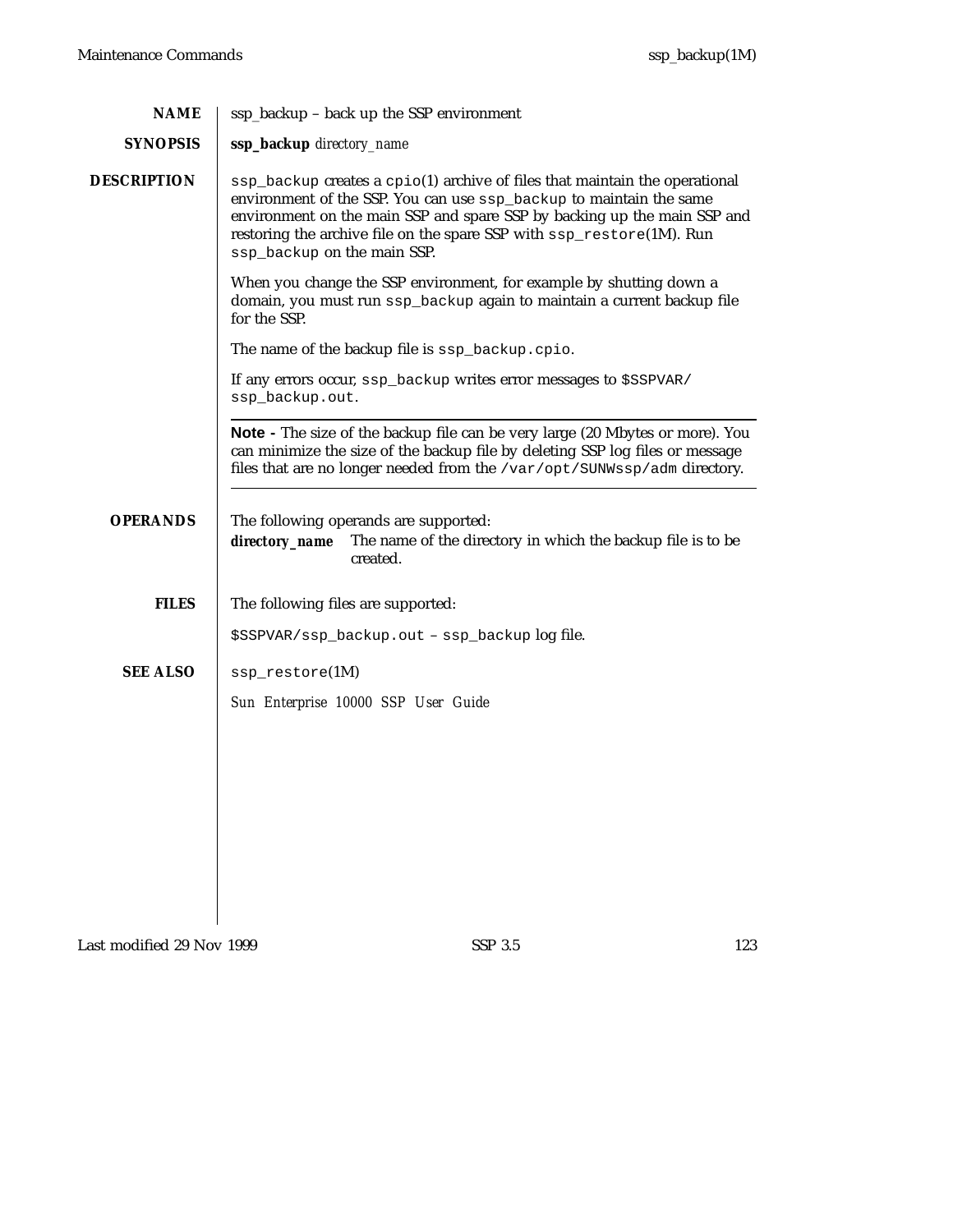| <b>NAME</b>        | ssp_config - configure SSP or control boards                                                                                                                                                                                                                                                                           |                                                                                                                                                                                                                                                                                                                                                |                                                                                                                                                                                                                                                                                                                                                                                                                 |  |
|--------------------|------------------------------------------------------------------------------------------------------------------------------------------------------------------------------------------------------------------------------------------------------------------------------------------------------------------------|------------------------------------------------------------------------------------------------------------------------------------------------------------------------------------------------------------------------------------------------------------------------------------------------------------------------------------------------|-----------------------------------------------------------------------------------------------------------------------------------------------------------------------------------------------------------------------------------------------------------------------------------------------------------------------------------------------------------------------------------------------------------------|--|
| <b>SYNOPSIS</b>    | $ssp_{contig}$ [cb   float]                                                                                                                                                                                                                                                                                            |                                                                                                                                                                                                                                                                                                                                                |                                                                                                                                                                                                                                                                                                                                                                                                                 |  |
| <b>DESCRIPTION</b> | <b>Note -</b> Do not use ssp_config to manually perform an SSP or control board<br>failover. Instead, use the setfailover(1M) command to force a failover.                                                                                                                                                             |                                                                                                                                                                                                                                                                                                                                                |                                                                                                                                                                                                                                                                                                                                                                                                                 |  |
|                    | ssp_config sets up some SSP configuration files and provides tftpboot<br>information for the control boards. It is automatically executed by the<br>operating system startup scripts the first time the SSP is booted after the SSP<br>software is installed. You can also execute it manually when logged in as root. |                                                                                                                                                                                                                                                                                                                                                |                                                                                                                                                                                                                                                                                                                                                                                                                 |  |
|                    |                                                                                                                                                                                                                                                                                                                        | boards in the system, the name of control board 0, and the name of control<br>not fully initialize until ssp_config has the information it needs.                                                                                                                                                                                              | When executed by start-up scripts, ssp_config prompts for the name of the<br>system (platform name), the name of the floating main SSP, number of control<br>board 1. It asks for the primary control board, and attempts to automatically<br>determine the IP addresses of the control boards by using name services or<br>local files. If it fails in this attempt, it prompts for them, too. The system will |  |
| <b>OPTIONS</b>     | cb                                                                                                                                                                                                                                                                                                                     | The following options are supported:<br>Change the control board setup in the $cb\_{config}(4)$ file.<br>Executing ssp_config cb initiates a series of prompts that<br>enable you to change which control board is considered the<br>primary control board, or to swap, add or delete a control<br>board. You cannot change the platform name. |                                                                                                                                                                                                                                                                                                                                                                                                                 |  |
|                    | float                                                                                                                                                                                                                                                                                                                  | address.                                                                                                                                                                                                                                                                                                                                       | Configure the IP address of the floating main SSP. You will<br>be prompted for the name of the floating main SSP and its IP                                                                                                                                                                                                                                                                                     |  |
| <b>FILES</b>       | The following files are supported:<br>/etc/inetd.conf                                                                                                                                                                                                                                                                  |                                                                                                                                                                                                                                                                                                                                                | inet daemon configuration file                                                                                                                                                                                                                                                                                                                                                                                  |  |
|                    | \$SSPETC/ssp_env.sh                                                                                                                                                                                                                                                                                                    |                                                                                                                                                                                                                                                                                                                                                | SSP environment variables file                                                                                                                                                                                                                                                                                                                                                                                  |  |
|                    |                                                                                                                                                                                                                                                                                                                        | \$SSPVAR/.ssp_private/cb_config                                                                                                                                                                                                                                                                                                                | Control board configuration file                                                                                                                                                                                                                                                                                                                                                                                |  |
|                    |                                                                                                                                                                                                                                                                                                                        | \$SSPVAR/.ssp_private/main_ssp_name                                                                                                                                                                                                                                                                                                            | Contains the floating main SSP<br>name and IP address                                                                                                                                                                                                                                                                                                                                                           |  |
|                    |                                                                                                                                                                                                                                                                                                                        | \$SSPVAR/etc/platform_name/edd.emc                                                                                                                                                                                                                                                                                                             | edd (event detection daemon)<br>event monitor configuration file                                                                                                                                                                                                                                                                                                                                                |  |
| 124                | SSP 3.5                                                                                                                                                                                                                                                                                                                |                                                                                                                                                                                                                                                                                                                                                | Last modified 18 May 2000                                                                                                                                                                                                                                                                                                                                                                                       |  |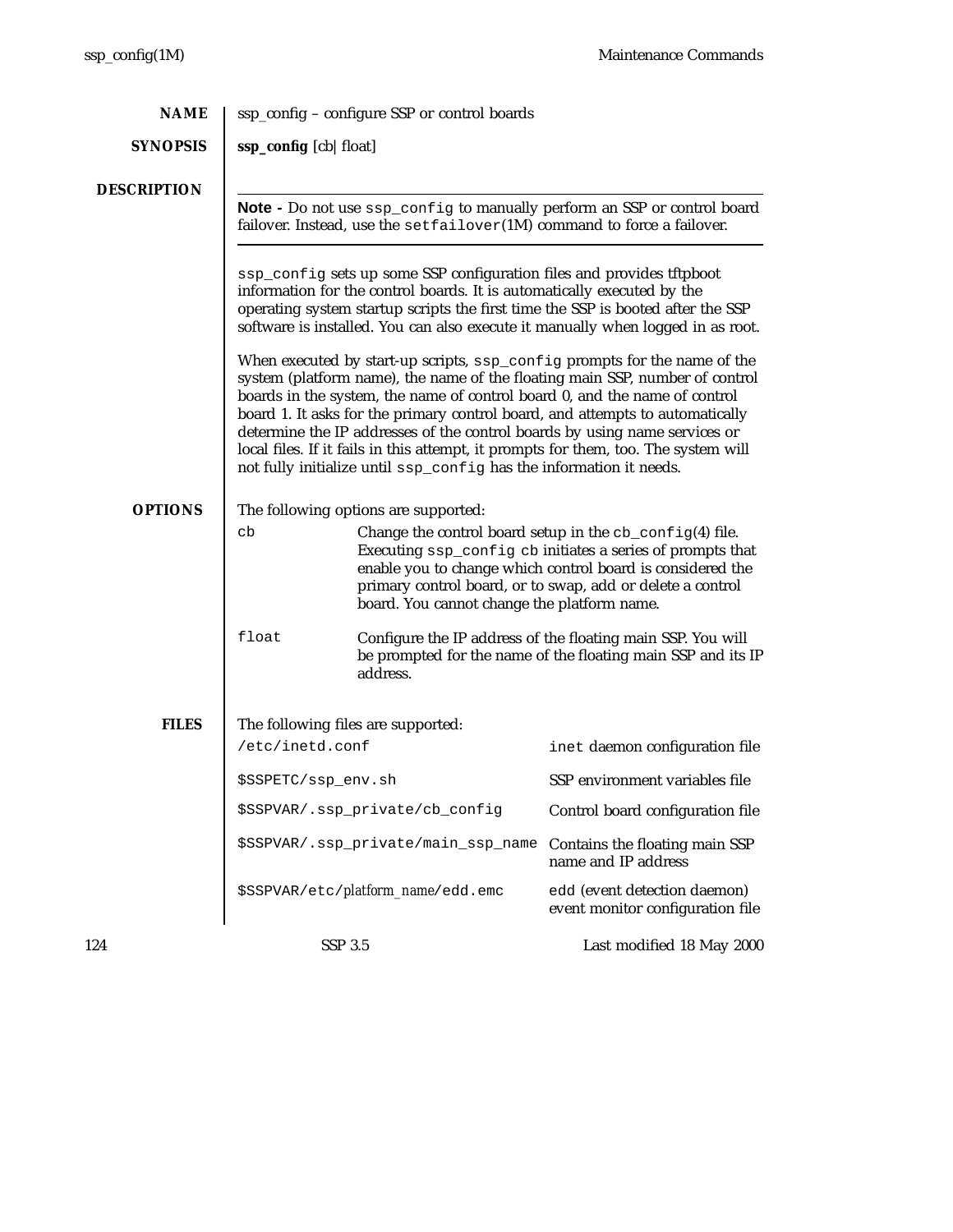|                 | \$SSPVAR/etc/platform_name/edd.erc                     | edd (event detection daemon)<br>event response configuration<br>file |
|-----------------|--------------------------------------------------------|----------------------------------------------------------------------|
|                 | /tftpboot                                              | Boot directory for control board<br>images                           |
| <b>SEE ALSO</b> | bringup( $1M$ ), setfailover( $1M$ ), cb_config( $4$ ) |                                                                      |

Last modified 18 May 2000 SSP 3.5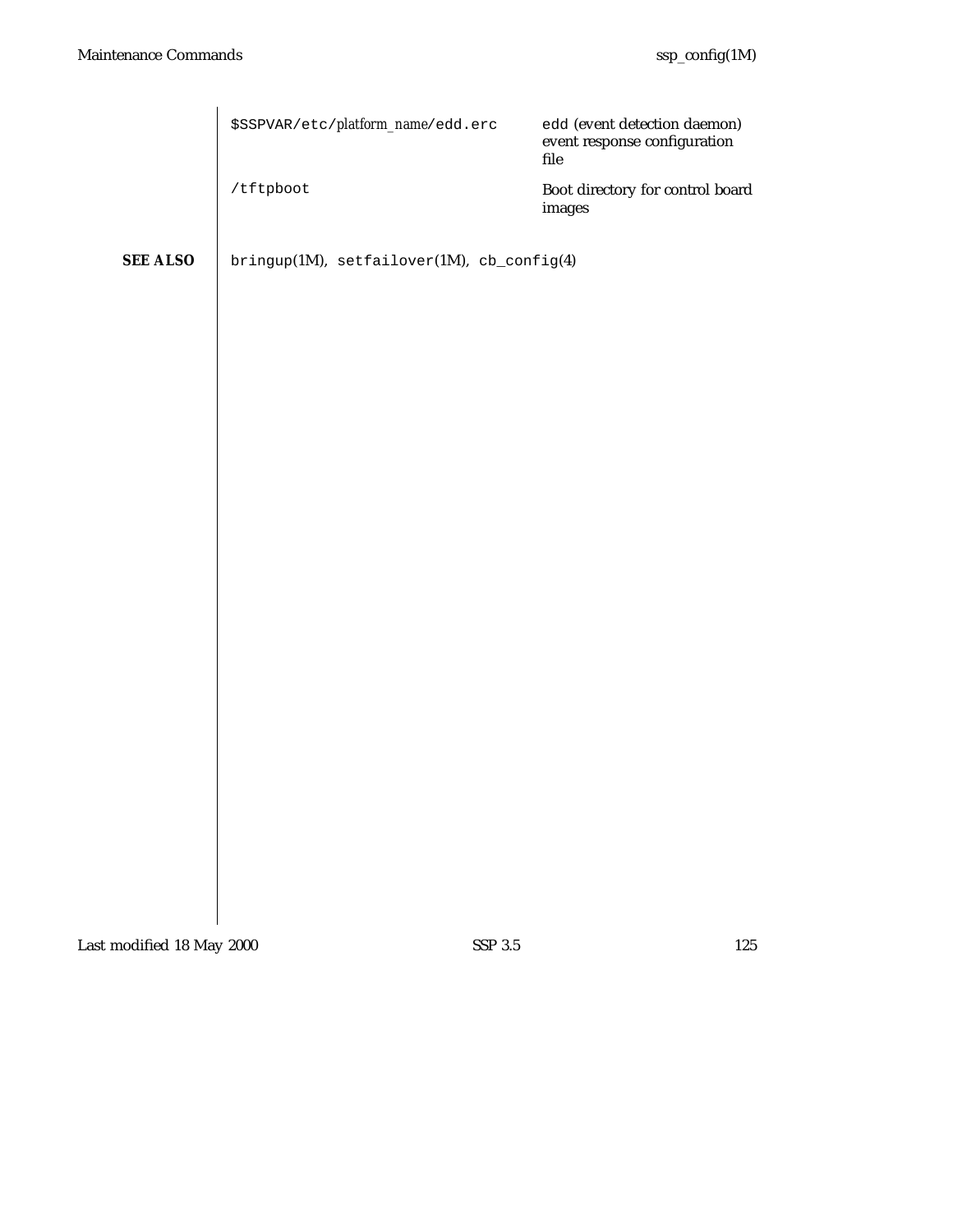| <b>NAME</b>        | ssp_downgrade - prepares the SSP and the Sun Enterprise 10000 system for<br>downgrading to a previous SSP release.                                                                                                                                         |                                                                                                                                                                                            |  |
|--------------------|------------------------------------------------------------------------------------------------------------------------------------------------------------------------------------------------------------------------------------------------------------|--------------------------------------------------------------------------------------------------------------------------------------------------------------------------------------------|--|
| <b>SYNOPSIS</b>    | $ssp_downgrade [-h] [-v]$                                                                                                                                                                                                                                  |                                                                                                                                                                                            |  |
| <b>DESCRIPTION</b> | ssp_downgrade prepares the SSP for downgrading to a previous release of<br>SSP software. Use this command only if you are running SSP 3.5 and are<br>restoring SSP 3.2. You do not need to run ssp_downgrade if you are falling<br>back to SSP 3.3 or 3.4. |                                                                                                                                                                                            |  |
|                    | name.                                                                                                                                                                                                                                                      | Note - The SUNW_HOSTNAME environment variable must be set to the platform                                                                                                                  |  |
| <b>OPTIONS</b>     |                                                                                                                                                                                                                                                            | The following options are supported:                                                                                                                                                       |  |
|                    | -h                                                                                                                                                                                                                                                         | Prints a short summary of ssp_downgrade (1M).                                                                                                                                              |  |
|                    | $-\mathrm{v}$                                                                                                                                                                                                                                              | Runs in verbose mode, where some debugging information<br>is printed.                                                                                                                      |  |
| <b>EXAMPLES</b>    | <b>EXAMPLE 1</b>                                                                                                                                                                                                                                           | Performing an SSP Downgrade                                                                                                                                                                |  |
|                    | $xf4-ssp:xf4$ % ssp_downgrade                                                                                                                                                                                                                              | Setting control board 0 Vcc Fan voltage.<br>Control board 0 Vcc Fan voltage set to 5.091013<br>Setting control board 1 Vcc Fan voltage.<br>Control board 1 Vcc Fan voltage set to 5.093463 |  |
| <b>EXIT STATUS</b> |                                                                                                                                                                                                                                                            | The following exit values are returned:                                                                                                                                                    |  |
|                    | 0                                                                                                                                                                                                                                                          | Downgrade successfully completed.                                                                                                                                                          |  |
|                    | Nonzero                                                                                                                                                                                                                                                    | An error occurred.                                                                                                                                                                         |  |
| <b>SEE ALSO</b>    | $ssp\_startup(1M)$                                                                                                                                                                                                                                         |                                                                                                                                                                                            |  |
|                    |                                                                                                                                                                                                                                                            |                                                                                                                                                                                            |  |
|                    |                                                                                                                                                                                                                                                            |                                                                                                                                                                                            |  |
|                    |                                                                                                                                                                                                                                                            |                                                                                                                                                                                            |  |
|                    |                                                                                                                                                                                                                                                            |                                                                                                                                                                                            |  |
|                    |                                                                                                                                                                                                                                                            |                                                                                                                                                                                            |  |
|                    |                                                                                                                                                                                                                                                            |                                                                                                                                                                                            |  |

126 SSP 3.5 Last modified 18 May 2001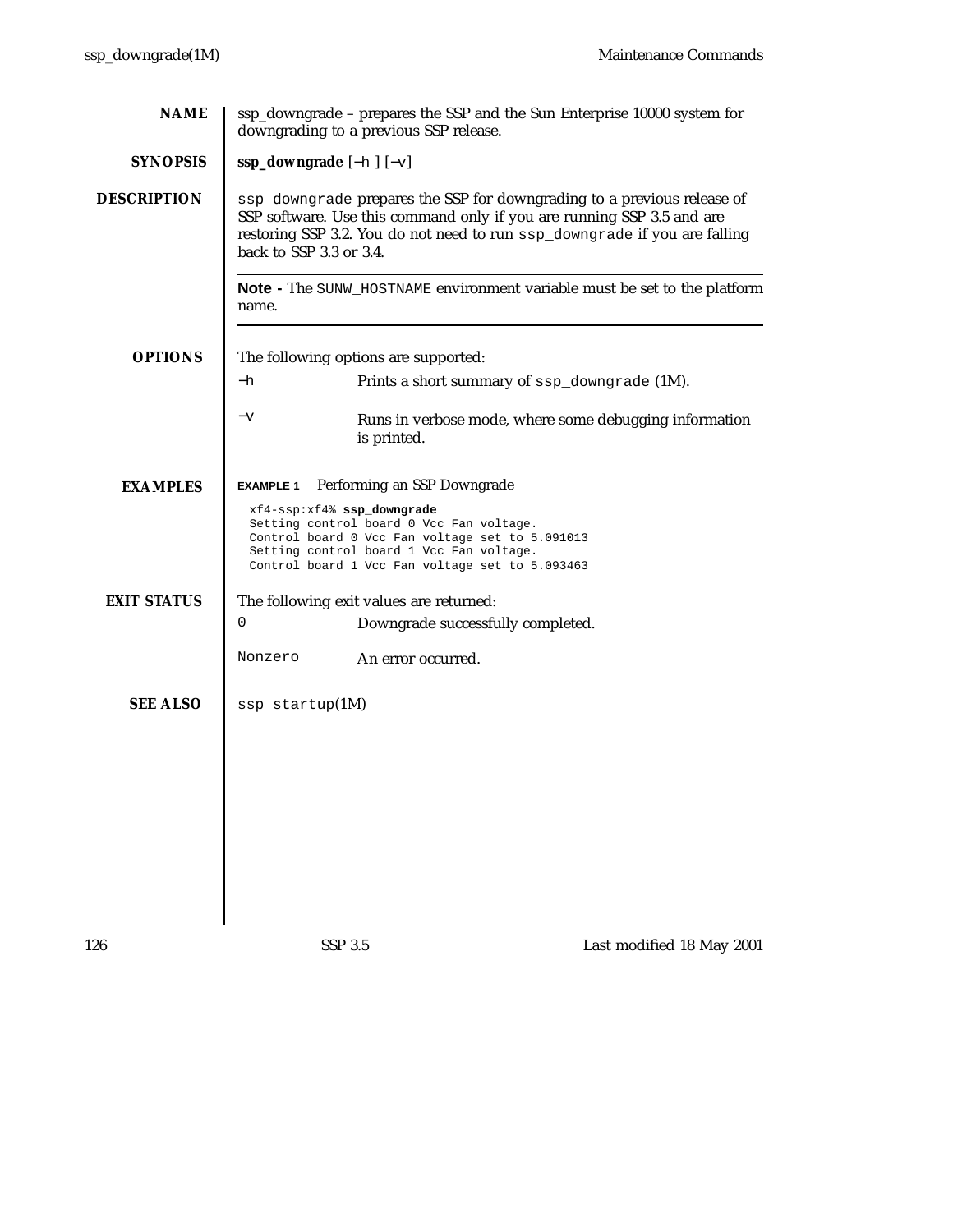| <b>NAME</b>        | ssp_restore - restore the SSP environment                                                                                                                                                                                                                                                                                                                                                                                                             |  |  |
|--------------------|-------------------------------------------------------------------------------------------------------------------------------------------------------------------------------------------------------------------------------------------------------------------------------------------------------------------------------------------------------------------------------------------------------------------------------------------------------|--|--|
| <b>SYNOPSIS</b>    | ssp_restore [filename]                                                                                                                                                                                                                                                                                                                                                                                                                                |  |  |
| <b>DESCRIPTION</b> | ssp_restore restores the operational environment of the SSP from a backup<br>file created by ssp_backup(1M). You can use ssp_restore to maintain the<br>same environment on the main SSP and spare SSP by backing up the main SSP<br>with ssp_backup(1M) and restoring the archive file on the spare SSP with<br>ssp_restore. You can also use ssp_restore to restore the SSP<br>environment after the SSP software has been installed on a new disk. |  |  |
|                    | Any required translation of configuration files, such as /var/opt/SUNWssp/<br>.ssp_private/ssp_to_domain_hosts, is automatically performed.                                                                                                                                                                                                                                                                                                           |  |  |
|                    | If any errors occur, ssp_restore writes error messages to \$SSPVAR/<br>ssp_restore.out.                                                                                                                                                                                                                                                                                                                                                               |  |  |
|                    | Note - If the main SSP environment has changed since the backup file was<br>created, for example by shutting down a domain, you must run<br>ssp_backup(1M) again to maintain a current backup file for the SSP. You<br>must run ssp_restore with this new backup file to maintain the same<br>environment on both SSPs.                                                                                                                               |  |  |
| <b>OPERANDS</b>    | The following operands are supported:<br>filename<br>The name of the backup file that was created by<br>ssp_backup(1M). If the specified file is not in the current<br>directory, the file name must contain the full path name for<br>the file.                                                                                                                                                                                                      |  |  |
| <b>FILES</b>       | The following files are supported:<br>\$SSPVAR/ssp_restore.out<br>ssp_restore log file.                                                                                                                                                                                                                                                                                                                                                               |  |  |
| <b>SEE ALSO</b>    | $\texttt{ssp\_backup}(1M)$<br>Sun Enterprise 10000 SSP User Guide                                                                                                                                                                                                                                                                                                                                                                                     |  |  |
|                    |                                                                                                                                                                                                                                                                                                                                                                                                                                                       |  |  |

Last modified 18 May 2000 SSP 3.5

 $\mathbf{I}$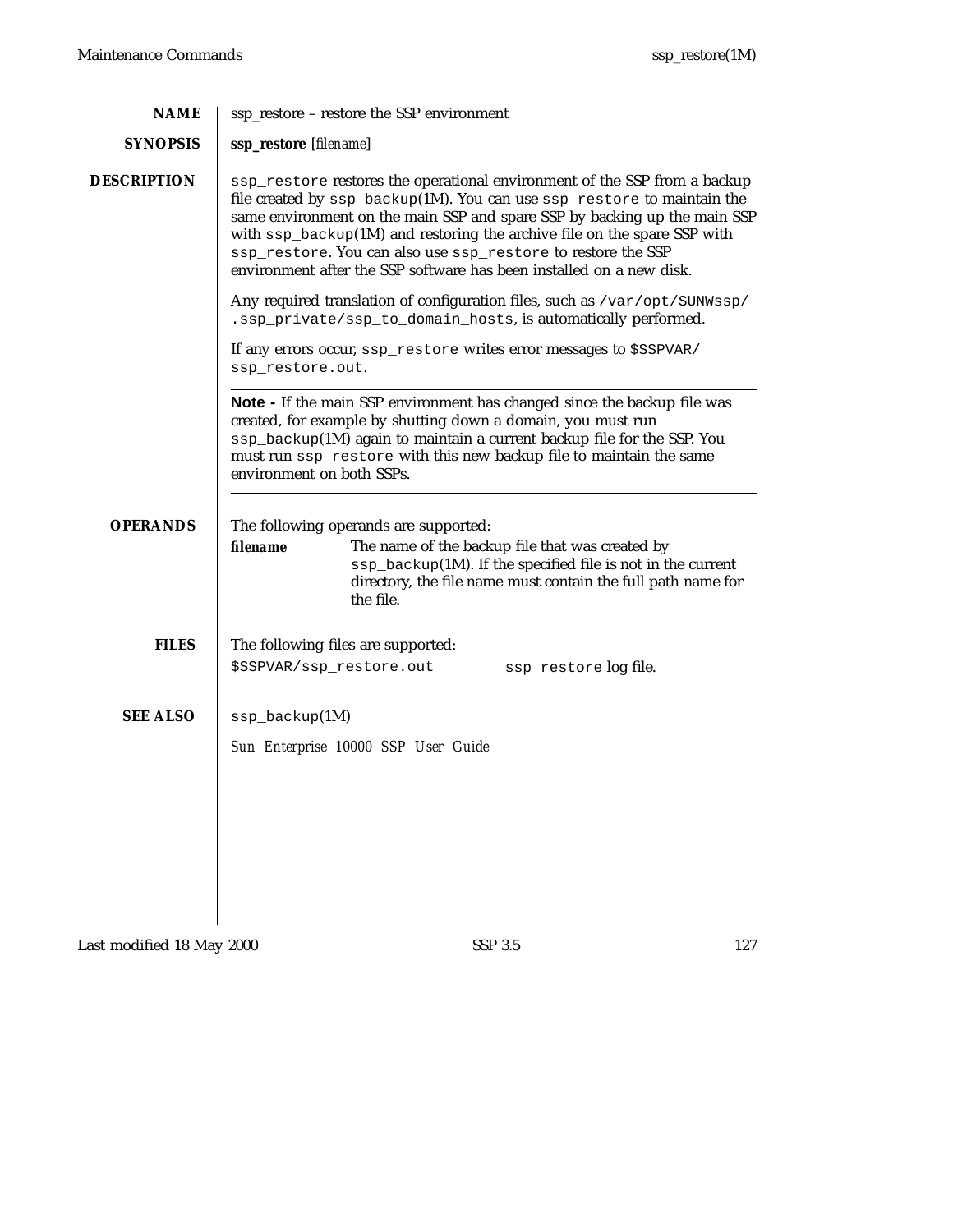| <b>NAME</b> | ssp_startup - invoke SSP daemons |  |
|-------------|----------------------------------|--|
|-------------|----------------------------------|--|

## **SYNOPSIS** | ssp\_startup

### **DESCRIPTION**

**Note -** Do not execute this script from the command line. The ssp\_startup script is normally initiated automatically on each reboot as defined in /etc/ init.d/ssp and linked to /etc/rc2.d/S99ssp

The ssp\_startup script starts the following Sun Enterprise 10000 system daemons. These daemons must be started in the proper order for your particular configuration, which may differ from the example shown here.

- $\blacksquare$  edd $(1M)$
- $\blacksquare$  cbs(1M)
- $\blacksquare$  snmpd $(1M)$
- $\blacksquare$  machine\_server(1M)
- $\blacksquare$  fad(1M)
- $\blacksquare$  fod(1M)
- datasyncd(1M)
- $\blacksquare$  straps(1M)
- obp\_helper(1M)
- $\blacksquare$  netcon\_server(1M)

ssp\_startup then monitors and restarts them, as necessary.

When ssp\_startup completes, it leaves a message similar to the following in the \$SSPLOGGER/messages file:

Startup of SSP as MAIN complete

This message identifies which SSP, either the MAIN or the SPARE, has completed the startup process.

| <b>FILES</b> | The following files are supported: |                                                                                   |  |  |
|--------------|------------------------------------|-----------------------------------------------------------------------------------|--|--|
|              | \$SSPETC/ssp_startup.main          | Controls which programs are.<br>started during initial startup on<br>the main SSP |  |  |
|              | \$SSPETC/ssp_startup.remote        | Controls which programs are<br>started during initial startup on<br>the spare SSP |  |  |
| 128          | SSP 3.5                            | Last modified 24 July 2001                                                        |  |  |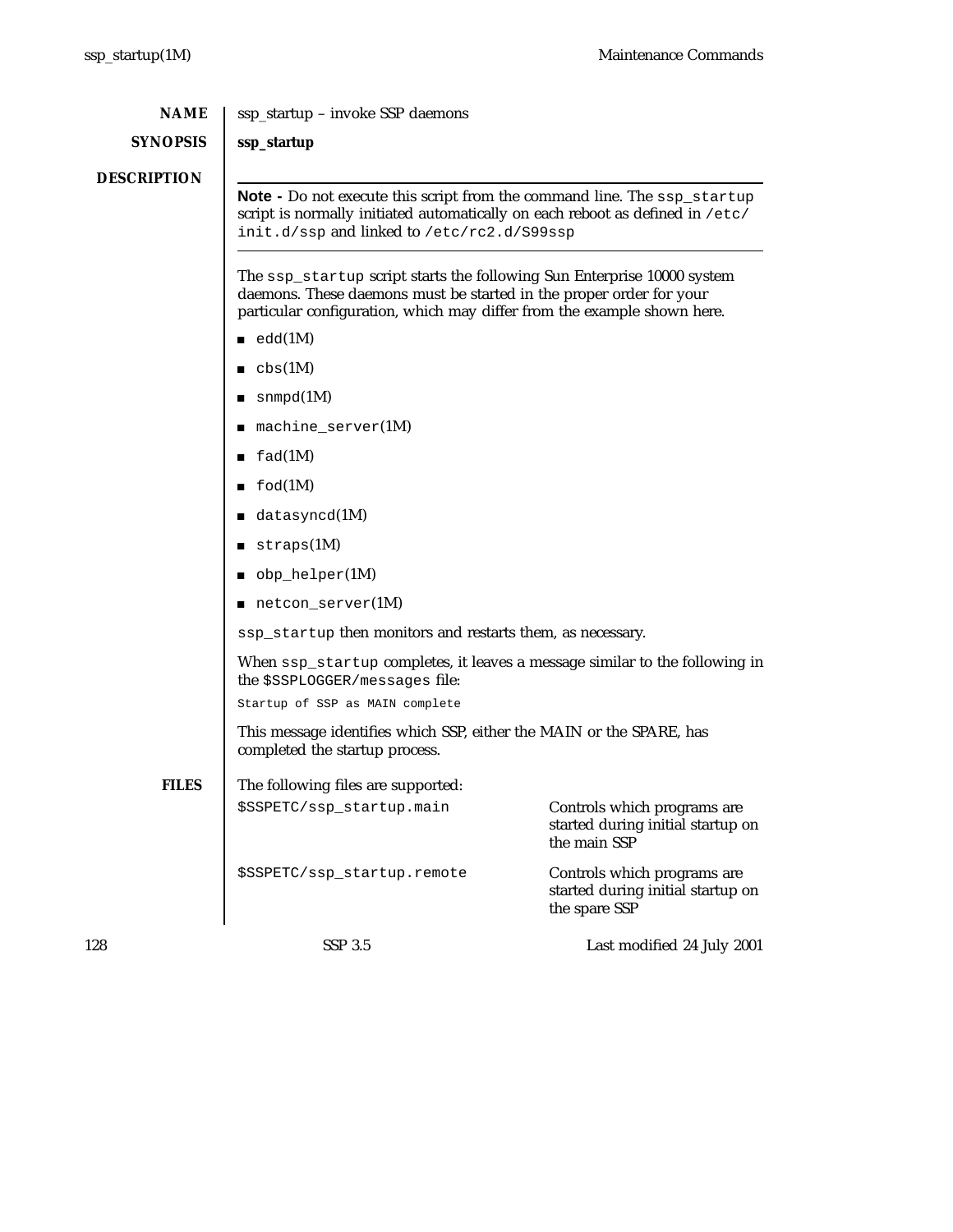| \$SSPETC/ssp_startup.restart_main  | Controls which programs are<br>monitored and restarted, if<br>necessary, on the main SSP  |
|------------------------------------|-------------------------------------------------------------------------------------------|
| \$SSPETC/ssp_startup.restart_spare | Controls which programs are<br>monitored and restarted, if<br>necessary, on the spare SSP |

Last modified 24 July 2001 SSP 3.5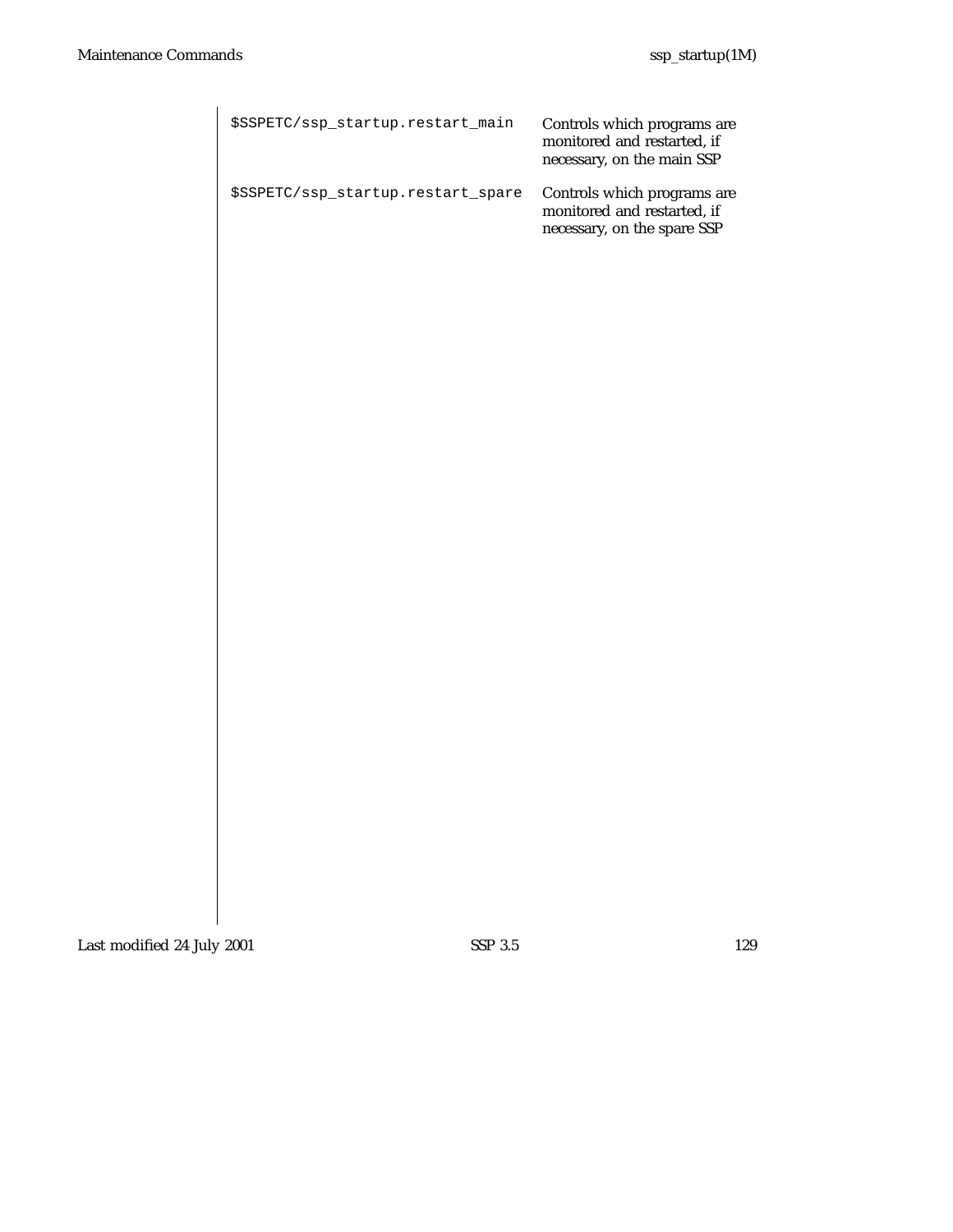| <b>NAME</b>                                                                                                                                                                                                                                                                          | ssp_unconfig - deconfigure the SSP                                                                                                                                                                                                                                                                      |  |
|--------------------------------------------------------------------------------------------------------------------------------------------------------------------------------------------------------------------------------------------------------------------------------------|---------------------------------------------------------------------------------------------------------------------------------------------------------------------------------------------------------------------------------------------------------------------------------------------------------|--|
| <b>SYNOPSIS</b>                                                                                                                                                                                                                                                                      | ssp_unconfig                                                                                                                                                                                                                                                                                            |  |
| <b>DESCRIPTION</b><br>Note - ssp_unconfig is primarily used by Sun Microsystems just prior to<br>shipping systems. Only customers who are very familiar with their Sun<br>Enterprise 10000 server should use it and, even then, only after consulting<br>with their service advisor. |                                                                                                                                                                                                                                                                                                         |  |
|                                                                                                                                                                                                                                                                                      | ssp_unconfig is used to reconfigure the SSP in a new environment, or to<br>change host names and IP addresses or platform names. ssp_unconfig<br>prompts for the name of the domain for which the first eeprom. image file<br>was created by use of the serial ID. See the $-s$ option of $sys_id(M)$ . |  |
|                                                                                                                                                                                                                                                                                      | Note - Before executing this command, make certain that all domains have<br>been halted and removed by using domain_remove(1M), and save the<br>eeprom. image files. These files might not be restored to their corresponding<br>domains when those domains are recreated.                              |  |
| <b>FILES</b>                                                                                                                                                                                                                                                                         | The following files are supported:                                                                                                                                                                                                                                                                      |  |
|                                                                                                                                                                                                                                                                                      | \$SSPETC/ssp_env.sh                                                                                                                                                                                                                                                                                     |  |
|                                                                                                                                                                                                                                                                                      | \$SSPVAR/.ssp_private/cb_config                                                                                                                                                                                                                                                                         |  |
|                                                                                                                                                                                                                                                                                      | \$SSPVAR/.ssp_private/domain_config                                                                                                                                                                                                                                                                     |  |
|                                                                                                                                                                                                                                                                                      | \$SSPVAR/.ssp_private/domain_history                                                                                                                                                                                                                                                                    |  |
|                                                                                                                                                                                                                                                                                      | \$SSPVAR/.ssp_private/main_ssp_name                                                                                                                                                                                                                                                                     |  |
|                                                                                                                                                                                                                                                                                      | \$SSPVAR/.ssp_private/ssp_to_domain_hosts                                                                                                                                                                                                                                                               |  |
|                                                                                                                                                                                                                                                                                      | \$SSPVAR/etc/platform_name/edd.erc                                                                                                                                                                                                                                                                      |  |
|                                                                                                                                                                                                                                                                                      | \$SSPVAR/etc/platform_name/edd.emc                                                                                                                                                                                                                                                                      |  |
|                                                                                                                                                                                                                                                                                      | /.SSP DEFAULTS                                                                                                                                                                                                                                                                                          |  |
|                                                                                                                                                                                                                                                                                      | /tftpboot                                                                                                                                                                                                                                                                                               |  |
| <b>SEE ALSO</b>                                                                                                                                                                                                                                                                      | $ssp_{confiq}(1M)$ , domain remove $(1M)$                                                                                                                                                                                                                                                               |  |
|                                                                                                                                                                                                                                                                                      | halt(1M), shutdown(1M) in the Solaris Reference Manual                                                                                                                                                                                                                                                  |  |
|                                                                                                                                                                                                                                                                                      |                                                                                                                                                                                                                                                                                                         |  |
|                                                                                                                                                                                                                                                                                      |                                                                                                                                                                                                                                                                                                         |  |

130 SSP 3.5 Last modified 26 April 2001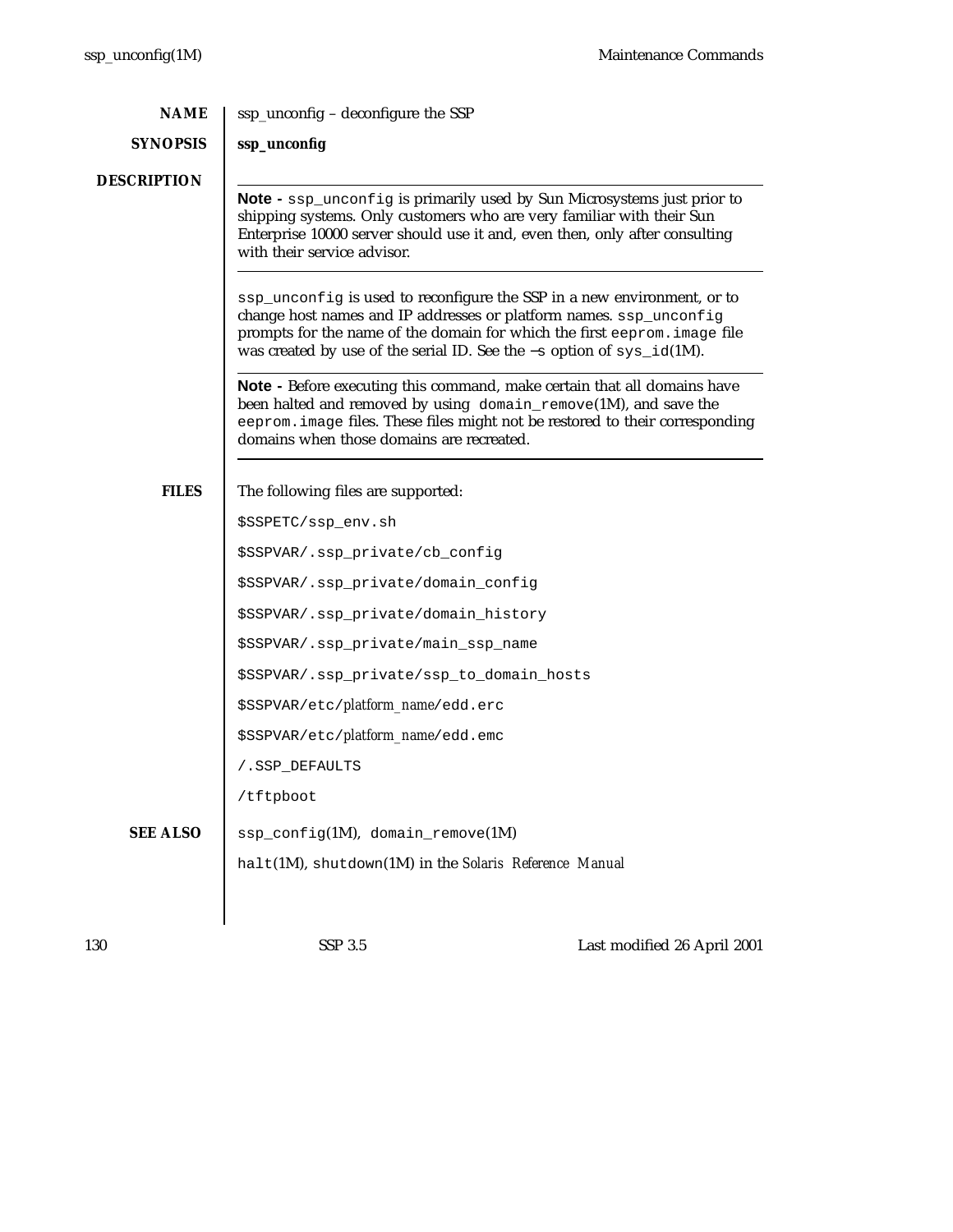| <b>NAME</b>        | straps - SNMP trap sink server                                                                                                                                                                                                                                                                                                                                                                                                               |
|--------------------|----------------------------------------------------------------------------------------------------------------------------------------------------------------------------------------------------------------------------------------------------------------------------------------------------------------------------------------------------------------------------------------------------------------------------------------------|
| <b>SYNOPSIS</b>    | straps                                                                                                                                                                                                                                                                                                                                                                                                                                       |
| <b>CAUTION</b>     | Do not execute this server command manually. It is automatically invoked and<br>monitored for restart by the SSP startup script.                                                                                                                                                                                                                                                                                                             |
| <b>DESCRIPTION</b> | The straps server listens to the SNMP trap port for incoming trap messages<br>and forwards received messages to all connected clients.                                                                                                                                                                                                                                                                                                       |
|                    | The SNMP trap port is UDP port number 5051. The port is a privileged port<br>and can be opened only once; therefore, straps is necessary to serve multiple<br>SNMP-manager-type applications on the SSP. Essentially all clients that need<br>to receive SNMP traps must establish a connection to the straps server. They<br>do so by connecting to an AF_UNIX domain stream socket and getting the<br>SNMP trap packet in raw binary form. |
|                    | Each SSP can run only one instance of straps at a time.                                                                                                                                                                                                                                                                                                                                                                                      |
| <b>FILES</b>       | The following files are supported:                                                                                                                                                                                                                                                                                                                                                                                                           |
|                    | \$SSPETC/snmp/straps - stream socket device file                                                                                                                                                                                                                                                                                                                                                                                             |
|                    | \$SSPVAR/pids/straps.pid - process ID file                                                                                                                                                                                                                                                                                                                                                                                                   |
| <b>SEE ALSO</b>    | $s$ nmpd $(1M)$                                                                                                                                                                                                                                                                                                                                                                                                                              |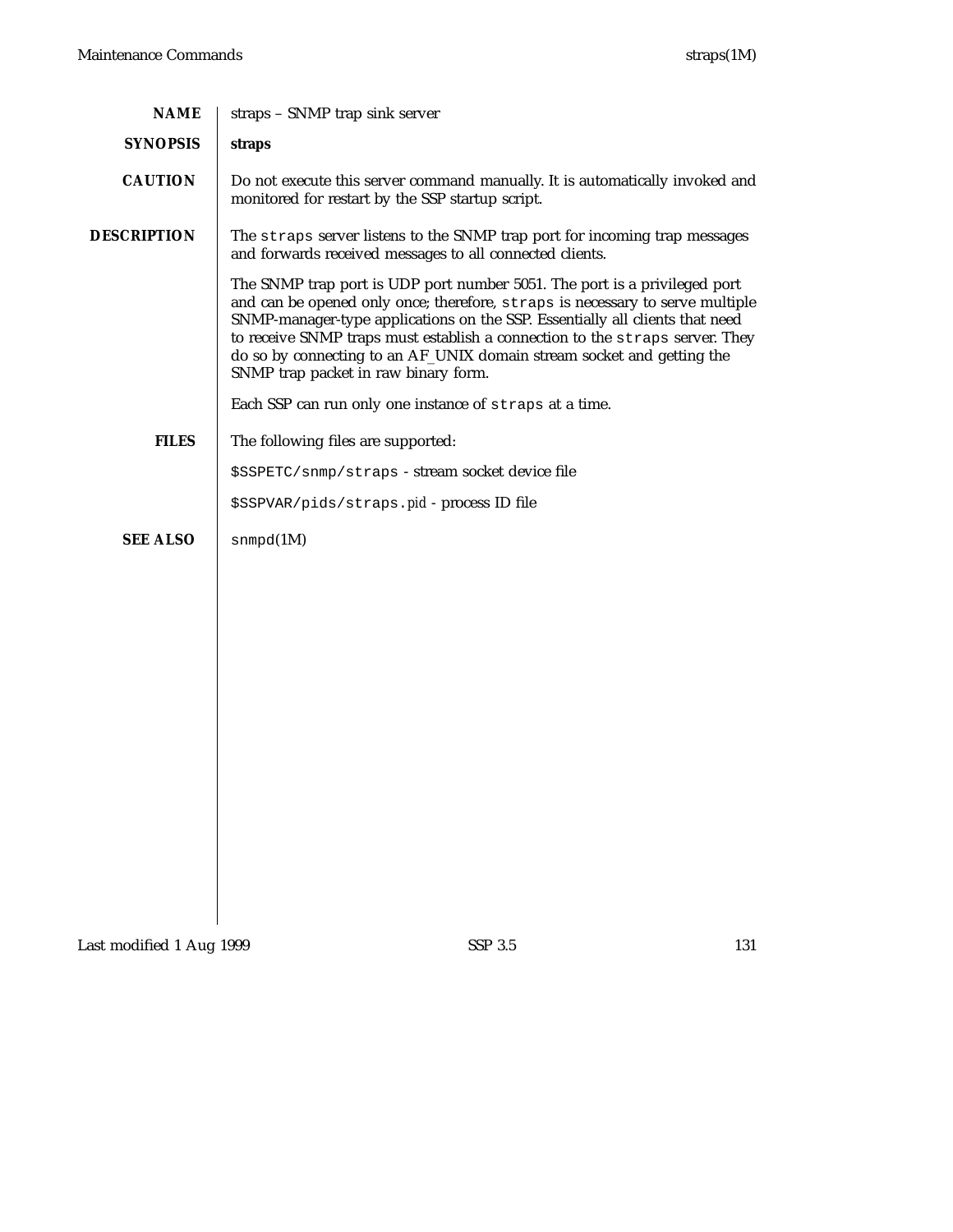| <b>NAME</b>        | sys_clock - display/change/set system clock frequencies                                                                                                                                                                                                                                                                                                                                            |                                                                                                                                                                                                                                                                                                                                                                                                       |
|--------------------|----------------------------------------------------------------------------------------------------------------------------------------------------------------------------------------------------------------------------------------------------------------------------------------------------------------------------------------------------------------------------------------------------|-------------------------------------------------------------------------------------------------------------------------------------------------------------------------------------------------------------------------------------------------------------------------------------------------------------------------------------------------------------------------------------------------------|
| <b>SYNOPSIS</b>    | sys_clock                                                                                                                                                                                                                                                                                                                                                                                          |                                                                                                                                                                                                                                                                                                                                                                                                       |
|                    |                                                                                                                                                                                                                                                                                                                                                                                                    | $sys\_clock$ -m ctrl_board_num $[-i$ ic_freq] $[-p$ proc_multiple] $[-s]$                                                                                                                                                                                                                                                                                                                             |
|                    | sys_clock $[-i$ ic_freq] $[-p$ proc_multiple] $[-s]$                                                                                                                                                                                                                                                                                                                                               |                                                                                                                                                                                                                                                                                                                                                                                                       |
| <b>CAUTION</b>     | When executing this command on the command line, do so in its default form,<br>with no options, unless you are an expert user. These options attempt to reset<br>or change target frequencies and such attempts can result in poor performance<br>or a system crash.                                                                                                                               |                                                                                                                                                                                                                                                                                                                                                                                                       |
|                    | arbstop.                                                                                                                                                                                                                                                                                                                                                                                           | <b>Note -</b> If you specify the $-s$ option with the $sys\_clock$ command, and the<br>clock ratio or clock frequency settings change, all running domains will                                                                                                                                                                                                                                       |
| <b>DESCRIPTION</b> | When executed with no command-line options, sys_clock displays both<br>target and actual clock frequencies of the interconnect and JTAG, and the<br>processor-to-interconnect clock ratio.                                                                                                                                                                                                         |                                                                                                                                                                                                                                                                                                                                                                                                       |
|                    |                                                                                                                                                                                                                                                                                                                                                                                                    | The SSP package is distributed with a set of target clock frequencies intended<br>to maximize performance of the Sun Enterprise 10000 system. These target<br>frequencies are maintained by the snmpd(1M) agent. Normally, centerplane<br>support and system boards receive their clock values from one of the two<br>possible control boards. The default source clock is the primary control board. |
|                    |                                                                                                                                                                                                                                                                                                                                                                                                    | sys_clock is executed automatically during SSP startup.                                                                                                                                                                                                                                                                                                                                               |
| <b>OPTIONS</b>     | The following options are supported:                                                                                                                                                                                                                                                                                                                                                               |                                                                                                                                                                                                                                                                                                                                                                                                       |
|                    | <b>Note -</b> When executed with its $-i$ or $-p$ options, $sys_c$ lock only changes the<br>target settings maintained by the snmpd(1M) agent. These settings are passed<br>to the Sun Enterprise 10000 system the next time $sys\_clock -s$ is executed.<br>To use these options to immediately change the settings of the Sun Enterprise<br>10000 system, include $-s$ on the same command line. |                                                                                                                                                                                                                                                                                                                                                                                                       |
|                    | $-i$ ic_freq                                                                                                                                                                                                                                                                                                                                                                                       | Set the target interconnect clock frequency to the<br>specified value, in hertz. Valid values range from<br>40000000 (40.0Mhz) to 120000000 (120.0 Mhz),<br>inclusive.                                                                                                                                                                                                                                |
|                    | -m ctrl_board_num                                                                                                                                                                                                                                                                                                                                                                                  | Program the boards with the number of the<br>control board that is providing the system clock.                                                                                                                                                                                                                                                                                                        |
| 132                | SSP 3.5                                                                                                                                                                                                                                                                                                                                                                                            | Last modified 23 July 2001                                                                                                                                                                                                                                                                                                                                                                            |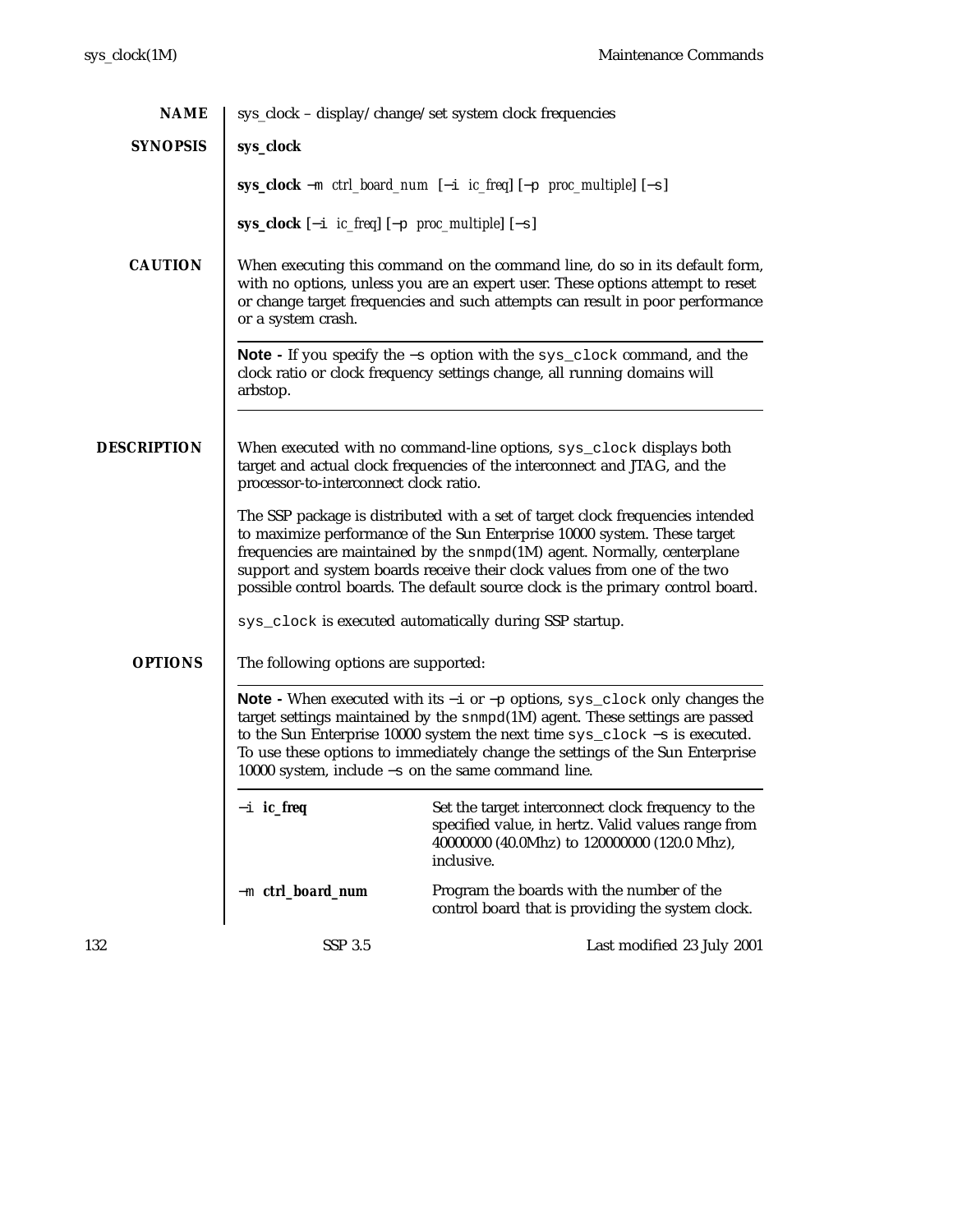

Last modified 23 July 2001 SSP 3.5 133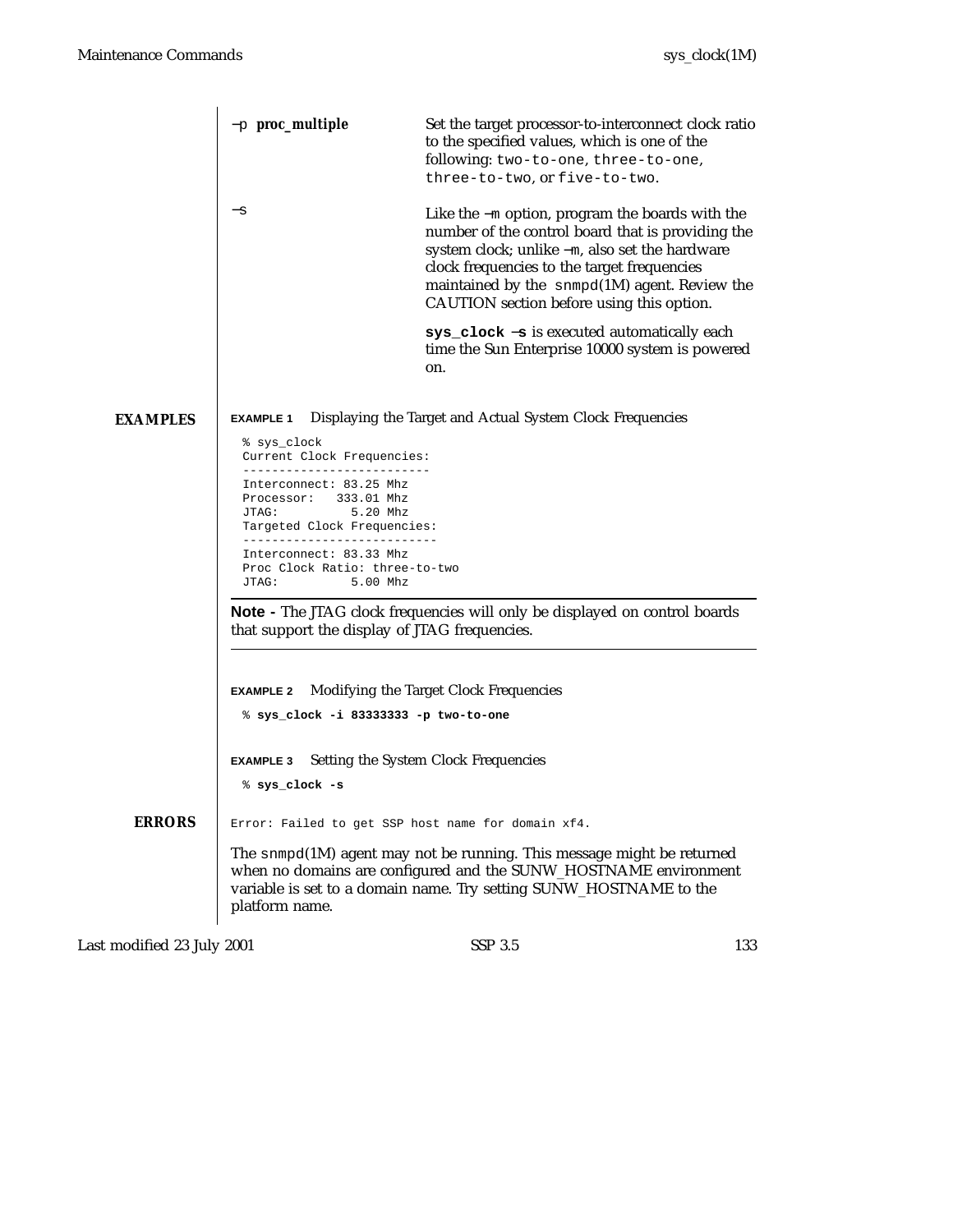| <b>FILES</b>    | The following file is supported:<br>\$SSPETC/snmp/Ultra-Enterprise-10000.mib |                            |
|-----------------|------------------------------------------------------------------------------|----------------------------|
|                 | The Sun Enterprise 10000 MIB definition file                                 |                            |
| <b>SEE ALSO</b> | $cbs(1M)$ , snmpd $(1M)$ , ssp_resource $(4)$                                |                            |
|                 |                                                                              |                            |
|                 |                                                                              |                            |
|                 |                                                                              |                            |
|                 |                                                                              |                            |
|                 |                                                                              |                            |
|                 |                                                                              |                            |
|                 |                                                                              |                            |
|                 |                                                                              |                            |
|                 |                                                                              |                            |
|                 |                                                                              |                            |
|                 |                                                                              |                            |
|                 |                                                                              |                            |
|                 |                                                                              |                            |
| 134             | $SSP\,$ $3.5$                                                                | Last modified 23 July 2001 |
|                 |                                                                              |                            |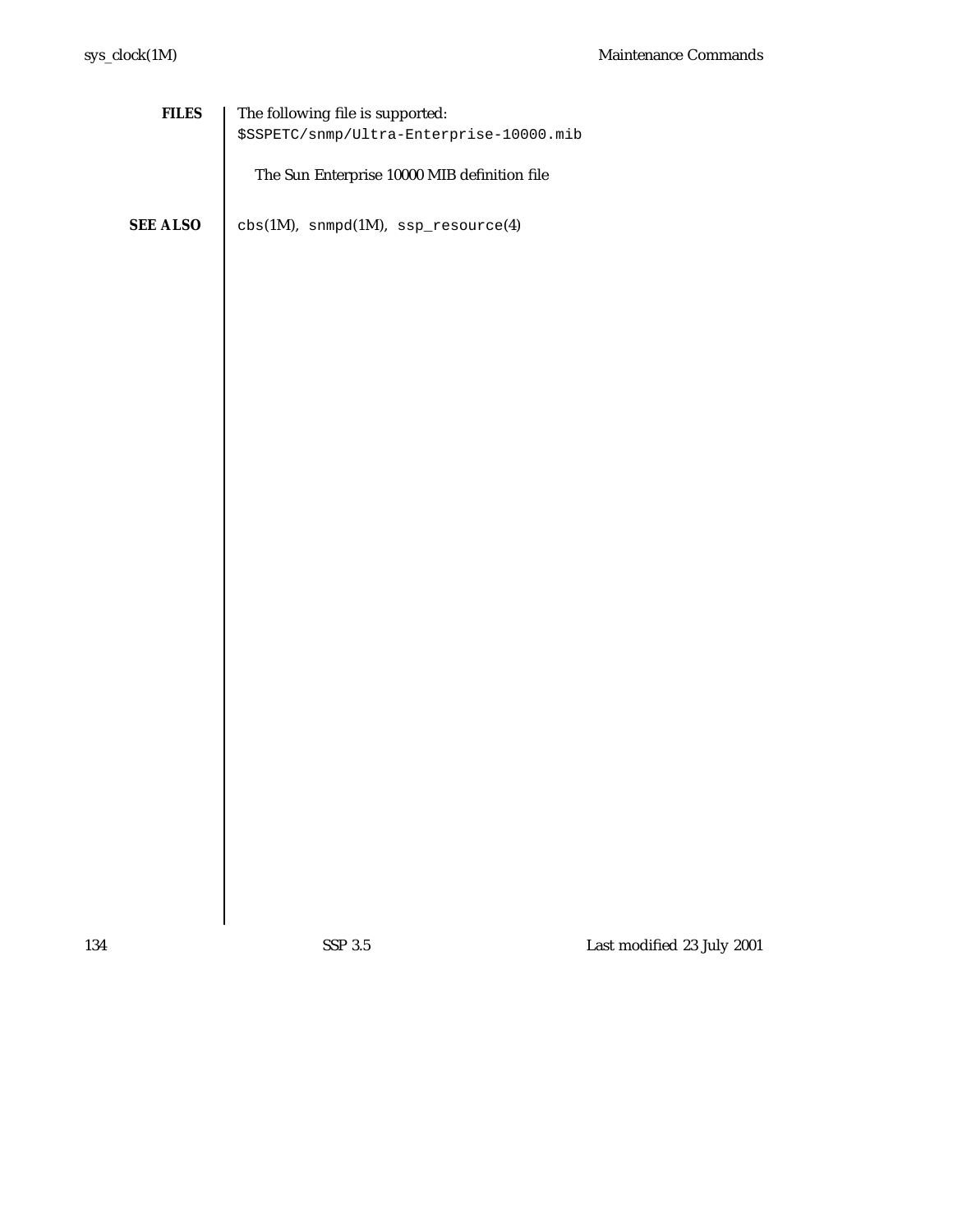| <b>NAME</b>               | sys_id - display or change system ID in SSP IDPROM                                                                                                                                                                                                                                           |                                                                                                                                                                                                                                                                                                              |     |
|---------------------------|----------------------------------------------------------------------------------------------------------------------------------------------------------------------------------------------------------------------------------------------------------------------------------------------|--------------------------------------------------------------------------------------------------------------------------------------------------------------------------------------------------------------------------------------------------------------------------------------------------------------|-----|
| <b>SYNOPSIS</b>           | sys_id                                                                                                                                                                                                                                                                                       |                                                                                                                                                                                                                                                                                                              |     |
|                           | $sys_id -d$ $[-f$ filename]                                                                                                                                                                                                                                                                  |                                                                                                                                                                                                                                                                                                              |     |
|                           | $sys_id -x$ [-f filename]                                                                                                                                                                                                                                                                    |                                                                                                                                                                                                                                                                                                              |     |
|                           | sys_id -m [yy] yymmddhhmm [-f filename]                                                                                                                                                                                                                                                      |                                                                                                                                                                                                                                                                                                              |     |
|                           | sys_id - $k$ key -s serial_no [-f filename]                                                                                                                                                                                                                                                  |                                                                                                                                                                                                                                                                                                              |     |
|                           | sys_id -k key -h host_id [-f filename]                                                                                                                                                                                                                                                       |                                                                                                                                                                                                                                                                                                              |     |
| <b>DESCRIPTION</b>        | sys_id displays or changes the host ID and Ethernet number on a Sun<br>Enterprise 10000 SSP's IDPROM and saves the changes in the eeprom. image<br>file.                                                                                                                                     |                                                                                                                                                                                                                                                                                                              |     |
|                           | IDPROM portion of the EEPROM image.                                                                                                                                                                                                                                                          | The management and relationship of the system ID (machine serial numbers,<br>host IDs, and Ethernet numbers) are kept in a file on the SSP as part of the                                                                                                                                                    |     |
|                           | other than the designated machine serial number.                                                                                                                                                                                                                                             | The IDPROM portion of the EEPROM image is encrypted to prevent<br>tampering. However, you can change the encrypted ID in the eeprom. image<br>file for system ID modifications. To do so you must first obtain a key from Sun<br>Microsystems. The key restricts you from changing the system ID to anything |     |
|                           | Microsystems by SPARC International.                                                                                                                                                                                                                                                         | To ensure uniqueness, Sun Enterprise 10000 system host ID and Ethernet<br>numbers are derived from the FOA/serial number. The Sun Enterprise 10000<br>system's serial number comes from a block of numbers assigned to Sun                                                                                   |     |
| <b>SYSTEM ID</b>          | The sys_id command must be executed on a SSP where the host name and<br>the \$SUNW_HOSTNAME environment variable match the ones provided to<br>Sun (when a key is requested). The existing host ID (obtained from the<br>IDPROM) and the $-s$ serial_number or $-h$ host-id must also match. |                                                                                                                                                                                                                                                                                                              |     |
| <b>OPTIONS</b>            | When invoked with no arguments, sys_id displays the host ID as specified in<br>the eeprom. image file (located in the default location) in decimal format.                                                                                                                                   |                                                                                                                                                                                                                                                                                                              |     |
|                           | -d                                                                                                                                                                                                                                                                                           | Display all IDPROM fields. The date and time of<br>manufacture are displayed in Universal<br>Coordinated Time, the peculiar acronym for<br>which is UTC.                                                                                                                                                     |     |
|                           | -m [yy]yymmddhhmm                                                                                                                                                                                                                                                                            | Set the manufacturing date and time of the<br>IDPROM as the specified year (the first two digits                                                                                                                                                                                                             |     |
| Last modified 14 Jan 2001 |                                                                                                                                                                                                                                                                                              | SSP 3.5                                                                                                                                                                                                                                                                                                      | 135 |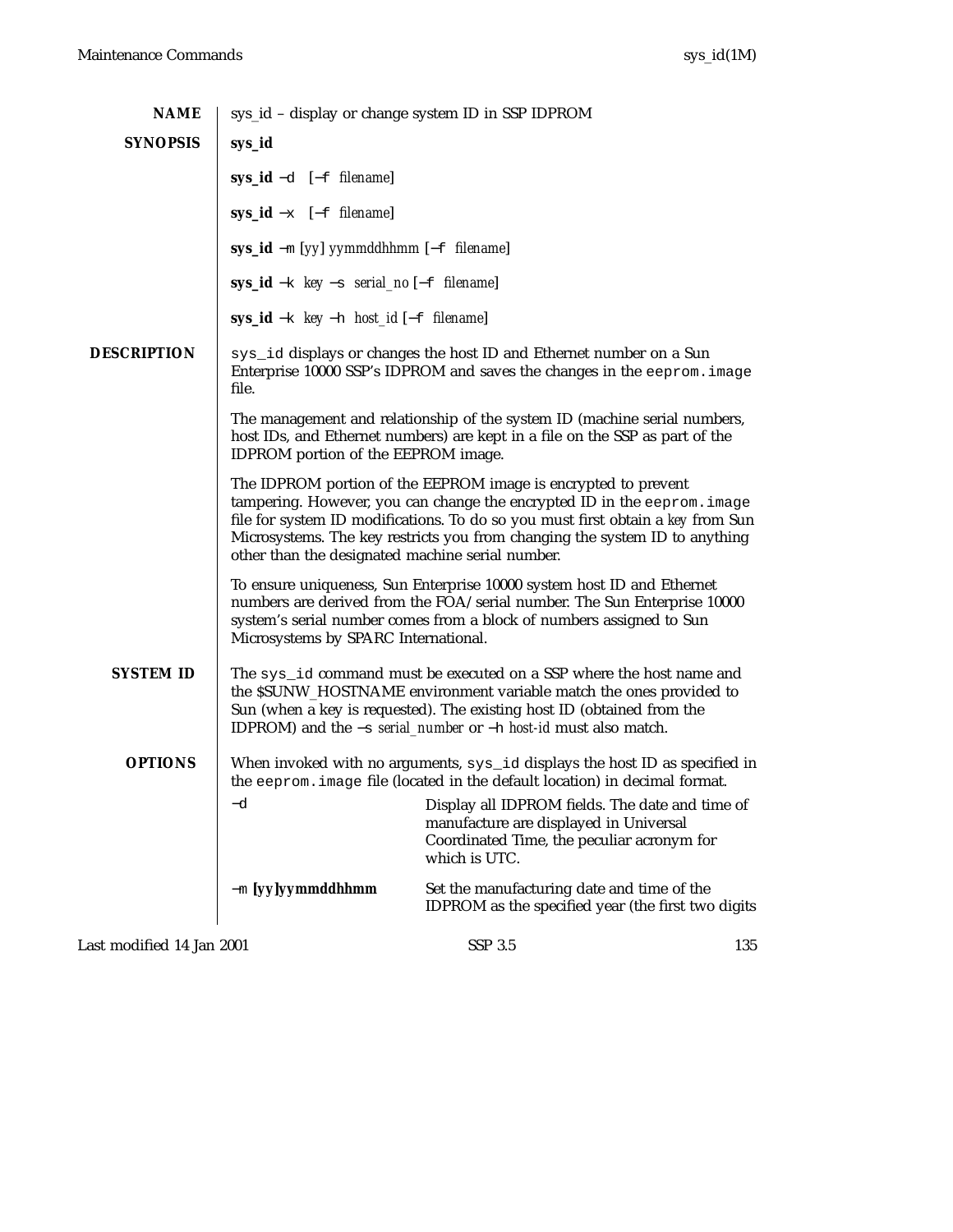|     |               | are optional), month, day, hour and minute. If the<br>first yy is not specified and the year is specified as<br>a two-digit number between 69 and 99, inclusive,<br>sys_id interprets the year as 1969 through 1999.<br>If the yy is not specified and the year is specified<br>as a number between 00 and 68, the year is<br>expanded to 2000 through 2068.                                                                                                     |
|-----|---------------|------------------------------------------------------------------------------------------------------------------------------------------------------------------------------------------------------------------------------------------------------------------------------------------------------------------------------------------------------------------------------------------------------------------------------------------------------------------|
|     |               | sys_id -m can be executed only once.                                                                                                                                                                                                                                                                                                                                                                                                                             |
|     | $-f$ filename | Override the default location of the<br>eeprom. image file and use filename as the<br>alternate location and name. $-f$ uses the specified<br>location regardless of whether a read or write of<br>the file is being performed. The default location<br>and name of the EEPROM image is \$SSPVAR/<br>etc/platform name/\$SUNW_HOSTNAME/<br>eeprom.image                                                                                                          |
|     | $-k$ key      | Change the system ID. Before executing sys_id<br>with this option you must obtain from Sun the<br>key, which restricts where and how this command<br>can be run. The $-k$ option is the only way to get<br>or change IDs for extra domain hosts (multiple<br>domains). Values between the ranges<br>0x80A66000 and 0x80A66DFF and<br>0x80A67000 and 0x80A6FFFF must be used for<br>extra domains.                                                                |
|     |               | When executing $sys_id$ with the $-k$ option, you<br>must also specify either $-s$ or $-h$ .                                                                                                                                                                                                                                                                                                                                                                     |
|     | -s serial no  | Change the system ID. When executed with the<br>-s option, sys_id changes the serial number<br>portion of the host ID entry in the IDPROM to<br>the specified serial number. You must obtain this<br>number from Sun. You can then specify the serial<br>number in either decimal or hex format. To<br>specify it in hex, use a prefix of 0x or 0x. Valid<br>serial numbers are in the ranges<br>0xA65000-0xA65FFF, 0xA66E00-0xA66FFF,<br>and 0xA70000-0xA70FFF. |
|     | $-h$ host     | Change the host ID. When executed with the $-h$<br>option, sys_id changes the host ID portion of<br>the host ID entry in the IDPROM to the specified                                                                                                                                                                                                                                                                                                             |
| 136 | SSP 3.5       | Last modified 14 Jan 2001                                                                                                                                                                                                                                                                                                                                                                                                                                        |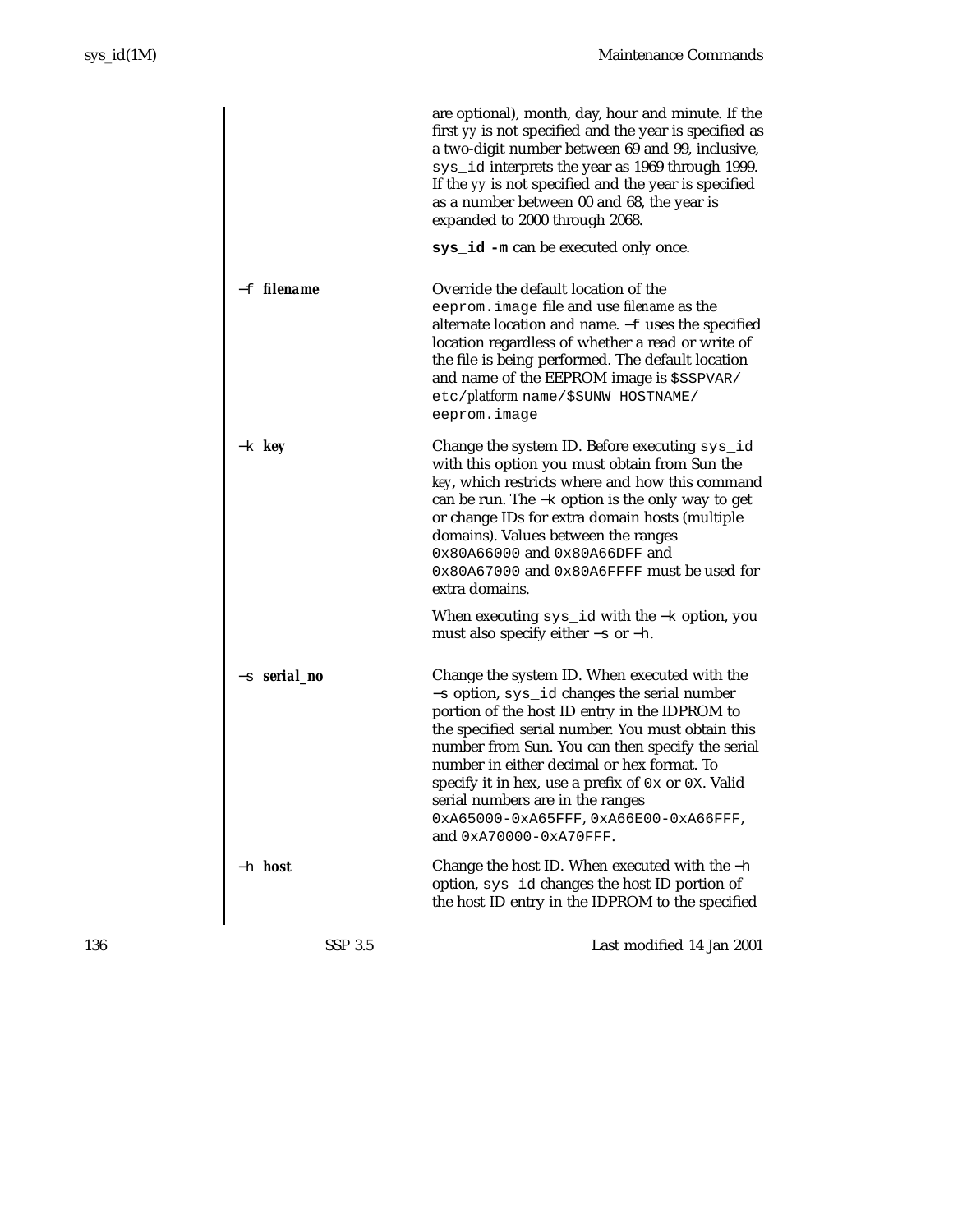|      | host ID number. You must obtain this number<br>from Sun. You can then specify the host ID<br>number in either decimal or hex format. To<br>specify it in hex, use a prefix of 0x or 0x. Valid<br>host ID numbers are in the range<br>0x80A65000-0x80A70FFF. |
|------|-------------------------------------------------------------------------------------------------------------------------------------------------------------------------------------------------------------------------------------------------------------|
| $-x$ | Display the serial number in hex format.                                                                                                                                                                                                                    |
|      |                                                                                                                                                                                                                                                             |
|      |                                                                                                                                                                                                                                                             |
|      |                                                                                                                                                                                                                                                             |
|      |                                                                                                                                                                                                                                                             |
|      |                                                                                                                                                                                                                                                             |
|      |                                                                                                                                                                                                                                                             |
|      |                                                                                                                                                                                                                                                             |
|      |                                                                                                                                                                                                                                                             |
|      |                                                                                                                                                                                                                                                             |
|      |                                                                                                                                                                                                                                                             |
|      |                                                                                                                                                                                                                                                             |
|      |                                                                                                                                                                                                                                                             |
|      |                                                                                                                                                                                                                                                             |
|      |                                                                                                                                                                                                                                                             |
|      |                                                                                                                                                                                                                                                             |

Last modified 14 Jan 2001 SSP 3.5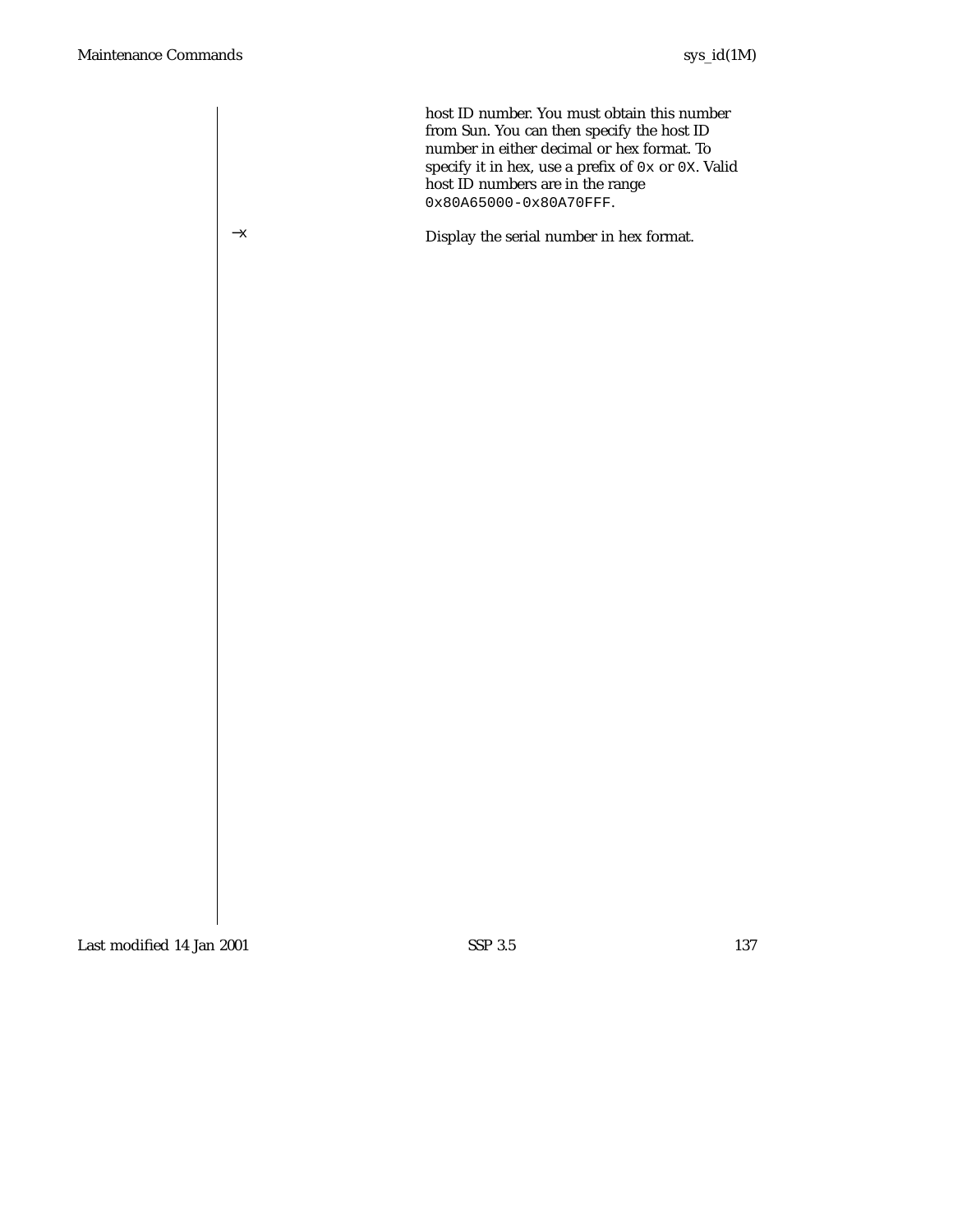| <b>NAME</b>        | thermcal - read or write thermistor calibration              |                                                                                                                                                                                                                                                                                                                                               |  |
|--------------------|--------------------------------------------------------------|-----------------------------------------------------------------------------------------------------------------------------------------------------------------------------------------------------------------------------------------------------------------------------------------------------------------------------------------------|--|
| <b>SYNOPSIS</b>    | <b>thermcal</b> $[-r]$ -w] -b sb -n sb_number                |                                                                                                                                                                                                                                                                                                                                               |  |
|                    | <b>thermcal</b> $[-r]$ -w] -b cp -n cp_number                |                                                                                                                                                                                                                                                                                                                                               |  |
| <b>CAUTION</b>     | engineering and authorized service providers.                | Do not execute this command. It is for exclusive use by Sun Microsystems                                                                                                                                                                                                                                                                      |  |
| <b>DESCRIPTION</b> | on the system board and centerplane.                         | thermcal reports the thermistor calibration values in the EEPROMs for ASICs                                                                                                                                                                                                                                                                   |  |
| <b>OPTIONS</b>     | The following options are supported:<br>$-b$ sb -n sb_number | Read or write to the specified system board,                                                                                                                                                                                                                                                                                                  |  |
|                    |                                                              | where $sb$ number is an integer $0$ to 15, inclusive,<br>that represents the system board number.                                                                                                                                                                                                                                             |  |
|                    | $-b$ cp -n cp_number                                         | Read or write to the specified centerplane, where<br>cp_number is an integer, either 0 or 1, that<br>represents the centerplane number.                                                                                                                                                                                                       |  |
|                    | -r                                                           | Read the thermistor calibration. This is the<br>default.                                                                                                                                                                                                                                                                                      |  |
|                    | $-w$                                                         | Write the thermistor calibration. Only Sun<br>Microsystems manufacturing personnel are<br>authorized to use this option. To properly<br>calibrate the board you must first power it off (see<br>power(1M)), let it sit idle for at least 30 minutes,<br>then run thermcal -w. thermcal powers the<br>board back on when invoked to calibrate. |  |
|                    |                                                              |                                                                                                                                                                                                                                                                                                                                               |  |
|                    |                                                              |                                                                                                                                                                                                                                                                                                                                               |  |
|                    |                                                              |                                                                                                                                                                                                                                                                                                                                               |  |

138 SSP 3.5 Last modified 22 June 2000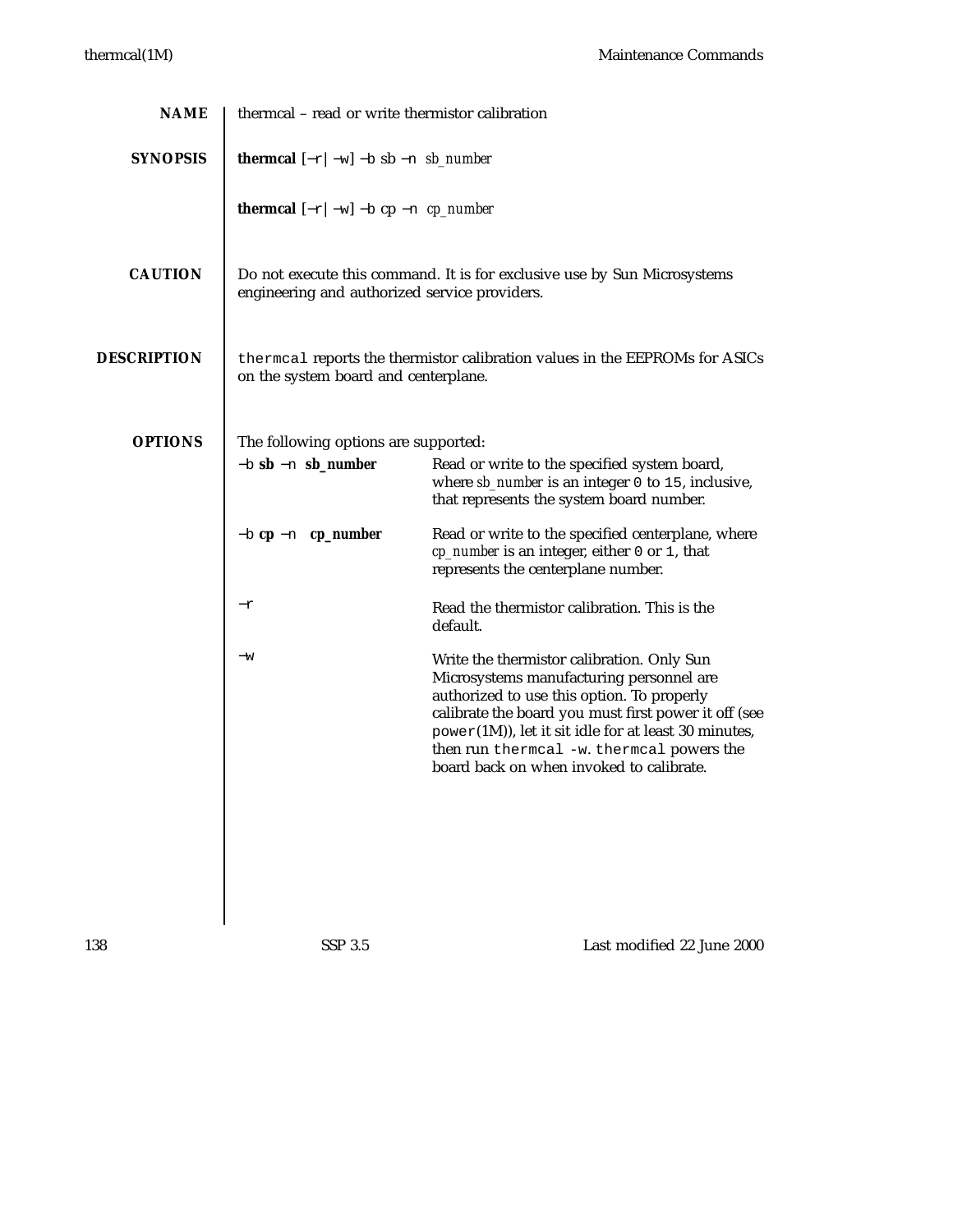| <b>NAME</b>        |                                        | thermcal_config - create SSP thermistor calibration data file                                                                                                                                                                                                                                         |
|--------------------|----------------------------------------|-------------------------------------------------------------------------------------------------------------------------------------------------------------------------------------------------------------------------------------------------------------------------------------------------------|
| <b>SYNOPSIS</b>    | thermcal_config                        |                                                                                                                                                                                                                                                                                                       |
|                    | thermcal_config-u                      |                                                                                                                                                                                                                                                                                                       |
|                    | thermcal_config $-b$ sb $-z$ n         |                                                                                                                                                                                                                                                                                                       |
|                    | <b>thermcal_config</b> $-b$ csb $-z$ n |                                                                                                                                                                                                                                                                                                       |
| <b>CAUTION</b>     | executed on the command line.          | This command is executed automatically by edd(1M). It is not normally                                                                                                                                                                                                                                 |
| <b>DESCRIPTION</b> | temperature query.                     | When executed with no options, thermcal_config generates the SSP<br>configuration file, thermcaldata.tcl. This TCL file contains the calibration<br>values for nonprecision, discrete thermistors used on ASIC components on<br>system boards and centerplane halves. The SSP uses this file for ASIC |
| <b>OPTIONS</b>     |                                        | The following options are supported:                                                                                                                                                                                                                                                                  |
|                    | $-u$                                   | Update the existing thermcaldata.tcl file with any<br>changes.                                                                                                                                                                                                                                        |
|                    | $-b$ sb $-z$ n                         | Update only the specified system board with any changes;<br>ignore all other changes. $n$ is the system board number, $0$ to<br>15.                                                                                                                                                                   |
|                    | $-b \cosh -z$ n                        | Update only the specified centerplane support board with<br>any changes; ignore all other changes. $n$ is the centerplane<br>support board number, 0 or 1.                                                                                                                                            |
| <b>FILES</b>       | The following file is supported:       |                                                                                                                                                                                                                                                                                                       |
|                    |                                        | \$SSPVAR/etc/platformname/cbobjs/thermcaldata.tcl                                                                                                                                                                                                                                                     |
| <b>SEE ALSO</b>    | edd(1M)                                |                                                                                                                                                                                                                                                                                                       |
|                    |                                        |                                                                                                                                                                                                                                                                                                       |
|                    |                                        |                                                                                                                                                                                                                                                                                                       |
|                    |                                        |                                                                                                                                                                                                                                                                                                       |

Last modified 1 Aug 1999 SSP 3.5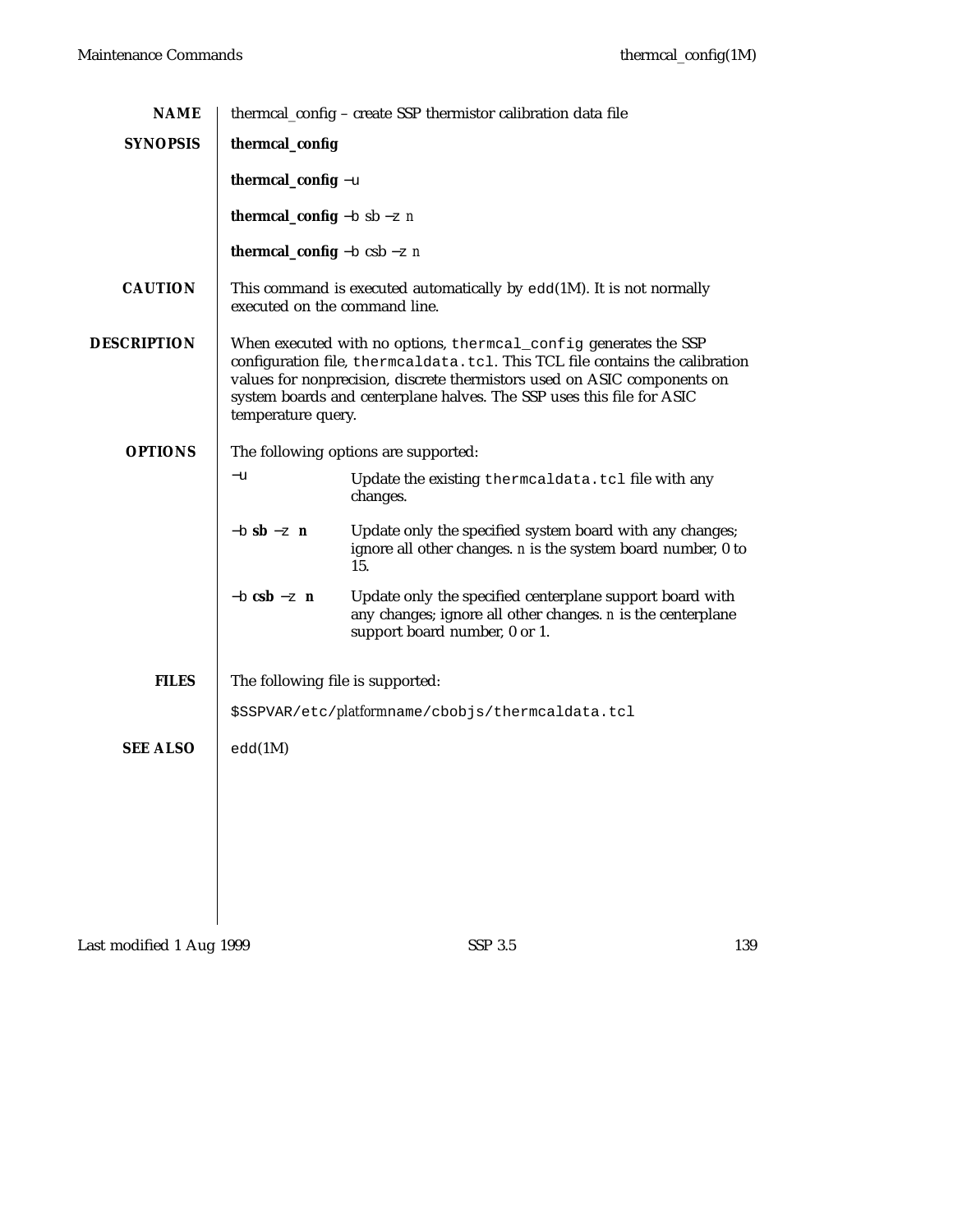SSP File Formats

**140**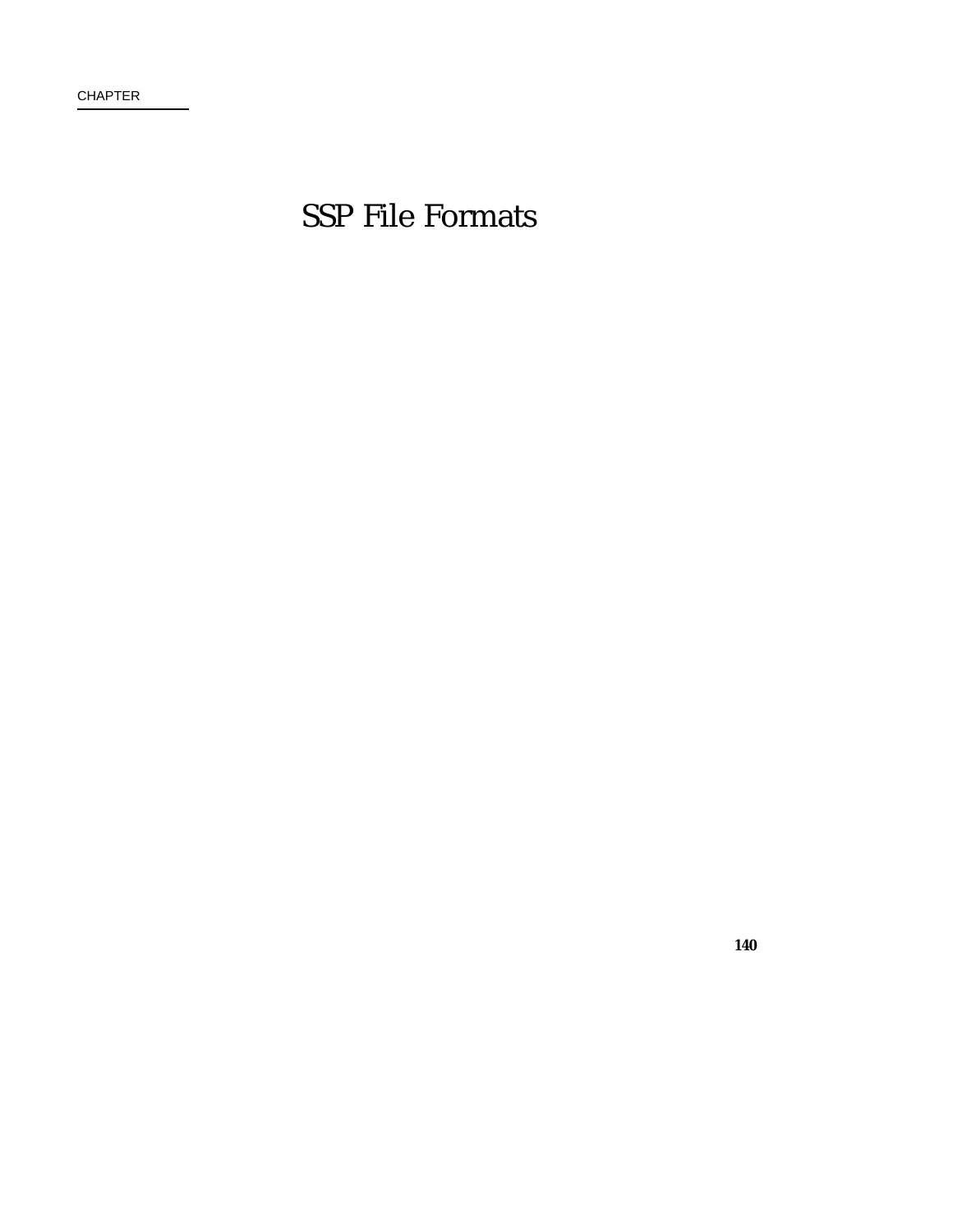| Intro $-$ SSP 3.5 files, etc.   |                                                                             |
|---------------------------------|-----------------------------------------------------------------------------|
| execute in the SSP environment. |                                                                             |
| blacklist(4)                    | list of system resources not to be<br>booted                                |
| $cb\_config(4)$                 | list of machines managed by the SSP                                         |
| $cb\_port(4)$                   | list of communication ports for cbe                                         |
| $domain\_config(4)$             | list and description of configured<br>domains                               |
| domain_history $(4)$            | list and description of removed<br>domains                                  |
| $edd.$ em $c(4)$                | event monitor file                                                          |
| edd.erc(4)                      | event response file                                                         |
| $fad_files(4)$                  | file access daemon files                                                    |
| postrc(4)                       | hpost properties file                                                       |
| redlist(4)                      | list of system resources not to be<br>touched                               |
| ssp_resource(4)                 | SSP processes resource file                                                 |
| ssp to domain hosts $(4)$       | host name and domain name file                                              |
|                                 | This section contains miscellaneous man pages for files, scripts, etc. that |

Last modified 14 Jan 2001 SSP 3.5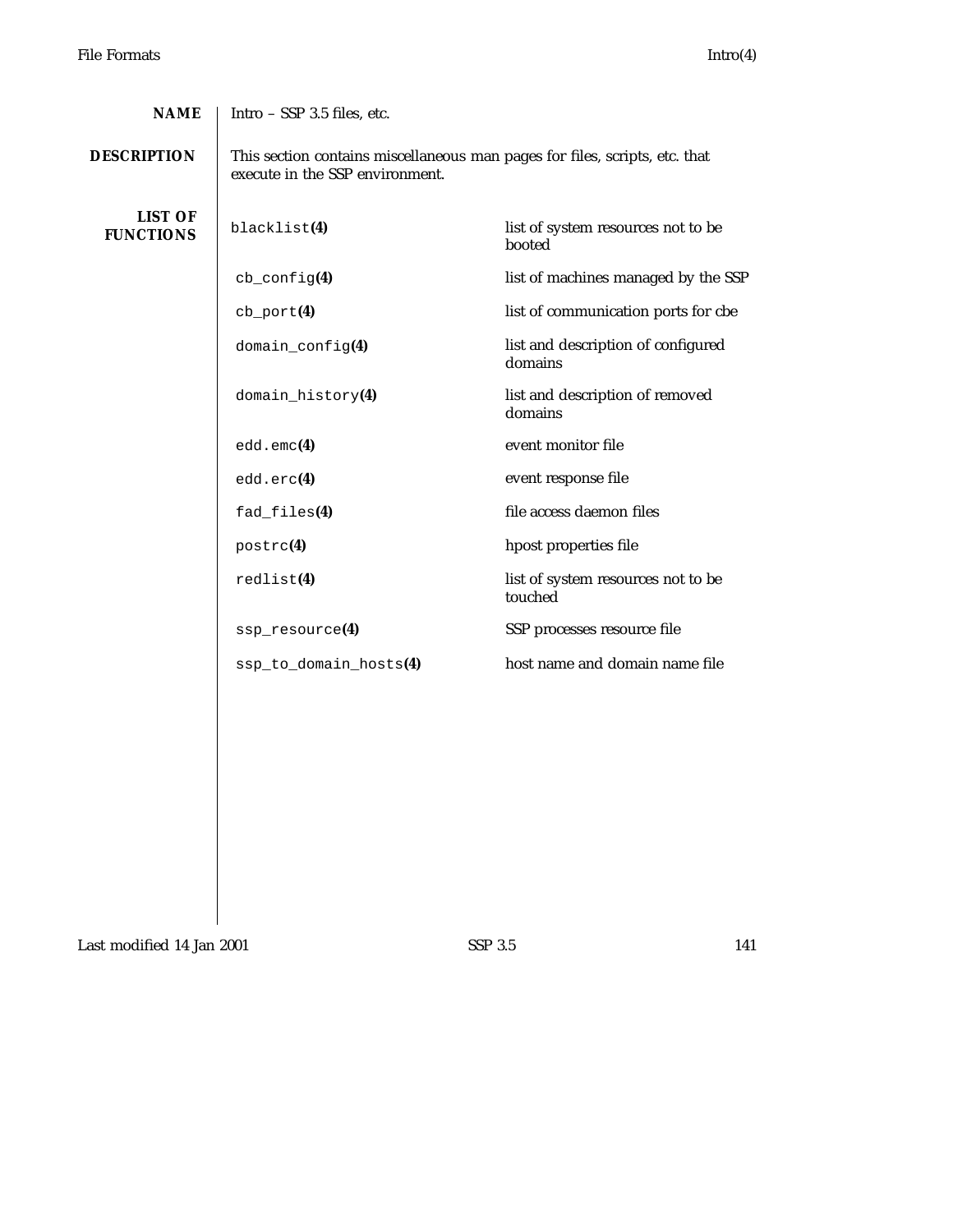| <b>NAME</b>        | blacklist - list of system resources not to be booted                                                                                                                                                                                                                                                                                                                                                                                           |
|--------------------|-------------------------------------------------------------------------------------------------------------------------------------------------------------------------------------------------------------------------------------------------------------------------------------------------------------------------------------------------------------------------------------------------------------------------------------------------|
| <b>DESCRIPTION</b> | \$SSPVAR/etc/platform_name/blacklist is an ASCII file that enables the<br>system administrator (or root) to restrict, from the SSP, the configuration of the<br>host system. It lists components POST cannot use at boot time. POST reads the<br>blacklist file before preparing the system for booting, and passes along to<br>OBP a list of only those components that have been successfully tested; those<br>on the blacklist are excluded. |
|                    | In the blacklist file:                                                                                                                                                                                                                                                                                                                                                                                                                          |
|                    | ■ Keywords are not case-sensitive.                                                                                                                                                                                                                                                                                                                                                                                                              |
|                    | • Any part of a line that starts with $#$ is a comment.                                                                                                                                                                                                                                                                                                                                                                                         |
|                    | Numbers are assumed decimal unless preceded by $0x$ , which indicates<br>hexadecimal. Exception: a board number entered as one of [a - f] or [A - F]<br>is assumed hexadecimal.                                                                                                                                                                                                                                                                 |
|                    | ■ Each line has one and only one keyword.                                                                                                                                                                                                                                                                                                                                                                                                       |
|                    | • The same keyword can be used on more than one line.                                                                                                                                                                                                                                                                                                                                                                                           |
|                    | • Each keyword has one or more arguments. Each argument is shown as an<br>integer and multiple integers are separated by a period.                                                                                                                                                                                                                                                                                                              |
| <b>Keywords</b>    | All value ranges shown below are inclusive.<br>-sysbd board                                                                                                                                                                                                                                                                                                                                                                                     |
|                    | Do not test or configure the specified system board, where board is an<br>integer, 0 to 15.                                                                                                                                                                                                                                                                                                                                                     |
|                    | -proc board.pmod                                                                                                                                                                                                                                                                                                                                                                                                                                |
|                    | Do not test or configure the specified processor within the specified system<br>board, where board is an integer, 0 to 15 and pmod is an integer, 0 to 3.                                                                                                                                                                                                                                                                                       |
|                    | -abus abus                                                                                                                                                                                                                                                                                                                                                                                                                                      |
|                    | Do not test or configure the specified address bus, where abus is an integer, 0<br>to 3. The meaning of this command is that the corresponding CIC ASIC on<br>all system boards is marked black. See the keyword cic, below.                                                                                                                                                                                                                    |
|                    | -dbus dbus                                                                                                                                                                                                                                                                                                                                                                                                                                      |
|                    | Do not test or configure the specified 72-bit half of the 144-bit data router,<br>where <i>dbus</i> is an integer, 0 or 1. The meaning of this command is that the                                                                                                                                                                                                                                                                              |

142 SSP 3.5 Last modified 1 Aug 1999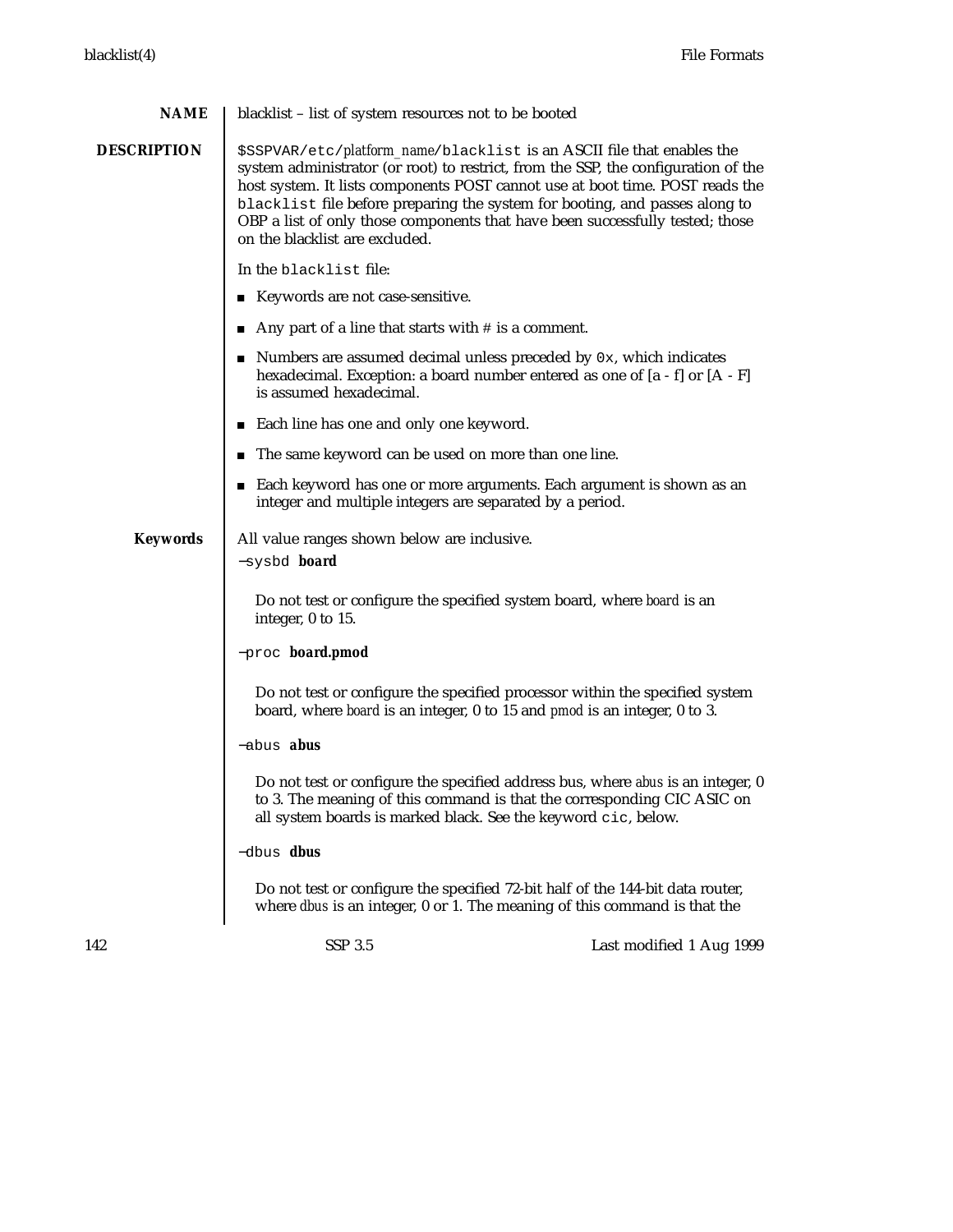corresponding half of the local data router on all system boards is marked black. See the keyword ldpath, below.

−ioc *board.ioctl*

Do not test or configure the specified I/O controller on the specified system board, where *board* is an integer, 0 to 15 and *ioctl* is an integer, 0 or 1.

−scard *board.ioctl.slot*

Do not test or configure the specified I/O adapter card within the specified I/O controller, which is within a system board. *board* is an integer, 0 to 15, *ioctl* is an integer, 0 or 1, and *slot* is an integer, 0 to 3.

**Note -** The range 0–3 for scard represents the syntactically correct values in the blacklist file, which allows for the possibility of future I/O modules. At this time, the only supported module types have either two SBus cards, or one PCI card, per I/O controller. Blacklisting scards that do not exist is quietly ignored.

−mem *board*

Do not test or configure memory on the specified system board, where *board*  $= 0$  to 15.

−mgroup *board.group*

Do not test or configure the specified group of memory DIMMs within the specified system board, where *board* is an integer, 0 to 15 and *group* is an integer, 0 to 3.

−mlimit *board.group.MBytes*

Restrict memory configuration of the specified group of DIMMs on the specified system board to the specified value (which is less than its actual value), where *board* is an integer, 0 to 15, *group* is an integer, 0 to 3 and MBytes is an integer, 64 or 256. This keyword can be useful in benchmarking where, for example, one might simulate memory with 8–Mbyte DIMMs (a 64–Mbyte group) on a machine that actually has 32–Mbyte DIMMs (a 256–Mbyte group). This level of control granularity is required because one board with 256–Mbyte memory groups behaves differently than four boards each with 64–Mbyte memory groups.

−cplane *half\_centerplane*

Last modified 1 Aug 1999 SSP 3.5 SSP 3.5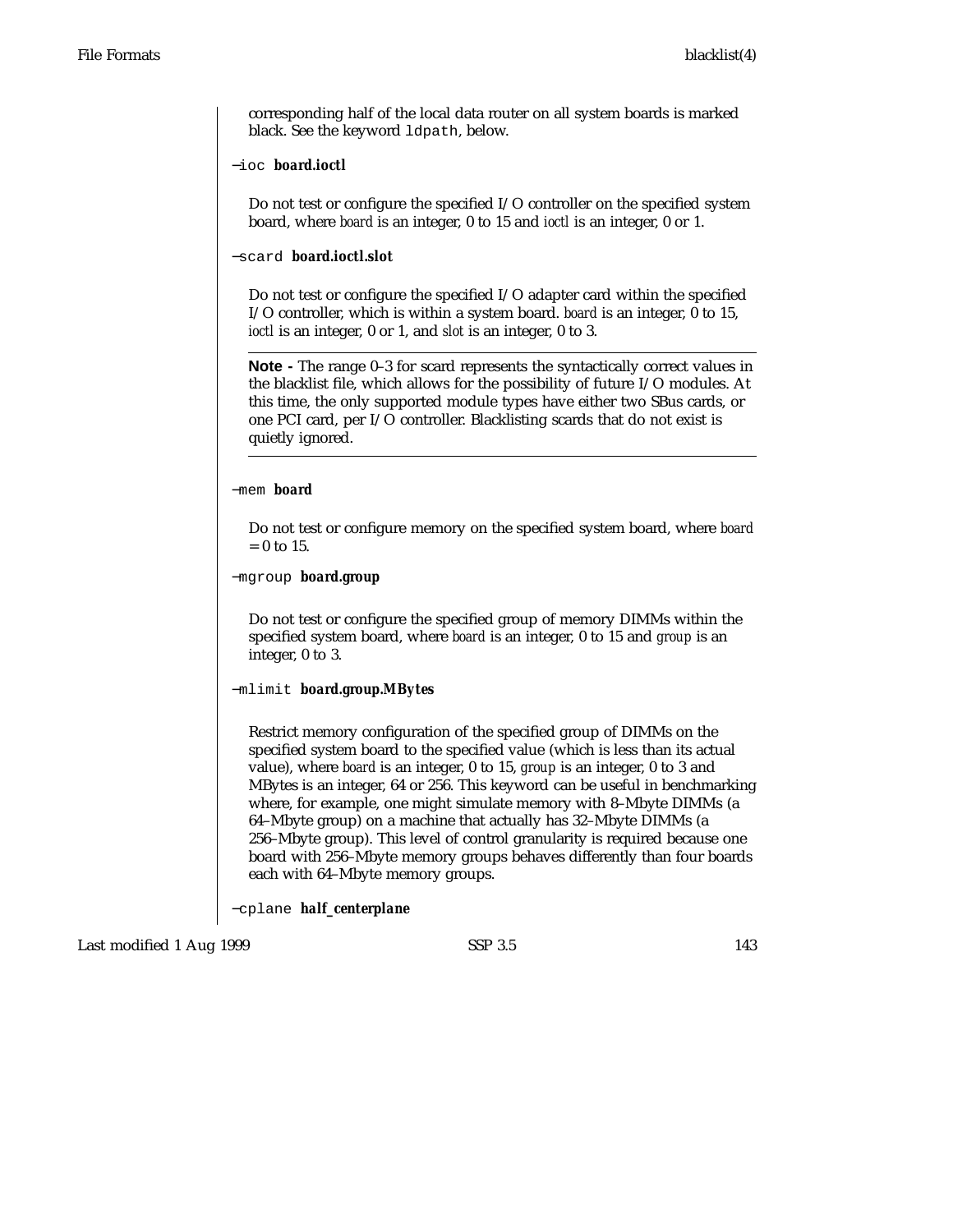|                 | Do not test or configure the specified Sun Enterprise 10000 half centerplane,<br>which contains two address buses and 72 bits of the global data router,<br>where half_centerplane is an integer, 0 or 1. The meaning of this command is<br>equivalent to the combination of the abus and dbus commands for the<br>buses contained in this half centerplane.                                                                                                            |
|-----------------|-------------------------------------------------------------------------------------------------------------------------------------------------------------------------------------------------------------------------------------------------------------------------------------------------------------------------------------------------------------------------------------------------------------------------------------------------------------------------|
|                 | pc board.pc                                                                                                                                                                                                                                                                                                                                                                                                                                                             |
|                 | Do not test or configure the specified port controller ASIC within the<br>specified system board, where board is an integer, 0 to 15 and pc is an<br>integer, 0 to 2.                                                                                                                                                                                                                                                                                                   |
|                 | xdb board.xdb                                                                                                                                                                                                                                                                                                                                                                                                                                                           |
|                 | Do not test or configure the data buffer ASIC within the specified system<br>board, where board is an integer, 0 to 15 and xdb is an integer, 0 to 3.                                                                                                                                                                                                                                                                                                                   |
|                 | cic board.cic                                                                                                                                                                                                                                                                                                                                                                                                                                                           |
|                 | Do not test or configure the specified coherent interface controller ASIC<br>within the specified system board, where board is an integer, 0 to 15 and cic<br>is an integer, 0 to 3. (cic corresponds to an address bus on that board).                                                                                                                                                                                                                                 |
|                 | 1dpath board.dbus                                                                                                                                                                                                                                                                                                                                                                                                                                                       |
|                 | Do not test or configure the specified 72-bit half of the 144-bit local data<br>router within the specified system board, where board is an integer, 0 to 15<br>and <i>dbus</i> is an integer, 0 or 1.                                                                                                                                                                                                                                                                  |
| <b>EXAMPLES</b> | <b>EXAMPLE 1</b> A Sample Blacklist File                                                                                                                                                                                                                                                                                                                                                                                                                                |
|                 | # Sun Microsystems, Inc.<br># Disable system boards 3, 5 and 10.<br>sysbd 3 5 0xA<br>sysbd 3 5 A<br># Disable system boards 3, 5 and 10.<br>PROC 4.0 6.2<br># Disable Processor 0 on System Board 4, and<br># Processor 2 on System Board 6.<br>ScarD <sub>3.0.1</sub><br># Disable I/O Adapter 1 on I/O Controller 0 on<br># System Board 3.<br>mem 2<br># Disable all memory on System Board 2.<br>mlimit 0xE.2.64<br># Restrict use of Memory DIMM Group 2 on System |
|                 | # Board 14 to 64MB.<br>$CIC$ 1.2<br># Disable CIC ASIC 2 on System Board 1.                                                                                                                                                                                                                                                                                                                                                                                             |
| <b>SEE ALSO</b> | hpost(1M), redlist(4)                                                                                                                                                                                                                                                                                                                                                                                                                                                   |
|                 |                                                                                                                                                                                                                                                                                                                                                                                                                                                                         |

144 SSP 3.5 Last modified 1 Aug 1999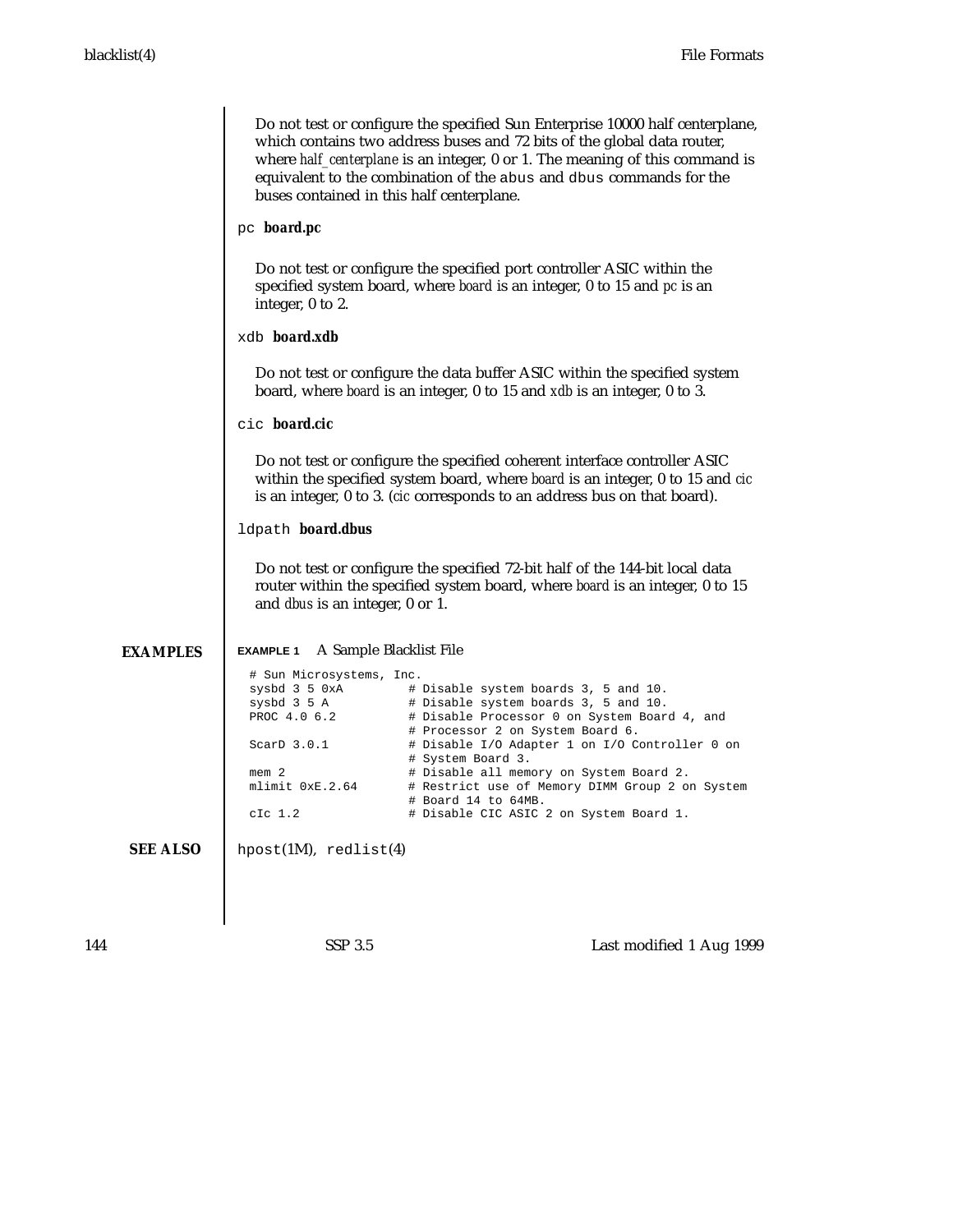| <b>NAME</b>        | cb_config - list of machines managed by the SSP                                                                                                                                                                                                                                                                                                                                                    |                                                                                                                                                                                                      |
|--------------------|----------------------------------------------------------------------------------------------------------------------------------------------------------------------------------------------------------------------------------------------------------------------------------------------------------------------------------------------------------------------------------------------------|------------------------------------------------------------------------------------------------------------------------------------------------------------------------------------------------------|
| <b>CAUTION</b>     | Do not edit this file manually. It is automatically maintained by<br>domain-management tools and commands. To make a control board change,<br>use $\text{ssp\_config(1M)}$ with its cb option.                                                                                                                                                                                                     |                                                                                                                                                                                                      |
| <b>DESCRIPTION</b> | The \$SSPVAR/.ssp_private/cb_config file identifies the machines that<br>are managed by the SSP and contains the names of both the primary and<br>secondary control boards. Each one-line entry in this file represents one<br>machine, and has the following colon-separated fields. (Spaces have been<br>added to the following example for clarity. The file must NOT contain these<br>spaces.) |                                                                                                                                                                                                      |
|                    | platform_name: platform_type: cb0_hostname: status0:<br>cb1_hostname : status1                                                                                                                                                                                                                                                                                                                     |                                                                                                                                                                                                      |
|                    | where:                                                                                                                                                                                                                                                                                                                                                                                             |                                                                                                                                                                                                      |
|                    | platform_name                                                                                                                                                                                                                                                                                                                                                                                      | The name of the Sun Enterprise 10000 machine.<br>This is a logical name only and does not<br>represent a bootable domain.                                                                            |
|                    | platform_type                                                                                                                                                                                                                                                                                                                                                                                      | The platform type of the machine. In this release<br>the platform_type is always<br>Ultra-Enterprise-10000.                                                                                          |
|                    | cb0_hostname                                                                                                                                                                                                                                                                                                                                                                                       | The hostname that has been assigned to the<br>control board in Slot 0 of the machine.                                                                                                                |
|                    | <i>status0</i>                                                                                                                                                                                                                                                                                                                                                                                     | A value that indicates whether cb0 is the primary<br>control board. If the value of status0 is P, cb0 is<br>the primary; if its value is anything else, it is not.                                   |
|                    | cb1_hostname                                                                                                                                                                                                                                                                                                                                                                                       | The hostname that has been assigned to the<br>control board in Slot 1 of the machine.                                                                                                                |
|                    | status1                                                                                                                                                                                                                                                                                                                                                                                            | A value that indicates whether cb1 is the primary<br>control board. If the value of status0 is P, the<br>status1 field should be empty. If status0 is<br>anything other than P, status1 should be P. |
|                    |                                                                                                                                                                                                                                                                                                                                                                                                    | If one of the control board hostnames is missing,<br>the corresponding status field should also be<br>empty.                                                                                         |
|                    |                                                                                                                                                                                                                                                                                                                                                                                                    |                                                                                                                                                                                                      |
| <b>EXAMPLES</b>    | A Sample cb_config File<br><b>EXAMPLE 1</b>                                                                                                                                                                                                                                                                                                                                                        |                                                                                                                                                                                                      |
|                    | xf2:Ultra-Enterprise-10000:xf2-cb0:P:xf2-cb1:                                                                                                                                                                                                                                                                                                                                                      |                                                                                                                                                                                                      |

Last modified 1 Aug 1999 SSP 3.5 SSP 3.5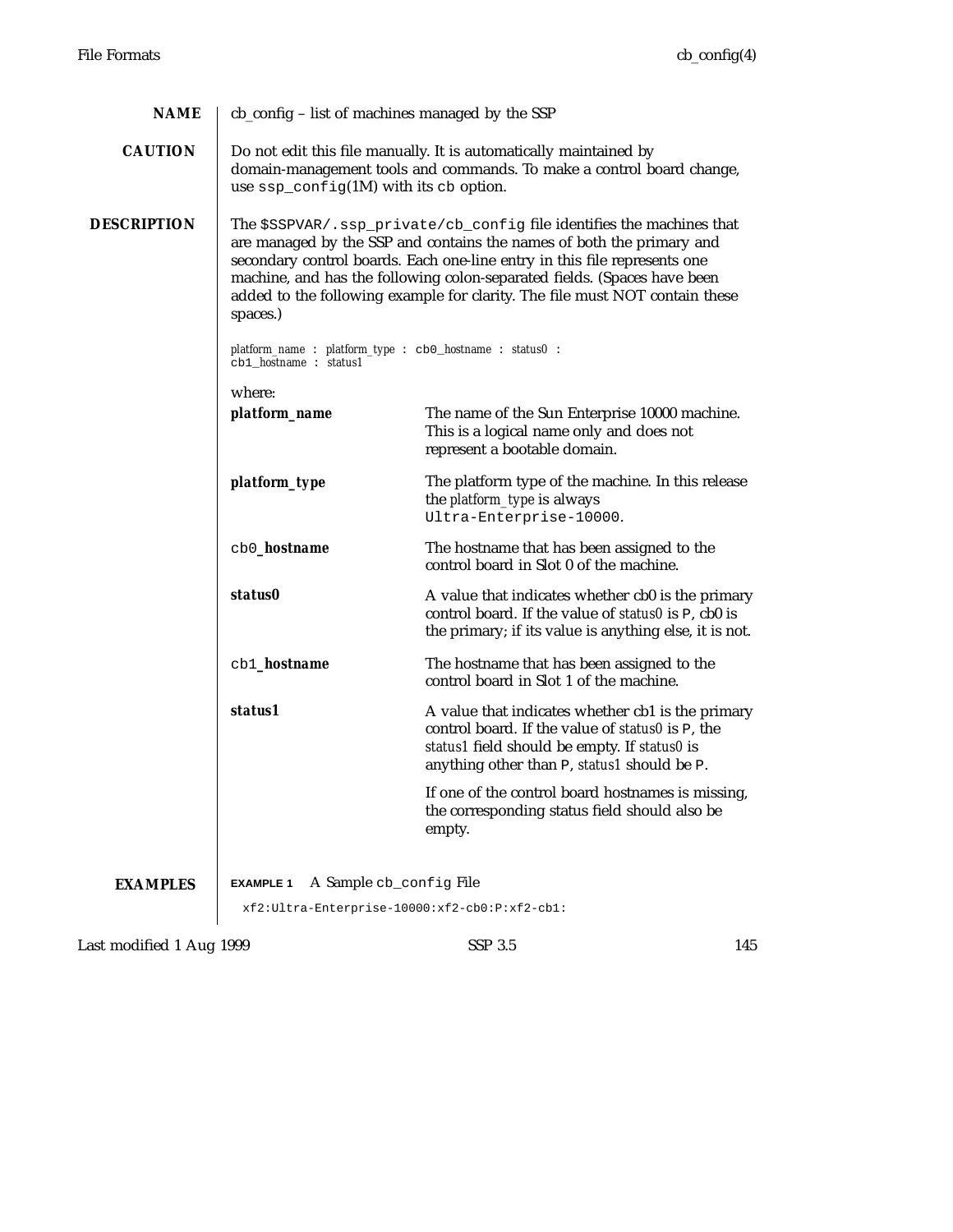|                 | In platform xf2, xf2-cb0 is the control board in slot 0, and it is configured as<br>the primary control board. An alternate control board, xf2-cb1, is in slot 1. |  |
|-----------------|-------------------------------------------------------------------------------------------------------------------------------------------------------------------|--|
| <b>FILES</b>    | The following file is supported:                                                                                                                                  |  |
|                 | \$SSPVAR/.ssp_private/cb_config                                                                                                                                   |  |
| <b>SEE ALSO</b> | $cbs(1M)$ , ssp_config(1M), domain_config(4)                                                                                                                      |  |
|                 |                                                                                                                                                                   |  |
|                 |                                                                                                                                                                   |  |
|                 |                                                                                                                                                                   |  |
|                 |                                                                                                                                                                   |  |
|                 |                                                                                                                                                                   |  |
|                 |                                                                                                                                                                   |  |
|                 |                                                                                                                                                                   |  |
|                 |                                                                                                                                                                   |  |
|                 |                                                                                                                                                                   |  |
|                 |                                                                                                                                                                   |  |
|                 |                                                                                                                                                                   |  |
|                 |                                                                                                                                                                   |  |
|                 |                                                                                                                                                                   |  |
|                 |                                                                                                                                                                   |  |
|                 |                                                                                                                                                                   |  |
|                 |                                                                                                                                                                   |  |
|                 |                                                                                                                                                                   |  |
|                 |                                                                                                                                                                   |  |
|                 |                                                                                                                                                                   |  |
| 146             | SSP 3.5<br>Last modified 1 Aug 1999                                                                                                                               |  |
|                 |                                                                                                                                                                   |  |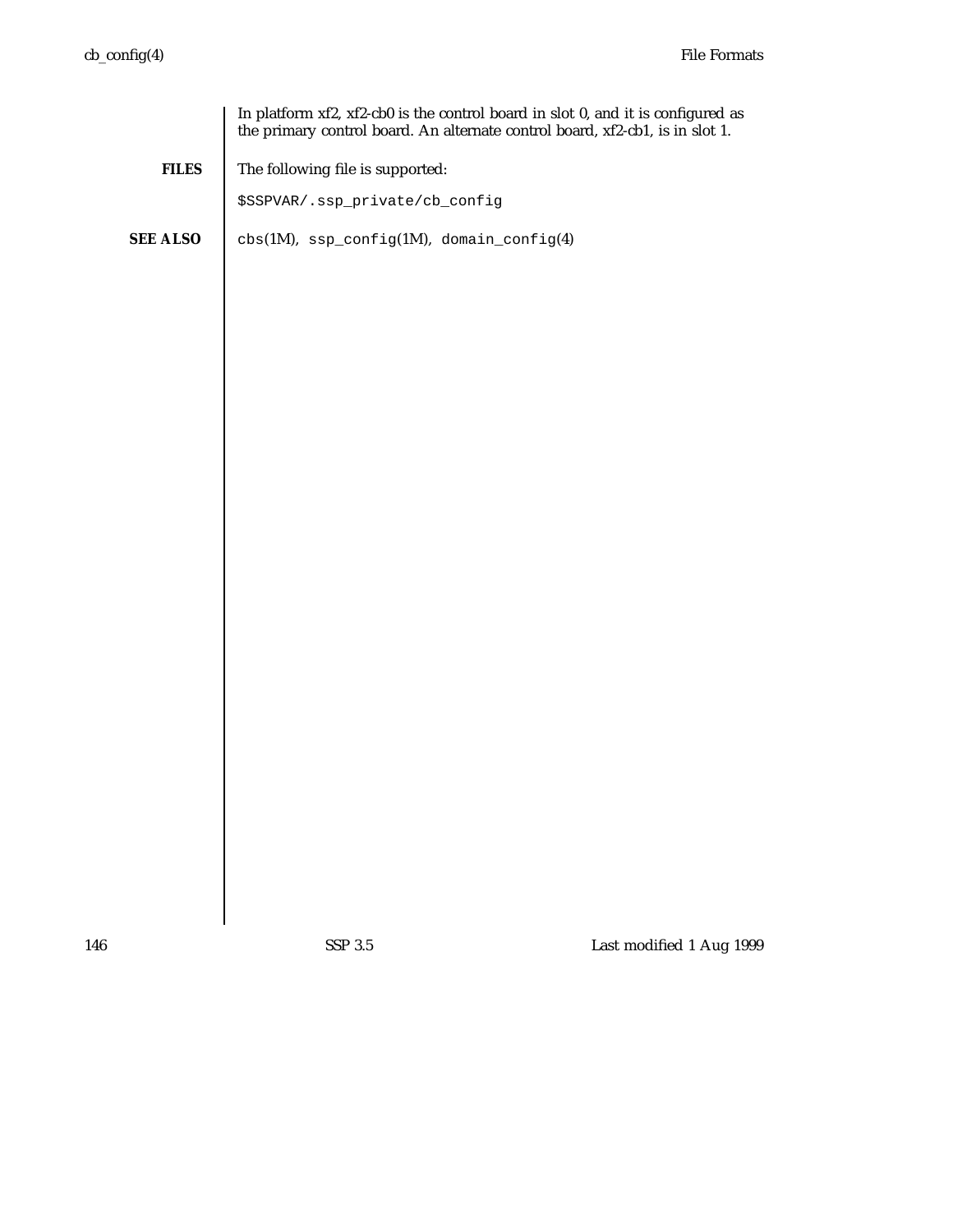| <b>NAME</b>        | cb_port – list of communication port for cbe                                                                                                                                                                                                                                                                                                                                                                             |
|--------------------|--------------------------------------------------------------------------------------------------------------------------------------------------------------------------------------------------------------------------------------------------------------------------------------------------------------------------------------------------------------------------------------------------------------------------|
| <b>DESCRIPTION</b> | The \$SSPVAR/.ssp_private/cb_port file identifies the input and output<br>communication port number for the control board executive (CBE). CBE is a<br>program that runs on the control board, servicing JTAG and other requests.<br>$\text{cbs}(1\text{M})$ , the control board server, is the only SSP program that communicates<br>with CBE.<br>This file contains the input and output port number on a single line. |
| <b>FILES</b>       | The following file is supported:                                                                                                                                                                                                                                                                                                                                                                                         |
|                    | \$SSPVAR/.ssp_private/cb_port                                                                                                                                                                                                                                                                                                                                                                                            |
| <b>SEE ALSO</b>    | $\text{cbs}(1M)$                                                                                                                                                                                                                                                                                                                                                                                                         |
|                    |                                                                                                                                                                                                                                                                                                                                                                                                                          |

Last modified 1 Aug 1999 SSP 3.5 SSP 3.5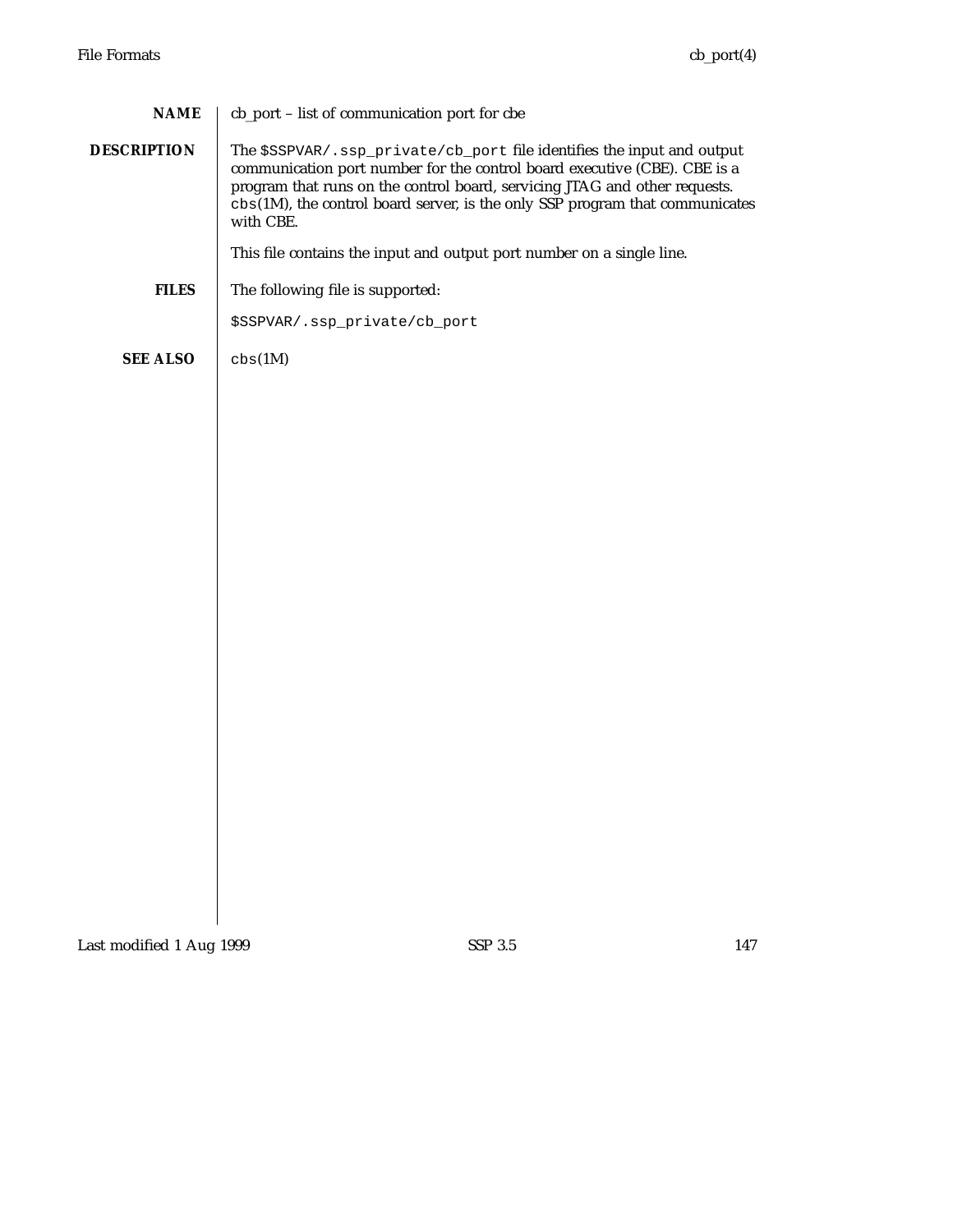| <b>NAME</b>        | domain_config - list and description of configured domains                                                                                                                                                                                                                                                 |                                                                                                                                                                    |
|--------------------|------------------------------------------------------------------------------------------------------------------------------------------------------------------------------------------------------------------------------------------------------------------------------------------------------------|--------------------------------------------------------------------------------------------------------------------------------------------------------------------|
| <b>CAUTION</b>     | Do not edit this file manually. It is automatically maintained by<br>domain-management tools and commands. Editing it manually can cause<br>catastrophic system failure.                                                                                                                                   |                                                                                                                                                                    |
| <b>DESCRIPTION</b> | The domain_config file contains a series of one-line entries, each of which<br>represents a currently configured domain that was created by using<br>domain_create(1M). cbs(1M) uses this file to determine which platform it<br>is to manage. The domain_status(1M) command displays the file's contents. |                                                                                                                                                                    |
|                    | domain_config file appears in the following form:                                                                                                                                                                                                                                                          | The number of domains that can be listed is unlimited. Each line in the                                                                                            |
|                    |                                                                                                                                                                                                                                                                                                            | domain_name: platform_type: platform_name: os_version: idn_info: sysbds                                                                                            |
|                    | where:                                                                                                                                                                                                                                                                                                     |                                                                                                                                                                    |
|                    | domain_name                                                                                                                                                                                                                                                                                                | The name of a configured domain. This name<br>must be unique across all physical platforms<br>supported by the SSP where this domain<br>configuration file exists. |
|                    | platform_type                                                                                                                                                                                                                                                                                              | The type of the system on which the domain<br>resides. Currently, the platform type is always<br>Ultra-Enterprise-10000.                                           |
|                    | platform_name                                                                                                                                                                                                                                                                                              | The name of the Sun Enterprise 10000 system on<br>which the domain resides.                                                                                        |
|                    | os_version                                                                                                                                                                                                                                                                                                 | The version of the Solaris operating system for<br>the Sun Enterprise 10000 system that the domain<br>is running (for example, 2.5.1).                             |
|                    | idn_info                                                                                                                                                                                                                                                                                                   | Identification information use by InterDomain<br>Network software to determine which domains<br>are members of the same IDN-based network.                         |
|                    | sysbds                                                                                                                                                                                                                                                                                                     | The system boards assigned to the domain, listed<br>by board number and separated by spaces.                                                                       |
| <b>EXAMPLES</b>    | A Sample domain_config File<br><b>EXAMPLE 1</b>                                                                                                                                                                                                                                                            |                                                                                                                                                                    |
|                    | marvin: Ultra-Enterprise-10000: production: 2.4.3.9: -1.0: 2 4 6 8 10<br>nebula: Ultra-Enterprise-10000: test: 2.5.0.1:-1.0:12 14 15                                                                                                                                                                       |                                                                                                                                                                    |
| <b>FILES</b>       | The following file is supported:                                                                                                                                                                                                                                                                           |                                                                                                                                                                    |
|                    | \$SSPVAR/.ssp_private/domain_config                                                                                                                                                                                                                                                                        |                                                                                                                                                                    |
| 148                | SSP 3.5                                                                                                                                                                                                                                                                                                    | Last modified 1 Aug 1999                                                                                                                                           |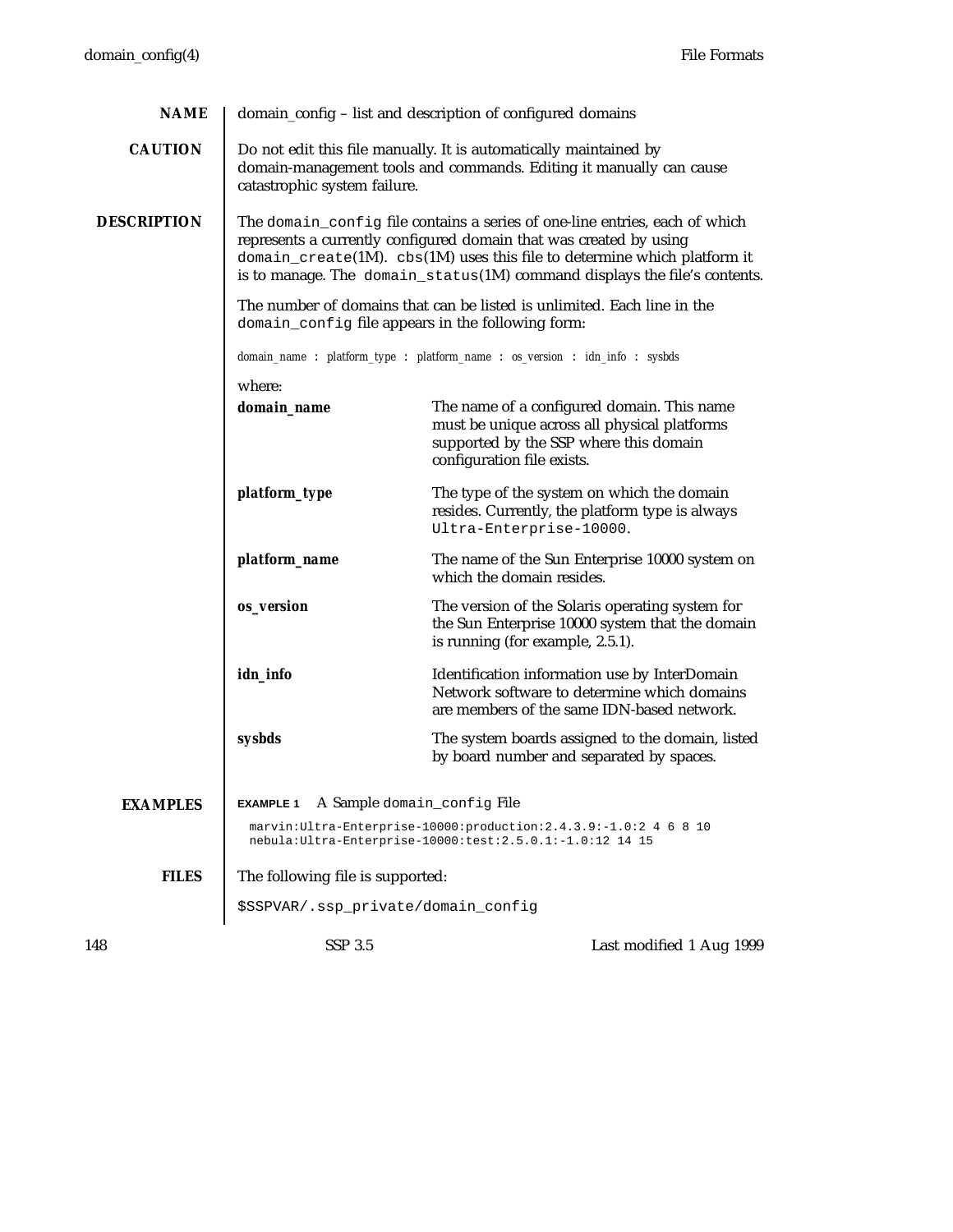| <b>SEE ALSO</b> | $\vert$ cbs(1M), domain create(1M), domain remove(1M), |
|-----------------|--------------------------------------------------------|
|                 | domain status $(1M)$                                   |

drain(1M), init\_attach(1M) in the *Sun Enterprise 10000 Dynamic Reconfiguration Reference Manual*

Last modified 1 Aug 1999 SSP 3.5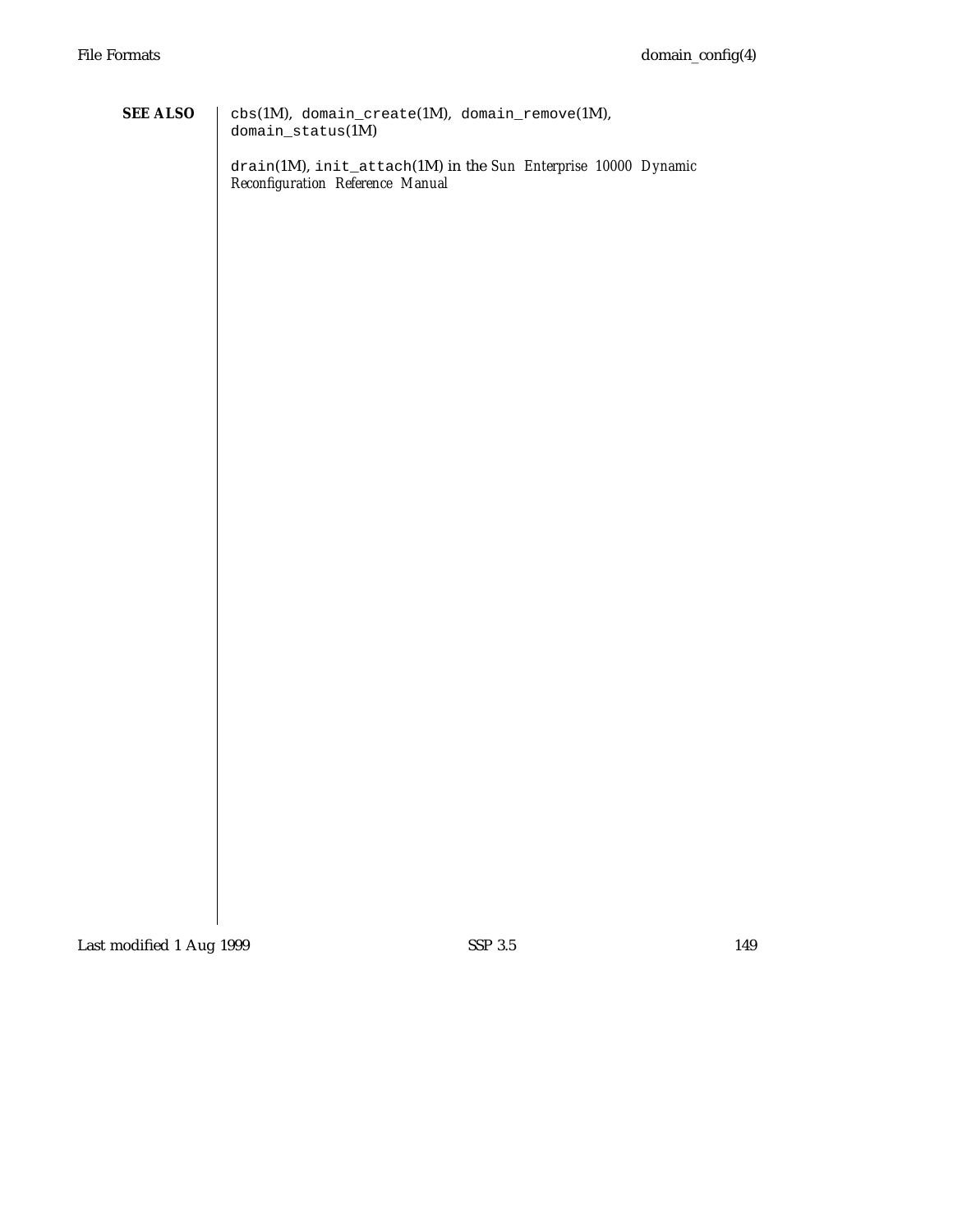| <b>NAME</b>        |                                                                                                                                                                                                                                                                                                                             | domain_history - list and description of removed domains                                                                              |
|--------------------|-----------------------------------------------------------------------------------------------------------------------------------------------------------------------------------------------------------------------------------------------------------------------------------------------------------------------------|---------------------------------------------------------------------------------------------------------------------------------------|
| <b>CAUTION</b>     | Do not edit this file manually. It is automatically maintained by<br>domain-management tools and commands.                                                                                                                                                                                                                  |                                                                                                                                       |
| <b>DESCRIPTION</b> | The domain_history file contains a series of one-line entries, each of which<br>represents a domain that has been removed from the system by using the<br>domain_remove(1M) command. The domain_create(1M) command<br>consults the domain_history file to determine whether the domain to be<br>created has existed before. |                                                                                                                                       |
|                    |                                                                                                                                                                                                                                                                                                                             | For a list of currently configured domains, see domain_config(4).                                                                     |
|                    |                                                                                                                                                                                                                                                                                                                             | Each line in the domain_history file appears in the following form:                                                                   |
|                    |                                                                                                                                                                                                                                                                                                                             | domain_name: platform_type: platform_name: os_version: idn_info: sysbds                                                               |
|                    | where:                                                                                                                                                                                                                                                                                                                      |                                                                                                                                       |
|                    | domain_name                                                                                                                                                                                                                                                                                                                 | The name of the removed domain.                                                                                                       |
|                    | platform_type                                                                                                                                                                                                                                                                                                               | The type of system on which the domain was<br>created. Currently, the platform type is always<br>Ultra-Enterprise-10000.              |
|                    | platform_name                                                                                                                                                                                                                                                                                                               | The name of the Sun Enterprise 10000 system on<br>which the domain was created.                                                       |
|                    | os_version                                                                                                                                                                                                                                                                                                                  | The version of the Solaris operating system for<br>the Sun Enterprise 10000 system that the domain<br>was running (for example, 5.7). |
|                    | idn_info<br>Not used.                                                                                                                                                                                                                                                                                                       |                                                                                                                                       |
|                    | sysbds                                                                                                                                                                                                                                                                                                                      | The system boards that were assigned to the<br>domain, listed by board number and separated<br>by spaces.                             |
| <b>EXAMPLES</b>    | <b>EXAMPLE 1</b>                                                                                                                                                                                                                                                                                                            | A Sample domain_history(4) File                                                                                                       |
|                    | nebula : Ultra-Enterprise-10000 : igor : 5.6 : 0.0 : 4 6 8                                                                                                                                                                                                                                                                  |                                                                                                                                       |
| <b>FILES</b>       | The following file is supported:                                                                                                                                                                                                                                                                                            |                                                                                                                                       |
|                    | \$SSPVAR/.ssp_private/domain_history                                                                                                                                                                                                                                                                                        |                                                                                                                                       |
| <b>SEE ALSO</b>    |                                                                                                                                                                                                                                                                                                                             | $domain\_create(1M), domain\_remove(1M), domain\_config(4)$                                                                           |
| 150                | SSP 3.5                                                                                                                                                                                                                                                                                                                     | Last modified 07 Dec 1999                                                                                                             |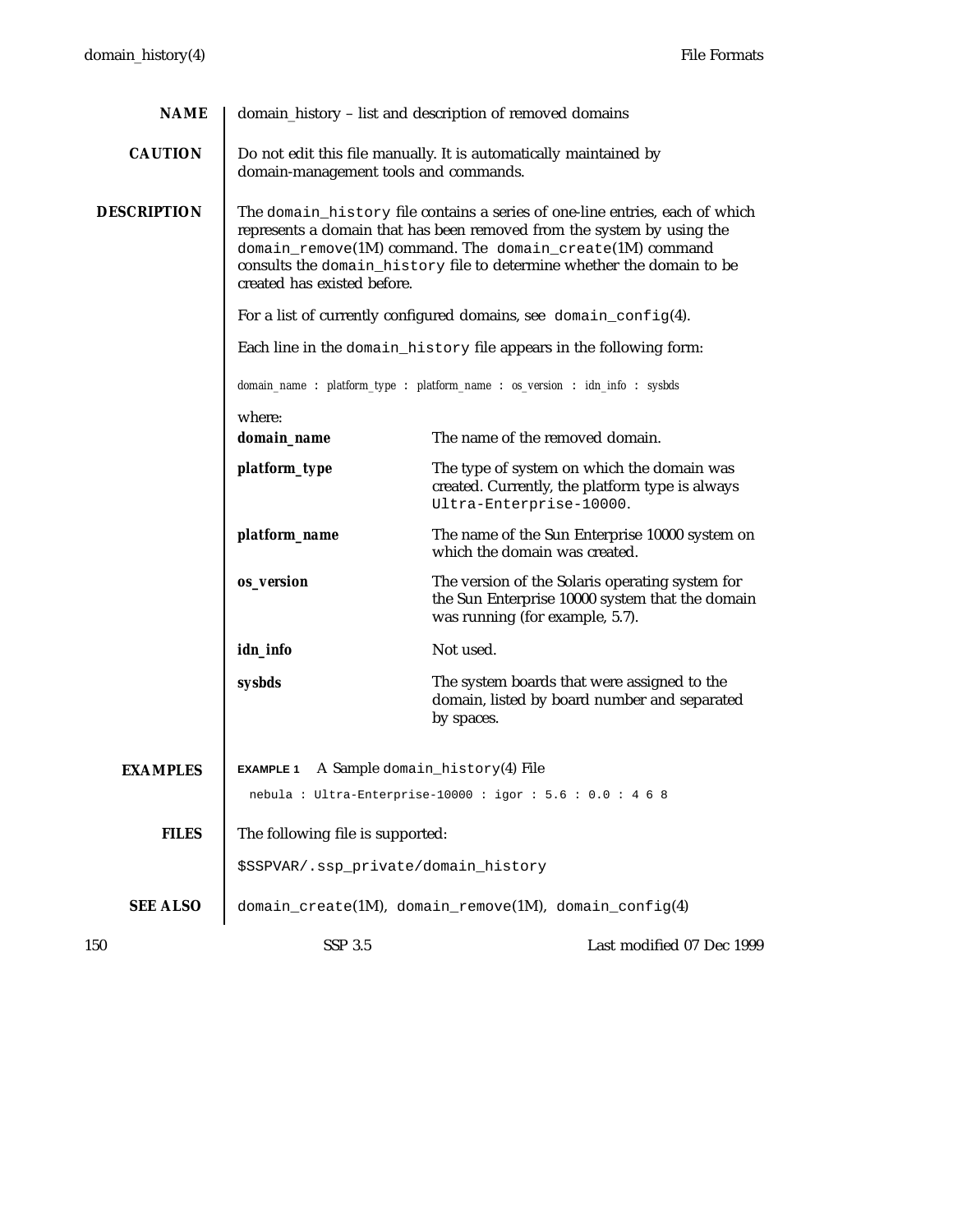| <b>NAME</b>                                      | edd.emc - event monitor configuration file                                                                                                                                                                                                                           |                                                                                                                                                                   |
|--------------------------------------------------|----------------------------------------------------------------------------------------------------------------------------------------------------------------------------------------------------------------------------------------------------------------------|-------------------------------------------------------------------------------------------------------------------------------------------------------------------|
| <b>DESCRIPTION</b>                               | The edd. emc file is an ASCII file that specifies how the system monitors<br>certain events. Each system has only one EMC file.                                                                                                                                      |                                                                                                                                                                   |
|                                                  | The EMC file is generated from a template file upon invocation of the<br>ssp_config(1M) command. The template file resides in \$SSPVAR/<br>.ssp_private/templates/Ultra-Enterprise-10000, and is named<br>edd.emc.                                                   |                                                                                                                                                                   |
|                                                  |                                                                                                                                                                                                                                                                      | The EMC file contains a series of lines in the following format:                                                                                                  |
|                                                  | event_type: load_event_monit                                                                                                                                                                                                                                         |                                                                                                                                                                   |
|                                                  | where:                                                                                                                                                                                                                                                               |                                                                                                                                                                   |
|                                                  | event_type                                                                                                                                                                                                                                                           | A mnemonic (name string) which corresponds to<br>an event type. See EXAMPLE, below.                                                                               |
|                                                  | load_event_monit                                                                                                                                                                                                                                                     | A keyword, either enabled, which tells the<br>system to load the event-monitoring script for the<br>event type on the CBE, or disabled, which tells<br>it not to. |
|                                                  | The fields are separated by a single colon with or without a single space to its<br>right and left. Words or characters that follow a pound sign (#) are treated as<br>comments and are not parsed. The information in the edd. emc file is<br>organized as follows: |                                                                                                                                                                   |
|                                                  | <b>System Board Temperature Events</b>                                                                                                                                                                                                                               |                                                                                                                                                                   |
|                                                  | <b>System Board Voltage Events</b>                                                                                                                                                                                                                                   |                                                                                                                                                                   |
|                                                  | <b>Control Board Temperature Events</b>                                                                                                                                                                                                                              |                                                                                                                                                                   |
|                                                  | <b>Control Board Voltage Events</b>                                                                                                                                                                                                                                  |                                                                                                                                                                   |
|                                                  | Centerplane Temperature Events                                                                                                                                                                                                                                       |                                                                                                                                                                   |
|                                                  | Centerplane Voltage Events                                                                                                                                                                                                                                           |                                                                                                                                                                   |
|                                                  | Centerplane Support Board Temperature Events                                                                                                                                                                                                                         |                                                                                                                                                                   |
|                                                  | Centerplane Support Board Voltage Events                                                                                                                                                                                                                             |                                                                                                                                                                   |
|                                                  | <b>Host Recovery Events</b>                                                                                                                                                                                                                                          |                                                                                                                                                                   |
|                                                  | <b>Other Events</b>                                                                                                                                                                                                                                                  |                                                                                                                                                                   |
| <b>System Board</b><br><b>Temperature Events</b> | sys_brd_temp_norm : enabled<br>sys_brd_temp_warn : enabled<br>sys_brd_temp_max : enabled                                                                                                                                                                             | #over-temp readings that go back to normal<br>#brd temp which crosses warning threshold<br>#brd temp which crosses maximum threshold                              |
|                                                  |                                                                                                                                                                                                                                                                      |                                                                                                                                                                   |

Last modified 06 July 2000 SSP 3.5 151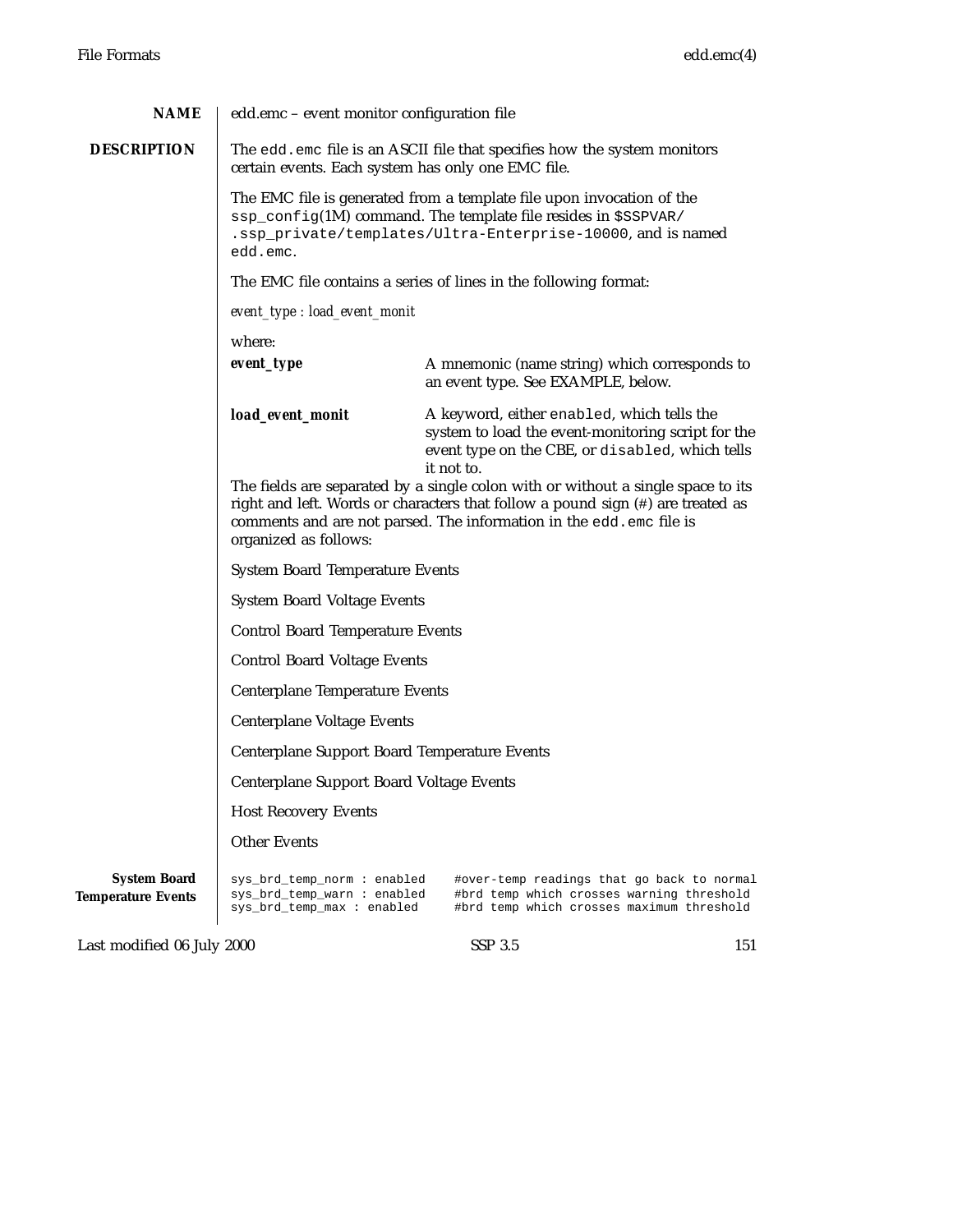|                                                                  | sys_brd_temp_911 : enabled<br>sys_brd_temp_bad : enabled<br>sys_brd_temp_change : enabled                                                                                                                    | #brd temp which crosses 911 threshold<br>#unable to obtain brd temperatures<br>#delta change in brd temperature                                                                                                       |
|------------------------------------------------------------------|--------------------------------------------------------------------------------------------------------------------------------------------------------------------------------------------------------------|-----------------------------------------------------------------------------------------------------------------------------------------------------------------------------------------------------------------------|
| <b>System Board</b><br><b>Voltage Events</b>                     | sys_brd_volt_norm : enabled<br>sys_brd_volt_max : enabled<br>sys_brd_volt_min : enabled<br>sys_brd_volt_bad : enabled<br>sys_brd_volt_change : enabled                                                       | #max/min/bad voltage readings which go normal<br>#brd voltage which crosses maximum threshold<br>#brd voltage which crosses minimum threshold<br>#unable to obtain brd voltage values<br>#delta change in brd voltage |
| <b>Control Board</b><br><b>Temperature Events</b>                | cb_temp_norm : enabled<br>cb_temp_warn : enabled<br>cb_temp_max : enabled<br>$cb_temp_911$ : enabled<br>cb_temp_bad : enabled<br>cb_temp_change : enabled                                                    | #see system board temperature descriptions                                                                                                                                                                            |
| <b>Control Board</b><br><b>Voltage Events</b>                    | cb_volt_norm : enabled<br>cb_volt_max : enabled<br>cb_volt_min : enabled<br>cb_volt_bad : enabled<br>cb_volt_change : enabled                                                                                | #see system board voltage descriptions                                                                                                                                                                                |
| Centerplane<br><b>Temperature Events</b>                         | centerplane_temp_norm : enabled<br>centerplane_temp_warn : enabled<br>centerplane_temp_max : enabled<br>centerplane_temp_911 : enabled<br>centerplane_temp_bad : enabled<br>centerplane temp change: enabled | #see system board temperature descriptions                                                                                                                                                                            |
| <b>Centerplane Voltage</b><br>Events                             | centerplane_volt_norm : enabled<br>centerplane_volt_max : enabled<br>centerplane_volt_min : enabled<br>centerplane_volt_bad : enabled<br>centerplane_volt_change : enabled                                   | #see system board voltage descriptions                                                                                                                                                                                |
| <b>Centerplane Support</b><br><b>Board Temperature</b><br>Events | supp_brd_temp_norm : enabled<br>supp_brd_temp_warn : enabled<br>supp_brd_temp_max : enabled<br>supp_brd_temp_911 : enabled<br>supp_brd_temp_bad : enabled<br>supp_brd_temp_change : enabled                  | #see system board temperature descriptions                                                                                                                                                                            |
| <b>Centerplane Support</b><br><b>Board Voltage Events</b>        | supp_brd_volt_norm : enabled<br>supp_brd_volt_max : enabled<br>supp_brd_volt_min : enabled<br>supp_brd_volt_bad : enabled<br>supp_brd_volt_change : enabled                                                  | #see system board voltage descriptions                                                                                                                                                                                |
| <b>Event Types for</b><br>System Boards, etc.                    | The following list is organized by event type.                                                                                                                                                               | Certain event types are common among the different components listed above.                                                                                                                                           |
| 152                                                              | SSP 3.5                                                                                                                                                                                                      | Last modified 06 July 2000                                                                                                                                                                                            |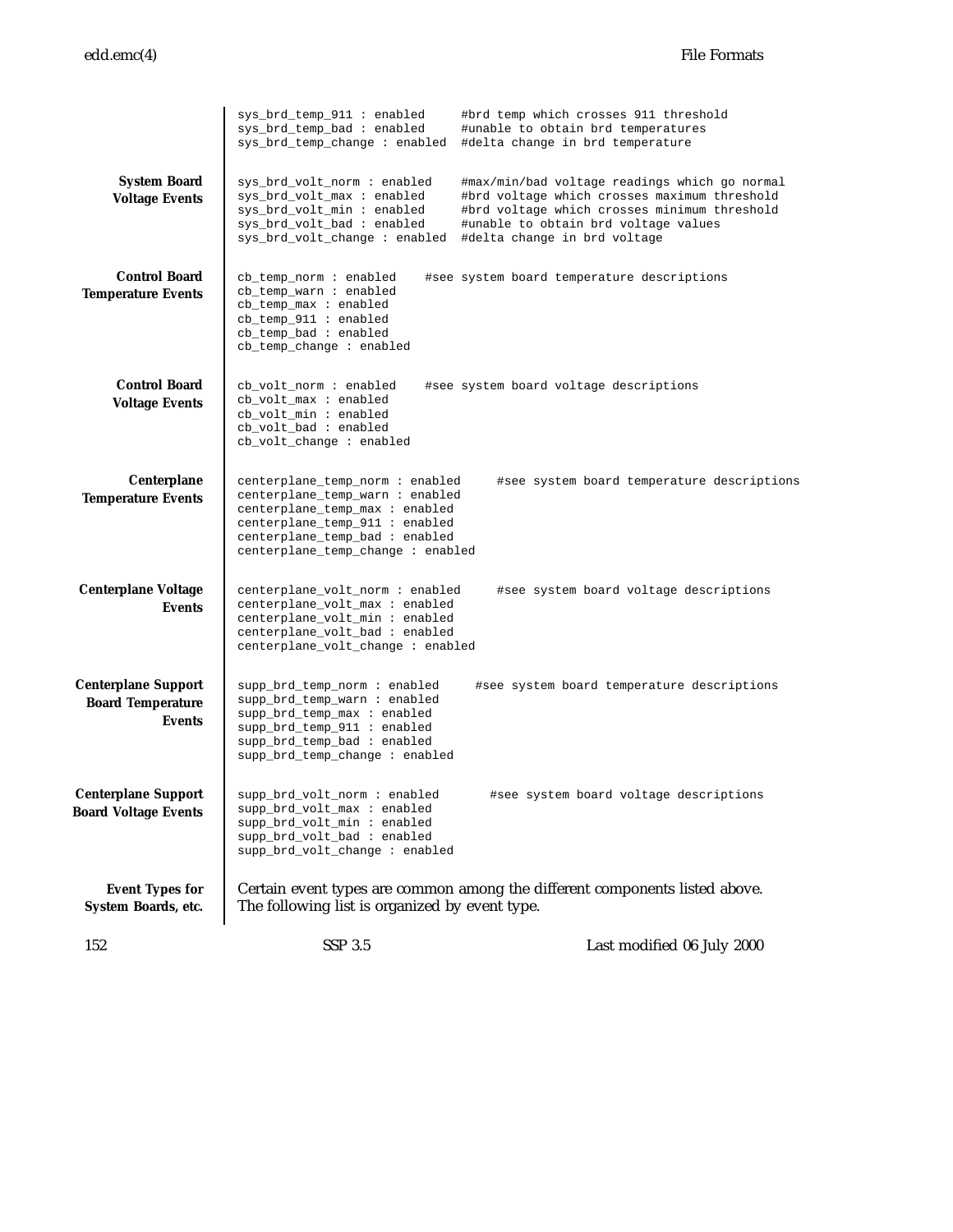|                                        | temp_norm                                                                                                                  | When the temperature of a board goes from<br>over-temperature back to normal.                                                                                                                                                                                                                       |
|----------------------------------------|----------------------------------------------------------------------------------------------------------------------------|-----------------------------------------------------------------------------------------------------------------------------------------------------------------------------------------------------------------------------------------------------------------------------------------------------|
|                                        | temp_bad                                                                                                                   | This event simply reports that temperature<br>readings were not obtainable.                                                                                                                                                                                                                         |
|                                        | temp_change                                                                                                                | When the temperature readings of critical<br>components on the board have changed by a<br>predefined delta (see Predefined Values, below).                                                                                                                                                          |
|                                        | volt norm                                                                                                                  | When the voltage reading of a board goes from a<br>maximum or minimum voltage reading back to<br>normal.                                                                                                                                                                                            |
|                                        | volt_max                                                                                                                   | When the voltage reading of the board crosses a<br>predefined maximum threshold value (see<br>Predefined Values, below)                                                                                                                                                                             |
|                                        | volt_min                                                                                                                   | When the voltage reading of the board crosses a<br>predefined minimum threshold value (see<br>Predefined Values, below).                                                                                                                                                                            |
|                                        | volt_bad                                                                                                                   | When the voltage readings are not obtainable.                                                                                                                                                                                                                                                       |
|                                        | volt_change:                                                                                                               | When the voltage readings on the board have<br>changed by a predefined delta (see Predefined<br>Values, below).                                                                                                                                                                                     |
| <b>IDN Auto-Link</b><br><b>Support</b> | Enterprise 10000.                                                                                                          | Note that the InterDomain Network feature is supported only on the Sun                                                                                                                                                                                                                              |
|                                        | idn_boot : enabled<br>idn_halt : enabled<br>idn_awol : enabled<br>cluster_arbstop: enabled<br>cluster_recordstop : enabled | #cpu signature states indicate idn_boot<br>#cpu signature states indicate idn_halt<br>#cpu signature states indicate idn_awol<br>#idn cluster arbitration stop condition<br>#idn cluster record stop condition                                                                                      |
| <b>IDN Event Types</b>                 | idn boot                                                                                                                   | When a domain supporting IDN has booted and<br>the respective IDN driver is loaded. This event<br>indicates to edd(1M) that automatic IDN linking<br>of the respective domain with other members<br>within the same IDN is necessary, provided those<br>other member domains have also been booted. |
|                                        | idn_halt                                                                                                                   | When an IDN driver that was previously loaded<br>has been unloaded in the respective domain. This                                                                                                                                                                                                   |
|                                        |                                                                                                                            |                                                                                                                                                                                                                                                                                                     |

Last modified 06 July 2000 SSP 3.5 153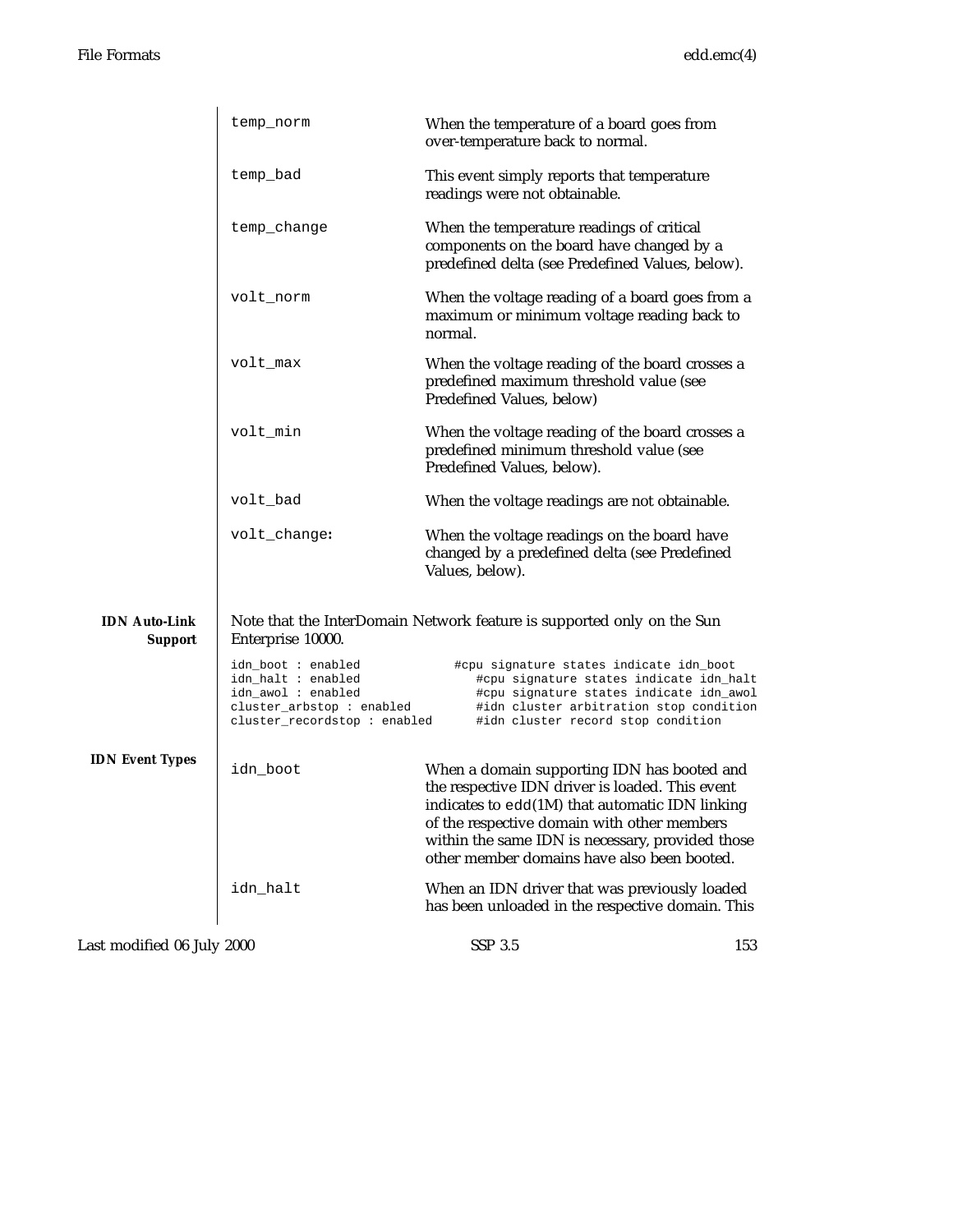| 154                                            | SSP 3.5                                                                                                                                                                                                                                                           | Last modified 06 July 2000                                                                                                                                                                                                                                                                                                                                                                                                                                                                                    |
|------------------------------------------------|-------------------------------------------------------------------------------------------------------------------------------------------------------------------------------------------------------------------------------------------------------------------|---------------------------------------------------------------------------------------------------------------------------------------------------------------------------------------------------------------------------------------------------------------------------------------------------------------------------------------------------------------------------------------------------------------------------------------------------------------------------------------------------------------|
|                                                | environment_shutdown                                                                                                                                                                                                                                              | When a processor (or set of processors) that<br>belongs to a particular domain experiences an<br>environmental shutdown condition.                                                                                                                                                                                                                                                                                                                                                                            |
|                                                | watchdog                                                                                                                                                                                                                                                          | When a processor (or set of processors) that<br>belongs to a particular domain experiences a<br>watch-dog condition.                                                                                                                                                                                                                                                                                                                                                                                          |
|                                                | recordstop                                                                                                                                                                                                                                                        | When a system board that belongs to a particular<br>domain experiences a record stop condition.                                                                                                                                                                                                                                                                                                                                                                                                               |
| <b>Host Recovery Event</b><br><b>Types</b>     | arbstop                                                                                                                                                                                                                                                           | When a system board that belongs to a particular<br>domain experiences an arbitration stop condition.                                                                                                                                                                                                                                                                                                                                                                                                         |
| <b>Host Recovery</b><br><b>Recovery Events</b> | arbstop: enabled<br>recordstop: enabled<br>watchdog: enabled<br>environment_shutdown : enabled<br>reboot : enabled<br>panicl : enabled<br>panic2 : enabled<br>panic_reboot : enabled<br>obp_reset : enabled<br>obpbooting: enabled<br>heartbeat_failure : enabled | #arbstop condition on a sys brd in a domain<br>#recordstop condition on a sys brd in a domain<br>#watchdog condition on a sys brd in a domain<br>#cpu signature states indicate reboot condition<br>#cpu signature states indicate panic1 condition<br>#cpu signature states indicate panic2 condition<br>#cpu sig states indicate panic reboot condition<br>#cpu sig states indicate OBP reset condition<br>#cpu sig states indicate obp/booting condition<br>#cpu heartbeat bits indicate heartbeat failure |
|                                                | cluster_recordstop                                                                                                                                                                                                                                                | When domains within an IDN experience a<br>recordstop. In the standard recordstop event, only<br>state from the boards within the given domain is<br>saved. However, in a cluster_recordstop, the<br>state of all boards from all domains within the<br>IDN is saved.                                                                                                                                                                                                                                         |
|                                                | cluster_arbstop                                                                                                                                                                                                                                                   | When domains within an IDN experience an<br>arbstop. In the standard arbstop event, only state<br>from the boards within the given domain is<br>saved. However, in a cluster_arbstop, the<br>state of all boards from all domains within the<br>IDN is saved.                                                                                                                                                                                                                                                 |
|                                                | idn_awol                                                                                                                                                                                                                                                          | When a domain reports that there are some other<br>domains in the IDN that are nonresponsive or<br>AWOL. This event indicates to edd(1M) to unlink<br>the AWOL domains.                                                                                                                                                                                                                                                                                                                                       |
|                                                |                                                                                                                                                                                                                                                                   | event works in conjunction with the idn_boot<br>event to synchronize automatic IDN linking of<br>domains.                                                                                                                                                                                                                                                                                                                                                                                                     |
|                                                |                                                                                                                                                                                                                                                                   |                                                                                                                                                                                                                                                                                                                                                                                                                                                                                                               |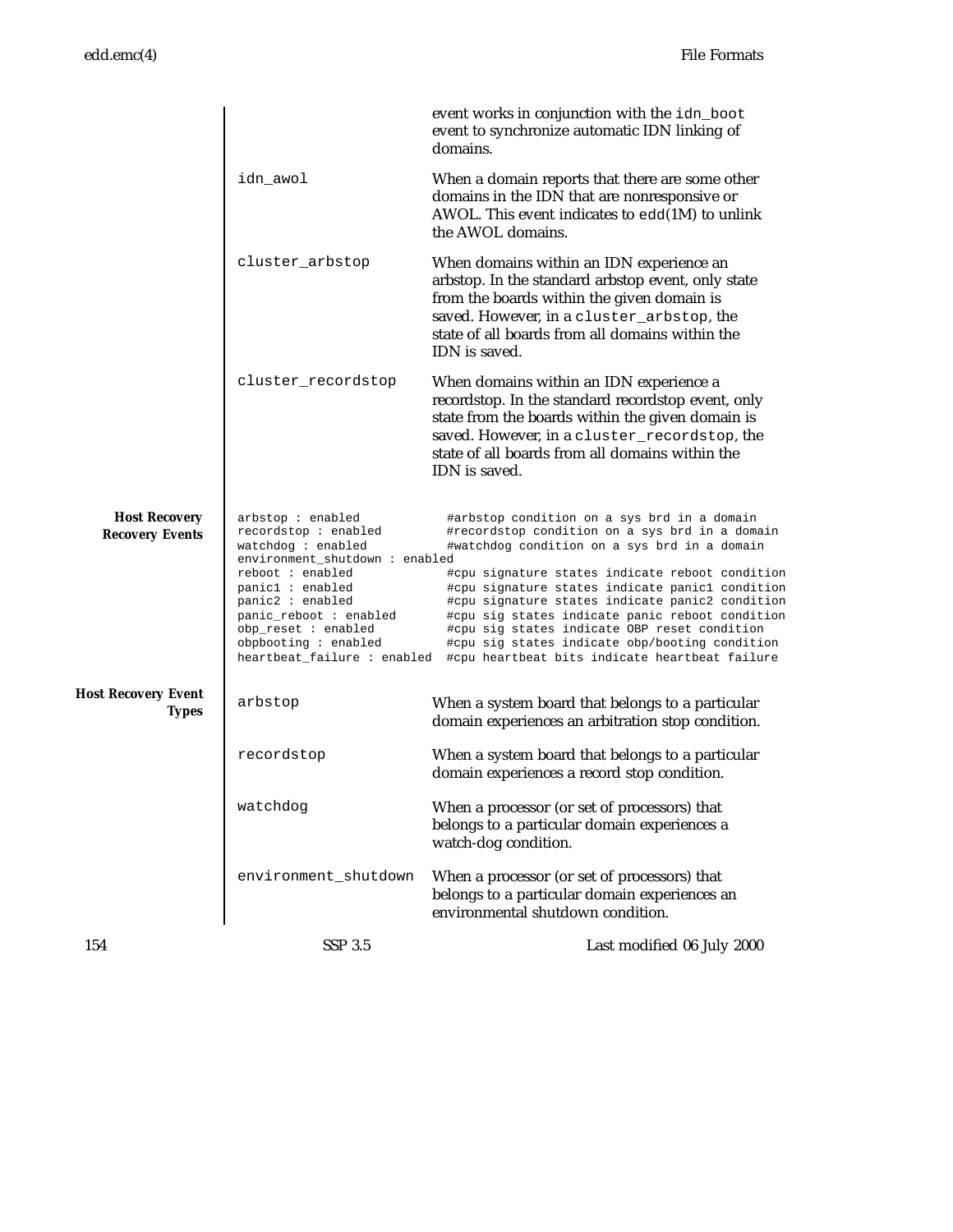|                                               | reboot                                                                                                                                                                                                                                                                                                                                            | When a processor (or set of processors) that<br>belongs to a particular domain experiences a<br>reboot condition.                                                                                                                                                                                                                                                                                                                                                                                                  |
|-----------------------------------------------|---------------------------------------------------------------------------------------------------------------------------------------------------------------------------------------------------------------------------------------------------------------------------------------------------------------------------------------------------|--------------------------------------------------------------------------------------------------------------------------------------------------------------------------------------------------------------------------------------------------------------------------------------------------------------------------------------------------------------------------------------------------------------------------------------------------------------------------------------------------------------------|
|                                               | panic1                                                                                                                                                                                                                                                                                                                                            | When a processor (or set of processors) that<br>belongs to a particular domain experiences a<br>panic1 condition.                                                                                                                                                                                                                                                                                                                                                                                                  |
|                                               | panic2                                                                                                                                                                                                                                                                                                                                            | When a processor (or set of processors) that<br>belongs to a particular domain experiences a<br>panic2 condition.                                                                                                                                                                                                                                                                                                                                                                                                  |
|                                               | panic_reboot                                                                                                                                                                                                                                                                                                                                      | When a processor (or set of processors) that<br>belongs to a particular domain experiences a<br>panic reboot condition.                                                                                                                                                                                                                                                                                                                                                                                            |
|                                               | obp_reset                                                                                                                                                                                                                                                                                                                                         | When a processor (or set of processors) that<br>belongs to a particular domain experiences an<br>OBP reset condition.                                                                                                                                                                                                                                                                                                                                                                                              |
|                                               | obpbooting                                                                                                                                                                                                                                                                                                                                        | When a processor (or set of processors) that<br>belongs to a particular domain goes into OBP<br>booting. This condition occurs when the domain<br>is in the midst of booting.                                                                                                                                                                                                                                                                                                                                      |
|                                               | heartbeat_failure                                                                                                                                                                                                                                                                                                                                 | When all the processors that belong to a<br>particular domain experience a heartbeat failure<br>condition.                                                                                                                                                                                                                                                                                                                                                                                                         |
| <b>Other Events</b>                           | signature_change : enabled<br>system_config_change : enabled<br>sys_brd_power_on : enabled<br>sys_brd_power_off : enabled<br>supp_brd_power_on : enabled<br>supp_brd_power_off : enabled<br>cb_power_on : enabled<br>cb_power_off : enabled<br>bulk_power_norm : enabled<br>bulk_power_fail : enabled<br>fan_norm : enabled<br>fan_fail : enabled | #cpu signature has changed states<br>#any machine module is inserted/removed<br>#a system board has been powered on<br>#a system board has been powered off<br>#a support board has been powered on<br>#a support board has been powered off<br>#a control board has been powered on<br>#a control board has been powered off<br>#bulk p. supply has gone from Failed/OFF to ON<br>#bulk p. supply has gone from ON to Failed/OFF<br>#fan has gone from Failed to ON or OFF<br>#fan has gone from OFF/ON to Failed |
| <b>Event Types for</b><br><b>Other Events</b> | signature_change                                                                                                                                                                                                                                                                                                                                  | When a processor's signature block changes state.                                                                                                                                                                                                                                                                                                                                                                                                                                                                  |
|                                               | system_config_change                                                                                                                                                                                                                                                                                                                              | This event describes a situation where any system<br>board, centerplane support board, control board,                                                                                                                                                                                                                                                                                                                                                                                                              |

Last modified 06 July 2000 SSP 3.5 5 155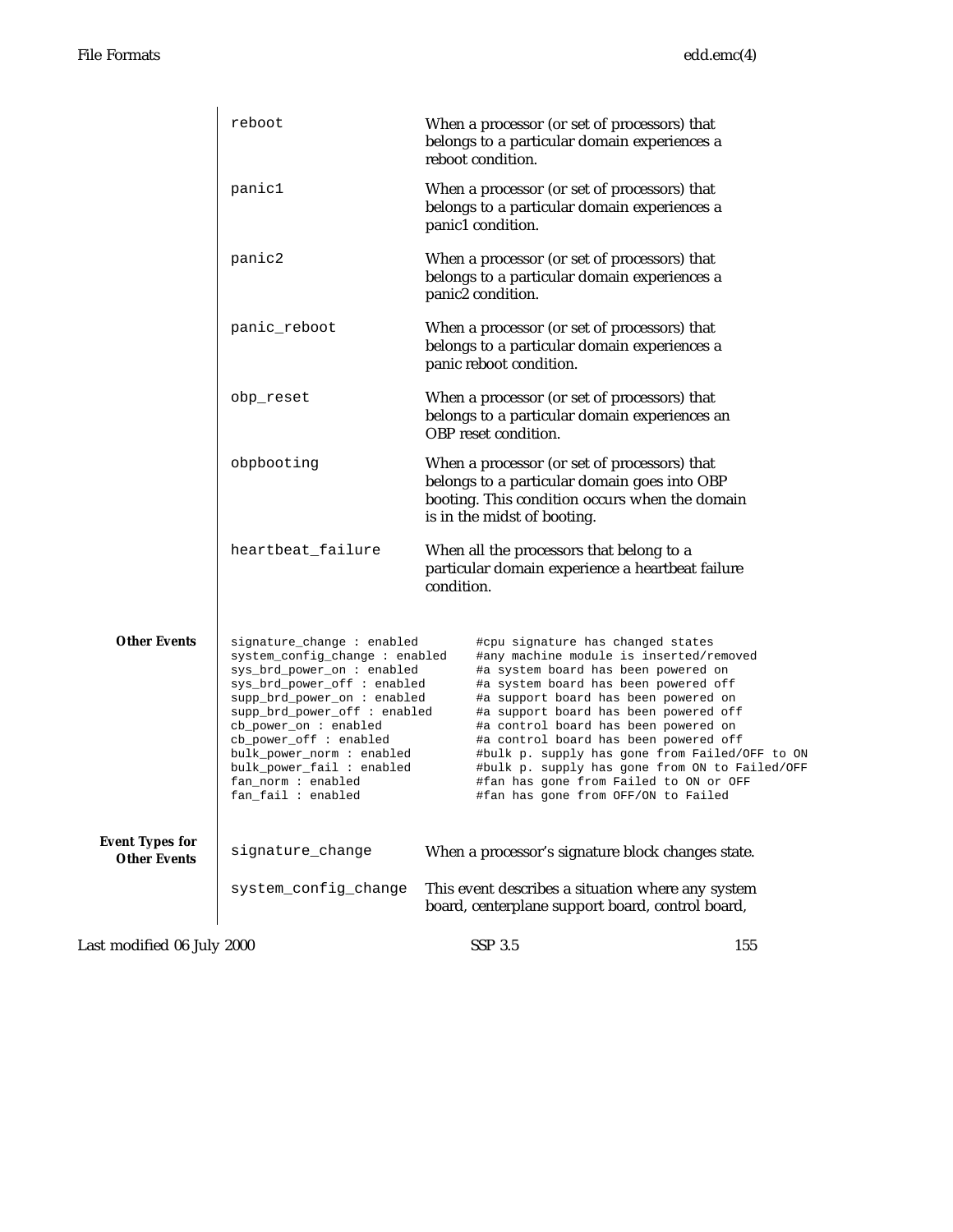|                          |                                                                                                                                                                                                                   | fan tray, and/or bulk power supply is removed<br>or inserted into the system. |
|--------------------------|-------------------------------------------------------------------------------------------------------------------------------------------------------------------------------------------------------------------|-------------------------------------------------------------------------------|
|                          | sys_brd_power_on                                                                                                                                                                                                  | When the power to a system board has switched<br>from off to on.              |
|                          | sys_brd_power_off                                                                                                                                                                                                 | When the power to a system board has switched<br>from on to off.              |
|                          | supp_brd_power_on                                                                                                                                                                                                 | When the power to a centerplane support board<br>has switched from off to on. |
|                          | supp_brd_power_off                                                                                                                                                                                                | When the power to a centerplane support board<br>has switched from on to off. |
|                          | cb_power_on                                                                                                                                                                                                       | When the power to a control board has switched<br>from off to on.             |
|                          | cb_power_off                                                                                                                                                                                                      | When the power to a control board has switched<br>from on to off.             |
|                          | bulk_power_norm                                                                                                                                                                                                   | When a bulk power supply has gone from an off<br>or failed state to on.       |
|                          | bulk_power_fail                                                                                                                                                                                                   | When a bulk power supply has gone from an on<br>to off or failed state.       |
|                          | fan_norm:                                                                                                                                                                                                         | When a fan has gone from a failed state to an on<br>or off state.             |
|                          | fan_fail:                                                                                                                                                                                                         | When a fan has gone from an on or off state to<br>failed state.               |
| <b>Predefined Values</b> | Predefined threshold values for over-temperature readings, delta values for<br>temperature readings, and delta values for voltage readings are stored in the<br>SSP's persistent store area; see ssp_resource(4). |                                                                               |
| <b>EXAMPLES</b>          | #<br># Event Monitor Configuration File<br>#<br>centerplane_temp_warn: enabled<br>centerplane_volt_max : enabled                                                                                                  |                                                                               |
|                          | The above example tells the system to enable the two centerplane event types<br>for monitoring.                                                                                                                   |                                                                               |
| <b>FILES</b>             | The following file is supported:                                                                                                                                                                                  |                                                                               |
| 156                      | SSP 3.5                                                                                                                                                                                                           | Last modified 06 July 2000                                                    |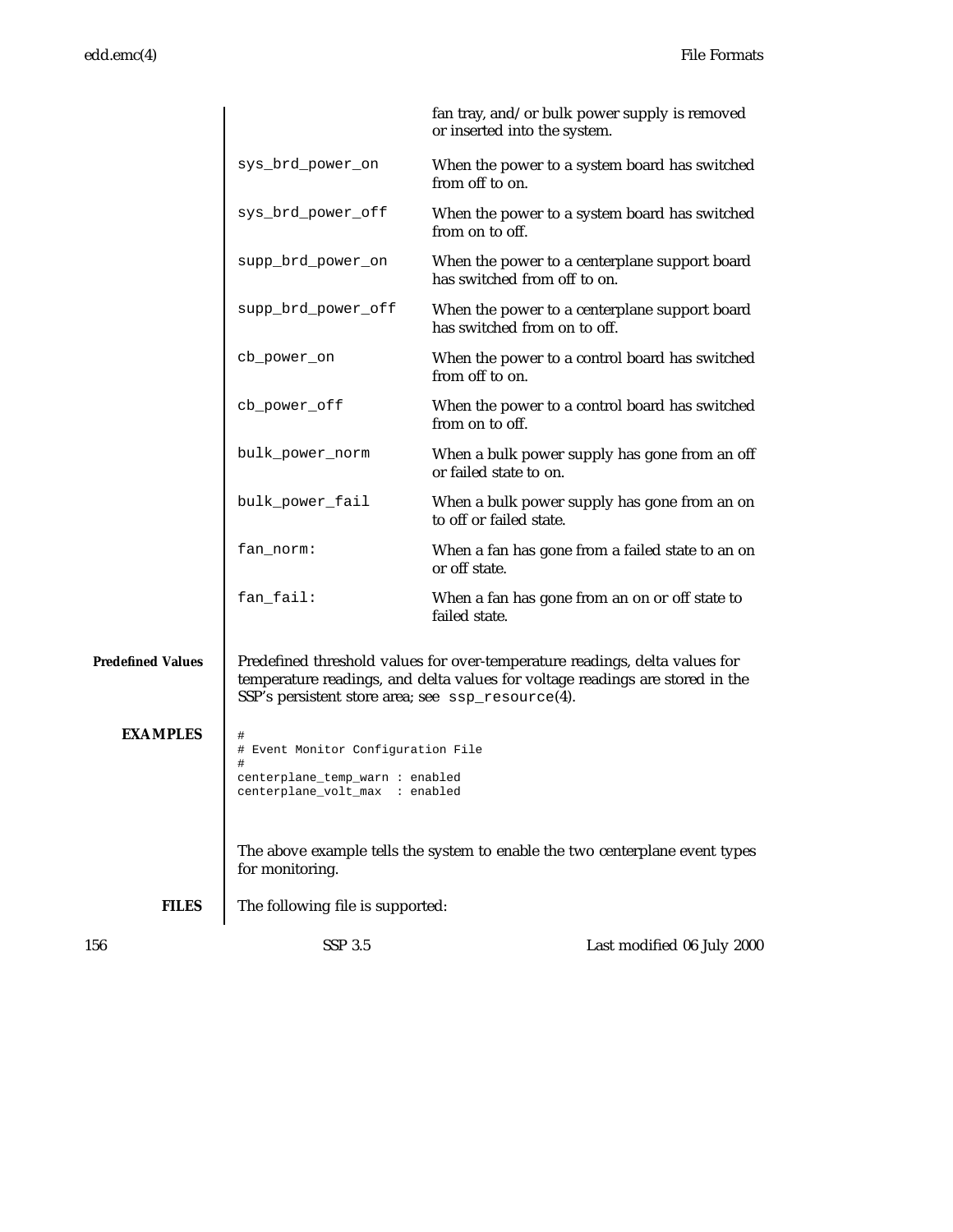\$SSPVAR/etc/*platform\_name*/edd.emc

Path to an instantiated EMC file

**SEE ALSO** edd(1M),  $ssp\_config(1M)$ , edd.erc(4)

Last modified 06 July 2000 SSP 3.5 157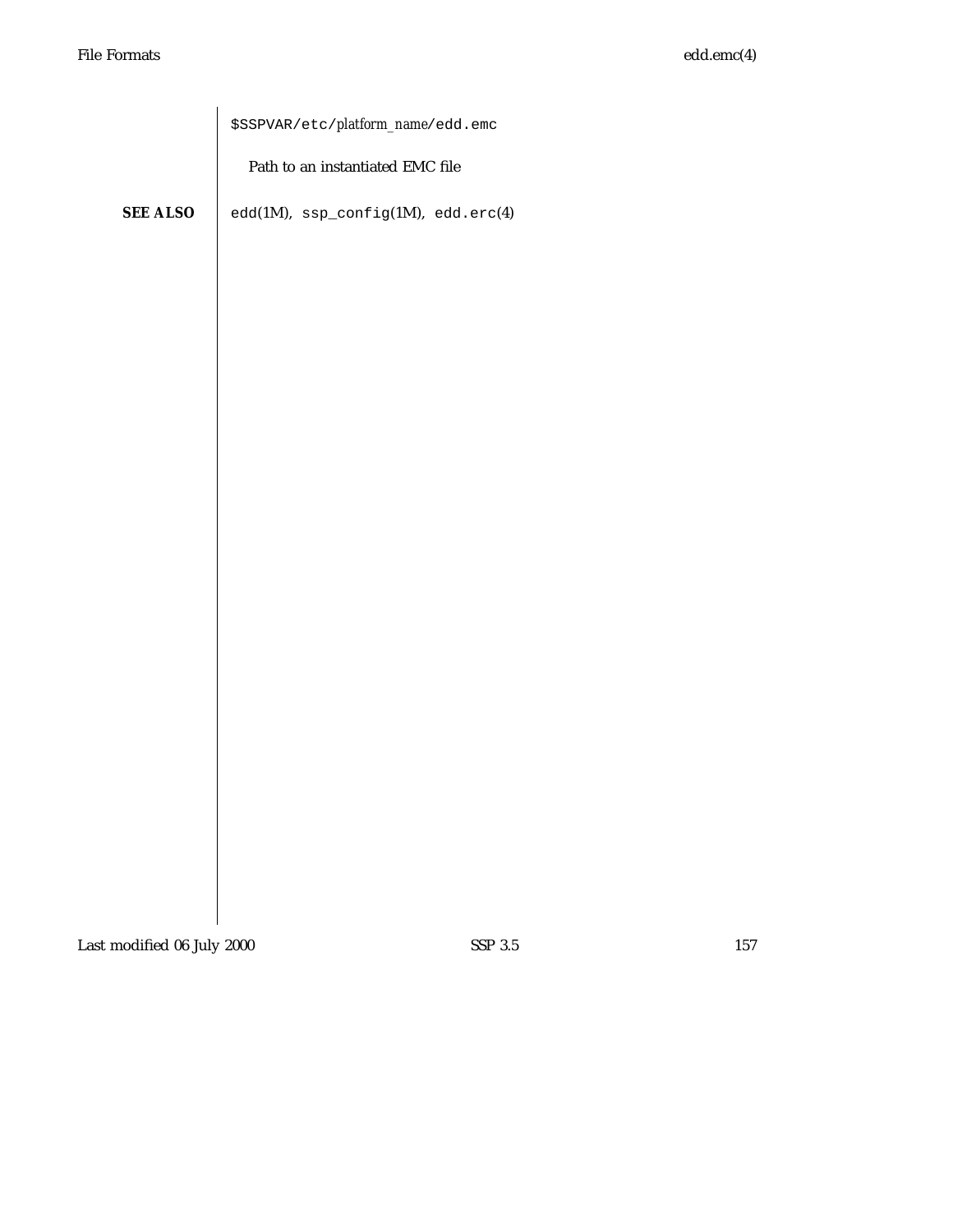| <b>NAME</b>        | edd.erc - event response configuration file                                                                                                                                                                                                                                                                                                                                                                                                                          |
|--------------------|----------------------------------------------------------------------------------------------------------------------------------------------------------------------------------------------------------------------------------------------------------------------------------------------------------------------------------------------------------------------------------------------------------------------------------------------------------------------|
| <b>DESCRIPTION</b> | edd. erc files are ASCII files that specify how the system is to respond to<br>certain events. Each domain has its own Event Response Configuration (ERC)<br>file, and one exists for global (system-wide) events. Domain ERC files are<br>responsible for events specific to a system board in that domain. Global ERC<br>files handle events for nonsystem boards, system boards that are not part of a<br>booted domain, and other nondomain-specific components. |
|                    | Global ERC files are generated from a template file upon invocation of the<br>ssp_config(1M) command. Domain ERC files are generated from a template<br>file by domain_create(1M). The template files used by both commands<br>reside in \$SSPVAR/.ssp_private/templates/<br>Ultra-Enterprise-10000. The global ERC template is named<br>edd.platform.erc and the domain ERC template is named<br>edd.domain.erc.                                                    |
|                    | Each ERC file contains a series of lines in the following format:                                                                                                                                                                                                                                                                                                                                                                                                    |
|                    | event_type:invoke_action:throttle_timeout:throttle_counter:select_action                                                                                                                                                                                                                                                                                                                                                                                             |
|                    | where:                                                                                                                                                                                                                                                                                                                                                                                                                                                               |
|                    | event_type                                                                                                                                                                                                                                                                                                                                                                                                                                                           |
|                    | A mnemonic (name string) which corresponds to an event type. See<br><b>EXAMPLES, below.</b>                                                                                                                                                                                                                                                                                                                                                                          |
|                    | invoke_action                                                                                                                                                                                                                                                                                                                                                                                                                                                        |
|                    | A keyword, either enabled, which tells the system to invoke the Response<br>Action Script for the event type; or disabled, which tells it not to. If this<br>field is blank the system does not invoke the script.                                                                                                                                                                                                                                                   |
|                    | throttle_timeout                                                                                                                                                                                                                                                                                                                                                                                                                                                     |
|                    | A time interval, specified in seconds, that indicates how often throttle_counter<br>select_action(s) are able to run. (Additional throttle_counter select_action(s) are<br>not permitted to run until throttle_timeout seconds have expired.)                                                                                                                                                                                                                        |
|                    | throttle_counter                                                                                                                                                                                                                                                                                                                                                                                                                                                     |
|                    | A number that specifies the number of times select_action is permitted to run<br>within each throttle_timeout interval. After throttle_timeout seconds has<br>expired, throttle_counter select_action(s) is again permitted to run.                                                                                                                                                                                                                                  |
|                    | select_action                                                                                                                                                                                                                                                                                                                                                                                                                                                        |
| 158                | <b>SSP 3.5</b><br>Last modified 05 July 2000                                                                                                                                                                                                                                                                                                                                                                                                                         |
|                    |                                                                                                                                                                                                                                                                                                                                                                                                                                                                      |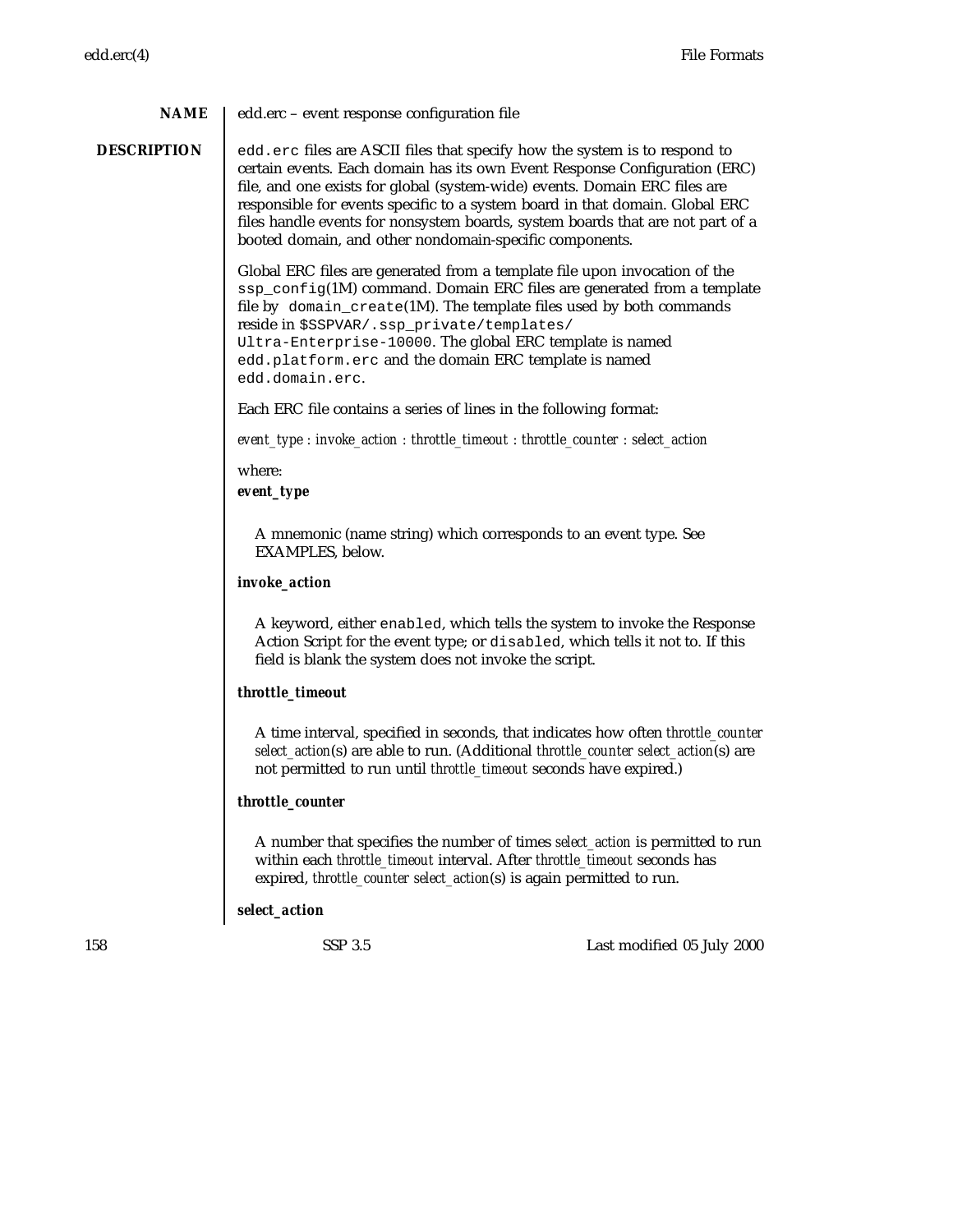The Response Action Script to be invoked. This field can contain the script name, with or without a full path, as necessary. The path may contain an environment variable, such as \$SSPOPT, \$SSPVAR or \$SUNW\_HOSTNAME. Optional arguments to the script name can be literals, such as −v, or event information: %e for event type, %b for the board with the event, %t for board type, and %d for the SNMP trap data. Valid board types (%t) are:

0 : No type

- 1 : System board
- 2 : Control board
- 3 : Centerplane
- 4 : Centerplane support board

## See EXAMPLES, below.

Fields are separated by a single colon with or without spaces to its right and left. Lines that begin with a pound sign (#) are considered comments and are not parsed.

The *throttle\_timeout* and *throttle\_counter* fields are used to control how often an action should be run. For example, with a *throttle\_timeout* value of 600 seconds and a *throttle\_counter* value of 3, an action (*select\_action*) can run only three times every 10 minutes (600 seconds). This throttling of actions is helpful to reduce the number of repetitive log messages and dump files. Note that similar actions for different system boards, domains, etc. are throttled independently. For example, a sys\_brd\_temp\_max event action would not throttle another sys\_brd\_temp\_max event action for a different board. Similarly, an arbstop event action would not throttle another arbstop event action for a different domain.

The ERC file can specify more than one Response Action Script for a given event. To designate a secondary Response Action Script, use a second line with the same event-type mnemonic as that of the first line. Response Action Scripts are invoked sequentially (rather than in parallel) in the order they appear in the Event Response Configuration file. If multiple Response Action Scripts exist for an event, you can supply the name and exit status of the previous Response Action Script to the present Response Action Script through the arguments %p and %s, respectively.

The edd.platform.erc and edd.domain.erc files together contain the following information. For more information about event types, see edd.emc(4). The information in the ERC files is organized as follows:

System Board Events

Control Board Events

Centerplane Events

Centerplane Support Board Events

IDN Events

Last modified 05 July 2000 SSP 3.5 5 159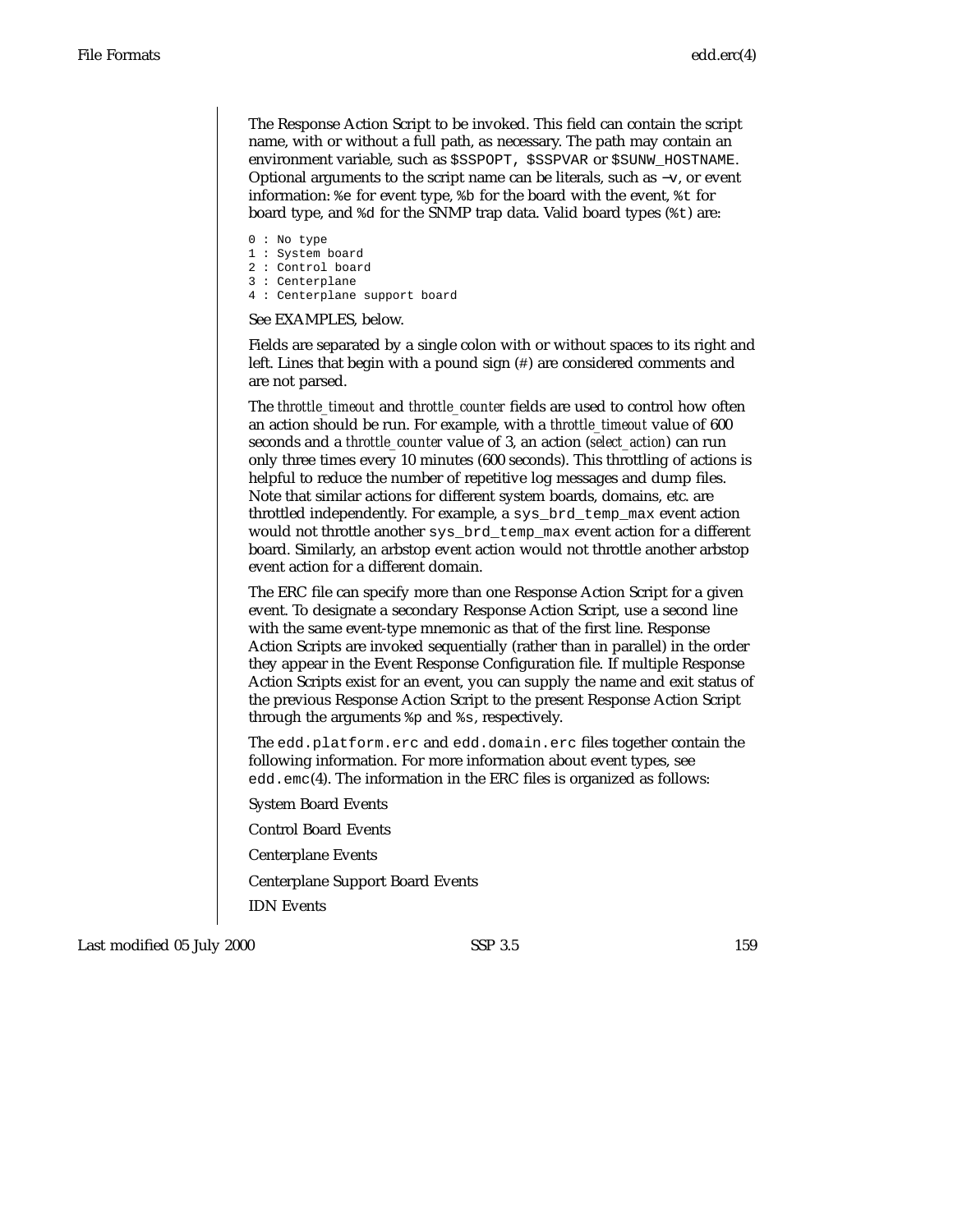|                                                | <b>CBS/CBE Connection Events</b><br><b>System Configuration Change Events</b><br><b>Host Recovery Events</b><br><b>Other Events</b> |                                                                                                                                                                                                                                                                                                                                                                                                                                                                                                                                                                                                                                                                                                                                                                                                           |
|------------------------------------------------|-------------------------------------------------------------------------------------------------------------------------------------|-----------------------------------------------------------------------------------------------------------------------------------------------------------------------------------------------------------------------------------------------------------------------------------------------------------------------------------------------------------------------------------------------------------------------------------------------------------------------------------------------------------------------------------------------------------------------------------------------------------------------------------------------------------------------------------------------------------------------------------------------------------------------------------------------------------|
| System Board Events                            |                                                                                                                                     | sys_brd_temp_norm : enabled : 0 : 1 : TempNormact -b %b -e %e -d %d -t %t<br>sys_brd_temp_high : enabled : 300 : 1 : TempHighact -b %b -e %e -d %d -t %t<br>sys_brd_temp_warn : enabled : 300 : 1 : TempWarnact -b %b -e %e -d %d -t %t<br>sys_brd_temp_max : enabled : 300 : 1 : TempMaxact -b %b -e %e -d %d -t %t<br>sys_brd_temp_911 : enabled : 60 : 1 : Temp911act -b %b -e %e -d %d -t %t<br>sys_brd_temp_bad : enabled : 300 : 1 : TempBadact -b %b -e %e -d %d -t %t<br>sys_brd_volt_norm : enabled : 0 : 1 : VoltageNormalact -b %b -e %e -d %d -t %t<br>sys_brd_volt_max : enabled : 300 : 1 : Voltageact -b %b -e %e -d %d -t %t<br>sys_brd_volt_min : enabled : 300 : 1 : Voltageact -b %b -e %e -d %d -t %t<br>sys_brd_volt_bad : enabled : 300 : 1 : VoltageBadact -b %b -e %e -d %d -t %t |
| <b>System Board</b><br><b>Response Actions</b> | sys_brd_temp_norm                                                                                                                   |                                                                                                                                                                                                                                                                                                                                                                                                                                                                                                                                                                                                                                                                                                                                                                                                           |
|                                                | overtemperature condition to normal.                                                                                                | Log a message indicating that the board temperature has gone from an                                                                                                                                                                                                                                                                                                                                                                                                                                                                                                                                                                                                                                                                                                                                      |
|                                                | sys_brd_temp_high or sys_bd_temp_warn                                                                                               |                                                                                                                                                                                                                                                                                                                                                                                                                                                                                                                                                                                                                                                                                                                                                                                                           |
|                                                |                                                                                                                                     | Log a message indicating that the board's temperature is high.                                                                                                                                                                                                                                                                                                                                                                                                                                                                                                                                                                                                                                                                                                                                            |
|                                                | sys_brd_temp_max                                                                                                                    |                                                                                                                                                                                                                                                                                                                                                                                                                                                                                                                                                                                                                                                                                                                                                                                                           |
|                                                | over-temperature event:                                                                                                             | Execute the following steps, as necessary, to handle a maximum                                                                                                                                                                                                                                                                                                                                                                                                                                                                                                                                                                                                                                                                                                                                            |
|                                                | 1. If the board is part of an IDN, unlink the domain.                                                                               |                                                                                                                                                                                                                                                                                                                                                                                                                                                                                                                                                                                                                                                                                                                                                                                                           |
|                                                | 2. If the board is in a domain, shutdown the domain.                                                                                |                                                                                                                                                                                                                                                                                                                                                                                                                                                                                                                                                                                                                                                                                                                                                                                                           |
|                                                | 3. Power off the board.                                                                                                             |                                                                                                                                                                                                                                                                                                                                                                                                                                                                                                                                                                                                                                                                                                                                                                                                           |
|                                                | domain, reboot the domain.                                                                                                          | 4. If the board is in a domain and there are other boards with power in the                                                                                                                                                                                                                                                                                                                                                                                                                                                                                                                                                                                                                                                                                                                               |
|                                                | sys_brd_temp_911                                                                                                                    |                                                                                                                                                                                                                                                                                                                                                                                                                                                                                                                                                                                                                                                                                                                                                                                                           |
|                                                | If the board is part of an IDN, unlink the domain.                                                                                  |                                                                                                                                                                                                                                                                                                                                                                                                                                                                                                                                                                                                                                                                                                                                                                                                           |
|                                                |                                                                                                                                     | Power down the board regardless of whether it belongs to a domain.                                                                                                                                                                                                                                                                                                                                                                                                                                                                                                                                                                                                                                                                                                                                        |
|                                                | sys_brd_temp_bad                                                                                                                    |                                                                                                                                                                                                                                                                                                                                                                                                                                                                                                                                                                                                                                                                                                                                                                                                           |
| 160                                            | SSP 3.5                                                                                                                             | Last modified 05 July 2000                                                                                                                                                                                                                                                                                                                                                                                                                                                                                                                                                                                                                                                                                                                                                                                |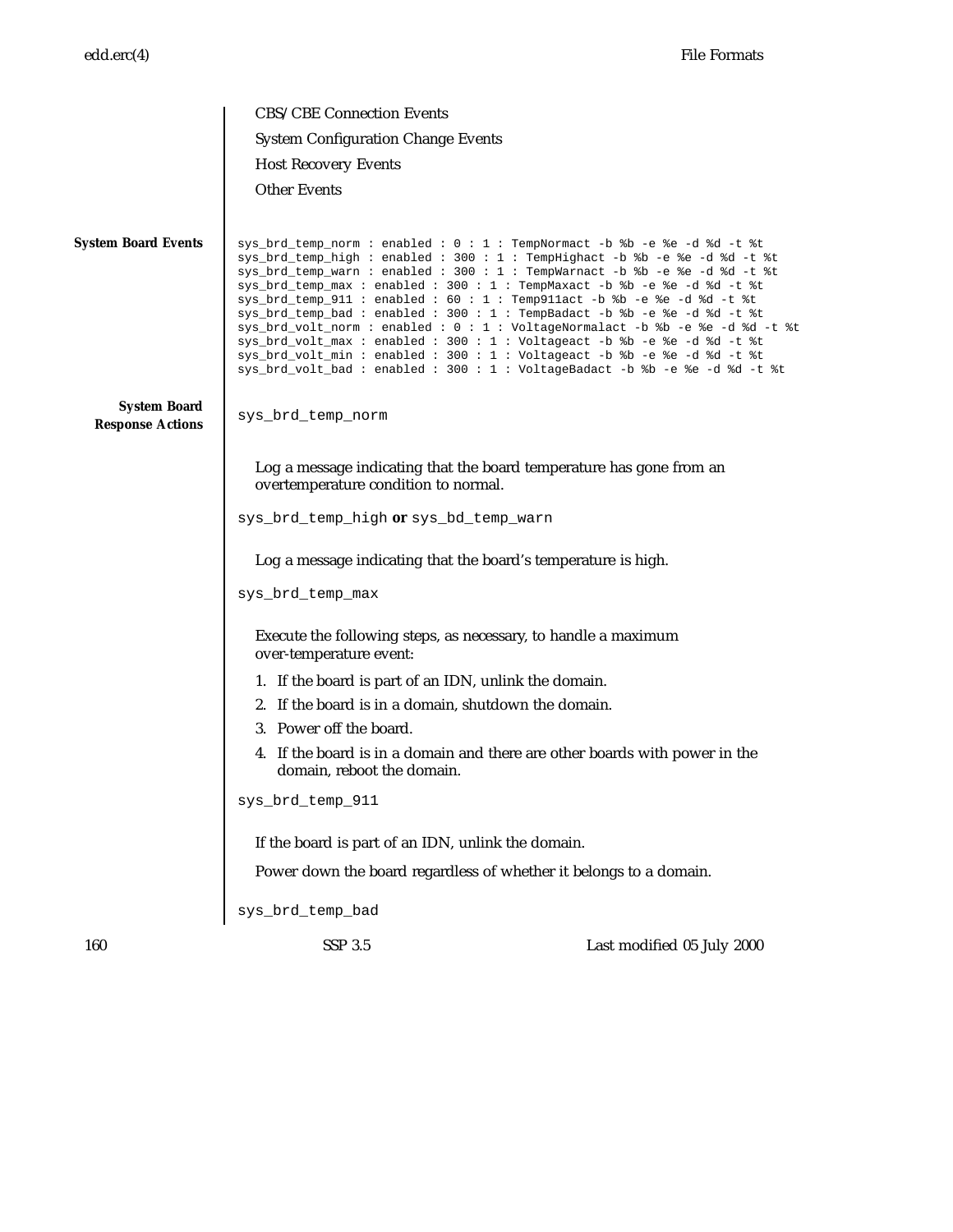|                                                 | Log a message indicating that the system was unable to obtain the<br>temperature of the board.                                                                                                                                                                                                                                                                                                                                                                                                                                                                                                                                                                                                                                                                         |  |
|-------------------------------------------------|------------------------------------------------------------------------------------------------------------------------------------------------------------------------------------------------------------------------------------------------------------------------------------------------------------------------------------------------------------------------------------------------------------------------------------------------------------------------------------------------------------------------------------------------------------------------------------------------------------------------------------------------------------------------------------------------------------------------------------------------------------------------|--|
|                                                 | sys_brd_volt_norm                                                                                                                                                                                                                                                                                                                                                                                                                                                                                                                                                                                                                                                                                                                                                      |  |
|                                                 | Log a message indicating that the board's voltage reading has returned to a<br>normal condition.                                                                                                                                                                                                                                                                                                                                                                                                                                                                                                                                                                                                                                                                       |  |
|                                                 | sys_brd_volt_max                                                                                                                                                                                                                                                                                                                                                                                                                                                                                                                                                                                                                                                                                                                                                       |  |
|                                                 | Log a message indicating that the board's voltage reading has risen above<br>the maximum threshold.                                                                                                                                                                                                                                                                                                                                                                                                                                                                                                                                                                                                                                                                    |  |
|                                                 | sys_brd_volt_min                                                                                                                                                                                                                                                                                                                                                                                                                                                                                                                                                                                                                                                                                                                                                       |  |
|                                                 | Log a message indicating that the board's voltage reading has dipped below<br>the minimum threshold.                                                                                                                                                                                                                                                                                                                                                                                                                                                                                                                                                                                                                                                                   |  |
|                                                 | sys_brd_volt_bad                                                                                                                                                                                                                                                                                                                                                                                                                                                                                                                                                                                                                                                                                                                                                       |  |
|                                                 | Log a message indicating that system was unable to obtain the board's<br>voltage reading.                                                                                                                                                                                                                                                                                                                                                                                                                                                                                                                                                                                                                                                                              |  |
| <b>Control Board Events</b>                     | cb_temp_norm : enabled : 0 : 1 : TempNormact -b %b -e %e -d %d -t %t<br>cb_temp_high : enabled : 300 : 1 : TempHighact -b %b -e %e -d %d -t %t<br>cb_temp_warn : enabled : 300 : 1 : TempWarnact -b %b -e %e -d %d -t %t<br>$cb_temp_max : enabled : 300 : 1 : TempMaxact -b %b -e %e -d %d -t %t$<br>cb_temp_911 : enabled : 60 : 1 : Temp911act -b %b -e %e -d %d -t %t<br>$cb_temp_bad : enabled : 300 : 1 : TempBadact -b %b -e %e -d %d -t %d$<br>$cb_volt\_norm : enabled : 0 : 1 : VoltageNormalact -b *b -e *e -d *d -t *t$<br>$cb_volt_{max}$ : enabled : 300 : 1 : Voltageact -b %b -e %e -d %d -t %t<br>$cb_volt_{min} : enabled : 300 : 1 : Voltageach -b %b -e %e -d %d -t %f$<br>cb_volt_bad : enabled : 300 : 1 : VoltageBadact -b %b -e %e -d %d -t %t |  |
| <b>Control Board</b><br><b>Response Actions</b> | cb_temp_norm                                                                                                                                                                                                                                                                                                                                                                                                                                                                                                                                                                                                                                                                                                                                                           |  |
|                                                 | Log a message indicating that the board temperature has gone from an<br>over-temperature condition to normal.                                                                                                                                                                                                                                                                                                                                                                                                                                                                                                                                                                                                                                                          |  |
|                                                 | cb_temp_high or cb_temp_warn                                                                                                                                                                                                                                                                                                                                                                                                                                                                                                                                                                                                                                                                                                                                           |  |
|                                                 | Log a message indicating that the board's temperature is high.                                                                                                                                                                                                                                                                                                                                                                                                                                                                                                                                                                                                                                                                                                         |  |
|                                                 | cb_temp_max                                                                                                                                                                                                                                                                                                                                                                                                                                                                                                                                                                                                                                                                                                                                                            |  |
| Last modified 05 July 2000                      | SSP 3.5<br>161                                                                                                                                                                                                                                                                                                                                                                                                                                                                                                                                                                                                                                                                                                                                                         |  |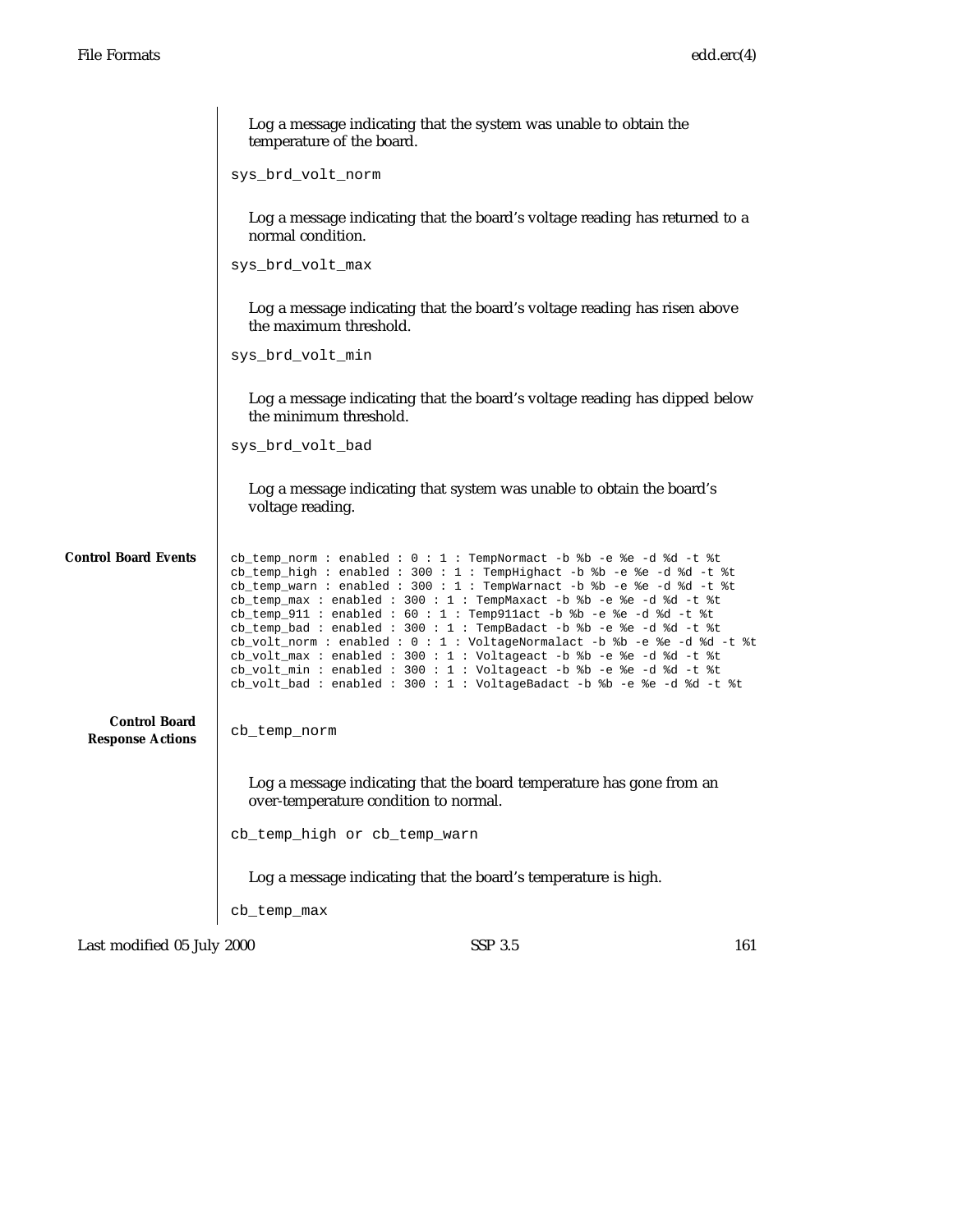| 162                                    | SSP 3.5                               | Last modified 05 July 2000                                                                                                                                                                                                                                                                                                                                                                                                                                                                                                                                                                                                                                                                                                                                                                                                                         |
|----------------------------------------|---------------------------------------|----------------------------------------------------------------------------------------------------------------------------------------------------------------------------------------------------------------------------------------------------------------------------------------------------------------------------------------------------------------------------------------------------------------------------------------------------------------------------------------------------------------------------------------------------------------------------------------------------------------------------------------------------------------------------------------------------------------------------------------------------------------------------------------------------------------------------------------------------|
| Centerplane<br><b>Response Actions</b> | centerplane_temp_norm                 |                                                                                                                                                                                                                                                                                                                                                                                                                                                                                                                                                                                                                                                                                                                                                                                                                                                    |
| <b>Centerplane Events</b>              |                                       | centerplane_temp_norm : enabled : 0 : 1 : TempNormact -b %b -e %e -d %d -t %t<br>centerplane_temp_high : enabled : 300 : 1 : TempHighact -b %b -e %e -d %d -t %t<br>centerplane_temp_warn : enabled : 300 : 1 : TempWarnact -b %b -e %e -d %d -t %t<br>centerplane_temp_max : enabled : 300 : 1 : TempMaxact -b %b -e %e -d %d -t %t<br>centerplane_temp_911 : enabled : 60 : 1 : Temp911act -b %b -e %e -d %d -t %t<br>centerplane_temp_bad : enabled : 300 : 1 : TempBadact -b %b -e %e -d %d -t %t<br>centerplane_volt_norm : enabled : 0 : 1 : VoltageNormalact -b %b -e %e -d %d - t %t<br>centerplane_volt_max : enabled : 300 : 1 : Voltageact -b %b -e %e -d %d -t %t<br>centerplane_volt_min : enabled : 300 : 1 : Voltageact -b %b -e %e -d %d -t %t<br>centerplane_volt_bad : enabled : 300 : 1 : VoltageBadact -b %b -e %e -d %d -t %t |
|                                        | voltage reading.                      | Log a message indicating that system was unable to obtain the board's                                                                                                                                                                                                                                                                                                                                                                                                                                                                                                                                                                                                                                                                                                                                                                              |
|                                        | the minimum threshold.<br>cb_volt_bad |                                                                                                                                                                                                                                                                                                                                                                                                                                                                                                                                                                                                                                                                                                                                                                                                                                                    |
|                                        |                                       | Log a message indicating that the board's voltage reading has dipped below                                                                                                                                                                                                                                                                                                                                                                                                                                                                                                                                                                                                                                                                                                                                                                         |
|                                        | cb_volt_min                           |                                                                                                                                                                                                                                                                                                                                                                                                                                                                                                                                                                                                                                                                                                                                                                                                                                                    |
|                                        | the maximum threshold.                | Log a message indicating that the board's voltage reading has risen above                                                                                                                                                                                                                                                                                                                                                                                                                                                                                                                                                                                                                                                                                                                                                                          |
|                                        | cb_volt_max                           |                                                                                                                                                                                                                                                                                                                                                                                                                                                                                                                                                                                                                                                                                                                                                                                                                                                    |
|                                        | normal condition.                     | Log a message indicating that the board's voltage reading has returned to a                                                                                                                                                                                                                                                                                                                                                                                                                                                                                                                                                                                                                                                                                                                                                                        |
|                                        | cb_volt_norm                          |                                                                                                                                                                                                                                                                                                                                                                                                                                                                                                                                                                                                                                                                                                                                                                                                                                                    |
|                                        | of the board.                         | Log a message indicating that system was unable to obtain the temperature                                                                                                                                                                                                                                                                                                                                                                                                                                                                                                                                                                                                                                                                                                                                                                          |
|                                        | cb_temp_bad                           |                                                                                                                                                                                                                                                                                                                                                                                                                                                                                                                                                                                                                                                                                                                                                                                                                                                    |
|                                        | Shut down the entire system.          |                                                                                                                                                                                                                                                                                                                                                                                                                                                                                                                                                                                                                                                                                                                                                                                                                                                    |
|                                        | cb_temp_911                           |                                                                                                                                                                                                                                                                                                                                                                                                                                                                                                                                                                                                                                                                                                                                                                                                                                                    |
|                                        | temperature.                          | control boards, power off that the control board that is reading maximum                                                                                                                                                                                                                                                                                                                                                                                                                                                                                                                                                                                                                                                                                                                                                                           |
|                                        |                                       | If the system has fewer than two control boards configured, shut down all<br>domains in the system and power everything off. If the system has two                                                                                                                                                                                                                                                                                                                                                                                                                                                                                                                                                                                                                                                                                                 |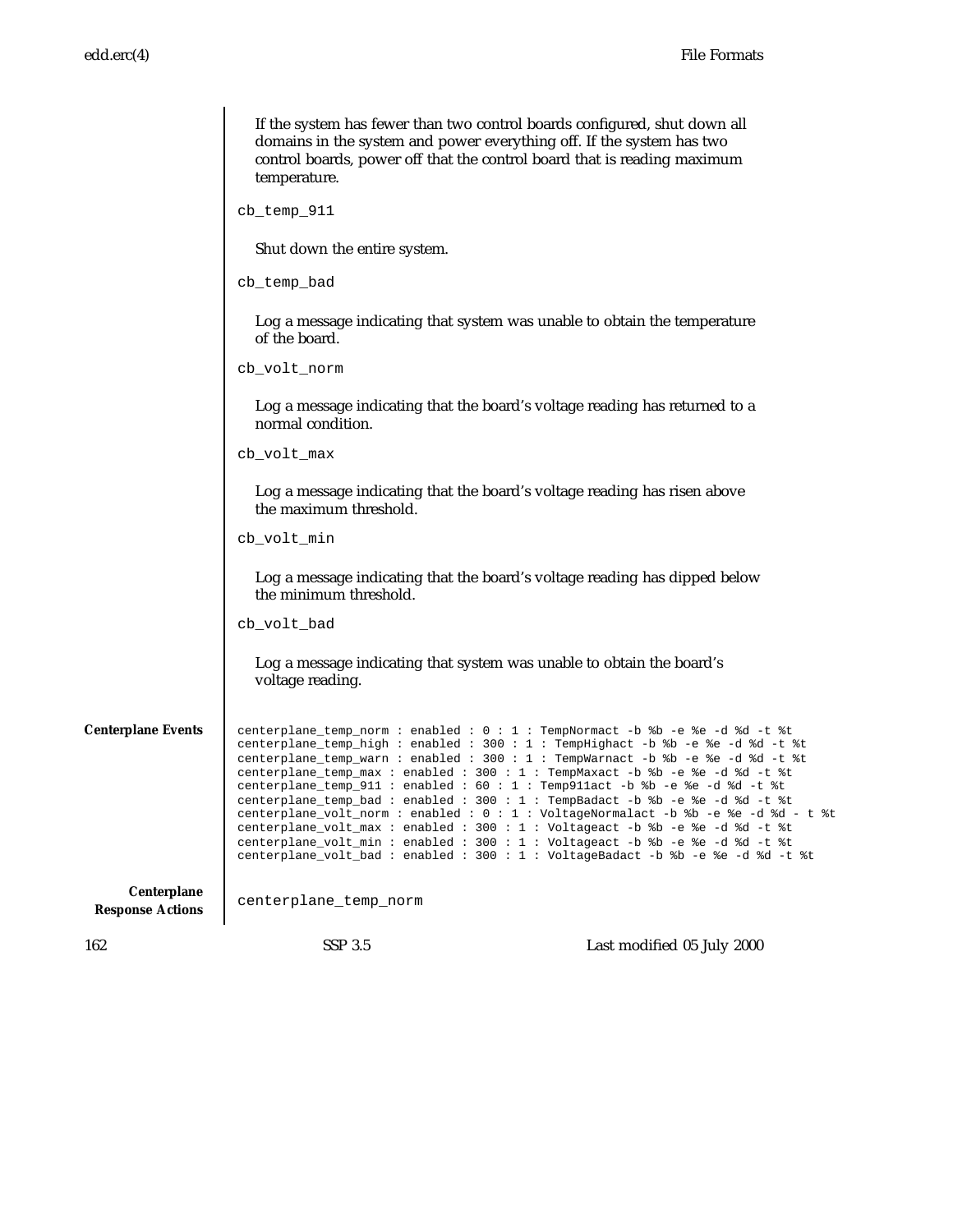```
Log a message indicating that the board temperature has gone from an
                         overtemperature condition to normal.
                      centerplane_temp_high or centerplane_temp_warn
                         Log a message indicating that the board's temperature is high.
                      centerplane_temp_max
                         Shut down all remaining domains, then power off the system.
                      centerplane_temp_911
                         Shut down down the system.
                      centerplane_temp_bad
                         Log a message indicating that system was unable to obtain the temperature
                         of the centerplane.
                      centerplane_volt_norm
                         Log a message indicating that the centerplane's voltage reading has returned
                         to a normal condition.
                      centerplane_volt_max
                         Log a message indicating that the centerplane's voltage reading has risen
                         above the maximum threshold.
                      centerplane_volt_min
                         Log a message indicating that the centerplane's voltage reading has dipped
                         below the minimum threshold.
                      centerplane_volt_bad
                         Log a message indicating that system was unable to obtain the centerplane
                         voltage reading.
Centerplane Support
      Board Events
                      supp_brd_temp_norm : enabled : 0 : 1 : TempNormact -b %b -e %e -d %d -t %t
                      supp_brd_temp_high : enabled : 300 : 1 : TempHighact -b %b -e %e -d %d -t %t
                      supp_brd_temp_warn : enabled : 300 : 1 : TempWarnact -b %b -e %e -d %d -t %t
                      supp_brd_temp_max : enabled : 300 : 1 : TempMaxact -b %b -e %e -d %d -t %t
                      supp_brd_temp_911 : enabled : 60 : 1 : Temp911act -b %b -e %e -d %d -t %t
```
supp\_brd\_temp\_bad : enabled : 300 : 1 : TempBadact -b %b -e %e -d %d -t %t

Last modified 05 July 2000 SSP 3.5 163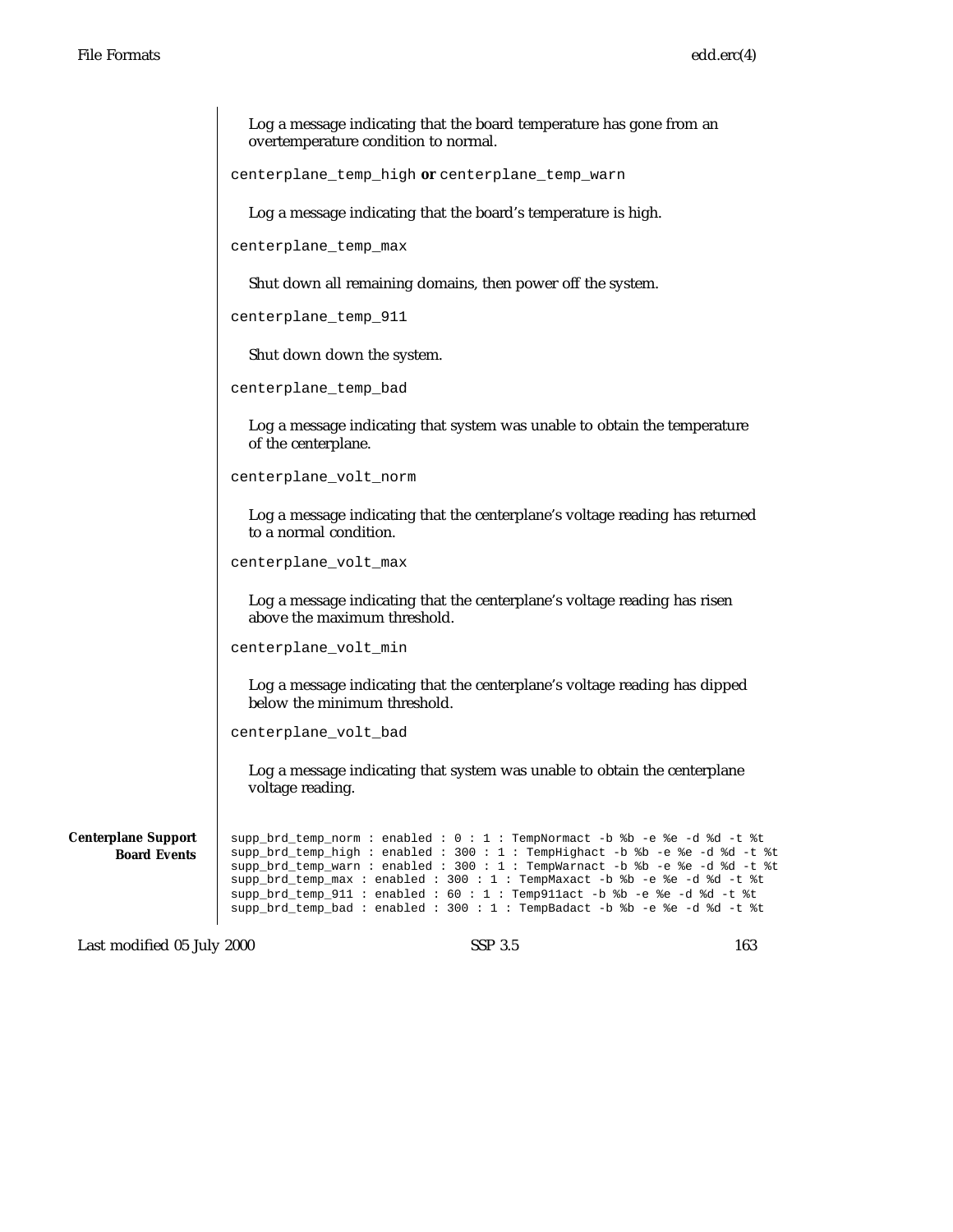|                                                                       |                                                                | supp_brd_volt_norm : enabled : 0 : 1 : VoltageNormalact -b %b -e %e -d %d -t %t<br>supp_brd_volt_max : enabled : 300 : 1 : Voltageact -b %b -e %e -d %d -t %t<br>supp_brd_volt_min : enabled : 300 : 1 : Voltageact -b %b -e %e -d %d -t %t<br>supp_brd_volt_bad : enabled : 300 : 1 : VoltageBadact -b %b -e %e -d %d -t %t |
|-----------------------------------------------------------------------|----------------------------------------------------------------|------------------------------------------------------------------------------------------------------------------------------------------------------------------------------------------------------------------------------------------------------------------------------------------------------------------------------|
| <b>Centerplane Support</b><br><b>Board Response</b><br><b>Actions</b> | supp_brd_temp_norm                                             |                                                                                                                                                                                                                                                                                                                              |
|                                                                       | over-temperature condition to normal.                          | Log a message indicating that the board temperature has gone from an                                                                                                                                                                                                                                                         |
|                                                                       | supp_brd_temp_high or supp_brd_temp_warn                       |                                                                                                                                                                                                                                                                                                                              |
|                                                                       | Log a message indicating that the board's temperature is high. |                                                                                                                                                                                                                                                                                                                              |
|                                                                       | supp_brd_temp_max                                              |                                                                                                                                                                                                                                                                                                                              |
|                                                                       | Shut down all running domains, then power off the system.      |                                                                                                                                                                                                                                                                                                                              |
|                                                                       | supp_brd_temp_911                                              |                                                                                                                                                                                                                                                                                                                              |
|                                                                       | Shut down down the system.                                     |                                                                                                                                                                                                                                                                                                                              |
|                                                                       | supp_brd_temp_bad                                              |                                                                                                                                                                                                                                                                                                                              |
|                                                                       | of the centerplane support board.                              | Log a message indicating that system was unable to obtain the temperature                                                                                                                                                                                                                                                    |
|                                                                       | supp_brd_volt_norm                                             |                                                                                                                                                                                                                                                                                                                              |
|                                                                       | reading has returned to a normal condition.                    | Log a message indicating that the centerplane support board's voltage                                                                                                                                                                                                                                                        |
|                                                                       | supp_brd_volt_max                                              |                                                                                                                                                                                                                                                                                                                              |
|                                                                       | reading has risen above the maximum threshold.                 | Log a message indicating that the centerplane support board's voltage                                                                                                                                                                                                                                                        |
|                                                                       | supp_brd_volt_min                                              |                                                                                                                                                                                                                                                                                                                              |
|                                                                       | reading has dipped below the minimum threshold.                | Log a message indicating that the centerplane support board's voltage                                                                                                                                                                                                                                                        |
|                                                                       | supp_brd_volt_bad                                              |                                                                                                                                                                                                                                                                                                                              |
| 164                                                                   | SSP 3.5                                                        | Last modified 05 July 2000                                                                                                                                                                                                                                                                                                   |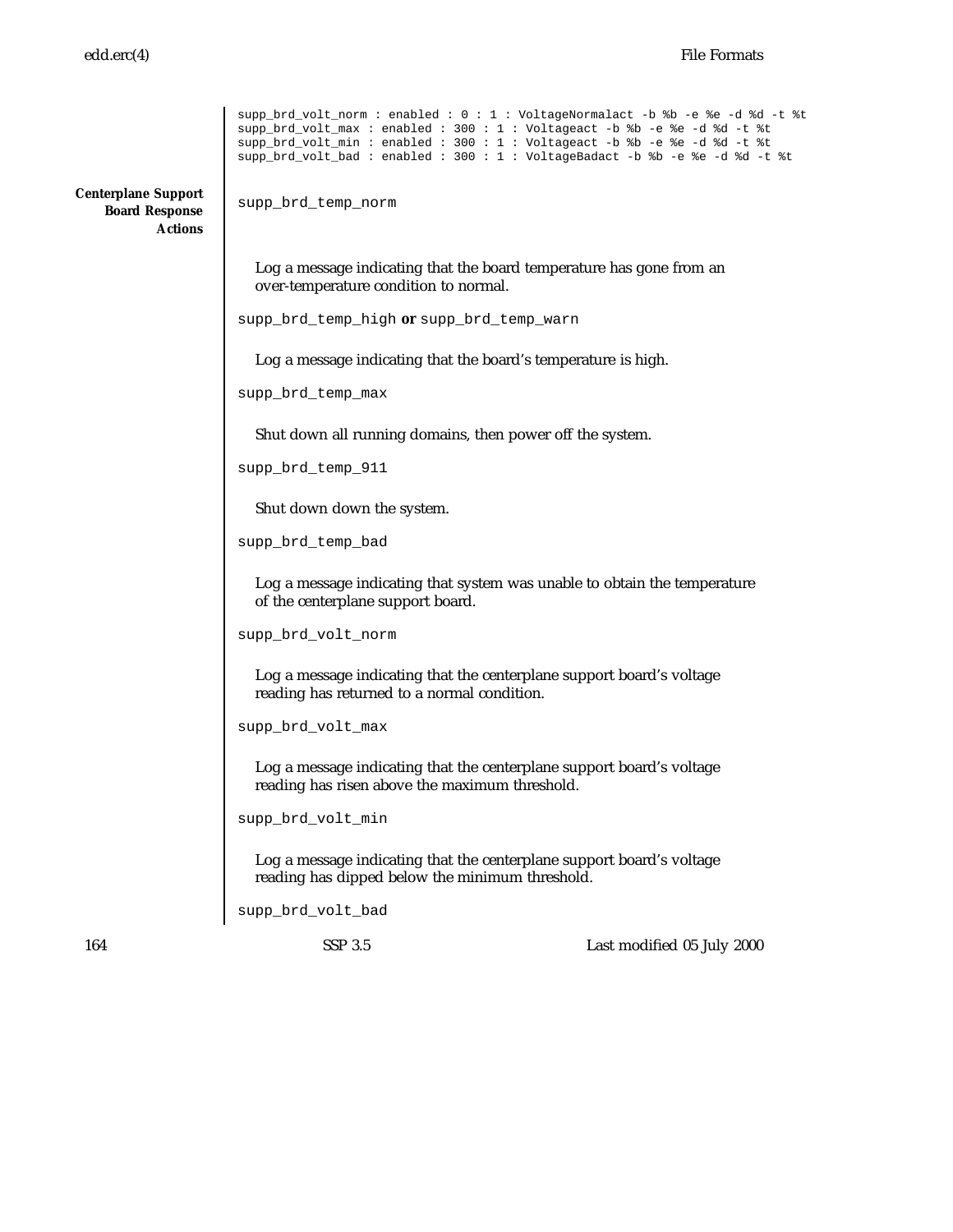|                                                      | Log a message indicating that system was unable to obtain the centerplane<br>support board's voltage reading.                                                                                                                                                                                     |
|------------------------------------------------------|---------------------------------------------------------------------------------------------------------------------------------------------------------------------------------------------------------------------------------------------------------------------------------------------------|
| <b>IDN</b> Events                                    | $idn\_boot$ : enabled : 20 : 1 : IDNevent -e %e -d %d<br>idn_halt : enabled : 20 : 1 : IDNevent -e %e -d %d<br>$idn_awol : enabled : 30 : 1 : IDNewton t -e *e -d *d$<br>cluster_arbstop : enabled : 1800 : 3 : Arbstopact -d %d<br>cluster_recordstop : enabled : 1800 : 3 : Recordstopact -d %d |
| <b>IDN Event Response</b><br><b>Actions</b>          | idn_boot                                                                                                                                                                                                                                                                                          |
|                                                      | If at least one other domain in the same IDN has also booted and loaded the<br>IDN software, execute the domain_link(1M) command to link the subject<br>domain into the IDN.                                                                                                                      |
|                                                      | idn_halt                                                                                                                                                                                                                                                                                          |
|                                                      | Update internal IDN state information to enable the IDN event-handling<br>routines to maintain accurate status of all IDN member domains.                                                                                                                                                         |
|                                                      | idn_awol                                                                                                                                                                                                                                                                                          |
|                                                      | The local domain reports AWOL domains present. If the status of the AWOL<br>domains are down, unlink them from the respective domain so that the<br>remaining IDN member domains can commence communication again.                                                                                |
|                                                      | cluster_arbstop                                                                                                                                                                                                                                                                                   |
|                                                      | Do an hpost(1M) dump of all IDN member domains and save the BBRAM<br>information for the boot processors, then do a complete bringup of all IDN<br>member domains.                                                                                                                                |
|                                                      | cluster_recordstop                                                                                                                                                                                                                                                                                |
|                                                      | Do an hpost(1M) dump of all IDN member domains, then attempt to clear<br>the record stop of all IDN member domains.                                                                                                                                                                               |
| <b>CBS/CBE Connection</b><br><b>Events</b>           | $cbe\_connected : enabled : 0 : 1 : actionsysclock$<br>$cbe\_connected : enabled : 0 : 1 : actioncb$<br>$cbe\_connected : enabled : 0 : 1 : PowerFailurebootact$                                                                                                                                  |
| <b>CBE/CBS Connection</b><br><b>Response Actions</b> | Set the system clock (if necessary) and fan speed, then re-establish control<br>board heartbeat. All previously booted domains are checked for operating<br>system and power status to determine if a domain must be rebooted due to a                                                            |
|                                                      |                                                                                                                                                                                                                                                                                                   |

Last modified 05 July 2000 SSP 3.5 165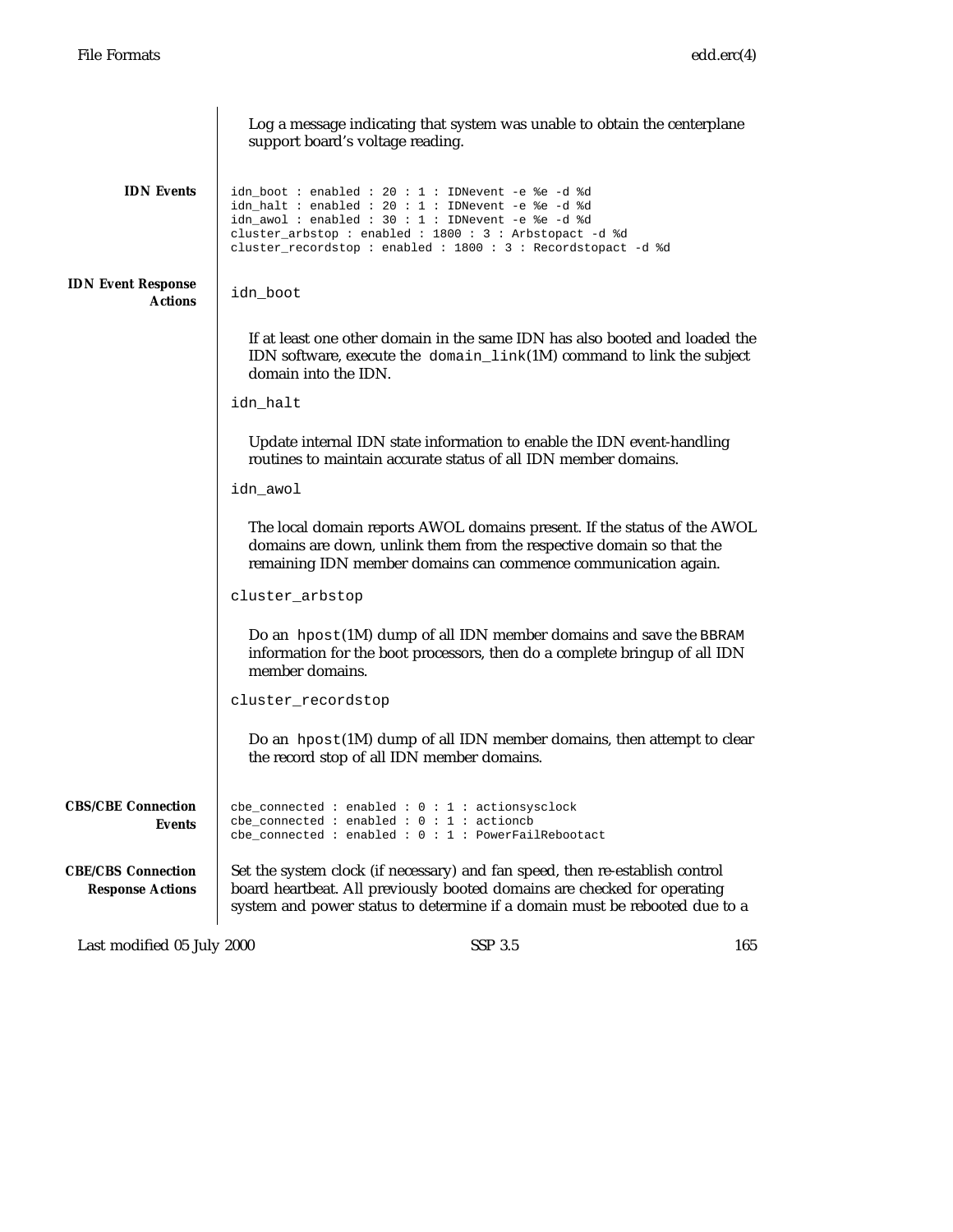|                                                 | power failure condition. This event represents the condition where the SSP's<br>CBS daemon and the Control Board Executive (CBE) lose connection.                                                                                                                                                                                                                                                                                                                                                                                                                                                                                                                                                                      |                            |
|-------------------------------------------------|------------------------------------------------------------------------------------------------------------------------------------------------------------------------------------------------------------------------------------------------------------------------------------------------------------------------------------------------------------------------------------------------------------------------------------------------------------------------------------------------------------------------------------------------------------------------------------------------------------------------------------------------------------------------------------------------------------------------|----------------------------|
| <b>Host Recovery Events</b>                     | arbstop: enabled: 900: 3: Arbstopact -d %d<br>recordstop: enabled: 900: 3: Recordstopact -d %d<br>watchdog : enabled : 900 : 3 : WatchDogRebootact -d %d<br>$environment\_shutdown : enabled : 600 : 1 : Environmentact -d *d$<br>obp_reset : enabled : $300 : 3 : 0$ bpResetact -d %d<br>cb_power_on : enabled : $0 : 1 :$ PowerOnact -t $t - b$ $b$<br>cb_power_off : enabled : $0 : 1 : PowerOffact -t$ %t -b %b<br>reboot: enabled: 300: 3: Rebootact -d %d<br>panicl : enabled : $900 : 3 :$ Panicact -t 300 -d %d -e %e<br>panic2 : enabled : 900 : 3 : Panicact -t 900 -d %d -e %e<br>panic_reboot : enabled : 900 : 3 : PanicRebootact -d %d<br>heartbeat_failure : enabled : 900 : 3 : HeartBeatFailact -d %d |                            |
| <b>Host Recovery</b><br><b>Response Actions</b> | arbstop                                                                                                                                                                                                                                                                                                                                                                                                                                                                                                                                                                                                                                                                                                                |                            |
|                                                 | Do an $h$ $post(1M)$ dump and do a complete bringup on the domain.                                                                                                                                                                                                                                                                                                                                                                                                                                                                                                                                                                                                                                                     |                            |
|                                                 | recordstop                                                                                                                                                                                                                                                                                                                                                                                                                                                                                                                                                                                                                                                                                                             |                            |
|                                                 | Do an hpost(1M) dump and attempt to clear the record stop.                                                                                                                                                                                                                                                                                                                                                                                                                                                                                                                                                                                                                                                             |                            |
|                                                 | watchdog                                                                                                                                                                                                                                                                                                                                                                                                                                                                                                                                                                                                                                                                                                               |                            |
|                                                 | Execute the following steps:                                                                                                                                                                                                                                                                                                                                                                                                                                                                                                                                                                                                                                                                                           |                            |
|                                                 | 1. Dump resetinfo of all processors in the domain.                                                                                                                                                                                                                                                                                                                                                                                                                                                                                                                                                                                                                                                                     |                            |
|                                                 | 2. Dump the signature block of all the processors in the domain.                                                                                                                                                                                                                                                                                                                                                                                                                                                                                                                                                                                                                                                       |                            |
|                                                 | 3. Do an hpost(1M) dump on the domain.                                                                                                                                                                                                                                                                                                                                                                                                                                                                                                                                                                                                                                                                                 |                            |
|                                                 | 4. Reboot the domain by doing a complete bringup.                                                                                                                                                                                                                                                                                                                                                                                                                                                                                                                                                                                                                                                                      |                            |
|                                                 | environmental_shutdown                                                                                                                                                                                                                                                                                                                                                                                                                                                                                                                                                                                                                                                                                                 |                            |
|                                                 | Log a message indicating that the system detected an environmental<br>shutdown on a specific domain.                                                                                                                                                                                                                                                                                                                                                                                                                                                                                                                                                                                                                   |                            |
|                                                 | obp_reset                                                                                                                                                                                                                                                                                                                                                                                                                                                                                                                                                                                                                                                                                                              |                            |
|                                                 | Log a message indicating that an OBP reset has occurred.                                                                                                                                                                                                                                                                                                                                                                                                                                                                                                                                                                                                                                                               |                            |
|                                                 | cb_power_on                                                                                                                                                                                                                                                                                                                                                                                                                                                                                                                                                                                                                                                                                                            |                            |
|                                                 | Log a message indicating that the power to a control board has been<br>switched on.                                                                                                                                                                                                                                                                                                                                                                                                                                                                                                                                                                                                                                    |                            |
| 166                                             | SSP 3.5                                                                                                                                                                                                                                                                                                                                                                                                                                                                                                                                                                                                                                                                                                                | Last modified 05 July 2000 |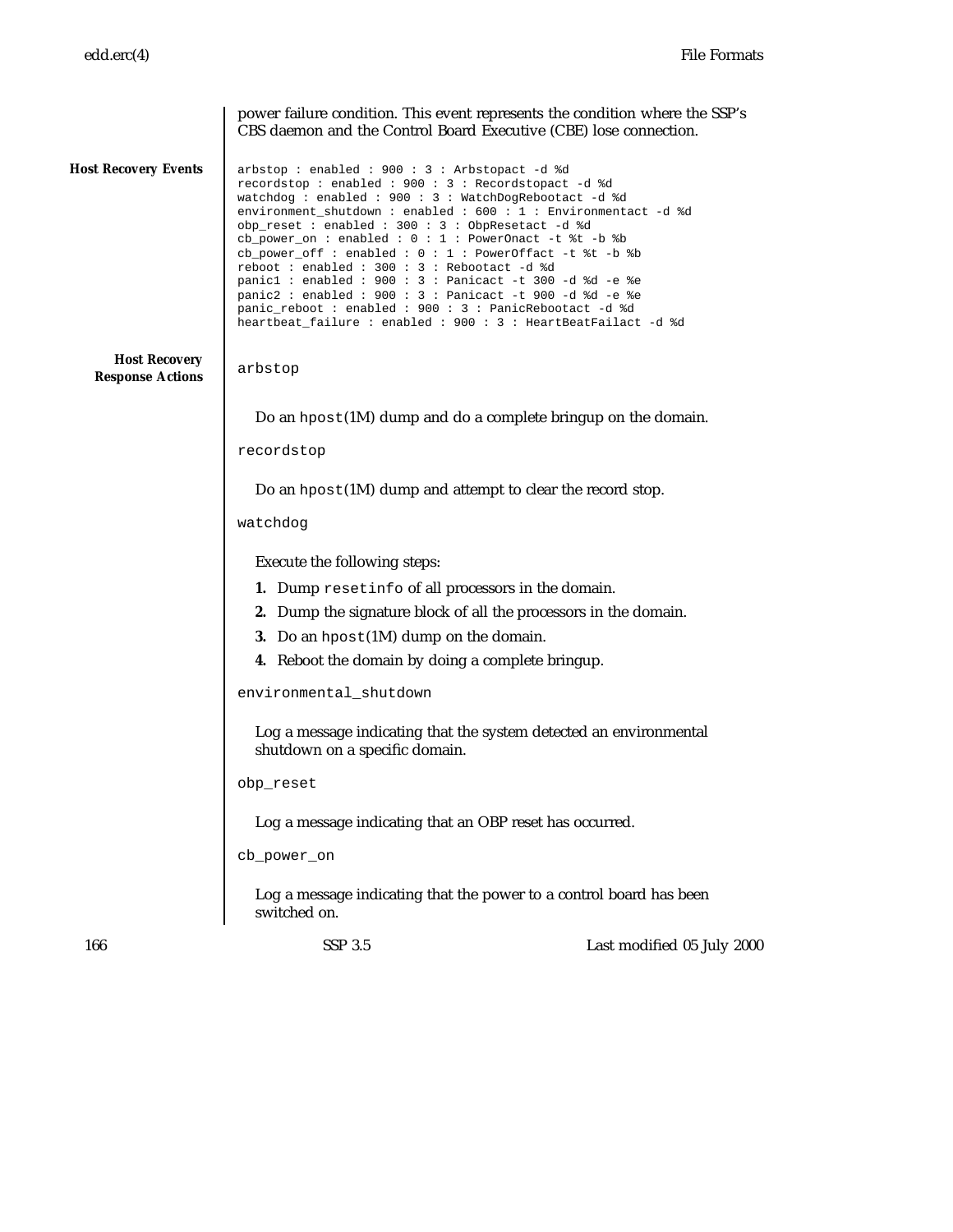|                                               | cb_power_off                                                                                                                                                                                                                                                                                                                                                                                                                                                                                                                                                              |
|-----------------------------------------------|---------------------------------------------------------------------------------------------------------------------------------------------------------------------------------------------------------------------------------------------------------------------------------------------------------------------------------------------------------------------------------------------------------------------------------------------------------------------------------------------------------------------------------------------------------------------------|
|                                               | Log a message indicating that the power to a control board has been<br>switched off.                                                                                                                                                                                                                                                                                                                                                                                                                                                                                      |
|                                               | reboot                                                                                                                                                                                                                                                                                                                                                                                                                                                                                                                                                                    |
|                                               | Carry out the user requested reboot by doing a quick bringup.                                                                                                                                                                                                                                                                                                                                                                                                                                                                                                             |
|                                               | panic1                                                                                                                                                                                                                                                                                                                                                                                                                                                                                                                                                                    |
|                                               | Sleep for the time specified by the $-t$ option of the Panicact field, then do<br>a quick bringup if the domain is still in a panic1 state.                                                                                                                                                                                                                                                                                                                                                                                                                               |
|                                               | panic2                                                                                                                                                                                                                                                                                                                                                                                                                                                                                                                                                                    |
|                                               | Sleep for the time specified by the $-t$ option of the Panicact field, then do<br>a quick bringup if the domain is still in a panic2 state.                                                                                                                                                                                                                                                                                                                                                                                                                               |
|                                               | panic_reboot                                                                                                                                                                                                                                                                                                                                                                                                                                                                                                                                                              |
|                                               | Reboot the system by doing a complete bringup.                                                                                                                                                                                                                                                                                                                                                                                                                                                                                                                            |
|                                               | heartbeat_failure                                                                                                                                                                                                                                                                                                                                                                                                                                                                                                                                                         |
|                                               | Reboot the system by doing a complete bringup.                                                                                                                                                                                                                                                                                                                                                                                                                                                                                                                            |
| <b>Other Events</b>                           | sys_brd_power_on : enabled : 0 : 1 : PowerOnact -t %t -b %b<br>sys_brd_power_off : enabled : 0 : 1 : PowerOffact -t %t -b %b<br>$supp_lptd_power_0n : enabled : 0 : 1 : PowerOnact -t *t -b *b$<br>supp_brd_power_off : enabled : 0 : 1 : PowerOffact -t %t -b %b<br>bulk_power_norm : enabled : 0 : 1 : BulkPowerNormact -d %d<br>bulk_power_fail : disabled : 300 : 1 : BulkPowerFailact -d %d<br>$fan\_norm: enabled: 0: 1: FanNormact -d *d$<br>fan_fail : enabled : 180 : 1 : FanFailact -d %d<br>system_config_change : enabled : 0 : 1 : SystemConfChangeact -d %d |
| <b>Other Event</b><br><b>Response Actions</b> | sys_brd_power_on and sys_bd_power_off                                                                                                                                                                                                                                                                                                                                                                                                                                                                                                                                     |
|                                               | Log a message indicating that the system board has been powered on or off.                                                                                                                                                                                                                                                                                                                                                                                                                                                                                                |
|                                               | supp_brd_power_on and supp_brd_power_off                                                                                                                                                                                                                                                                                                                                                                                                                                                                                                                                  |
|                                               | Log a message indicating that the centerplane support board has been<br>powered on or off.                                                                                                                                                                                                                                                                                                                                                                                                                                                                                |

Last modified 05 July 2000 SSP 3.5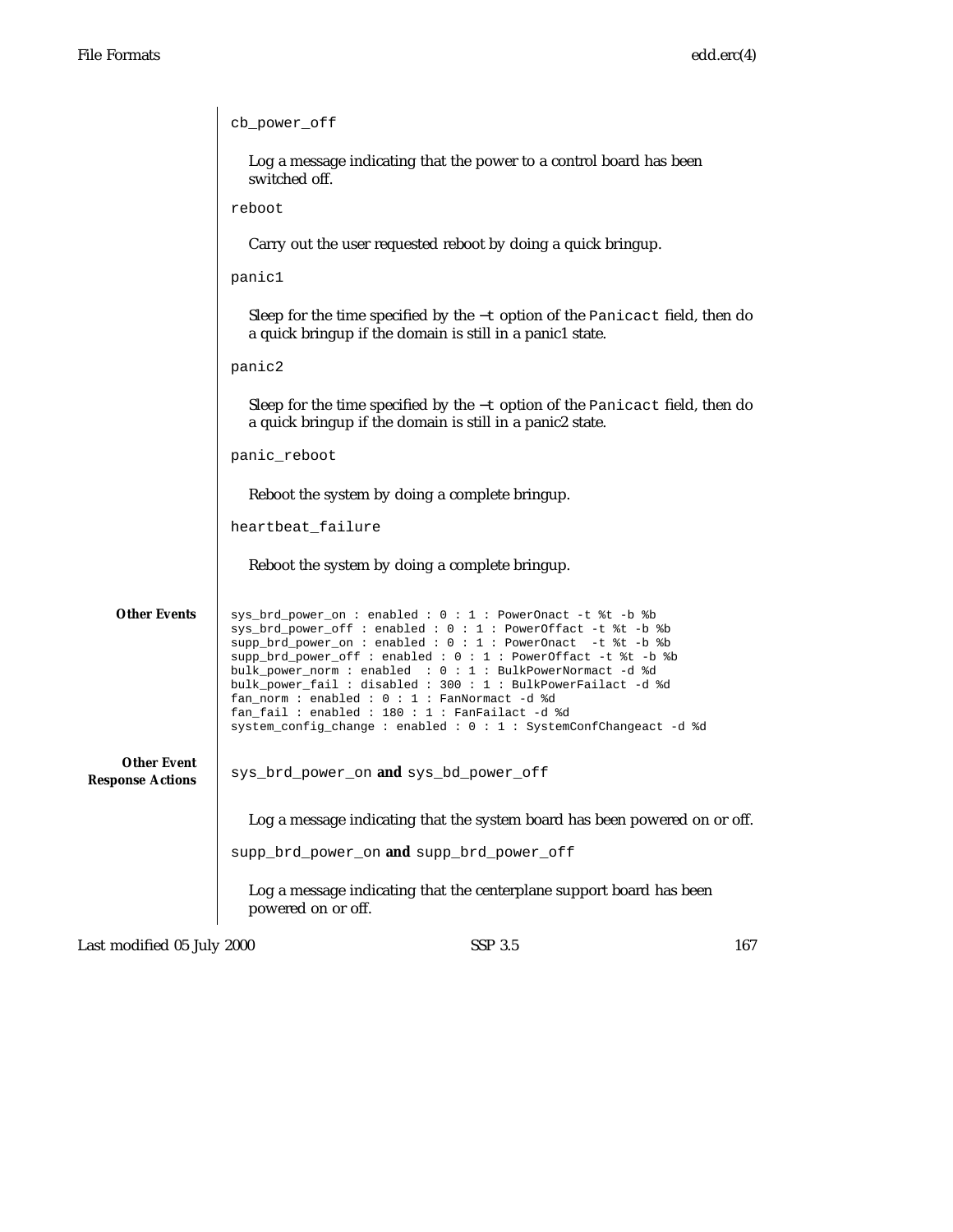bulk\_power\_norm Log a message that the 48-volt power supply is on. (Note that 48-volt power is shown as bulk power in some system messages.) bulk\_power\_fail Log a message indicating which 48-volt power supply has failed or is off, then determine if the system can continue operating with the current number of valid power supplies. If not, power down the entire system. fan\_norm Log a message that a fan has gone from a failed state to an on or off state. fan\_fail Log a message that a fan has gone from an on or off state to a failed state. system\_config\_change Log a message that a system board, centerplane support board, control board, fan tray, and/or 48–volt power supply has been removed or inserted into the system. **EXAMPLES EXAMPLE 1** A Global ERC File # Event Response Configuration File # centerplane\_temp\_warn : enabled : 300 : 1 : TempWarnact -b %b -e %e -d %d -t %t centerplane\_temp\_warn : enabled : 300 : 1 : fans -hi centerplane\_temp\_norm : enabled : 0 : 1 : fans -off The first two lines in the above example of a global ERC file tell the system how it is to respond to an overtemperature event on the centerplane. The first line tells the system to pass the specified information – board number of the board experiencing the event  $(*)$ b), event type  $(*)$ e), SNMP trap data  $(*)$ d), and board type  $(*)$  – to an action script named TempWarnact, and to then execute TempWarnact. The second line tells it to turn on the fans at their high-speed setting. The third line above tells the system to turn off the fans when it sees that the temperature of the centerplane is normal. **FILES** The following files are supported: \$SSPVAR/etc/*platform\_name*/edd.erc 168 SSP 3.5 Last modified 05 July 2000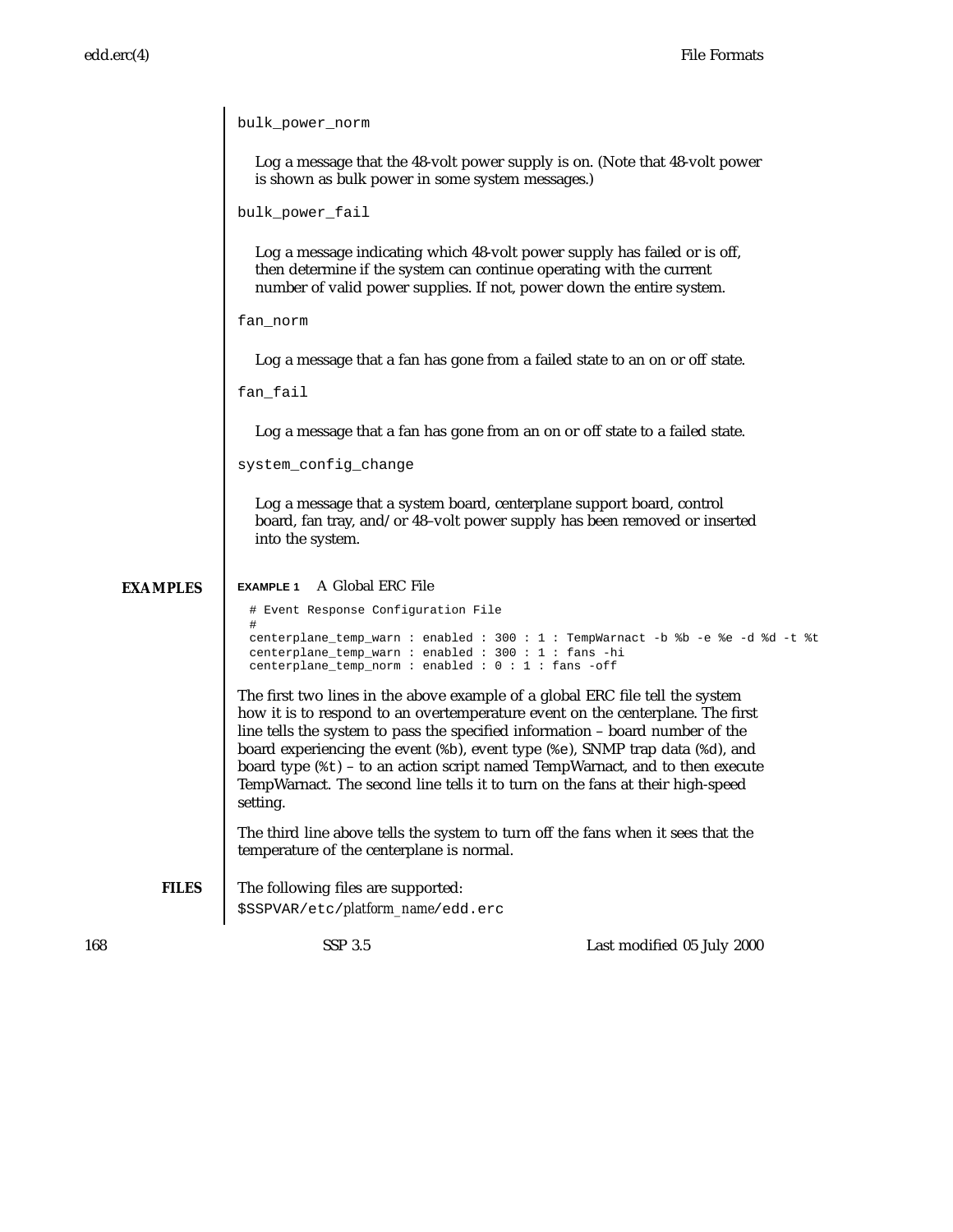Path to an instantiated global ERC file \$SSPVAR/etc/*platform\_name*/*domain\_name*/edd.erc Path to an instantiated ERC file for domain-specific events

**SEE ALSO** edd $(1M)$ , edd.emc $(4)$ 

Last modified 05 July 2000 SSP 3.5 169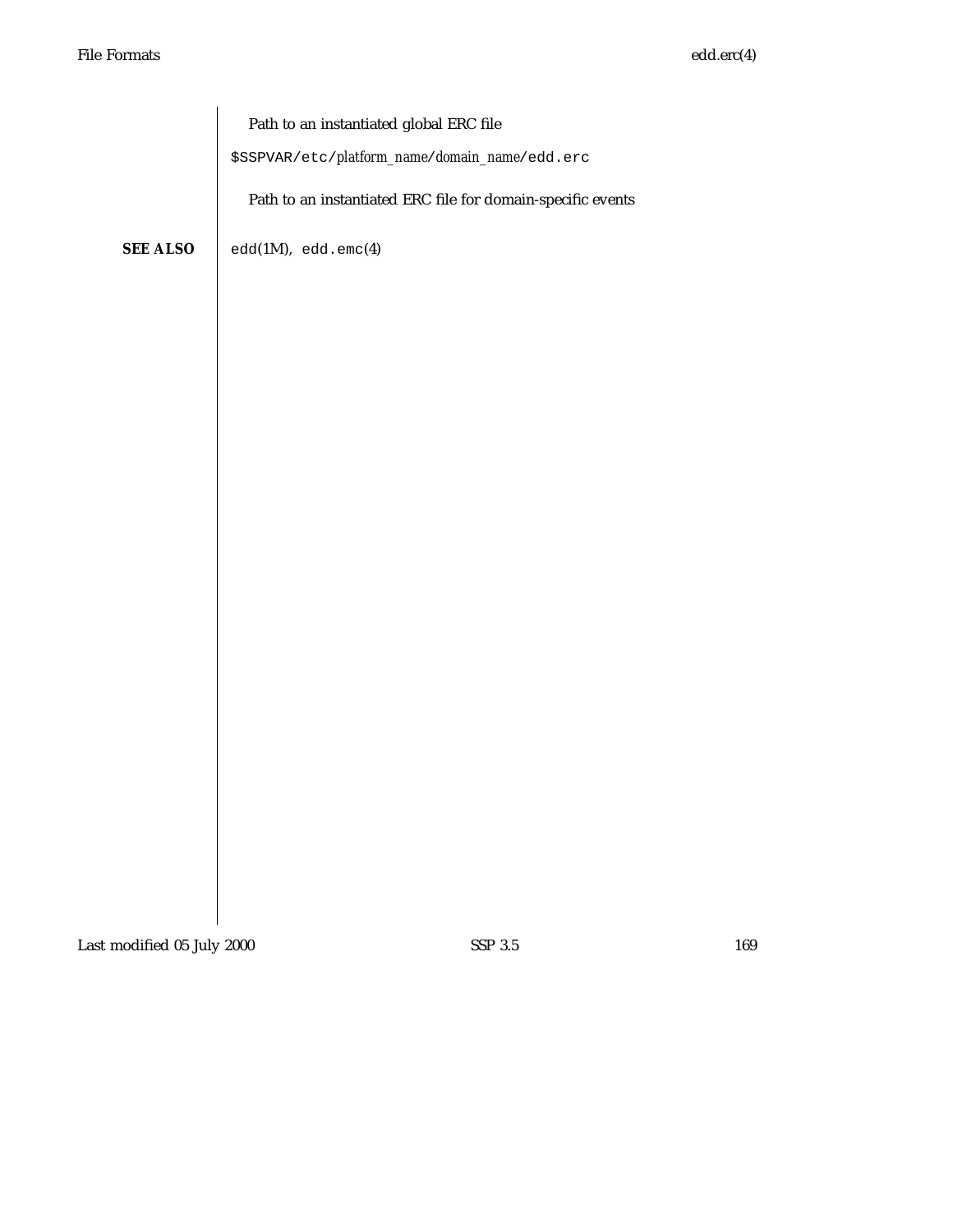| <b>NAME</b>        | fad_files - file access daemon files                                                                                                                                                                                                                                                                                                                                                                                     |                                                                                                                                                                                 |
|--------------------|--------------------------------------------------------------------------------------------------------------------------------------------------------------------------------------------------------------------------------------------------------------------------------------------------------------------------------------------------------------------------------------------------------------------------|---------------------------------------------------------------------------------------------------------------------------------------------------------------------------------|
| <b>CAUTION</b>     | Do not edit this file manually. It is automatically maintained by<br>domain-management tools and commands.                                                                                                                                                                                                                                                                                                               |                                                                                                                                                                                 |
| <b>DESCRIPTION</b> | fad(1M) consults the fad_files file to determine which file access daemon<br>files it should monitor, where those files are located, and what permissions<br>they are assigned. fad. 1M also uses the information in fad_files to<br>synchronize SSP file reads, writes, and notifications of modification. Other SSP<br>daemons and clients across the net also access this file for file access daemon<br>information. |                                                                                                                                                                                 |
|                    |                                                                                                                                                                                                                                                                                                                                                                                                                          | The fad_files file is initially installed in \$SSPVAR/.ssp_private. It<br>normally contains one or more lines of the following format:                                          |
|                    | type permission path sub_path filename                                                                                                                                                                                                                                                                                                                                                                                   |                                                                                                                                                                                 |
|                    | where:                                                                                                                                                                                                                                                                                                                                                                                                                   |                                                                                                                                                                                 |
|                    | type                                                                                                                                                                                                                                                                                                                                                                                                                     | File type, either domain or nondomain.                                                                                                                                          |
|                    | permission                                                                                                                                                                                                                                                                                                                                                                                                               | Access privilege, $\mathbf r$ (read-only), <b>w</b> (write only) or<br>rw (read and write). fad(1M) can read or write<br>to a file only if that file has the proper permission. |
|                    | path                                                                                                                                                                                                                                                                                                                                                                                                                     | Valid Sun Enterprise 10000 path. path can be any<br>of the SSP environment variables such as<br>SSPOPT, SSPVAR and SSPETC.                                                      |
|                    | sub_path                                                                                                                                                                                                                                                                                                                                                                                                                 | Absolute path under the Sun Enterprise 10000<br>path. sub_path is normally etc, data or . (dot).                                                                                |
|                    | filename                                                                                                                                                                                                                                                                                                                                                                                                                 | The actual fad(1M) file name.                                                                                                                                                   |
|                    | a comment line.                                                                                                                                                                                                                                                                                                                                                                                                          | Any line that has a pound sign $(\#)$ in the first character position is considered                                                                                             |
| <b>EXAMPLES</b>    | <b>EXAMPLE 1</b> A Sample $f$ ad(4) File                                                                                                                                                                                                                                                                                                                                                                                 |                                                                                                                                                                                 |
|                    | #                                                                                                                                                                                                                                                                                                                                                                                                                        | SSP-Enterprise 10000: fad_files example                                                                                                                                         |
|                    | nondomain<br>SSPVAR<br>rw<br>domain<br>SSPVAR<br>rw<br>nondomain<br>SSPETC<br>r                                                                                                                                                                                                                                                                                                                                          | domain_config<br>.ssp_private<br>eeprom.image<br>etc<br>ssp_startup.main<br>etc                                                                                                 |
| <b>NOTES</b>       |                                                                                                                                                                                                                                                                                                                                                                                                                          | This file is shipped with the SSP package and is installed with it.                                                                                                             |
| <b>SEE ALSO</b>    | fad(1M)                                                                                                                                                                                                                                                                                                                                                                                                                  |                                                                                                                                                                                 |
| 170                | SSP 3.5                                                                                                                                                                                                                                                                                                                                                                                                                  | Last modified 07 Dec 1999                                                                                                                                                       |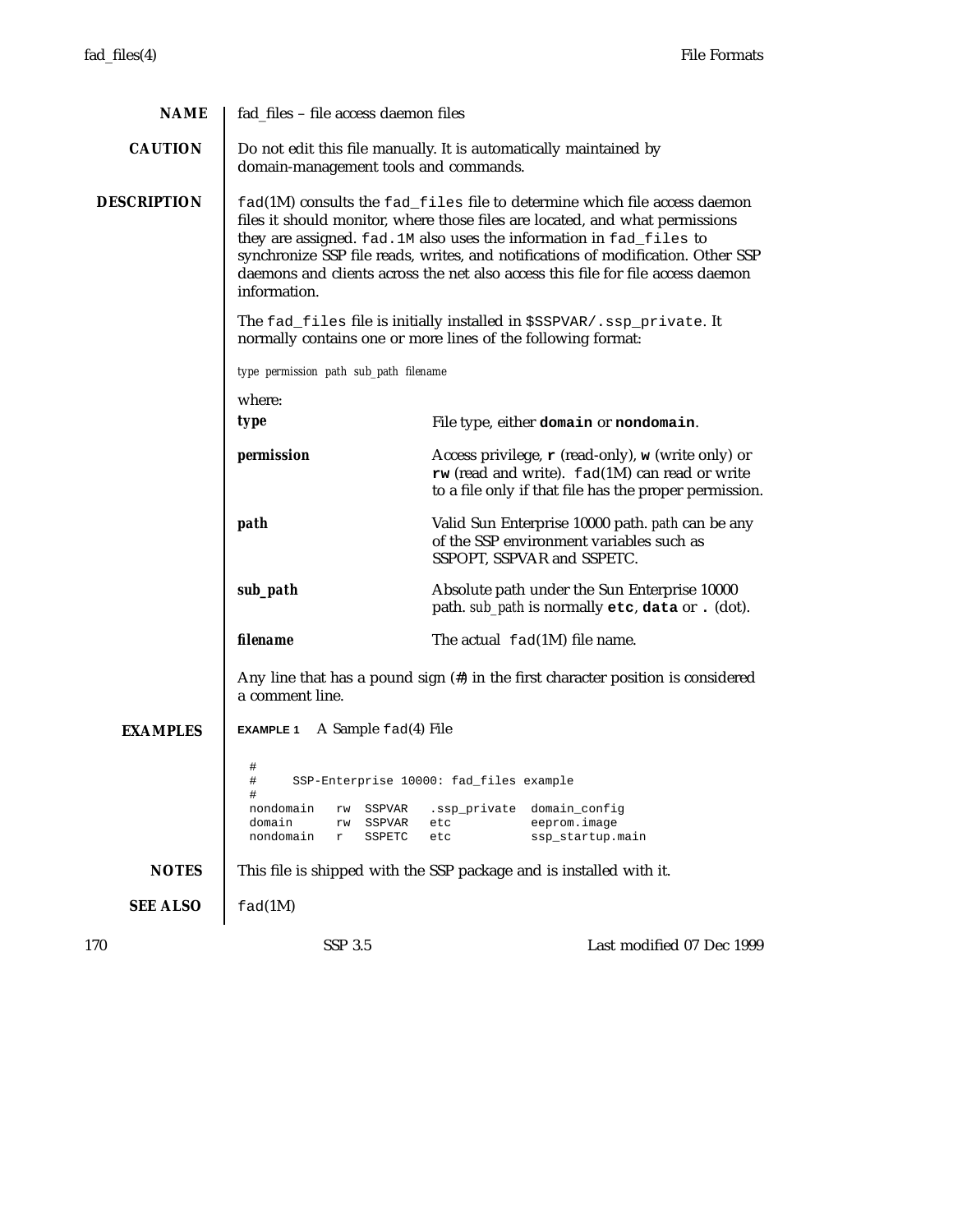| <b>NAME</b>               | postrc - (.postrc) hpost properties file                                                                                                                                                                                                                                                                                                                                                                                                                                                                                                                                                                                                                                                                                                                                                                                                                                                                                                        |
|---------------------------|-------------------------------------------------------------------------------------------------------------------------------------------------------------------------------------------------------------------------------------------------------------------------------------------------------------------------------------------------------------------------------------------------------------------------------------------------------------------------------------------------------------------------------------------------------------------------------------------------------------------------------------------------------------------------------------------------------------------------------------------------------------------------------------------------------------------------------------------------------------------------------------------------------------------------------------------------|
| <b>CAUTION</b>            | Many of the . postrc directives are appropriate only in an engineering or<br>manufacturing environment. Others might be appropriate for field use, but<br>only by a qualified service provider or properly trained system administrator.<br>Users without specific training in the use of these features should not use<br>them.                                                                                                                                                                                                                                                                                                                                                                                                                                                                                                                                                                                                                |
| <b>DESCRIPTION</b>        | The .postrc file is an ASCII text file that contains the various configurable<br>properties of the hpost(1M) program; it controls options in POST.                                                                                                                                                                                                                                                                                                                                                                                                                                                                                                                                                                                                                                                                                                                                                                                              |
|                           | Some hpost (1M) functions can also be controlled from the command line.<br>Such functions are clearly marked in the descriptions that follow. Command<br>line arguments take precedence over commands in the . postrc file, which<br>take precedence over built-in defaults. For a terse reminder of the . postrc<br>options and syntax, enter hpost --?postrc.                                                                                                                                                                                                                                                                                                                                                                                                                                                                                                                                                                                 |
|                           | Unless $-n$ is the first argument on the hpost line, hpost reads the optional<br>file . postrc, and executes the directives in that file before it begins operation<br>with the host. If hpost does not find . postrc it proceeds without it. hpost<br>first looks for . postrc in the current directory (.). If it does not find it there,<br>hpost looks in \$SSPVAR/etc/platform_name/\$SUNW_HOSTNAME. If it does<br>not find . postrc there, it looks in the user's home directory, \$HOME.<br>Exception: If the current directory is \$HOME, the first element of the search<br>path (.) is skipped. This exception allows a domain-specific . postrc file to<br>take precedence over the user's default \$HOME/. postrc when running from<br>the user's home directory, while still allowing use of a local . / . postrc to<br>take precedence as long as the user is currently in any directory other than the<br>user's home directory. |
|                           | Some of the commands described below are accepted only when the local file<br>./. postrc is used; such commands are clearly marked. These commands are<br>never available when the current directory is \$HOME, as the . / . postrc search<br>path is skipped in such cases.                                                                                                                                                                                                                                                                                                                                                                                                                                                                                                                                                                                                                                                                    |
|                           | The following rules apply to the . postrc file:                                                                                                                                                                                                                                                                                                                                                                                                                                                                                                                                                                                                                                                                                                                                                                                                                                                                                                 |
|                           | ■ Keywords are case-sensitive.                                                                                                                                                                                                                                                                                                                                                                                                                                                                                                                                                                                                                                                                                                                                                                                                                                                                                                                  |
|                           | • Numeric arguments are decimal by default, taken as hex if preceded by $0 \times$<br>or x.                                                                                                                                                                                                                                                                                                                                                                                                                                                                                                                                                                                                                                                                                                                                                                                                                                                     |
|                           | Keywords and optional arguments are delimited by whitespace.<br>$\blacksquare$                                                                                                                                                                                                                                                                                                                                                                                                                                                                                                                                                                                                                                                                                                                                                                                                                                                                  |
|                           | Any part of a line that begins with a pound sign $(\#)$ is considered a<br>comment and ignored.                                                                                                                                                                                                                                                                                                                                                                                                                                                                                                                                                                                                                                                                                                                                                                                                                                                 |
| Last modified 31 Mar 2000 | SSP 3.5<br>171                                                                                                                                                                                                                                                                                                                                                                                                                                                                                                                                                                                                                                                                                                                                                                                                                                                                                                                                  |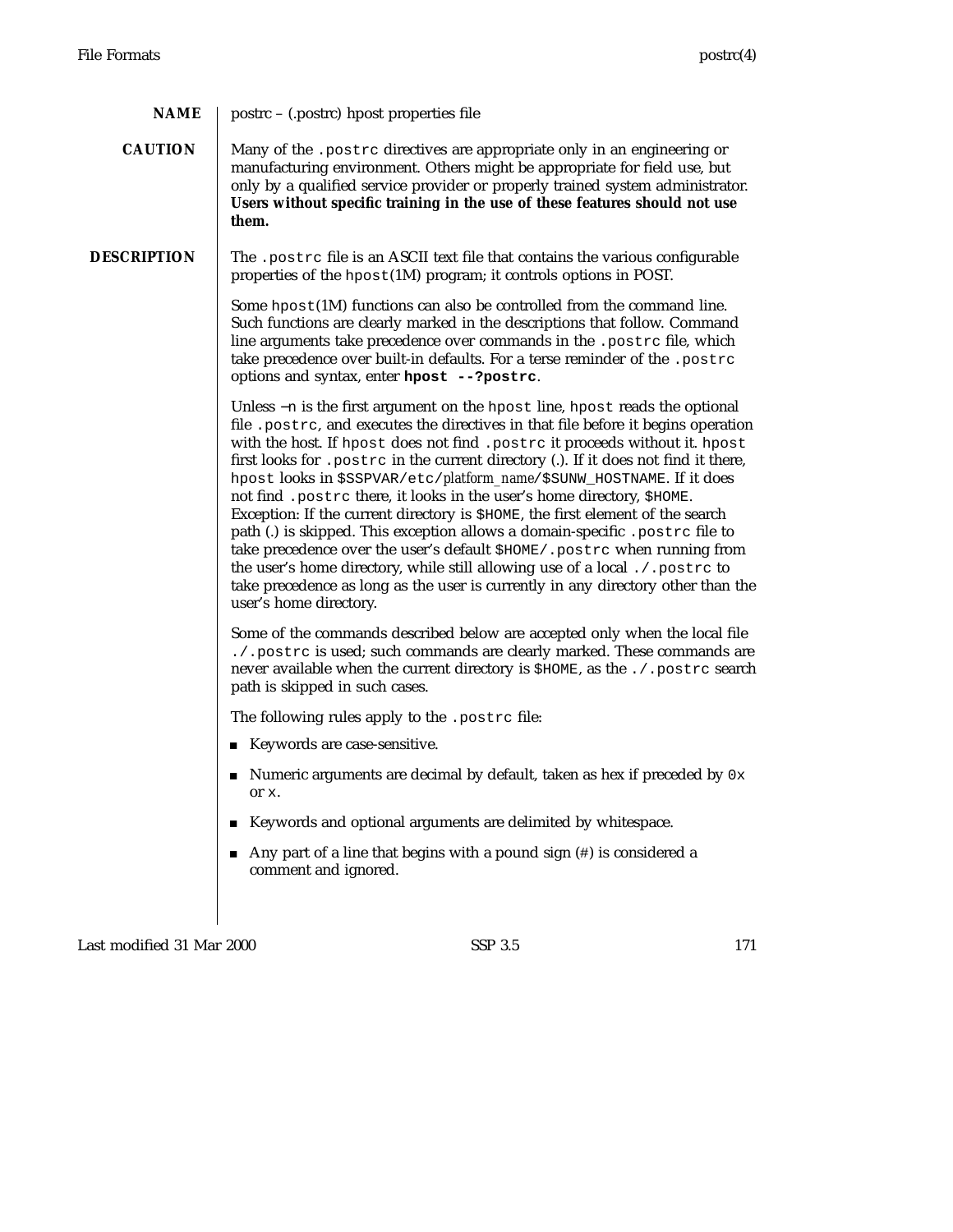| <b>PROPERTIES</b> | The following list of properties is provided in alphabetical order. Each of these |
|-------------------|-----------------------------------------------------------------------------------|
|                   | commands can also be classified by the appropriate user level, as designated      |
|                   | by the number in parentheses at the end of the title line. The levels are:        |

| Level 1 | System Administrator Commands. These<br>commands control functionality either intended<br>for system administrator control or safe because<br>their effect is essentially benign (for example,<br>logfile). |
|---------|-------------------------------------------------------------------------------------------------------------------------------------------------------------------------------------------------------------|
| Level 2 | Commands for use by Sun Microsystems and<br>service providers only.                                                                                                                                         |
| Level 3 | Commands for use by Sun Microsystems POST<br>developers (for debug) and Sun Microsystems<br>engineers only.                                                                                                 |

allow\_lab-only\_components **(Level 3)**

SMI engineering labs sometimes need to operate systems containing hardware that is not acceptable for customer machines. These components are often early prototype parts with known bugs or speed problems, for example. Such parts cannot inadvertently find their way into a production system. POST normally rejects and fails these parts immediately, based on their Component ID (CID) values. To support the engineering lab requirement, the allow\_lab-only\_components command instructs POST not to perform this CID-based rejection, and to accept certain specific values that are recognized but identified as lab-only. This command does not disable all CID checks, it just expands the list of acceptable CIDs.

```
allow_sys_errctl (Level 3)
```
When JTAG-configuring the PC, CIC, or MC ASICs, always enable system register write/clear access to error status, error mask, and force error registers. This property is normally enabled only when diagnostic code (such as POST) is run, and not in the final configuration.

```
alt_level level (Level 1)
```
Use *level* as the POST level, rather than the default alternate level, if the −a command argument is invoked. However, if the level command is also invoked, and specifies a higher value, that higher value is used.

This −a mechanism is intended for certain error reboot scenarios, to run higher-than-normal levels of diagnostics. However, regardless of the level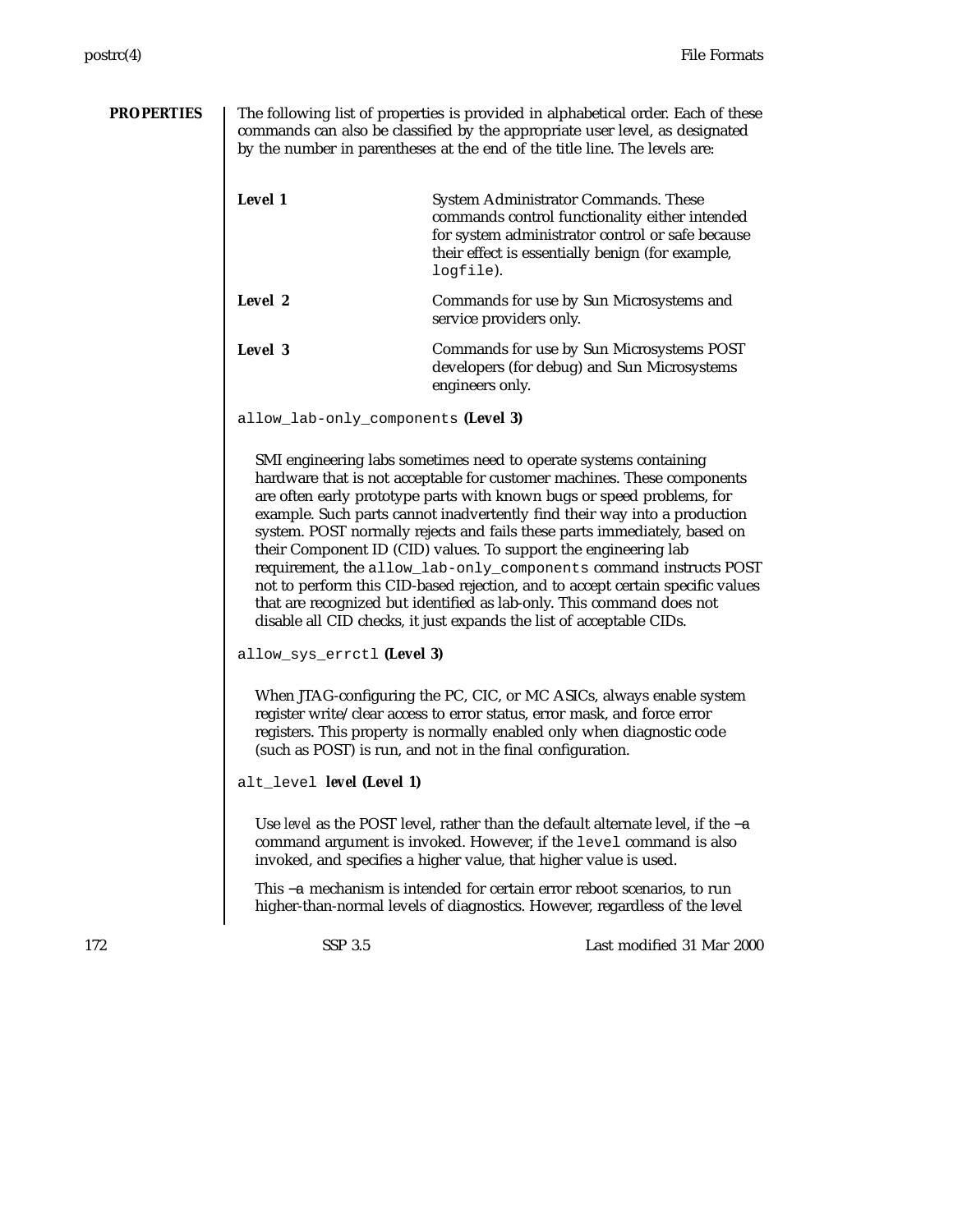specified by alt\_level, –a will not result in hpost running at a lower level than if −a were not invoked.

```
arb_flip_ctr_limit value (Level 3)
```
All of the Sun Enterprise 10000 arbitration ASICs reverse the priority order of their clients' requests after some number of grants to improve the fairness of the arbitration algorithm. The number of grants is programmable when the ASIC is configured. A default value is normally used. This command allows Sun Microsystems engineering to experiment with this value.

```
asic_ignore asic_type (Level 3)
```
Do not test, configure or dump the named ASIC type. This command allows Sun Microsystems engineering to exercise POST code in development systems in which certain ASICs do not exist, which would otherwise cause POST to fail immediately. To get a list of the available *asic\_type* keywords, use hpost -?postrc.

```
assume_ldarb_rev_2 (Level 3)
```
Do not check the CID of LDARB ASICs to understand how to set their configuration; just assume they are not rev 1. This command supports a special mode of POST (see scantool\_simulate) used to provide the JTAG configuration as input to Verilog ASIC simulation, in which no ASIC input is possible.

```
blacklist_file {file | none} (Level 2)
```
Command Line Equivalent: −X Use the specified blacklist(4) file rather than the default, \$SSPVAR/etc/*platform\_name*/blacklist. file can be the path to the blacklist(4) file or none. If it is none, POST reads no blacklist file.

Be careful when using blacklist\_file on a production system; other SSP software does not know when POST is using a nonstandard blacklist(4) file.

board\_red\_any\_fail **(Level 2)**

If any failure is detected on a board, immediately fail and effectively redlist all the resources on the board. This line is intended to prevent further configuration of the board, so that a postmortem analysis of the stop can be performed. See also system\_red\_any\_fail and redlist(4).

bus\_shuffle\_mode **{**0|1|2**} (Level 3)**

Last modified 31 Mar 2000 SSP 3.5 5 173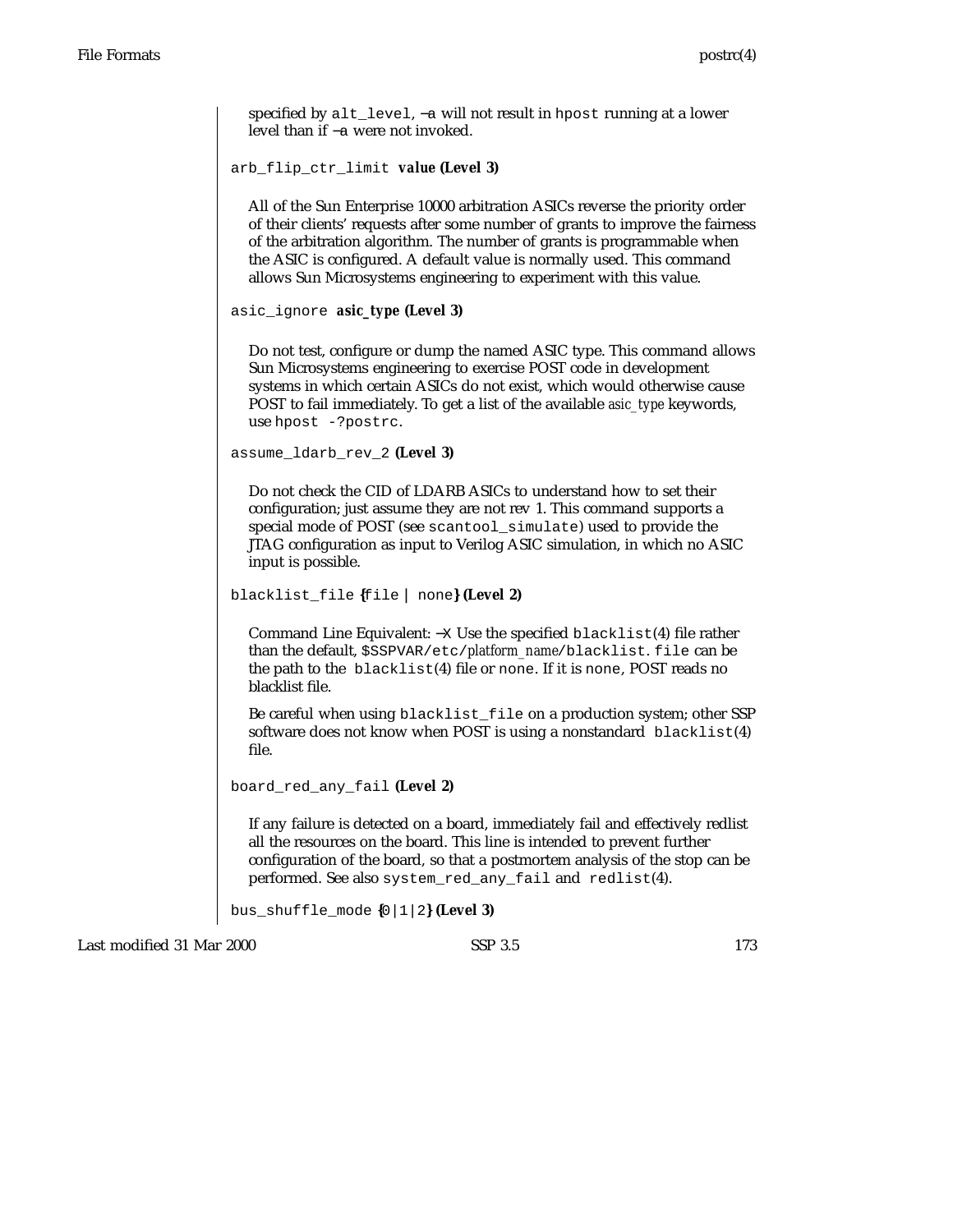A facility in the PC ASIC allows the assignment of addresses to GABs to be varied from the default, which has it based on PA[8:6], with the exact assignment depending on how many and which GABs are configured. This default is shuffle mode 0. Shuffle mode 1 uses PA[8:6] XOR PA[18:16], shuffle mode 2 uses PA[8:6] XOR PA[20:18]. This command allows Sun Microsystems engineering to experiment with the effect of this shuffle capability.

cplane\_initial\_config **(Level 3)**

Command Line Equivalent: −C Start POST in the initial (rather than a subsequent) domain. Several independent domains can be running on an Sun Enterprise 10000 system, but unless they are in isolated\_sysboard mode, they all share the centerplane ASICs, which can be in only one functional bus configuration. By default, POST assumes it is not running in the first domain being brought up. So it probes the centerplane to determine the bus configuration, and constrains itself to use that configuration. Also, it does not do the functional configuration of the centerplane ASICs.

The usual way to start POST running in the initial domain is through the −C command line option. When POST is running in the initial domain, it must establish the bus configuration *and* do the initial centerplane ASIC configuration.

This command (and the −C command line option) starts POST in the initial domain, where it must establish the bus configuration *and* do the initial centerplane ASIC configuration.

cplane\_initial\_config is equivalent to the −C command line option for the convenience of Sun Microsystems engineering, manufacturing and customer service technicians who must repeatedly run POST on uninitialized systems.

Do *not* use this command on production systems that run, or might someday run, multiple domains, as it can cause POST running in the domain brought up second to crash anything running in the domain brought up first.

debug\_mask *mask* **(Level 2/3)**

Use *mask* as the debug mask. This is a bitmask that controls experimental code or obscure behavior modes of POST. It is mostly for POST developer use. The *mask* is ORed into the internal mask, allowing one line/bit, so bits can be added/removed by the commenting out of a list in the .postrc file. Because these bits change over time, users should execute hpost --?postrc for a list of current bits.

default\_ecache\_mbytes **{**H|1|2|4|8|16|32**} (Level 2)**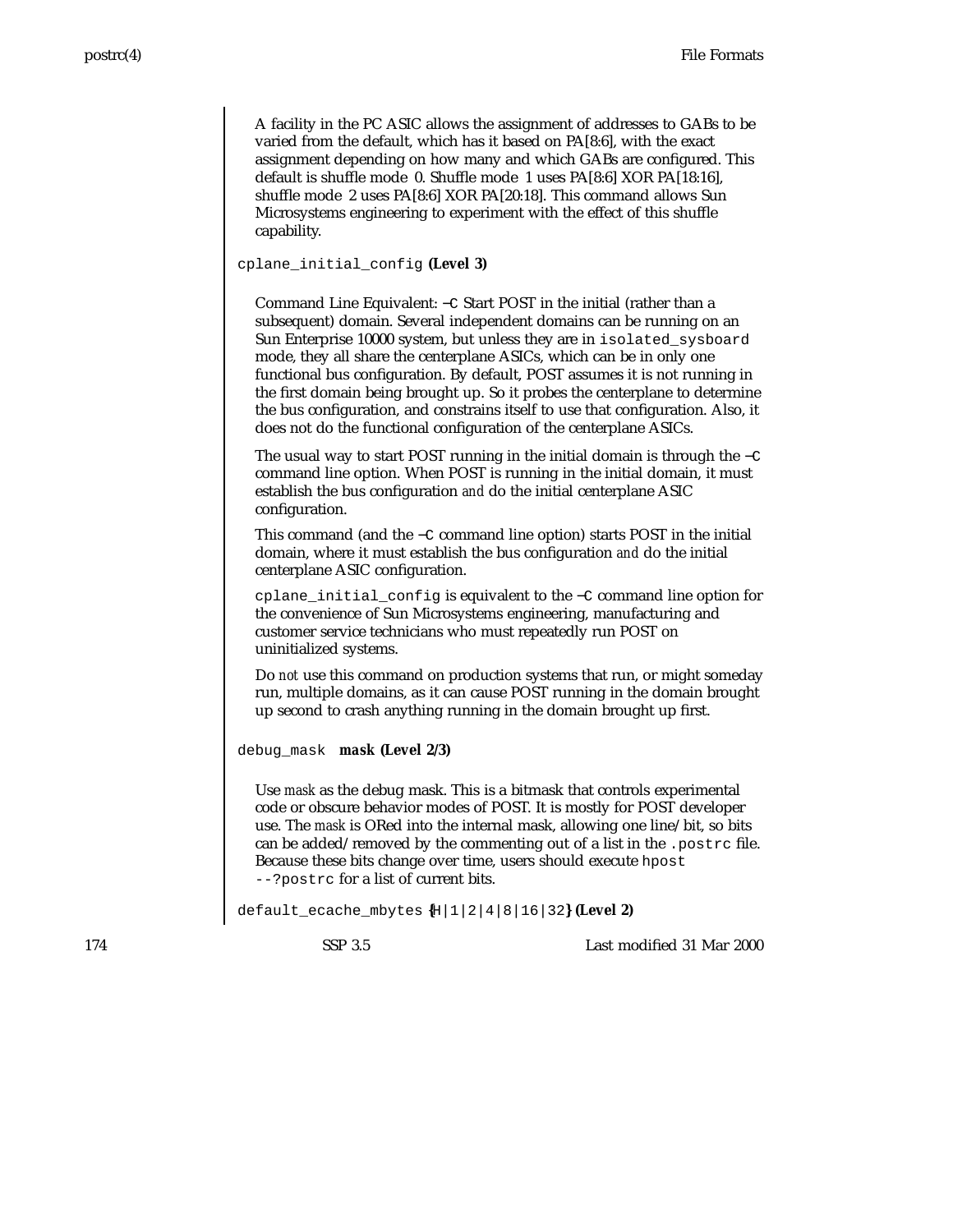Assume the specified Ecache size for all processors if the Ecache probe, done as part of the initial processor test phase, is skipped. If the probe is skipped and this value is incorrect, the configured system will not maintain correct cache coherency. The "default default" is 0.5 Mbyte – "H".

default\_memgrp\_mbytes **{**64|256|1024**} (Level 2)**

Use the specified DIMM group size as the default. The default size is used for Figure of Merit (FOM) calculations prior to the DIMM probe phase, and also as the assumed value of all good DIMM groups if the DIMM probe phase is skipped by the skip\_phase command. The "default default" is 64 Mbyte.

```
display_fom_calc {off|on} (Level 1)
```
If on, always make POST print the calculated FOM for all 45 bus configurations when it is making an FOM calculation to select a configuration. If off, never do so. If this command is not present, POST does the printing if the verbose level is above a certain value.

```
dom_transgress_err_enbl (Level 2)
```
Enable reporting of Domain Transgression Errors by the GDARB ASIC when configuring the centerplane, which is done when hpost is called with the −C option. (See cplane\_initial\_config). A transgression error occurs when a system board's data arbiter requests to send data to a board in a different domain cluster as defined by the GDARB's SMD mask configuration register.

By default, reporting of these errors is disabled to minimize the probability of GDARB asserting a global arbstop when a board fails and causes both a parity error and a transgression error. GDARB does inhibit transgressing requests; it just does not report them as errors. This dom\_transgress\_err\_enbl command enables this error reporting, for cases where the additional fault detection is preferred over the additional domain fault isolation.

domain *boardmask* **(Level 3)**

Declare a set of system boards to be a domain. Domains are disjoint partitions of the system boards in an Sun Enterprise 10000 system that are isolated from each other, except for shared memory (see command shared\_mem).

Last modified 31 Mar 2000 SSP 3.5 175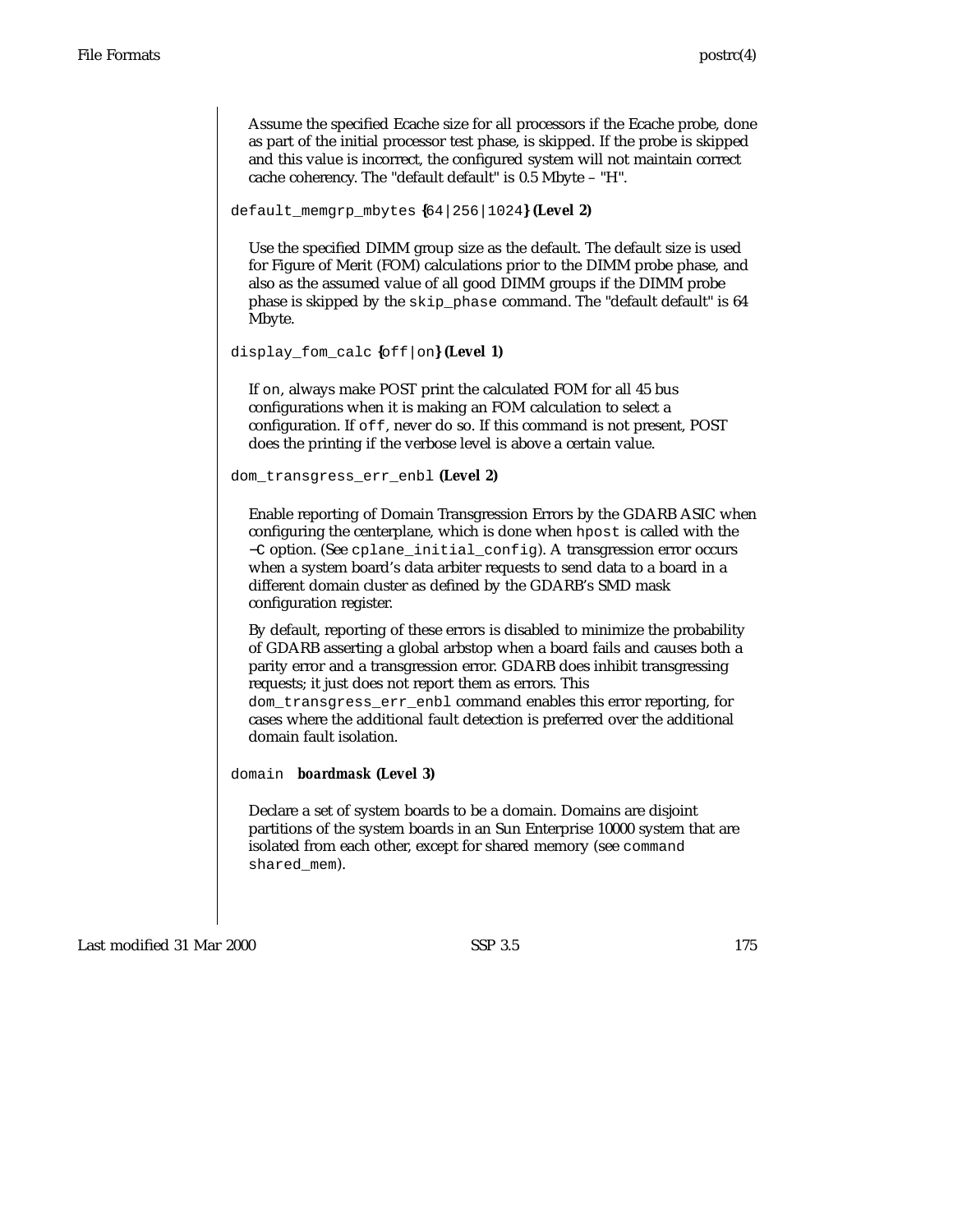This .postrc command is not how domains are managed in production systems; it is a static instruction to POST to configure the domain registers for Sun Microsystems engineering debug of the domain hardware. This domain command is effective only when used in a .postrc file in the current directory. If the .postrc file used is not in the local directory, POST ignores this command and generates a warning message.

download\_bbsram\_verify **{**off|on**} (Level 2)**

If on, always verify that each JTAG POST code download to a processor BBSRAM actually occurred. If off, never do so. If it is not specified, verification is done only if the level is above a certain value. To do the verification, download\_bbsram\_verify uploads code from BBSRAM and compares it to the code file data. Unlike download, which is done with a JTAG broadcast, the upload and compare must be done serially for each processor.

download\_path *dirpath* **(Level 2)**

Use the download files for POST that are in the location *dirpath*. The default is \$SSPOPT/release/Ultra-Enterprise-10000/\*/\*/\*/hostobjs, where /\*/\*/\*/ indicates a release-level dependency.

```
dtag_test_all_procs (Level 2)
```
Normally, POST assigns each processor to test its own DTAG RAM for each CIC on the board. This process ensures that only resources that can be used are tested, as DTAG RAM for missing or failed processors is not usable for anything else. However, in some environments, such as manufacturing test, Sun Microsystems prefers that all the DTAG RAM be tested, in preparation for future installation of additional processors. This command causes each processor, during the DTAG RAM test phase, to test all the RAM on each CIC, not just its own. For the same reasons, this command also causes testing of all physically present DTAG SRAM locations, not just those that will be used to support the size of Ecache on the currently installed processor modules.

dump\_no\_sneeprom **(Level 3)**

When creating a dump file, either with the −D command line option or automatically when certain errors are encountered while POST is running, do not include the contents of the serial number EEPROMs in the dump. This command can significantly speed up the dump process in some environments. It can be removed in the future.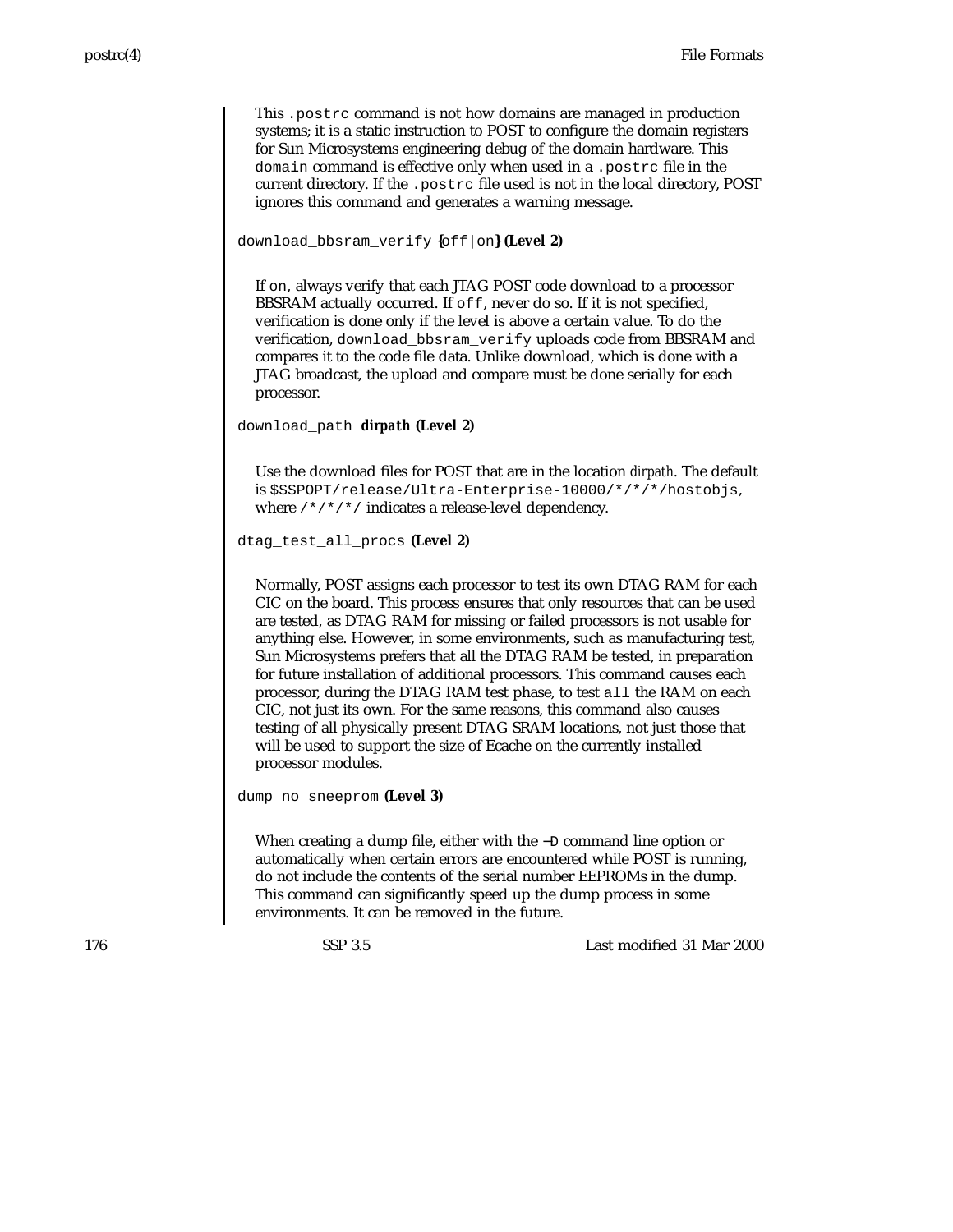```
dump_on_exit [boardmask [path]] (Level 2)
  Make POST create a dump file of the system state just before it exits. The
  boardmask controls what boards are dumped, where bits [15:0] control system
  boards and [17:16] control half-centerplanes. The board is dumped if the
  corresponding bit is 1. The default is x3FFFF (dump all). This would
  normally be specified as a hex value. path can be used to override the
  default path for the dumpfile. A path can be specified only if a boardmask is
  specified. Both options are similar to those of the −D command line option.
dump_pathname dirpath (Level 2)
  Create state dump files in the specified default directory rather than the
  program default, $SSPVAR/adm/$SUNW_HOSTNAME. If a path has been
  specified by either the command line option (-D) or the dump_on_exit
  command, that path overrides the one specified by dump_pathname.
fom_weight_abus float-in_range (Level 1)
  Use the specified weight of the number of address buses in the FOM
  computation. The float-in range is 1.0 to 5.0; the default is 1.0.
fom_weight_dbus float-in_range (Level 1)
  Use the specified weight of the number of data buses (72-bit datapaths) in
  the FOM computation. The float-in range is 1.0 to 5.0, inclusive; the default
  is 1.0.
fom_weight_mem float-in_range (Level 1)
  Use the specified weight of memory in the FOM computation. The float-in
  range is 1.0 to 5.0, inclusive; the default is 1.0.
fom_weight_proc float-in_range (Level 1)
  Use the specified weight of processors in the FOM computation. The float-in
  range is 1.0 to 5.0, inclusive; the default is 1.0.
fom_weight_scard float-in_range (Level 1)
  Use the specified weight of SBus cards in the FOM computation. The float-in
  range is 1.0 to 5.0, inclusive; the default is 1.0.
```

```
Last modified 31 Mar 2000 SSP 3.5 SSP 3.5 277
```
force\_dtag\_parity\_mode **(Level 2)**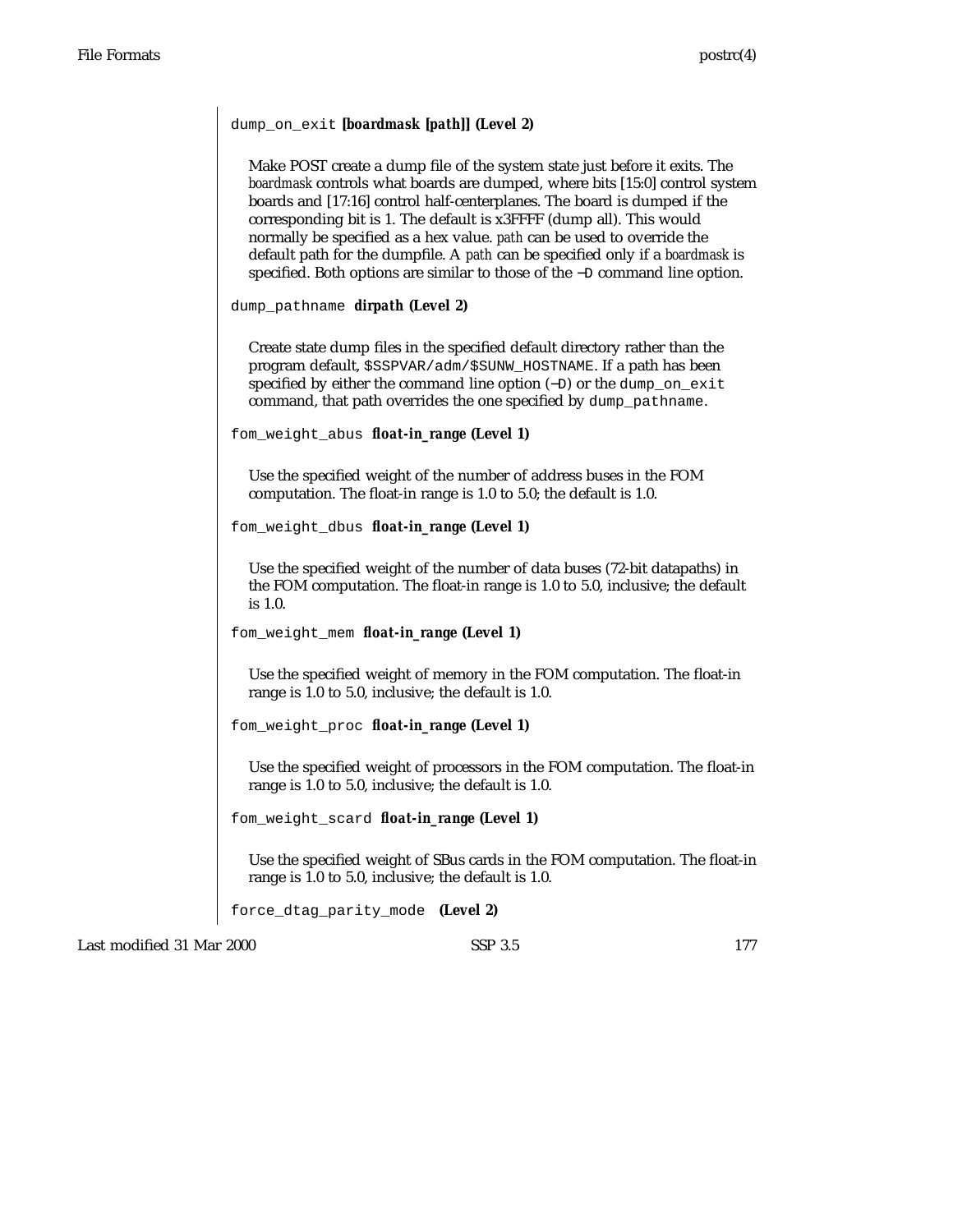If a Sun Enterprise 10000 system board is populated with Revision 2 CIC ASICs, POST normally configures those CICs for Dtag Error Checking and Correction (ECC) mode, provided that the on-board processors have the minimum external cache (Ecache) size required to support Dtag ECC mode. ECC allows single-bit errors in Dtag SRAM reads to be corrected by the CIC hardware without affecting domain operation. However, single-bit errors in parity mode cause fatal arbstop errors. This property tells POST to always configure CICs in Dtag parity mode, even when ECC mode is possible.

force\_enbl\_cp\_driver **(Level 3)**

Sun Enterprise 10000 system ASICs that connect to the centerplane have both a loopback control and a separately controlled enable for the centerplane drivers. Normally, POST configures these ASICs so that the drivers are disabled when the chip is in loopback, and enabled when it is not. For probing the board signals, it is sometimes useful to drive the centerplane connector with the address and data buses even when in loopback. This command causes all ASICs to have their centerplane drivers enabled, even when configured in board loopback. See also pc\_loopback\_lbus\_enbl.

gamux\_seq\_err\_enbl **(Level 2)**

Early GAARB revisions, which should never be shipped in production machines, have a design bug that causes sequence errors that will be detected by the GAMUX ASICs when an arbstop occurs for some other reason in one domain. Since these sequence errors are considered global errors, this bug results in an arbstop in all other domains, as well.

By default, detection of these sequence errors is disabled when the GAARBs are rev 1 or 2, and enabled otherwise. The gamux\_seq\_err\_enbl command allows explicit control, disabling detection of these errors when set to 0, enabling it when set to 1 – regardless of GAARB revision.

interactive\_use\_postrc\_skips **(Level 2)**

When running in interactive mode (−i command line option), the default behavior is to ignore any skip\_phase or skip\_test commands in the .postrc file, giving the user the option of running or skipping each interactively. In some cases, that might not be the desired behavior; the user might not want to have to interactively skip dozens of phases and tests to get to the one of interest. This command causes POST to use any skip\_phase or skip\_test commands, and not query the user about whether to run them. See also the no\_skip\_phase\_covers\_npb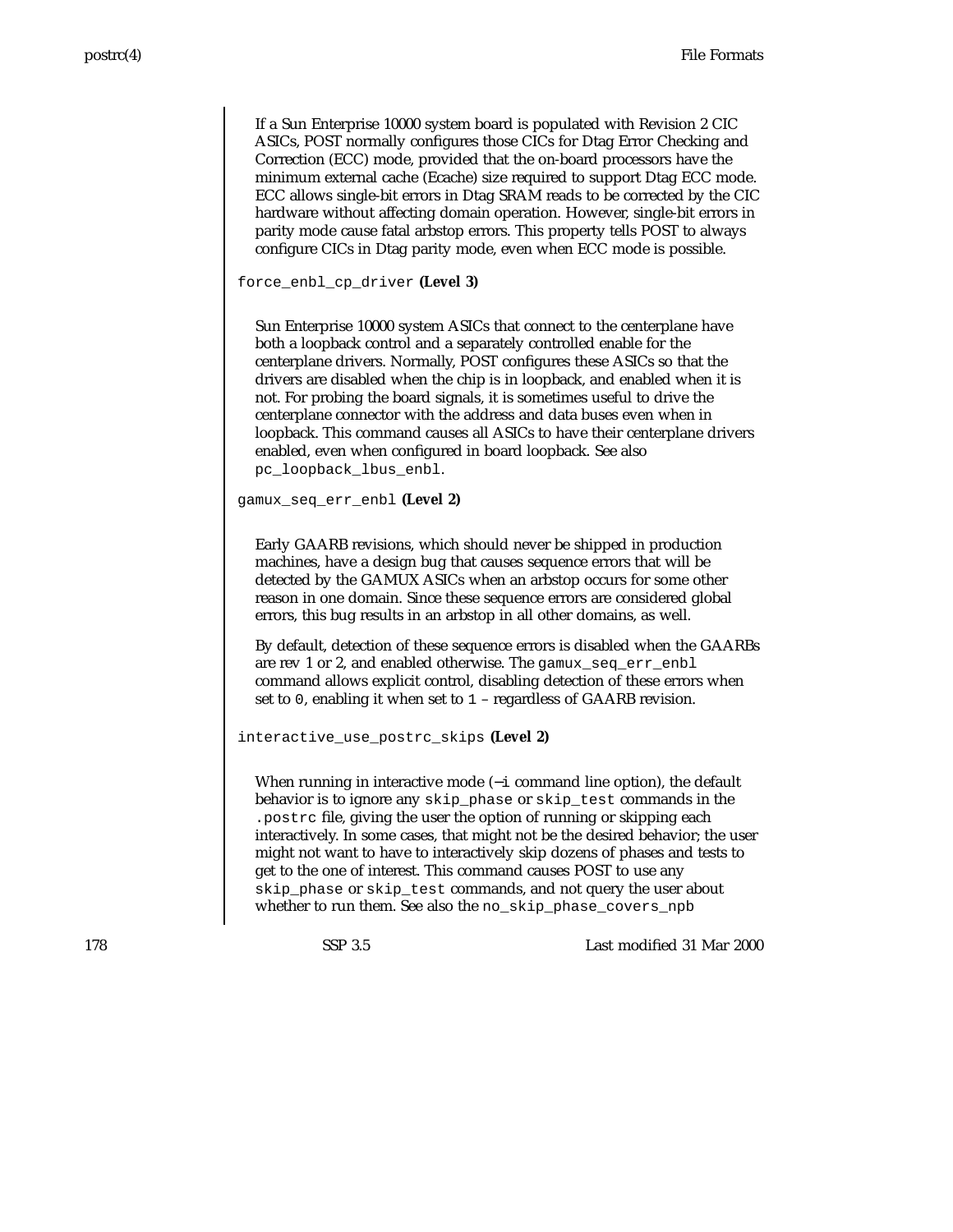command; the implied skips described there are considered to be in the .postrc file with respect to this command.

```
interconnect_MHz float (Level 2)
```
Use the specified system interconnect frequency, expressed in megahertz. This value is used for calculating system configuration parameters (most particularly, memory timing) in teststand environments lacking a real control board that can measure and report this frequency through the SNMP server.

In systems that do have a control board, where use of the SNMP frequency measurement is used, specifying this value causes POST to require that the measured value be within 0.5 percent of this value. If it is not specified, the measured value must be within -3.0 and +0.5 percent of the target interconnect frequency read from the SNMP server.

```
See also proc_freq_ratio.
```
iopc\_rev\_5\_ok **(Level 2)**

The rev-5 PC ASIC has a bug that occurs when the ASIC is used in the I/O position, PC number 2 on any system board. The effects of the bug might be acceptable for certain applications, with or without certain software workarounds installed. POST normally fails these ASICs, but accepts them if their presence is explicitly acknowledged with this command.

```
jtag_lock_trace (Level 2)
```
Make POST print verbose debugging messages about its actions with respect to the locking and unlocking of JTAG boards and rings.

isolated\_sysboard **(Level 2)**

Make POST ignore the fact that the centerplane ASICs appear missing or broken, which would normally cause it to fail immediately; and prevent POST from taking the board out of loopback. This function is used in development environments that do not have a centerplane.

jtag\_lock\_timeout\_secs *value* **(Level 2)**

Change the default timeout value for obtaining a lock on a JTAG resource from the SSP core services.

level *level* **(Level 1)**

Last modified 31 Mar 2000 SSP 3.5 179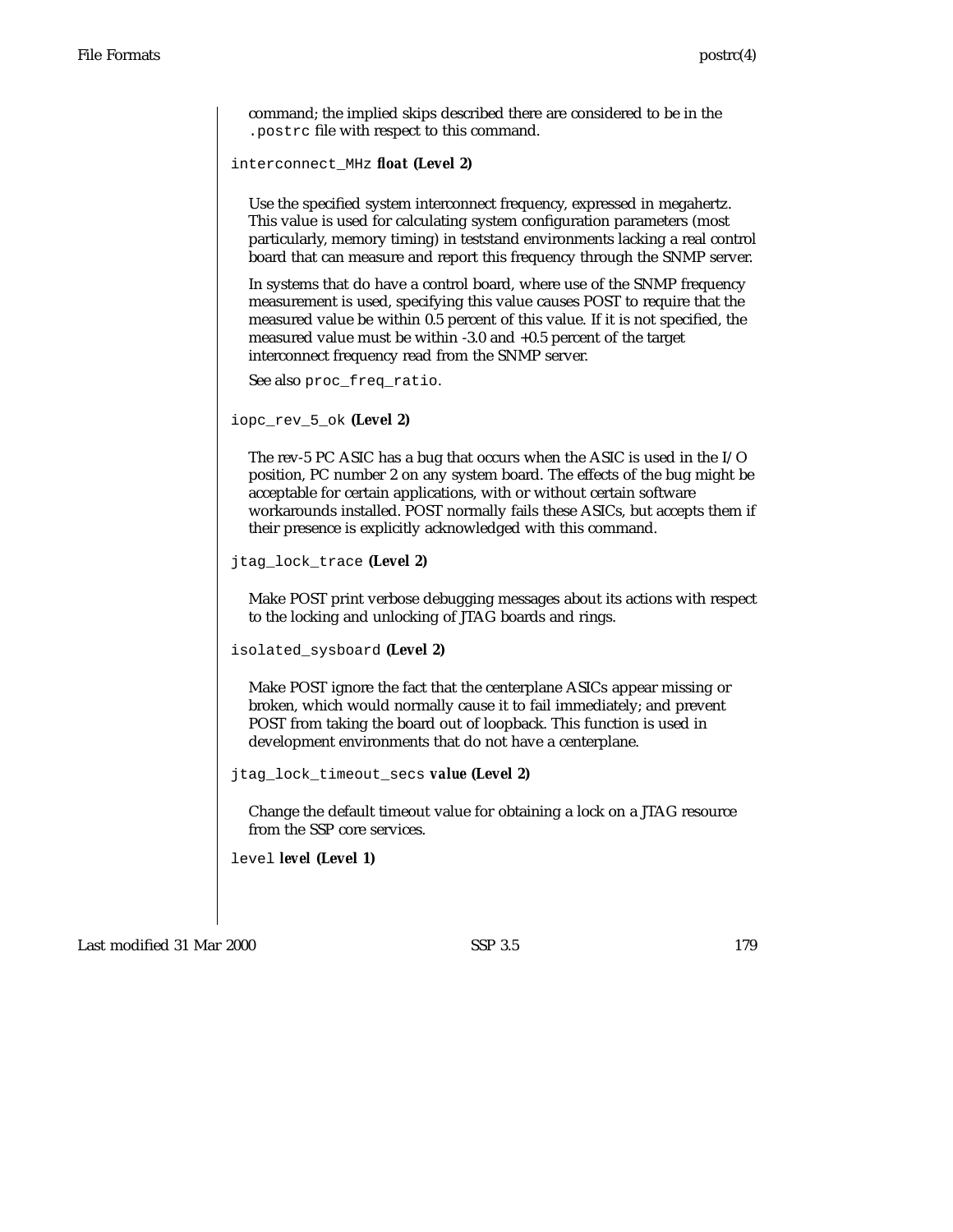Command Line Equivalent: −l Use the specified level to determine the amount of testing to be done and the thoroughness with which it is done. Higher levels result in more testing. Valid levels are in the range 7 to 127, inclusive. hpost -?level prints a brief summary.

This command is suitable for end user control, but do not set the level lower than normal. Doing so subverts the intent to boot only systems with a low likelihood of undetected hardware problems. Setting it higher than the default (see the −l option of hpost(1M)) might be appropriate for customers willing to trade longer boot times for more thorough diagnostic coverage.

logfile **[***path***] (Level 1)**

Command Line Equivalent: −g Create a screen logfile. The default filename is post*mmdd.hhmm*.log and the default directory is \$SSPVAR/adm/ \$SUNW\_HOSTNAME/post. If the default path is used and the default directory does not exist, but \$SSPVAR/adm/\$SUNW\_HOSTNAME does, POST creates the post subdirectory and places the log there.

If *path* is specified and it can be opened for append, POST creates the log there. Otherwise, if the default file name can be opened in *path* used as a directory, POST creates the log there. If a log is requested and none of the above is specified or successful, POST attempts to create the logfile in the current directory with the default name.

The logfile is always opened for append, and is timestamped both when opened and closed, so that a calling script or program can specify a single file to receive logs from a series of POST runs, and to prevent loss of information in the unlikely event of a name conflict.

This command is rated Level 1 because it is fairly benign, other than using up SSP disk space. However, note that in a production environment, POST output is usually diverted (by the bringup(1M) script using −s) to syslog, which can be a more appropriate way to save this information in production environments.

logger\_level**{**default|emerg|alert|crit|err|warn|notice| info|debug**} (Level 2)**

POST captures all liblogger messages produced by the libraries it uses, so they can be part of its own displays and logs. Normally, it also overrides the default logger level to WARNING, so that the contents of its displays are not subject to external control. This command causes POST to either not override the current default logger level it inherits from the environment,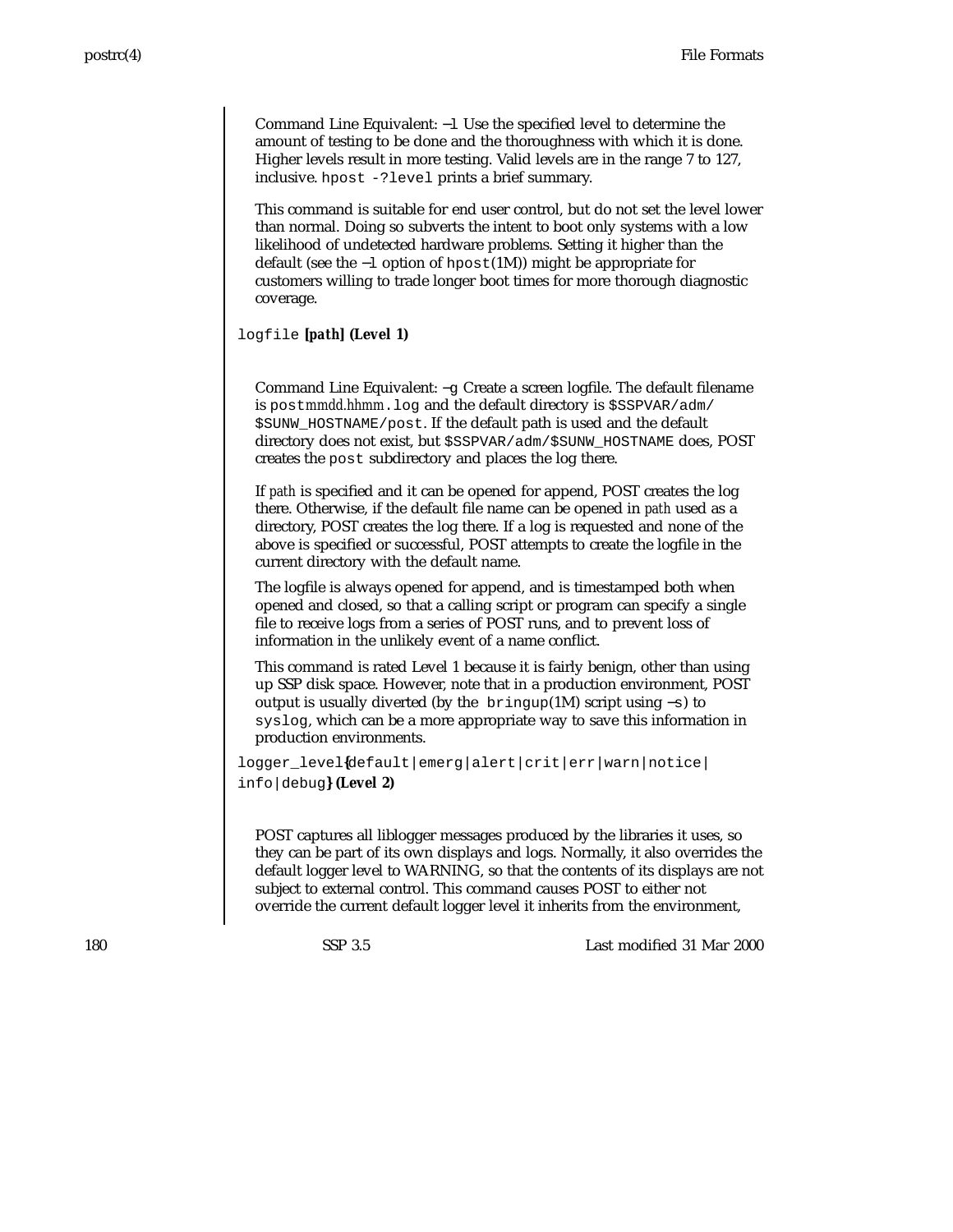| allowing it to be controlled by the normal logger mechanisms, or to |  |
|---------------------------------------------------------------------|--|
| explicitly set the logger level to any desired value.               |  |

If the .postrc file used is not in the local directory, POST ignores this command and generates a warning message.

logical\_memboard\_swap *slot1 slot2* **(Level 3)**

Exchange the *logical memory board numbers* of the two named physical system boards. Physical memory addresses are assigned by POST starting at 8 Gbyte \* *logical board number*. By default, the assignment of a logical memory board to a physical system board is 1-1. Swaps can occur over time, for example, as the result of dynamic reconfiguration board detach operations, or the sort done by POST as explained in the description of the command no\_memboard\_sort. In a production system SSP, this physical-to-logical mapping is kept in the SNMP MIB and read by POST each time it runs. This command allows Sun Microsystems engineering to use non-default mappings in lab environments where SNMP is not running.

Any number of these commands can be present; the swaps occur in the order requested. The only constraints are that the two arguments are different valid system board numbers.

This command is effective only when used in a .postrc file in the current directory. If the .postrc file used is not in the local directory, this command is ignored and a warning message is generated.

Any swapping caused by this command is overwritten by the map information obtained from SNMP, and effectively ignored, unless that access is inhibited with the command no\_snmp\_memmap or no\_snmp\_access. Such swaps cannot be done in combination with the map obtained from SNMP; the two are mutually exclusive.

mc\_gabfifo\_hold\_depth *6-bit value* **(Level 3)**

Override normal MC ASIC configuration of this field, which is the constants register bits [17:12].

mc\_prescale\_disbl **(Level 2)**

Override normal MC ASIC configuration which causes all timeouts to be prescaled by 2\*\*10 system clocks. This field is the Timeout Select register bit 23.

mc\_store\_match\_to *5-bit\_value* **(Level 2)**

Last modified 31 Mar 2000 SSP 3.5 SSP 3.5 181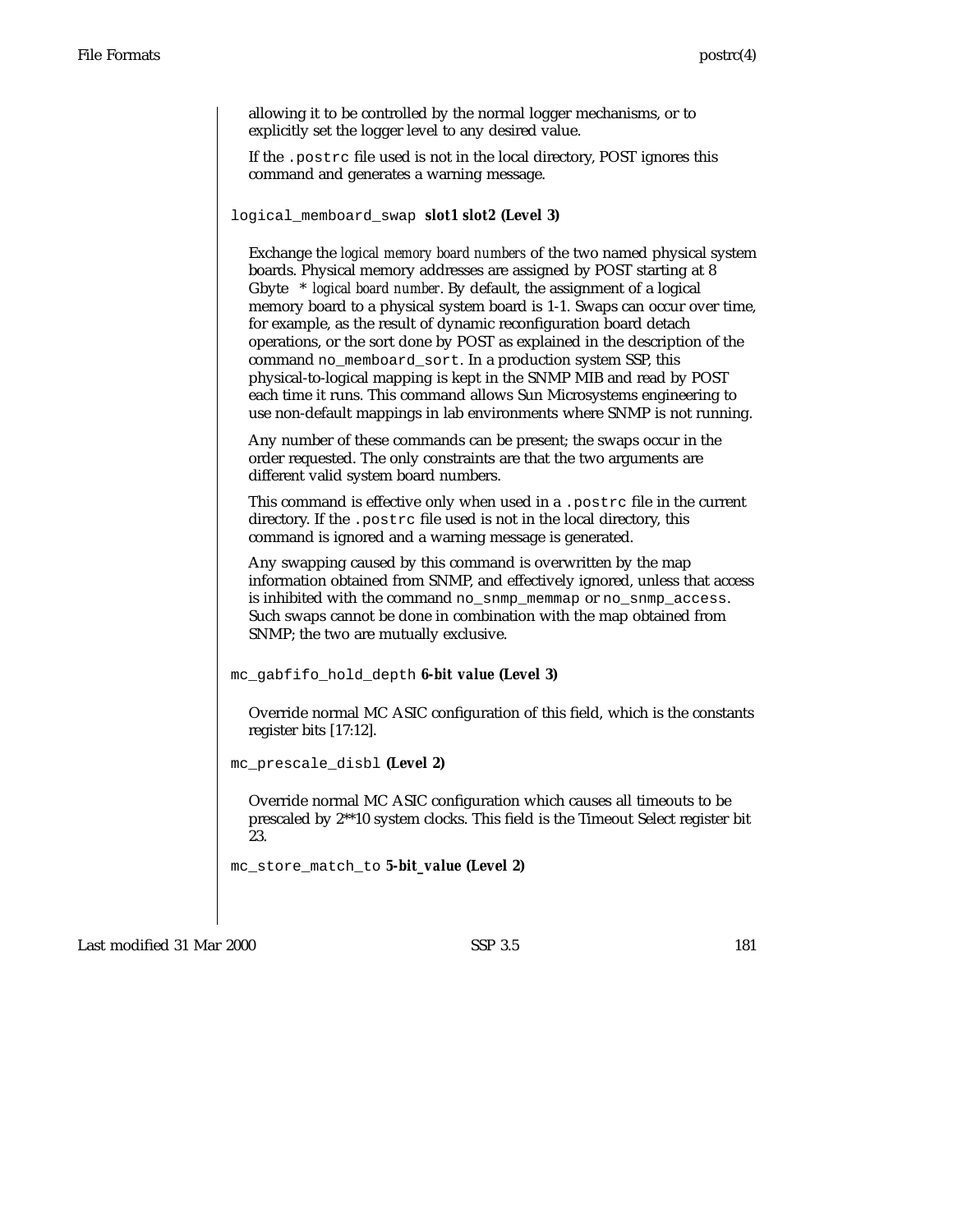Override normal MC ASIC configuration of this field. This field is the Timeout Select register bits [9:5]. mc\_timing\_reg *reg value* **(Level 3)** Override normal MC ASIC configuration of the specified memory timing control register [3:0], where register 0 is refresh timing, register 1 and 2 are memory timing 1 and 2, and register 3 is DIMM wire timing. mc\_xmit\_req\_to *5-bit\_value* **(Level 2)** Override normal MC ASIC configuration of this field, which is the Timeout Select register bits [4:0]. mc\_xtra\_data\_to *5-bit\_value* **(Level 2)** Override normal MC ASIC configuration of this field, which is the Timeout Select register bits [14:10]. mem\_board\_interleave\_ok **(Level 1)** Permit POST to configure memory so that two boards with identical amounts of memory are interleaved in 256-byte blocks through a common address range, which is twice what either board would otherwise contain. Interleaving can improve performance by distributing memory accesses of large blocks of contiguous data between two memory controllers. However, interleaving two boards can have the effect of restricting dynamic reconfiguration (DR); in particular, it can prevent an interleaved board from being DR detached. The default POST behavior is to not interleave boards. This command enables interleaving of any two boards with the same amount of memory. memboard\_sort\_order {low\_to\_high | high\_to\_low} **(Level 2)** Specify the preferred ordering of assignments of memory physical addresses to system boards within this domain. low\_to\_high places low addresses on low-numbered system boards and high addresses on high-numbered system boards. high to low places addresses on system boards in the opposite order. If this memboard\_sort\_order command is not present, the order is determined by examination of the version of the Solaris operating environment specified in the SSP's SNMP MIB for this domain. If the version is earlier than Solaris 7, it uses low\_to\_high. However, the Solaris 182 SSP 3.5 Last modified 31 Mar 2000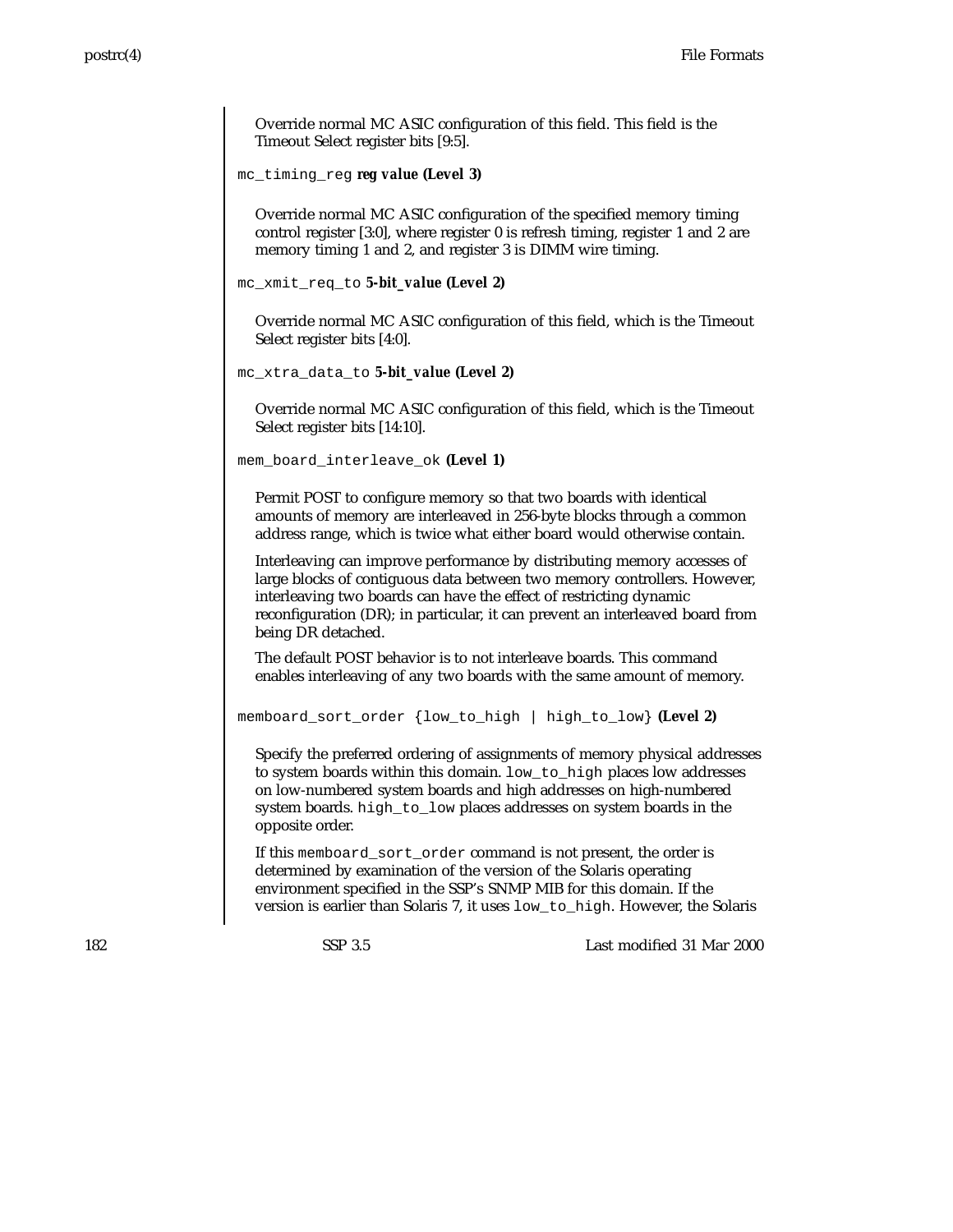7 operating environment is the first to use high\_to\_low. If access to the SNMP MIB is also suppressed with the command no\_snmp\_access, the default is low\_to\_high.

The purpose of this ordering is to place kernel memory on the lowest-numbered boards, to allow complex systems to be optimally configured for DR without regard to operating system version.

See also the commands no\_memboard\_sort and no\_memboard\_fullsort.

memboard\_swap\_threshold\_mbytes *mbytes* **(Level 2)**

This command defines the minimum amount of memory that must be on the lowest-numbered physical board with memory in the domain, to avoid swapping its physical addresses with those of the board in the domain with the most memory. See the command no\_memboard\_sort for an explanation of the sort and how it can be disabled.

The objective of this swap is to have enough memory in the physical address chunk used for kernel memory in the domain for the DR "caged kernel" to fit within this single board, increasing the likelihood that any board can be DR detached. However, if the first board has a required minimum amount of memory, the swap is not required even if another board has yet more memory, and Sun Microsystems engineering desires to avoid this unnecessary swap.

The default and minimum value of this no-swap threshold is 512 Mbyte. This command is provided to allow field increases of this threshold if the caged kernel characteristics change. The maximum is 4096 (4 Gbyte), which is all the memory a board can contain with the largest supported memory DIMMs.

memchunk\_page\_truncate *#\_of\_8KB\_pages\_per\_chunk* **(Level 3)**

Limit the amount of memory declared in the memory chunk list passed to OBP and cleared in the final configuration phase. If the number of pages in a contiguous chunk (usually the physical memory of one board or a pair of interleaved boards) is greater than this value, truncate it to the declared size. This command does not affect the configuration of the memory controller, only how much memory is declared to OBP and cleared. It is intended for controlled debug environments that can deal with a portion of configured physical memory not initialized, to save time, and is most useful in an emulation environment.

memtest\_limit **[***base***]** limit **(Level 2)**

Last modified 31 Mar 2000 SSP 3.5 183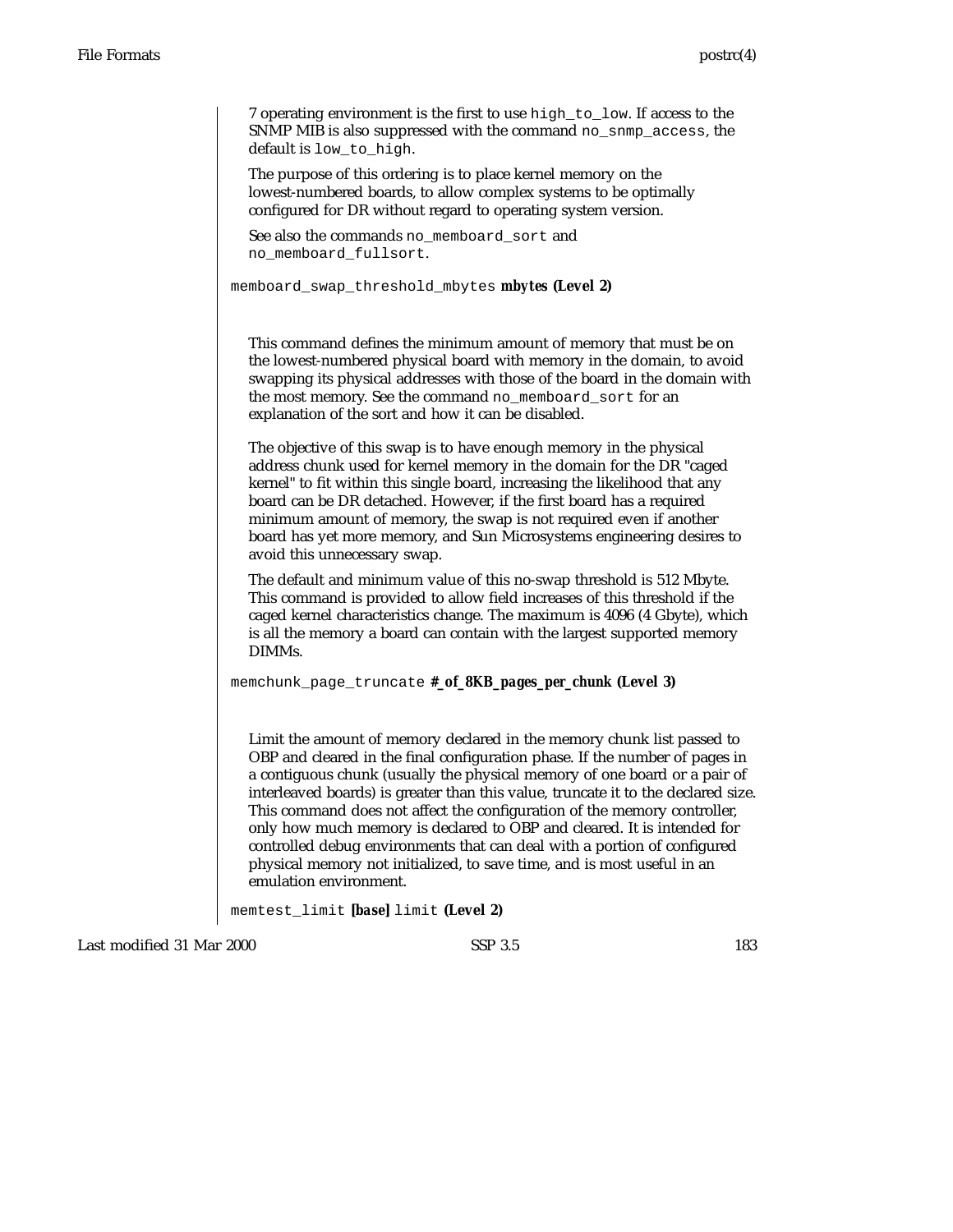Limit the amount of memory tested in each DIMM group by the POST memory tests. If only one argument is supplied, it is used as the limit and the base is left at 0.

Both values represent byte offsets within each group, as if it were configured at PA 0 without any interleaving. In general, this does not correspond to the physical addresses a given group is assigned in a fully configured machine, or those used during the memory tests themselves. In particular, memory testing is always done as if the banks were four-way interleaved, even if not all four banks are present. Each processor tests a range of addresses four times the number of bytes it is testing, but it tests only 64 bytes out of each 256 within that range, all of which are in the same DIMM group.

These limits are applied to every group tested. Since memory is tested only in 64-byte blocks, both arguments must be mod-64. The maximum for both is 0x40000000, or 1 Gbyte, which is the full size of a group of the largest DIMMs supported. The limit must be greater than the base. If the base is greater than a physical group's size, that group is (quietly) not tested.

new\_cid\_rev *component\_id* **(Level 2)**

During its JTAG integrity test phase POST reads the component IDs of all the ASICs, as well as other chips that have a CID, and compares them against tables of acceptable CIDs for these chips. In general, discrepancies result in POST failing the chip. However, if a CID matches a value in the table except for the revision (the most significant hex digit of an 8-digit CID), and the actual revision is higher than the revision in the table, the chip is accepted and POST issues a warning about the *up-level* chip.

This process adds resilience to hardware upgrades without forcing distribution of a POST patch. It also serves notice that POST might not be aware of all features and requirements of all present hardware, so that if any hardware problems occur, the chip-version issue will be immediately obvious.

While the up-level message is only a warning, it might make some users uncomfortable. The purpose of this new\_cid\_rev command is to effectively add an entry to the CID table to suppress the up-level warning. The .postrc file can contain multiple instances of this command. POST consults the list of values they create only when it is about to issue an up-level warning message. Thus, you cannot use new\_cid\_rev commands to declare new base CIDs, or to declare that a down-level CID revision is acceptable. Since the base part of the entered CID must match that of at least one of the base CIDs in the compiled table for some chip for this command to have any effect, it is not necessary to specify in this new\_cid\_rev command which chip type is having its table extended.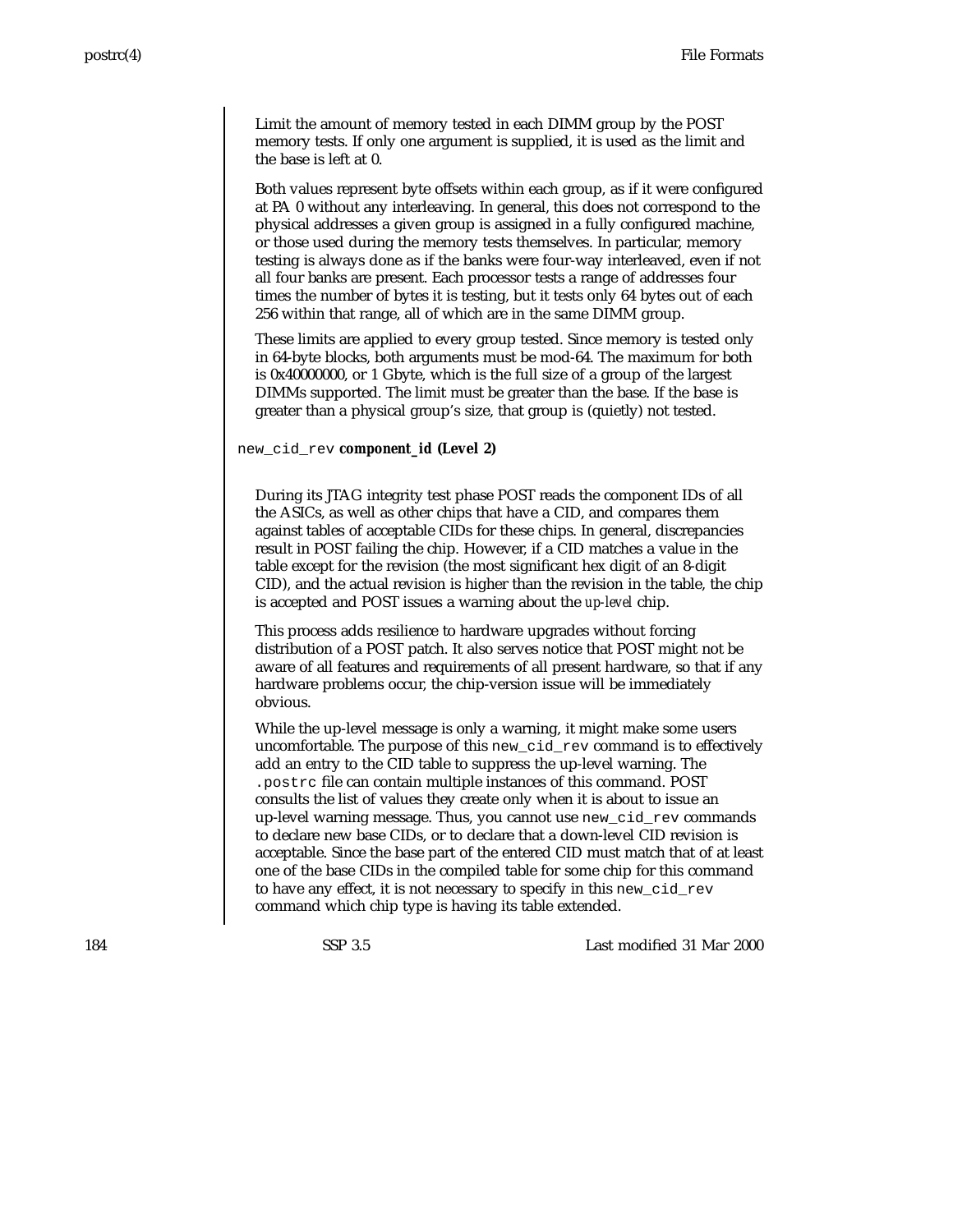Service providers should use this facility to suppress the up-level warnings only when notified by Sun Microsystems engineering that a specific up-level chip is really equivalent to the older revision compiled into POST.

Normally, *component\_id* would be entered as an 8-digit (32-bit) hex value. It is checked only to be sure that it satisfies the requirement of any valid CID; that is, to ensure that its least significant digit is 1.

```
no_asic_config_check (Level 3)
```
Skip the normal readback and compare of ASIC CSRs written by JTAG when configuring the system. This command is useful in certain development environments during system simulation.

```
no_bbc_error_check (Level 2)
```
POST usually checks the BootBus error status register in the PC, at the end of major phases, for BootBus parity or access errors. Errors usually result in POST failing the PC. This command suppresses all checks of this register.

```
no_bbsram_clear (Level 2)
```
POST normally writes all of BBSRAM to prevent parity errors if some code accesses an uninitialized address. It does so on the first code download of a file declared to need a signature block, to avoid interfering with the special BootBus SRAM test file. To save download time, POST fills only those segments of BBSRAM that not loaded with code or data, and it does so only once.

This command suppresses this fill, so that areas of BBSRAM not explicitly loaded by the code are left untouched.

no\_check\_chain\_length **(Level 2)**

During its JTAG integrity test phase, POST checks that all chips with component IDs have one that is the standard 32-bits long. This simple but useful test ensures that the chip's JTAG scan connection is reliable. This command makes POST skip the chain length test, but still do the probing operations of the JTAG integrity test phase.

no\_dtag\_ecc\_ce\_scrub **(Level 2)**

Revision 2 CIC ASICs configured in Dtag ECC mode will correct any single-bit errors that are detected during Dtag SRAM accesses. Normally, the corrected data is also written back to the SRAM. This function, which is

Last modified 31 Mar 2000 SSP 3.5 185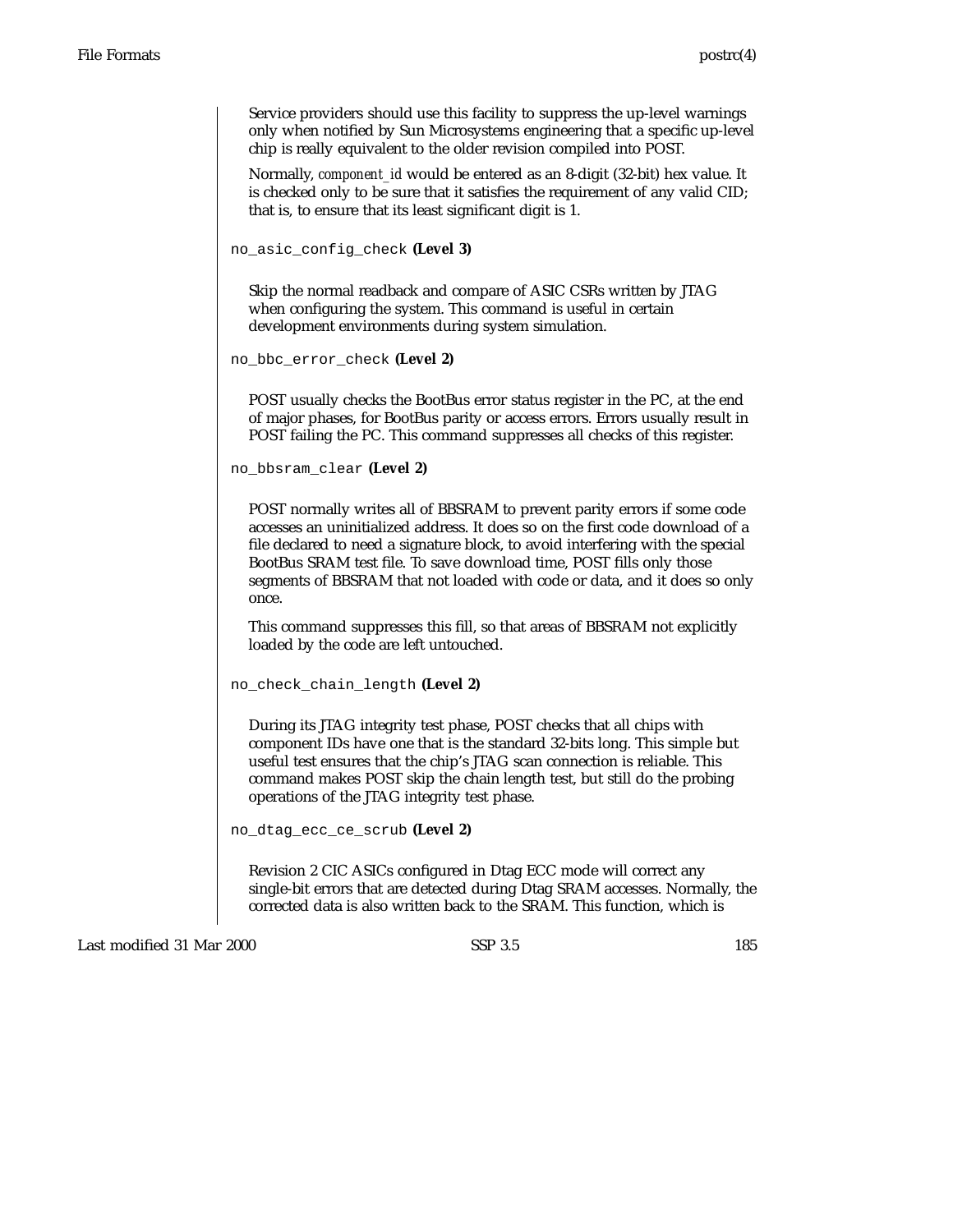called scrubbing, fixes the correctable errors (CE) of the Dtag SRAM and eliminates recurring CEs during subsequent Dtag SRAM accesses. This property tells POST to disable the scrubbing function in the CIC ASIC configuration.

no\_dumpfile\_on\_stop **(Level 2)**

Make POST suppress its normal action of creating a dumpfile of "interesting" system state if and when it detects an arbstop or recordstop during testing.

If this command is not present, POST dumps the system state, edits it to skip boards that have no interesting state, then analyzes the dump. If POST finds no boards with interesting state, it does not create a dumpfile and just moves on. (For example, data ecc error recordstops that originate in memory might cause POST to simply move on without creating a dumpfile.) See also dump\_pathname.

If no\_dumpfile\_on\_stop is not in .postrc but no\_stop\_analyze is, POST simply creates the dumpfile then moves on, neither editing nor analyzing it.

no\_final\_flush\_reset **(Level 2)**

The normal action of POST is to pause and flush all nonredlisted processors' master queues in the PC ASIC, then reset each processor at the end of its final configuration. This leaves a state that facilitates download of OBP code to BBSRAM without any problems executing stale fetches from the POST spin-wait loop. If no\_final\_flush\_reset is invoked, the processors are instead left spin-waiting in the POST final configuration code in BBSRAM, which can be useful for postmortems of final configuration processor state.

```
no_jtag_locks (Level 3)
```
SSP software that uses the JTAG communication facilities provided by the Sun Enterprise 10000 control board is normally expected to *lock* the JTAG ring or rings with which it is currently communicating to prevent multiple SSP applications (for example, POST and obp\_helper(1M)) from interfering with each other. The locking is done through semaphore-based services provided by the SSP libraries.

This command causes POST to skip use of these locking services, which is useful in certain engineering development environments.

no\_lockfile **(Level 3)**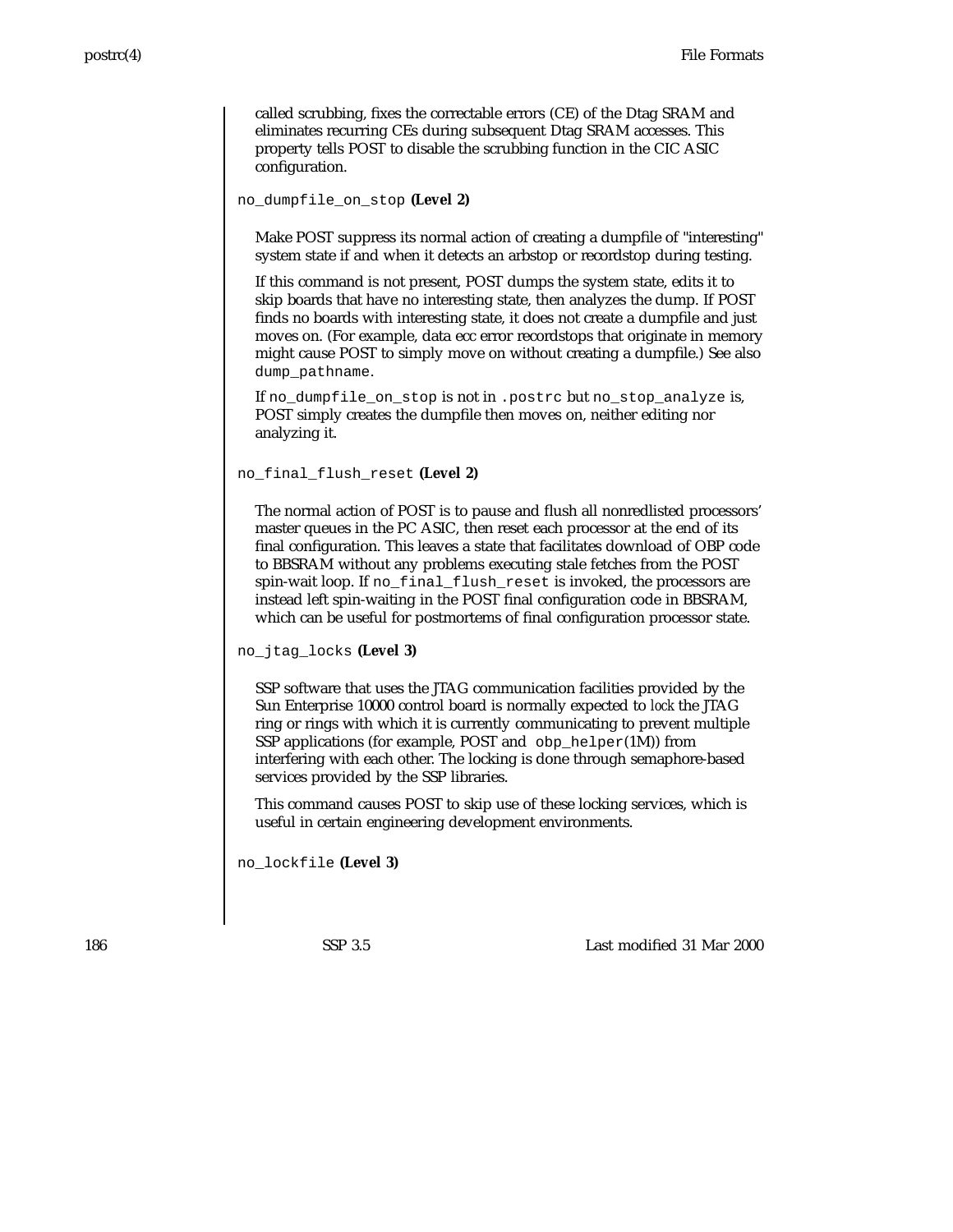| Permit multiple POST processes to run simultaneously on the same Sun<br>Enterprise 10000 host domain. POST normally creates the lockfile \$SSPVAR/<br>adm/\$SUNW_HOSTNAME/hpost.lock to prevent multiple instances of<br>POST, since mutual interference is likely to occur, causing both POST<br>processes to fail.                                                                                                                                                                                                                              |
|---------------------------------------------------------------------------------------------------------------------------------------------------------------------------------------------------------------------------------------------------------------------------------------------------------------------------------------------------------------------------------------------------------------------------------------------------------------------------------------------------------------------------------------------------|
| In a normal SSP environment, POST is usually run in daemon mode. It is<br>not always obvious that this is happening and, in a development<br>environment, it often interferes with user-initiated POST processes.                                                                                                                                                                                                                                                                                                                                 |
| However, occasionally allowing two POST processes to run is considered<br>less of a problem than POST refusing to run due to a stale lockfile.<br>Therefore, if creation of the lockfile fails, POST attempts to validate that it<br>was created by another active POST process. If this attempt fails, POST<br>enters -f mode (described below) and proceeds to run, deleting any lockfile<br>when it exits. This process provides automatic recovery from most cases in<br>which a lockfile is left from an abnormally terminated POST process. |
| The effect of this no_lockfile command is to completely disable the<br>lockfile function, both file creation and removal.                                                                                                                                                                                                                                                                                                                                                                                                                         |
| Note that this is significantly different from the $-f$ command line argument.<br>With -f, POST still tries to create a lockfile, but continues even if that fails;<br>and it attempts to delete the lockfile at exit, even if the create failed. The<br>purpose of -f is recovery from a stale lockfile that incorrectly appears to<br>belong to an active POST process.                                                                                                                                                                         |
| no_mc_hardreset <b>(Level 2)</b>                                                                                                                                                                                                                                                                                                                                                                                                                                                                                                                  |
| The memory controller (MC) ASIC has some functions, most notably<br>memory refresh, that are not affected by normal system reset. These<br>functions are cleared only by a hard reset, which can be caused by the JTAG<br>TAP reset pin, and which occurs during a power-on reset, or by a special<br>hard reset control bit in a JTAG config register. It is possible, particularly<br>when LBIST is run, to leave the MC in a state that requires a hard reset to<br>make it usable.                                                            |

POST normally asserts a hard reset to all MC ASICs during the initial reset phase. This command causes the hard reset to be skipped, which might be useful in some test environments. This hard reset is also skipped if POST is run in the special −Z reconfiguration mode.

no\_memboard\_fullsort **(Level 2)**

Suppress the full sorting of memory physical addresses to physical system boards. If this no\_memboard\_fullsort command is invoked, the

Last modified 31 Mar 2000 SSP 3.5 187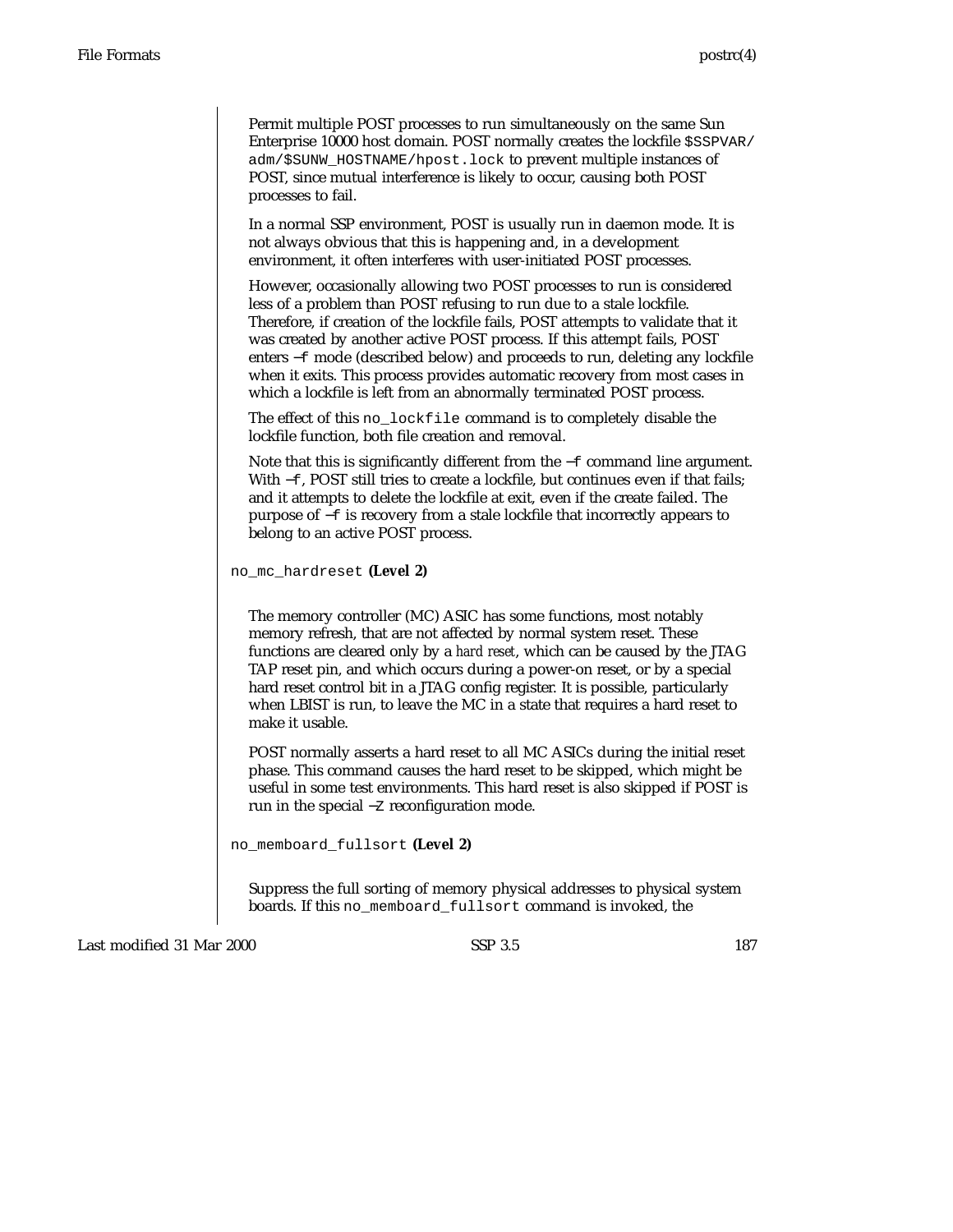assignment of physical addresses to system boards is taken from the SSP SNMP ConfMemMap MIB element without modification, except for the possible swap described for the command no\_memboard\_sort.

If this no\_memboard\_fullsort command is not invoked, a full sort of addresses within this domain is made in the order described under the description of the command memboard\_sort\_order. This sorted order is then subject to the possible swap described for the command no\_memboard\_sort.

#### no\_memboard\_sort **(Level 2)**

The default action of POST when running in a domain of two or more boards is to do a partial sort of the boards based on the amount of memory on each board. The object of this sort is to configure the domain such that the physical memory addresses used for kernel memory in the domain are on a board with the largest amount of memory, unless the amount on the lowest board is above a threshold amount. This optimizes the capabilities of some features of dynamic reconfiguration, as explained in the description of the command memboard\_swap\_threshold\_mbytes.

Doing this sort might require a single physical-to-logical mapping swap of a board that would contain kernel memory in the domain with another board in the domain that has more memory. See the command logical\_memboard\_swap for more information about this mapping. Since the physical-to-logical mapping is maintained by the SNMP agent on the SSP, if a swap is required, POST must do a write operation to SNMP to inform it of the swap.

This command, no\_memboard\_sort, suppresses both the sorting and the SNMP write access. This suppression is implied if no\_snmp\_memmap or no snmp access is invoked. See also no memboard fullsort.

no\_memory\_ok **(Level 2)**

Since the operating system cannot boot without memory, the amount of memory is one component of the configuration Figure of Merit (FOM) used to evaluate configurations. No memory results in a zero FOM. For board bringup, however, Sun Microsystems sometimes wants POST to continue testing even with no memory installed. This command tells POST to pretend there is one *unit* (currently 64 Mbyte) of memory when calculating the FOM if there is actually none.

Other features in the processor modules and I/O require valid memory to be tested. Therefore, do not run board tests without memory as standard practice, as these other elements would not be tested. However, this capability is useful upon occasion.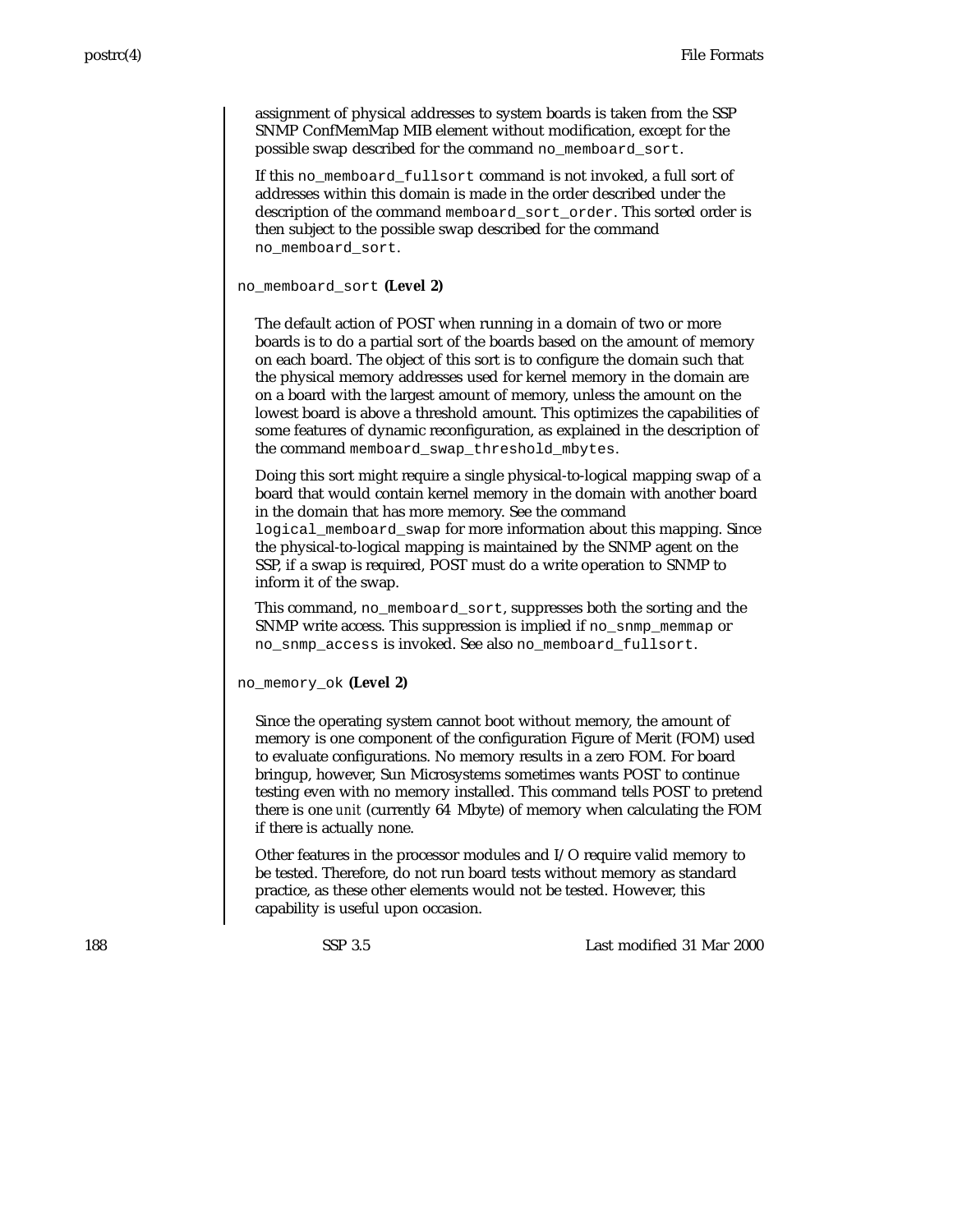no\_non\_proc\_boards **(Level 1)**

Do not allow system boards without a processor on board. By default, nonprocessor boards (NPBs) are permitted, so that their onboard memory and I/O are not lost because of processor failures. In general, such configurations are fully functional.

In certain situations such NPBs might be undesirable. This command causes POST to remove such boards from the configuration, even though they might have usable I/O and/or memory.

```
no_obp_handoff (Level 2)
```
During the final configuration phase do not create the post2obp structures in BootBus SRAM of the boot processor. This command causes an otherwise successful run of POST to exit with POST\_EXIT\_NOCONFIG instead of a boot processor number (0 to 63, inclusive).

```
no_poll_board_arbstop (Level 3)
```
Suppress POST's normal polling for arbstop and recordstop. POST does the polling by reading the local address arbiter (LAARB) error register through JTAG. When this command is used, stops are detected in other ways, most often by timeouts. The processors, instead of the true cause of the error, are failed, and recovery capability is limited.

```
no_poll_timeouts (Level 3)
```
Disable all timeouts on the host processor RPC services. This is useful when running with breakpoints installed in the resident code of a host processor during Sun Microsystems engineering's debug of POST. Compare to poll\_timeout\_mult.

```
no_procs_ok (Level 2)
```
Since the operating system cannot boot without processors, the number of processors is one component of the configuration Figure of Merit (FOM) POST uses to evaluate configurations. No processors results in a zero FOM. For board bringup, however, Sun Microsystems engineering sometimes wants POST to continue running even with no processors installed. This command tells POST to pretend that there is one processor in calculating the FOM if, actually, there are none. When no processors are present, POST can do only a very limited number of functions. But it can do a JTAG ASIC configuration, which is useful in certain bringup environments.

Last modified 31 Mar 2000 SSP 3.5 SSP 3.5 289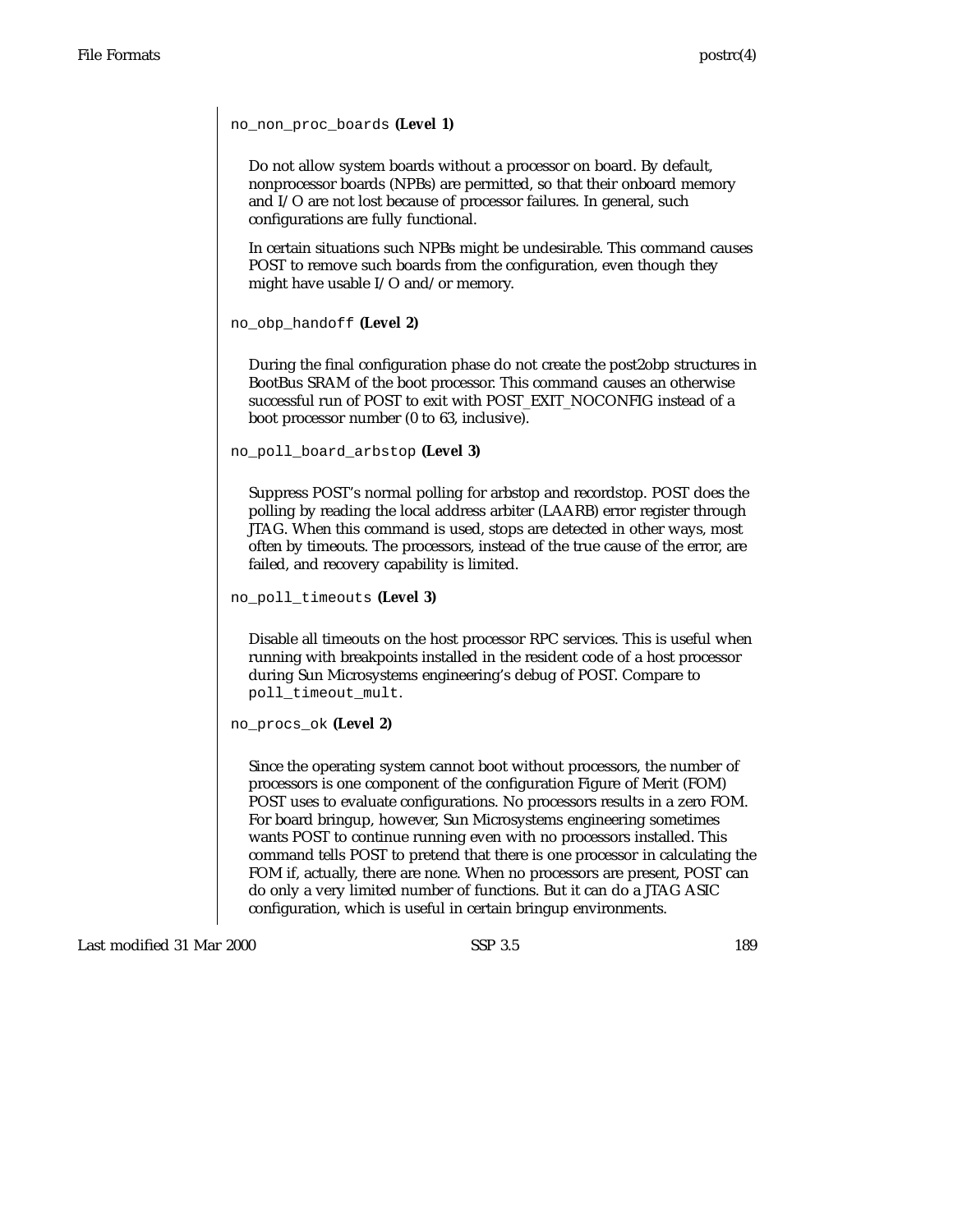no\_scard\_probe **(Level 2)**

Do not probe for missing scards. *scard* is a generic term for an I/O adapter card, either SBus or PCI bus. If this command is invoked, all I/O card slots architecturally defined on the specific I/O module present are considered populated. This knowledge affects the Figure of Merit calculation done by POST, and is reported to OBP, allowing it to probe any slots declared populated by POST.

In the case of SBus cards, this probe-skipping also can be done by using the skip\_test command for the appropriate probe test. However, there is no test for the probe in the case of a PCI I/O module; the probe is done by JTAG from the SSP.

no\_scards\_ok **(Level 2)**

Since the operating system cannot boot without I/O, the number of SBus cards (or, more generally, the number of populated I/O slots) is one component of the configuration Figure of Merit (FOM) used to evaluate configurations. No SBus cards result in a zero FOM. For board bringup, however, Sun Microsystems engineering sometimes wants POST to continue testing even with no SBus cards installed. This flag tells POST to pretend that one SBus card is present when it is calculating the FOM if, actually, there are none.

no\_skip\_phase\_covers\_npb **(Level 2)**

Where possible, POST tests the system resources in board loopback, using other onboard resources. This technique improves POST's ability to isolate failures and generally allows faster test execution, because more tests can run simultaneously on different system boards.

If a system board is not fully populated or has experienced onboard failures, POST must use offboard resources. For example, a board with no good processors (a nonprocessor board, or NPB) must use offboard processors to test its memory and I/O. A board with no good memory (a nonmemory Board, or NMB) must use offboard memory to run tests of processor and I/ O versus memory. A board with a single processor must run crosscall interrupt tests against processors on other boards.

When a base test phase, such as onboard memory tests, has been skipped due to use of the skip\_phase command, most technicians would assume that all the memory tests would be skipped. That assumption would lead to confusion if the NPB memory tests then take over and test the onboard memory later in POST. Therefore, the default behavior of POST is when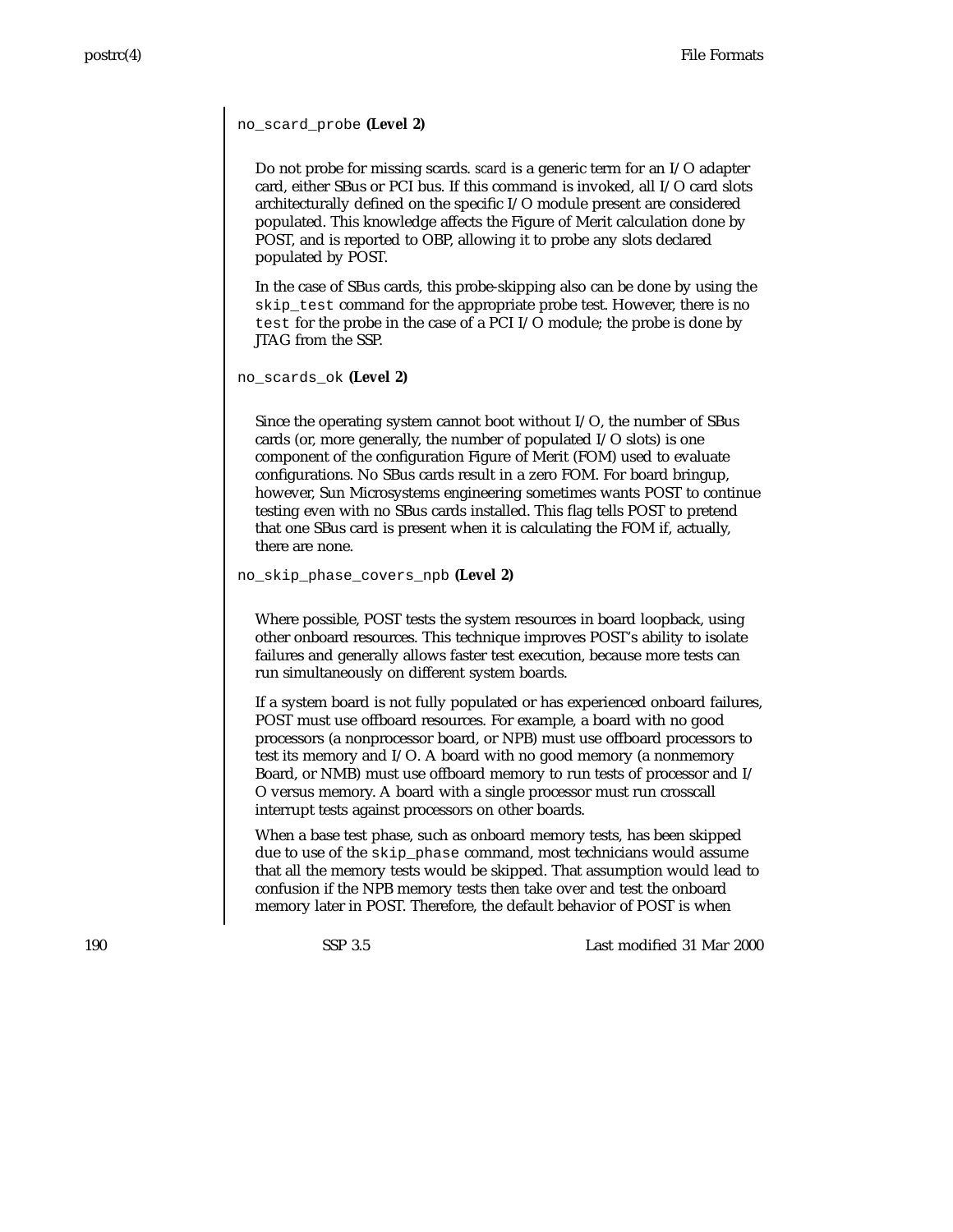such a base phase has been skipped, all phases that test the same resources offboard are also skipped automatically.

This is usually the desired behavior but, in some cases, it might not be. Forcing all tests to run out of loopback, while slower, can be an excellent stress test of the centerplane interconnect. Also, the technician or engineer might want to skip the base test, but run the NPB test while troubleshooting a particular problem. To support this, the no\_skip\_phase\_covers\_npb command suppresses the default implied skip of offboard phases when the base phase is skipped.

Note that while the command uses the abbreviation NPB, it actually affects all such offboard test phases, such as those for NMBs and xcall tests for single-processor boards.

Note also that the implied skip mechanism described operates only at the phase level. If all tests in a base phase have been skipped because of the skip\_test command, the phase is not considered skipped.

no\_snmp\_access **(Level 2)**

Prevent POST from accessing the SSP's SNMP agent to obtain various information normally required for it to run. This command is provided to support various Sun Microsystems lab environments where the SNMP agent might not be running. It is effective only when used in a .postrc file in the current directory. The next component in the search path for .postrc requires the *platform\_name*, which is obtained from the SNMP agent. If the .postrc file used is not in the local directory, POST ignores this command and generates a warning message.

Many of the items of information normally obtained from SNMP can be provided through the .postrc file, or through program defaults. See the following commands: interconnect\_MHz, proc\_freq\_ratio, domain, logical memboard swap, platform name, and no snmp freq read.

no\_snmp\_invalidate\_bootproc **(Level 2)**

By default, when a successful invocation of POST returns a boot processor number in the range [0,63], POST invalidates the SNMP value of the bootproc for the domain in which it is running before it starts interaction with the host. (Exception: POST does not invalidate the SNMP value when run in the special −H dynamic reconfiguration mode.) By invalidating this value, POST causes other SSP monitoring software, particularly the event detector daemon (EDD), to stop checking for arbstops and other events in this domain, possibly interfering with this hpost(1M) run.

Last modified 31 Mar 2000 SSP 3.5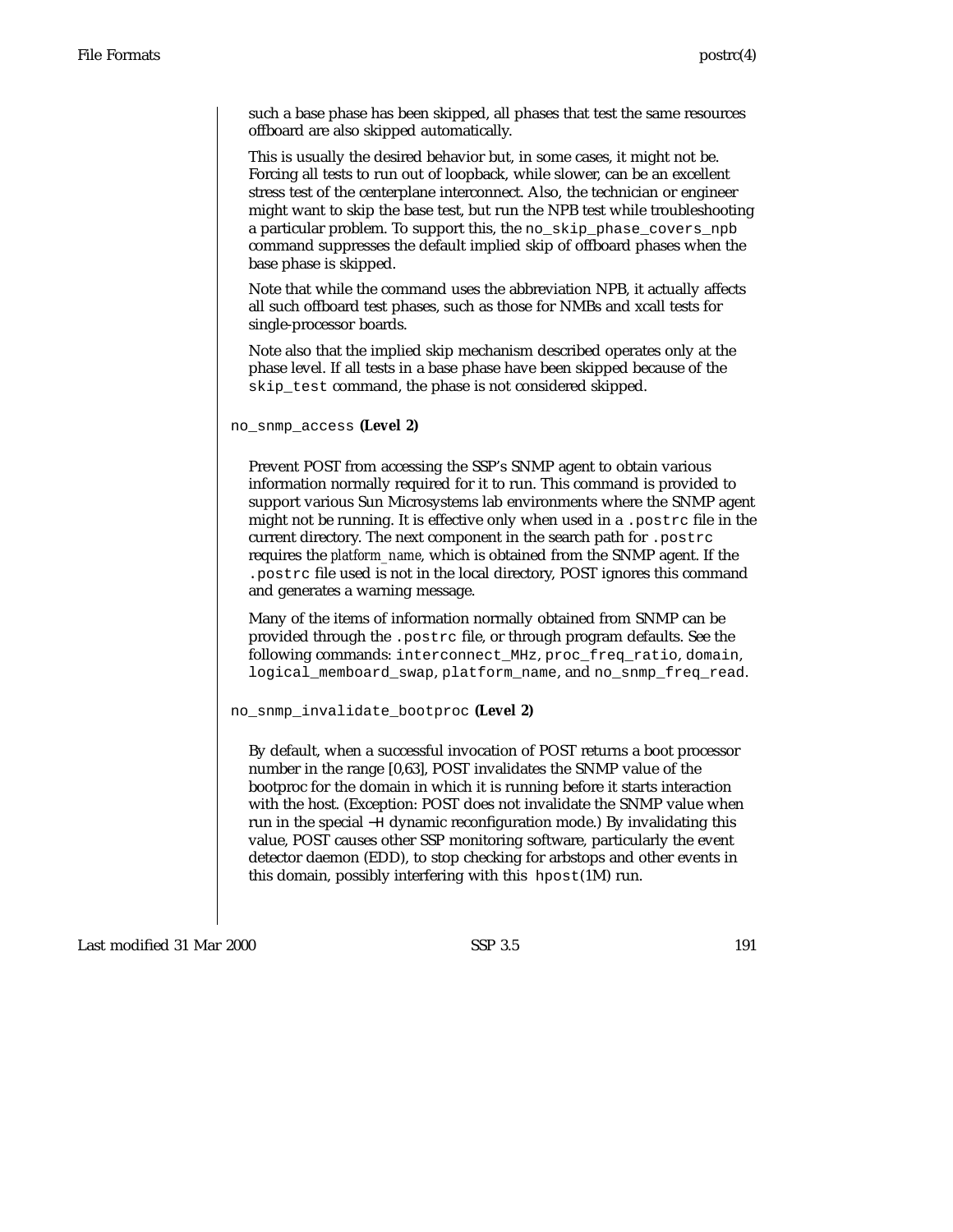The no\_snmp\_invalidate\_bootproc command suppresses this invalidation. no\_snmp\_invalidate\_bootproc is implied by no\_snmp\_access. Note that POST never sets this SNMP element to a valid value, it only invalidates it. Setting it to a valid bootproc value is normally done by bringup(1M). Therefore, when POST is run other than by bringup(1M), the SNMP bootproc MIB element is invalidated and left that way. no\_snmp\_memmap **(Level 2)** Prevent POST from accessing the SSP's SNMP agent to obtain or modify the physical-to-logical memory board mapping. This prevention is implied if no\_snmp\_access is invoked. See the command logical\_memboard\_swap for more information about this mapping. This command is effective only when used in a . postrc file in the current directory. If the .postrc file used is not in the local directory, this command is ignored and a warning message is generated. no\_snmp\_freq\_read **(Level 2)**

Prevent POST from accessing the SSP's SNMP agent to obtain the platform interconnect and processor frequency values. This prevention is implied if no\_snmp\_access is invoked. When either no\_snmp\_freq\_read or no\_snmp\_access is used, POST takes these values from the .postrc commands interconnect\_MHz and proc\_freq\_ratio, or from built-in default values.

```
no_stop_analyze (Level 2)
```
POST's normal action when detecting an arbstop or recordstop condition while running most tests is to read and analyze the status in the various ASICs, and to fail components when the fault can be determined. This command suppresses this function.

```
pc_color_freq code (Level 3)
```
The PC ASIC has a two-bit configuration parameter that controls the frequency with which PC changes the value of arbitration color, a property of the arbitration fairness algorithm. A default value is normally used. This command allows Sun Microsystems engineering to experiment with this parameter. This field is bits [19:18] of the configuration register.

pc\_errmask **{**0|1 | io0|io1**}** *bit\_number* **(Level 3)**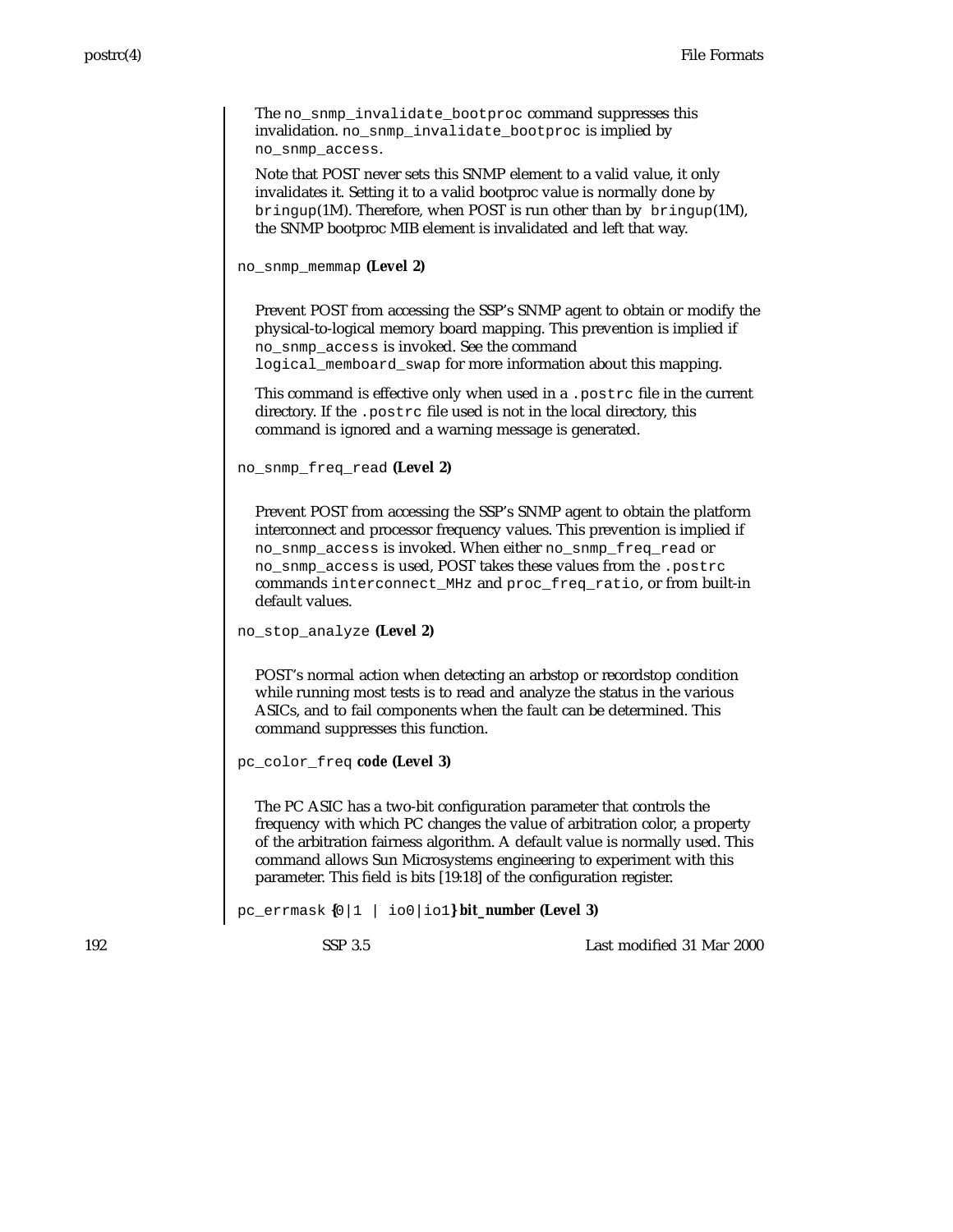Allow individual bits in the error mask registers of PC ASICs to be forced to 0 during configuration, disabling the specified error from causing an arbstop. Multiple instances and versions of this command can be present; the bits to be masked are accumulated. If a number (0 or 1) follows this command, it affects only processor PCs; if the io form (io0 or io1) is used, it affects only I/O PCs. The 0 or 1 indicates which error mask register is specified. *bit\_number* is an integer in the range 0-31, inclusive.

```
pc_grant_to 6-bit pse/value (Level 2)
```
Override normal PC ASIC configuration of this field, which is the Timeout/ Hold config register bits [10:6].

pc\_grant\_to\_io *6-bit\_pse/value* **(Level 2)**

Override normal PC ASIC configuration of this field, which is the Timeout/ Hold config register bits [10:6] for I/O PCs. This command overrides any pc\_grant\_to command.

```
pc_loopback_always (Level 3)
```
Force PC loopback mode every time any PC is configured.

pc\_loopback\_lbus\_enbl **(Level 3)**

During the initial processor module tests, POST uses a facility of the PC ASIC called PC loopback mode. In this mode, the PC does not send transactions through the CICs, but instead loops them back internally. This process allows better fault isolation, as you know that any failures in these tests are not related to the CICs or the PC-CIC signals.

As with board loopback, the PC has separate controls for PC loopback and driver enables for the local bus to the CIC. POST normally configures this so the drivers are disabled in PC loopback mode. This command causes these drivers to be enabled in PC loopback mode, so that they can be probed during debug. Compare this command to force\_enbl\_cp\_driver.

pc\_master\_pio\_req\_limit *2-bit\_code* **(Level 3)**

Override normal PC ASIC configuration of this field for processor PCs. (It is always 0 for I/O PCs.) This is the Timeout/Hold config register bits [24:23].

pc\_master\_read\_to *6-bit\_pse/value* **(Level 2)**

Last modified 31 Mar 2000 SSP 3.5 SSP 3.5 2000 SSP 3.5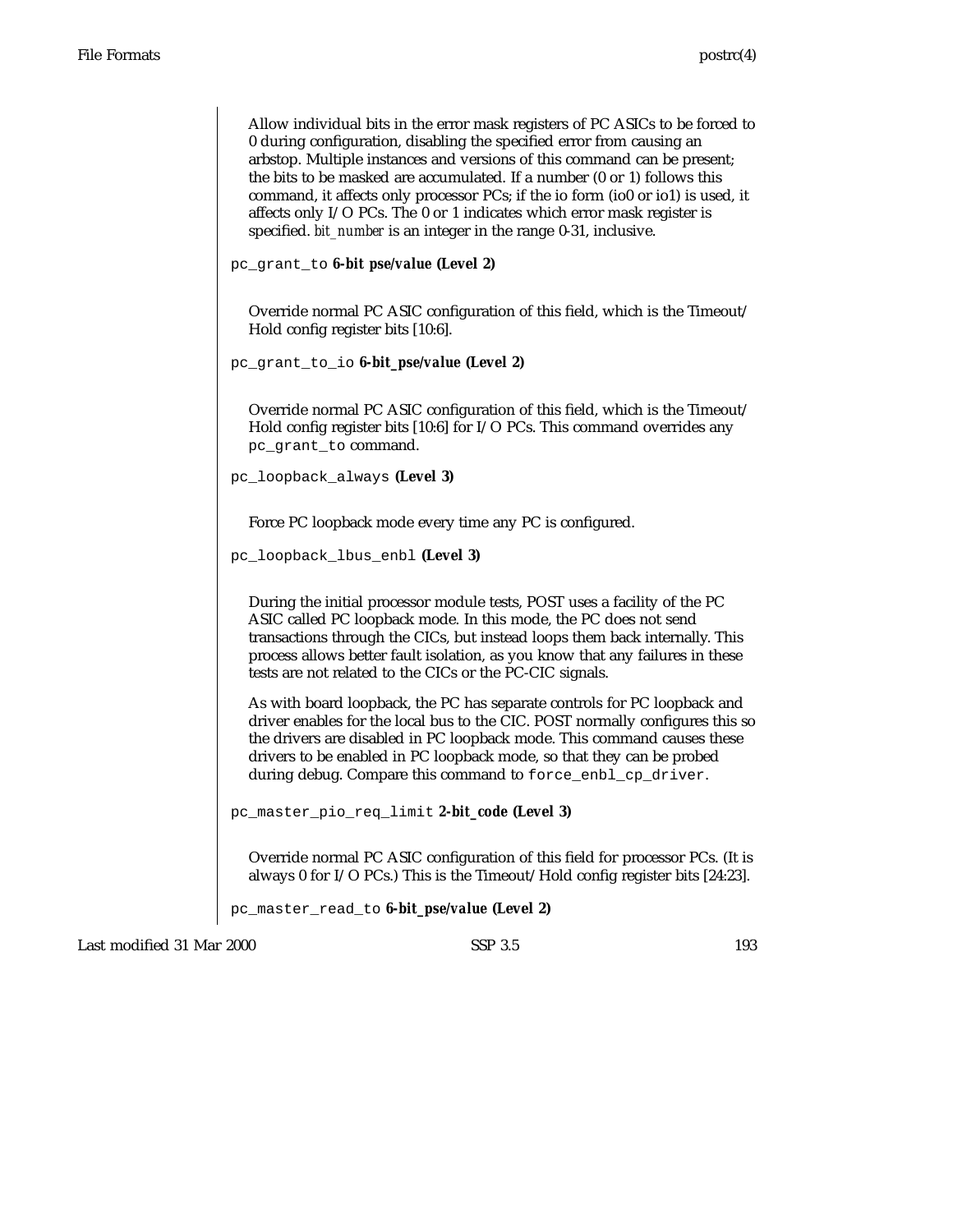| Override normal PC ASIC configuration of this field, which is the Timeout/<br>Hold config register bits [5:0]. Bit [5], the most significant bit of this field, is<br>the prescale enable for all of the master read, interrupt, and slave response<br>timeouts in the PC. |
|----------------------------------------------------------------------------------------------------------------------------------------------------------------------------------------------------------------------------------------------------------------------------|
| pc_master_read_to_io 6-bit_pse/value (Level 2)                                                                                                                                                                                                                             |
| Override normal PC ASIC configuration of this field for I/O PCs. This field<br>is the Timeout/Hold config register bits [5:0]. pc_master_read_to_io<br>overrides any pc_master_read_to command.                                                                            |
| pc_pc_hold 5-bit_value (Level 3)                                                                                                                                                                                                                                           |
| Override normal PC ASIC configuration of this field. This field is the<br>Timeout/Hold config register bits [22:18].                                                                                                                                                       |
| pc_slave_response_to 5-bit value (Level 2)                                                                                                                                                                                                                                 |
| Override normal PC ASIC configuration of this field, using the specified<br>25-bit value for the Timeout/Hold config register bits [31:27]. Note that this<br>timer uses the prescale enable for the master read timeout; see<br>pc_master_read_to.                        |
| pc_slave_response_to_io 5-bit value (Level 2)                                                                                                                                                                                                                              |
| Override normal PC ASIC configuration of this field for I/O PCs, using the<br>specified 5-bit value for the Timeout/Hold config register bits [31:27]. This<br>command overrides any pc_slave_response_to command.                                                         |
| pc_slave_wr_to 6-bit_pse/value (Level 2)                                                                                                                                                                                                                                   |
| Override normal PC ASIC configuration of this field. This field is the<br>Timeout/Hold config register bits [16:12].                                                                                                                                                       |
| pc_slave_wr_to_io 6-bit_pse/value (Level 2)                                                                                                                                                                                                                                |
| Override normal PC ASIC configuration of this field for I/O PCs. This field<br>is the Timeout/Hold config register bits [16:12]. pc_slave_wr_to_io<br>overrides any pc_slave_wr_to command.                                                                                |
| pc2_iopc_cic_perr_disable (Level 2)                                                                                                                                                                                                                                        |
| Cause POST to disable I/O PC ASICs from detecting parity errors on the<br>CIC control buses. This is required for operation if any boards in the system<br>have the "magic wire" ECO. This is generally true for all boards that have a                                    |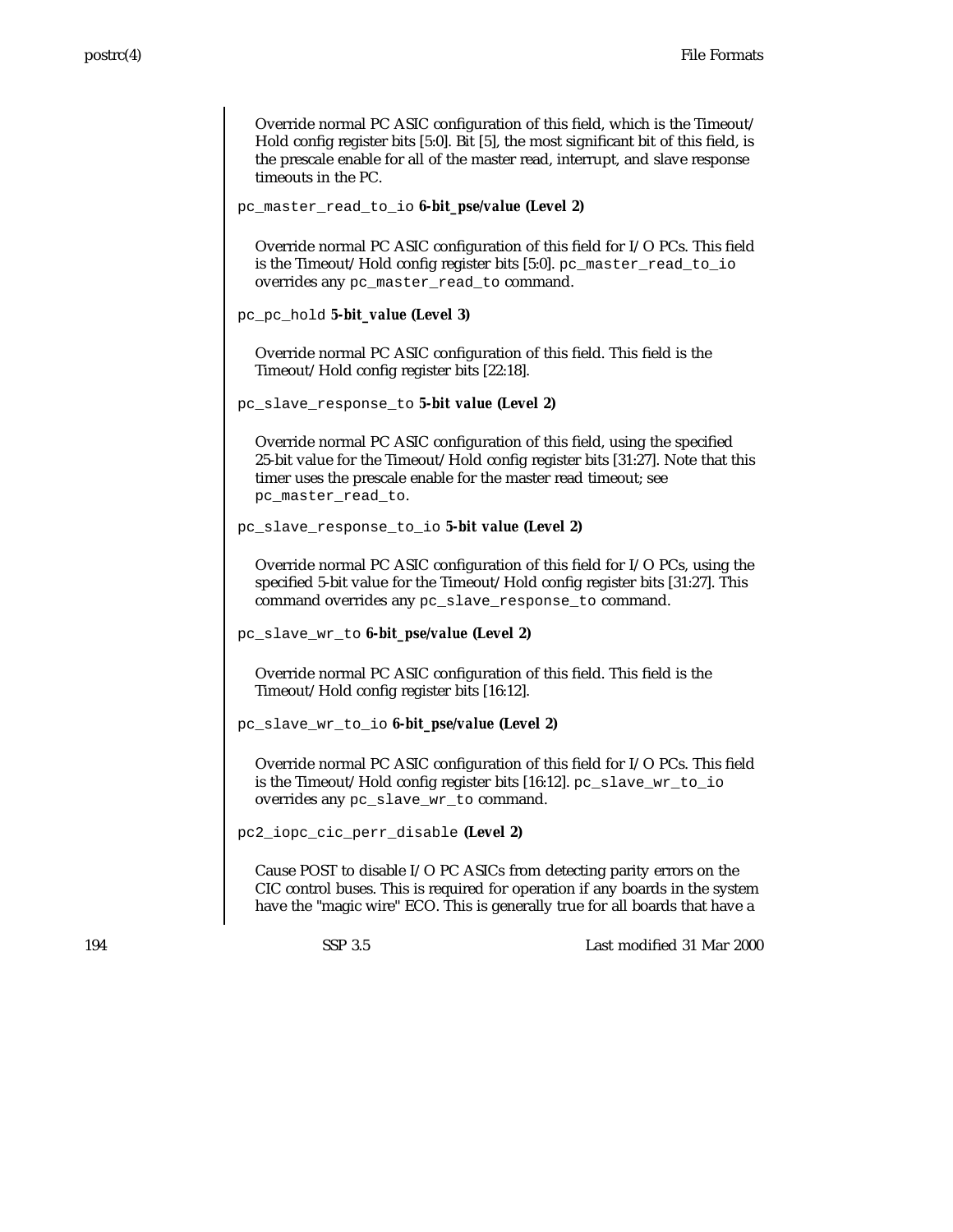PC below Rev 4 in the I/O position (PC 2 on that board), since such PCs do not work reliably without this ECO.

phase\_time\_report **(Level 2)**

Report the elapsed time for each POST phase.

platform\_name *string* **(Level 2)**

See command no\_snmp\_access. If that command is invoked, this command can provide the platform name, normally obtained from the SNMP agent. If no snmp access is not invoked, POST ignores this command. If no\_snmp\_access is invoked and this command is not present, POST uses \$SUNW\_HOSTNAME as the platform name.

This command is effective only when used in a .postrc file in the current directory. If the .postrc file used is not in the local directory, POST ignores this command and generates a warning message.

poll\_timeout\_mult *mult\_factor* **(Level 2)**

The timeout values used when tasks are assigned to host processors are multiplied by this integer value, which is in the range 1 to 100, inclusive. Sometimes, when very verbose messages have been enabled in a system with many processors, a healthy processor is so delayed by the poll and display overhead that it exceeds the normal time allowed, causing it to be marked as failed. This command effectively extends all such timeout allowances. It can also be used as a field workaround for inappropriately short timeout values. See also servmgr\_time\_report and no\_poll\_timeouts.

port\_idle\_use\_pause **(Level 3)**

Use the less flexible PORT\_PAUSE PC BootBus feature instead of the PORT\_IDLE feature.

print\_all\_errors **(Level 2)**

POST normally prints only the first message or two from any particular test; the test then quits. This command causes it to print all error messages and to continue testing.

Turning this function on can cause so many failure messages that the test timeout is exceeded, and a perfectly good processor can be marked as failed. To compensate, use the poll\_timeout\_mult command, as well.

Last modified 31 Mar 2000 SSP 3.5 SSP 3.5 195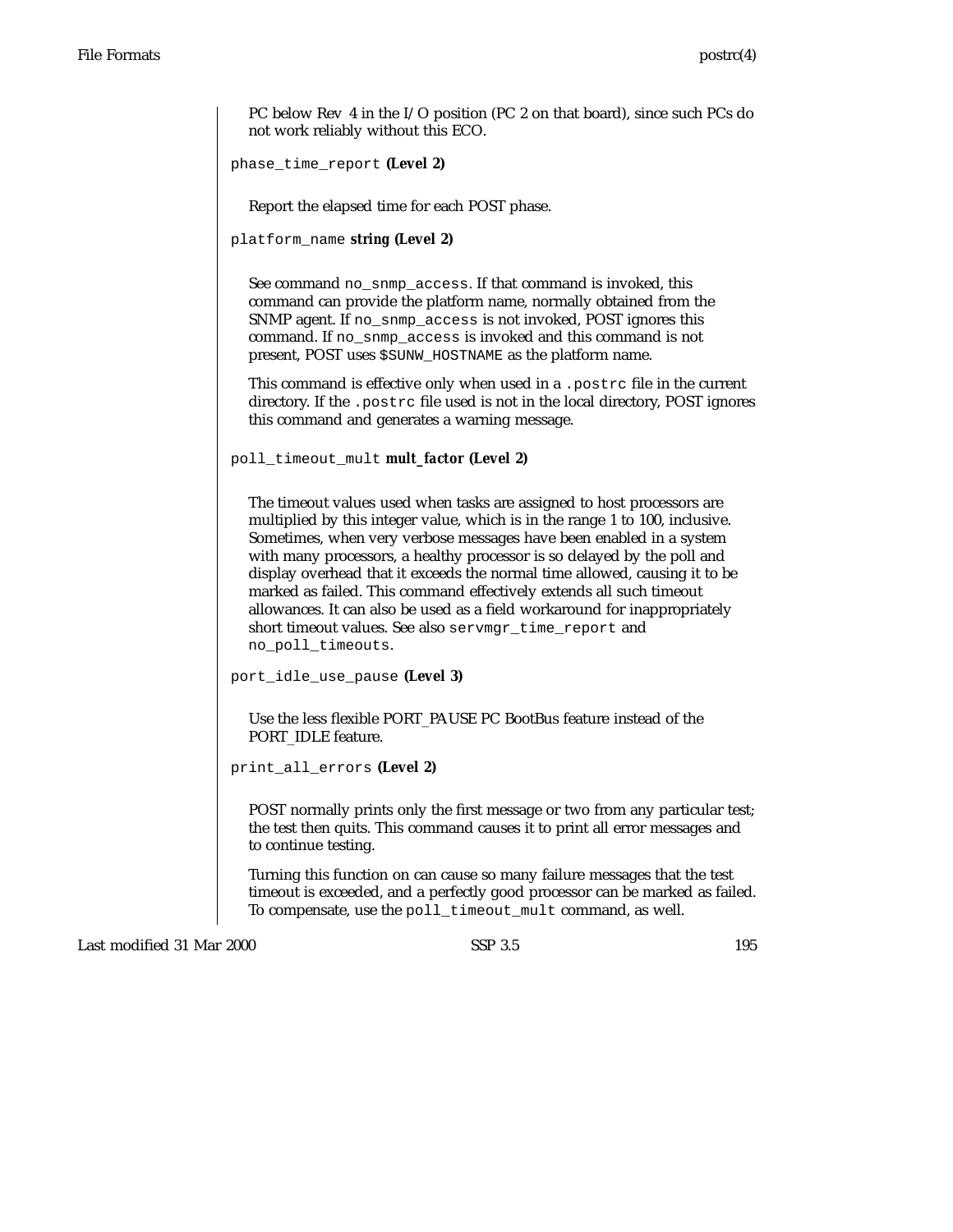proc\_freq\_check\_percent **{***float\_%* | off**} (Level 2)** During the JTAG integrity test phase, POST reads the maximum rated speed of each processor, and compares it to the speed of the system-wide processor clock distributed from the control board. If the clock speed exceeds the rated speed by greater than the specified percent (*float\_%*), POST fails the processor. The default is 0.5%. If the argument is off, POST does not do the check. proc\_freq\_ratio **{**2 | 2:1 | 3 | 3:1 | 3:2**} (Level 2)** Use the specified ratio of processor frequency to system interconnect frequency. This value is used for reporting processor frequency in the post2obp structure, and for checking against a processor's rated maximum speed, in teststand environments lacking a real control board which can measure and report this frequency. In systems that do have a control board, specifying this value causes POST to require that the measured ratio be within 0.5 percent of this value. If it is not specified, the measured ratio must be within 0.5 percent of the target ratio read from the SNMP server. See also the command interconnect\_MHz. proc\_runslow\_warn\_percent**[***float\_%|off***] (Level 2)** POST normally checks the processor module's rated speed against the frequency provided by the control board to make sure processors are not being operated faster than rated. See proc\_freq\_check\_percent. It also checks that processors are not running significantly slower than rated, which often means that the control board was misconfigured. If the speed is much slower than rated, POST displays a NOTE about the possible misconfiguration. The NOTE is printed only if the control board processor frequency is *proc\_runslow\_warn\_percent* below the rated module frequency. The default value is 9%. This command allows it to be set to a different value, or have the check and NOTE disabled completely. proc\_timestamp *interval\_secs* **(Level 2)**

When printing messages from the downloaded processor code of all host processors (those messages preceded by {*board.module*}), also print a timestamp of when the messages occurred; but print timestamps for any particular processor only when that processor prints a message and at least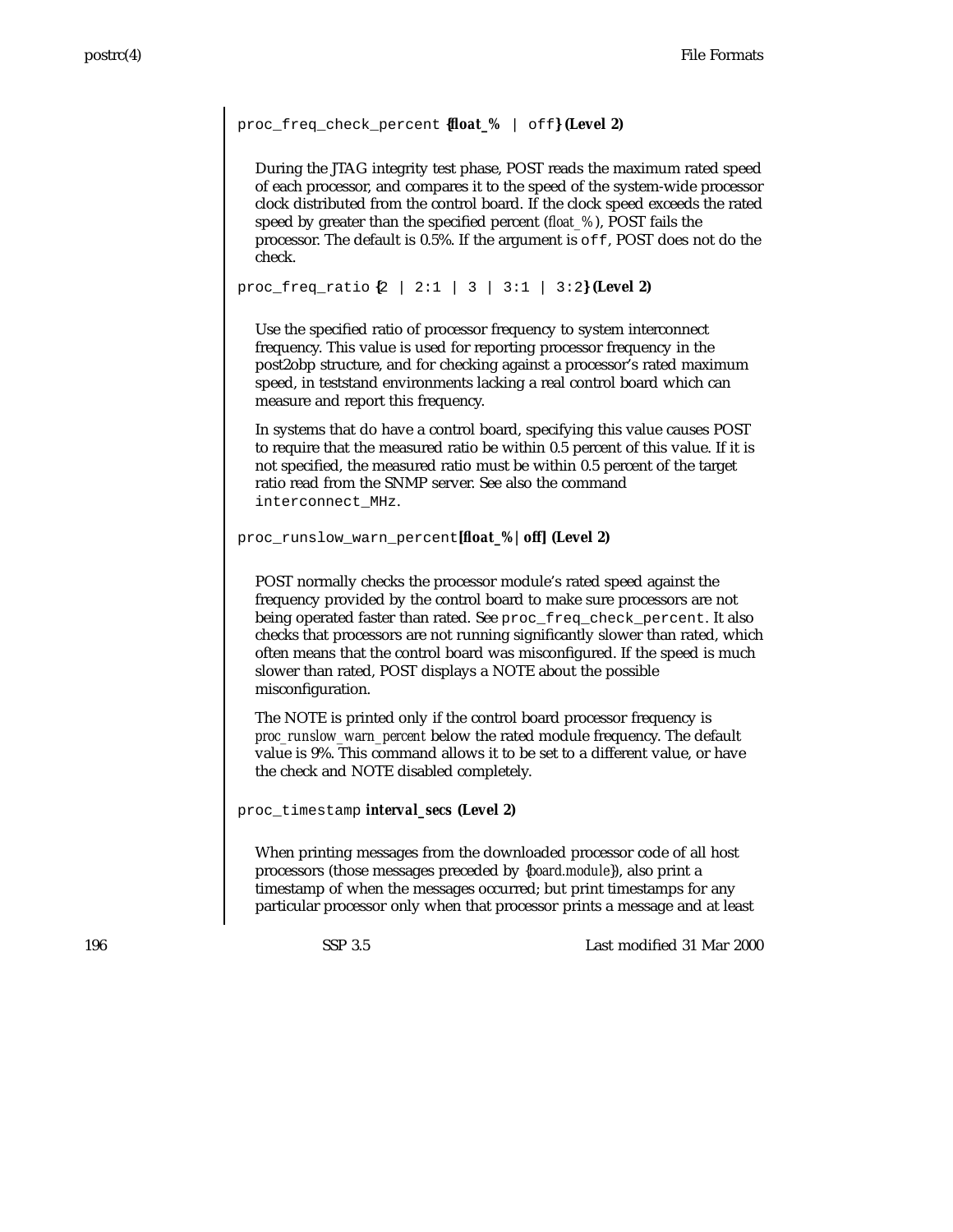*interval\_secs* has elapsed since the last timestamp for that processor. The form of the timestamp is {*board.module*} {*day/date/time*}, with 1-second resolution.

*interval\_secs* is an integer for the number of seconds in the range of 0 to 86400 (24 hours; 60 times 60 times 24). Specifying 0 causes every message to get a timestamp.

```
qt_missrefresh_err_enbl (Level 3)
```
See the quickturn command. POST's default behavior with quickturn specified is to mask missed refresh errors in the MC ASIC. qt\_missrefresh\_err\_enbl causes these refresh errors to be enabled to cause an arbstop. POST quietly ignores this command if the quickturn command is not invoked.

quickturn *KHz Mem\_refresh\_interval* **(Level 3)**

Declare that the system is running in a Quickturn emulation environment. *KHz* declares the system clock speed, and must be in the range 100 to 2000 (2 MHz), inclusive. *Mem\_refresh\_interval* is the refresh interval in system clock cycles for configuring the MC, and must be in the range 8 to 0xFFF = 4095. Both arguments must be specified.

Poll timeouts are set at a multiple of their normal value, based on the declared system frequency. The memory controller is set to use the specified refresh interval. Other configuration properties might be changed appropriately when this command is invoked.

recordstop\_poll **(Level 2)**

When polling for arbstop, also poll for recordstop.

```
redlist_file {filepath | none} (Level 2)
```
Command Line Equivalent: −R Use the values in the specified redlist(4) file rather than those in the default redlist(4) file, \$SSPVAR/etc/ *platform\_name*/redlist. If none is specified, POST reads no redlist file. See blacklist(4) and redlist(4).

Be careful when using redlist\_file on a production system; other SSP software does not know when POST is using a nonstandard  $redlist(4)$ file.

scantool\_simulate **(Level 3)**

Last modified 31 Mar 2000 SSP 3.5 197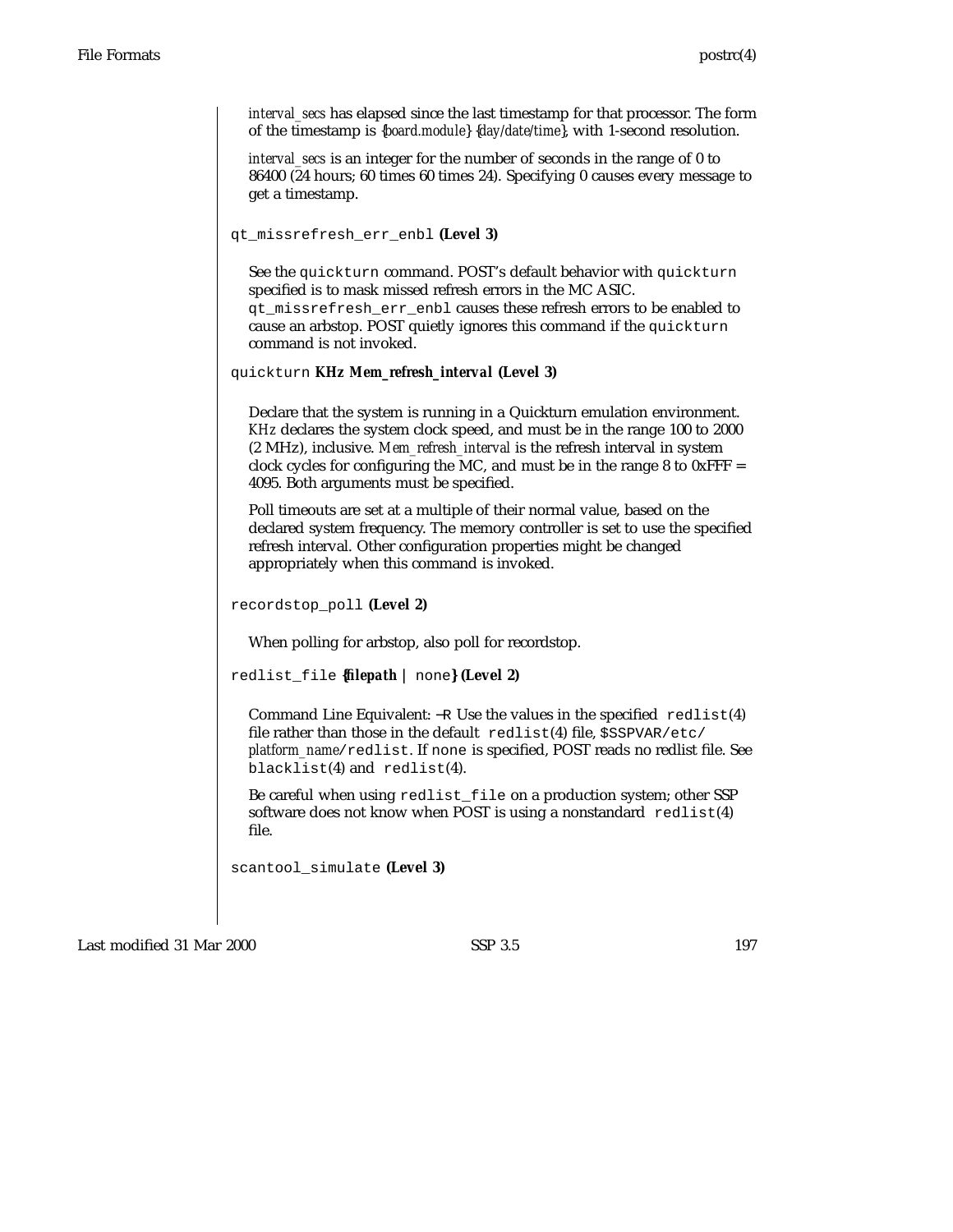Intercept normal calls to the JTAG library functions and (crudely) simulate them internal to POST. This command is useful to Sun Microsystems engineering during development to allow code debug when no real or hardware simulated system is present.

servmgr\_time\_report **(Level 2)**

When a host processor is assigned a task, such as running a test, POST's server manager sets a timeout by which it must complete or be considered failed. This flag causes the server manager to report how much time remained in the timeout when the processor reported back. This information is useful in determining the appropriate value of these timeouts.

shared\_mem *brd boardmask* **(Level 3)**

Configure the specified system board to provide shared memory to the system boards in *boardmask*. *boardmask* must not include any boards in the specified board's domain, including itself. See the domain command for more information. This command does not configure the shared memory BAR/LAR in the CICs; host software normally does so. However, see the command shmem\_barlar.

shmem\_barlar *bar lar* **(Level 3)**

Configure the JTAG CIC shared memory base and limit address registers with the given *bar* and *lar* values. This command affects POST only for boards declared by the shared\_mem command to have shared memory, and only a single set of *bar/lar* values is used for all such boards. The default, and the value for boards without shared memory, is 1 for *bar* and 0 for *lar* (no valid range). For boards with shared memory, these two values are added to the board's base physical address (mod 2\*\*41) and the result is that board's *bar/lar* configuration. These two registers count increments of 64 Kbytes, with implied [15:0] = 0. Any 25-bit value is acceptable for both *bar* and *lar*, and *bar* can be greater than *lar*.

skip\_phase *phase\_name* **(Level 2)**

Skip the named POST phase. Only one phase can be specified per command, but any number of skip phase commands can appear in .postrc. To print the available phase names, execute hpost -?postrc. These names are also printed as progress messages when POST runs if the verbose level is sufficiently high. See also the interactive\_use\_postrc\_skips and no\_skip\_phase\_covers\_npb commands.

skip\_test *test\_id* **(Level 2)**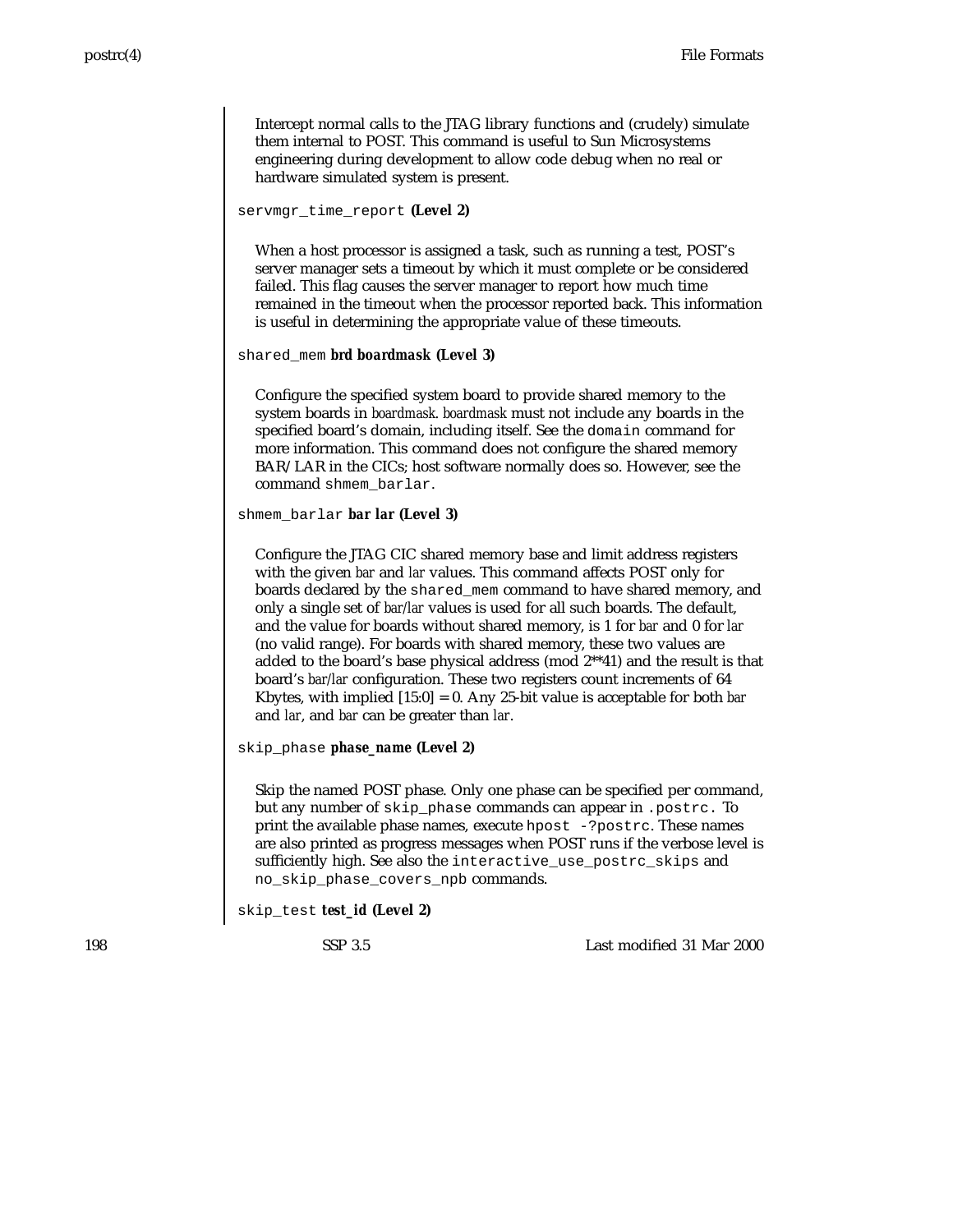| Skip the designated test. Only one test can be specified per command, but<br>any number of skip_test commands can appear in . postrc. test_id is a<br>number in the range 0 to 0x1FF, used as index and identifier for a POST test.<br>The test ID is printed, along with the test name, before each test is run, if the<br>verbose level is high enough. Getting the test ID in this way is the most<br>appropriate method for users to determine the ID they should use with this<br>command. The test ID is also printed when tests fail. |
|----------------------------------------------------------------------------------------------------------------------------------------------------------------------------------------------------------------------------------------------------------------------------------------------------------------------------------------------------------------------------------------------------------------------------------------------------------------------------------------------------------------------------------------------|
| This command provides higher resolution control over execution than<br>skip_phase. It might also be a field workaround for bugs or hardware<br>changes that cause inappropriate failures of some test.                                                                                                                                                                                                                                                                                                                                       |
| Some POST tests can be internally declared nonskippable. A check for such<br>declarations occurs at test execution time, rather than when POST reads the<br>. postrc command. If a skip_test command is present for such a test,<br>POST prints a single message that it is ignoring the command. See also the<br>interactive_use_postrc_skips command.                                                                                                                                                                                      |
| sysreset_ignore_redlist ( <b>Level 3)</b>                                                                                                                                                                                                                                                                                                                                                                                                                                                                                                    |
| Allow redlisting of some system resources that physically do not exist,<br>without causing POST to skip issuing the system reset during the init_reset<br>phase. This command is for use only in certain development environments.<br>See redlist(4).                                                                                                                                                                                                                                                                                        |
| system_red_any_fail (Level 2)                                                                                                                                                                                                                                                                                                                                                                                                                                                                                                                |
| Upon any POST failure, immediately fail and internally redlist the entire<br>host system. This command is sometimes useful for doing postmortem<br>analysis of failures in a debugging environment.                                                                                                                                                                                                                                                                                                                                          |
| Since it obviously subverts any possibility of POST managing to configure<br>around failed components, Sun Microsystems does not intend this command<br>for normal use. You can think of it as a more extreme form of the command<br>board_red_any_fail.                                                                                                                                                                                                                                                                                     |
| trace_print board proc_module (Level 2)                                                                                                                                                                                                                                                                                                                                                                                                                                                                                                      |

Enable the extremely verbose tprintf trace prints from the specified host processor. This command is off by default. To control trace prints for multiple processors, use more than one instance of this command.

verbose *level* **(Level 1)**

Last modified 31 Mar 2000 SSP 3.5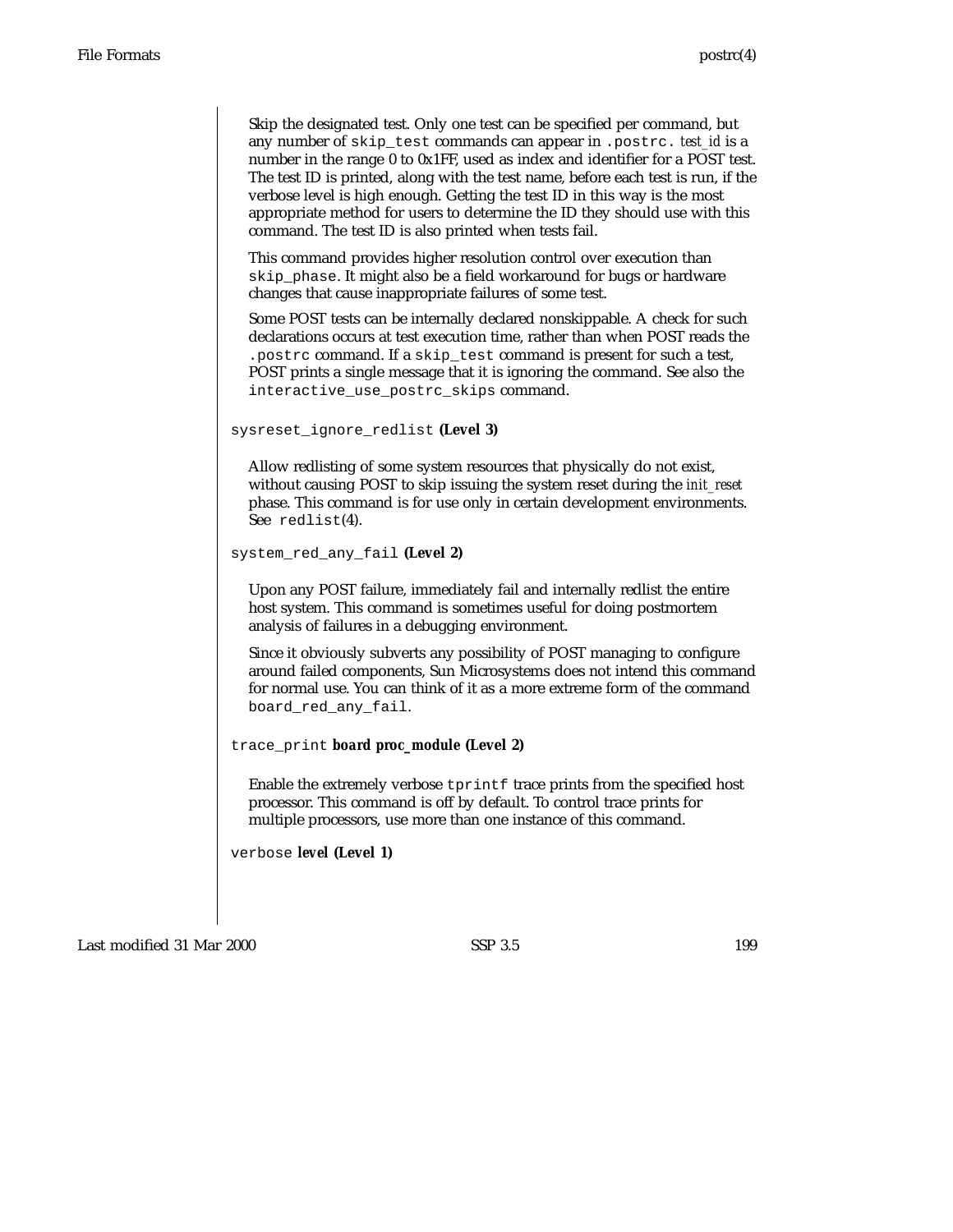|                 | Command Line Equivalent: $-v$ Control the amount of progress information<br>printed by POST. Higher verbose levels result in more verbose output. level<br>is an integer from 0 to 255, inclusive. For more information about levels,<br>execute hpost -?verbose.<br>The system administrator can use this command, but must be aware that<br>high verbose levels slow POST execution. In some extreme cases, it slows it<br>enough to cause timeouts.<br>verbose_print board proc_module (Level 2)<br>Control the verbose vprintf printing from an individual host processor. |
|-----------------|--------------------------------------------------------------------------------------------------------------------------------------------------------------------------------------------------------------------------------------------------------------------------------------------------------------------------------------------------------------------------------------------------------------------------------------------------------------------------------------------------------------------------------------------------------------------------------|
|                 | This command turns on control for one specific processor. To do so for<br>multiple processors, use multiple instances of this command. This command<br>is enabled for all processors if the verbose level is high enough.                                                                                                                                                                                                                                                                                                                                                      |
| <b>SEE ALSO</b> | bringup(1M), hpost(1M), blacklist(4), redlist(4).                                                                                                                                                                                                                                                                                                                                                                                                                                                                                                                              |
|                 |                                                                                                                                                                                                                                                                                                                                                                                                                                                                                                                                                                                |
|                 |                                                                                                                                                                                                                                                                                                                                                                                                                                                                                                                                                                                |
|                 |                                                                                                                                                                                                                                                                                                                                                                                                                                                                                                                                                                                |
|                 |                                                                                                                                                                                                                                                                                                                                                                                                                                                                                                                                                                                |
|                 |                                                                                                                                                                                                                                                                                                                                                                                                                                                                                                                                                                                |
|                 |                                                                                                                                                                                                                                                                                                                                                                                                                                                                                                                                                                                |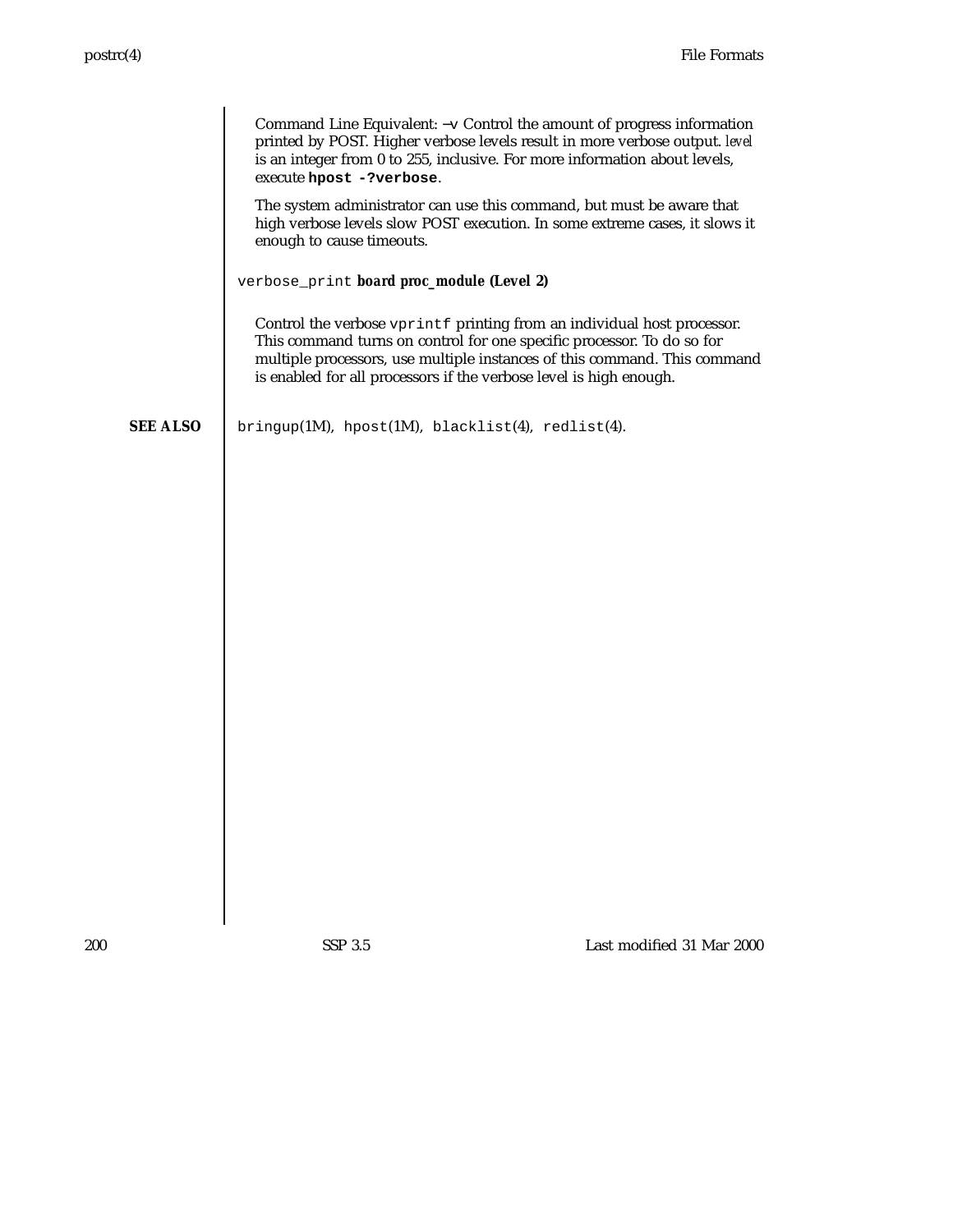| <b>NAME</b>        | redlist - list of system resources not to be touched                                                                                                                                                                                                                                                                                                                                                                                                                  |
|--------------------|-----------------------------------------------------------------------------------------------------------------------------------------------------------------------------------------------------------------------------------------------------------------------------------------------------------------------------------------------------------------------------------------------------------------------------------------------------------------------|
| <b>CAUTION</b>     | Contact your service provider before using this file. Certain changes to this file<br>can cause your system to become unusable.                                                                                                                                                                                                                                                                                                                                       |
| <b>DESCRIPTION</b> | \$SSPVAR/etc/platform_name/redlist is an ASCII file that enables the<br>system administrator or root to restrict, from the SSP, the configuration of the<br>host system. It lists components that POST cannot touch, and whose state<br>POST cannot change. POST reads the redlist file before preparing the<br>system for booting, and passes along to OBP a list of only those components<br>that have been successfully tested; those on the redlist are excluded. |
|                    | The redlist file is very restrictive, and used in a very limited way, mostly in<br>specialized debug in the lab. For example, a Sun Microsystems engineer might<br>use it while working with experimental hardware that is missing components<br>with which POST expects to communicate, even if just to freeze them.                                                                                                                                                 |
|                    | Redlisted components are also considered effectively blacklisted.                                                                                                                                                                                                                                                                                                                                                                                                     |
|                    | Redlisting components carries a price in capability and performance. If any<br>component on a board is redlisted, POST cannot reset that board; since some<br>failures require a board reset to clear, the entire board becomes unusable and,<br>in some cases, the entire system can become unusable.                                                                                                                                                                |
|                    | Caution: Never use redlisting if blacklisting will do.                                                                                                                                                                                                                                                                                                                                                                                                                |
|                    | In the redlist file:                                                                                                                                                                                                                                                                                                                                                                                                                                                  |
|                    | ■ Keywords are not case-sensitive.                                                                                                                                                                                                                                                                                                                                                                                                                                    |
|                    | • Any part of a line that starts with $\#$ is a comment.                                                                                                                                                                                                                                                                                                                                                                                                              |
|                    | $\blacksquare$ Numbers are assumed decimal unless preceded by 0x, which indicates<br>hexadecimal. Exception: a board number entered as one of [a - f] or [A - F]<br>is assumed hexadecimal.                                                                                                                                                                                                                                                                           |
|                    | Each line has one and only one keyword.                                                                                                                                                                                                                                                                                                                                                                                                                               |
|                    | ■ The same keyword can be used on more than one line.                                                                                                                                                                                                                                                                                                                                                                                                                 |
|                    | ■ Each keyword has one or more arguments. Each argument is shown as an<br>integer and multiple integers are separated by a period.                                                                                                                                                                                                                                                                                                                                    |
| <b>Keywords</b>    | All value ranges shown below are inclusive.<br>sysbd board                                                                                                                                                                                                                                                                                                                                                                                                            |
|                    | Do not test or configure the specified system board, where board equals 0 to<br>15.                                                                                                                                                                                                                                                                                                                                                                                   |
|                    | proc board.pmod                                                                                                                                                                                                                                                                                                                                                                                                                                                       |
|                    |                                                                                                                                                                                                                                                                                                                                                                                                                                                                       |

Last modified 1 Aug 1999 SSP 3.5 SSP 3.5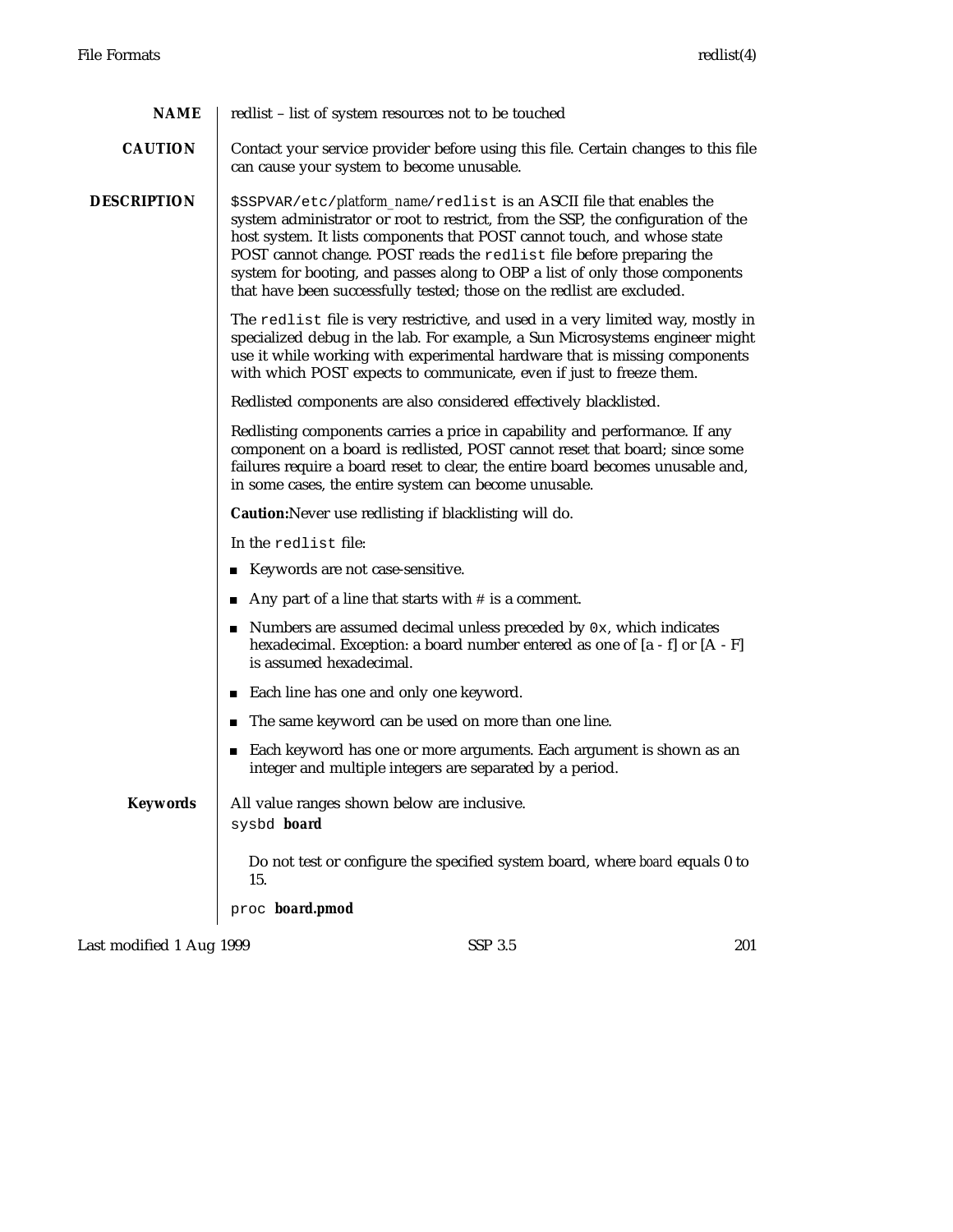Do not test or configure the specified processor within the specified system board, where *board* equals 0 to 15 and *pmod* equals 0 to 3.

### abus *abus*

Do not test or configure the specified address bus, where *abus* equals 0 to 3. The meaning of this command is that the corresponding CIC ASIC on all system boards is marked red. See the keyword cic, below.

# dbus *dbus*

Do not test or configure the specified 72-bit half of the 144-bit data router, where *dbus* equals 0 to 1. The meaning of this command is that the corresponding half of the local data router on all system boards is marked red. See the keyword ldpath, below.

ioc *board.ioctl*

Do not test or configure the specified I/O controller within the specified system board, where *board* equals 0 to 15 and *ioctl* equals 0 to 1.

### scard *board.ioctl.slot*

Do not test or configure the specified I/O adapter card within the specified I/O controller, which is within the specified system board. *board* equals 0 to 15, *ioctl* equals 0 to 1 and *slot* equals 0 to 3.

mem *board*

Do not test or configure memory on the specified system board, where *board* equals 0 to 15.

### mgroup *board.group*

Do not test or configure the specified group of memory DIMMs within the specified system board, where *board* equals 0 to 15 and *group* equals 0 to 3.

## cplane *half\_centerplane*

Do not test or configure the specified Sun Enterprise 10000 half centerplane, which contains two buses and 72 bits of the global data router, where *half\_centerplane* equals 0 to 1. The meaning of this command is equivalent to the combination of the abus and dbus commands for the buses contained in this half-centerplane.

202 SSP 3.5 Last modified 1 Aug 1999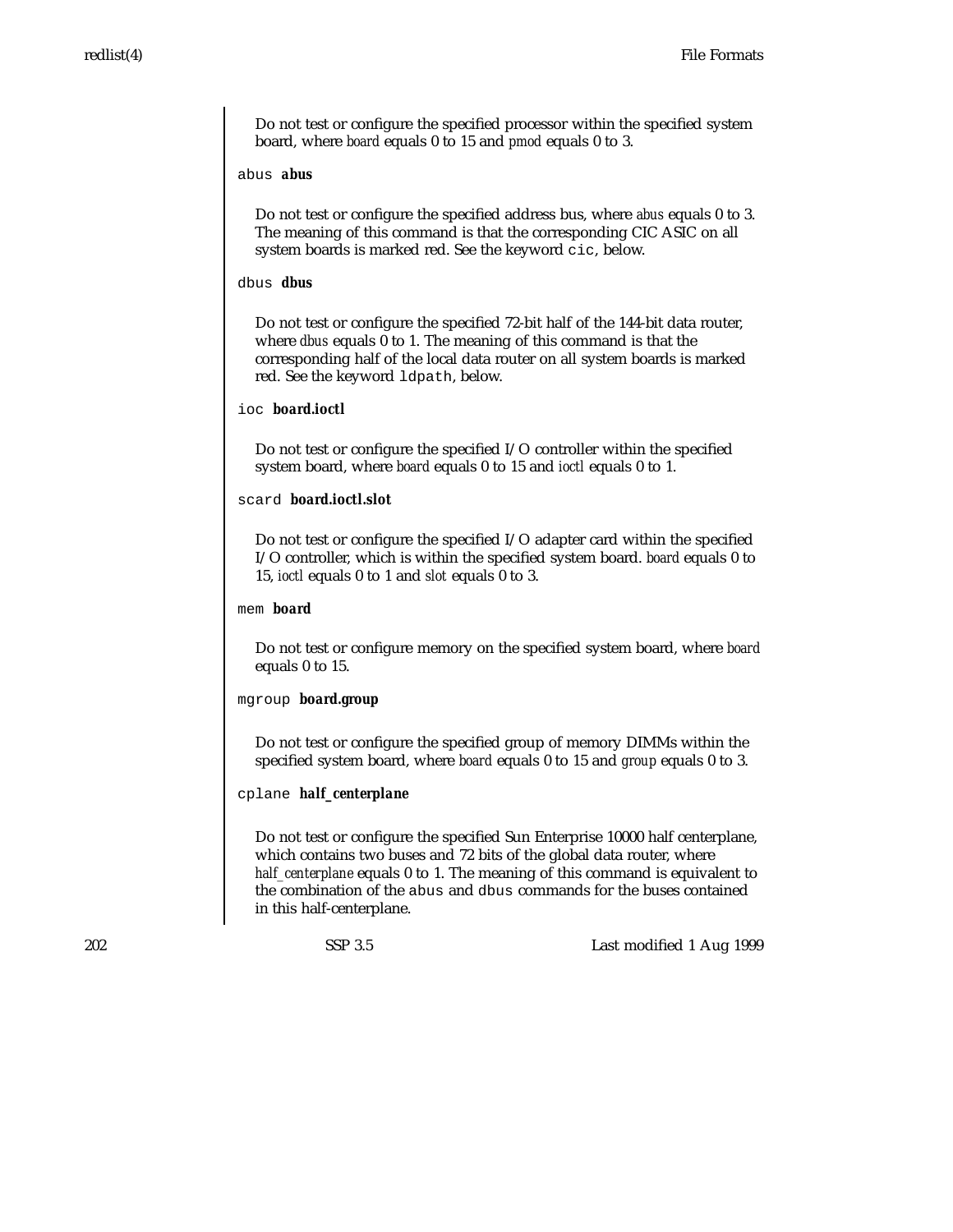|                 | pc board.pc                                                              |                                                                                                                                                                                                                        |
|-----------------|--------------------------------------------------------------------------|------------------------------------------------------------------------------------------------------------------------------------------------------------------------------------------------------------------------|
|                 |                                                                          | Do not test or configure the specified port controller ASIC within the<br>specified system board, where board equals 0 to 15 and pc equals 0 to 2.                                                                     |
|                 | xdb board.xdb                                                            |                                                                                                                                                                                                                        |
|                 |                                                                          | Do not test or configure the specified data buffer ASIC within the specified<br>system board, where board equals 0 to 15 and xdb equals 0 to 3.                                                                        |
|                 | cic board.cic                                                            |                                                                                                                                                                                                                        |
|                 |                                                                          | Do not test or configure the specified coherent interface controller ASIC<br>within the specified system board, where board equals 0 to 15 and cic equals<br>0 to 3 (cic corresponds to an address bus on that board). |
|                 | 1dpath board.dbus                                                        |                                                                                                                                                                                                                        |
|                 | dbus equals 0 to 1.                                                      | Do not test or configure the specified 72-bit half of the 144-bit local data<br>router within the specified system board, where board equals 0 to 15 and                                                               |
| <b>EXAMPLES</b> | <b>EXAMPLE 1</b>                                                         | A Sample redlist(4) File                                                                                                                                                                                               |
|                 | # Sun Microsystems, Inc.<br>sysbd 3 5 0xA<br>sysbd 3 5 A<br>PROC 4.0 6.2 | # Disable system boards 3, 5 and 10.<br># Disable system boards 3, 5 and 10.<br># Disable Processor 0 on System Board 4, and<br># Processor 2 on System Board 6.                                                       |
|                 | ScarD <sub>3.0.1</sub>                                                   | # Disable I/O Adapter 1 on I/O Controller 0 on<br># System Board 3.                                                                                                                                                    |
|                 | mem 2<br>mlimit 0xE 2.64                                                 | # Disable all memory on System Board 2.<br># Restrict use of Memory DIMM Group 2 on System                                                                                                                             |
|                 | $CIC$ 1.2                                                                | # Board 14 to 64MB.<br># Disable CIC ASIC 2 on System Board 1.                                                                                                                                                         |
| <b>SEE ALSO</b> | $hpost(1M)$ , blacklist $(4)$                                            |                                                                                                                                                                                                                        |
|                 |                                                                          |                                                                                                                                                                                                                        |
|                 |                                                                          |                                                                                                                                                                                                                        |
|                 |                                                                          |                                                                                                                                                                                                                        |

Last modified 1 Aug 1999 SSP 3.5 203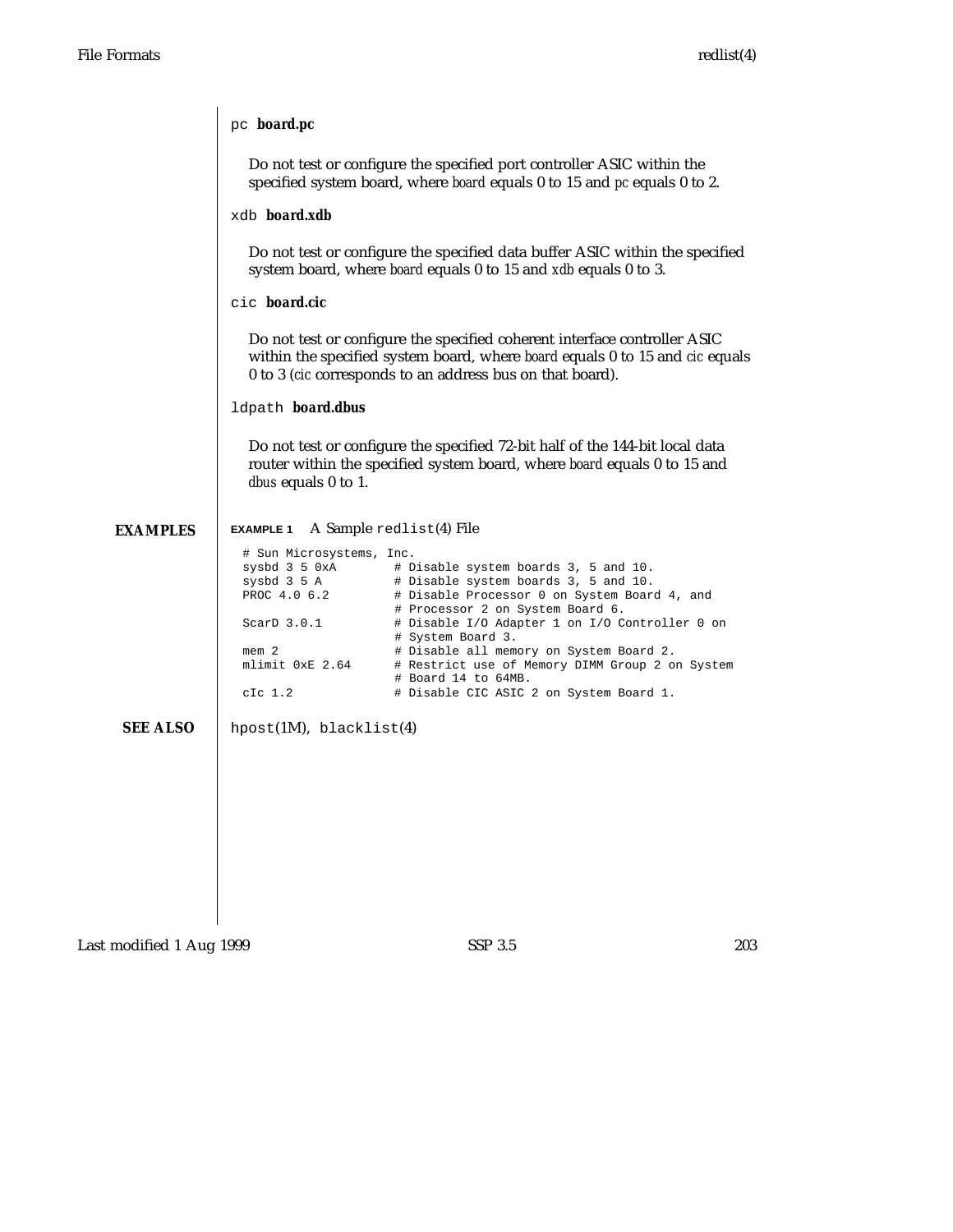| <b>NAME</b>        | ssp_resource - SSP processes resource file                                                                                                     |                                                                                                                                   |
|--------------------|------------------------------------------------------------------------------------------------------------------------------------------------|-----------------------------------------------------------------------------------------------------------------------------------|
| <b>CAUTION</b>     | processes.                                                                                                                                     | Do not edit this file manually. Doing so may interfere with its use by SSP                                                        |
| <b>DESCRIPTION</b> | ssp_resource is a general-purpose resource file used by SSP processes. It<br>contains the following information, with period-separated fields: |                                                                                                                                   |
|                    | platform_type.resource_name:resource_value<br>platform_type.id_name.resource_name:resource_value                                               |                                                                                                                                   |
|                    | where:                                                                                                                                         |                                                                                                                                   |
|                    | platform_type                                                                                                                                  | The platform type of the SSP. Currently, this<br>value is always Ultra-Enterprise-10000.                                          |
|                    | resource_name                                                                                                                                  | The name of the resource. This name must be.<br>unique within this file.                                                          |
|                    | resource_value                                                                                                                                 | The value of the resource.                                                                                                        |
|                    | id_name                                                                                                                                        | The name of the SSP process or daemon that<br>currently owns this resource.                                                       |
| <b>EXAMPLES</b>    | A Sample ssp_resource(4)<br><b>EXAMPLE 1</b>                                                                                                   |                                                                                                                                   |
|                    | Ultra-Enterprise-10000.HIGHasic:60000                                                                                                          | Ultra-Enterprise-10000.confMemAddrMap:000102030405  OEOF<br>Ultra-Enterprise-10000.edd.scripts:sysbrdtemp.tcl,centerplanetemp.tcl |
| <b>FILES</b>       | The following file is supported:                                                                                                               |                                                                                                                                   |
|                    | \$SSPVAR/.ssp_private/ssp_resource                                                                                                             |                                                                                                                                   |
| <b>SEE ALSO</b>    | $cbs(1M)$ , $edd(1M)$ , snmpd $(1M)$                                                                                                           |                                                                                                                                   |
|                    |                                                                                                                                                |                                                                                                                                   |
|                    |                                                                                                                                                |                                                                                                                                   |
|                    |                                                                                                                                                |                                                                                                                                   |
|                    |                                                                                                                                                |                                                                                                                                   |
|                    |                                                                                                                                                |                                                                                                                                   |
|                    |                                                                                                                                                |                                                                                                                                   |
|                    |                                                                                                                                                |                                                                                                                                   |

204 SSP 3.5 Last modified 1 Aug 1999